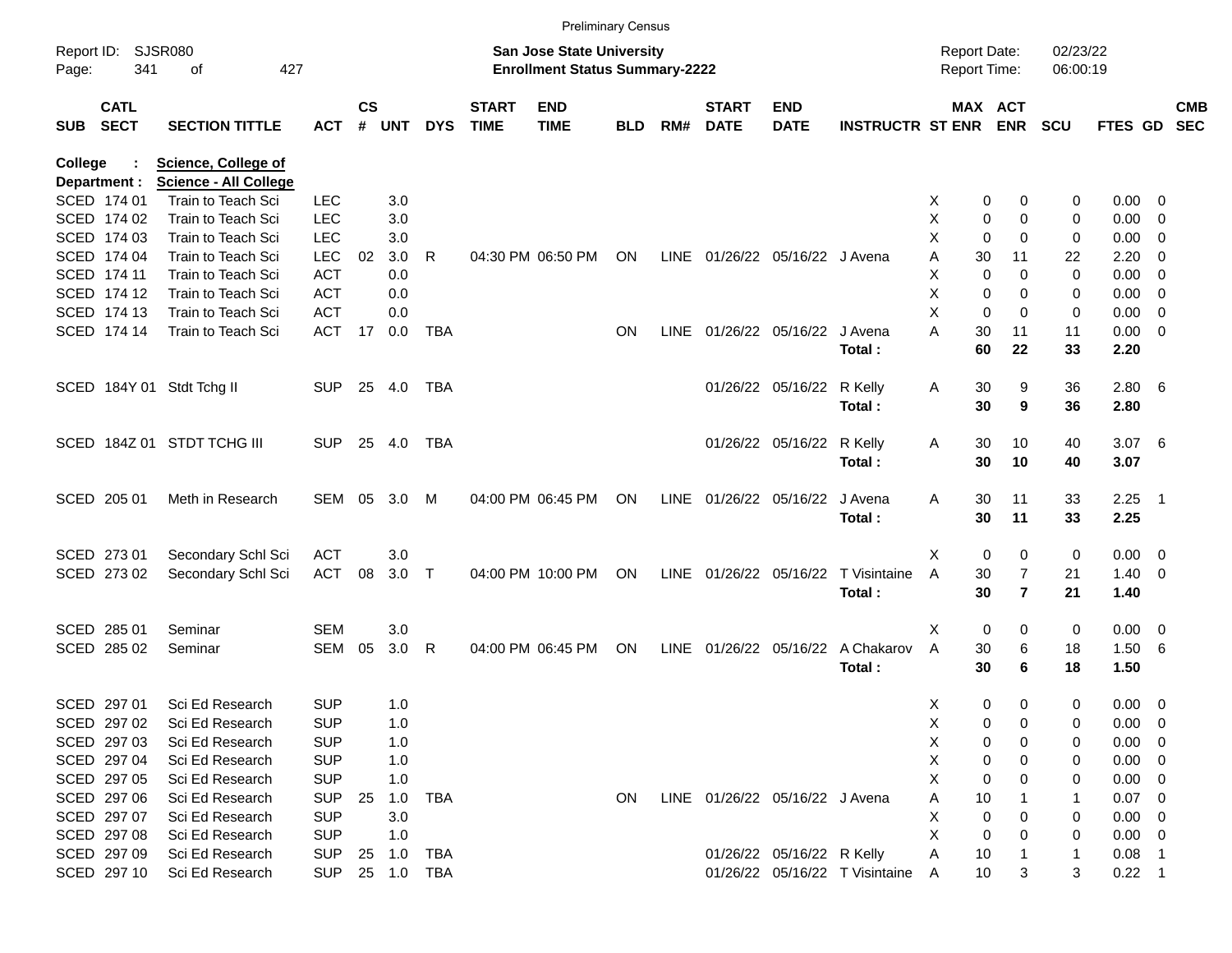|                     |                            |                        |            |                |            |            |                                                                           |                           | <b>Preliminary Census</b> |     |                             |                                 |                                     |   |    |                         |                |             |                         |            |
|---------------------|----------------------------|------------------------|------------|----------------|------------|------------|---------------------------------------------------------------------------|---------------------------|---------------------------|-----|-----------------------------|---------------------------------|-------------------------------------|---|----|-------------------------|----------------|-------------|-------------------------|------------|
| Report ID:<br>Page: | SJSR080<br>342             |                        |            |                |            |            | <b>San Jose State University</b><br><b>Enrollment Status Summary-2222</b> |                           |                           |     |                             |                                 | <b>Report Date:</b><br>Report Time: |   |    | 02/23/22<br>06:00:19    |                |             |                         |            |
| <b>SUB</b>          | <b>CATL</b><br><b>SECT</b> | <b>SECTION TITTLE</b>  | <b>ACT</b> | <b>CS</b><br># | <b>UNT</b> | <b>DYS</b> | <b>START</b><br><b>TIME</b>                                               | <b>END</b><br><b>TIME</b> | <b>BLD</b>                | RM# | <b>START</b><br><b>DATE</b> | <b>END</b><br><b>DATE</b>       | <b>INSTRUCTR ST ENR</b>             |   |    | MAX ACT<br><b>ENR</b>   | <b>SCU</b>     | FTES GD SEC |                         | <b>CMB</b> |
|                     | SCED 297 11                | Sci Ed Research        | <b>SUP</b> | 25             | 1.0        | <b>TBA</b> |                                                                           |                           |                           |     | 01/26/22                    | 05/16/22                        | E Walsh                             | A | 10 | 3                       | 3              | 0.22        | - 1                     |            |
|                     | SCED 297 12                | Sci Ed Research        | <b>SUP</b> | 25             | 1.0        | <b>TBA</b> |                                                                           |                           |                           |     | 01/26/22                    | 05/16/22                        | C Paul                              | A | 10 | 2                       | $\overline{c}$ | 0.13        | 0                       |            |
|                     | SCED 297 13                | Sci Ed Research        | <b>SUP</b> | 25             | 1.0        | <b>TBA</b> |                                                                           |                           |                           |     | 01/26/22                    | 05/16/22                        | E Metzger                           | A | 10 | $\mathbf{1}$            | 1              | 0.07        | 0                       |            |
|                     | SCED 297 14                | Sci Ed Research        | <b>SUP</b> | 25             | 1.0        | <b>TBA</b> |                                                                           |                           |                           |     | 01/26/22                    | 05/16/22                        | A Chakarov                          | A | 10 | $\mathbf{1}$            | 1              | 0.07        | $\overline{\mathbf{0}}$ |            |
|                     |                            |                        |            |                |            |            |                                                                           |                           |                           |     |                             |                                 | Total:                              |   | 70 | 12                      | 12             | 0.85        |                         |            |
|                     | SCED 298 01                | Research               | <b>SUP</b> |                | 3.0        |            |                                                                           |                           |                           |     |                             |                                 |                                     | Х | 0  | 0                       | 0              | 0.00        | - 0                     |            |
|                     | SCED 298 02                | Research               | <b>SUP</b> |                | 3.0        |            |                                                                           |                           |                           |     |                             |                                 |                                     | Χ | 0  | 0                       | 0              | 0.00        | 0                       |            |
|                     | SCED 298 03                | Research               | <b>SUP</b> |                | 2.0        |            |                                                                           |                           |                           |     |                             |                                 |                                     | X | 0  | 0                       | 0              | 0.00        | 0                       |            |
|                     | SCED 298 04                | Research               | <b>SUP</b> |                | 3.0        |            |                                                                           |                           |                           |     |                             |                                 |                                     | X | 0  | 0                       | 0              | 0.00        | 0                       |            |
|                     | SCED 298 05                | Research               | <b>SUP</b> |                | 1.0        |            |                                                                           |                           |                           |     |                             |                                 |                                     | X | 0  | 0                       | 0              | 0.00        | 0                       |            |
|                     | SCED 298 06                | Research               | <b>SUP</b> |                | 1.0        |            |                                                                           |                           |                           |     |                             |                                 |                                     | X | 0  | 0                       | 0              | 0.00        | 0                       |            |
|                     | SCED 298 07                | Research               | <b>SUP</b> |                | 3.0        |            |                                                                           |                           |                           |     |                             |                                 |                                     | X | 0  | 0                       | 0              | 0.00        | 0                       |            |
|                     | SCED 298 08                | Research               | <b>SUP</b> |                | 1.0        |            |                                                                           |                           |                           |     |                             |                                 |                                     | X | 0  | 0                       | 0              | 0.00        | 0                       |            |
|                     | SCED 298 09                | Research               | <b>SUP</b> |                | 2.0        |            |                                                                           |                           |                           |     |                             |                                 |                                     | X | 0  | 0                       | 0              | 0.00        | 0                       |            |
|                     | SCED 298 10                | Research               | <b>SUP</b> |                | 3.0        |            |                                                                           |                           |                           |     |                             |                                 |                                     | X | 0  | 0                       | 0              | 0.00        | 0                       |            |
|                     | SCED 298 11                | Research               | <b>SUP</b> | 25             | 3.0        | TBA        |                                                                           |                           |                           |     | 01/26/22                    | 05/16/22                        | R Kelly                             | Α | 10 | 0                       | 0              | 0.00        | 0                       |            |
|                     | SCED 298 12                | Research               | <b>SUP</b> | 25             | 3.0        | TBA        |                                                                           |                           |                           |     | 01/26/22                    | 05/16/22 C Paul                 |                                     | Α | 10 | 2                       | 6              | 0.50        | $\overline{c}$          |            |
|                     | SCED 298 13                | Research               | <b>SUP</b> | 25             | 3.0        | <b>TBA</b> |                                                                           |                           |                           |     | 01/26/22                    | 05/16/22 E Walsh                |                                     | A | 10 | 2                       | 6              | 0.50        | $\overline{2}$          |            |
|                     | SCED 298 14                | Research               | <b>SUP</b> | 25             | 3.0        | TBA        |                                                                           |                           |                           |     | 01/26/22                    |                                 | 05/16/22 T Visintaine               | A | 10 | $\overline{\mathbf{c}}$ | 6              | 0.50        | $\overline{2}$          |            |
|                     | SCED 298 15                | Research               | <b>SUP</b> | 25             | 3.0        | <b>TBA</b> |                                                                           |                           |                           |     | 01/26/22                    |                                 | 05/16/22 E Metzger                  | A | 10 | 0                       | 0              | 0.00        | 0                       |            |
|                     | SCED 298 16                | Research               | <b>SUP</b> |                | 1.0        |            |                                                                           |                           |                           |     |                             |                                 |                                     | X | 0  | 0                       | 0              | 0.00        | 0                       |            |
|                     | SCED 298 17                | Research               | <b>SUP</b> | 25             | 3.0        | <b>TBA</b> |                                                                           |                           |                           |     |                             | 01/26/22 05/16/22 J Avena       |                                     | A | 10 | 0                       | 0              | 0.00        | 0                       |            |
|                     | SCED 298 18                | Research               | <b>SUP</b> |                | 1.0        |            |                                                                           |                           |                           |     |                             |                                 |                                     | X | 0  | 0                       | 0              | 0.00        | 0                       |            |
|                     | SCED 298 19                | Research               | <b>SUP</b> |                | 2.0        |            |                                                                           |                           |                           |     |                             |                                 |                                     | X | 0  | 0                       | 0              | 0.00        | 0                       |            |
|                     | SCED 298 20                | Research               | <b>SUP</b> | 25             | 3.0        | TBA        |                                                                           |                           |                           |     |                             | 01/26/22 05/16/22               | A Chakarov                          | A | 10 | 0                       | 0              | 0.00        | 0                       |            |
|                     |                            |                        |            |                |            |            |                                                                           |                           |                           |     |                             |                                 | Total:                              |   | 70 | 6                       | 18             | 1.50        |                         |            |
|                     | SCED 375 01                | Colloq Sci Ed          | <b>LEC</b> |                | 2.0        |            |                                                                           |                           |                           |     |                             |                                 |                                     | X | 0  | 0                       | 0              | 0.00        | $\overline{0}$          |            |
|                     | SCED 375 02                | Colloq Sci Ed          | <b>LEC</b> | 02             | 2.0        | W          |                                                                           | 05:00 PM 06:40 PM         | ON                        |     |                             | LINE 01/26/22 05/16/22 R Peters |                                     | Α | 30 | 9                       | 18             | 1.37        | - 5                     |            |
|                     |                            |                        |            |                |            |            |                                                                           |                           |                           |     |                             |                                 | Total :                             |   | 30 | 9                       | 18             | 1.37        |                         |            |
| SCI                 | 1 0 1                      | Acadmc Excel Wkshp ACT |            |                | 1.5        |            |                                                                           |                           |                           |     |                             |                                 |                                     | X | 0  | 0                       | 0              | $0.00 \t 0$ |                         |            |
| SCI                 | 1 0 2                      | Acadmc Excel Wkshp ACT |            |                | 07 1.5     | TR         |                                                                           | 01:30 PM 02:45 PM         | DH                        | 415 |                             |                                 | 01/26/22 05/16/22 K Singmaster A    |   | 40 | 12                      | $12 \,$        | 1.20        | $\overline{\mathbf{0}}$ |            |
| SCI                 | 1 0 3                      | Acadmc Excel Wkshp ACT |            |                | 07 1.5     | TR         |                                                                           | 01:30 PM 02:45 PM         | DH.                       | 351 |                             |                                 | 01/26/22 05/16/22 K Singmaster A    |   | 40 | 40                      | 40             | 4.00        | $\overline{\mathbf{0}}$ |            |
| SCI                 | 1 0 4                      | Acadmc Excel Wkshp ACT |            |                | 07 1.5     | MW         |                                                                           | 01:30 PM 02:45 PM         | DH.                       | 415 |                             |                                 | 01/26/22 05/16/22 K Singmaster A    |   | 40 | $5\phantom{.0}$         | 5              | 0.50        | $\overline{\mathbf{0}}$ |            |
| SCI                 | 1 0 5                      | Acadmc Excel Wkshp ACT |            |                | 07 1.5     | MW         |                                                                           | 03:00 PM 04:15 PM         | DH                        | 351 |                             |                                 | 01/26/22 05/16/22 K Singmaster A    |   | 40 | 25                      | 25             | 2.50        | $\overline{\mathbf{0}}$ |            |
| SCI                 | 1 0 6                      | Acadmc Excel Wkshp ACT |            |                | 07 1.5     | MW         |                                                                           | 03:00 PM 04:15 PM         | DH.                       | 250 |                             |                                 | 01/26/22 05/16/22 K Singmaster A    |   | 40 | 8                       | 8              | $0.80 \t 0$ |                         |            |
| SCI                 | 1 0 7                      | Acadmc Excel Wkshp ACT |            |                | 07 1.5     | TR         |                                                                           | 03:00 PM 04:15 PM         | ON                        |     | LINE 01/26/22 05/16/22      |                                 |                                     | A | 40 | $\mathbf 0$             | 0              | $0.00 \t 0$ |                         |            |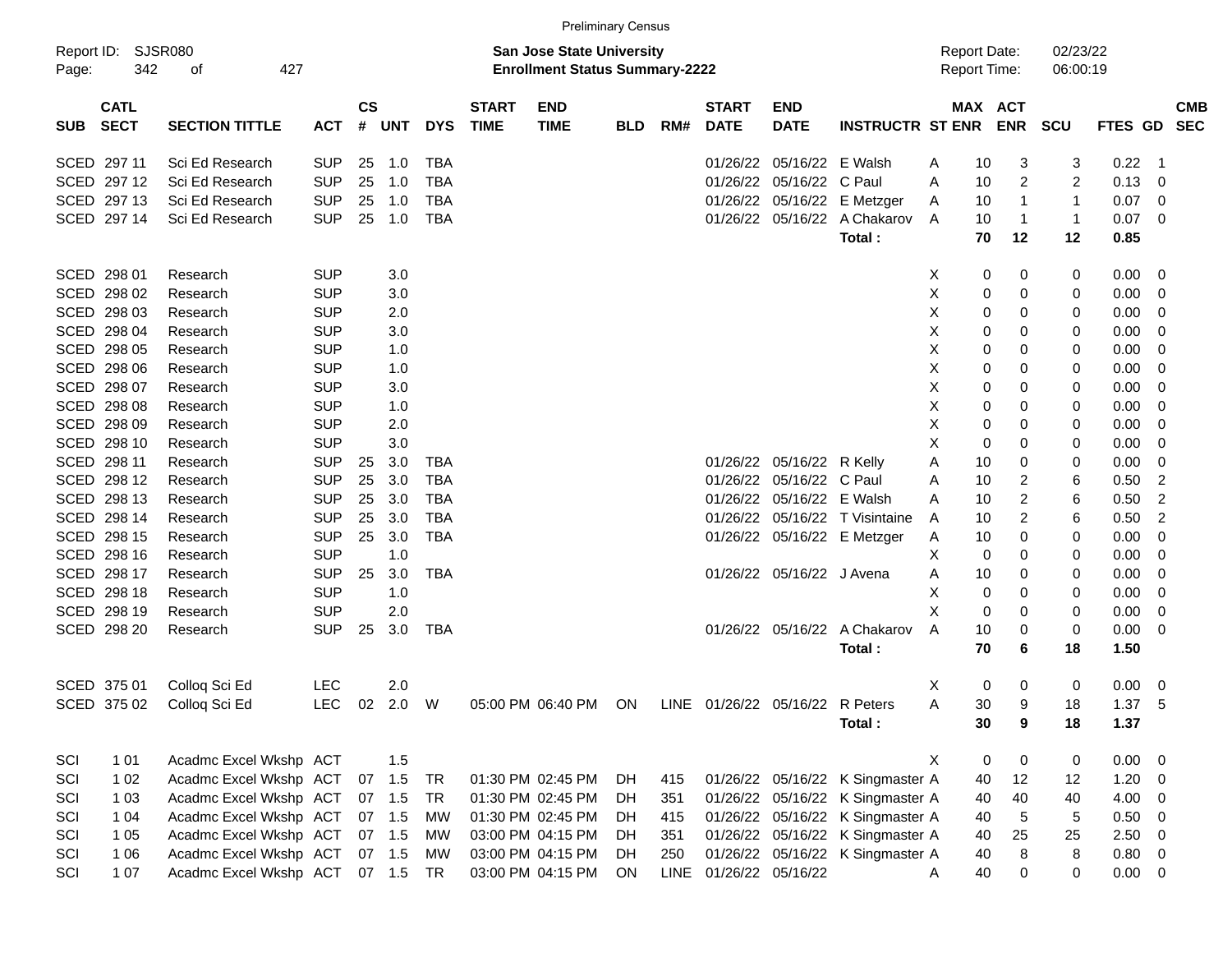|                     |                            |                             |            |                |            |            |                             | <b>Preliminary Census</b>                                          |            |             |                             |                                 |                                     |                                     |             |                      |       |                           |
|---------------------|----------------------------|-----------------------------|------------|----------------|------------|------------|-----------------------------|--------------------------------------------------------------------|------------|-------------|-----------------------------|---------------------------------|-------------------------------------|-------------------------------------|-------------|----------------------|-------|---------------------------|
| Report ID:<br>Page: | 343                        | <b>SJSR080</b><br>427<br>οf |            |                |            |            |                             | San Jose State University<br><b>Enrollment Status Summary-2222</b> |            |             |                             |                                 |                                     | <b>Report Date:</b><br>Report Time: |             | 02/23/22<br>06:00:19 |       |                           |
| <b>SUB</b>          | <b>CATL</b><br><b>SECT</b> | <b>SECTION TITTLE</b>       | <b>ACT</b> | <b>CS</b><br># | <b>UNT</b> | <b>DYS</b> | <b>START</b><br><b>TIME</b> | <b>END</b><br><b>TIME</b>                                          | <b>BLD</b> | RM#         | <b>START</b><br><b>DATE</b> | <b>END</b><br><b>DATE</b>       | <b>INSTRUCTR ST ENR</b>             | MAX ACT                             | <b>ENR</b>  | <b>SCU</b>           |       | <b>CMB</b><br>FTES GD SEC |
| SCI                 | 1 0 8                      | Acadmc Excel Wkshp ACT      |            |                | 07 1.5     | TR         |                             | 06:00 PM 07:15 PM                                                  | DH         | 415         | 01/26/22                    | 05/16/22                        | K Singmaster A                      | 40                                  | 13          | 13                   | 1.30  | 0                         |
| SCI                 | 1 0 9                      | Acadmc Excel Wkshp ACT      |            | 07             | 1.5        | TR         |                             | 12:00 PM 01:15 PM                                                  | DH         | 250         | 01/26/22                    | 05/16/22                        | K Singmaster A                      | 40                                  | 12          | 12                   | 1.20  | 0                         |
| SCI                 | 1 10                       | Acadmc Excel Wkshp ACT      |            |                | 07 1.5     | <b>MW</b>  |                             | 04:30 PM 05:45 PM                                                  | ΟN         | <b>LINE</b> | 01/26/22                    | 05/16/22                        |                                     | 45<br>Α                             | 0           | 0                    | 0.00  | 0                         |
| SCI                 | 1 1 1                      | Acadmc Excel Wkshp ACT      |            | 07             | 1.5        | TR         |                             | 04:30 PM 05:45 PM                                                  | ΟN         | <b>LINE</b> | 01/26/22                    | 05/16/22                        |                                     | Α<br>40                             | 0           | 0                    | 0.00  | 0                         |
| SCI                 | 1 1 2                      | Acadmc Excel Wkshp ACT      |            | 07             | 1.5        | <b>TR</b>  |                             | 06:00 PM 07:15 PM                                                  | DH         | 416         |                             |                                 | 01/26/22 05/16/22 K Singmaster A    | 35                                  | 34          | 34                   | 3.40  | 0                         |
| SCI                 | 1 1 3                      | Acadmc Excel Wkshp ACT      |            |                | 1.5        |            |                             |                                                                    |            |             |                             |                                 |                                     | 0<br>X                              | $\mathbf 0$ | 0                    | 0.00  | 0                         |
| SCI                 | 1 15                       | Acadmc Excel Wkshp ACT      |            |                | 1.5        |            |                             |                                                                    |            |             |                             |                                 |                                     | X<br>0                              | 0           | 0                    | 0.00  | 0                         |
| SCI                 | 1 1 9                      | Acadmc Excel Wkshp ACT      |            | 07             | 1.5        | MW         |                             | 12:00 PM 01:15 PM                                                  | DH         | 181         |                             | 01/26/22 05/16/22               |                                     | 40<br>Α                             | 0           | 0                    | 0.00  | 0                         |
| SCI                 | 1 2 1                      | Acadmc Excel Wkshp ACT      |            |                | 1.5        |            |                             |                                                                    |            |             |                             |                                 |                                     | X<br>0                              | 0           | 0                    | 0.00  | 0                         |
| SCI                 | 1 2 3                      | Acadmc Excel Wkshp ACT      |            |                | 1.5        |            |                             |                                                                    |            |             |                             |                                 |                                     | X<br>0                              | 0           | 0                    | 0.00  | 0                         |
| SCI                 | 1 2 4                      | Acadmc Excel Wkshp ACT      |            | 07             | 1.5        | <b>TR</b>  |                             | 12:00 PM 01:15 PM                                                  | <b>SH</b>  | 444         |                             | 01/26/22 05/16/22               | K Singmaster A                      | 25                                  | 6           | 6                    | 0.60  | 0                         |
|                     |                            |                             |            |                |            |            |                             |                                                                    |            |             |                             |                                 | Total:                              | 505                                 | 155         | 155                  | 15.50 |                           |
|                     |                            |                             |            |                |            |            |                             |                                                                    |            |             |                             |                                 |                                     |                                     |             |                      |       |                           |
| SCI                 | 101 02                     | Leadership                  | <b>ACT</b> |                | 0.0        |            |                             |                                                                    |            |             |                             |                                 |                                     | X<br>0                              | 0           | 0                    | 0.00  | 0                         |
| <b>UNVS</b>         | 101 02                     | Leadership                  | <b>ACT</b> |                | 0.0        |            |                             |                                                                    |            |             |                             |                                 |                                     | X<br>0                              | 0           | 0                    | 0.00  | 0                         |
| SCI                 | 101 03                     | Leadership                  | <b>ACT</b> |                | 0.0        |            |                             |                                                                    |            |             |                             |                                 |                                     | X<br>0                              | 0           | 0                    | 0.00  | 0                         |
|                     | <b>UNVS 101 03</b>         | Leadership                  | <b>ACT</b> |                | 0.0        |            |                             |                                                                    |            |             |                             |                                 |                                     | X<br>0                              | 0           | 0                    | 0.00  | 0                         |
| SCI                 | 101 04                     | Leadership                  | <b>ACT</b> |                | 0.0        |            |                             |                                                                    |            |             |                             |                                 |                                     | X<br>0                              | 0           | 0                    | 0.00  | 0                         |
|                     | <b>UNVS 101 04</b>         | Leadership                  | <b>ACT</b> |                | 0.0        |            |                             |                                                                    |            |             |                             |                                 |                                     | X<br>0                              | 0           | 0                    | 0.00  | 0                         |
| SCI                 | 101 05                     | Leadership                  | <b>ACT</b> |                | 0.0        |            |                             |                                                                    |            |             |                             |                                 |                                     | X<br>0                              | 0           | 0                    | 0.00  | 0                         |
|                     | <b>UNVS 101 05</b>         | Leadership                  | <b>ACT</b> |                | 0.0        |            |                             |                                                                    |            |             |                             |                                 |                                     | X<br>0                              | 0           | 0                    | 0.00  | 0                         |
| SCI                 | 101 06                     | Leadership                  | <b>ACT</b> |                | 0.0        |            |                             |                                                                    |            |             |                             |                                 |                                     | X<br>0                              | 0           | 0                    | 0.00  | 0                         |
|                     | <b>UNVS 101 06</b>         | Leadership                  | <b>ACT</b> |                | 0.0        |            |                             |                                                                    |            |             |                             |                                 |                                     | X<br>0                              | 0           | 0                    | 0.00  | 0                         |
| SCI                 | 101 07                     | Leadership                  | <b>ACT</b> |                | 0.0        |            |                             |                                                                    |            |             |                             |                                 |                                     | X<br>0                              | 0           | 0                    | 0.00  | 0                         |
|                     | <b>UNVS 101 07</b>         | Leadership                  | <b>ACT</b> |                | 0.0        |            |                             |                                                                    |            |             |                             |                                 |                                     | X<br>0                              | 0           | 0                    | 0.00  | 0                         |
| SCI                 | 101 08                     | Leadership                  | <b>ACT</b> |                | 0.0        |            |                             |                                                                    |            |             |                             |                                 |                                     | X<br>0                              | 0           | 0                    | 0.00  | 0                         |
|                     | <b>UNVS 101 08</b>         | Leadership                  | <b>ACT</b> |                | 0.0        |            |                             |                                                                    |            |             |                             |                                 |                                     | X<br>0                              | 0           | 0                    | 0.00  | 0                         |
| SCI                 | 101 09                     | Leadership                  | <b>ACT</b> |                | 0.0        |            |                             |                                                                    |            |             |                             |                                 |                                     | X<br>0                              | 0           | 0                    | 0.00  | 0                         |
|                     | <b>UNVS 101 09</b>         | Leadership                  | <b>ACT</b> |                | 0.0        |            |                             |                                                                    |            |             |                             |                                 |                                     | X<br>0                              | 0           | 0                    | 0.00  | 0                         |
| SCI                 | 101 10                     | Leadership                  | <b>ACT</b> | 07             | 0.0        | R          |                             | 02:00 PM 03:50 PM                                                  | <b>ON</b>  |             |                             | LINE 01/26/22 05/16/22 M Mcneil |                                     | 70<br>Α                             | 0           | 0                    | 0.00  | 0 <sup>C</sup>            |
|                     | <b>UNVS 101 10</b>         | Leadership                  | ACT        | 07             | 0.0        | R          |                             | 02:00 PM 03:50 PM                                                  | ON         | LINE        |                             | 01/26/22 05/16/22 M Mcneil      |                                     | Α<br>0                              | 47          | 47                   | 0.00  | 1 C                       |
| SCI                 | 101 11                     | Leadership                  | <b>ACT</b> | 07             | 0.0        | $\top$     |                             | 06:00 PM 07:50 PM                                                  | МH         | 223         |                             |                                 | 01/26/22 05/16/22 S Lilienthal      | 16<br>A                             | 0           | 0                    | 0.00  | $0\,$ C                   |
|                     | <b>UNVS 101 11</b>         | Leadership                  | <b>ACT</b> | 07             | 0.0        | $\top$     |                             | 06:00 PM 07:50 PM                                                  | МH         | 223         |                             |                                 | 01/26/22 05/16/22 S Lilienthal      | 0<br>A                              | 16          | 16                   | 0.00  | 1 C                       |
| SCI                 | 101 12                     | Leadership                  | <b>ACT</b> |                | 0.0        |            |                             |                                                                    |            |             |                             |                                 |                                     | Χ<br>0                              | 0           | 0                    | 0.00  | 0                         |
|                     | <b>UNVS 10112</b>          | Leadership                  | <b>ACT</b> |                | 0.0        |            |                             |                                                                    |            |             |                             |                                 |                                     | Χ<br>0                              | 0           | 0                    | 0.00  | 0                         |
| SCI                 | 101 13                     | Leadership                  | <b>ACT</b> | 07             | 0.0        | W          |                             | 06:00 PM 07:50 PM                                                  | МH         | 223         |                             | 01/26/22 05/16/22 E Collins     |                                     | 16<br>Α                             | 0           | 0                    | 0.00  | 0 <sup>o</sup>            |
|                     | <b>UNVS 10113</b>          | Leadership                  | <b>ACT</b> | 07             | 0.0        | W          |                             | 06:00 PM 07:50 PM                                                  | МH         | 223         |                             | 01/26/22 05/16/22 E Collins     |                                     | 0<br>Α                              | 14          | 14                   | 0.00  | $0\,C$                    |
| SCI                 | 101 14                     | Leadership                  | <b>ACT</b> | 07             | 0.0        | $\top$     |                             | 06:00 PM 07:50 PM                                                  | <b>ON</b>  | LINE        |                             |                                 | 01/26/22 05/16/22 S Lilienthal      | $30\,$<br>A                         | 0           | 0                    | 0.00  | $0\,C$                    |
|                     | <b>UNVS 101 14</b>         | Leadership                  | ACT        |                | 07 0.0 T   |            |                             | 06:00 PM 07:50 PM                                                  | ON         |             |                             |                                 | LINE 01/26/22 05/16/22 S Lilienthal | 0<br>A                              | 17          | 17                   | 0.00  | $0\,C$                    |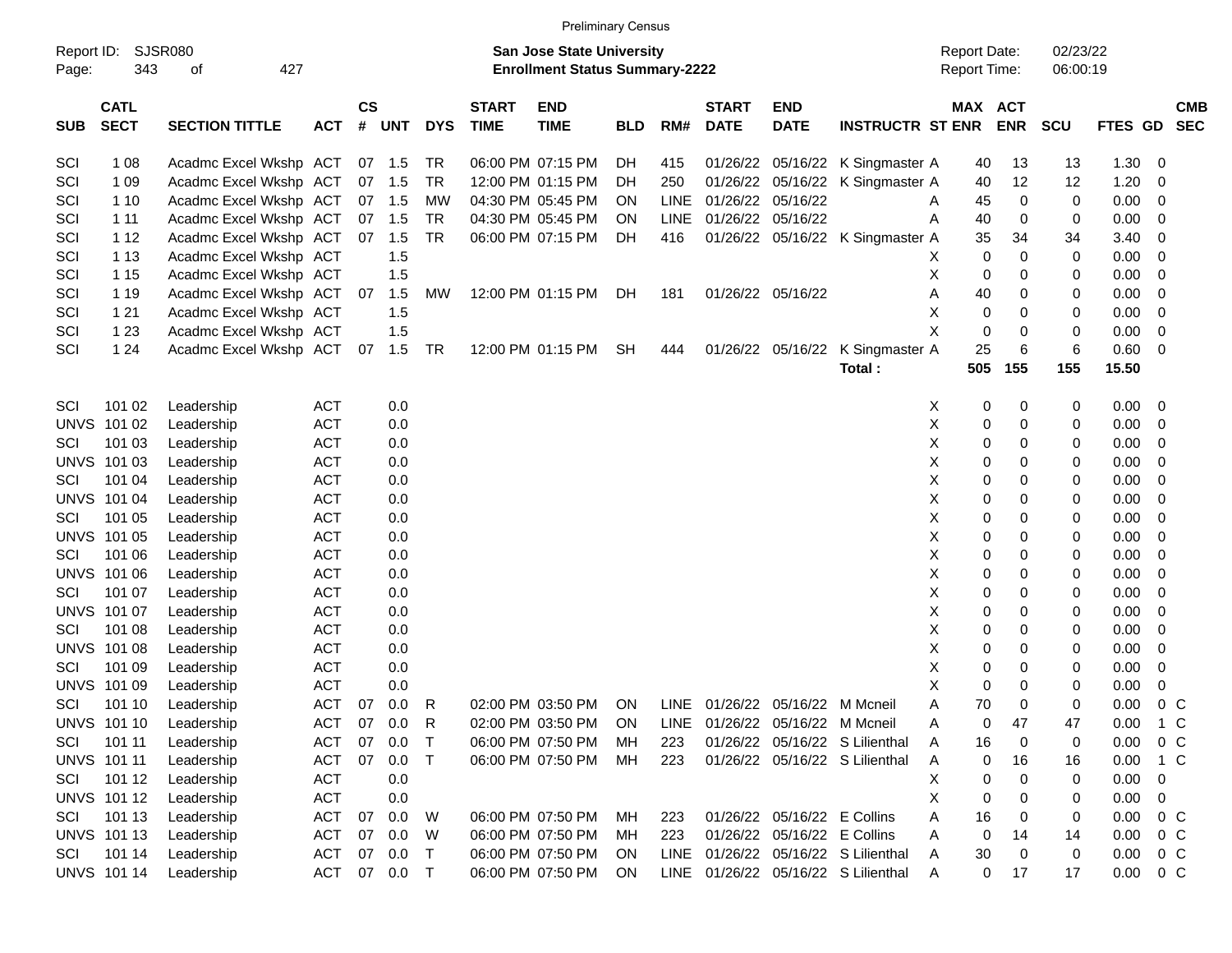|             | <b>Preliminary Census</b> |                           |            |               |            |             |              |                                       |            |             |              |                    |                                |                     |                   |                |         |                |  |
|-------------|---------------------------|---------------------------|------------|---------------|------------|-------------|--------------|---------------------------------------|------------|-------------|--------------|--------------------|--------------------------------|---------------------|-------------------|----------------|---------|----------------|--|
| Report ID:  |                           | <b>SJSR080</b>            |            |               |            |             |              | <b>San Jose State University</b>      |            |             |              |                    |                                | <b>Report Date:</b> |                   | 02/23/22       |         |                |  |
| Page:       | 344                       | 427<br>οf                 |            |               |            |             |              | <b>Enrollment Status Summary-2222</b> |            |             |              |                    |                                | <b>Report Time:</b> |                   | 06:00:19       |         |                |  |
|             | <b>CATL</b>               |                           |            | $\mathsf{cs}$ |            |             | <b>START</b> | <b>END</b>                            |            |             | <b>START</b> | <b>END</b>         |                                |                     | <b>MAX ACT</b>    |                |         | <b>CMB</b>     |  |
| <b>SUB</b>  | <b>SECT</b>               | <b>SECTION TITTLE</b>     | <b>ACT</b> | #             | <b>UNT</b> | <b>DYS</b>  | <b>TIME</b>  | <b>TIME</b>                           | <b>BLD</b> | RM#         | <b>DATE</b>  | <b>DATE</b>        | <b>INSTRUCTR ST ENR</b>        |                     | <b>ENR</b>        | <b>SCU</b>     | FTES GD | <b>SEC</b>     |  |
| SCI         | 101 15                    | Leadership                | <b>ACT</b> | 07            | 0.0        | W           |              | 06:00 PM 07:50 PM                     | ON         | <b>LINE</b> | 01/26/22     | 05/16/22 E Collins |                                | 50<br>A             | 0                 | 0              | 0.00    | $0\,$ C        |  |
| <b>UNVS</b> | 101 15                    | Leadership                | <b>ACT</b> | 07            | 0.0        | W           |              | 06:00 PM 07:50 PM                     | ON         | <b>LINE</b> | 01/26/22     | 05/16/22           | E Collins                      | Α                   | 28<br>0           | 28             | 0.00    | $0\,C$         |  |
| <b>SCI</b>  | 101 16                    | Leadership                | <b>ACT</b> | 07            | 0.0        | $\mathsf T$ |              | 06:00 PM 07:50 PM                     | <b>MH</b>  | 234         | 01/26/22     |                    | 05/16/22 S Lilienthal          | 16<br>A             | $\Omega$          | $\mathbf 0$    | 0.00    | $0\,C$         |  |
| <b>UNVS</b> | 101 16                    | Leadership                | <b>ACT</b> | 07            | 0.0        | $\top$      |              | 06:00 PM 07:50 PM                     | MH         | 234         | 01/26/22     |                    | 05/16/22 S Lilienthal          | A                   | $\mathbf{0}$<br>9 | 9              | 0.00    | $0\,C$         |  |
| SCI         | 101 17                    | Leadership                | <b>ACT</b> | 07            | 0.0        | W           |              | 06:00 PM 07:50 PM                     | MН         | 234         | 01/26/22     | 05/16/22           | E Collins                      | 16<br>A             | $\Omega$          | 0              | 0.00    | $0\,C$         |  |
| <b>UNVS</b> | 101 17                    | Leadership                | <b>ACT</b> | 07            | 0.0        | W           |              | 06:00 PM 07:50 PM                     | MH         | 234         | 01/26/22     | 05/16/22           | E Collins                      | Α                   | $\mathbf 0$       | $\overline{1}$ | 0.00    | $0\,C$         |  |
| SCI         | 10181                     | Leadership                | <b>LEC</b> | 01            | 3.0        | <b>TBA</b>  |              |                                       | ON         | <b>LINE</b> | 01/26/22     |                    | 05/16/22 S Lilienthal          | 210<br>A            | $\Omega$          | 0              | 0.00    | $0\,$ C        |  |
|             | <b>UNVS 101 81</b>        | Leadership                | LEC        | 01            | 3.0        | <b>TBA</b>  |              |                                       | ON         | <b>LINE</b> |              |                    | 01/26/22 05/16/22 S Lilienthal | A                   | 132<br>$\Omega$   | 264            | 26.50   | $2\degree$ C   |  |
|             |                           |                           |            |               |            |             |              |                                       |            |             |              |                    | Total:                         | 424                 | 264               | 396            | 26.50   |                |  |
| SCI         | 180 04                    | <b>Individual Studies</b> | <b>SUP</b> | 36            | 4.0        | <b>TBA</b>  |              |                                       |            |             | 01/26/22     | 05/16/22           |                                | 10<br>A             | 0                 | 0              | 0.00    | 0              |  |
| SCI         | 180 05                    | <b>Individual Studies</b> | <b>SUP</b> | 36            | 1.0        | <b>TBA</b>  |              |                                       |            |             | 01/26/22     | 05/16/22           |                                | 15<br>A             | 0                 | 0              | 0.00    | $\overline{0}$ |  |
| SCI         | 180 06                    | <b>Individual Studies</b> | <b>SUP</b> | 36            | 2.0        | <b>TBA</b>  |              |                                       |            |             |              | 01/26/22 05/16/22  |                                | 15<br>Α             | $\Omega$          | 0              | 0.00    | 0              |  |
| SCI         | 180 07                    | <b>Individual Studies</b> | <b>SUP</b> | 36            | 3.0        | <b>TBA</b>  |              |                                       |            |             |              | 01/26/22 05/16/22  |                                | 10<br>Α             | $\Omega$          | 0              | 0.00    | $\overline{0}$ |  |
|             |                           |                           |            |               |            |             |              |                                       |            |             |              |                    | Total:                         | 50                  | 0                 | $\bf{0}$       | 0.00    |                |  |
| SCI         | 184 01                    | Directed Reading          | <b>SUP</b> | 36            | 3.0        | <b>TBA</b>  |              |                                       |            |             | 01/26/22     | 05/16/22           |                                | A                   | $\mathbf{1}$<br>0 | 0              | 0.00    | 0              |  |
| SCI         | 184 02                    | Directed Reading          | <b>SUP</b> | 36            | 3.0        | <b>TBA</b>  |              |                                       |            |             | 01/26/22     | 05/16/22           |                                | Α<br>50             | $\Omega$          | 0              | 0.00    | 0              |  |
| SCI         | 184 03                    | Directed Reading          | <b>SUP</b> | 36            | 2.0        | <b>TBA</b>  |              |                                       |            |             | 01/26/22     | 05/16/22           |                                | 15<br>Α             | $\Omega$          | 0              | 0.00    | 0              |  |
| SCI         | 184 04                    | Directed Reading          | <b>SUP</b> | 36            | 3.0        | <b>TBA</b>  |              |                                       |            |             | 01/26/22     | 05/16/22           |                                | Α                   | 5<br>$\Omega$     | 0              | 0.00    | 0              |  |
| SCI         | 184 05                    | Directed Reading          | <b>SUP</b> | 36            | 3.0        | <b>TBA</b>  |              |                                       |            |             |              | 01/26/22 05/16/22  |                                | 50<br>Α             | $\Omega$          | 0              | 0.00    | $\overline{0}$ |  |
| SCI         | 184 06                    | Directed Reading          | <b>SUP</b> | 36            | 1.0        | <b>TBA</b>  |              |                                       |            |             |              | 01/26/22 05/16/22  |                                | 15<br>Α             | 0                 | 0              | 0.00    | $\overline{0}$ |  |
|             |                           |                           |            |               |            |             |              |                                       |            |             |              |                    | Total:                         | 136                 | 0                 | 0              | 0.00    |                |  |
|             |                           |                           |            |               |            |             |              |                                       |            |             |              |                    |                                |                     |                   |                |         |                |  |

**Department : Science - All College Department Total : 1495 511 780 58.93 Lower Division : 505 155 155 15.50 Upper Division : Graduate Division : 260 51 120 8.87**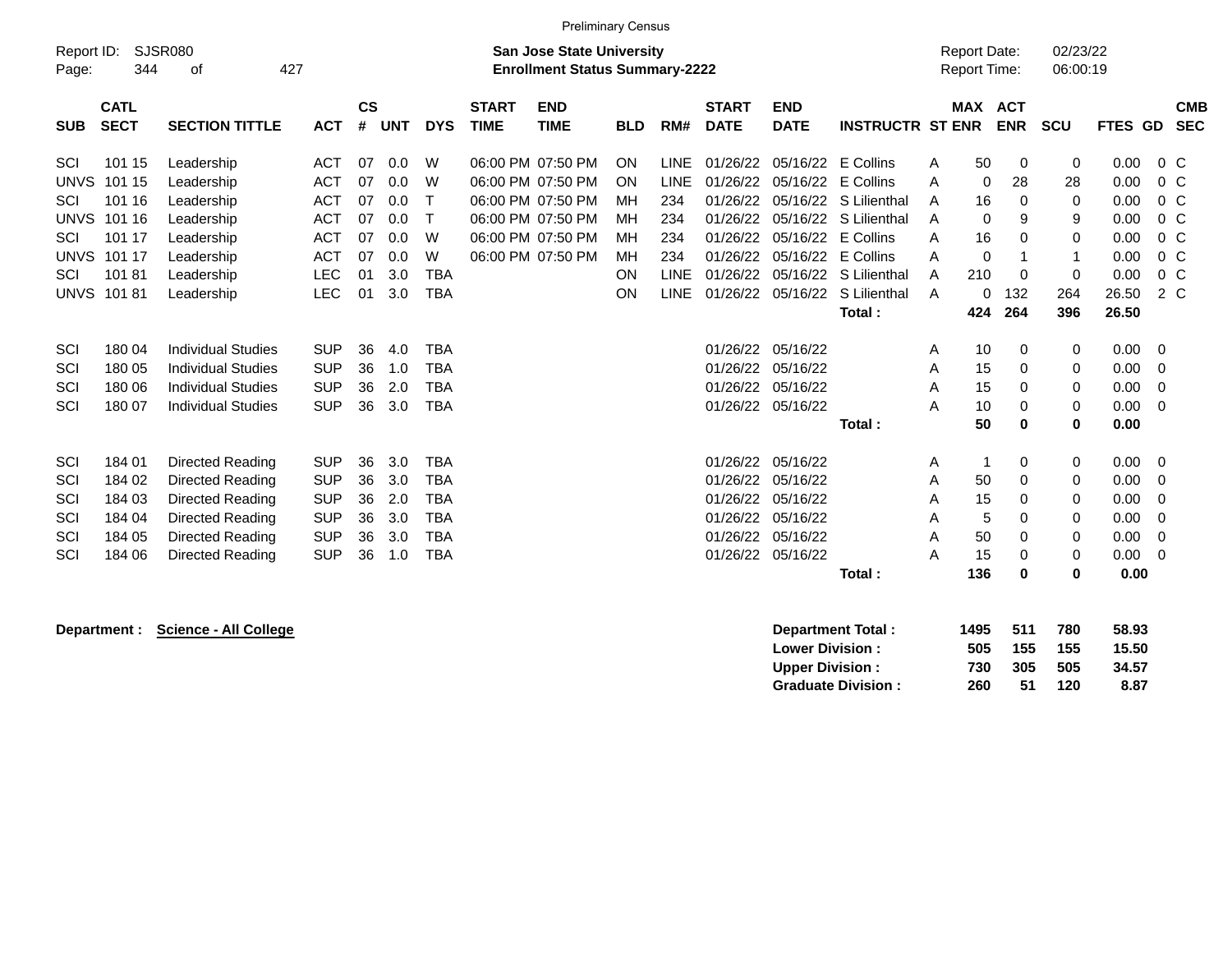|                     |                            |                            |            |                    |            |            |                             |                                                                           | <b>Preliminary Census</b> |             |                             |                            |                                  |   |                                     |             |                      |                |                          |                          |
|---------------------|----------------------------|----------------------------|------------|--------------------|------------|------------|-----------------------------|---------------------------------------------------------------------------|---------------------------|-------------|-----------------------------|----------------------------|----------------------------------|---|-------------------------------------|-------------|----------------------|----------------|--------------------------|--------------------------|
| Report ID:<br>Page: | 345                        | SJSR080<br>427<br>οf       |            |                    |            |            |                             | <b>San Jose State University</b><br><b>Enrollment Status Summary-2222</b> |                           |             |                             |                            |                                  |   | <b>Report Date:</b><br>Report Time: |             | 02/23/22<br>06:00:19 |                |                          |                          |
| <b>SUB</b>          | <b>CATL</b><br><b>SECT</b> | <b>SECTION TITTLE</b>      | <b>ACT</b> | $\mathsf{cs}$<br># | <b>UNT</b> | <b>DYS</b> | <b>START</b><br><b>TIME</b> | <b>END</b><br><b>TIME</b>                                                 | <b>BLD</b>                | RM#         | <b>START</b><br><b>DATE</b> | <b>END</b><br><b>DATE</b>  | <b>INSTRUCTR ST ENR</b>          |   | MAX ACT                             | <b>ENR</b>  | <b>SCU</b>           | <b>FTES GD</b> |                          | <b>CMB</b><br><b>SEC</b> |
| College             |                            | <b>Science, College of</b> |            |                    |            |            |                             |                                                                           |                           |             |                             |                            |                                  |   |                                     |             |                      |                |                          |                          |
|                     | Department :               | <b>Biological Sciences</b> |            |                    |            |            |                             |                                                                           |                           |             |                             |                            |                                  |   |                                     |             |                      |                |                          |                          |
| <b>BIOL</b>         | 10 01                      | The Living World           | <b>LEC</b> | 02                 | 3.0        | TR.        |                             | 01:30 PM 02:45 PM                                                         | DH                        | 135         |                             |                            | 01/26/22 05/16/22 S Cuellar-Or A |   | 90                                  | 47          | 141                  | 9.40           | 0                        |                          |
| <b>BIOL</b>         | 10 02                      | The Living World           | <b>LEC</b> |                    | 3.0        |            |                             |                                                                           |                           |             |                             |                            |                                  | х | 0                                   | 0           | 0                    | 0.00           | 0                        |                          |
| <b>BIOL</b>         | 10 03                      | The Living World           | <b>LEC</b> |                    | 3.0        |            |                             |                                                                           |                           |             |                             |                            |                                  | Χ | 0                                   | 0           | 0                    | 0.00           | 0                        |                          |
| <b>BIOL</b>         | 10 04                      | The Living World           | <b>LEC</b> |                    | 3.0        |            |                             |                                                                           |                           |             |                             |                            |                                  | Χ | 0                                   | 0           | 0                    | 0.00           | 0                        |                          |
| <b>BIOL</b>         | 10 05                      | The Living World           | <b>LEC</b> |                    | 3.0        |            |                             |                                                                           |                           |             |                             |                            |                                  | X | 0                                   | $\mathbf 0$ | 0                    | 0.00           | 0                        |                          |
| <b>BIOL</b>         | 1082                       | The Living World           | LEC        | 02                 | 3.0        | <b>TBA</b> |                             |                                                                           | <b>ON</b>                 | LINE        |                             | 01/26/22 05/16/22 J White  |                                  | А | 90                                  | 70          | 210                  | 14.00          | 0                        |                          |
| BIOL                | 10 99                      | The Living World           | LEC        | 02                 | 3.0        | <b>TBA</b> |                             |                                                                           | ON                        | <b>LINE</b> |                             | 01/26/22 05/16/22          | M Poffenroth                     | A | 95                                  | 97          | 291                  | 19.40          | 0                        |                          |
|                     |                            |                            |            |                    |            |            |                             |                                                                           |                           |             |                             |                            | Total:                           |   | 275                                 | 214         | 642                  | 42.80          |                          |                          |
| <b>BIOL</b>         | 20 01                      | <b>Ecol Biol</b>           | <b>LEC</b> | 01                 | 3.0        | МW         |                             | 08:30 AM 09:20 AM                                                         | <b>ON</b>                 | LINE        |                             |                            | 01/26/22 05/16/22 S Trewhitt     | Α | 80                                  | 75          | 150                  | 15.00          | 0                        |                          |
| <b>BIOL</b>         | 20 11                      | <b>Ecol Biol</b>           | LAB        | 16                 | 0.0        | м          |                             | 10:30 AM 01:20 PM                                                         | DH                        | 341         |                             | 01/26/22 05/16/22 G Smith  |                                  | A | 20                                  | 20          | 20                   | 0.00           | 0                        |                          |
| <b>BIOL</b>         | 20 12                      | <b>Ecol Biol</b>           | LAB        | 16                 | 0.0        | т          |                             | 10:30 AM 01:20 PM                                                         | DH                        | 341         |                             |                            | 01/26/22 05/16/22 C Miranda      | A | 20                                  | 19          | 19                   | 0.00           | 0                        |                          |
| BIOL                | 20 13                      | <b>Ecol Biol</b>           | LAB        | 16                 | 0.0        | W          |                             | 10:30 AM 01:20 PM                                                         | DH                        | 341         |                             |                            | 01/26/22 05/16/22 A Rothstein    | A | 20                                  | 20          | 20                   | 0.00           | 0                        |                          |
| BIOL                | 20 14                      | <b>Ecol Biol</b>           | LAB        | 16                 | 0.0        | R          |                             | 10:30 AM 01:20 PM                                                         | DH                        | 341         |                             | 01/26/22 05/16/22          | A Rothstein                      | A | 20                                  | 16          | 16                   | 0.00           | 0                        |                          |
|                     |                            |                            |            |                    |            |            |                             |                                                                           |                           |             |                             |                            | Total:                           |   | 160                                 | 150         | 225                  | 15.00          |                          |                          |
| <b>BIOL</b>         | 21 01                      | Human Biology              | <b>LEC</b> | 01                 | 3.0        | MW         |                             | 09:00 AM 09:50 AM                                                         | MD                        | 101         |                             |                            | 01/26/22 05/16/22 M Harness      | Α | 450                                 | 212         | 424                  | 42.40          | $\overline{0}$           |                          |
| <b>BIOL</b>         | 21 11                      | Human Biology              | LAB        | 16                 | 0.0        | <b>TBA</b> |                             |                                                                           |                           |             |                             |                            | 01/26/22 05/16/22 M Harness      | Α | 24                                  | 24          | 24                   | 0.00           | 0                        |                          |
| <b>BIOL</b>         | 21 12                      | Human Biology              | LAB        | 16                 | 0.0        | TBA        |                             |                                                                           |                           |             |                             | 01/26/22 05/16/22 R French |                                  | A | 24                                  | 23          | 23                   | 0.00           | 0                        |                          |
| <b>BIOL</b>         | 21 13                      | Human Biology              | LAB        | 16                 | 0.0        | <b>TBA</b> |                             |                                                                           |                           |             |                             | 01/26/22 05/16/22 R French |                                  | Α | 24                                  | 24          | 24                   | 0.00           | 0                        |                          |
| <b>BIOL</b>         | 21 14                      | Human Biology              | LAB        | 16                 | 0.0        | <b>TBA</b> |                             |                                                                           |                           |             |                             | 01/26/22 05/16/22 R French |                                  | A | 24                                  | 23          | 23                   | 0.00           | 0                        |                          |
| <b>BIOL</b>         | 21 15                      | Human Biology              | LAB        | 16                 | 0.0        | <b>TBA</b> |                             |                                                                           |                           |             |                             | 01/26/22 05/16/22 R French |                                  | A | 24                                  | 24          | 24                   | 0.00           | 0                        |                          |
| <b>BIOL</b>         | 21 16                      | Human Biology              | LAB        | 16                 | 0.0        | <b>TBA</b> |                             |                                                                           |                           |             |                             | 01/26/22 05/16/22 R French |                                  | A | 24                                  | 24          | 24                   | 0.00           | 0                        |                          |
| <b>BIOL</b>         | 21 17                      | Human Biology              | LAB        | 16                 | 0.0        | <b>TBA</b> |                             |                                                                           |                           |             |                             | 01/26/22 05/16/22 R French |                                  | A | 24                                  | 22          | 22                   | 0.00           | 0                        |                          |
| <b>BIOL</b>         | 21 18                      | Human Biology              | LAB        | 16                 | 0.0        | <b>TBA</b> |                             |                                                                           |                           |             |                             | 01/26/22 05/16/22 R French |                                  | A | 24                                  | 20          | 20                   | 0.00           | 0                        |                          |
| <b>BIOL</b>         | 21 19                      | Human Biology              | LAB        | 16                 | 0.0        | <b>TBA</b> |                             |                                                                           |                           |             |                             | 01/26/22 05/16/22 R French |                                  | Α | 24                                  | 2           | 2                    | 0.00           | 0                        |                          |
| BIOL                | 21 20                      | Human Biology              | LAB        | 16                 | 0.0        | <b>TBA</b> |                             |                                                                           |                           |             |                             | 01/26/22 05/16/22 R French |                                  | A | 24                                  | 2           | 2                    | 0.00           | 0                        |                          |
| BIOL                | 21 21                      | Human Biology              | LAB        | 16                 | 0.0        | <b>TBA</b> |                             |                                                                           |                           |             |                             | 01/26/22 05/16/22 R French |                                  | A | 24                                  | 2           | 2                    | 0.00           | 0                        |                          |
| <b>BIOL</b>         | 21 22                      | Human Biology              | LAB        |                    | 16 0.0     | TBA        |                             |                                                                           |                           |             |                             | 01/26/22 05/16/22 R French |                                  | A | 24                                  | 4           | 4                    | 0.00           | $\overline{\mathbf{0}}$  |                          |
| <b>BIOL</b>         | 21 23                      | Human Biology              | LAB        |                    | 0.0        |            |                             |                                                                           |                           |             |                             |                            |                                  | х | 0                                   | 0           | 0                    | 0.00           | $\overline{\phantom{0}}$ |                          |
| <b>BIOL</b>         | 21 24                      | Human Biology              | LAB        |                    | 16 0.0     | <b>TBA</b> |                             |                                                                           |                           |             |                             | 01/26/22 05/16/22 R French |                                  | Α | 24                                  |             | $\mathbf 1$          | 0.00           | $\overline{\phantom{0}}$ |                          |
| <b>BIOL</b>         | 21 25                      | Human Biology              | LAB        |                    | 0.0        |            |                             |                                                                           |                           |             |                             |                            |                                  | X | 0                                   | 0           | 0                    | 0.00           | $\overline{\phantom{0}}$ |                          |
| <b>BIOL</b>         | 21 26                      | Human Biology              | LAB        |                    | 16 0.0     | TBA        |                             |                                                                           |                           |             |                             | 01/26/22 05/16/22 R French |                                  | Α | 24                                  | 2           | 2                    | 0.00           | $\overline{\phantom{0}}$ |                          |
| <b>BIOL</b>         | 21 27                      | Human Biology              | LAB        | 16                 | 0.0        | TBA        |                             |                                                                           |                           |             |                             | 01/26/22 05/16/22 R French |                                  | Α | 24                                  |             | $\mathbf{1}$         | 0.00           | $\overline{\phantom{0}}$ |                          |
| <b>BIOL</b>         | 21 28                      | Human Biology              | LAB        |                    | 16 0.0     | TBA        |                             |                                                                           |                           |             |                             | 01/26/22 05/16/22 R French |                                  | Α | 24                                  | 4           | 4                    | $0.00 \t 0$    |                          |                          |
| <b>BIOL</b>         | 21 29                      | Human Biology              | LAB        |                    | 0.0        |            |                             |                                                                           |                           |             |                             |                            |                                  | Χ | 0                                   | 0           | 0                    | $0.00 \t 0$    |                          |                          |
| <b>BIOL</b>         | 21 30                      | Human Biology              | LAB        |                    | 0.0        |            |                             |                                                                           |                           |             |                             |                            |                                  | X | 0                                   | 0           | 0                    | $0.00 \t 0$    |                          |                          |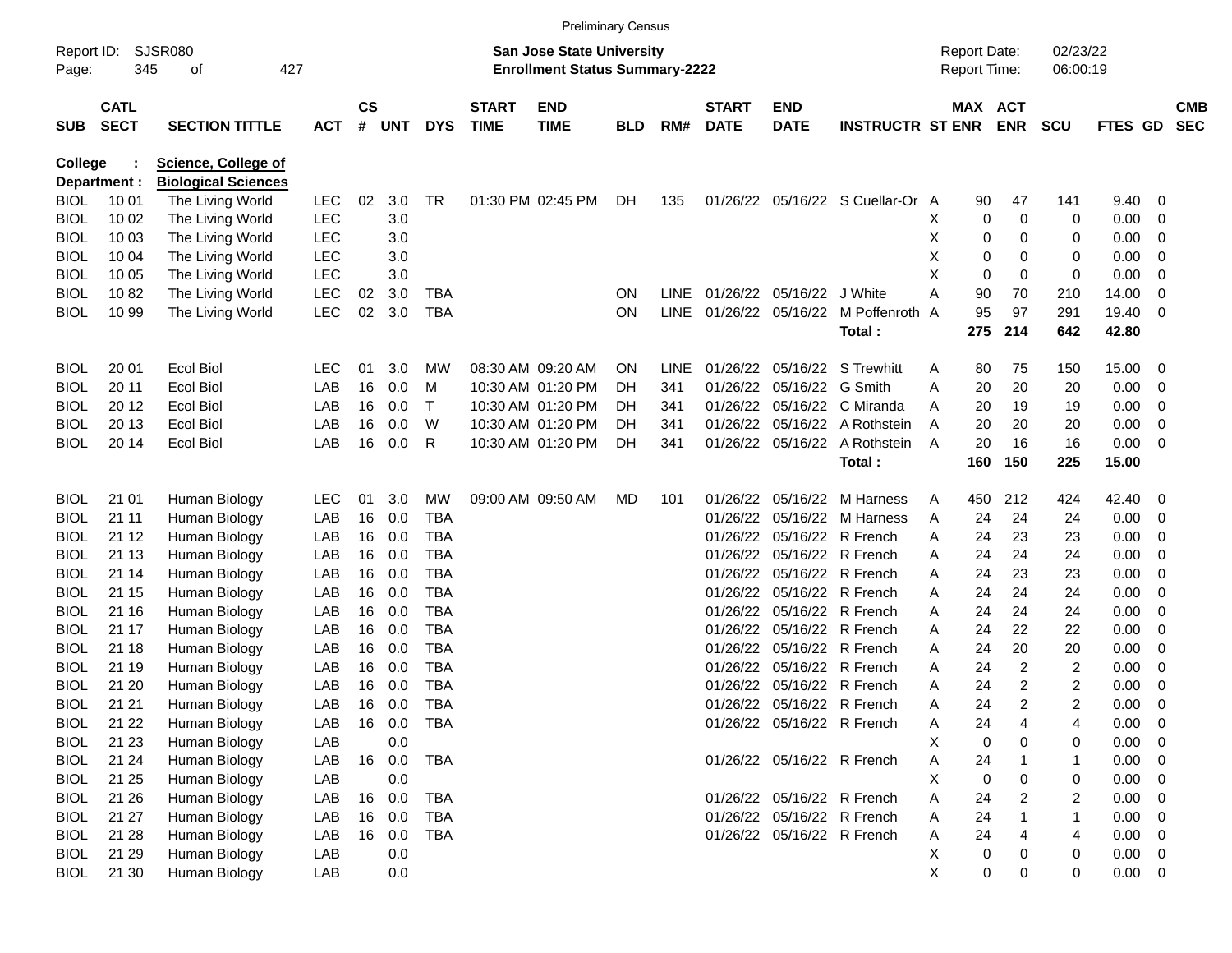|                     |                            |                                   |            |                    |            |              |                             | <b>Preliminary Census</b>                                                 |            |     |                             |                           |                                  |   |                                            |                |                      |             |                         |                          |
|---------------------|----------------------------|-----------------------------------|------------|--------------------|------------|--------------|-----------------------------|---------------------------------------------------------------------------|------------|-----|-----------------------------|---------------------------|----------------------------------|---|--------------------------------------------|----------------|----------------------|-------------|-------------------------|--------------------------|
| Report ID:<br>Page: | 346                        | SJSR080<br>427<br>οf              |            |                    |            |              |                             | <b>San Jose State University</b><br><b>Enrollment Status Summary-2222</b> |            |     |                             |                           |                                  |   | <b>Report Date:</b><br><b>Report Time:</b> |                | 02/23/22<br>06:00:19 |             |                         |                          |
| <b>SUB</b>          | <b>CATL</b><br><b>SECT</b> | <b>SECTION TITTLE</b>             | <b>ACT</b> | $\mathsf{cs}$<br># | <b>UNT</b> | <b>DYS</b>   | <b>START</b><br><b>TIME</b> | <b>END</b><br><b>TIME</b>                                                 | <b>BLD</b> | RM# | <b>START</b><br><b>DATE</b> | <b>END</b><br><b>DATE</b> | <b>INSTRUCTR ST ENR</b>          |   | MAX ACT                                    | <b>ENR</b>     | <b>SCU</b>           | FTES GD     |                         | <b>CMB</b><br><b>SEC</b> |
| <b>BIOL</b>         | 21 31                      | Human Biology                     | LAB        | 16                 | 0.0        | TBA          |                             |                                                                           |            |     | 01/26/22                    |                           | 05/16/22 R French                | A | 24                                         | $\overline{c}$ | 2                    | 0.00        | - 0                     |                          |
| <b>BIOL</b>         | 21 32                      | Human Biology                     | LAB        | 16                 | 0.0        | <b>TBA</b>   |                             |                                                                           |            |     | 01/26/22                    | 05/16/22                  | R French                         | A | 24                                         | 8              | 8                    | 0.00        | $\overline{0}$          |                          |
|                     |                            |                                   |            |                    |            |              |                             |                                                                           |            |     |                             |                           | Total:                           |   | 882                                        | 424            | 636                  | 42.40       |                         |                          |
| <b>BIOL</b>         | 30 01                      | Biology I                         | <b>LEC</b> | 01                 | 4.0        | МW           |                             | 03:00 PM 04:15 PM                                                         | SCI        | 164 | 01/26/22                    |                           | 05/16/22 K Youngman A            |   | 100                                        | 60             | 180                  | 16.00       | 0                       |                          |
| <b>BIOL</b>         | 30 02                      | Biology I                         | <b>LEC</b> | 01                 | 4.0        | <b>TR</b>    |                             | 12:00 PM 01:15 PM                                                         | DH         | 135 | 01/26/22                    |                           | 05/16/22 K Youngman A            |   | 90                                         | 90             | 270                  | 24.00       | $\overline{0}$          |                          |
| <b>BIOL</b>         | 30 03                      | Biology I                         | <b>LEC</b> |                    | 4.0        |              |                             |                                                                           |            |     |                             |                           |                                  | X | 0                                          | 0              | 0                    | 0.00        | 0                       |                          |
| <b>BIOL</b>         | 30 11                      | Biology I                         | LAB        | 16                 | 0.0        | $\mathsf T$  |                             | 07:30 AM 10:20 AM                                                         | DH         | 443 | 01/26/22                    |                           | 05/16/22 K Youngman A            |   | 24                                         | 16             | 16                   | 0.00        | $\overline{0}$          |                          |
| <b>BIOL</b>         | 30 12                      | Biology I                         | LAB        | 16                 | 0.0        | Т            |                             | 12:30 PM 03:20 PM                                                         | DН         | 443 | 01/26/22                    | 05/16/22                  | K Youngman A                     |   | 24                                         | 16             | 16                   | 0.00        | $\overline{0}$          |                          |
| <b>BIOL</b>         | 30 13                      | Biology I                         | LAB        | 16                 | 0.0        | $\top$       |                             | 03:30 PM 06:20 PM                                                         | DH         | 443 | 01/26/22                    | 05/16/22                  | K Youngman A                     |   | 24                                         | 24             | 24                   | 0.00        | $\overline{0}$          |                          |
| <b>BIOL</b>         | 30 14                      | Biology I                         | LAB        | 16                 | 0.0        | W            |                             | 07:30 AM 10:20 AM                                                         | DН         | 443 | 01/26/22                    | 05/16/22                  | K Youngman A                     |   | 24                                         | 13             | 13                   | 0.00        | $\overline{0}$          |                          |
| <b>BIOL</b>         | 30 15                      | Biology I                         | LAB        | 16                 | 0.0        | W            |                             | 10:30 AM 01:20 PM                                                         | DН         | 443 | 01/26/22                    | 05/16/22                  | K Youngman A                     |   | 24                                         | 23             | 23                   | 0.00        | $\overline{0}$          |                          |
| <b>BIOL</b>         | 30 16                      | Biology I                         | LAB        | 16                 | 0.0        | W            |                             | 01:30 PM 04:20 PM                                                         | DН         | 443 | 01/26/22                    | 05/16/22                  | K Youngman A                     |   | 24                                         | 10             | 10                   | 0.00        | $\overline{0}$          |                          |
| <b>BIOL</b>         | 30 17                      | Biology I                         | LAB        | 16                 | 0.0        | W            |                             | 04:30 PM 07:20 PM                                                         | DH         | 443 | 01/26/22                    | 05/16/22                  | K Youngman A                     |   | 24                                         | 20             | 20                   | 0.00        | $\overline{0}$          |                          |
| <b>BIOL</b>         | 30 18                      | Biology I                         | LAB        |                    | 0.0        |              |                             |                                                                           |            |     |                             |                           |                                  | X | 0                                          | $\mathbf 0$    | 0                    | 0.00        | $\mathbf 0$             |                          |
| <b>BIOL</b>         | 30 19                      | Biology I                         | LAB        |                    | 0.0        |              |                             |                                                                           |            |     |                             |                           |                                  | X | 0                                          | 0              | 0                    | 0.00        | $\overline{0}$          |                          |
| <b>BIOL</b>         | 30 20                      | Biology I                         | LAB        | 16                 | 0.0        | R            |                             | 03:30 PM 06:20 PM                                                         | DН         | 443 | 01/26/22                    |                           | 05/16/22 K Youngman A            |   | 24                                         | 20             | 20                   | 0.00        | $\overline{0}$          |                          |
| <b>BIOL</b>         | 30 21                      | <b>Biology I</b>                  | LAB        | 16                 | 0.0        | F            |                             | 07:30 AM 10:20 AM                                                         | DH         | 443 | 01/26/22                    | 05/16/22                  | K Youngman A                     |   | 24                                         | 8              | 8                    | 0.00        | $\overline{0}$          |                          |
|                     |                            |                                   |            |                    |            |              |                             |                                                                           |            |     |                             |                           | Total:                           |   | 406                                        | 300            | 600                  | 40.00       |                         |                          |
| <b>BIOL</b>         | 31 01                      | Biology II                        | <b>LEC</b> | 01                 | 4.0        | MW           |                             | 09:00 AM 10:15 AM                                                         | SCI        | 164 | 01/26/22                    | 05/16/22                  | I Yuwanita                       | A | 115                                        | 73             | 219                  | 19.47       | 0                       |                          |
| <b>BIOL</b>         | 31 02                      | Biology II                        | <b>LEC</b> | 01                 | 4.0        | <b>TR</b>    |                             | 10:30 AM 11:45 AM                                                         | SCI        | 142 | 01/26/22                    | 05/16/22                  | I Yuwanita                       | A | 200                                        | 93             | 279                  | 24.80       | $\mathbf 0$             |                          |
| <b>BIOL</b>         | 31 03                      | Biology II                        | <b>LEC</b> |                    | 4.0        |              |                             |                                                                           |            |     |                             |                           |                                  | X | 0                                          | $\mathbf 0$    | 0                    | 0.00        | $\overline{0}$          |                          |
| <b>BIOL</b>         | 31 11                      | Biology II                        | LAB        | 16                 | 0.0        | $\mathsf T$  |                             | 07:30 AM 10:20 AM                                                         | DН         | 337 | 01/26/22                    | 05/16/22                  | D Vu                             | Α | 22                                         | 16             | 16                   | 0.00        | $\overline{0}$          |                          |
| <b>BIOL</b>         | 31 12                      | Biology II                        | LAB        | 16                 | 0.0        | Т            |                             | 10:30 AM 01:20 PM                                                         | DН         | 337 | 01/26/22                    | 05/16/22                  | D Devincenzi A                   |   | 22                                         | 17             | 17                   | 0.00        | $\mathbf 0$             |                          |
| <b>BIOL</b>         | 31 13                      | <b>Biology II</b>                 | LAB        | 16                 | 0.0        | $\top$       |                             | 01:30 PM 04:20 PM                                                         | DН         | 337 | 01/26/22                    | 05/16/22                  | J McLaughlin A                   |   | 22                                         | 20             | 20                   | 0.00        | $\mathbf 0$             |                          |
| <b>BIOL</b>         | 31 14                      | Biology II                        | LAB        | 16                 | 0.0        | $\top$       |                             | 04:30 PM 07:20 PM                                                         | DН         | 337 | 01/26/22                    | 05/16/22                  | M Ross Tacco A                   |   | 22                                         | 21             | 21                   | 0.00        | 0                       |                          |
| <b>BIOL</b>         | 31 15                      | <b>Biology II</b>                 | LAB        | 16                 | 0.0        | W            |                             | 10:30 AM 01:20 PM                                                         | DН         | 337 | 01/26/22                    | 05/16/22                  | S Stein                          | A | 22                                         | 22             | 22                   | 0.00        | 0                       |                          |
| <b>BIOL</b>         | 31 16                      | <b>Biology II</b>                 | LAB        | 16                 | 0.0        | W            |                             | 01:30 PM 04:20 PM                                                         | DH         | 337 | 01/26/22                    | 05/16/22                  | M Hernandez A                    |   | 22                                         | 20             | 20                   | 0.00        | 0                       |                          |
| <b>BIOL</b>         | 31 17                      | <b>Biology II</b>                 | LAB        | 16                 | 0.0        | W            |                             | 04:30 PM 07:20 PM                                                         | DH         | 337 | 01/26/22                    | 05/16/22 S Stein          |                                  | A | 22                                         | 13             | 13                   | 0.00        | $\mathbf 0$             |                          |
| <b>BIOL</b>         | 31 18                      | <b>Biology II</b>                 | LAB        |                    | 0.0        |              |                             |                                                                           |            |     |                             |                           |                                  | Х | 0                                          | 0              | 0                    | 0.00        | $\overline{\mathbf{0}}$ |                          |
| <b>BIOL</b>         | 31 19                      | <b>Biology II</b>                 | LAB        |                    | $0.0\,$    |              |                             |                                                                           |            |     |                             |                           |                                  | X | 0                                          | 0              | 0                    | $0.00 \t 0$ |                         |                          |
| <b>BIOL</b>         | 31 20                      | <b>Biology II</b>                 | LAB        | 16                 | 0.0        | $\mathsf{R}$ |                             | 01:30 PM 04:20 PM                                                         | DH         | 337 |                             |                           | 01/26/22 05/16/22 C Miranda      | Α | 22                                         | 22             | 22                   | $0.00 \t 0$ |                         |                          |
| <b>BIOL</b>         | 31 21                      | <b>Biology II</b>                 | LAB        |                    | 16 0.0     | R            |                             | 04:30 PM 07:20 PM                                                         | DH.        | 337 |                             |                           | 01/26/22 05/16/22 J McLaughlin A |   | 22                                         | 15             | 15                   | $0.00 \t 0$ |                         |                          |
| <b>BIOL</b>         | 31 22                      | <b>Biology II</b>                 | LAB        |                    | 0.0        |              |                             |                                                                           |            |     |                             |                           |                                  | X | $\mathbf 0$                                | $\mathbf 0$    | 0                    | $0.00 \t 0$ |                         |                          |
|                     |                            |                                   |            |                    |            |              |                             |                                                                           |            |     |                             |                           | Total:                           |   | 513                                        | 332            | 664                  | 44.27       |                         |                          |
| <b>BIOL</b>         | 54 01                      | Human Understanding LEC           |            |                    | 01 3.0     | TR           |                             | 04:30 PM 05:45 PM                                                         | <b>SCI</b> | 164 |                             |                           | 01/26/22 05/16/22 N Balabanian A |   | 60                                         | 37             | 111                  | $7.40 \ 0$  |                         |                          |
| <b>BIOL</b>         | 54 02                      | Human Understanding LEC 01 3.0 MW |            |                    |            |              |                             | 10:30 AM 11:45 AM                                                         | DH         | 135 |                             |                           | 01/26/22 05/16/22 l Yuwanita     | A | 60                                         | 23             | 69                   | 4.60 0      |                         |                          |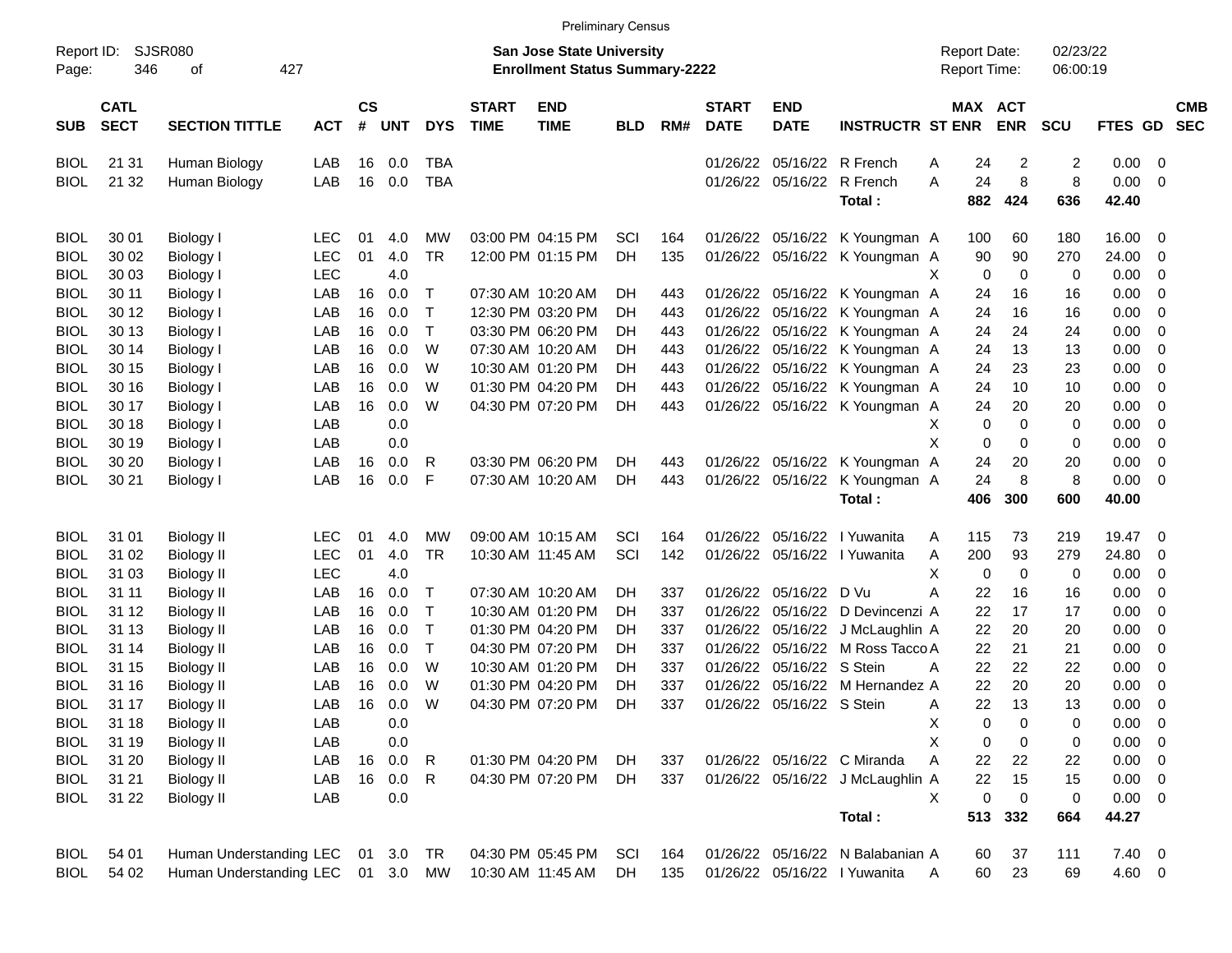|                     |                            |                             |            |                    |            |            |                             | <b>Preliminary Census</b>                                                 |            |             |                             |                           |                                  |   |                                            |             |                      |                |                          |                          |
|---------------------|----------------------------|-----------------------------|------------|--------------------|------------|------------|-----------------------------|---------------------------------------------------------------------------|------------|-------------|-----------------------------|---------------------------|----------------------------------|---|--------------------------------------------|-------------|----------------------|----------------|--------------------------|--------------------------|
| Report ID:<br>Page: | 347                        | <b>SJSR080</b><br>427<br>οf |            |                    |            |            |                             | <b>San Jose State University</b><br><b>Enrollment Status Summary-2222</b> |            |             |                             |                           |                                  |   | <b>Report Date:</b><br><b>Report Time:</b> |             | 02/23/22<br>06:00:19 |                |                          |                          |
| <b>SUB</b>          | <b>CATL</b><br><b>SECT</b> | <b>SECTION TITTLE</b>       | <b>ACT</b> | $\mathsf{cs}$<br># | <b>UNT</b> | <b>DYS</b> | <b>START</b><br><b>TIME</b> | <b>END</b><br><b>TIME</b>                                                 | <b>BLD</b> | RM#         | <b>START</b><br><b>DATE</b> | <b>END</b><br><b>DATE</b> | <b>INSTRUCTR ST ENR</b>          |   | MAX ACT                                    | <b>ENR</b>  | <b>SCU</b>           | FTES GD        |                          | <b>CMB</b><br><b>SEC</b> |
| <b>BIOL</b>         | 54 99                      | Human Understanding LEC     |            | 01                 | 3.0        | TBA        |                             |                                                                           | <b>ON</b>  | <b>LINE</b> |                             | 01/26/22 05/16/22         | M Poffenroth A<br>Total:         |   | 60<br>180                                  | 60<br>120   | 180<br>360           | 12.00<br>24.00 | - 0                      |                          |
| <b>BIOL</b>         | 55 01                      | <b>Biostatistics</b>        | <b>LEC</b> | 01                 | 3.0        | <b>TR</b>  |                             | 12:00 PM 12:50 PM                                                         | SCI        | 164         |                             | 01/26/22 05/16/22 S Anand |                                  | A | 40                                         | 15          | 30                   | 3.00           | $\overline{0}$           |                          |
| BIOL                | 55 11                      | <b>Biostatistics</b>        | LAB        |                    | 0.0        |            |                             |                                                                           |            |             |                             |                           |                                  | Х | 0                                          | 0           | 0                    | 0.00           | 0                        |                          |
| BIOL                | 55 12                      | <b>Biostatistics</b>        | LAB        |                    | 0.0        |            |                             |                                                                           |            |             |                             |                           |                                  | X | 0                                          | 0           | 0                    | 0.00           | 0                        |                          |
| BIOL                | 55 13                      | <b>Biostatistics</b>        | LAB        |                    | 0.0        |            |                             |                                                                           |            |             |                             |                           |                                  | X | 0                                          | 0           | 0                    | 0.00           | 0                        |                          |
| BIOL                | 55 14                      | <b>Biostatistics</b>        | LAB        |                    | 0.0        |            |                             |                                                                           |            |             |                             |                           |                                  | X | 0                                          | 0           | 0                    | 0.00           | 0                        |                          |
| BIOL                | 55 15                      | <b>Biostatistics</b>        | LAB        |                    | 0.0        |            |                             |                                                                           |            |             |                             |                           |                                  | X | 0                                          | 0           | 0                    | 0.00           | 0                        |                          |
| BIOL                | 55 16                      | <b>Biostatistics</b>        | LAB        | 16                 | 0.0        | M          |                             | 10:30 AM 01:20 PM                                                         | DН         | 350         | 01/26/22                    | 05/16/22                  | H Vu                             | Α | 10                                         | 4           | 4                    | 0.00           | 0                        |                          |
| BIOL                | 55 17                      | <b>Biostatistics</b>        | LAB        | 16                 | 0.0        | M          |                             | 02:30 PM 05:20 PM                                                         | DН         | 350         | 01/26/22                    | 05/16/22                  | H Vu                             | Α | 10                                         | 3           | 3                    | 0.00           | 0                        |                          |
| <b>BIOL</b>         | 55 18                      | <b>Biostatistics</b>        | LAB        | 16                 | 0.0        | W          |                             | 09:00 AM 11:50 AM                                                         | <b>ON</b>  | LINE        | 01/26/22                    | 05/16/22                  | F Hijazi                         | Α | 10                                         | 1           | $\mathbf 1$          | 0.00           | 0                        |                          |
| <b>BIOL</b>         | 55 19                      | <b>Biostatistics</b>        | LAB        | 16                 | 0.0        | W          |                             | 12:00 PM 02:50 PM                                                         | <b>ON</b>  | <b>LINE</b> |                             | 01/26/22 05/16/22         | F Hijazi                         | Α | 10                                         | 7           | $\overline{7}$       | 0.00           | $\mathbf 0$              |                          |
|                     |                            |                             |            |                    |            |            |                             |                                                                           |            |             |                             |                           | Total:                           |   | 80                                         | 30          | 45                   | 3.00           |                          |                          |
| <b>BIOL</b>         | 65 01                      | Human Anatomy               | <b>LEC</b> | 02                 | 4.0        | TR         |                             | 03:00 PM 04:15 PM                                                         | SCI        | 142         | 01/26/22                    | 05/16/22                  | R Hardin                         | A | 210                                        | 199         | 597                  | 53.07          | 0                        |                          |
| BIOL                | 65 02                      | Human Anatomy               | <b>LEC</b> | 02                 | -4.0       | <b>TR</b>  |                             | 07:30 AM 08:45 AM                                                         | SCI        | 142         | 01/26/22                    | 05/16/22                  | R Hardin                         | A | 115                                        | 70          | 210                  | 18.67          | 0                        |                          |
| BIOL                | 65 11                      | Human Anatomy               | LAB        | 16                 | 0.0        | M          |                             | 07:30 AM 10:20 AM                                                         | DН         | 031         | 01/26/22                    | 05/16/22                  | A Leal                           | Α | 35                                         | 15          | 15                   | 0.00           | 0                        |                          |
| BIOL                | 65 12                      | Human Anatomy               | LAB        | 16                 | 0.0        | M          |                             | 10:30 AM 01:20 PM                                                         | DН         | 031         | 01/26/22                    | 05/16/22                  | A Leal                           | Α | 35                                         | 32          | 32                   | 0.00           | 0                        |                          |
| BIOL                | 65 13                      | Human Anatomy               | LAB        | 16                 | 0.0        | M          |                             | 01:30 PM 04:20 PM                                                         | DН         | 031         | 01/26/22                    | 05/16/22                  | J Khau                           | Α | 35                                         | 33          | 33                   | 0.00           | 0                        |                          |
| BIOL                | 65 14                      | Human Anatomy               | LAB        | 16                 | 0.0        | Т          |                             | 09:00 AM 11:50 AM                                                         | DН         | 031         | 01/26/22                    | 05/16/22                  | A Bui                            | Α | 35                                         | 33          | 33                   | 0.00           | 0                        |                          |
| BIOL                | 65 15                      | Human Anatomy               | LAB        | 16                 | 0.0        | Τ          |                             | 12:00 PM 02:50 PM                                                         | DН         | 031         | 01/26/22                    | 05/16/22                  | A Bui                            | Α | 35                                         | 33          | 33                   | 0.00           | 0                        |                          |
| BIOL                | 65 16                      | Human Anatomy               | LAB        |                    | 0.0        |            |                             |                                                                           |            |             |                             |                           |                                  | X | 0                                          | 0           | 0                    | 0.00           | 0                        |                          |
| BIOL                | 65 17                      | Human Anatomy               | LAB        | 16                 | 0.0        | W          |                             | 10:30 AM 01:20 PM                                                         | DН         | 031         | 01/26/22                    | 05/16/22                  | J Khau                           | Α | 35                                         | 26          | 26                   | 0.00           | 0                        |                          |
| BIOL                | 65 18                      | Human Anatomy               | LAB        | 16                 | 0.0        | W          |                             | 01:30 PM 04:20 PM                                                         | DН         | 031         | 01/26/22                    | 05/16/22                  | C Lemus                          | A | 35                                         | 33          | 33                   | 0.00           | 0                        |                          |
| <b>BIOL</b>         | 65 19                      | Human Anatomy               | LAB        | 16                 | 0.0        | R          |                             | 09:00 AM 11:50 AM                                                         | DН         | 031         | 01/26/22                    | 05/16/22                  | G Aldama                         | A | 35                                         | 33          | 33                   | 0.00           | 0                        |                          |
| <b>BIOL</b>         | 65 20                      | Human Anatomy               | LAB        | 16                 | 0.0        | R          |                             | 12:00 PM 02:50 PM                                                         | DН         | 031         |                             | 01/26/22 05/16/22         | G Aldama                         | A | 35                                         | 31          | 31                   | 0.00           | 0                        |                          |
|                     |                            |                             |            |                    |            |            |                             |                                                                           |            |             |                             |                           | Total:                           |   | 640                                        | 538         | 1076                 | 71.73          |                          |                          |
| <b>BIOL</b>         | 66 01                      | Human Physiology            | <b>LEC</b> | 01                 | 5.0        | <b>TR</b>  |                             | 01:30 PM 02:45 PM                                                         | SCI        | 142         |                             | 01/26/22 05/16/22 S Anand |                                  | A | 240                                        | 188         | 564                  | 62.67          | $\overline{\mathbf{0}}$  |                          |
| <b>BIOL</b>         | 66 11                      | Human Physiology            | <b>SEM</b> | 05                 | 0.0        | F          |                             | 11:30 AM 12:20 PM                                                         | SCI        | 142         |                             | 01/26/22 05/16/22 K Wirth |                                  | Α | 120                                        | 117         | 117                  | 0.00           | $\overline{\phantom{0}}$ |                          |
| <b>BIOL</b>         | 66 12                      | Human Physiology            | <b>SEM</b> | 05                 | 0.0        | F          |                             | 12:30 PM 01:20 PM                                                         | SCI        | 142         |                             | 01/26/22 05/16/22 K Wirth |                                  | Α | 120                                        | 71          | 71                   | 0.00           | $\overline{\phantom{0}}$ |                          |
| <b>BIOL</b>         | 66 21                      | Human Physiology            | LAB        | 16                 | 0.0        | M          |                             | 07:30 AM 10:20 AM                                                         | DH.        | 441         |                             |                           | 01/26/22 05/16/22 A Cox-Harris A |   | 24                                         | 22          | 22                   | 0.00           | $\overline{\phantom{0}}$ |                          |
| <b>BIOL</b>         | 66 22                      | Human Physiology            | LAB        | 16                 | 0.0        | M          |                             | 10:30 AM 01:20 PM                                                         | DH         | 441         |                             |                           | 01/26/22 05/16/22 A Cox-Harris A |   | 24                                         | 24          | 24                   | 0.00           | $\overline{\mathbf{0}}$  |                          |
| <b>BIOL</b>         | 66 23                      | Human Physiology            | LAB        | 16                 | 0.0        | M          |                             | 02:30 PM 05:20 PM                                                         | DH         | 441         |                             | 01/26/22 05/16/22 N Kaur  |                                  | Α | 24                                         | 23          | 23                   | 0.00           | $\overline{\phantom{0}}$ |                          |
| <b>BIOL</b>         | 66 24                      | Human Physiology            | LAB        |                    | 0.0        |            |                             |                                                                           |            |             |                             |                           |                                  | X | 0                                          | $\mathbf 0$ | 0                    | 0.00           | $\overline{\phantom{0}}$ |                          |
| <b>BIOL</b>         | 66 25                      | Human Physiology            | LAB        | 16                 | 0.0        | Τ          |                             | 07:30 AM 10:20 AM                                                         | DH         | 441         |                             |                           | 01/26/22 05/16/22 M Penney       | Α | 24                                         | 18          | 18                   | 0.00           | $\overline{\phantom{0}}$ |                          |
| <b>BIOL</b>         | 66 26                      | Human Physiology            | LAB        | 16                 | 0.0        | Τ          |                             | 10:30 AM 01:20 PM                                                         | DH         | 441         |                             | 01/26/22 05/16/22 N Kaur  |                                  | Α | 24                                         | 22          | 22                   | $0.00 \t 0$    |                          |                          |
| <b>BIOL</b>         | 66 27                      | Human Physiology            | LAB        |                    | 0.0        |            |                             |                                                                           |            |             |                             |                           |                                  | X | $\mathbf 0$                                | 0           | 0                    | $0.00 \t 0$    |                          |                          |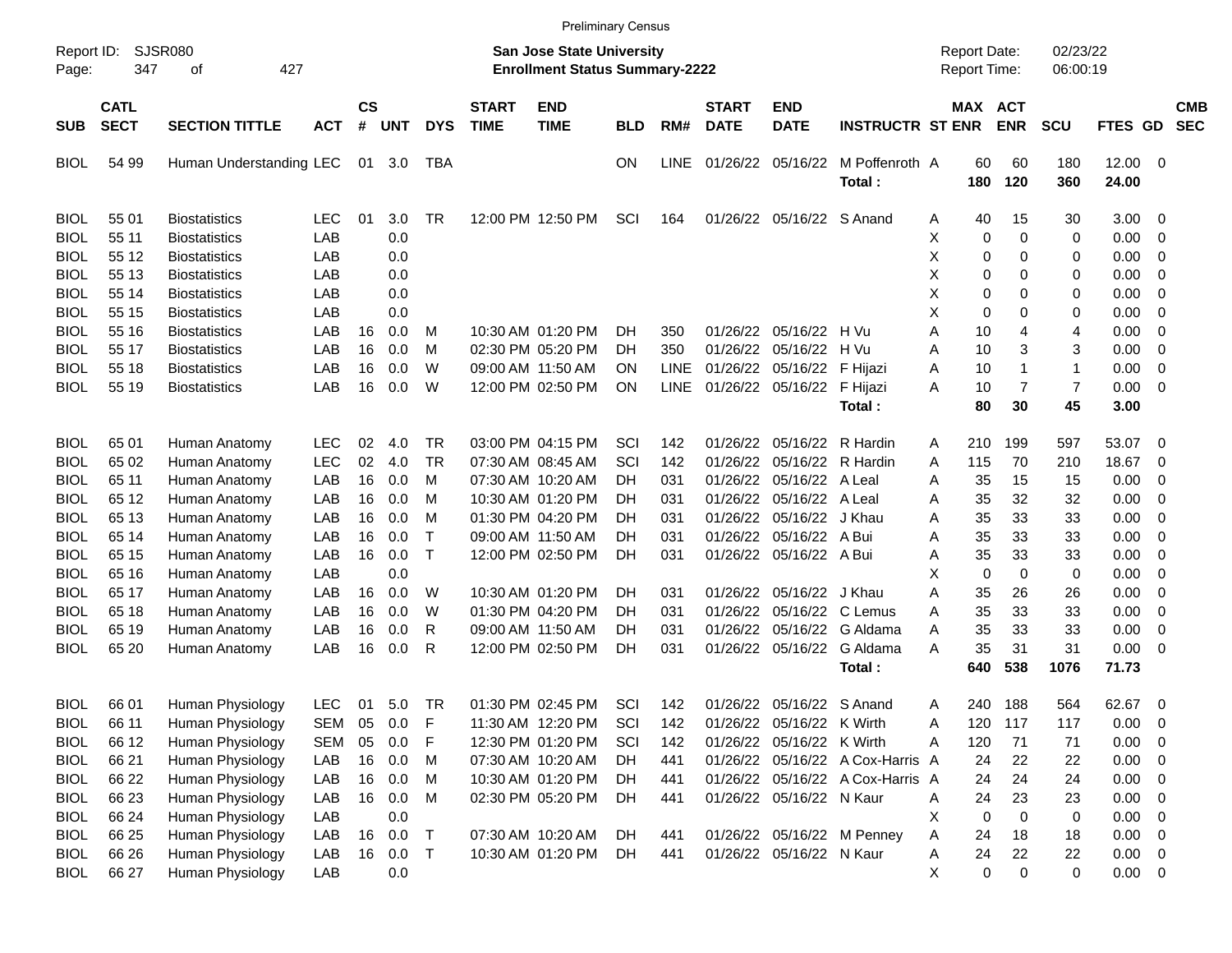|                     |                            |                               |               |                    |            |              |                             | <b>Preliminary Census</b>                                          |            |             |                             |                           |                                 |   |                                     |                       |                      |            |                          |                          |
|---------------------|----------------------------|-------------------------------|---------------|--------------------|------------|--------------|-----------------------------|--------------------------------------------------------------------|------------|-------------|-----------------------------|---------------------------|---------------------------------|---|-------------------------------------|-----------------------|----------------------|------------|--------------------------|--------------------------|
| Report ID:<br>Page: | 348                        | <b>SJSR080</b><br>427<br>оf   |               |                    |            |              |                             | San Jose State University<br><b>Enrollment Status Summary-2222</b> |            |             |                             |                           |                                 |   | <b>Report Date:</b><br>Report Time: |                       | 02/23/22<br>06:00:19 |            |                          |                          |
| <b>SUB</b>          | <b>CATL</b><br><b>SECT</b> | <b>SECTION TITTLE</b>         | <b>ACT</b>    | $\mathsf{cs}$<br># | <b>UNT</b> | <b>DYS</b>   | <b>START</b><br><b>TIME</b> | <b>END</b><br><b>TIME</b>                                          | <b>BLD</b> | RM#         | <b>START</b><br><b>DATE</b> | <b>END</b><br><b>DATE</b> | <b>INSTRUCTR ST ENR</b>         |   |                                     | MAX ACT<br><b>ENR</b> | SCU                  | FTES GD    |                          | <b>CMB</b><br><b>SEC</b> |
| <b>BIOL</b>         | 66 28                      | Human Physiology              | LAB           | 16                 | 0.0        | W            |                             | 07:30 AM 10:20 AM                                                  | DН         | 441         | 01/26/22                    | 05/16/22                  | J Bennett                       | Α | 24                                  | 8                     | 8                    | 0.00       | - 0                      |                          |
| <b>BIOL</b>         | 66 29                      | Human Physiology              | LAB           | 16                 | 0.0        | W            |                             | 10:30 AM 01:20 PM                                                  | DН         | 441         | 01/26/22                    | 05/16/22                  | M Penney                        | Α | 24                                  | 24                    | 24                   | 0.00       | - 0                      |                          |
| <b>BIOL</b>         | 66 30                      | Human Physiology              | LAB           | 16                 | 0.0        | W            |                             | 02:30 PM 05:20 PM                                                  | DH         | 441         | 01/26/22                    | 05/16/22 K Wirth          |                                 | A | 24                                  | 23                    | 23                   | 0.00       | - 0                      |                          |
| <b>BIOL</b>         | 66 31                      | Human Physiology              | LAB           |                    | 0.0        |              |                             |                                                                    |            |             |                             |                           |                                 | X | $\mathbf 0$                         | $\Omega$              | 0                    | 0.00       | - 0                      |                          |
| <b>BIOL</b>         | 66 32                      | Human Physiology              | LAB           | 16                 | 0.0        | R            |                             | 10:30 AM 01:20 PM                                                  | <b>DH</b>  | 441         |                             |                           | 01/26/22 05/16/22 J Bennett     | A | 24                                  | 24                    | 24                   | 0.00       | - 0                      |                          |
| BIOL                | 66 33                      | Human Physiology              | LAB           |                    | 0.0        |              |                             |                                                                    |            |             |                             |                           |                                 | X | $\mathbf 0$                         | $\Omega$              | 0                    | 0.00       | - 0                      |                          |
| <b>BIOL</b>         | 66 34                      | Human Physiology              | LAB           |                    | 0.0        |              |                             |                                                                    |            |             |                             |                           |                                 | X | $\mathbf 0$                         | $\Omega$              | 0                    | 0.00       | - 0                      |                          |
|                     |                            |                               |               |                    |            |              |                             |                                                                    |            |             |                             |                           | Total:                          |   | 696                                 | 564                   | 940                  | 62.67      |                          |                          |
| <b>BIOL</b>         |                            | 100W 01 Sci Commun Wkshp      | <b>SEM</b>    |                    | 3.0        |              |                             |                                                                    |            |             |                             |                           |                                 | X | 0                                   | 0                     | 0                    | 0.00       | - 0                      |                          |
| <b>BIOL</b>         |                            | 100W 02 Sci Commun Wkshp      | <b>SEM</b>    | 04                 | 3.0        | F            |                             | 10:30 AM 01:15 PM                                                  | DН         | 352         | 01/26/22                    |                           | 05/16/22 K Youngman A           |   | 24                                  | 25                    | 75                   | 5.00       | - 0                      |                          |
| <b>BIOL</b>         |                            | 100W 03 Sci Commun Wkshp      | <b>SEM</b>    | 04                 | 3.0        | R            |                             | 10:30 AM 01:15 PM                                                  | DН         | 245         | 01/26/22                    | 05/16/22                  | H Mouseghy A                    |   | 24                                  | 24                    | 72                   | 4.80       | - 0                      |                          |
| <b>BIOL</b>         |                            | 100W 04 Sci Commun Wkshp      | <b>SEM</b>    | 04                 | 3.0        | W            |                             | 08:30 AM 11:15 AM                                                  | DН         | 344         | 01/26/22                    | 05/16/22                  | K Tjandra                       | Α | 24                                  | 24                    | 72                   | 4.80       | - 0                      |                          |
| <b>BIOL</b>         |                            | 100W 05 Sci Commun Wkshp      | <b>SEM</b>    | 04                 | 3.0        | $\mathsf{T}$ |                             | 08:30 AM 11:15 AM                                                  | DН         | 345         | 01/26/22                    | 05/16/22                  | H Mouseghy                      | A | 24                                  | 18                    | 54                   | 3.60       | - 0                      |                          |
| BIOL                |                            | 100W 06 Sci Commun Wkshp      | <b>SEM</b>    | 04                 | 3.0        | F            |                             | 10:30 AM 01:15 PM                                                  | DН         | 549         | 01/26/22                    | 05/16/22                  | S Anand                         | A | 24                                  | 23                    | 69                   | 4.60       | - 0                      |                          |
|                     |                            |                               |               |                    |            |              |                             |                                                                    |            |             |                             |                           | Total:                          |   | 120                                 | 114                   | 342                  | 22.80      |                          |                          |
|                     |                            |                               |               |                    |            |              |                             |                                                                    |            |             |                             |                           |                                 |   |                                     |                       |                      |            |                          |                          |
| <b>BIOL</b>         | 101 02                     | Origins of Life               | <b>LEC</b>    | 02                 | 3.0        | W            |                             | 12:30 PM 03:15 PM                                                  | DH         | 352         | 01/26/22                    | 05/16/22                  | P Hawkins                       | A | 24                                  | 22                    | 66                   | $4.40 \ 0$ |                          |                          |
| <b>BIOL</b>         | 101 03                     | Origins of Life               | <b>LEC</b>    | 02                 | 3.0        |              |                             |                                                                    |            |             | 01/26/22 05/16/22           |                           |                                 | X | 0                                   | 0                     | 0                    | 0.00       | - 0                      |                          |
| <b>BIOL</b>         | 101 04                     | Origins of Life               | <b>LEC</b>    |                    | 3.0        |              |                             |                                                                    |            |             |                             |                           |                                 | X | 0                                   | 0                     | 0                    | 0.00       | - 0                      |                          |
| <b>BIOL</b>         | 10180                      | Origins of Life               | <b>LEC</b>    |                    | 3.0        |              |                             |                                                                    |            |             |                             |                           |                                 | X | 0                                   | $\Omega$              | 0                    | 0.00       | -0                       |                          |
| <b>BIOL</b>         | 10181                      | Origins of Life               | <b>LEC</b>    |                    | 3.0        |              |                             |                                                                    |            |             |                             |                           |                                 | X | 0                                   | $\Omega$              | 0                    | 0.00       | -0                       |                          |
| <b>BIOL</b>         | 10182                      | Origins of Life               | <b>LEC</b>    |                    | 3.0        |              |                             |                                                                    |            |             |                             |                           |                                 | X | 0                                   | $\mathbf 0$           | 0                    | 0.00       | - 0                      |                          |
| BIOL                | 10183                      | Origins of Life               | <b>LEC</b>    | 02                 | 3.0        | M            |                             | 12:30 PM 03:15 PM                                                  | ΟN         | <b>LINE</b> | 01/26/22                    | 05/16/22                  | P Hawkins                       | A | 40                                  | 36                    | 108                  | 7.20       | -0                       |                          |
| <b>BIOL</b>         | 10184                      | Origins of Life               | <b>LEC</b>    | 02                 | 3.0        | W            |                             | 09:00 AM 11:45 AM                                                  | ON         | LINE        | 01/26/22                    | 05/16/22                  | M Dawson                        | A | 40                                  | 41                    | 123                  | 8.20       | -0                       |                          |
|                     |                            |                               |               |                    |            |              |                             |                                                                    |            |             |                             |                           | Total:                          |   | 104                                 | 99                    | 297                  | 19.80      |                          |                          |
| <b>BIOL</b>         | 10580                      | Developmental Biol            | <b>LEC</b>    | 02                 | 3.0        | TR           |                             | 09:00 AM 10:20 AM                                                  | ON         | LINE        | 01/26/22 05/16/22           |                           | J Soto                          | A | 48                                  | 36                    | 108                  | 7.25       | $\overline{\phantom{0}}$ |                          |
|                     |                            |                               |               |                    |            |              |                             |                                                                    |            |             |                             |                           | Total:                          |   | 48                                  | 36                    | 108                  | 7.25       |                          |                          |
|                     |                            |                               |               |                    |            |              |                             |                                                                    |            |             |                             |                           |                                 |   |                                     |                       |                      |            |                          |                          |
|                     |                            | BIOL 106 01 Physiolog Ecology |               |                    |            |              |                             | LEC 02 3.0 TR 10:30 AM 11:30 AM DH 351 01/26/22 05/16/22 S Shaffer |            |             |                             |                           |                                 | A | 48                                  | 29                    | 87                   | 5.85 1     |                          |                          |
|                     |                            |                               |               |                    |            |              |                             |                                                                    |            |             |                             |                           | Total:                          |   | 48                                  | 29                    | 87                   | 5.85       |                          |                          |
|                     |                            | BIOL 106L 01 Phys Ecol Lab    | LAB 16 1.0 W  |                    |            |              |                             | 01:00 PM 03:50 PM DH                                               |            | 344         |                             |                           | 01/26/22 05/16/22 S Lambrecht A |   | 24                                  | 24                    | 24                   | $1.62$ 1   |                          |                          |
|                     |                            |                               |               |                    |            |              |                             |                                                                    |            |             |                             |                           | Total:                          |   | 24                                  | 24                    | 24                   | 1.62       |                          |                          |
|                     |                            |                               |               |                    |            |              |                             |                                                                    |            |             |                             |                           |                                 |   |                                     |                       |                      |            |                          |                          |
|                     |                            | BIOL 107 01 Immunology        | LEC 01 3.0 TR |                    |            |              |                             | 08:30 AM 09:45 AM DH                                               |            | 135         |                             | 01/26/22 05/16/22 N Feng  |                                 | A | 90                                  | 53                    | 159                  | 10.65 1    |                          |                          |
|                     |                            |                               |               |                    |            |              |                             |                                                                    |            |             |                             |                           | Total:                          |   | 90                                  | 53                    | 159                  | 10.65      |                          |                          |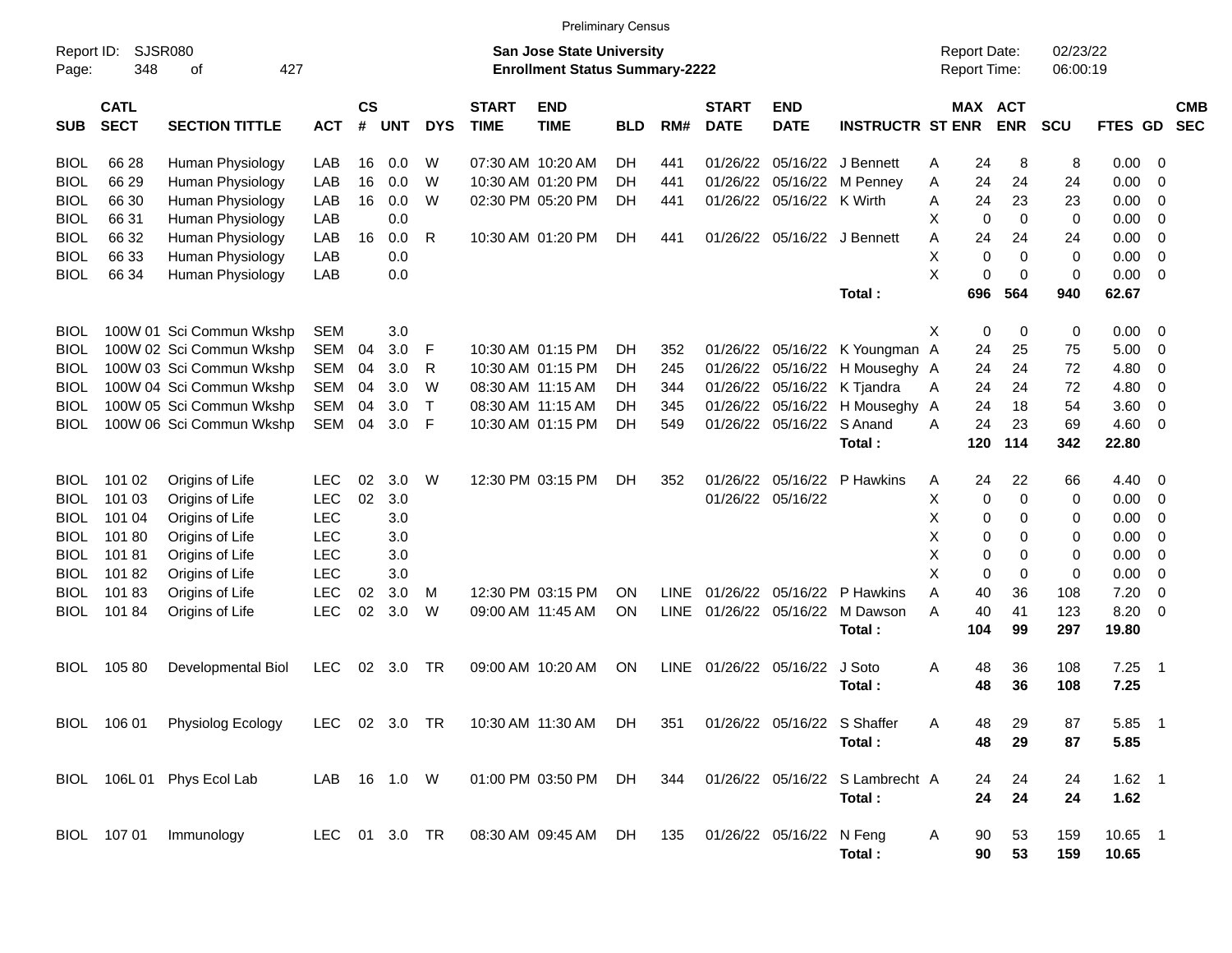| <b>Preliminary Census</b> |                            |                                  |            |                |            |              |                             |                                                                           |            |             |                             |                              |                                   |   |                                     |            |                      |             |                          |                          |
|---------------------------|----------------------------|----------------------------------|------------|----------------|------------|--------------|-----------------------------|---------------------------------------------------------------------------|------------|-------------|-----------------------------|------------------------------|-----------------------------------|---|-------------------------------------|------------|----------------------|-------------|--------------------------|--------------------------|
| Report ID:<br>Page:       | 349                        | <b>SJSR080</b><br>427<br>оf      |            |                |            |              |                             | <b>San Jose State University</b><br><b>Enrollment Status Summary-2222</b> |            |             |                             |                              |                                   |   | <b>Report Date:</b><br>Report Time: |            | 02/23/22<br>06:00:19 |             |                          |                          |
| <b>SUB</b>                | <b>CATL</b><br><b>SECT</b> | <b>SECTION TITTLE</b>            | <b>ACT</b> | <b>CS</b><br># | <b>UNT</b> | <b>DYS</b>   | <b>START</b><br><b>TIME</b> | <b>END</b><br><b>TIME</b>                                                 | <b>BLD</b> | RM#         | <b>START</b><br><b>DATE</b> | <b>END</b><br><b>DATE</b>    | <b>INSTRUCTR ST ENR</b>           |   | MAX ACT                             | <b>ENR</b> | <b>SCU</b>           | FTES GD     |                          | <b>CMB</b><br><b>SEC</b> |
| BIOL                      | 107L 01                    | Immunology Laborator LEC         |            | 16             | 2.0        | TBA          |                             |                                                                           |            |             |                             |                              | 01/26/22 05/16/22 T Abramson      | A | 18                                  | 17         | 17                   | 2.33        | -2                       |                          |
| <b>BIOL</b>               | 107L 02                    | Immunology Laborator LEC         |            | 16             | 2.0        | <b>TBA</b>   |                             |                                                                           |            |             |                             | 01/26/22 05/16/22 A Piliotis |                                   | A | 18                                  | 17         | 17                   | 2.27        | - 0                      |                          |
| <b>BIOL</b>               | 107L 03                    | Immunology Laborator LEC         |            | 16             | 2.0        | <b>TBA</b>   |                             |                                                                           |            |             |                             | 01/26/22 05/16/22 N Butelet  |                                   | A | 18                                  | 17         | 17                   | 2.27        | - 0                      |                          |
| <b>BIOL</b>               | 107L 04                    | Immunology Laborator LEC         |            |                | 2.0        |              |                             |                                                                           |            |             |                             |                              |                                   | Χ | 0                                   | 0          | $\mathbf 0$          | 0.00        | 0                        |                          |
| <b>BIOL</b>               | 107L 11                    | Immunology Laborator LAB         |            | 04             | 0.0        | $\top$       |                             | 02:30 PM 05:15 PM                                                         | DH         | 645         |                             |                              | 01/26/22 05/16/22 T Abramson      | A | 18                                  | 17         | 17                   | 0.00        | $\overline{2}$           |                          |
| <b>BIOL</b>               |                            | 107L 12 Immunology Laborator LAB |            | 16             | 0.0        | W            |                             | 10:30 AM 01:15 PM                                                         | DH         | 645         |                             | 01/26/22 05/16/22 A Piliotis |                                   | A | 18                                  | 17         | 17                   | 0.00        | 0                        |                          |
| <b>BIOL</b>               |                            | 107L 13 Immunology Laborator LAB |            | 16             | 0.0        | R            |                             | 10:30 AM 01:15 PM                                                         | DH         | 645         |                             | 01/26/22 05/16/22 N Butelet  |                                   | Α | 18                                  | 17         | 17                   | 0.00        | 0                        |                          |
| <b>BIOL</b>               |                            | 107L 14 Immunology Laborator LAB |            |                | 0.0        |              |                             |                                                                           |            |             |                             |                              |                                   | X | 0                                   | 0          | $\mathbf 0$          | 0.00        | - 0                      |                          |
|                           |                            |                                  |            |                |            |              |                             |                                                                           |            |             |                             |                              | Total:                            |   | 108                                 | 102        | 102                  | 6.87        |                          |                          |
| BIOL                      | 11080                      | <b>Biodiversity</b>              | <b>LEC</b> | 02             | 3.0        | <b>TBA</b>   |                             |                                                                           | ΟN         | <b>LINE</b> |                             |                              | 01/26/22 05/16/22 E Bergerol      | A | 40                                  | 40         | 120                  | 8.00        | - 0                      |                          |
| <b>BIOL</b>               | 11081                      | <b>Biodiversity</b>              | <b>LEC</b> | 02             | 3.0        | $\top$       |                             | 09:30 AM 10:15 AM                                                         | <b>ON</b>  |             |                             |                              | LINE 01/26/22 05/16/22 S Trewhitt | A | 40                                  | 40         | 120                  | 8.00        | - 0                      |                          |
|                           |                            |                                  |            |                |            |              |                             |                                                                           |            |             |                             |                              | Total:                            |   | 80                                  | 80         | 240                  | 16.00       |                          |                          |
| BIOL                      | 111 01                     | Fire Ecology                     | <b>LEC</b> | 02             | 4.0        | M            |                             | 01:00 PM 02:50 PM                                                         | DH         | 345         |                             | 01/26/22 05/16/22 K Wilkin   |                                   | A | 23                                  | 9          | 18                   | 2.73        | -5                       |                          |
| <b>BIOL</b>               | 111 11                     | Fire Ecology                     | LAB        | 16             | 0.0        | F            |                             | 10:00 AM 04:00 PM                                                         | DH         | 345         |                             | 01/26/22 05/16/22 K Wilkin   |                                   | А | 23                                  | 9          | 18                   | 0.00        | - 5                      |                          |
|                           |                            |                                  |            |                |            |              |                             |                                                                           |            |             |                             |                              | Total:                            |   | 46                                  | 18         | 36                   | 2.73        |                          |                          |
| <b>BIOL</b>               | 11301                      | Comp Taxonomy                    | <b>LEC</b> | 01             | 3.0        | TR           |                             | 08:30 AM 09:20 AM                                                         | ON         | LINE.       |                             |                              | 01/26/22 05/16/22 M Dawson        | A | 40                                  | 39         | 78                   | 7.85        | 1 C                      |                          |
|                           | ZOOL 113 01                | Comp Taxonomy                    | <b>LEC</b> | 01             | 3.0        | TR           |                             | 08:30 AM 09:20 AM                                                         | ON         | <b>LINE</b> |                             |                              | 01/26/22 05/16/22 M Dawson        | A | 0                                   | 0          | 0                    | 0.00        | $0\,$ C                  |                          |
| <b>BOT</b>                | 113 01                     | Comp Taxonomy                    | <b>LEC</b> | 01             | 3.0        | TR           |                             | 08:30 AM 09:20 AM                                                         | ON         | <b>LINE</b> |                             |                              | 01/26/22 05/16/22 M Dawson        | A | 0                                   | -1         | 2                    | 0.20        | 0 <sup>o</sup>           |                          |
| <b>ENT</b>                | 113 01                     | Comp Taxonomy                    | <b>LEC</b> | 01             | 3.0        | <b>TR</b>    |                             | 08:30 AM 09:20 AM                                                         | ON         | <b>LINE</b> |                             |                              | 01/26/22 05/16/22 M Dawson        | Α | 0                                   | 0          | $\mathbf 0$          | 0.00        | 0 <sup>o</sup>           |                          |
| <b>BIOL</b>               | 113 11                     | Comp Taxonomy                    | LAB        | 16             | 0.0        | $\mathsf{T}$ |                             | 12:00 PM 02:45 PM                                                         | ON         | <b>LINE</b> |                             | 01/26/22 05/16/22 G Smith    |                                   | Α | 40                                  | 39         | 39                   | 0.00        | 1 C                      |                          |
|                           | ZOOL 113 11                | Comp Taxonomy                    | LAB        | 16             | 0.0        | $\top$       |                             | 12:00 PM 02:45 PM                                                         | ON         | <b>LINE</b> |                             | 01/26/22 05/16/22 G Smith    |                                   | Α | 0                                   | 0          | $\mathbf 0$          | 0.00        | 0 <sup>o</sup>           |                          |
| <b>BOT</b>                | 113 11                     | Comp Taxonomy                    | LAB        | 16             | 0.0        | $\top$       |                             | 12:00 PM 02:45 PM                                                         | ΟN         | <b>LINE</b> |                             | 01/26/22 05/16/22            | G Smith                           | A | 0                                   | -1         | -1                   | 0.00        | 0 <sup>o</sup>           |                          |
| <b>ENT</b>                | 113 11                     | Comp Taxonomy                    | LAB        | 16             | 0.0        | $\top$       |                             | 12:00 PM 02:45 PM                                                         | ON         | LINE        |                             | 01/26/22 05/16/22            | G Smith                           | Α | 0                                   | 0          | $\mathbf 0$          | 0.00        | 0 <sup>o</sup>           |                          |
|                           |                            |                                  |            |                |            |              |                             |                                                                           |            |             |                             |                              | Total:                            |   | 80                                  | 80         | 120                  | 8.05        |                          |                          |
| BIOL                      | 115 01                     | <b>General Genetics</b>          | <b>LEC</b> | 01             | 4.0        |              | MWF 10:30 AM 11:20 AM       |                                                                           | WSQ 109    |             |                             |                              | 01/26/22 05/16/22 H Mouseghy A    |   | 192                                 | 119        | 357                  | 31.73       | - 0                      |                          |
| <b>BIOL</b>               | 115 11                     | <b>General Genetics</b>          | SEM        | 05             | 0.0        | F            |                             | 07:30 AM 08:20 AM                                                         | DH.        | 345         |                             | 01/26/22 05/16/22 C Nassif   |                                   | A | 24                                  | 20         | 20                   | 0.00        | - 0                      |                          |
|                           | BIOL 115 12                | <b>General Genetics</b>          | SEM 05     |                | 0.0        | $-F$         |                             | 08:30 AM 09:20 AM                                                         | DH         | 345         |                             | 01/26/22 05/16/22 C Nassif   |                                   | Α | 24                                  | 19         | 19                   | 0.00        | $\overline{\mathbf{0}}$  |                          |
|                           | BIOL 115 13                | <b>General Genetics</b>          | SEM        | 05             | 0.0        | -F           |                             | 09:30 AM 10:20 AM                                                         | <b>DH</b>  | 245         |                             | 01/26/22 05/16/22 A Bokka    |                                   | A | 24                                  | 19         | 19                   | 0.00        | $\overline{\phantom{0}}$ |                          |
|                           | BIOL 115 14                | <b>General Genetics</b>          | <b>SEM</b> |                | 0.0        |              |                             |                                                                           |            |             |                             |                              |                                   | X | 0                                   | 0          | 0                    | $0.00 \t 0$ |                          |                          |
|                           | BIOL 115 15                | <b>General Genetics</b>          | SEM        | 05             | 0.0        | F            |                             | 08:30 AM 09:20 AM                                                         | DH         | 245         |                             | 01/26/22 05/16/22 A Bokka    |                                   | A | 24                                  | 23         | 23                   | $0.00 \t 0$ |                          |                          |
|                           | BIOL 115 16                | <b>General Genetics</b>          | SEM        | 05             | 0.0        | -F           |                             | 11:30 AM 12:20 PM                                                         | DH.        | 245         |                             | 01/26/22 05/16/22 A Bokka    |                                   | A | 24                                  | 24         | 24                   | $0.00 \t 0$ |                          |                          |
|                           | BIOL 115 17                | <b>General Genetics</b>          | SEM        | 05             | 0.0        | - F          |                             | 12:30 PM 01:20 PM                                                         | DH.        | 245         |                             | 01/26/22 05/16/22 A Bokka    |                                   | A | 24                                  | 14         | 14                   | $0.00 \t 0$ |                          |                          |
|                           | BIOL 115 18                | <b>General Genetics</b>          | <b>SEM</b> |                | 0.0        |              |                             |                                                                           |            |             |                             |                              |                                   | Χ | 0                                   | 0          | 0                    | $0.00 \t 0$ |                          |                          |
|                           |                            |                                  |            |                |            |              |                             |                                                                           |            |             |                             |                              | Total:                            |   |                                     | 336 238    | 476                  | 31.73       |                          |                          |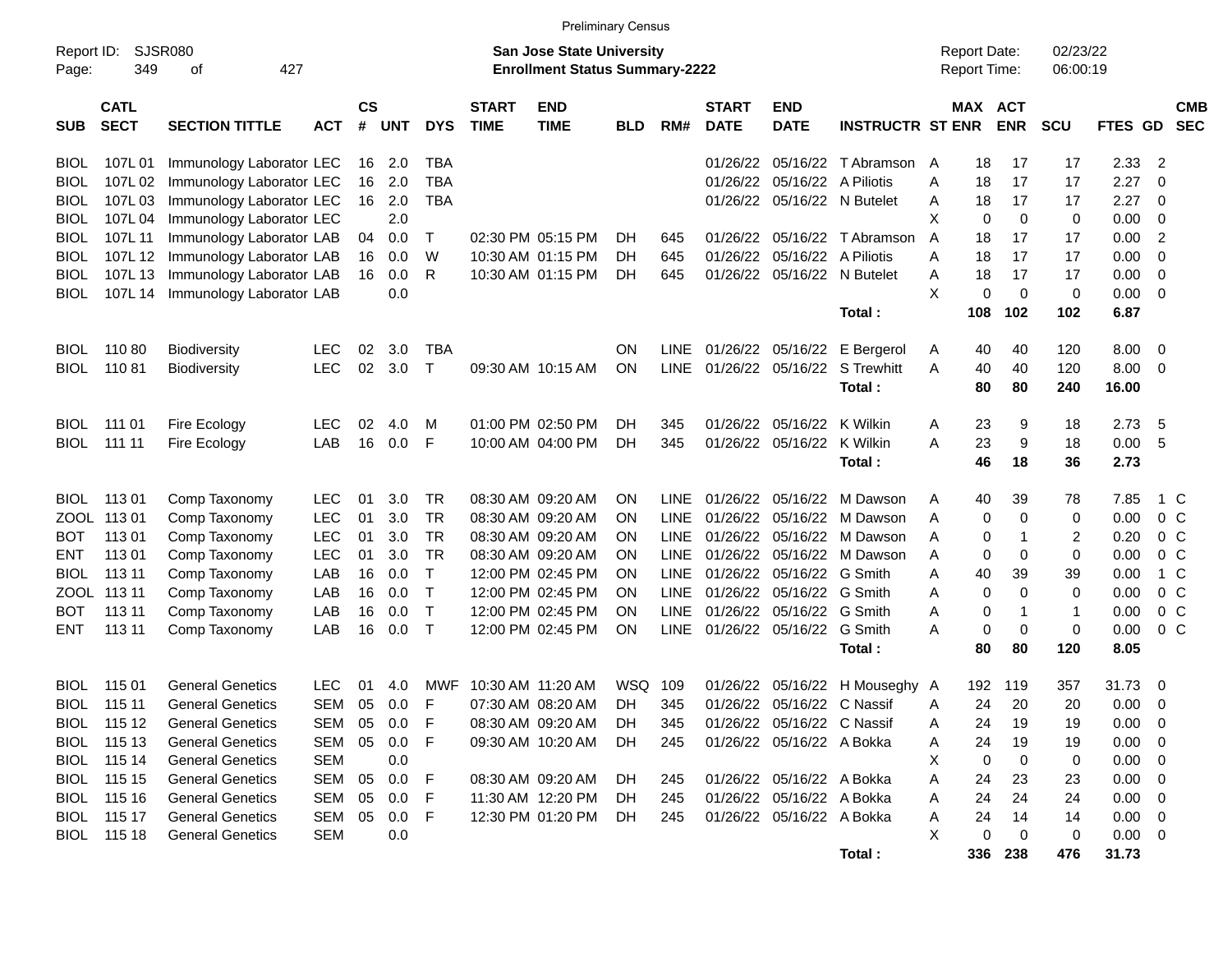|                            |                            |                                                  |                          |                    |            |            |                                                                    |                           | <b>Preliminary Census</b> |             |                             |                           |                                            |                              |                      |                 |                                       |                          |            |
|----------------------------|----------------------------|--------------------------------------------------|--------------------------|--------------------|------------|------------|--------------------------------------------------------------------|---------------------------|---------------------------|-------------|-----------------------------|---------------------------|--------------------------------------------|------------------------------|----------------------|-----------------|---------------------------------------|--------------------------|------------|
| Page:                      | Report ID: SJSR080<br>350  | 427                                              |                          |                    |            |            | San Jose State University<br><b>Enrollment Status Summary-2222</b> |                           |                           |             |                             |                           | <b>Report Date:</b><br><b>Report Time:</b> |                              | 02/23/22<br>06:00:19 |                 |                                       |                          |            |
| <b>SUB</b>                 | <b>CATL</b><br><b>SECT</b> | <b>SECTION TITTLE</b>                            | <b>ACT</b>               | $\mathsf{cs}$<br># | <b>UNT</b> | <b>DYS</b> | <b>START</b><br><b>TIME</b>                                        | <b>END</b><br><b>TIME</b> | <b>BLD</b>                | RM#         | <b>START</b><br><b>DATE</b> | <b>END</b><br><b>DATE</b> | <b>INSTRUCTR ST ENR</b>                    | MAX ACT                      | <b>ENR</b>           | <b>SCU</b>      | FTES GD SEC                           |                          | <b>CMB</b> |
| <b>BIOL</b>                | 124 01                     | Sys Phys                                         | <b>LEC</b>               | 01                 | 3.0        | TR         |                                                                    | 10:30 AM 11:45 AM         | DH                        | 415         |                             | 01/26/22 05/16/22         | D Ensminger A<br>Total:                    | 46<br>46                     | 33<br>33             | 99<br>99        | $6.60$ 0<br>6.60                      |                          |            |
| <b>BIOL</b>                | 13180                      | <b>Endocrine Physiol</b>                         | <b>LEC</b>               | 02                 | 3.0        | MW         |                                                                    | 10:30 AM 11:45 AM         | ON                        | LINE        | 01/26/22 05/16/22           |                           | F Huynh<br>Total:                          | 60<br>A<br>60                | 51<br>51             | 153<br>153      | 10.30 2<br>10.30                      |                          |            |
| <b>BIOL</b><br>BIOL        | 134 01<br>134 11           | Vert Histology<br>Vert Histology                 | <b>LEC</b><br>LAB        |                    | 4.0<br>0.0 |            |                                                                    |                           |                           |             |                             |                           | Total:                                     | Х<br>0<br>X<br>0<br>$\bf{0}$ | 0<br>0<br>$\bf{0}$   | 0<br>0<br>0     | $0.00 \quad 0$<br>$0.00 \t 0$<br>0.00 |                          |            |
|                            |                            |                                                  |                          |                    |            |            |                                                                    |                           |                           |             |                             |                           |                                            |                              |                      |                 |                                       |                          |            |
| <b>BIOL</b><br>BIOL        | 135B 01                    | Molec Cell Biol II<br>135B 80 Molec Cell Biol II | <b>LEC</b><br><b>LEC</b> | 02                 | 3.0<br>3.0 | <b>MW</b>  |                                                                    | 09:00 AM 10:15 AM         | <b>ON</b>                 | <b>LINE</b> |                             | 01/26/22 05/16/22         | J Soto<br>Total:                           | Х<br>0<br>Α<br>40<br>40      | 0<br>36<br>36        | 0<br>108<br>108 | $0.00 \quad 0$<br>$7.20 \t 0$<br>7.20 |                          |            |
| <b>BIOL</b>                | 135L 01<br>135L02          | Moel Cell Bio Lab<br>Moel Cell Bio Lab           | <b>LEC</b><br><b>LEC</b> | 02                 | 3.0        | MW         |                                                                    | 02:30 PM 02:55 PM         | DН                        | 647         | 01/26/22                    |                           | 05/16/22 B Grillo-Hil                      | A<br>18                      | 18                   | 18              | $3.60 \quad 0$                        |                          |            |
| <b>BIOL</b><br><b>BIOL</b> | 135L03                     | Moel Cell Bio Lab                                | <b>LEC</b>               | 02                 | 3.0<br>3.0 | <b>TR</b>  |                                                                    | 10:00 AM 10:25 AM         | DH                        | 647         | 01/26/22                    |                           | 05/16/22 K Youngman A                      | 18<br>X<br>0                 | 18<br>$\Omega$       | 18<br>0         | $3.60 \quad 0$<br>0.00                | $\overline{\phantom{0}}$ |            |
| BIOL                       | 135L 11                    | Moel Cell Bio Lab                                | LAB                      | 16                 | 0.0        | MW         |                                                                    | 03:00 PM 05:50 PM         | DН                        | 647         |                             |                           | 01/26/22 05/16/22 B Grillo-Hil             | A<br>18                      | 18                   | 36              | $0.00 \quad 0$                        |                          |            |
| BIOL                       | 135L 12                    | Moel Cell Bio Lab                                | LAB                      | 16                 | 0.0        | <b>TR</b>  |                                                                    | 10:30 AM 01:20 PM         | DН                        | 647         |                             |                           | 01/26/22 05/16/22 K Youngman A             | 18                           | 18                   | 36              | $0.00 \quad 0$                        |                          |            |
| BIOL                       | 135L 13                    | Moel Cell Bio Lab                                | LAB                      |                    | 0.0        |            |                                                                    |                           |                           |             |                             |                           |                                            | X<br>$\mathbf 0$             | $\mathbf 0$          | 0               | $0.00 \quad 0$                        |                          |            |
|                            |                            |                                                  |                          |                    |            |            |                                                                    |                           |                           |             |                             |                           | Total:                                     | 72                           | 72                   | 108             | 7.20                                  |                          |            |
| <b>BIOL</b>                | 136 01                     | Vert Neurophys                                   | <b>LEC</b>               | 02                 | 3.0        | МW         |                                                                    | 03:00 PM 04:15 PM         | CL.                       | 111         |                             | 01/26/22 05/16/22         | K Wilkinson<br>Total:                      | 45<br>A<br>45                | 27<br>27             | 81<br>81        | $5.40 \quad 0$<br>5.40                |                          |            |
| <b>BIOL</b>                | 13780                      | Intr to Princ Tox                                | LEC.                     |                    | 02 3.0     | TR         |                                                                    | 04:30 PM 05:45 PM         | ON                        | LINE        | 01/26/22 05/16/22           |                           | J Johnston<br>Total:                       | 60<br>A<br>60                | 33<br>33             | 99<br>99        | $6.60$ 0<br>6.60                      |                          |            |
| BIOL                       | 13980                      | Cancer Biology                                   | <b>LEC</b>               | 02                 | 3.0        | MW         |                                                                    | 11:00 AM 12:15 PM         | ON                        | LINE        |                             | 01/26/22 05/16/22         | J Soto<br>Total:                           | 50<br>Α<br>50                | 48<br>48             | 144<br>144      | 9.60 0<br>9.60                        |                          |            |
|                            | BIOL 143 01                | Biogeography                                     | <b>LEC</b>               |                    | 3.0        |            |                                                                    |                           |                           |             |                             |                           |                                            | 0<br>X                       | 0                    | 0               | $0.00 \t 0$                           |                          |            |
| <b>BOT</b>                 | 14301                      | Biogeography                                     | <b>LEC</b>               |                    | 3.0        |            |                                                                    |                           |                           |             |                             |                           |                                            | Χ<br>0                       | $\mathbf 0$          | 0               | 0.00                                  | $\overline{\phantom{0}}$ |            |
| ENT                        | 14301                      | Biogeography                                     | <b>LEC</b>               |                    | 3.0        |            |                                                                    |                           |                           |             |                             |                           |                                            | Χ<br>$\mathbf 0$             | 0                    | 0               | 0.00                                  | $\overline{\phantom{0}}$ |            |
|                            | ZOOL 143 01                | Biogeography                                     | <b>LEC</b>               |                    | 3.0        |            |                                                                    |                           |                           |             |                             |                           |                                            | X<br>0                       | 0                    | 0               | 0.00                                  | $\mathbf 0$              |            |
| <b>BIOL</b>                | 14380                      | Biogeography                                     | <b>LEC</b>               | 02                 | 3.0        | <b>TBA</b> |                                                                    |                           | ON                        | LINE        |                             |                           | 01/26/22 05/16/22 E Bergerol               | 24<br>Α                      | 29                   | 87              | 5.80                                  | $0\,C$                   |            |
| <b>BOT</b>                 | 14380                      | Biogeography                                     | <b>LEC</b>               | 02                 | 3.0        | <b>TBA</b> |                                                                    |                           | ON                        | LINE        |                             |                           | 01/26/22 05/16/22 E Bergerol               | 0<br>Α                       | 0                    | 0               | 0.00                                  | 0 <sup>o</sup>           |            |
| ENT                        | 14380                      | Biogeography                                     | <b>LEC</b>               | $02\,$             | 3.0        | <b>TBA</b> |                                                                    |                           | ON                        | LINE        |                             |                           | 01/26/22 05/16/22 E Bergerol               | 0<br>Α                       | 0                    | 0               | 0.00                                  | 0 <sup>o</sup>           |            |
|                            | ZOOL 143 80                | Biogeography                                     | <b>LEC</b>               |                    | 02 3.0     | <b>TBA</b> |                                                                    |                           | <b>ON</b>                 |             |                             |                           | LINE 01/26/22 05/16/22 E Bergerol          | Α<br>0                       | 0                    | 0               | 0.00                                  | $0\,C$                   |            |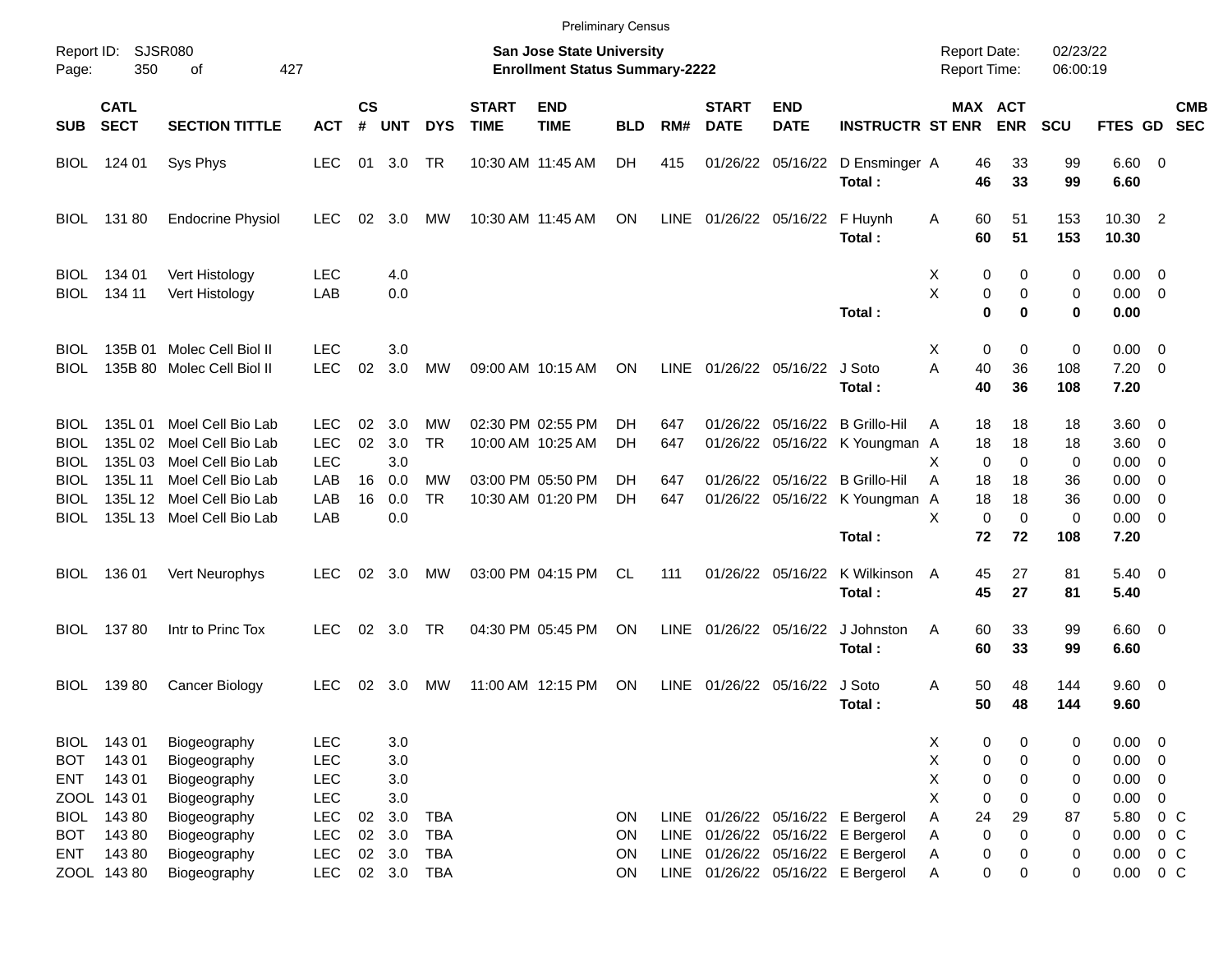|                     |                            |                                   |               |                    |            |            |                             |                                                                           | <b>Preliminary Census</b> |             |                             |                                 |                                 |                                     |                              |                      |               |                          |                          |
|---------------------|----------------------------|-----------------------------------|---------------|--------------------|------------|------------|-----------------------------|---------------------------------------------------------------------------|---------------------------|-------------|-----------------------------|---------------------------------|---------------------------------|-------------------------------------|------------------------------|----------------------|---------------|--------------------------|--------------------------|
| Report ID:<br>Page: | 351                        | <b>SJSR080</b><br>427<br>оf       |               |                    |            |            |                             | <b>San Jose State University</b><br><b>Enrollment Status Summary-2222</b> |                           |             |                             |                                 |                                 | <b>Report Date:</b><br>Report Time: |                              | 02/23/22<br>06:00:19 |               |                          |                          |
| <b>SUB</b>          | <b>CATL</b><br><b>SECT</b> | <b>SECTION TITTLE</b>             | <b>ACT</b>    | $\mathsf{cs}$<br># | <b>UNT</b> | <b>DYS</b> | <b>START</b><br><b>TIME</b> | <b>END</b><br><b>TIME</b>                                                 | <b>BLD</b>                | RM#         | <b>START</b><br><b>DATE</b> | <b>END</b><br><b>DATE</b>       | <b>INSTRUCTR ST ENR</b>         |                                     | <b>MAX ACT</b><br><b>ENR</b> | <b>SCU</b>           | FTES GD       |                          | <b>CMB</b><br><b>SEC</b> |
|                     |                            |                                   |               |                    |            |            |                             |                                                                           |                           |             |                             |                                 | Total:                          | 24                                  | 29                           | 87                   | 5.80          |                          |                          |
| <b>BIOL</b>         | 145 01                     | <b>Undergrad Seminar</b>          | LEC           | 02                 | 3.0        | MW         |                             | 11:00 AM 12:15 PM                                                         | DH.                       | 345         |                             |                                 | 01/26/22 05/16/22 J Castillo V  | 24<br>Α                             | 15                           | 15                   | $3.00 \ 0$    |                          |                          |
| <b>BIOL</b>         | 145 02                     | <b>Undergrad Seminar</b>          | <b>LEC</b>    | 02                 | 1.0        | W          |                             | 01:55 PM 02:20 PM                                                         |                           |             |                             | 01/26/22 05/16/22               |                                 | A<br>15                             | 8                            | 8                    | 0.53 0        |                          |                          |
|                     |                            |                                   |               |                    |            |            |                             |                                                                           |                           |             |                             |                                 | Total:                          | 39                                  | 23                           | 23                   | 3.53          |                          |                          |
| BIOL.               | 150 01                     | Fld Stds Nat His His              | <b>ACT</b>    | 16                 | 1.0        | TBA        |                             |                                                                           |                           |             |                             | 01/26/22 05/16/22 R Myatt       |                                 | 15<br>Α                             | 9                            | 9                    | 0.60          | 0 <sup>o</sup>           |                          |
|                     | GEOL 150 01                | Fld Stds Nat His His              | <b>ACT</b>    | 16                 | 1.0        | <b>TBA</b> |                             |                                                                           |                           |             |                             | 01/26/22 05/16/22 R Myatt       |                                 | 0<br>Α                              | 6                            | 6                    | 0.40          | $0\,C$                   |                          |
| BIOL                | 150 02                     | Fld Stds Nat His His              | <b>ACT</b>    |                    | 2.0        |            |                             |                                                                           |                           |             |                             |                                 |                                 | х<br>$\mathbf 0$                    | $\Omega$                     | 0                    | 0.00          | 0                        |                          |
|                     | GEOL 150 02                | Fld Stds Nat His His              | <b>ACT</b>    |                    | 2.0        |            |                             |                                                                           |                           |             |                             |                                 |                                 | X<br>$\Omega$                       | $\Omega$                     | 0                    | 0.00          | $\mathbf 0$              |                          |
|                     | BIOL 150 03                | Fld Stds Nat His His              | <b>ACT</b>    | 16                 | 1.0        | TBA        |                             |                                                                           |                           |             |                             | 01/26/22 05/16/22 R Myatt       |                                 | A<br>15                             | $\overline{7}$               | 7                    | 0.47          | 0 <sup>o</sup>           |                          |
|                     | GEOL 150 03                | Fld Stds Nat His His              | <b>ACT</b>    | 16                 | 1.0        | <b>TBA</b> |                             |                                                                           |                           |             |                             | 01/26/22 05/16/22 R Myatt       |                                 | $\mathbf 0$<br>A                    | 8                            | 8                    | 0.53          | 0 <sup>o</sup>           |                          |
|                     |                            |                                   |               |                    |            |            |                             |                                                                           |                           |             |                             |                                 | Total:                          | 30                                  | 30                           | 30                   | 2.00          |                          |                          |
| <b>BIOL</b>         | 155 01                     | <b>Hypothesis Testing</b>         | <b>LEC</b>    | 02                 | 3.0        | TR         |                             | 12:00 PM 12:50 PM                                                         | SCI                       | 164         |                             | 01/26/22 05/16/22 S Anand       |                                 | 40<br>A                             | 61                           | 122                  | 12.30         | $\overline{2}$           |                          |
| BIOL                | 155 11                     | <b>Hypothesis Testing</b>         | LAB           |                    | 0.0        |            |                             |                                                                           |                           |             |                             |                                 |                                 | Χ<br>0                              | $\mathbf 0$                  | 0                    | 0.00          | - 0                      |                          |
| BIOL                | 155 12                     | <b>Hypothesis Testing</b>         | LAB           |                    | 0.0        |            |                             |                                                                           |                           |             |                             |                                 |                                 | X<br>0                              | 0                            | 0                    | 0.00          | - 0                      |                          |
| BIOL                | 155 13                     | <b>Hypothesis Testing</b>         | LAB           |                    | 0.0        |            |                             |                                                                           |                           |             |                             |                                 |                                 | х<br>0                              | 0                            | 0                    | 0.00          | - 0                      |                          |
| BIOL                | 155 14                     | <b>Hypothesis Testing</b>         | LAB           |                    | 0.0        |            |                             |                                                                           |                           |             |                             |                                 |                                 | х<br>0                              | $\Omega$                     | 0                    | 0.00          | - 0                      |                          |
| BIOL                | 155 15                     | <b>Hypothesis Testing</b>         | LAB           |                    | 0.0        |            |                             |                                                                           |                           |             |                             |                                 |                                 | X<br>$\mathbf 0$                    | $\Omega$                     | 0                    | 0.00          | - 0                      |                          |
| BIOL                | 155 16                     | <b>Hypothesis Testing</b>         | LAB           | 16                 | 0.0        | M          |                             | 10:30 AM 01:20 PM                                                         | DH.                       | 350         |                             | 01/26/22 05/16/22 H Vu          |                                 | A<br>10                             | 16                           | 16                   | 0.00          | - 0                      |                          |
| BIOL                | 155 17                     | <b>Hypothesis Testing</b>         | LAB           | 16                 | 0.0        | м          |                             | 02:30 PM 05:20 PM                                                         | DH.                       | 350         |                             | 01/26/22 05/16/22 H Vu          |                                 | 10<br>A                             | 16                           | 16                   | 0.00          | -1                       |                          |
| BIOL                | 155 18                     | <b>Hypothesis Testing</b>         | LAB           | 16                 | 0.0        | W          |                             | 09:00 AM 11:50 AM                                                         | ON                        | <b>LINE</b> |                             | 01/26/22 05/16/22 F Hijazi      |                                 | A<br>10                             | 15                           | 15                   | 0.00          | -1                       |                          |
| BIOL                | 155 19                     | <b>Hypothesis Testing</b>         | LAB           | 16                 | 0.0        | W          |                             | 12:00 PM 02:50 PM                                                         | ΟN                        | <b>LINE</b> |                             | 01/26/22 05/16/22 F Hijazi      |                                 | 10<br>Α                             | 14                           | 14                   | 0.00          | $\overline{\phantom{0}}$ |                          |
|                     |                            |                                   |               |                    |            |            |                             |                                                                           |                           |             |                             |                                 | Total:                          | 80                                  | 122                          | 183                  | 12.30         |                          |                          |
| <b>BIOL</b>         | 156 01                     | EcoSampDsgn & Analy & EC          |               |                    | 3.0        |            |                             |                                                                           |                           |             |                             |                                 |                                 | х<br>0                              | 0                            | 0                    | $0.00 \t 0$   |                          |                          |
| <b>BIOL</b>         | 156 11                     | EcoSampDsgn & Analy & AB          |               |                    | 0.0        |            |                             |                                                                           |                           |             |                             |                                 |                                 | Χ<br>0                              | 0                            | 0                    | $0.00 \t 0$   |                          |                          |
|                     |                            |                                   |               |                    |            |            |                             |                                                                           |                           |             |                             |                                 | Total:                          | 0                                   | 0                            | 0                    | 0.00          |                          |                          |
|                     | BIOL 159 80                | Integrative Biol                  | LEC 01 3.0 TR |                    |            |            |                             | 10:30 AM 11:45 AM ON                                                      |                           |             |                             |                                 | LINE 01/26/22 05/16/22 M Dawson | 40<br>A                             | 21                           | 63                   | $4.20 \ 0$    |                          |                          |
|                     |                            |                                   |               |                    |            |            |                             |                                                                           |                           |             |                             |                                 | Total:                          | 40                                  | 21                           | 63                   | 4.20          |                          |                          |
|                     | BIOL 161 01                | Marine Ecology & Bio LEC 02 4.0 R |               |                    |            |            |                             | 02:30 PM 04:20 PM                                                         | DH                        | 341         |                             |                                 | 01/26/22 05/16/22 M Vardaro     | 22<br>A                             | 7                            | 14                   | $1.87 \t 0$   |                          |                          |
|                     | BIOL 161 11                | Marine Ecology & Bio LAB 16 0.0 F |               |                    |            |            |                             | 10:00 AM 03:45 PM                                                         | DH                        | 341         |                             |                                 | 01/26/22 05/16/22 R Hallisey    | 22<br>A                             | $\overline{7}$               | 14                   | $0.00 \t 0$   |                          |                          |
|                     |                            |                                   |               |                    |            |            |                             |                                                                           |                           |             |                             |                                 | Total:                          | 44                                  | 14                           | 28                   | 1.87          |                          |                          |
|                     | BIOL 165 01                | Adv Human Anatomy LEC 02 4.0 TBA  |               |                    |            |            |                             |                                                                           | <b>ON</b>                 |             |                             | LINE 01/26/22 05/16/22 R Hardin |                                 | 30<br>Α                             | 28                           | 56                   | $7.47\quad 0$ |                          |                          |
|                     | BIOL 165 11                | Adv Human Anatomy LAB 16 0.0 F    |               |                    |            |            |                             | 10:00 AM 03:30 PM                                                         | DH.                       | 031         |                             | 01/26/22 05/16/22 R Hardin      |                                 | 30<br>Α                             | 28                           | 56                   | $0.00 \t 0$   |                          |                          |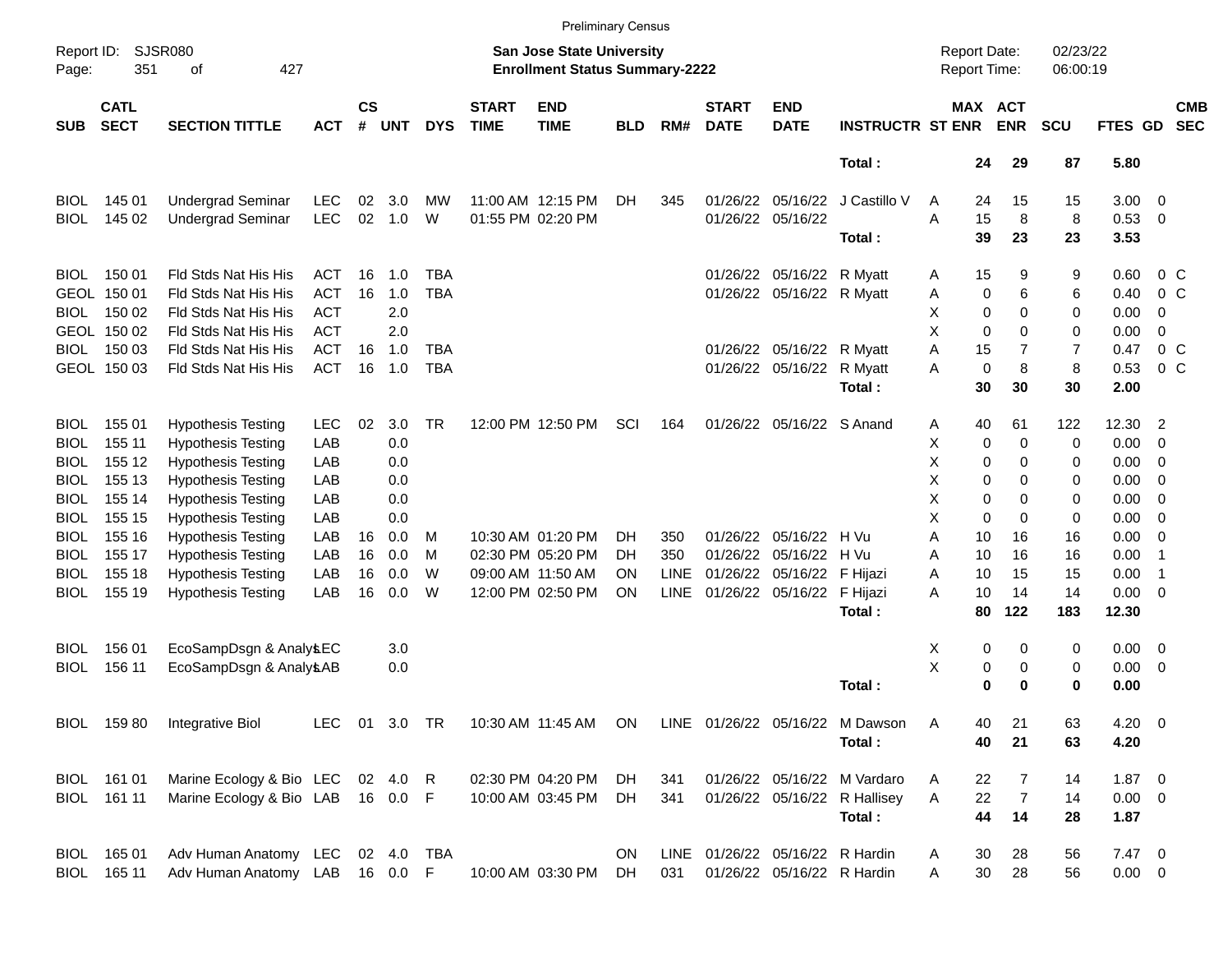|             |                            |                       |            |                |        |            |                             |                                                                    | <b>Preliminary Census</b> |             |                             |                             |                                 |   |          |                                            |                      |                |                          |            |
|-------------|----------------------------|-----------------------|------------|----------------|--------|------------|-----------------------------|--------------------------------------------------------------------|---------------------------|-------------|-----------------------------|-----------------------------|---------------------------------|---|----------|--------------------------------------------|----------------------|----------------|--------------------------|------------|
| Page:       | Report ID: SJSR080<br>352  | 427<br>оf             |            |                |        |            |                             | San Jose State University<br><b>Enrollment Status Summary-2222</b> |                           |             |                             |                             |                                 |   |          | <b>Report Date:</b><br><b>Report Time:</b> | 02/23/22<br>06:00:19 |                |                          |            |
| <b>SUB</b>  | <b>CATL</b><br><b>SECT</b> | <b>SECTION TITTLE</b> | <b>ACT</b> | <b>CS</b><br># | UNT    | <b>DYS</b> | <b>START</b><br><b>TIME</b> | <b>END</b><br><b>TIME</b>                                          | <b>BLD</b>                | RM#         | <b>START</b><br><b>DATE</b> | <b>END</b><br><b>DATE</b>   | <b>INSTRUCTR ST ENR</b>         |   |          | MAX ACT<br><b>ENR</b>                      | <b>SCU</b>           | FTES GD SEC    |                          | <b>CMB</b> |
|             |                            |                       |            |                |        |            |                             |                                                                    |                           |             |                             |                             | Total:                          |   | 60       | 56                                         | 112                  | 7.47           |                          |            |
| <b>BIOL</b> | 17080                      | Cell Mol Physiol      | LEC        | 01             | 3.0    | MW         |                             | 09:00 AM 10:15 AM                                                  | ON                        |             | LINE 01/26/22 05/16/22      |                             | N Payumo<br>Total:              | A | 40<br>40 | 39<br>39                                   | 117<br>117           | 7.80 0<br>7.80 |                          |            |
| <b>BIOL</b> | 178 80                     | Integr Phys           | LEC        | 02             | 3.0    | МW         |                             | 12:00 PM 01:15 PM                                                  | ON                        |             | LINE 01/26/22 05/16/22      |                             | J Johnston<br>Total:            | A | 40<br>40 | 42<br>42                                   | 126<br>126           | 8.40 0<br>8.40 |                          |            |
| <b>BIOL</b> | 180 01                     | <b>Indiv Studies</b>  | <b>SUP</b> | 36             | 1.0    | <b>TBA</b> |                             |                                                                    |                           |             |                             |                             | 01/26/22 05/16/22 M VanHoven A  |   | 15       | 7                                          | 7                    | 0.47           | - 0                      |            |
| <b>BIOL</b> | 180 02                     | <b>Indiv Studies</b>  | <b>SUP</b> | 36             | 1.0    | <b>TBA</b> |                             |                                                                    |                           |             |                             | 01/26/22 05/16/22 R French  |                                 | A | 15       | 4                                          | 4                    | 0.27           | - 0                      |            |
| <b>BIOL</b> | 180 03                     | <b>Indiv Studies</b>  | <b>SUP</b> | 36             | 1.0    | <b>TBA</b> |                             |                                                                    |                           |             |                             | 01/26/22 05/16/22 K Wilkin  |                                 | A | 15       | 8                                          | 8                    | 0.53           | 0                        |            |
| <b>BIOL</b> | 180 04                     | <b>Indiv Studies</b>  | <b>SUP</b> | 36             | 1.0    | <b>TBA</b> |                             |                                                                    |                           |             |                             |                             | 01/26/22 05/16/22 W Adams       | A | 15       | 5                                          | 5                    | 0.33           | 0                        |            |
| BIOL        | 180 05                     | <b>Indiv Studies</b>  | <b>SUP</b> | 36             | 1.0    | <b>TBA</b> |                             |                                                                    |                           |             |                             |                             | 01/26/22 05/16/22 C Ouverney    | A | 15       | 6                                          | 6                    | 0.40           | 0                        |            |
| <b>BIOL</b> | 180 06                     | <b>Indiv Studies</b>  | <b>SUP</b> | 36             | 1.0    | <b>TBA</b> |                             |                                                                    |                           |             |                             |                             | 01/26/22 05/16/22 M deVries     | A | 15       | 4                                          | $\overline{4}$       | 0.27           | 0                        |            |
| <b>BIOL</b> | 180 07                     | <b>Indiv Studies</b>  | <b>SUP</b> | 36             | 1.0    | <b>TBA</b> |                             |                                                                    |                           |             |                             |                             | 01/26/22 05/16/22 N Payumo      | A | 15       | 11                                         | 11                   | 0.73           | 0                        |            |
| <b>BIOL</b> | 180 08                     | <b>Indiv Studies</b>  | <b>SUP</b> | 36             | 1.0    | <b>TBA</b> |                             |                                                                    |                           |             |                             |                             | 01/26/22 05/16/22 K Wilkinson   | A | 15       | 8                                          | 8                    | 0.53           | 0                        |            |
| BIOL        | 180 09                     | <b>Indiv Studies</b>  | <b>SUP</b> | 36             | 1.0    | <b>TBA</b> |                             |                                                                    |                           |             |                             | 01/26/22 05/16/22 F Huynh   |                                 | A | 15       | 5                                          | 5                    | 0.33           | 0                        |            |
| BIOL        | 180 10                     | <b>Indiv Studies</b>  | <b>SUP</b> | 36             | 1.0    | <b>TBA</b> |                             |                                                                    |                           |             |                             |                             | 01/26/22 05/16/22 E Bergerol    | A | 15       | 3                                          | 3                    | 0.20           | 0                        |            |
| BIOL        | 180 11                     | <b>Indiv Studies</b>  | <b>SUP</b> | 36             | 1.0    | <b>TBA</b> |                             |                                                                    |                           |             |                             | 01/26/22 05/16/22 B Carter  |                                 | A | 15       | 3                                          | 3                    | 0.20           | 0                        |            |
| BIOL        | 180 12                     | <b>Indiv Studies</b>  | <b>SUP</b> | 36             | 1.0    | <b>TBA</b> |                             |                                                                    | ON.                       | <b>LINE</b> |                             | 01/26/22 05/16/22 J Avena   |                                 | A | 15       | 7                                          | $\overline{7}$       | 0.47           | 0                        |            |
| BIOL        | 180 13                     | <b>Indiv Studies</b>  | <b>SUP</b> | 36             | 1.0    | <b>TBA</b> |                             |                                                                    |                           |             |                             |                             | 01/26/22 05/16/22 J Castillo V  | A | 15       | 5                                          | 5                    | 0.33           | 0                        |            |
| BIOL        | 180 14                     | <b>Indiv Studies</b>  | <b>SUP</b> | 36             | 1.0    | <b>TBA</b> |                             |                                                                    |                           |             |                             | 01/26/22 05/16/22 S Shaffer |                                 | A | 15       | 2                                          | 2                    | 0.13           | 0                        |            |
| BIOL        | 180 15                     | <b>Indiv Studies</b>  | <b>SUP</b> | 36             | 1.0    | <b>TBA</b> |                             |                                                                    |                           |             |                             | 01/26/22 05/16/22 J White   |                                 | A | 15       | 1                                          | $\mathbf{1}$         | 0.07           | 0                        |            |
| BIOL        | 180 16                     | <b>Indiv Studies</b>  | <b>SUP</b> | 36             | 1.0    | <b>TBA</b> |                             |                                                                    |                           |             |                             |                             | 01/26/22 05/16/22 S Singhal     | Α | 1        | 8                                          | 8                    | 0.53           | 0                        |            |
| BIOL        | 180 17                     | <b>Indiv Studies</b>  | <b>SUP</b> | 36             | 1.0    | <b>TBA</b> |                             |                                                                    |                           |             |                             |                             | 01/26/22 05/16/22 S Lambrecht A |   | 1        | 4                                          | $\overline{4}$       | 0.27           | 0                        |            |
| <b>BIOL</b> | 180 18                     | <b>Indiv Studies</b>  | <b>SUP</b> | 36             | 1.0    | <b>TBA</b> |                             |                                                                    |                           |             |                             |                             | 01/26/22 05/16/22 D Ensminger A |   | 1        | 4                                          | 4                    | 0.27           | 0                        |            |
| BIOL        | 180 19                     | <b>Indiv Studies</b>  | <b>SUP</b> | 36             | 1.0    | <b>TBA</b> |                             |                                                                    |                           |             |                             |                             | 01/26/22 05/16/22 B Grillo-Hil  | A | 1        | 6                                          | 6                    | 0.40           | 0                        |            |
| BIOL        | 180 20                     | <b>Indiv Studies</b>  | <b>SUP</b> | 36             | 1.0    | <b>TBA</b> |                             |                                                                    |                           |             |                             |                             | 01/26/22 05/16/22 E Skovran     | A | 1        | 1                                          | 1                    | 0.07           | 0                        |            |
| BIOL        | 180 21                     | <b>Indiv Studies</b>  | <b>SUP</b> | 36             | 2.0    | <b>TBA</b> |                             |                                                                    |                           |             |                             |                             | 01/26/22 05/16/22 M VanHoven A  |   | 15       | 3                                          | 6                    | 0.40           | 0                        |            |
|             |                            |                       |            |                |        |            |                             |                                                                    |                           |             |                             |                             |                                 |   |          | 0                                          | 0                    |                |                          |            |
| BIOL        | 180 22                     | <b>Indiv Studies</b>  | <b>SUP</b> | 36             | 2.0    | <b>TBA</b> |                             |                                                                    |                           |             |                             | 01/26/22 05/16/22           |                                 | Α | 15       |                                            |                      | 0.00           | 0                        |            |
| <b>BIOL</b> | 180 23                     | <b>Indiv Studies</b>  | <b>SUP</b> | 36             | 2.0    | TBA        |                             |                                                                    |                           |             |                             | 01/26/22 05/16/22           |                                 | A |          | 0                                          | 0                    | 0.00           | $\overline{\phantom{0}}$ |            |
| <b>BIOL</b> | 180 24                     | <b>Indiv Studies</b>  | <b>SUP</b> | 36             | 2.0    | TBA        |                             |                                                                    |                           |             |                             | 01/26/22 05/16/22           |                                 | A | 15       | 0                                          | 0                    | 0.00           | $\overline{\phantom{0}}$ |            |
| BIOL        | 180 25                     | <b>Indiv Studies</b>  | <b>SUP</b> |                | 36 2.0 | TBA        |                             |                                                                    |                           |             |                             | 01/26/22 05/16/22           |                                 | A | 15       | 0                                          | 0                    | $0.00 \t 0$    |                          |            |
| <b>BIOL</b> | 180 26                     | <b>Indiv Studies</b>  | <b>SUP</b> |                | 36 2.0 | TBA        |                             |                                                                    |                           |             |                             | 01/26/22 05/16/22           |                                 | A | 15       | 0                                          | 0                    | $0.00 \t 0$    |                          |            |
| <b>BIOL</b> | 180 27                     | <b>Indiv Studies</b>  | <b>SUP</b> |                | 36 2.0 | TBA        |                             |                                                                    |                           |             |                             | 01/26/22 05/16/22           |                                 | A | 15       | 0                                          | 0                    | $0.00 \t 0$    |                          |            |
| <b>BIOL</b> | 180 28                     | <b>Indiv Studies</b>  | <b>SUP</b> |                | 36 2.0 | TBA        |                             |                                                                    |                           |             |                             | 01/26/22 05/16/22           |                                 | A | 15       |                                            | 0                    | $0.00 \t 0$    |                          |            |
| <b>BIOL</b> | 180 29                     | <b>Indiv Studies</b>  | <b>SUP</b> |                | 36 2.0 | TBA        |                             |                                                                    |                           |             |                             |                             | 01/26/22 05/16/22 D Ensminger A |   | 15       |                                            | 2                    | $0.13 \ 0$     |                          |            |
| <b>BIOL</b> | 180 30                     | <b>Indiv Studies</b>  | <b>SUP</b> |                | 36 2.0 | TBA        |                             |                                                                    |                           |             |                             | 01/26/22 05/16/22 R Myatt   |                                 | A | 15       |                                            | 2                    | $0.13 \ 0$     |                          |            |
| BIOL        | 180 31                     | <b>Indiv Studies</b>  | <b>SUP</b> |                |        | 36 2.0 TBA |                             |                                                                    |                           |             |                             |                             | 01/26/22 05/16/22 M deVries     | A | 15       | 2                                          | 4                    | $0.27 \t 0$    |                          |            |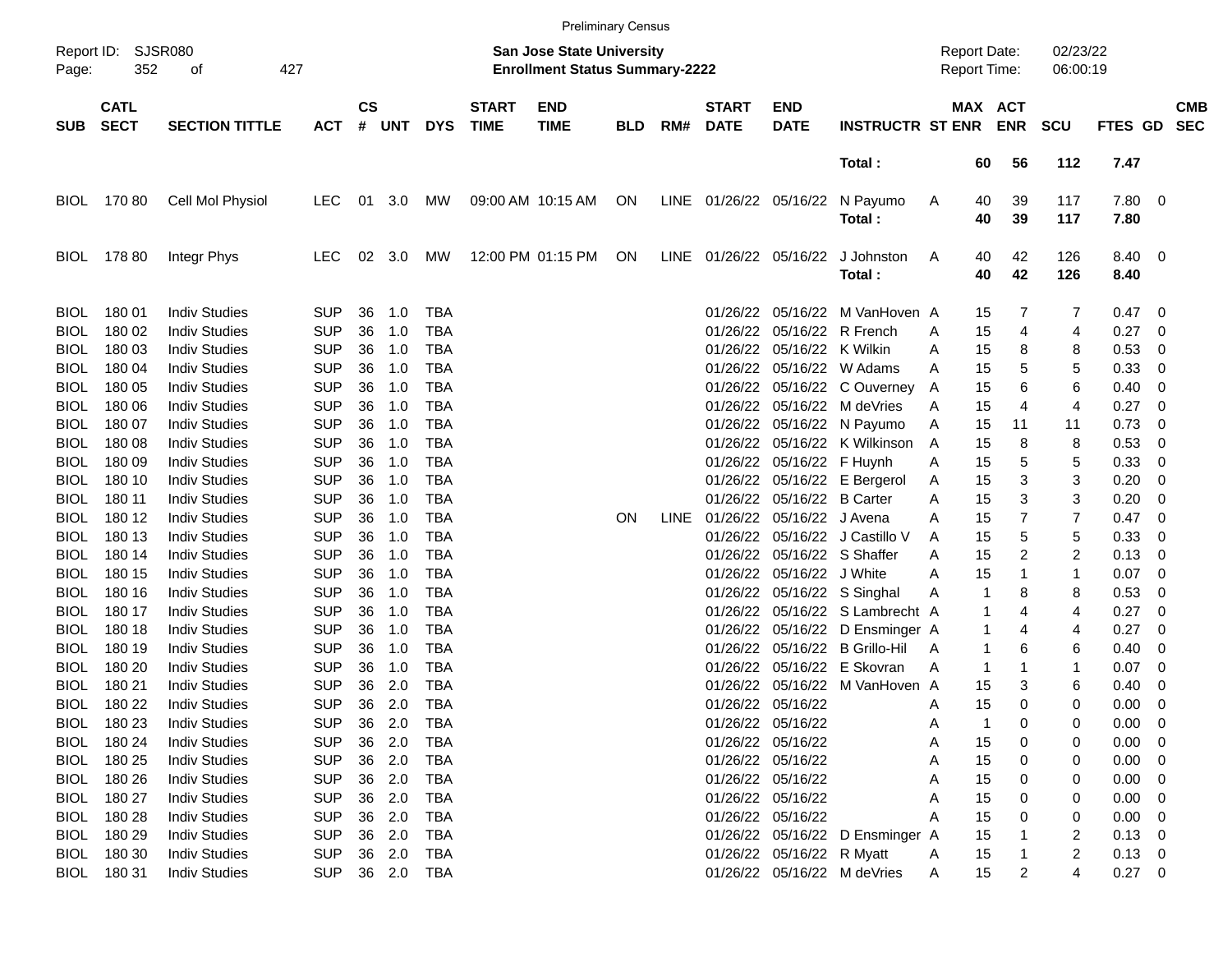|                                                                                                                                        |                            |                        |            |                |        |            |                             |                           | <b>Preliminary Census</b> |             |                             |                            |                                     |   |                       |                      |                         |         |                |                          |
|----------------------------------------------------------------------------------------------------------------------------------------|----------------------------|------------------------|------------|----------------|--------|------------|-----------------------------|---------------------------|---------------------------|-------------|-----------------------------|----------------------------|-------------------------------------|---|-----------------------|----------------------|-------------------------|---------|----------------|--------------------------|
| <b>SJSR080</b><br>Report ID:<br><b>San Jose State University</b><br>427<br><b>Enrollment Status Summary-2222</b><br>353<br>Page:<br>οf |                            |                        |            |                |        |            |                             |                           |                           |             |                             |                            | <b>Report Date:</b><br>Report Time: |   |                       | 02/23/22<br>06:00:19 |                         |         |                |                          |
| SUB                                                                                                                                    | <b>CATL</b><br><b>SECT</b> | <b>SECTION TITTLE</b>  | <b>ACT</b> | <b>CS</b><br># | UNT    | <b>DYS</b> | <b>START</b><br><b>TIME</b> | <b>END</b><br><b>TIME</b> | <b>BLD</b>                | RM#         | <b>START</b><br><b>DATE</b> | <b>END</b><br><b>DATE</b>  | <b>INSTRUCTR ST ENR</b>             |   | MAX ACT<br><b>ENR</b> |                      | <b>SCU</b>              | FTES GD |                | <b>CMB</b><br><b>SEC</b> |
| <b>BIOL</b>                                                                                                                            | 180 32                     | <b>Indiv Studies</b>   | <b>SUP</b> | 36             | 2.0    | TBA        |                             |                           |                           |             | 01/26/22                    |                            | 05/16/22 K Wilkinson                | A | 15                    | 1                    | 2                       | 0.13    | 0              |                          |
| <b>BIOL</b>                                                                                                                            | 180 33                     | <b>Indiv Studies</b>   | <b>SUP</b> | 36             | 2.0    | <b>TBA</b> |                             |                           |                           |             | 01/26/22                    | 05/16/22                   |                                     | A | 15                    | 0                    | 0                       | 0.00    | 0              |                          |
| BIOL                                                                                                                                   | 180 34                     | <b>Indiv Studies</b>   | <b>SUP</b> | 36             | 2.0    | <b>TBA</b> |                             |                           |                           |             |                             |                            | 01/26/22 05/16/22 E Bergerol        | A | 15                    | 1                    | 2                       | 0.13    | 0              |                          |
| BIOL                                                                                                                                   | 180 35                     | <b>Indiv Studies</b>   | <b>SUP</b> | 36             | 2.0    | <b>TBA</b> |                             |                           |                           |             |                             | 01/26/22 05/16/22 B Carter |                                     | Α | 15                    | 1                    | 2                       | 0.13    | 0              |                          |
| <b>BIOL</b>                                                                                                                            | 180 36                     | <b>Indiv Studies</b>   | <b>SUP</b> | 36             | 2.0    | <b>TBA</b> |                             |                           | <b>ON</b>                 | <b>LINE</b> | 01/26/22 05/16/22           |                            |                                     | Α | 15                    | 0                    | 0                       | 0.00    | 0              |                          |
| <b>BIOL</b>                                                                                                                            | 180 37                     | <b>Indiv Studies</b>   | <b>SUP</b> | 36             | 2.0    | TBA        |                             |                           |                           |             | 01/26/22                    |                            | 05/16/22 J Castillo V               | Α | 1                     | 1                    | 2                       | 0.13    | 0              |                          |
| <b>BIOL</b>                                                                                                                            | 180 38                     | <b>Indiv Studies</b>   | <b>SUP</b> | 36             | 2.0    | <b>TBA</b> |                             |                           |                           |             | 01/26/22                    |                            | 05/16/22 B Grillo-Hil               | Α | 1                     | 2                    | $\overline{4}$          | 0.27    | 0              |                          |
| BIOL                                                                                                                                   | 180 39                     | <b>Indiv Studies</b>   | <b>SUP</b> | 36             | 2.0    | <b>TBA</b> |                             |                           |                           |             | 01/26/22                    |                            | 05/16/22 E Skovran                  | Α | 1                     | 8                    | 16                      | 1.07    | 0              |                          |
| BIOL                                                                                                                                   | 180 40                     | <b>Indiv Studies</b>   | <b>SUP</b> | 36             | 2.0    | <b>TBA</b> |                             |                           |                           |             | 01/26/22                    | 05/16/22 S Anand           |                                     | Α | 1                     |                      | $\overline{\mathbf{c}}$ | 0.13    | 0              |                          |
| BIOL                                                                                                                                   | 18041                      | <b>Indiv Studies</b>   | <b>SUP</b> | 36             | 2.0    | <b>TBA</b> |                             |                           |                           |             | 01/26/22                    | 05/16/22 S Rech            |                                     | Α | 1                     | 1                    | 2                       | 0.13    | 0              |                          |
| BIOL                                                                                                                                   | 180 42                     | <b>Indiv Studies</b>   | <b>SUP</b> | 36             | 3.0    | <b>TBA</b> |                             |                           |                           |             |                             | 01/26/22 05/16/22          |                                     | Α | 15                    | 0                    | 0                       | 0.00    | 0              |                          |
| BIOL                                                                                                                                   | 180 43                     | <b>Indiv Studies</b>   | <b>SUP</b> | 36             | 3.0    | <b>TBA</b> |                             |                           |                           |             |                             | 01/26/22 05/16/22          |                                     | Α | 15                    | 0                    | 0                       | 0.00    | 0              |                          |
| BIOL                                                                                                                                   | 180 44                     | <b>Indiv Studies</b>   | <b>SUP</b> | 36             | 3.0    | <b>TBA</b> |                             |                           |                           |             | 01/26/22                    | 05/16/22                   |                                     | Α | 15                    | 0                    | 0                       | 0.00    | 0              |                          |
| BIOL                                                                                                                                   | 180 45                     | <b>Indiv Studies</b>   | <b>SUP</b> | 36             | 3.0    | <b>TBA</b> |                             |                           |                           |             |                             | 01/26/22 05/16/22          |                                     | Α | 15                    | 0                    | 0                       | 0.00    | 0              |                          |
| <b>BIOL</b>                                                                                                                            | 18046                      | <b>Indiv Studies</b>   | <b>SUP</b> | 36             | 3.0    | <b>TBA</b> |                             |                           |                           |             | 01/26/22                    | 05/16/22                   |                                     | Α | 15                    | 0                    | 0                       | 0.00    | 0              |                          |
| <b>BIOL</b>                                                                                                                            | 180 51                     | <b>Indiv Studies</b>   | <b>SUP</b> | 36             | 4.0    | <b>TBA</b> |                             |                           |                           |             | 01/26/22                    |                            | 05/16/22 M deVries                  | Α | 15                    | 0                    | 0                       | 0.00    | 0              |                          |
| <b>BIOL</b>                                                                                                                            | 180 52                     | <b>Indiv Studies</b>   | <b>SUP</b> | 36             | 4.0    | <b>TBA</b> |                             |                           |                           |             | 01/26/22                    | 05/16/22 S Shaffer         |                                     | Α | 15                    | 1                    | 4                       | 0.27    | 0              |                          |
| <b>BIOL</b>                                                                                                                            | 180 53                     | <b>Indiv Studies</b>   | <b>SUP</b> | 36             | 4.0    | <b>TBA</b> |                             |                           |                           |             |                             | 01/26/22 05/16/22          |                                     | Α | 15                    | 0                    | 0                       | 0.00    | 0              |                          |
| BIOL                                                                                                                                   | 180 54                     | <b>Indiv Studies</b>   | <b>SUP</b> | 36             | 4.0    | <b>TBA</b> |                             |                           |                           |             |                             | 01/26/22 05/16/22          |                                     | Α | 15                    | 0                    | 0                       | 0.00    | 0              |                          |
| BIOL                                                                                                                                   | 180 55                     | <b>Indiv Studies</b>   | <b>SUP</b> | 36             | 4.0    | <b>TBA</b> |                             |                           |                           |             |                             | 01/26/22 05/16/22          |                                     | Α | 15                    | 0                    | 0                       | 0.00    | 0              |                          |
| BIOL                                                                                                                                   | 180 56                     | <b>Indiv Studies</b>   | <b>SUP</b> | 36             | 1.0    | <b>TBA</b> |                             |                           |                           |             |                             |                            | 01/26/22 05/16/22 J Johnston        | A | 1                     | 6                    | 6                       | 0.40    | 0              |                          |
| BIOL                                                                                                                                   | 180 57                     | <b>Indiv Studies</b>   | <b>SUP</b> | 36             | 1.0    | TBA        |                             |                           |                           |             |                             | 01/26/22 05/16/22          |                                     | Α | 1                     | 0                    | 0                       | 0.00    | 0              |                          |
|                                                                                                                                        |                            |                        |            |                |        |            |                             |                           |                           |             |                             |                            | Total :                             |   | 613                   | 132                  | 158                     | 10.53   |                |                          |
| <b>BIOL</b>                                                                                                                            | 181 01                     | Intro Health Care      | <b>SUP</b> | 36             | 1.0    | TBA        |                             |                           |                           |             |                             | 01/26/22 05/16/22          | J White                             | A | 1                     | 0                    | 0                       | 0.00    | 0              |                          |
| BIOL                                                                                                                                   | 181 02                     | Intro Health Care      | <b>SUP</b> | 36             | 2.0    | TBA        |                             |                           |                           |             |                             | 01/26/22 05/16/22          |                                     | Α | 15                    | 0                    | 0                       | 0.00    | 0              |                          |
|                                                                                                                                        |                            |                        |            |                |        |            |                             |                           |                           |             |                             |                            | Total:                              |   | 16                    | 0                    | 0                       | 0.00    |                |                          |
| BIOL                                                                                                                                   | 18201                      | <b>Tutor Asst Biol</b> | <b>SUP</b> | 36             | 1.0    | TBA        |                             |                           |                           |             | 01/26/22                    |                            | 05/16/22 R French                   | A | 15                    | 3                    | 3                       | 0.20    | 0              |                          |
| BIOL                                                                                                                                   | 18202                      | <b>Tutor Asst Biol</b> | <b>SUP</b> | 36             | 1.0    | TBA        |                             |                           |                           |             |                             | 01/26/22 05/16/22          |                                     | Α | 15                    | 0                    | 0                       | 0.00    | 0              |                          |
| <b>BIOL</b>                                                                                                                            | 18203                      | <b>Tutor Asst Biol</b> | <b>SUP</b> | 36             | 1.0    | TBA        |                             |                           |                           |             |                             | 01/26/22 05/16/22          |                                     | A | 15                    | 0                    | 0                       | 0.00    | 0              |                          |
| <b>BIOL</b>                                                                                                                            | 182 04                     | <b>Tutor Asst Biol</b> | <b>SUP</b> |                | 36 1.0 | <b>TBA</b> |                             |                           |                           |             |                             | 01/26/22 05/16/22          |                                     | Α | 15                    | 0                    |                         | 0.00    | 0              |                          |
| <b>BIOL</b>                                                                                                                            | 182 05                     | <b>Tutor Asst Biol</b> | <b>SUP</b> |                | 36 1.0 | <b>TBA</b> |                             |                           |                           |             |                             | 01/26/22 05/16/22          |                                     | Α | 15                    | 0                    | 0                       | 0.00    | 0              |                          |
| <b>BIOL</b>                                                                                                                            | 182 06                     | <b>Tutor Asst Biol</b> | <b>SUP</b> |                | 36 1.0 | <b>TBA</b> |                             |                           |                           |             |                             | 01/26/22 05/16/22          |                                     | Α | 15                    | 0                    | 0                       | 0.00    | 0              |                          |
| <b>BIOL</b>                                                                                                                            | 182 07                     | <b>Tutor Asst Biol</b> | <b>SUP</b> |                | 36 1.0 | <b>TBA</b> |                             |                           |                           |             |                             | 01/26/22 05/16/22          |                                     | Α | 15                    | 0                    | 0                       | 0.00    | 0              |                          |
| <b>BIOL</b>                                                                                                                            | 182 08                     | <b>Tutor Asst Biol</b> | <b>SUP</b> |                | 36 1.0 | <b>TBA</b> |                             |                           |                           |             |                             | 01/26/22 05/16/22          |                                     | Α | 15                    | 0                    | 0                       | 0.00    | 0              |                          |
| <b>BIOL</b>                                                                                                                            | 182 09                     | <b>Tutor Asst Biol</b> | <b>SUP</b> |                | 36 1.0 | TBA        |                             |                           |                           |             |                             | 01/26/22 05/16/22          |                                     | Α | 15                    | 0                    | 0                       | 0.00    | 0              |                          |
| <b>BIOL</b>                                                                                                                            | 182 10                     | <b>Tutor Asst Biol</b> | <b>SUP</b> |                | 36 1.0 | <b>TBA</b> |                             |                           |                           |             |                             | 01/26/22 05/16/22          |                                     | Α | 15                    | O                    | 0                       | 0.00    | 0              |                          |
| BIOL                                                                                                                                   | 182 22                     | <b>Tutor Asst Biol</b> | <b>SUP</b> |                | 36 2.0 | <b>TBA</b> |                             |                           |                           |             |                             | 01/26/22 05/16/22 R French |                                     | Α | 15                    | 2                    | 4                       | 0.27    | $\overline{0}$ |                          |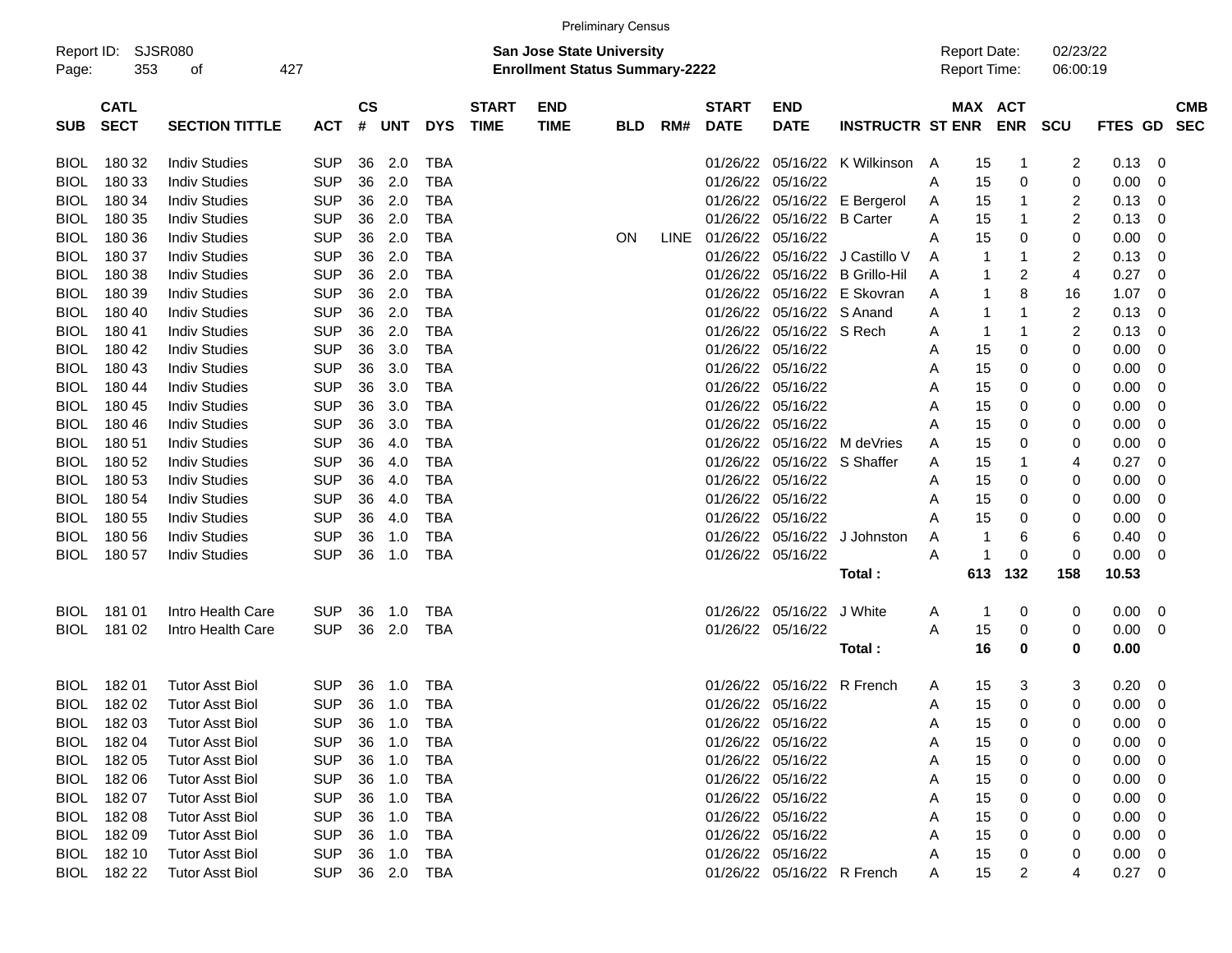|                                                                                                                                        |                            |                         |                |                |            |            |                             |                           | <b>Preliminary Census</b> |     |                             |                            |                                            |   |         |                      |                         |             |                          |  |
|----------------------------------------------------------------------------------------------------------------------------------------|----------------------------|-------------------------|----------------|----------------|------------|------------|-----------------------------|---------------------------|---------------------------|-----|-----------------------------|----------------------------|--------------------------------------------|---|---------|----------------------|-------------------------|-------------|--------------------------|--|
| <b>SJSR080</b><br>Report ID:<br><b>San Jose State University</b><br>354<br>427<br><b>Enrollment Status Summary-2222</b><br>οf<br>Page: |                            |                         |                |                |            |            |                             |                           |                           |     |                             |                            | <b>Report Date:</b><br><b>Report Time:</b> |   |         | 02/23/22<br>06:00:19 |                         |             |                          |  |
| <b>SUB</b>                                                                                                                             | <b>CATL</b><br><b>SECT</b> | <b>SECTION TITTLE</b>   | <b>ACT</b>     | <b>CS</b><br># | <b>UNT</b> | <b>DYS</b> | <b>START</b><br><b>TIME</b> | <b>END</b><br><b>TIME</b> | <b>BLD</b>                | RM# | <b>START</b><br><b>DATE</b> | <b>END</b><br><b>DATE</b>  | <b>INSTRUCTR ST ENR</b>                    |   | MAX ACT | <b>ENR</b>           | <b>SCU</b>              | FTES GD     | <b>CMB</b><br><b>SEC</b> |  |
| <b>BIOL</b>                                                                                                                            | 182 23                     | <b>Tutor Asst Biol</b>  | <b>SUP</b>     | 36             | 2.0        | TBA        |                             |                           |                           |     | 01/26/22                    | 05/16/22                   |                                            | A | 15      | 0                    | 0                       | 0.00        | 0                        |  |
| <b>BIOL</b>                                                                                                                            | 182 24                     | <b>Tutor Asst Biol</b>  | <b>SUP</b>     | 36             | 2.0        | <b>TBA</b> |                             |                           |                           |     | 01/26/22                    | 05/16/22                   |                                            | Α | 15      | 0                    | 0                       | 0.00        | 0                        |  |
| <b>BIOL</b>                                                                                                                            | 182 25                     | <b>Tutor Asst Biol</b>  | <b>SUP</b>     | 36             | 2.0        | <b>TBA</b> |                             |                           |                           |     | 01/26/22                    | 05/16/22                   |                                            | Α | 15      | 0                    | 0                       | 0.00        | 0                        |  |
| <b>BIOL</b>                                                                                                                            | 182 26                     | <b>Tutor Asst Biol</b>  | <b>SUP</b>     | 36             | 2.0        | <b>TBA</b> |                             |                           |                           |     | 01/26/22                    | 05/16/22                   |                                            | Α | 15      | 0                    | 0                       | 0.00        | 0                        |  |
| <b>BIOL</b>                                                                                                                            | 182 27                     | <b>Tutor Asst Biol</b>  | <b>SUP</b>     | 36             | 2.0        | <b>TBA</b> |                             |                           |                           |     | 01/26/22                    | 05/16/22                   |                                            | Α | 15      | 0                    | 0                       | 0.00        | 0                        |  |
| <b>BIOL</b>                                                                                                                            | 182 28                     | <b>Tutor Asst Biol</b>  | <b>SUP</b>     | 36             | 2.0        | <b>TBA</b> |                             |                           |                           |     | 01/26/22                    | 05/16/22                   |                                            | Α | 15      | 0                    | 0                       | 0.00        | 0                        |  |
| <b>BIOL</b>                                                                                                                            | 182 29                     | <b>Tutor Asst Biol</b>  | <b>SUP</b>     | 36             | 2.0        | <b>TBA</b> |                             |                           |                           |     | 01/26/22                    | 05/16/22                   |                                            | Α | 15      | 0                    | 0                       | 0.00        | 0                        |  |
| BIOL                                                                                                                                   | 182 30                     | <b>Tutor Asst Biol</b>  | <b>SUP</b>     | 36             | 2.0        | <b>TBA</b> |                             |                           |                           |     | 01/26/22 05/16/22           |                            |                                            | A | 15      | 0                    | 0                       | 0.00        | 0                        |  |
|                                                                                                                                        |                            |                         |                |                |            |            |                             |                           |                           |     |                             |                            | Total:                                     |   | 285     | 5                    | $\overline{7}$          | 0.47        |                          |  |
| <b>BIOL</b>                                                                                                                            | 184 01                     | <b>Directed Reading</b> | <b>SUP</b>     | 36             | 1.0        | TBA        |                             |                           |                           |     | 01/26/22 05/16/22           |                            |                                            | A | 15      | 0                    | 0                       | 0.00        | 0                        |  |
| <b>BIOL</b>                                                                                                                            | 184 02                     | <b>Directed Reading</b> | <b>SUP</b>     | 36             | 1.0        | <b>TBA</b> |                             |                           |                           |     | 01/26/22                    | 05/16/22                   |                                            | Α | 15      | 0                    | 0                       | 0.00        | 0                        |  |
| <b>BIOL</b>                                                                                                                            | 184 03                     | <b>Directed Reading</b> | <b>SUP</b>     | 36             | 2.0        | <b>TBA</b> |                             |                           |                           |     | 01/26/22                    | 05/16/22                   |                                            | Α | 15      | 0                    | 0                       | 0.00        | 0                        |  |
| <b>BIOL</b>                                                                                                                            | 184 04                     | <b>Directed Reading</b> | <b>SUP</b>     | 36             | 3.0        | <b>TBA</b> |                             |                           |                           |     | 01/26/22                    | 05/16/22                   |                                            | Α | 15      | 0                    | 0                       | 0.00        | 0                        |  |
| BIOL                                                                                                                                   | 184 05                     | Directed Reading        | <b>SUP</b>     | 36             | 4.0        | <b>TBA</b> |                             |                           |                           |     |                             | 01/26/22 05/16/22          |                                            | Α | 15      | 0                    | 0                       | 0.00        | 0                        |  |
|                                                                                                                                        |                            |                         |                |                |            |            |                             |                           |                           |     |                             |                            | Total:                                     |   | 75      | 0                    | 0                       | 0.00        |                          |  |
| <b>BIOL</b>                                                                                                                            | 18601                      | <b>Senior Thesis</b>    | <b>SUP</b>     | 25             | 2.0        | <b>TBA</b> |                             |                           |                           |     | 01/26/22                    | 05/16/22                   | K Wilkinson                                | A | 15      | 1                    | 2                       | 0.13        | 0                        |  |
| <b>BIOL</b>                                                                                                                            | 186 02                     | <b>Senior Thesis</b>    | <b>SUP</b>     | 25             | 2.0        | <b>TBA</b> |                             |                           |                           |     | 01/26/22                    | 05/16/22                   | F Huynh                                    | Α | -1      | 2                    | 4                       | 0.27        | 0                        |  |
| <b>BIOL</b>                                                                                                                            | 186 03                     | Senior Thesis           | <b>SUP</b>     | 25             | 2.0        | <b>TBA</b> |                             |                           |                           |     | 01/26/22                    | 05/16/22                   | M VanHoven A                               |   | 15      | 1                    | $\overline{\mathbf{c}}$ | 0.13        | 0                        |  |
| <b>BIOL</b>                                                                                                                            | 186 04                     | <b>Senior Thesis</b>    | <b>SUP</b>     | 25             | 2.0        | <b>TBA</b> |                             |                           |                           |     | 01/26/22                    | 05/16/22                   |                                            | A | 15      | 0                    | 0                       | 0.00        | 0                        |  |
| <b>BIOL</b>                                                                                                                            | 186 05                     | <b>Senior Thesis</b>    | <b>SUP</b>     | 25             | 2.0        | <b>TBA</b> |                             |                           |                           |     | 01/26/22                    | 05/16/22                   |                                            | Α | 15      | 0                    | 0                       | 0.00        | 0                        |  |
| <b>BIOL</b>                                                                                                                            | 186 06                     | <b>Senior Thesis</b>    | <b>SUP</b>     | 25             | 2.0        | <b>TBA</b> |                             |                           |                           |     | 01/26/22                    | 05/16/22                   |                                            | Α | -1      | 0                    | 0                       | 0.00        | 0                        |  |
| <b>BIOL</b>                                                                                                                            | 186 07                     | Senior Thesis           | <b>SUP</b>     | 25             | 2.0        | <b>TBA</b> |                             |                           |                           |     | 01/26/22                    | 05/16/22                   |                                            | Α | -1      | 0                    | 0                       | 0.00        | 0                        |  |
| <b>BIOL</b>                                                                                                                            | 186 11                     | Senior Thesis           | <b>SUP</b>     | 25             | 3.0        | <b>TBA</b> |                             |                           |                           |     | 01/26/22                    | 05/16/22                   | K Wilkin                                   | Α | 15      | 1                    | 3                       | 0.20        | 0                        |  |
| <b>BIOL</b>                                                                                                                            | 186 12                     | <b>Senior Thesis</b>    | <b>SUP</b>     | 25             | 3.0        | <b>TBA</b> |                             |                           |                           |     | 01/26/22                    | 05/16/22                   |                                            | Α | 15      | 0                    | 0                       | 0.00        | 0                        |  |
| <b>BIOL</b>                                                                                                                            | 186 13                     | <b>Senior Thesis</b>    | <b>SUP</b>     | 25             | 3.0        | <b>TBA</b> |                             |                           |                           |     | 01/26/22                    | 05/16/22                   |                                            | Α | 15      | 0                    | 0                       | 0.00        | 0                        |  |
| <b>BIOL</b>                                                                                                                            | 186 14                     | <b>Senior Thesis</b>    | <b>SUP</b>     | 25             | 3.0        | <b>TBA</b> |                             |                           |                           |     | 01/26/22                    | 05/16/22                   |                                            | Α | 15      | 0                    | 0                       | 0.00        | 0                        |  |
| <b>BIOL</b>                                                                                                                            | 186 15                     | <b>Senior Thesis</b>    | <b>SUP</b>     | 25             | 3.0        | <b>TBA</b> |                             |                           |                           |     | 01/26/22                    | 05/16/22                   |                                            | Α | 15      | 0                    | 0                       | 0.00        | 0                        |  |
| <b>BIOL</b>                                                                                                                            | 186 21                     | <b>Senior Thesis</b>    | <b>SUP</b>     | 25             | 4.0        | <b>TBA</b> |                             |                           |                           |     |                             | 01/26/22 05/16/22 K Wilkin |                                            | Α | 15      | 0                    | 0                       | 0.00        | 0                        |  |
|                                                                                                                                        | BIOL 186 22                | <b>Senior Thesis</b>    | SUP 25 4.0     |                |            | TBA        |                             |                           |                           |     |                             | 01/26/22 05/16/22          |                                            | A | 15      | 0                    | 0                       | $0.00 \t 0$ |                          |  |
|                                                                                                                                        | BIOL 186 23                | <b>Senior Thesis</b>    | <b>SUP</b>     |                | 25 4.0     | TBA        |                             |                           |                           |     |                             | 01/26/22 05/16/22          |                                            | Α | 15      | 0                    |                         | 0.00        | 0                        |  |
|                                                                                                                                        | BIOL 186 24                | <b>Senior Thesis</b>    | <b>SUP</b>     |                | 25 4.0     | TBA        |                             |                           |                           |     | 01/26/22 05/16/22           |                            |                                            | Α | 15      | 0                    | 0                       | 0.00        | 0                        |  |
|                                                                                                                                        | BIOL 186 25                | <b>Senior Thesis</b>    | <b>SUP</b>     |                | 25 4.0     | <b>TBA</b> |                             |                           |                           |     | 01/26/22 05/16/22           |                            |                                            | Α | 15      | 0                    | 0                       | 0.00        | 0                        |  |
|                                                                                                                                        |                            |                         |                |                |            |            |                             |                           |                           |     |                             |                            | Total:                                     |   | 213     | 5                    | 11                      | 0.73        |                          |  |
|                                                                                                                                        | BIOL 190 01                | <b>Fld Studies Biol</b> | SUP 36 1.0     |                |            | TBA        |                             |                           |                           |     |                             | 01/26/22 05/16/22          |                                            | A | 15      | 0                    | 0                       | $0.00 \t 0$ |                          |  |
|                                                                                                                                        | BIOL 190 02                | Fld Studies Biol        | SUP 36 2.0     |                |            | TBA        |                             |                           |                           |     | 01/26/22 05/16/22           |                            |                                            | A | 15      | 0                    | 0                       | $0.00 \t 0$ |                          |  |
|                                                                                                                                        | BIOL 190 03                | <b>Fld Studies Biol</b> | SUP 36 3.0 TBA |                |            |            |                             |                           |                           |     |                             | 01/26/22 05/16/22          |                                            | Α | 15      | 0                    | 0                       | $0.00 \t 0$ |                          |  |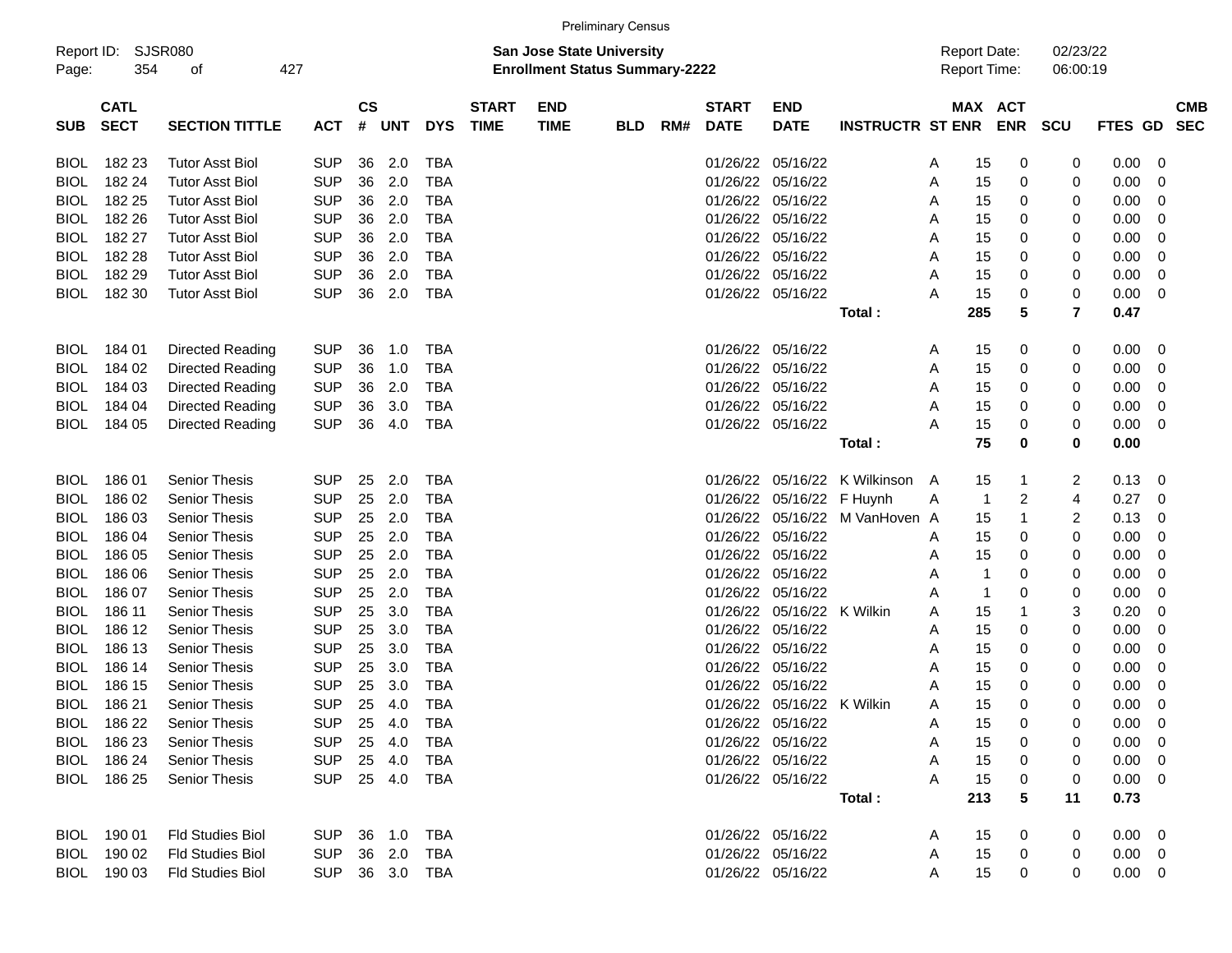|                     |                            |                                |              |                    |            |            |                             |                                                                           | <b>Preliminary Census</b> |             |                             |                            |                                    |                                     |                            |                      |                |                          |                          |
|---------------------|----------------------------|--------------------------------|--------------|--------------------|------------|------------|-----------------------------|---------------------------------------------------------------------------|---------------------------|-------------|-----------------------------|----------------------------|------------------------------------|-------------------------------------|----------------------------|----------------------|----------------|--------------------------|--------------------------|
| Report ID:<br>Page: | 355                        | <b>SJSR080</b><br>of           | 427          |                    |            |            |                             | <b>San Jose State University</b><br><b>Enrollment Status Summary-2222</b> |                           |             |                             |                            |                                    | <b>Report Date:</b><br>Report Time: |                            | 02/23/22<br>06:00:19 |                |                          |                          |
| <b>SUB</b>          | <b>CATL</b><br><b>SECT</b> | <b>SECTION TITTLE</b>          | <b>ACT</b>   | $\mathsf{cs}$<br># | <b>UNT</b> | <b>DYS</b> | <b>START</b><br><b>TIME</b> | <b>END</b><br><b>TIME</b>                                                 | <b>BLD</b>                | RM#         | <b>START</b><br><b>DATE</b> | <b>END</b><br><b>DATE</b>  | <b>INSTRUCTR ST ENR</b>            |                                     | MAX ACT<br><b>ENR</b>      | <b>SCU</b>           | <b>FTES GD</b> |                          | <b>CMB</b><br><b>SEC</b> |
| BIOL                | 190 04                     | <b>Fld Studies Biol</b>        | <b>SUP</b>   | 36                 | 4.0        | TBA        |                             |                                                                           |                           |             |                             | 01/26/22 05/16/22          |                                    | Α                                   | 15<br>0                    | 0                    | $0.00 \t 0$    |                          |                          |
|                     |                            |                                |              |                    |            |            |                             |                                                                           |                           |             |                             |                            | Total:                             |                                     | 60<br>$\mathbf 0$          | 0                    | 0.00           |                          |                          |
| <b>BIOL</b>         | 198 01                     | Und Research                   | SEM 05 1.0   |                    |            | TBA        |                             |                                                                           | ΟN                        | <b>LINE</b> |                             |                            | 01/26/22 05/16/22 C Ouverney A     |                                     | 15<br>16                   | 16                   | $1.07 \t 0$    |                          |                          |
|                     |                            |                                |              |                    |            |            |                             |                                                                           |                           |             |                             |                            | Total:                             |                                     | 15<br>16                   | 16                   | 1.07           |                          |                          |
| <b>BIOL</b>         | 201 01                     | Grd Sem Biol Sci               | SEM          | 05                 | 1.0        | W          |                             | 01:30 PM 01:55 PM                                                         | DH                        | 249         |                             | 01/26/22 05/16/22          | F Huynh                            | A                                   | 40<br>16                   | 16                   | 1.33 16        |                          |                          |
|                     |                            |                                |              |                    |            |            |                             |                                                                           |                           |             |                             |                            | Total:                             |                                     | 40<br>16                   | 16                   | 1.33           |                          |                          |
| <b>BIOL</b>         | 202 01                     | <b>Grad Studies Biol</b>       | <b>SEM</b>   |                    | 3.0        |            |                             |                                                                           |                           |             |                             |                            |                                    | X                                   | 0<br>0                     | 0                    | $0.00 \t 0$    |                          |                          |
| BIOL                | 202 02                     | <b>Grad Studies Biol</b>       | <b>SEM</b>   |                    | 3.0        |            |                             |                                                                           |                           |             |                             |                            |                                    | X                                   | 0<br>0                     | 0                    | 0.00           | $\overline{\phantom{0}}$ |                          |
| BIOL                | 202 03                     | <b>Grad Studies Biol</b>       | <b>SEM</b>   | 05                 | 3.0        | <b>TBA</b> |                             |                                                                           | <b>ON</b>                 | <b>LINE</b> |                             |                            | 01/26/22 05/16/22 M Dawson         | Α                                   | 8<br>18                    | 16                   | 2.00           | -8                       |                          |
| BIOL                | 202 11                     | <b>Grad Studies Biol</b>       | LAB          |                    | 0.0        |            |                             |                                                                           |                           |             |                             |                            |                                    | х                                   | 0<br>0                     | 0                    | 0.00           | 0                        |                          |
| BIOL                | 202 12                     | <b>Grad Studies Biol</b>       | LAB          |                    | 0.0        |            |                             |                                                                           |                           |             |                             |                            |                                    | X                                   | 0<br>0                     | 0                    | 0.00           | $\overline{\mathbf{0}}$  |                          |
| BIOL                | 202 13                     | <b>Grad Studies Biol</b>       | LAB          | 16                 | 0.0        | W          |                             | 02:30 PM 05:15 PM                                                         | DH.                       | 549         |                             | 01/26/22 05/16/22          | M Dawson                           | A                                   | 18<br>8                    | 8                    | 0.00           | - 8                      |                          |
|                     |                            |                                |              |                    |            |            |                             |                                                                           |                           |             |                             |                            | Total:                             |                                     | 36<br>16                   | 24                   | 2.00           |                          |                          |
| BIOL                |                            | 202TB 01 Drug Development      | <b>SEM</b>   |                    | 3.0        |            |                             |                                                                           |                           |             |                             |                            |                                    | х                                   | 0<br>0                     | 0                    | $0.00 \t 0$    |                          |                          |
|                     |                            |                                |              |                    |            |            |                             |                                                                           |                           |             |                             |                            | Total:                             |                                     | $\mathbf 0$<br>$\mathbf 0$ | 0                    | 0.00           |                          |                          |
| <b>BIOL</b>         |                            | 202TD 01 Biotech Bus II        | <b>SEM</b>   |                    | 2.0        |            |                             |                                                                           |                           |             |                             |                            |                                    | х                                   | 0<br>0                     | 0                    | $0.00 \t 0$    |                          |                          |
|                     |                            |                                |              |                    |            |            |                             |                                                                           |                           |             |                             |                            | Total:                             |                                     | $\mathbf 0$<br>$\mathbf 0$ | 0                    | 0.00           |                          |                          |
| <b>BIOL</b>         | 205 01                     | Adv Molec Tech                 | <b>SEM</b>   |                    | 4.0        |            |                             |                                                                           |                           |             |                             |                            |                                    | X.                                  | 0<br>0                     | 0                    | $0.00 \t 0$    |                          |                          |
| BIOL                | 205 02                     | Adv Molec Tech                 | <b>SEM</b>   | 05                 | 4.0        | MF         |                             | 08:30 AM 09:20 AM                                                         | DH.                       | 647         |                             | 01/26/22 05/16/22 L Khatib |                                    | Α                                   | 18<br>16                   | 32                   | 5.33 16        |                          |                          |
| BIOL                | 205 11                     | Adv Molec Tech                 | LAB          |                    | 0.0        |            |                             |                                                                           |                           |             |                             |                            |                                    | X                                   | $\mathbf 0$<br>0           | 0                    | $0.00 \t 0$    |                          |                          |
| BIOL                | 205 12                     | Adv Molec Tech                 | LAB          | 16                 | 0.0        | MF         |                             | 09:30 AM 12:20 PM                                                         | DH                        | 645         |                             | 01/26/22 05/16/22          | L Khatib                           | A                                   | 18<br>16                   | 32                   | $0.00$ 16      |                          |                          |
|                     |                            |                                |              |                    |            |            |                             |                                                                           |                           |             |                             |                            | Total:                             |                                     | 36<br>32                   | 64                   | 5.33           |                          |                          |
| BIOL                |                            | 205T 01 Molecular Biotech      | <b>SEM</b>   |                    | 4.0        |            |                             |                                                                           |                           |             |                             |                            |                                    | X                                   | 0<br>0                     | 0                    | $0.00 \t 0$    |                          |                          |
|                     |                            | BIOL 205T 11 Molecular Biotech | LAB          |                    | 0.0        |            |                             |                                                                           |                           |             |                             |                            |                                    | Х                                   | 0<br>0                     | 0                    | $0.00 \t 0$    |                          |                          |
|                     |                            |                                |              |                    |            |            |                             |                                                                           |                           |             |                             |                            | Total:                             |                                     | 0<br>0                     | 0                    | 0.00           |                          |                          |
|                     | BIOL 215 01                | Sem Adv Genetics               | SEM 02 3.0 M |                    |            |            |                             | 01:30 PM 04:15 PM                                                         | DH                        | 549         |                             |                            | 01/26/22 05/16/22 T Abramson A     |                                     | 16<br>24                   | 48                   | 4.00 16        |                          |                          |
|                     |                            |                                |              |                    |            |            |                             |                                                                           |                           |             |                             |                            | Total:                             |                                     | 24<br>16                   | 48                   | 4.00           |                          |                          |
| BIOL                | 220 01                     | Science Comm                   | <b>SEM</b>   |                    | 3.0        |            |                             |                                                                           |                           |             |                             |                            |                                    | Χ                                   | 0<br>0                     | 0                    | $0.00 \t 0$    |                          |                          |
| BIOL                | 220 02                     | Science Comm                   | SEM          | 05                 | 3.0        | TR         |                             | 04:30 PM 05:45 PM                                                         | DH                        | 344         |                             |                            | 01/26/22 05/16/22 D Ensminger A    | 15                                  | 14                         | 42                   | 3.50 14        |                          |                          |
|                     | BIOL 220 80                | Science Comm                   | SEM          |                    | 05 3.0     | МW         |                             | 12:00 PM 01:15 PM                                                         | ON                        |             |                             |                            | LINE 01/26/22 05/16/22 TAbramson A |                                     | 15<br>8                    | 24                   | 2.00 8         |                          |                          |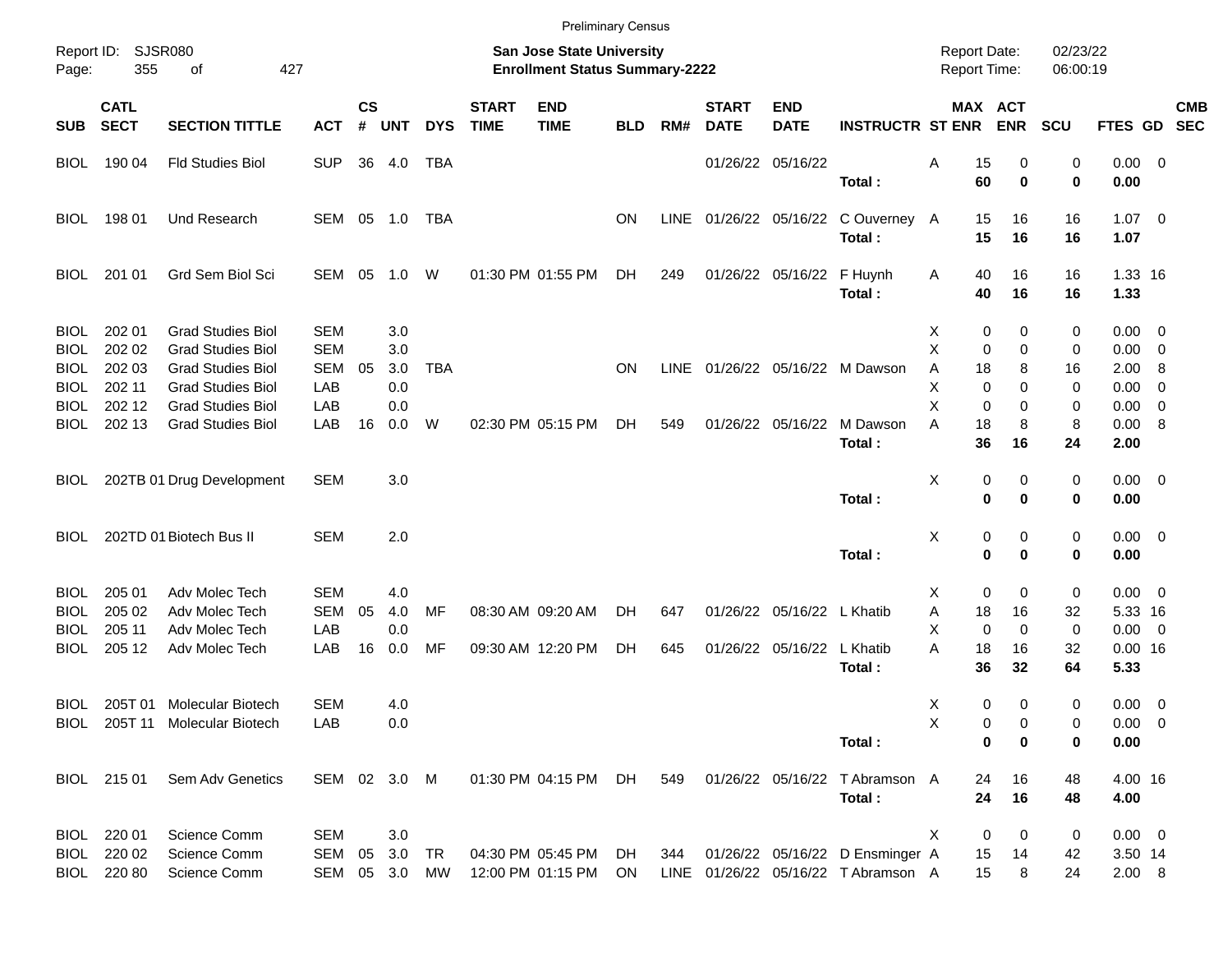|                     |                            |                                 |            |                    |            |            |                             |                                                                           | <b>Preliminary Census</b> |      |                             |                            |                                 |                                     |             |                       |                      |             |                          |                          |
|---------------------|----------------------------|---------------------------------|------------|--------------------|------------|------------|-----------------------------|---------------------------------------------------------------------------|---------------------------|------|-----------------------------|----------------------------|---------------------------------|-------------------------------------|-------------|-----------------------|----------------------|-------------|--------------------------|--------------------------|
| Report ID:<br>Page: | <b>SJSR080</b><br>356      | 427<br>оf                       |            |                    |            |            |                             | <b>San Jose State University</b><br><b>Enrollment Status Summary-2222</b> |                           |      |                             |                            |                                 | <b>Report Date:</b><br>Report Time: |             |                       | 02/23/22<br>06:00:19 |             |                          |                          |
| <b>SUB</b>          | <b>CATL</b><br><b>SECT</b> | <b>SECTION TITTLE</b>           | <b>ACT</b> | $\mathsf{cs}$<br># | <b>UNT</b> | <b>DYS</b> | <b>START</b><br><b>TIME</b> | <b>END</b><br><b>TIME</b>                                                 | <b>BLD</b>                | RM#  | <b>START</b><br><b>DATE</b> | <b>END</b><br><b>DATE</b>  | <b>INSTRUCTR ST ENR</b>         |                                     |             | MAX ACT<br><b>ENR</b> | <b>SCU</b>           | FTES GD     |                          | <b>CMB</b><br><b>SEC</b> |
|                     |                            |                                 |            |                    |            |            |                             |                                                                           |                           |      |                             |                            | Total:                          |                                     | 30          | 22                    | 66                   | 5.50        |                          |                          |
| BIOL                | 233 01                     | Immunol Techniques              | LAB        |                    | 3.0        |            |                             |                                                                           |                           |      |                             |                            |                                 | Χ                                   | 0           | 0                     | 0                    | $0.00 \t 0$ |                          |                          |
|                     |                            |                                 |            |                    |            |            |                             |                                                                           |                           |      |                             |                            | Total:                          |                                     | $\mathbf 0$ | $\mathbf 0$           | 0                    | 0.00        |                          |                          |
| <b>BIOL</b>         |                            | 255E 01 Adv Top Ecol&Evol       | SEM 05     |                    | 3.0        | M          |                             | 01:00 PM 03:45 PM                                                         | DH.                       | 352  |                             | 01/26/22 05/16/22          | S Shaffer                       | Α                                   | 15          | 7                     | $\overline{7}$       | $1.75$ 7    |                          |                          |
|                     |                            |                                 |            |                    |            |            |                             |                                                                           |                           |      |                             |                            | Total:                          |                                     | 15          | $\overline{7}$        | $\overline{7}$       | 1.75        |                          |                          |
| <b>BIOL</b>         |                            | 255M 01 Adv Top Mol & Micr      | <b>SEM</b> |                    | 1.0        |            |                             |                                                                           |                           |      |                             |                            |                                 | X                                   | 0           | 0                     | 0                    | $0.00 \t 0$ |                          |                          |
| <b>BIOL</b>         |                            | 255M 02 Adv Top Mol & Micr      | <b>SEM</b> |                    | 3.0        |            |                             |                                                                           |                           |      |                             |                            |                                 | х                                   | 0           | 0                     | 0                    | 0.00        | $\overline{\phantom{0}}$ |                          |
| BIOL                |                            | 255M 04 Adv Top Mol & Micr      | <b>SEM</b> | 05                 | 1.0        | M          |                             | 09:00 AM 09:55 AM                                                         | DH.                       | 352  |                             | 01/26/22 05/16/22 N Manley |                                 | Α                                   | 10          | 3                     | 3                    | 0.25        | -3                       |                          |
| BIOL                |                            | 255M 05 Adv Top Mol & Micr      | <b>SEM</b> | 05                 | 1.0        | M          |                             | 10:00 AM 10:55 AM                                                         | DH.                       | 352  |                             | 01/26/22 05/16/22 S Farid  |                                 | A                                   | 10          | 4                     | 4                    | 0.33        | -4                       |                          |
| BIOL                |                            | 255M 06 Adv Top Mol & Micr      | SEM        | 05                 | 1.0        | M          |                             | 11:00 AM 11:55 AM                                                         | DH.                       | 352  |                             | 01/26/22 05/16/22 S Farid  |                                 | Α                                   | 10          | 4                     | 4                    | 0.334       |                          |                          |
|                     |                            |                                 |            |                    |            |            |                             |                                                                           |                           |      |                             |                            | Total:                          |                                     | 30          | 11                    | 11                   | 0.92        |                          |                          |
| BIOL.               |                            | 255P 80 Adv Top Phys            | SEM 05 3.0 |                    |            | TR         |                             | 03:00 PM 04:15 PM                                                         | ON                        |      |                             |                            | LINE 01/26/22 05/16/22 N Payumo | A                                   | 24          | 10                    | 10                   | 2.50 10     |                          |                          |
|                     |                            |                                 |            |                    |            |            |                             |                                                                           |                           |      |                             |                            | Total:                          |                                     | 24          | 10                    | 10                   | 2.50        |                          |                          |
| <b>BIOL</b>         | 256 80                     | Adv Exper Design                | SEM 05 3.0 |                    |            | F          |                             | 01:30 PM 03:50 PM                                                         | ON                        | LINE |                             | 01/26/22 05/16/22 G Cruz   |                                 | Α                                   | 24          | 20                    | 60                   | 5.00 20     |                          |                          |
|                     |                            |                                 |            |                    |            |            |                             |                                                                           |                           |      |                             |                            | Total:                          |                                     | 24          | 20                    | 60                   | 5.00        |                          |                          |
| <b>BIOL</b>         | 280 01                     | <b>Individual Studies</b>       | <b>SUP</b> | 25                 | 1.0        | TBA        |                             |                                                                           |                           |      |                             | 01/26/22 05/16/22 F Huynh  |                                 | Α                                   | 15          |                       | 1                    | 0.08        | - 1                      |                          |
| BIOL                | 280 02                     | <b>Individual Studies</b>       | <b>SUP</b> | 25                 | 1.0        | <b>TBA</b> |                             |                                                                           |                           |      |                             | 01/26/22 05/16/22 S Rech   |                                 | Α                                   | 15          |                       | 1                    | 0.08        | $\overline{1}$           |                          |
| <b>BIOL</b>         | 280 03                     | <b>Individual Studies</b>       | <b>SUP</b> | 25                 | 1.0        | TBA        |                             |                                                                           |                           |      |                             | 01/26/22 05/16/22          |                                 | Α                                   | 15          | 0                     | 0                    | $0.00 \t 0$ |                          |                          |
| BIOL                | 280 04                     | <b>Individual Studies</b>       | <b>SUP</b> | 25                 | 1.0        | <b>TBA</b> |                             |                                                                           |                           |      |                             | 01/26/22 05/16/22          |                                 | Α                                   | 15          | 0                     | 0                    | 0.00        | $\overline{\phantom{0}}$ |                          |
| BIOL                | 280 05                     | <b>Individual Studies</b>       | <b>SUP</b> | 25                 | 1.0        | <b>TBA</b> |                             |                                                                           |                           |      |                             | 01/26/22 05/16/22          |                                 | A                                   | 15          | 0                     | 0                    | 0.00        | $\overline{\phantom{0}}$ |                          |
| BIOL                | 280 11                     | <b>Individual Studies</b>       | <b>SUP</b> | 25                 | 2.0        | <b>TBA</b> |                             |                                                                           |                           |      |                             |                            | 01/26/22 05/16/22 T Abramson    | A                                   | 15          | 0                     | 0                    | 0.00        | $\overline{\mathbf{0}}$  |                          |
| BIOL                | 280 12                     | <b>Individual Studies</b>       | <b>SUP</b> | 25                 | 2.0        | <b>TBA</b> |                             |                                                                           |                           |      |                             | 01/26/22 05/16/22          |                                 | Α                                   | 15          | 0                     | 0                    | 0.00        | $\overline{\mathbf{0}}$  |                          |
| BIOL                | 280 13                     | <b>Individual Studies</b>       | <b>SUP</b> | 25                 | 2.0        | <b>TBA</b> |                             |                                                                           |                           |      |                             | 01/26/22 05/16/22          |                                 | Α                                   | 15          | 0                     | 0                    | 0.00        | $\overline{\mathbf{0}}$  |                          |
| BIOL.               | 280 14                     | <b>Individual Studies</b>       | <b>SUP</b> | 25                 | 2.0        | TBA        |                             |                                                                           |                           |      |                             | 01/26/22 05/16/22          |                                 | Α                                   | 15          | $\Omega$              | 0                    | 0.00        | $\overline{\phantom{0}}$ |                          |
| BIOL                | 280 15                     | <b>Individual Studies</b>       | <b>SUP</b> |                    | 25 2.0     | TBA        |                             |                                                                           |                           |      |                             | 01/26/22 05/16/22          |                                 | A                                   | 15          | 0                     | 0                    | $0.00 \t 0$ |                          |                          |
| BIOL                | 280 21                     | <b>Individual Studies</b>       | <b>SUP</b> |                    | 25 3.0     | TBA        |                             |                                                                           |                           |      |                             | 01/26/22 05/16/22          |                                 | Α                                   | 15          | 0                     | 0                    | $0.00 \t 0$ |                          |                          |
| BIOL                | 280 22                     | <b>Individual Studies</b>       | <b>SUP</b> |                    | 25 3.0     | TBA        |                             |                                                                           |                           |      |                             | 01/26/22 05/16/22          |                                 | А                                   | 15          | 0                     | 0                    | $0.00 \t 0$ |                          |                          |
| BIOL                | 280 23                     | <b>Individual Studies</b>       | <b>SUP</b> |                    | 25 3.0     | TBA        |                             |                                                                           |                           |      |                             | 01/26/22 05/16/22          |                                 | А                                   | 15          | 0                     | 0                    | $0.00 \t 0$ |                          |                          |
| BIOL                | 280 24                     | <b>Individual Studies</b>       | <b>SUP</b> |                    | 25 3.0     | TBA        |                             |                                                                           |                           |      |                             | 01/26/22 05/16/22          |                                 | А                                   | 15          | 0                     | 0                    | $0.00 \t 0$ |                          |                          |
| BIOL                | 280 25                     | <b>Individual Studies</b>       | <b>SUP</b> |                    | 25 3.0     | TBA        |                             |                                                                           |                           |      |                             | 01/26/22 05/16/22          |                                 | А                                   | 15          | 0                     | 0                    | $0.00 \t 0$ |                          |                          |
|                     |                            |                                 |            |                    |            |            |                             |                                                                           |                           |      |                             |                            | Total:                          |                                     | 225         | $\mathbf{2}$          | 2                    | 0.17        |                          |                          |
|                     |                            | BIOL 283T 01 Regulatory Affairs | <b>SEM</b> |                    | 3.0        |            |                             |                                                                           |                           |      |                             |                            |                                 | X                                   | $\pmb{0}$   | 0                     | 0                    | $0.00 \t 0$ |                          |                          |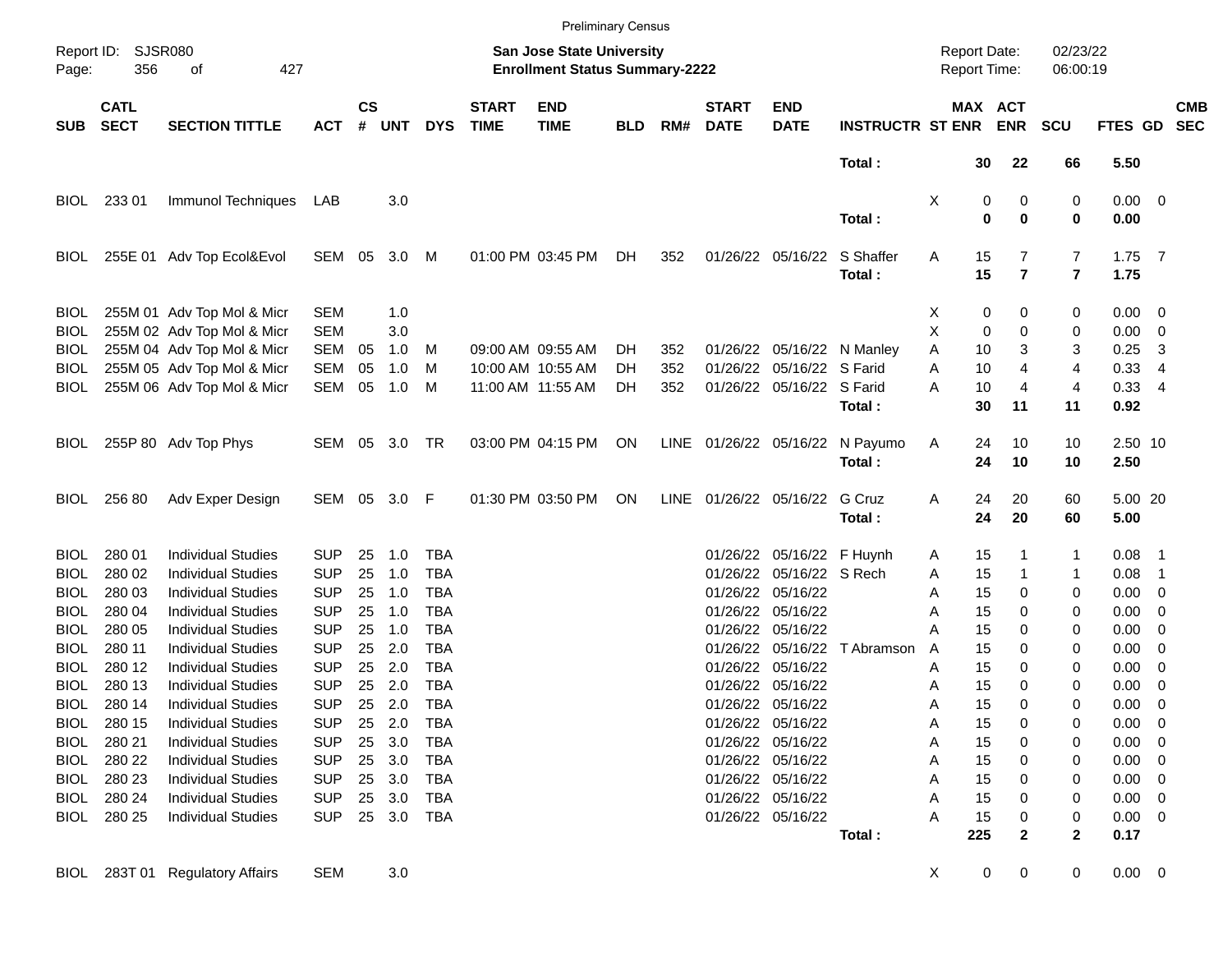|                                                                                                                                        |                            |                            |            |                    |            |            |                             |                           | <b>Preliminary Census</b> |     |                             |                            |                                |                                            |                      |                       |             |                        |                            |                          |
|----------------------------------------------------------------------------------------------------------------------------------------|----------------------------|----------------------------|------------|--------------------|------------|------------|-----------------------------|---------------------------|---------------------------|-----|-----------------------------|----------------------------|--------------------------------|--------------------------------------------|----------------------|-----------------------|-------------|------------------------|----------------------------|--------------------------|
| <b>SJSR080</b><br>Report ID:<br><b>San Jose State University</b><br><b>Enrollment Status Summary-2222</b><br>357<br>427<br>Page:<br>οf |                            |                            |            |                    |            |            |                             |                           |                           |     |                             |                            |                                | <b>Report Date:</b><br><b>Report Time:</b> | 02/23/22<br>06:00:19 |                       |             |                        |                            |                          |
| SUB.                                                                                                                                   | <b>CATL</b><br><b>SECT</b> | <b>SECTION TITTLE</b>      | <b>ACT</b> | $\mathsf{cs}$<br># | <b>UNT</b> | <b>DYS</b> | <b>START</b><br><b>TIME</b> | <b>END</b><br><b>TIME</b> | <b>BLD</b>                | RM# | <b>START</b><br><b>DATE</b> | <b>END</b><br><b>DATE</b>  | <b>INSTRUCTR ST ENR</b>        |                                            |                      | MAX ACT<br><b>ENR</b> | SCU         | <b>FTES GD</b>         |                            | <b>CMB</b><br><b>SEC</b> |
| <b>BIOL</b>                                                                                                                            | 283T 11                    | <b>Regulatory Affairs</b>  | <b>ACT</b> |                    | 0.0        |            |                             |                           |                           |     |                             |                            |                                | X                                          | 0                    | $\boldsymbol{0}$      | 0           | 0.00                   | - 0                        |                          |
|                                                                                                                                        |                            |                            |            |                    |            |            |                             |                           |                           |     |                             |                            | Total:                         |                                            | 0                    | $\mathbf 0$           | $\mathbf 0$ | 0.00                   |                            |                          |
| <b>BIOL</b>                                                                                                                            | 284 01                     | <b>MA Directed Reading</b> | SUP        |                    | 25 1.0     | <b>TBA</b> |                             |                           |                           |     |                             | 01/26/22 05/16/22          |                                | A                                          | 15                   | 0                     | 0           | 0.00                   | - 0                        |                          |
| <b>BIOL</b>                                                                                                                            | 284 02                     | <b>MA Directed Reading</b> | SUP        | 25                 | 1.0        | <b>TBA</b> |                             |                           |                           |     | 01/26/22                    | 05/16/22                   |                                | A                                          | 15                   | 0                     | 0           | 0.00                   | 0                          |                          |
| BIOL                                                                                                                                   | 284 03                     | MA Directed Reading SUP    |            | 25                 | 1.0        | <b>TBA</b> |                             |                           |                           |     | 01/26/22                    | 05/16/22                   |                                | A                                          | 15                   | 0                     | 0           | 0.00                   | 0                          |                          |
| <b>BIOL</b>                                                                                                                            | 284 04                     | MA Directed Reading SUP    |            |                    | 25 1.0     | <b>TBA</b> |                             |                           |                           |     | 01/26/22                    | 05/16/22                   |                                | A                                          | 15                   | 0                     | 0           | 0.00                   | 0                          |                          |
| <b>BIOL</b>                                                                                                                            | 284 05                     | MA Directed Reading SUP    |            |                    | 25 1.0     | <b>TBA</b> |                             |                           |                           |     | 01/26/22                    | 05/16/22                   |                                | A                                          | 15                   | 0                     | 0           | 0.00                   | 0                          |                          |
| <b>BIOL</b>                                                                                                                            | 284 11                     | MA Directed Reading SUP    |            | 25                 | 2.0        | <b>TBA</b> |                             |                           |                           |     | 01/26/22                    |                            | 05/16/22 T Abramson            | A                                          | 15                   |                       | 2           | 0.17                   | $\overline{1}$             |                          |
| <b>BIOL</b>                                                                                                                            | 284 12                     | MA Directed Reading SUP    |            | 25                 | 2.0        | <b>TBA</b> |                             |                           |                           |     | 01/26/22                    | 05/16/22                   |                                | Α                                          | 15                   | 0                     | 0           | 0.00                   | 0                          |                          |
| <b>BIOL</b>                                                                                                                            | 284 13                     | MA Directed Reading SUP    |            | 25                 | 2.0        | <b>TBA</b> |                             |                           |                           |     | 01/26/22                    | 05/16/22                   |                                | A                                          | 15                   | 0                     | 0           | 0.00                   | 0                          |                          |
| <b>BIOL</b>                                                                                                                            | 284 14                     | MA Directed Reading SUP    |            | 25                 | 2.0        | <b>TBA</b> |                             |                           |                           |     | 01/26/22                    | 05/16/22                   |                                | A                                          | 15                   | 0                     | 0           | 0.00                   | 0                          |                          |
| BIOL                                                                                                                                   | 284 15                     | MA Directed Reading SUP    |            | 25                 | 2.0        | <b>TBA</b> |                             |                           |                           |     | 01/26/22                    | 05/16/22                   |                                | A                                          | 15                   | 0                     | 0           | 0.00                   | 0                          |                          |
| BIOL                                                                                                                                   | 284 21                     | MA Directed Reading SUP    |            | 25                 | 3.0        | <b>TBA</b> |                             |                           |                           |     | 01/26/22                    |                            | 05/16/22 T Abramson            | A                                          | 15                   | 0                     | 0           | 0.00                   | 0                          |                          |
| BIOL                                                                                                                                   | 284 22                     | <b>MA Directed Reading</b> | SUP        | 25                 | 3.0        | <b>TBA</b> |                             |                           |                           |     | 01/26/22                    | 05/16/22                   |                                | A                                          | 15                   | 0                     | 0           | 0.00                   | 0                          |                          |
| <b>BIOL</b>                                                                                                                            | 284 23                     | MA Directed Reading SUP    |            | 25                 | 3.0        | <b>TBA</b> |                             |                           |                           |     |                             | 01/26/22 05/16/22          |                                | Α                                          | 15                   | 0                     | 0           | 0.00                   | 0                          |                          |
|                                                                                                                                        |                            |                            |            |                    |            |            |                             |                           |                           |     |                             |                            | Total:                         |                                            | 195                  | 1                     | $\mathbf 2$ | 0.17                   |                            |                          |
|                                                                                                                                        |                            |                            |            |                    |            |            |                             |                           |                           |     |                             |                            |                                |                                            |                      |                       |             |                        |                            |                          |
| BIOL                                                                                                                                   |                            | 285T 01 Biotech Colloquium | <b>ACT</b> |                    | 1.0        |            |                             |                           |                           |     |                             |                            |                                | X                                          | 0<br>0               | 0<br>0                | 0<br>0      | $0.00 \quad 0$<br>0.00 |                            |                          |
|                                                                                                                                        |                            |                            |            |                    |            |            |                             |                           |                           |     |                             |                            | Total:                         |                                            |                      |                       |             |                        |                            |                          |
| <b>BIOL</b>                                                                                                                            |                            | 291B 80 Intro Mol Diag II  | <b>LEC</b> |                    | 02 3.0     | TBA        |                             |                           | ON.                       |     | LINE 01/26/22 05/16/22      |                            | M Williams                     | A                                          | 25                   | 0                     | 0           | $0.00 \ 0$             |                            |                          |
|                                                                                                                                        |                            |                            |            |                    |            |            |                             |                           |                           |     |                             |                            | Total:                         |                                            | 25                   | 0                     | 0           | 0.00                   |                            |                          |
| <b>BIOL</b>                                                                                                                            | 297 01                     | <b>Grad Research</b>       | <b>SUP</b> | 25                 | 1.0        | <b>TBA</b> |                             |                           |                           |     | 01/26/22                    | 05/16/22 K Wilkin          |                                | A                                          | 15                   | 3                     | 3           | 0.25                   | -3                         |                          |
| <b>BIOL</b>                                                                                                                            | 297 02                     | <b>Grad Research</b>       | <b>SUP</b> | 25                 | 1.0        | <b>TBA</b> |                             |                           |                           |     | 01/26/22                    | 05/16/22                   |                                | A                                          | 15                   | 0                     | 0           | 0.00                   | 0                          |                          |
| BIOL                                                                                                                                   | 297 03                     | <b>Grad Research</b>       | <b>SUP</b> | 25                 | 1.0        | <b>TBA</b> |                             |                           |                           |     | 01/26/22                    | 05/16/22                   |                                | A                                          | 15                   | 0                     | 0           | 0.00                   | 0                          |                          |
| BIOL                                                                                                                                   | 297 04                     | <b>Grad Research</b>       | <b>SUP</b> | 25                 | 1.0        | <b>TBA</b> |                             |                           |                           |     |                             | 01/26/22 05/16/22          |                                | A                                          | 15                   | 0                     | 0           | 0.00                   | 0                          |                          |
| BIOL                                                                                                                                   | 297 05                     | <b>Grad Research</b>       | <b>SUP</b> | 25                 | 1.0        | <b>TBA</b> |                             |                           |                           |     | 01/26/22                    | 05/16/22                   |                                | А                                          | $\mathbf{1}$         | 0                     | 0           | 0.00                   | 0                          |                          |
| BIOL                                                                                                                                   | 297 06                     | <b>Grad Research</b>       | <b>SUP</b> | 25                 | 2.0        | <b>TBA</b> |                             |                           |                           |     |                             |                            | 01/26/22 05/16/22 B Grillo-Hil | A                                          | 15                   | 2                     | 4           | 0.33                   | $\overline{2}$             |                          |
| <b>BIOL</b>                                                                                                                            | 297 07                     | <b>Grad Research</b>       | <b>SUP</b> |                    | 25 2.0     | <b>TBA</b> |                             |                           |                           |     |                             | 01/26/22 05/16/22 S Rech   |                                | A                                          | 15                   |                       | 2           | $0.17$ 1               |                            |                          |
| <b>BIOL</b>                                                                                                                            | 297 08                     | <b>Grad Research</b>       | <b>SUP</b> |                    | 25 1.0     | <b>TBA</b> |                             |                           |                           |     |                             | 01/26/22 05/16/22          |                                | Α                                          |                      | 0                     | 0           | 0.00                   | - 0                        |                          |
| <b>BIOL</b>                                                                                                                            | 297 09                     | <b>Grad Research</b>       | <b>SUP</b> |                    | 25 1.0     | TBA        |                             |                           |                           |     |                             | 01/26/22 05/16/22          |                                | Α                                          |                      | 0                     | 0           | 0.00                   | - 0                        |                          |
| <b>BIOL</b>                                                                                                                            | 297 10                     | <b>Grad Research</b>       | <b>SUP</b> |                    | 25 1.0     | TBA        |                             |                           |                           |     |                             | 01/26/22 05/16/22 J White  |                                |                                            |                      | 2                     | 2           | $0.17$ 2               |                            |                          |
| <b>BIOL</b>                                                                                                                            | 297 11                     | <b>Grad Research</b>       | <b>SUP</b> |                    | 25 1.0     | TBA        |                             |                           |                           |     |                             |                            | 01/26/22 05/16/22 E Skovran    |                                            | 1                    |                       | 1           | 0.08                   |                            |                          |
| <b>BIOL</b>                                                                                                                            | 297 12                     | <b>Grad Research</b>       | <b>SUP</b> |                    | 25 2.0     | TBA        |                             |                           |                           |     |                             |                            | 01/26/22 05/16/22 M VanHoven A |                                            | 15                   |                       | 2           | 0.17                   | $\overline{\phantom{0}}$ 1 |                          |
| <b>BIOL</b>                                                                                                                            | 297 13                     | <b>Grad Research</b>       | <b>SUP</b> |                    | 25 2.0     | TBA        |                             |                           |                           |     |                             | 01/26/22 05/16/22 R French |                                | Α                                          | 15                   |                       | 2           | 0.17                   | $\blacksquare$ 1           |                          |
| <b>BIOL</b>                                                                                                                            | 297 14                     | <b>Grad Research</b>       | <b>SUP</b> |                    | 25 2.0     | TBA        |                             |                           |                           |     |                             | 01/26/22 05/16/22          |                                | A                                          | 15                   | 0                     | 0           | $0.00 \t 0$            |                            |                          |
| BIOL                                                                                                                                   | 297 15                     | <b>Grad Research</b>       | <b>SUP</b> |                    | 25 2.0     | TBA        |                             |                           |                           |     |                             |                            | 01/26/22 05/16/22 N Payumo     | A                                          | $\mathbf{1}$         | 2                     | 4           | $0.33$ 2               |                            |                          |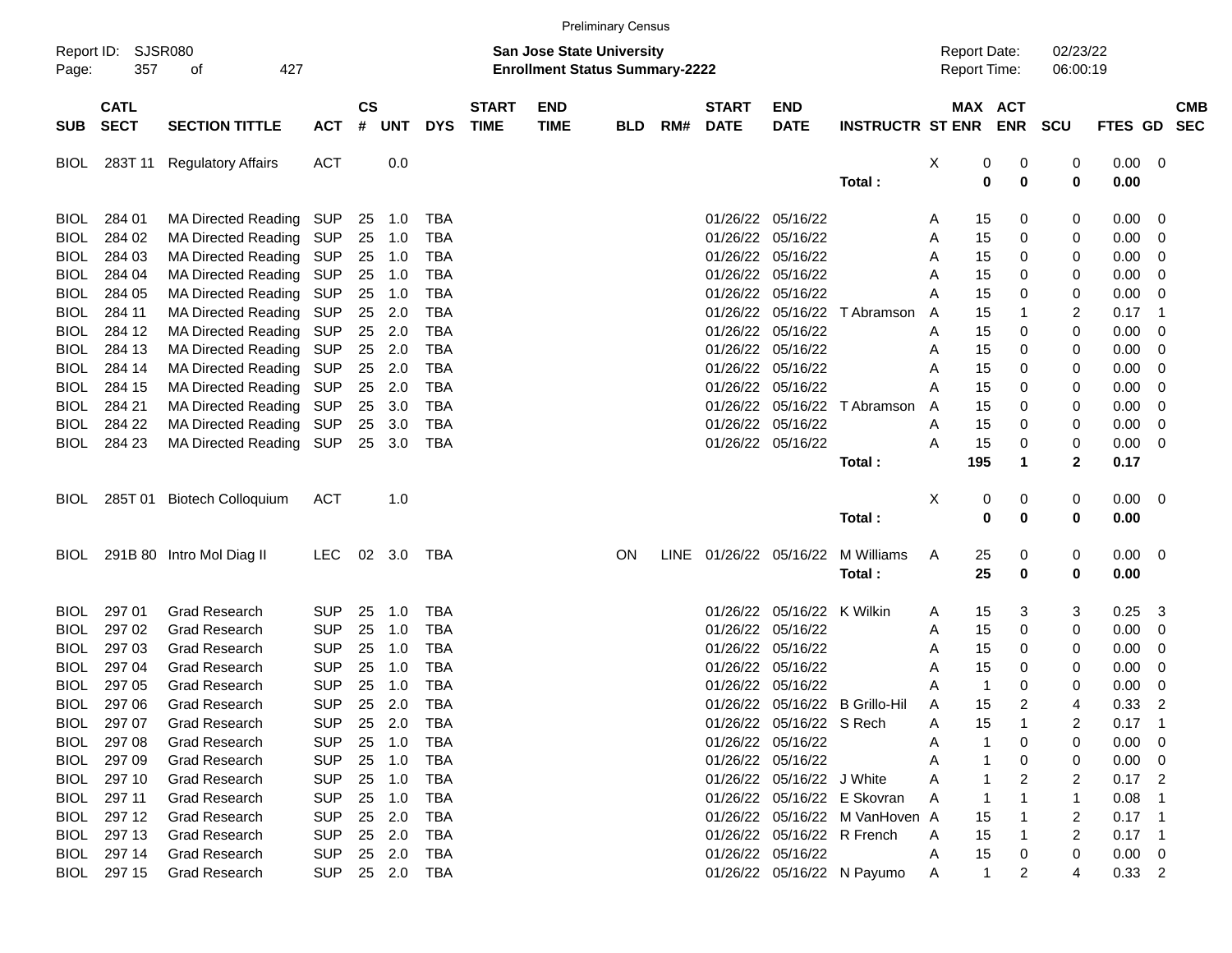|                                                                                                                                                                                                                                                                  |        |                      |            |    |        |            |  |  | <b>Preliminary Census</b> |  |          |                            |                                |                                            |                       |                      |                |          |                          |  |
|------------------------------------------------------------------------------------------------------------------------------------------------------------------------------------------------------------------------------------------------------------------|--------|----------------------|------------|----|--------|------------|--|--|---------------------------|--|----------|----------------------------|--------------------------------|--------------------------------------------|-----------------------|----------------------|----------------|----------|--------------------------|--|
| <b>SJSR080</b><br>Report ID:<br><b>San Jose State University</b><br>427<br><b>Enrollment Status Summary-2222</b><br>358<br>Page:<br>οf                                                                                                                           |        |                      |            |    |        |            |  |  |                           |  |          |                            |                                | <b>Report Date:</b><br><b>Report Time:</b> |                       | 02/23/22<br>06:00:19 |                |          |                          |  |
| $\mathsf{cs}$<br><b>CATL</b><br><b>START</b><br><b>END</b><br><b>START</b><br><b>END</b><br><b>SECT</b><br><b>SECTION TITTLE</b><br>#<br><b>DYS</b><br><b>TIME</b><br><b>TIME</b><br><b>DATE</b><br>SUB<br><b>ACT</b><br>UNT<br><b>BLD</b><br>RM#<br><b>DATE</b> |        |                      |            |    |        |            |  |  |                           |  |          | <b>INSTRUCTR ST ENR</b>    |                                |                                            | MAX ACT<br><b>ENR</b> | SCU                  | FTES GD        |          | <b>CMB</b><br><b>SEC</b> |  |
| BIOL                                                                                                                                                                                                                                                             | 297 16 | <b>Grad Research</b> | <b>SUP</b> | 25 | 2.0    | <b>TBA</b> |  |  |                           |  | 01/26/22 | 05/16/22                   | <b>B</b> Carter                | A                                          | 1                     | 2                    | 4              | 0.33     | 2                        |  |
| BIOL                                                                                                                                                                                                                                                             | 297 17 | <b>Grad Research</b> | <b>SUP</b> | 25 | 2.0    | <b>TBA</b> |  |  |                           |  | 01/26/22 | 05/16/22                   | W Adams                        | A                                          | 15                    | 3                    | 6              | 0.50     | 3                        |  |
| BIOL                                                                                                                                                                                                                                                             | 297 18 | <b>Grad Research</b> | <b>SUP</b> | 25 | 2.0    | TBA        |  |  |                           |  | 01/26/22 | 05/16/22                   |                                | A                                          | 15                    | 0                    | 0              | 0.00     | 0                        |  |
| BIOL                                                                                                                                                                                                                                                             | 297 19 | <b>Grad Research</b> | <b>SUP</b> | 25 | 2.0    | TBA        |  |  |                           |  | 01/26/22 | 05/16/22                   |                                | A                                          | 15                    | 0                    | 0              | 0.00     | 0                        |  |
| BIOL                                                                                                                                                                                                                                                             | 297 20 | <b>Grad Research</b> | <b>SUP</b> | 25 | 2.0    | TBA        |  |  |                           |  | 01/26/22 | 05/16/22                   | M deVries                      | Α                                          | 15                    | 3                    | 6              | 0.50     | 3                        |  |
| BIOL                                                                                                                                                                                                                                                             | 297 21 | <b>Grad Research</b> | <b>SUP</b> | 25 | 2.0    | TBA        |  |  |                           |  | 01/26/22 | 05/16/22                   | J Castillo V                   | A                                          | 1                     | 2                    | 4              | 0.33     | 2                        |  |
| BIOL                                                                                                                                                                                                                                                             | 297 22 | <b>Grad Research</b> | <b>SUP</b> | 25 | 2.0    | <b>TBA</b> |  |  |                           |  | 01/26/22 | 05/16/22 S Shaffer         |                                | Α                                          | 1                     | 2                    | 4              | 0.33     | 2                        |  |
| BIOL                                                                                                                                                                                                                                                             | 297 23 | <b>Grad Research</b> | <b>SUP</b> | 25 | 2.0    | TBA        |  |  |                           |  | 01/26/22 | 05/16/22                   |                                | A                                          | 1                     | 0                    | 0              | 0.00     | 0                        |  |
| <b>BIOL</b>                                                                                                                                                                                                                                                      | 297 24 | <b>Grad Research</b> | <b>SUP</b> | 25 | 2.0    | TBA        |  |  |                           |  | 01/26/22 | 05/16/22                   | K Wilkinson                    | A                                          | 1                     |                      | 2              | 0.17     | -1                       |  |
| BIOL                                                                                                                                                                                                                                                             | 297 31 | <b>Grad Research</b> | <b>SUP</b> | 25 | 2.0    | TBA        |  |  |                           |  | 01/26/22 | 05/16/22                   | F Huynh                        | A                                          | 15                    | 3                    | 6              | 0.50     | 3                        |  |
| BIOL                                                                                                                                                                                                                                                             | 297 32 | <b>Grad Research</b> | <b>SUP</b> | 25 | 3.0    | <b>TBA</b> |  |  |                           |  |          | 01/26/22 05/16/22          |                                | A                                          | 15                    | 0                    | 0              | 0.00     | 0                        |  |
| BIOL                                                                                                                                                                                                                                                             | 297 33 | <b>Grad Research</b> | <b>SUP</b> | 25 | 3.0    | <b>TBA</b> |  |  |                           |  | 01/26/22 | 05/16/22                   |                                | A                                          | 15                    | 0                    | 0              | 0.00     | 0                        |  |
| BIOL                                                                                                                                                                                                                                                             | 297 34 | <b>Grad Research</b> | <b>SUP</b> | 25 | 3.0    | <b>TBA</b> |  |  |                           |  | 01/26/22 | 05/16/22                   | E Skovran                      | A                                          | 15                    | 2                    | 6              | 0.50     | 2                        |  |
| BIOL                                                                                                                                                                                                                                                             | 297 35 | <b>Grad Research</b> | <b>SUP</b> | 25 | 1.0    | TBA        |  |  |                           |  |          | 01/26/22 05/16/22          |                                | A                                          | 15                    | 0                    | 0              | 0.00     | 0                        |  |
| BIOL                                                                                                                                                                                                                                                             | 297 36 | <b>Grad Research</b> | <b>SUP</b> | 25 | 2.0    | TBA        |  |  |                           |  | 01/26/22 | 05/16/22                   |                                | Α                                          | 15                    | 0                    | 0              | 0.00     | 0                        |  |
| BIOL                                                                                                                                                                                                                                                             | 297 37 | <b>Grad Research</b> | <b>SUP</b> | 25 | 3.0    | <b>TBA</b> |  |  |                           |  | 01/26/22 | 05/16/22                   | J Johnston                     | A                                          | 15                    | 3                    | 9              | 0.75     | 3                        |  |
| BIOL                                                                                                                                                                                                                                                             | 297 38 | <b>Grad Research</b> | <b>SUP</b> | 25 | 3.0    | <b>TBA</b> |  |  |                           |  | 01/26/22 | 05/16/22                   | <b>B</b> Grillo-Hil            | Α                                          | 15                    | 0                    | 0              | 0.00     | 0                        |  |
| BIOL                                                                                                                                                                                                                                                             | 297 39 | <b>Grad Research</b> | <b>SUP</b> | 25 | 3.0    | TBA        |  |  |                           |  |          | 01/26/22 05/16/22          |                                | Α                                          | 15                    | 0                    | 0              | 0.00     | 0                        |  |
| <b>BIOL</b>                                                                                                                                                                                                                                                      | 297 40 | <b>Grad Research</b> | <b>SUP</b> | 25 | 3.0    | TBA        |  |  |                           |  | 01/26/22 | 05/16/22                   |                                | A                                          | 15                    | 0                    | 0              | 0.00     | 0                        |  |
| <b>BIOL</b>                                                                                                                                                                                                                                                      | 297 41 | <b>Grad Research</b> | <b>SUP</b> | 25 | 4.0    | <b>TBA</b> |  |  |                           |  | 01/26/22 | 05/16/22                   | M VanHoven A                   |                                            | 15                    |                      | 4              | 0.33     |                          |  |
| BIOL                                                                                                                                                                                                                                                             | 297 42 | <b>Grad Research</b> | <b>SUP</b> | 25 | 4.0    | <b>TBA</b> |  |  |                           |  | 01/26/22 | 05/16/22                   | J White                        | A                                          | 10                    |                      | 4              | 0.33     |                          |  |
| BIOL                                                                                                                                                                                                                                                             | 297 43 | <b>Grad Research</b> | <b>SUP</b> | 25 | 4.0    | <b>TBA</b> |  |  |                           |  | 01/26/22 | 05/16/22                   | T Abramson                     | A                                          | 15                    | 4                    | 16             | 1.33     | 4                        |  |
| BIOL                                                                                                                                                                                                                                                             | 297 44 | <b>Grad Research</b> | <b>SUP</b> | 25 | 4.0    | <b>TBA</b> |  |  |                           |  | 01/26/22 | 05/16/22 B Carter          |                                | A                                          | 15                    | 3                    | 12             | 1.00     | 3                        |  |
| BIOL                                                                                                                                                                                                                                                             | 297 46 | <b>Grad Research</b> | <b>SUP</b> | 25 | 1.0    | TBA        |  |  |                           |  | 01/26/22 | 05/16/22                   |                                | Α                                          | 15                    | 0                    | 0              | 0.00     | 0                        |  |
| BIOL                                                                                                                                                                                                                                                             | 297 47 | <b>Grad Research</b> | <b>SUP</b> | 25 | 4.0    | <b>TBA</b> |  |  |                           |  | 01/26/22 | 05/16/22                   | S Shaffer                      | A                                          | 15                    |                      | 4              | 0.33     |                          |  |
| BIOL                                                                                                                                                                                                                                                             | 297 48 | <b>Grad Research</b> | <b>SUP</b> | 25 | 4.0    | <b>TBA</b> |  |  |                           |  | 01/26/22 | 05/16/22                   | K Wilkinson                    | A                                          | 15                    |                      | 4              | 0.33     | 1                        |  |
| BIOL                                                                                                                                                                                                                                                             | 297 49 | <b>Grad Research</b> | <b>SUP</b> | 25 | 4.0    | <b>TBA</b> |  |  |                           |  | 01/26/22 | 05/16/22                   | J Johnston                     | A                                          | 15                    | 2                    | 8              | 0.67     | 2                        |  |
| BIOL                                                                                                                                                                                                                                                             | 297 50 | <b>Grad Research</b> | <b>SUP</b> | 25 | 4.0    | TBA        |  |  |                           |  |          | 01/26/22 05/16/22          |                                | A                                          | 15                    | 0                    | 0              | 0.00     | 0                        |  |
|                                                                                                                                                                                                                                                                  |        |                      |            |    |        |            |  |  |                           |  |          |                            | Total :                        |                                            | 486                   | 47                   | 119            | 9.92     |                          |  |
| <b>BIOL</b>                                                                                                                                                                                                                                                      | 298 01 | MS Proj Culm Exper   | <b>SUP</b> |    | 25 1.0 | TBA        |  |  |                           |  |          |                            | 01/26/22 05/16/22 M VanHoven A |                                            | 15                    | 2                    | 2              | 0.17     | 2                        |  |
| <b>BIOL</b>                                                                                                                                                                                                                                                      | 298 02 | MS Proj Culm Exper   | <b>SUP</b> |    | 25 1.0 | TBA        |  |  |                           |  |          |                            | 01/26/22 05/16/22 M deVries    | Α                                          |                       |                      |                | 0.08     |                          |  |
| BIOL                                                                                                                                                                                                                                                             | 298 03 | MS Proj Culm Exper   | <b>SUP</b> |    | 25 1.0 | <b>TBA</b> |  |  |                           |  |          |                            | 01/26/22 05/16/22 B Grillo-Hil | Α                                          | 1                     |                      |                | 0.08     |                          |  |
| <b>BIOL</b>                                                                                                                                                                                                                                                      | 298 04 | MS Proj Culm Exper   | <b>SUP</b> |    | 25 1.0 | <b>TBA</b> |  |  |                           |  |          | 01/26/22 05/16/22          |                                | Α                                          |                       | 0                    | 0              | 0.00     | 0                        |  |
| <b>BIOL</b>                                                                                                                                                                                                                                                      | 298 05 | MS Proj Culm Exper   | <b>SUP</b> |    | 25 1.0 | <b>TBA</b> |  |  |                           |  |          |                            | 01/26/22 05/16/22 W Adams      | Α                                          | 15                    |                      |                | 0.08     |                          |  |
| <b>BIOL</b>                                                                                                                                                                                                                                                      | 298 06 | MS Proj Culm Exper   | <b>SUP</b> |    | 25 1.0 | <b>TBA</b> |  |  |                           |  |          |                            | 01/26/22 05/16/22 T Abramson   | A                                          | 15                    | 4                    | 4              | 0.33     | 4                        |  |
| <b>BIOL</b>                                                                                                                                                                                                                                                      | 298 07 | MS Proj Culm Exper   | <b>SUP</b> |    | 25 1.0 | TBA        |  |  |                           |  |          | 01/26/22 05/16/22          |                                | Α                                          | 15                    | 0                    | 0              | 0.00     | 0                        |  |
| <b>BIOL</b>                                                                                                                                                                                                                                                      | 298 08 | MS Proj Culm Exper   | <b>SUP</b> |    | 25 1.0 | <b>TBA</b> |  |  |                           |  |          | 01/26/22 05/16/22 B Carter |                                | A                                          | 15                    | 2                    | 2              | 0.17     | $\overline{2}$           |  |
| BIOL                                                                                                                                                                                                                                                             | 298 09 | MS Proj Culm Exper   | <b>SUP</b> |    | 25 1.0 | TBA        |  |  |                           |  |          |                            | 01/26/22 05/16/22 J Castillo V | A                                          | 15                    | 2                    | $\overline{2}$ | $0.17$ 2 |                          |  |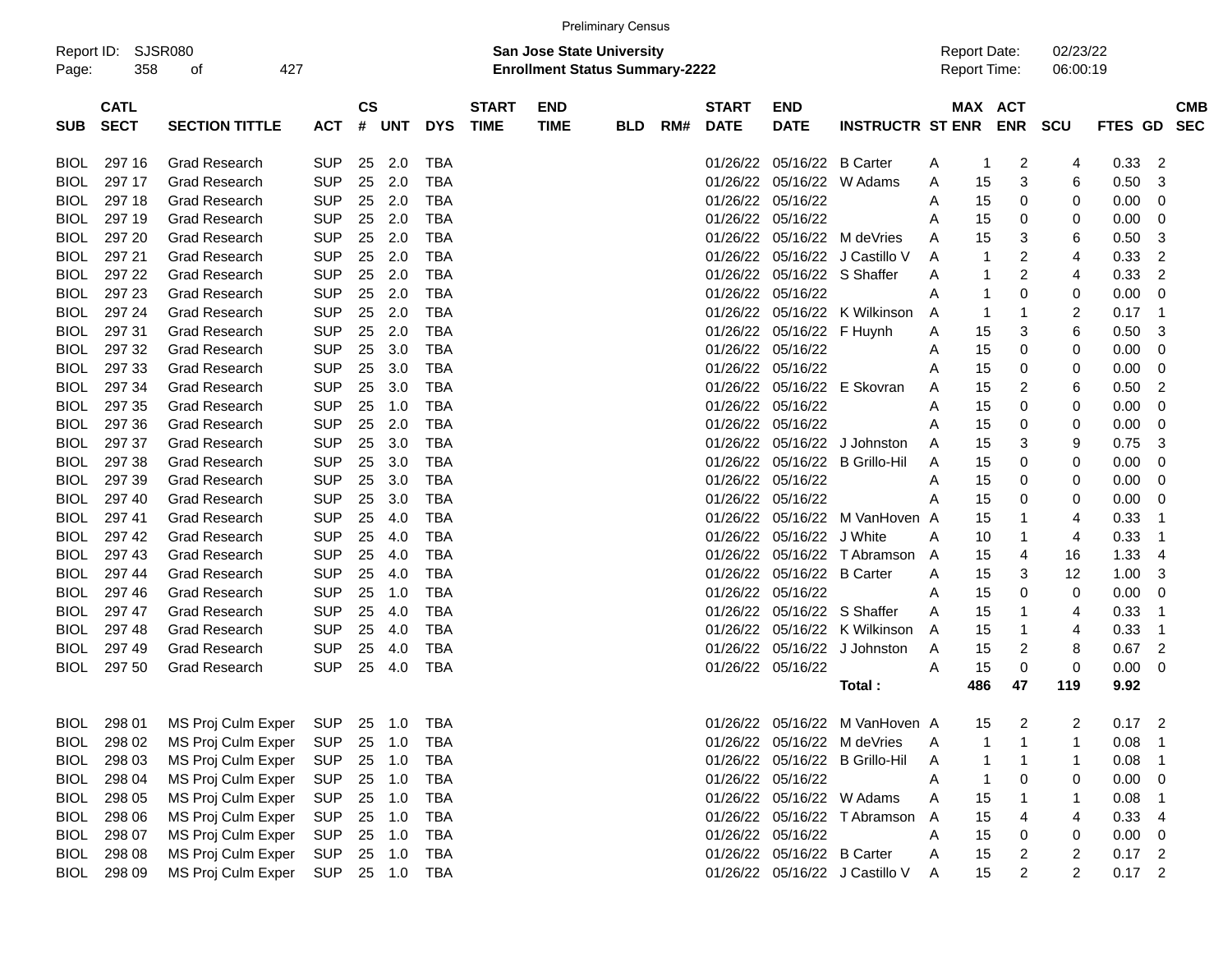|                     |                            |                             |            |                    |            |            |                                                                           |                           | <b>Preliminary Census</b> |     |                             |                           |                         |   |                                            |                       |                |                |                         |                          |
|---------------------|----------------------------|-----------------------------|------------|--------------------|------------|------------|---------------------------------------------------------------------------|---------------------------|---------------------------|-----|-----------------------------|---------------------------|-------------------------|---|--------------------------------------------|-----------------------|----------------|----------------|-------------------------|--------------------------|
| Report ID:<br>Page: | 359                        | <b>SJSR080</b><br>427<br>οf |            |                    |            |            | <b>San Jose State University</b><br><b>Enrollment Status Summary-2222</b> |                           |                           |     |                             |                           |                         |   | <b>Report Date:</b><br><b>Report Time:</b> | 02/23/22<br>06:00:19  |                |                |                         |                          |
| <b>SUB</b>          | <b>CATL</b><br><b>SECT</b> | <b>SECTION TITTLE</b>       | <b>ACT</b> | $\mathsf{cs}$<br># | <b>UNT</b> | <b>DYS</b> | <b>START</b><br><b>TIME</b>                                               | <b>END</b><br><b>TIME</b> | <b>BLD</b>                | RM# | <b>START</b><br><b>DATE</b> | <b>END</b><br><b>DATE</b> | <b>INSTRUCTR ST ENR</b> |   |                                            | MAX ACT<br><b>ENR</b> | <b>SCU</b>     | FTES GD        |                         | <b>CMB</b><br><b>SEC</b> |
| <b>BIOL</b>         | 298 10                     | MS Proj Culm Exper          | SUP        | 25                 | 1.0        | <b>TBA</b> |                                                                           |                           |                           |     | 01/26/22                    |                           | 05/16/22 S Shaffer      | A | 15                                         | 3                     | 3              | 0.25           | -3                      |                          |
| <b>BIOL</b>         | 298 11                     | MS Proj Culm Exper          | <b>SUP</b> | 25                 | 1.0        | <b>TBA</b> |                                                                           |                           |                           |     | 01/26/22                    | 05/16/22                  | J White                 | A | 15                                         | $\mathbf 1$           | 1              | 0.08           | $\overline{\mathbf{1}}$ |                          |
| <b>BIOL</b>         | 298 12                     | MS Proj Culm Exper          | <b>SUP</b> | 25                 | 1.0        | <b>TBA</b> |                                                                           |                           |                           |     | 01/26/22                    | 05/16/22 S Rech           |                         | A | 15                                         | 2                     | 2              | 0.17           | $\overline{2}$          |                          |
| BIOL                | 298 13                     | MS Proj Culm Exper          | <b>SUP</b> | 25                 | 1.0        | <b>TBA</b> |                                                                           |                           |                           |     | 01/26/22                    | 05/16/22                  | J Johnston              | A | 15                                         | $\overline{2}$        | $\overline{c}$ | 0.17           | $\overline{2}$          |                          |
|                     |                            |                             |            |                    |            |            |                                                                           |                           |                           |     |                             |                           | Total:                  |   | 153                                        | 21                    | 21             | 1.75           |                         |                          |
| <b>BIOL</b>         |                            | 298M 01 MA Culminating Exp  | <b>SUP</b> | 25                 | 1.0        | <b>TBA</b> |                                                                           |                           |                           |     | 01/26/22                    | 05/16/22                  |                         | Α |                                            | 0                     | 0              | 0.00           | - 0                     |                          |
| <b>BIOL</b>         |                            | 298M 02 MA Culminating Exp  | <b>SUP</b> | 25                 | 1.0        | <b>TBA</b> |                                                                           |                           |                           |     | 01/26/22                    | 05/16/22                  |                         | Α |                                            | 0                     | 0              | 0.00           | 0                       |                          |
| BIOL                |                            | 298M 03 MA Culminating Exp  | <b>SUP</b> | 25                 | 1.0        | <b>TBA</b> |                                                                           |                           |                           |     | 01/26/22                    | 05/16/22                  |                         | A | 1                                          | 0                     | 0              | 0.00           | 0                       |                          |
| BIOL                |                            | 298M 04 MA Culminating Exp  | <b>SUP</b> | 25                 | 1.0        | <b>TBA</b> |                                                                           |                           |                           |     | 01/26/22                    | 05/16/22                  |                         | A | 1                                          | 0                     | 0              | 0.00           | 0                       |                          |
| BIOL                |                            | 298M 05 MA Culminating Exp  | <b>SUP</b> | 25                 | 1.0        | <b>TBA</b> |                                                                           |                           |                           |     |                             | 01/26/22 05/16/22         |                         | A | 1                                          | 0                     | 0              | 0.00           | 0                       |                          |
|                     |                            |                             |            |                    |            |            |                                                                           |                           |                           |     |                             |                           | Total:                  |   | 5                                          | $\bf{0}$              | 0              | 0.00           |                         |                          |
| <b>BIOL</b>         | 299 01                     | <b>MA Thesis</b>            | <b>SUP</b> | 25                 | 1.0        | <b>TBA</b> |                                                                           |                           |                           |     | 01/26/22                    | 05/16/22                  | J White                 | A | 15                                         | -1                    | 1              | 0.08           | $\overline{1}$          |                          |
| <b>BIOL</b>         | 299 02                     | <b>MA Thesis</b>            | <b>SUP</b> | 25                 | 1.0        | <b>TBA</b> |                                                                           |                           |                           |     | 01/26/22                    | 05/16/22                  |                         | Α | 15                                         | 0                     | 0              | 0.00           | 0                       |                          |
| BIOL                | 299 03                     | <b>MA Thesis</b>            | <b>SUP</b> | 25                 | 1.0        | <b>TBA</b> |                                                                           |                           |                           |     | 01/26/22                    | 05/16/22                  |                         | Α | 15                                         | 0                     | 0              | 0.00           | 0                       |                          |
| BIOL                | 299 04                     | <b>MA Thesis</b>            | <b>SUP</b> | 25                 | 1.0        | <b>TBA</b> |                                                                           |                           |                           |     | 01/26/22                    | 05/16/22                  |                         | A | 15                                         | 0                     | 0              | 0.00           | -0                      |                          |
| <b>BIOL</b>         | 299 05                     | <b>MA Thesis</b>            | <b>SUP</b> | 25                 | 1.0        | <b>TBA</b> |                                                                           |                           |                           |     | 01/26/22                    | 05/16/22                  |                         | Α | 15                                         | 0                     | 0              | 0.00           | -0                      |                          |
| BIOL                | 299 06                     | <b>MA Thesis</b>            | <b>SUP</b> | 25                 | 1.0        | <b>TBA</b> |                                                                           |                           |                           |     | 01/26/22                    | 05/16/22                  |                         | Α | 15                                         | 0                     | 0              | 0.00           | -0                      |                          |
| BIOL                | 299 07                     | <b>MA Thesis</b>            | <b>SUP</b> | 25                 | 1.0        | <b>TBA</b> |                                                                           |                           |                           |     | 01/26/22                    | 05/16/22                  |                         | A | 15                                         | 0                     | 0              | 0.00           | -0                      |                          |
| <b>BIOL</b>         | 299 08                     | <b>MA Thesis</b>            | <b>SUP</b> | 25                 | 1.0        | <b>TBA</b> |                                                                           |                           |                           |     | 01/26/22                    | 05/16/22                  |                         | Α | 15                                         | 0                     | 0              | 0.00           | -0                      |                          |
| <b>BIOL</b>         | 299 09                     | <b>MA Thesis</b>            | <b>SUP</b> | 25                 | 1.0        | <b>TBA</b> |                                                                           |                           |                           |     | 01/26/22                    | 05/16/22                  |                         | Α | 15                                         | 0                     | 0              | 0.00           | 0                       |                          |
| BIOL                | 299 10                     | <b>MA Thesis</b>            | <b>SUP</b> | 25                 | 1.0        | <b>TBA</b> |                                                                           |                           |                           |     | 01/26/22                    | 05/16/22                  |                         | A | 15                                         | 0                     | 0              | 0.00           | -0                      |                          |
| BIOL                | 299 21                     | <b>MA Thesis</b>            | <b>SUP</b> | 25                 | 2.0        | <b>TBA</b> |                                                                           |                           |                           |     | 01/26/22                    | 05/16/22                  |                         | A | 15                                         | 0                     | 0              | 0.00           | 0                       |                          |
| BIOL                | 299 31                     | <b>MA Thesis</b>            | <b>SUP</b> | 25                 | 3.0        | <b>TBA</b> |                                                                           |                           |                           |     | 01/26/22                    | 05/16/22                  |                         | A | 15                                         | 0                     | 0              | 0.00           | 0                       |                          |
| BIOL                | 299 41                     | <b>MA Thesis</b>            | <b>SUP</b> | 25                 | 4.0        | <b>TBA</b> |                                                                           |                           |                           |     | 01/26/22                    | 05/16/22                  |                         | Α | 15                                         | 0                     | 0              | 0.00           | - 0                     |                          |
|                     |                            |                             |            |                    |            |            |                                                                           |                           |                           |     |                             |                           | Total:                  |   | 195                                        | $\mathbf 1$           | 1              | 0.08           |                         |                          |
| BOT                 | 104 01                     | Plant Taxonomy              | <b>LEC</b> | 01                 | 4.0        | F          |                                                                           | 08:30 AM 10:20 AM         | DH                        | 344 | 01/26/22                    | 05/16/22                  | <b>B</b> Carter         | Α | 20                                         | 11                    | 22             | 2.93           | 0                       |                          |
| <b>BOT</b>          | 104 11                     | Plant Taxonomy              | LAB        | 16                 | 0.0        | F          |                                                                           | 10:30 AM 04:20 PM         | DH                        | 344 | 01/26/22                    |                           | 05/16/22 B Carter       | A | 20                                         | 11                    | 22             | 0.00           | 0                       |                          |
|                     |                            |                             |            |                    |            |            |                                                                           |                           |                           |     |                             |                           | Total :                 |   | 40                                         | 22                    | 44             | 2.93           |                         |                          |
| BOT.                | 180 01                     | <b>Individual Studies</b>   | <b>SUP</b> |                    | 36 1.0     | TBA        |                                                                           |                           |                           |     |                             | 01/26/22 05/16/22         |                         | A | 10                                         | 0                     | 0              | $0.00 \t 0$    |                         |                          |
| <b>BOT</b>          | 180 02                     | <b>Individual Studies</b>   | <b>SUP</b> |                    | 36 1.0     | <b>TBA</b> |                                                                           |                           |                           |     |                             | 01/26/22 05/16/22         |                         | A | 10                                         | 0                     | 0              | 0.00           | $\overline{\mathbf{0}}$ |                          |
| <b>BOT</b>          | 180 03                     | <b>Individual Studies</b>   | <b>SUP</b> |                    | 36 2.0     | <b>TBA</b> |                                                                           |                           |                           |     |                             | 01/26/22 05/16/22         |                         | A | 10                                         | 0                     | 0              | $0.00 \t 0$    |                         |                          |
|                     |                            |                             |            |                    |            |            |                                                                           |                           |                           |     |                             |                           | Total:                  |   | 30                                         | 0                     | 0              | 0.00           |                         |                          |
| <b>BOT</b>          | 18601                      | <b>Senior Thesis</b>        | <b>SUP</b> |                    | 25 2.0     | <b>TBA</b> |                                                                           |                           |                           |     |                             | 01/26/22 05/16/22         |                         | A | 10                                         | 0                     | 0              | $0.00 \quad 0$ |                         |                          |
| <b>BOT</b>          | 186 02                     | Senior Thesis               | <b>SUP</b> |                    | 25 3.0     | <b>TBA</b> |                                                                           |                           |                           |     |                             | 01/26/22 05/16/22         |                         | Α | 10                                         | 0                     | 0              | $0.00 \t 0$    |                         |                          |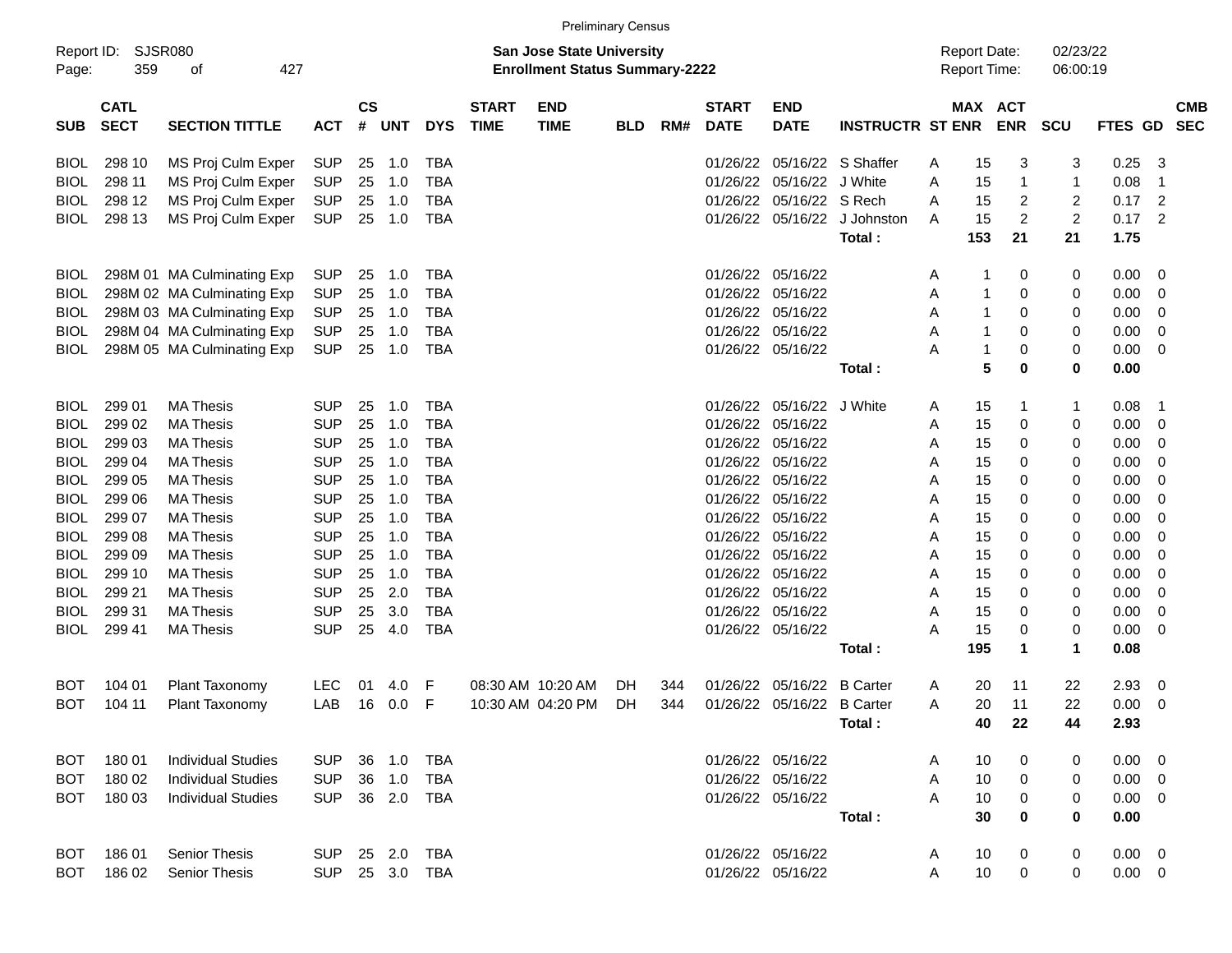|                                                                                                                                 |                            |                                             |            |                    |            |            |                             |                           | <b>Preliminary Census</b> |     |                             |                           |                         |   |                                     |                         |                |             |                |                          |
|---------------------------------------------------------------------------------------------------------------------------------|----------------------------|---------------------------------------------|------------|--------------------|------------|------------|-----------------------------|---------------------------|---------------------------|-----|-----------------------------|---------------------------|-------------------------|---|-------------------------------------|-------------------------|----------------|-------------|----------------|--------------------------|
| Report ID:<br><b>SJSR080</b><br>San Jose State University<br>427<br><b>Enrollment Status Summary-2222</b><br>360<br>Page:<br>οf |                            |                                             |            |                    |            |            |                             |                           |                           |     |                             |                           |                         |   | <b>Report Date:</b><br>Report Time: | 02/23/22<br>06:00:19    |                |             |                |                          |
| <b>SUB</b>                                                                                                                      | <b>CATL</b><br><b>SECT</b> | <b>SECTION TITTLE</b>                       | <b>ACT</b> | $\mathsf{cs}$<br># | <b>UNT</b> | <b>DYS</b> | <b>START</b><br><b>TIME</b> | <b>END</b><br><b>TIME</b> | <b>BLD</b>                | RM# | <b>START</b><br><b>DATE</b> | <b>END</b><br><b>DATE</b> | <b>INSTRUCTR ST ENR</b> |   |                                     | MAX ACT<br><b>ENR</b>   | <b>SCU</b>     | FTES GD     |                | <b>CMB</b><br><b>SEC</b> |
|                                                                                                                                 |                            |                                             |            |                    |            |            |                             |                           |                           |     |                             |                           | Total:                  |   | 20                                  | 0                       | 0              | 0.00        |                |                          |
| BOT                                                                                                                             | 298 01                     | Research                                    | <b>SUP</b> | 25                 | 1.0        | <b>TBA</b> |                             |                           |                           |     | 01/26/22                    | 05/16/22                  |                         | A | 10                                  | 0                       | 0              | 0.00        | 0              |                          |
| BOT                                                                                                                             | 298 02                     | Research                                    | <b>SUP</b> | 25                 | 2.0        | <b>TBA</b> |                             |                           |                           |     | 01/26/22                    | 05/16/22                  |                         | A | 10                                  | 0                       | 0              | 0.00        | $\overline{0}$ |                          |
| BOT                                                                                                                             | 298 03                     | Research                                    | <b>SUP</b> | 25                 | 3.0        | <b>TBA</b> |                             |                           |                           |     | 01/26/22                    | 05/16/22                  |                         | A | 10                                  | 0                       | 0              | 0.00        | $\overline{0}$ |                          |
| вот                                                                                                                             | 298 04                     | Research                                    | <b>SUP</b> | 25                 | 4.0        | <b>TBA</b> |                             |                           |                           |     |                             | 01/26/22 05/16/22         |                         | A | 10                                  | 0                       | 0              | 0.00        | $\overline{0}$ |                          |
|                                                                                                                                 |                            |                                             |            |                    |            |            |                             |                           |                           |     |                             |                           | Total:                  |   | 40                                  | 0                       | 0              | 0.00        |                |                          |
| BOT                                                                                                                             | 299 01                     | <b>Masters Thesis</b>                       | <b>SUP</b> | 25                 | 1.0        | <b>TBA</b> |                             |                           |                           |     | 01/26/22                    | 05/16/22                  |                         | A | 10                                  | 0                       | 0              | 0.00        | 0              |                          |
| BOT                                                                                                                             | 299 02                     | <b>Masters Thesis</b>                       | <b>SUP</b> | 25                 | 1.0        | <b>TBA</b> |                             |                           |                           |     | 01/26/22                    | 05/16/22                  |                         | Α | 10                                  | 0                       | 0              | 0.00        | 0              |                          |
| BOT                                                                                                                             | 299 03                     | <b>Masters Thesis</b>                       | <b>SUP</b> | 25                 | 2.0        | <b>TBA</b> |                             |                           |                           |     | 01/26/22                    | 05/16/22                  |                         | A | 10                                  | 0                       | 0              | 0.00        | $\overline{0}$ |                          |
| вот                                                                                                                             | 299 04                     | <b>Masters Thesis</b>                       | <b>SUP</b> | 25                 | 3.0        | <b>TBA</b> |                             |                           |                           |     |                             | 01/26/22 05/16/22         |                         | A | 10                                  | 0                       | 0              | 0.00        | $\overline{0}$ |                          |
|                                                                                                                                 |                            |                                             |            |                    |            |            |                             |                           |                           |     |                             |                           | Total:                  |   | 40                                  | 0                       | 0              | 0.00        |                |                          |
| ENT                                                                                                                             | 106 01                     | Forensic Entomology                         | LEC        |                    | 3.0        |            |                             |                           |                           |     |                             |                           |                         | Х | 0                                   | 0                       | 0              | 0.00        | 0              |                          |
| <b>FS</b>                                                                                                                       | 106 01                     | Forensic Entomology                         | LEC        |                    | 3.0        |            |                             |                           |                           |     |                             |                           |                         | X | 0                                   | 0                       | 0              | 0.00        | $\overline{0}$ |                          |
| ENT                                                                                                                             | 106 11                     | Forensic Entomology                         | LAB        |                    | 0.0        |            |                             |                           |                           |     |                             |                           |                         | X | 0                                   | 0                       | 0              | 0.00        | $\overline{0}$ |                          |
| FS                                                                                                                              | 106 11                     | Forensic Entomology                         | LAB        |                    | 0.0        |            |                             |                           |                           |     |                             |                           |                         | X | 0                                   | 0                       | 0              | 0.00        | $\overline{0}$ |                          |
|                                                                                                                                 |                            |                                             |            |                    |            |            |                             |                           |                           |     |                             |                           | Total:                  |   | 0                                   | 0                       | 0              | 0.00        |                |                          |
| ENT                                                                                                                             | 180 01                     | <b>Individual Studies</b>                   | <b>SUP</b> | 36                 | 1.0        | <b>TBA</b> |                             |                           |                           |     | 01/26/22                    | 05/16/22                  |                         | A | 5                                   | 0                       | 0              | 0.00        | $\overline{0}$ |                          |
| ENT                                                                                                                             | 180 02                     | <b>Individual Studies</b>                   | <b>SUP</b> | 36                 | 2.0        | <b>TBA</b> |                             |                           |                           |     | 01/26/22                    | 05/16/22                  |                         | Α | 5                                   | 0                       | 0              | 0.00        | $\overline{0}$ |                          |
| ENT                                                                                                                             | 180 03                     | <b>Individual Studies</b>                   | <b>SUP</b> | 36                 | 3.0        | <b>TBA</b> |                             |                           |                           |     |                             | 01/26/22 05/16/22         |                         | A | 5                                   | 0                       | 0              | 0.00        | $\overline{0}$ |                          |
|                                                                                                                                 |                            |                                             |            |                    |            |            |                             |                           |                           |     |                             |                           | Total:                  |   | 15                                  | 0                       | 0              | 0.00        |                |                          |
| ENT                                                                                                                             | 18601                      | <b>Senior Thesis</b>                        | <b>SUP</b> | 25                 | 2.0        | <b>TBA</b> |                             |                           |                           |     | 01/26/22                    | 05/16/22                  |                         | A | 5                                   | 0                       | 0              | 0.00        | $\overline{0}$ |                          |
| ENT                                                                                                                             | 186 02                     | <b>Senior Thesis</b>                        | <b>SUP</b> | 25                 | 3.0        | <b>TBA</b> |                             |                           |                           |     |                             | 01/26/22 05/16/22         |                         | A | 5                                   | 0                       | 0              | 0.00        | $\overline{0}$ |                          |
|                                                                                                                                 |                            |                                             |            |                    |            |            |                             |                           |                           |     |                             |                           | Total:                  |   | 10                                  | 0                       | 0              | 0.00        |                |                          |
| ENT                                                                                                                             | 281 01                     | Adv Ent Lab Work                            | <b>SUP</b> | 25                 | 3.0        | <b>TBA</b> |                             |                           |                           |     |                             | 01/26/22 05/16/22         |                         | A | 5                                   | 0                       | 0              | 0.00        | $\overline{0}$ |                          |
|                                                                                                                                 |                            |                                             |            |                    |            |            |                             |                           |                           |     |                             |                           | Total:                  |   |                                     | 50                      | 0              | 0.00        |                |                          |
|                                                                                                                                 |                            | ENT 282 01 Ent Internship SUP 25 3.0 TBA    |            |                    |            |            |                             |                           |                           |     |                             |                           | 01/26/22 05/16/22 A     |   |                                     | $5\qquad 0$             | 0              | $0.00 \t 0$ |                |                          |
|                                                                                                                                 |                            |                                             |            |                    |            |            |                             |                           |                           |     |                             |                           | Total: <b>Example</b>   |   | 5 <sup>1</sup>                      | $\overline{\mathbf{0}}$ | $\mathbf 0$    | 0.00        |                |                          |
|                                                                                                                                 |                            | ENT 283 01 Directed Readings SUP 25 2.0 TBA |            |                    |            |            |                             |                           |                           |     |                             |                           | 01/26/22 05/16/22 A     |   |                                     | $5\qquad 0$             | $\overline{0}$ | $0.00 \t 0$ |                |                          |
|                                                                                                                                 |                            |                                             |            |                    |            |            |                             |                           |                           |     |                             |                           | Total:                  |   | 5 <sup>1</sup>                      | $\overline{\mathbf{0}}$ | $\mathbf 0$    | 0.00        |                |                          |
|                                                                                                                                 | ENT 298 01                 | Research SUP 25 1.0 TBA                     |            |                    |            |            |                             |                           |                           |     |                             |                           | 01/26/22 05/16/22 A     |   |                                     | $5\qquad 0$             | $\overline{0}$ | $0.00 \t 0$ |                |                          |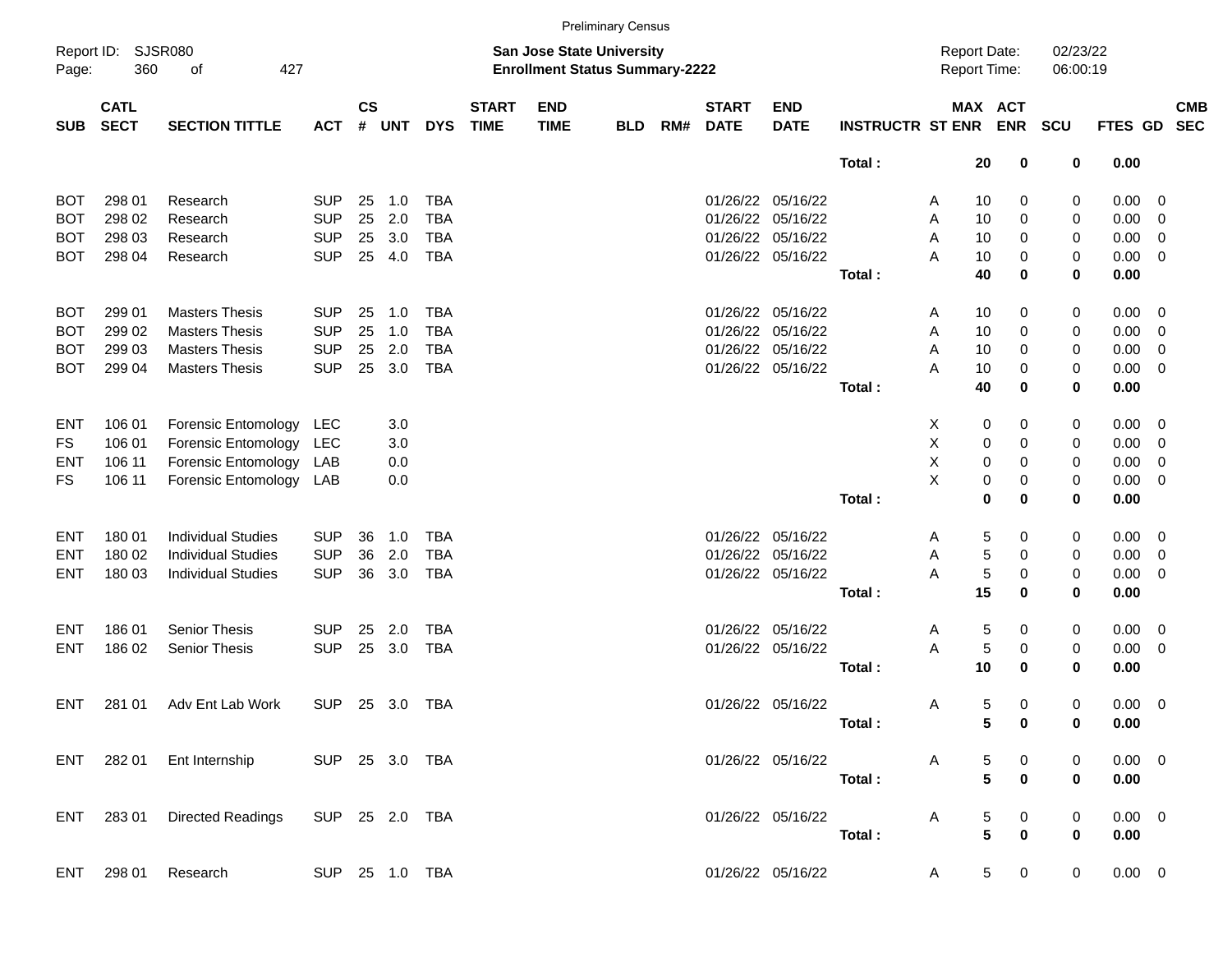|                                                                                                                                                                                                                                                                                |             |                                  |              |    |             |              |  | <b>Preliminary Census</b> |            |     |  |                             |                                            |                                     |                         |                      |                  |                         |                          |
|--------------------------------------------------------------------------------------------------------------------------------------------------------------------------------------------------------------------------------------------------------------------------------|-------------|----------------------------------|--------------|----|-------------|--------------|--|---------------------------|------------|-----|--|-----------------------------|--------------------------------------------|-------------------------------------|-------------------------|----------------------|------------------|-------------------------|--------------------------|
| SJSR080<br>Report ID:<br><b>San Jose State University</b><br>361<br>427<br><b>Enrollment Status Summary-2222</b><br>Page:<br>οf                                                                                                                                                |             |                                  |              |    |             |              |  |                           |            |     |  |                             |                                            | <b>Report Date:</b><br>Report Time: |                         | 02/23/22<br>06:00:19 |                  |                         |                          |
| $\mathsf{cs}$<br><b>CATL</b><br><b>START</b><br><b>END</b><br><b>START</b><br><b>END</b><br><b>SECT</b><br>#<br><b>SECTION TITTLE</b><br><b>UNT</b><br><b>DYS</b><br><b>TIME</b><br><b>TIME</b><br>RM#<br><b>DATE</b><br><b>DATE</b><br><b>SUB</b><br><b>ACT</b><br><b>BLD</b> |             |                                  |              |    |             |              |  |                           |            |     |  |                             | <b>INSTRUCTR ST ENR</b>                    | <b>MAX ACT</b>                      | <b>ENR</b>              | <b>SCU</b>           | <b>FTES GD</b>   |                         | <b>CMB</b><br><b>SEC</b> |
| ENT                                                                                                                                                                                                                                                                            | 298 02      | Research                         | <b>SUP</b>   | 25 | 2.0         | <b>TBA</b>   |  |                           |            |     |  | 01/26/22 05/16/22           |                                            | 5<br>Α                              | 0                       | 0                    | 0.00             | $\overline{0}$          |                          |
| ENT                                                                                                                                                                                                                                                                            | 298 03      | Research                         | <b>SUP</b>   | 25 | 2.0         | <b>TBA</b>   |  |                           |            |     |  | 01/26/22 05/16/22           |                                            | 5<br>Α                              | 0                       | 0                    | 0.00             | 0                       |                          |
| ENT                                                                                                                                                                                                                                                                            | 298 04      | Research                         | <b>SUP</b>   | 25 | 3.0         | <b>TBA</b>   |  |                           |            |     |  | 01/26/22 05/16/22           |                                            | 5<br>Α                              | 0                       | 0                    | 0.00             | 0                       |                          |
|                                                                                                                                                                                                                                                                                |             |                                  |              |    |             |              |  |                           |            |     |  |                             | Total:                                     | 20                                  | $\bf{0}$                | 0                    | 0.00             |                         |                          |
| ENT                                                                                                                                                                                                                                                                            | 299 01      | <b>Masters Thesis</b>            | <b>SUP</b>   | 25 | 1.0         | <b>TBA</b>   |  |                           |            |     |  | 01/26/22 05/16/22           |                                            | 5<br>Α                              | 0                       | 0                    | 0.00             | $\overline{\mathbf{0}}$ |                          |
| ENT                                                                                                                                                                                                                                                                            | 299 02      | <b>Masters Thesis</b>            | <b>SUP</b>   | 25 | 2.0         | <b>TBA</b>   |  |                           |            |     |  | 01/26/22 05/16/22           |                                            | 5<br>Α                              | 0                       | 0                    | 0.00             | 0                       |                          |
| ENT                                                                                                                                                                                                                                                                            | 299 03      | <b>Masters Thesis</b>            | <b>SUP</b>   | 25 | 3.0         | <b>TBA</b>   |  |                           |            |     |  | 01/26/22 05/16/22           |                                            | 5<br>А                              | 0                       | 0                    | 0.00             | 0                       |                          |
|                                                                                                                                                                                                                                                                                |             |                                  |              |    |             |              |  |                           |            |     |  |                             | Total:                                     | 15                                  | $\bf{0}$                | 0                    | 0.00             |                         |                          |
| <b>MICR</b>                                                                                                                                                                                                                                                                    | 20 01       | Gen Bact                         | LEC.         | 01 | 5.0         | МW           |  | 04:30 PM 06:10 PM         | <b>BBC</b> | 004 |  |                             | 01/26/22 05/16/22 P Hawkins                | 96<br>Α                             | 69                      | 276                  | 23.00            | 0                       |                          |
| <b>MICR</b>                                                                                                                                                                                                                                                                    | 20 11       | Gen Bact                         | LAB          | 16 | 0.0         | м            |  | 09:00 AM 11:50 AM         | DН         | 640 |  | 01/26/22 05/16/22 L Martins |                                            | 16<br>Α                             | 14                      | 14                   | 0.00             | 0                       |                          |
| <b>MICR</b>                                                                                                                                                                                                                                                                    | 20 12       | Gen Bact                         | LAB          | 16 | 0.0         | м            |  | 01:00 PM 03:50 PM         | DН         | 640 |  |                             | 01/26/22 05/16/22 M Ross Tacco A           | 16                                  | 16                      | 16                   | 0.00             | 0                       |                          |
| <b>MICR</b>                                                                                                                                                                                                                                                                    | 20 13       | Gen Bact                         | LAB          | 16 | 0.0         | $\mathsf{T}$ |  | 04:00 PM 06:50 PM         | DH         | 640 |  |                             | 01/26/22 05/16/22 C Bautista               | 16<br>Α                             | 14                      | 14                   | 0.00             | 0                       |                          |
| <b>MICR</b>                                                                                                                                                                                                                                                                    | 20 14       | Gen Bact                         | LAB          |    | 0.0         |              |  |                           |            |     |  |                             |                                            | X<br>$\mathbf 0$                    | 0                       | 0                    | 0.00             | 0                       |                          |
| <b>MICR</b>                                                                                                                                                                                                                                                                    | 20 15       | Gen Bact                         | LAB          | 16 | 0.0         | W            |  | 10:30 AM 01:20 PM         | DH         | 640 |  | 01/26/22 05/16/22 L Martins |                                            | 16<br>Α                             | 16                      | 16                   | 0.00             | 0                       |                          |
| <b>MICR</b>                                                                                                                                                                                                                                                                    | 20 16       | Gen Bact                         | LAB          | 16 | 0.0         | R            |  | 04:00 PM 06:50 PM         | DH         | 640 |  |                             | 01/26/22 05/16/22 C Bautista               | 16<br>Α                             | 9                       | 9                    | 0.00             | 0                       |                          |
|                                                                                                                                                                                                                                                                                |             |                                  |              |    |             |              |  |                           |            |     |  |                             | Total:                                     | 176                                 | 138                     | 345                  | 23.00            |                         |                          |
|                                                                                                                                                                                                                                                                                | MICR 101 01 | Gen Microbiology                 | <b>LEC</b>   | 01 | 5.0         | <b>TR</b>    |  | 03:00 PM 04:15 PM         | SН         | 100 |  |                             | 01/26/22 05/16/22 W Adams                  | 108<br>A                            | 107                     | 321                  | 35.67            | - 0                     |                          |
| <b>MICR</b>                                                                                                                                                                                                                                                                    | 101 11      | Gen Microbiology                 | LAB          | 16 | 0.0         | МW           |  | 10:30 AM 01:20 PM         | DН         | 649 |  | 01/26/22 05/16/22 D Mo      |                                            | 18<br>A                             | 18                      | 36                   | 0.00             | 0                       |                          |
| <b>MICR</b>                                                                                                                                                                                                                                                                    | 101 12      | Gen Microbiology                 | LAB          | 16 | 0.0         | МW           |  | 02:30 PM 05:20 PM         | DН         | 649 |  |                             | 01/26/22 05/16/22 A Deguzman A             | 18                                  | 18                      | 36                   | 0.00             | 0                       |                          |
| MICR                                                                                                                                                                                                                                                                           | 101 13      | Gen Microbiology                 | LAB          | 16 | 0.0         | МW           |  | 05:30 PM 08:20 PM         | DН         | 649 |  |                             | 01/26/22 05/16/22 J Reyna Pach A           | 18                                  | 18                      | 36                   | 0.00             | 0                       |                          |
|                                                                                                                                                                                                                                                                                | MICR 101 14 | Gen Microbiology                 | LAB          | 16 | 0.0         | <b>TR</b>    |  | 07:30 AM 10:20 AM         | DН         | 649 |  |                             | 01/26/22 05/16/22 J Sanchez                | 18<br>A                             | 18                      | 36                   | 0.00             | 0                       |                          |
|                                                                                                                                                                                                                                                                                | MICR 101 15 | Gen Microbiology                 | LAB          | 16 | 0.0         | <b>TR</b>    |  | 10:30 AM 01:20 PM         | DН         | 649 |  |                             | 01/26/22 05/16/22 E Nguyen                 | 18<br>A                             | 17                      | 34                   | 0.00             | 0                       |                          |
|                                                                                                                                                                                                                                                                                | MICR 101 16 | Gen Microbiology                 | LAB          | 16 | 0.0         | <b>TR</b>    |  | 05:30 PM 08:20 PM         | DH         | 649 |  |                             | 01/26/22 05/16/22 T Jakoush                | 18<br>A                             | 18                      | 36                   | 0.00             | 0                       |                          |
|                                                                                                                                                                                                                                                                                |             |                                  |              |    |             |              |  |                           |            |     |  |                             | Total:                                     | 216                                 | 214                     | 535                  | 35.67            |                         |                          |
| <b>MICR</b>                                                                                                                                                                                                                                                                    | 122 01      | <b>Bact Diversity</b>            | <b>LEC</b>   |    | 2.0         |              |  |                           |            |     |  |                             |                                            | 0<br>х                              | 0                       | 0                    | 0.00             | $\overline{\mathbf{0}}$ |                          |
| <b>BIOL</b>                                                                                                                                                                                                                                                                    | 122 01      | <b>Bact Diversity</b>            | <b>LEC</b>   |    | 2.0         |              |  |                           |            |     |  |                             |                                            | Χ<br>0                              | $\Omega$                | 0                    | 0.00             | $\overline{\mathbf{0}}$ |                          |
|                                                                                                                                                                                                                                                                                |             |                                  |              |    |             |              |  |                           |            |     |  |                             | Total:                                     | 0                                   | $\bf{0}$                | 0                    | 0.00             |                         |                          |
|                                                                                                                                                                                                                                                                                |             | MICR 122L 01 Bacterial Diversity | LAB.         |    | 16  2.0  TR |              |  | 10:30 AM 01:20 PM         | DH         | 640 |  |                             | 01/26/22 05/16/22 C Ouverney A             | 18                                  | 5                       | 10                   | $0.67$ 0 C       |                         |                          |
|                                                                                                                                                                                                                                                                                |             | BIOL 122L 01 Bacterial Diversity | LAB          |    | 16  2.0  TR |              |  | 10:30 AM 01:20 PM         | DH         | 640 |  |                             | 01/26/22 05/16/22 C Ouverney A             | 0                                   | $\overline{c}$          | 4                    | 0.27 0 C         |                         |                          |
|                                                                                                                                                                                                                                                                                |             |                                  |              |    |             |              |  |                           |            |     |  |                             | Total:                                     | 18                                  | $\overline{\mathbf{r}}$ | 14                   | 0.93             |                         |                          |
|                                                                                                                                                                                                                                                                                | MICR 123 01 | Food Microbiology                | LEC 01 2.0 F |    |             |              |  | 09:30 AM 11:15 AM         | ON         |     |  |                             | LINE 01/26/22 05/16/22 S Singhal<br>Total: | A<br>20<br>20                       | 20<br>20                | 40<br>40             | $2.67$ 0<br>2.67 |                         |                          |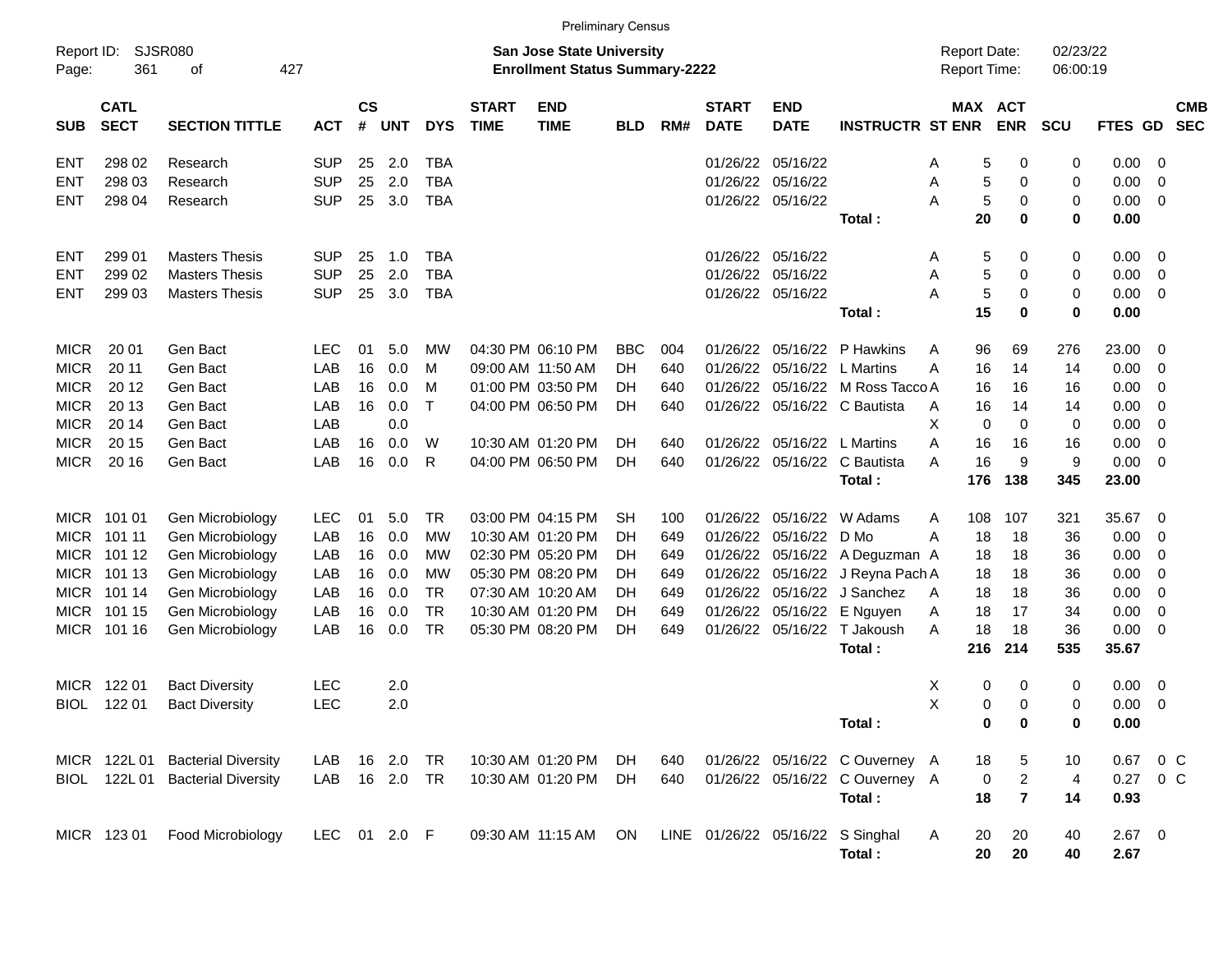|                                                                                                                                 |                                                                         |                                                                                              |                                                                    |                      |                            |                                                      |                             | <b>Preliminary Census</b>              |            |            |                                            |                                                                                                       |                                           |                                                |                              |                       |                                                                         |            |
|---------------------------------------------------------------------------------------------------------------------------------|-------------------------------------------------------------------------|----------------------------------------------------------------------------------------------|--------------------------------------------------------------------|----------------------|----------------------------|------------------------------------------------------|-----------------------------|----------------------------------------|------------|------------|--------------------------------------------|-------------------------------------------------------------------------------------------------------|-------------------------------------------|------------------------------------------------|------------------------------|-----------------------|-------------------------------------------------------------------------|------------|
| Report ID:<br><b>SJSR080</b><br>San Jose State University<br>362<br>427<br><b>Enrollment Status Summary-2222</b><br>Page:<br>of |                                                                         |                                                                                              |                                                                    |                      |                            |                                                      |                             |                                        |            |            | <b>Report Date:</b><br><b>Report Time:</b> |                                                                                                       | 02/23/22<br>06:00:19                      |                                                |                              |                       |                                                                         |            |
| <b>SUB</b>                                                                                                                      | <b>CATL</b><br><b>SECT</b>                                              | <b>SECTION TITTLE</b>                                                                        | <b>ACT</b>                                                         | <b>CS</b><br>#       | <b>UNT</b>                 | <b>DYS</b>                                           | <b>START</b><br><b>TIME</b> | <b>END</b><br><b>TIME</b>              | <b>BLD</b> | RM#        | <b>START</b><br><b>DATE</b>                | <b>END</b><br><b>DATE</b>                                                                             | <b>INSTRUCTR ST ENR</b>                   | <b>MAX ACT</b>                                 | <b>ENR</b>                   | <b>SCU</b>            | FTES GD SEC                                                             | <b>CMB</b> |
|                                                                                                                                 | MICR 127 01                                                             | Micro Physiology                                                                             | <b>LEC</b>                                                         |                      | 01 3.0                     | МW                                                   |                             | 03:00 PM 04:15 PM                      | DH         | 415        |                                            | 01/26/22 05/16/22 S Rech                                                                              | Total:                                    | 40<br>Α<br>40                                  | 32<br>32                     | 96<br>96              | $6.40 \quad 0$<br>6.40                                                  |            |
|                                                                                                                                 | MICR 127L01                                                             | Microbial Physiology                                                                         | LAB                                                                |                      | 16 2.0                     | МW                                                   |                             | 10:30 AM 01:20 PM                      | DH         | 647        |                                            | 01/26/22 05/16/22 S Rech                                                                              | Total:                                    | A<br>18<br>18                                  | 14<br>14                     | 28<br>28              | $1.87 \t 0$<br>1.87                                                     |            |
|                                                                                                                                 | MICR 140 01<br>MICR 140 02                                              | Hematology<br>Hematology                                                                     | <b>LEC</b><br><b>LEC</b>                                           | 02                   | 3.0<br>3.0                 | W                                                    |                             | 05:00 PM 07:45 PM                      | ON         |            | LINE 01/26/22 05/16/22                     |                                                                                                       | M Williams<br>Total:                      | X<br>0<br>A<br>40<br>40                        | 0<br>28<br>28                | 0<br>84<br>84         | $0.00 \t 0$<br>$5.60$ 0<br>5.60                                         |            |
| MICR                                                                                                                            |                                                                         | MICR 140L 01 Hematology Laborator LAB<br>140L 02 Hematology Laborator LAB                    |                                                                    |                      | 16 2.0<br>16 2.0           | TR<br>TR                                             |                             | 10:30 AM 01:20 PM<br>02:30 PM 05:20 PM | DН<br>DH   | 641<br>641 |                                            | 01/26/22 05/16/22                                                                                     | 01/26/22 05/16/22 D RouhbakhshA<br>Total: | 18<br>12<br>A<br>30                            | 16<br>$\mathbf 0$<br>16      | 32<br>0<br>32         | $2.13 \quad 0$<br>$0.00 \t 0$<br>2.13                                   |            |
|                                                                                                                                 | MICR 142 01                                                             | Path Microbiol II                                                                            | <b>LEC</b>                                                         |                      | 3.0                        |                                                      |                             |                                        |            |            |                                            |                                                                                                       | Total:                                    | X<br>0<br>$\bf{0}$                             | 0<br>0                       | 0<br>0                | $0.00 \t 0$<br>0.00                                                     |            |
|                                                                                                                                 |                                                                         | MICR 142L 01 Path Micro II Lab<br>MICR 142L 02 Path Micro II Lab                             | LAB<br>LAB                                                         |                      | 3.0<br>3.0                 |                                                      |                             |                                        |            |            |                                            |                                                                                                       | Total:                                    | Х<br>0<br>X<br>0<br>$\bf{0}$                   | 0<br>0<br>0                  | 0<br>0<br>0           | $0.00 \t 0$<br>$0.00 \t 0$<br>0.00                                      |            |
|                                                                                                                                 | MICR 170 01                                                             | General Virology                                                                             | <b>LEC</b>                                                         |                      | 01 3.0                     | TR                                                   |                             | 04:30 PM 05:45 PM                      | DH         | 135        |                                            | 01/26/22 05/16/22                                                                                     | W Adams<br>Total:                         | 50<br>A<br>50                                  | 25<br>25                     | 75<br>75              | $5.05$ 1<br>5.05                                                        |            |
|                                                                                                                                 | MICR 180 01<br>MICR 180 02<br>MICR 180 03<br>MICR 180 04                | <b>Indiv Studies</b><br><b>Indiv Studies</b><br><b>Indiv Studies</b><br><b>Indiv Studies</b> | <b>SUP</b><br><b>SUP</b><br><b>SUP</b><br><b>SUP</b>               | 36<br>36<br>36<br>36 | 1.0<br>1.0<br>2.0<br>2.0   | <b>TBA</b><br><b>TBA</b><br><b>TBA</b><br><b>TBA</b> |                             |                                        |            |            |                                            | 01/26/22 05/16/22<br>01/26/22 05/16/22<br>01/26/22 05/16/22<br>01/26/22 05/16/22                      | Total:                                    | 5<br>Α<br>5<br>Α<br>5<br>Α<br>5<br>A<br>20     | 0<br>0<br>0<br>0<br>$\bf{0}$ | 0<br>0<br>0<br>0<br>0 | $0.00 \quad 0$<br>$0.00 \ 0$<br>$0.00 \ 0$<br>$0.00 \t 0$<br>0.00       |            |
|                                                                                                                                 | MICR 184 01<br>MICR 184 03                                              | <b>Directed Reading</b><br><b>Directed Reading</b>                                           | <b>SUP</b><br><b>SUP</b>                                           |                      |                            | 36 1.0 TBA<br>36 2.0 TBA                             |                             |                                        |            |            |                                            | 01/26/22 05/16/22<br>01/26/22 05/16/22                                                                | Total:                                    | 0<br>A<br>10<br>Α<br>10                        | 0<br>0<br>0                  | 0<br>0<br>0           | $0.00 \t 0$<br>$0.00 \t 0$<br>0.00                                      |            |
|                                                                                                                                 | MICR 298 01<br>MICR 298 02<br>MICR 298 03<br>MICR 298 04<br>MICR 298 05 | Research<br>Research<br>Research<br>Research<br>Research                                     | <b>SUP</b><br><b>SUP</b><br><b>SUP</b><br><b>SUP</b><br><b>SUP</b> |                      | 25 1.0<br>25 2.0<br>25 3.0 | 25 1.0 TBA<br>TBA<br>TBA<br>TBA<br>25  4.0  TBA      |                             |                                        |            |            |                                            | 01/26/22 05/16/22<br>01/26/22 05/16/22<br>01/26/22 05/16/22<br>01/26/22 05/16/22<br>01/26/22 05/16/22 |                                           | 5<br>Α<br>5<br>Α<br>5<br>Α<br>5<br>Α<br>5<br>A | 0<br>0<br>0<br>0<br>0        | 0<br>0<br>0<br>0<br>0 | $0.00 \t 0$<br>$0.00 \t 0$<br>$0.00 \t 0$<br>$0.00 \t 0$<br>$0.00 \t 0$ |            |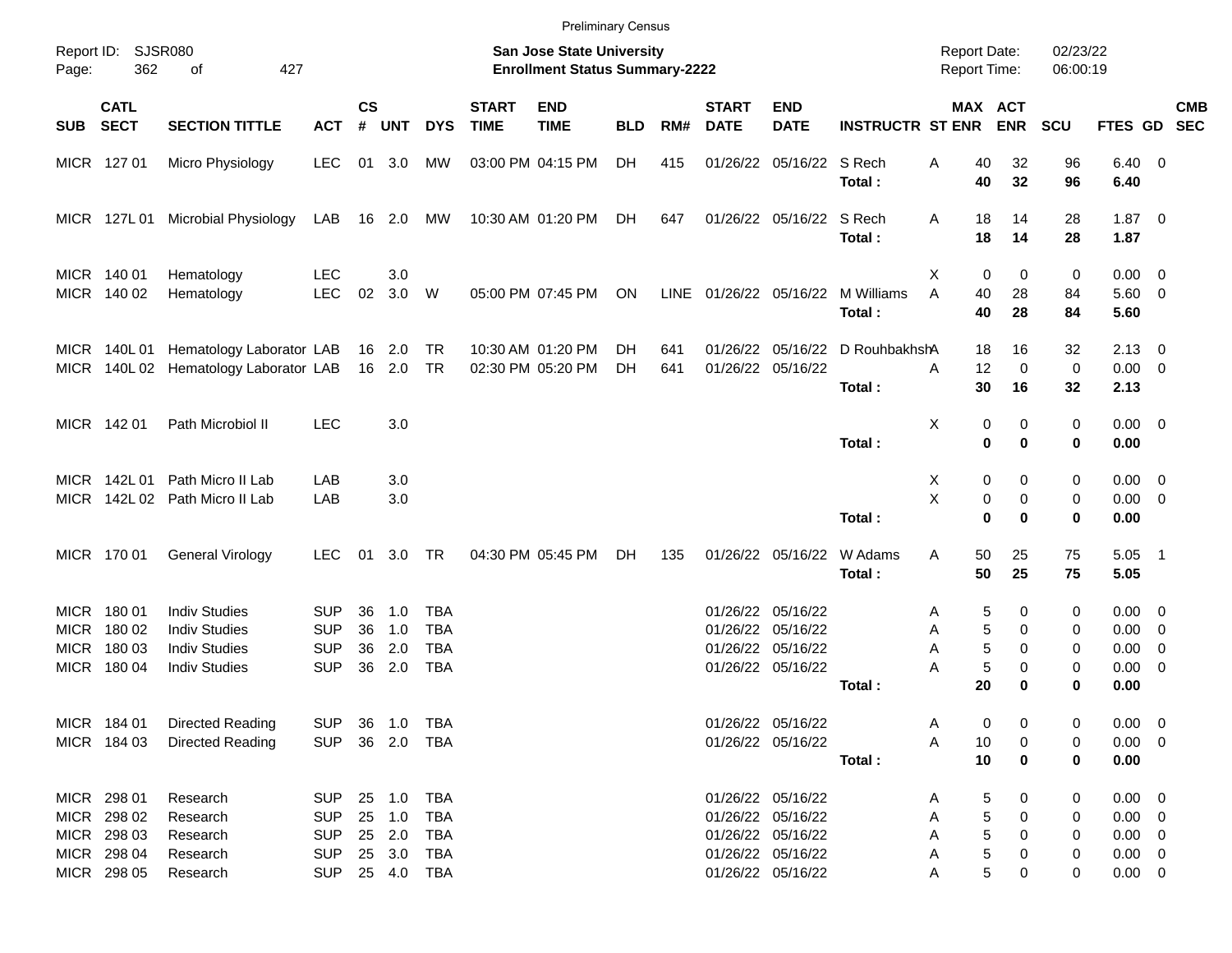|                     |                            |                             |                          |                    |            |            |                             |                                                                           | <b>Preliminary Census</b> |     |                             |                           |                          |                                            |                 |            |                      |              |                          |
|---------------------|----------------------------|-----------------------------|--------------------------|--------------------|------------|------------|-----------------------------|---------------------------------------------------------------------------|---------------------------|-----|-----------------------------|---------------------------|--------------------------|--------------------------------------------|-----------------|------------|----------------------|--------------|--------------------------|
| Report ID:<br>Page: | 363                        | <b>SJSR080</b><br>427<br>of |                          |                    |            |            |                             | <b>San Jose State University</b><br><b>Enrollment Status Summary-2222</b> |                           |     |                             |                           |                          | <b>Report Date:</b><br><b>Report Time:</b> |                 |            | 02/23/22<br>06:00:19 |              |                          |
|                     |                            |                             |                          |                    |            |            |                             |                                                                           |                           |     |                             |                           |                          |                                            |                 |            |                      |              |                          |
| <b>SUB</b>          | <b>CATL</b><br><b>SECT</b> | <b>SECTION TITTLE</b>       | <b>ACT</b>               | $\mathsf{cs}$<br># | <b>UNT</b> | <b>DYS</b> | <b>START</b><br><b>TIME</b> | <b>END</b><br><b>TIME</b>                                                 | <b>BLD</b>                | RM# | <b>START</b><br><b>DATE</b> | <b>END</b><br><b>DATE</b> | <b>INSTRUCTR ST ENR</b>  |                                            | MAX ACT         | <b>ENR</b> | <b>SCU</b>           | FTES GD      | <b>CMB</b><br><b>SEC</b> |
|                     |                            |                             |                          |                    |            |            |                             |                                                                           |                           |     |                             |                           | Total:                   |                                            | 25              | 0          | 0                    | 0.00         |                          |
| <b>MICR</b>         | 299 01                     | M A Thesis/Project          | <b>SUP</b>               | 25                 | 1.0        | <b>TBA</b> |                             |                                                                           |                           |     | 01/26/22                    | 05/16/22                  |                          | A                                          | 5               | 0          | 0                    | 0.00         | 0                        |
| <b>MICR</b>         | 299 02                     | M A Thesis/Project          | <b>SUP</b>               | 25                 | 1.0        | <b>TBA</b> |                             |                                                                           |                           |     | 01/26/22                    | 05/16/22                  |                          | A                                          | 5               | 0          | 0                    | 0.00         | 0                        |
| <b>MICR</b>         | 299 03                     | M A Thesis/Project          | <b>SUP</b>               | 25                 | 2.0        | <b>TBA</b> |                             |                                                                           |                           |     |                             | 01/26/22 05/16/22         |                          | A                                          | 5               | 0          | 0                    | 0.00         | 0                        |
| <b>MICR</b>         | 299 04                     | M A Thesis/Project          | <b>SUP</b>               | 25                 | 3.0        | <b>TBA</b> |                             |                                                                           |                           |     |                             | 01/26/22 05/16/22         |                          | A                                          | 5               | 0          | 0                    | 0.00         | 0                        |
| <b>MICR</b>         | 299 05                     | M A Thesis/Project          | <b>SUP</b>               | 25                 | 4.0        | <b>TBA</b> |                             |                                                                           |                           |     |                             | 01/26/22 05/16/22         |                          | A                                          | 5               | 0          | 0                    | 0.00         | $\mathbf 0$              |
|                     |                            |                             |                          |                    |            |            |                             |                                                                           |                           |     |                             |                           | Total:                   |                                            | 25              | $\bf{0}$   | $\mathbf 0$          | 0.00         |                          |
|                     |                            |                             |                          |                    |            |            |                             |                                                                           |                           |     |                             |                           |                          |                                            |                 |            |                      |              |                          |
|                     | ZOOL 180 01                | <b>Individual Studies</b>   | <b>SUP</b>               | 36                 | 1.0        | <b>TBA</b> |                             |                                                                           |                           |     |                             | 01/26/22 05/16/22         |                          | A                                          | 5               | 0          | 0                    | 0.00         | 0                        |
|                     | ZOOL 180 02                | <b>Individual Studies</b>   | <b>SUP</b>               | 36                 | 2.0        | <b>TBA</b> |                             |                                                                           |                           |     |                             | 01/26/22 05/16/22         |                          | A                                          | $\mathbf 5$     | $\pmb{0}$  | 0                    | 0.00         | 0                        |
|                     |                            |                             |                          |                    |            |            |                             |                                                                           |                           |     |                             |                           | Total:                   |                                            | 10              | $\bf{0}$   | $\bf{0}$             | 0.00         |                          |
|                     | ZOOL 186 01                | <b>Senior Thesis</b>        |                          | 25                 |            | <b>TBA</b> |                             |                                                                           |                           |     |                             | 01/26/22 05/16/22         |                          |                                            |                 |            |                      |              |                          |
|                     | ZOOL 186 02                | <b>Senior Thesis</b>        | <b>SUP</b><br><b>SUP</b> | 25                 | 2.0<br>3.0 | <b>TBA</b> |                             |                                                                           |                           |     |                             | 01/26/22 05/16/22         |                          | A<br>A                                     | 5<br>$\sqrt{5}$ | 0<br>0     | 0                    | 0.00<br>0.00 | 0<br>0                   |
|                     |                            |                             |                          |                    |            |            |                             |                                                                           |                           |     |                             |                           | Total:                   |                                            | 10              | 0          | 0<br>$\mathbf 0$     | 0.00         |                          |
|                     |                            |                             |                          |                    |            |            |                             |                                                                           |                           |     |                             |                           |                          |                                            |                 |            |                      |              |                          |
|                     | ZOOL 298 01                | Research                    | <b>SUP</b>               | 25                 | 1.0        | <b>TBA</b> |                             |                                                                           |                           |     |                             | 01/26/22 05/16/22         |                          | A                                          | 5               | 0          | 0                    | 0.00         | 0                        |
|                     | ZOOL 298 02                | Research                    | <b>SUP</b>               | 25                 | 2.0        | <b>TBA</b> |                             |                                                                           |                           |     |                             | 01/26/22 05/16/22         |                          | A                                          | $\sqrt{5}$      | 0          | 0                    | 0.00         | 0                        |
|                     |                            |                             |                          |                    |            |            |                             |                                                                           |                           |     |                             |                           | Total:                   |                                            | 10              | $\bf{0}$   | 0                    | 0.00         |                          |
|                     |                            |                             |                          |                    |            |            |                             |                                                                           |                           |     |                             |                           |                          |                                            |                 |            |                      |              |                          |
|                     | ZOOL 299 01                | <b>Masters Thesis</b>       | <b>SUP</b>               | 25                 | 1.0        | <b>TBA</b> |                             |                                                                           |                           |     |                             | 01/26/22 05/16/22         |                          | A                                          | 5               | 0          | 0                    | 0.00         | $\overline{0}$           |
|                     | ZOOL 299 02                | <b>Masters Thesis</b>       | <b>SUP</b>               | 25                 | 2.0        | <b>TBA</b> |                             |                                                                           |                           |     |                             | 01/26/22 05/16/22         |                          | A                                          | $\sqrt{5}$      | 0          | 0                    | 0.00         | 0                        |
|                     |                            |                             |                          |                    |            |            |                             |                                                                           |                           |     |                             |                           | Total:                   |                                            | 10              | $\bf{0}$   | $\mathbf 0$          | 0.00         |                          |
|                     |                            |                             |                          |                    |            |            |                             |                                                                           |                           |     |                             |                           |                          |                                            |                 |            |                      |              |                          |
|                     | Department :               | <b>Biological Sciences</b>  |                          |                    |            |            |                             |                                                                           |                           |     |                             |                           | <b>Department Total:</b> | 9479                                       |                 |            | 5117 10676           | 724.95       |                          |

| Department Total:         |      |                | 9479 5117 10676 | 724.95 |
|---------------------------|------|----------------|-----------------|--------|
| <b>Lower Division:</b>    |      | 4008 2810 5533 |                 | 368.87 |
| <b>Upper Division:</b>    |      | 3728 2085 4692 |                 | 315.67 |
| <b>Graduate Division:</b> | 1743 | 222            | 451             | 40.42  |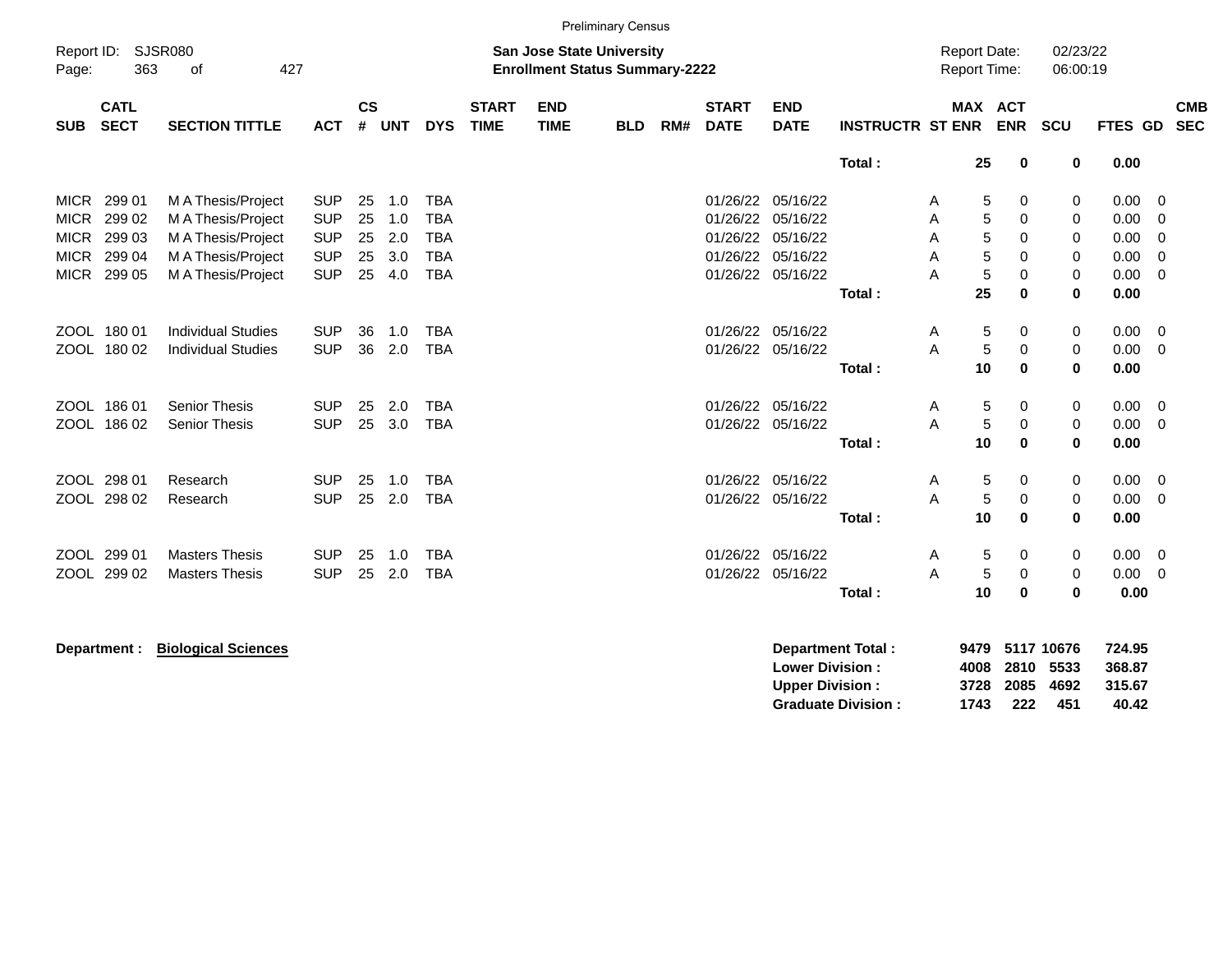| 02/23/22<br>SJSR080<br><b>San Jose State University</b><br><b>Report Date:</b><br>Report ID:<br>364<br>427<br><b>Enrollment Status Summary-2222</b><br><b>Report Time:</b><br>06:00:19<br>Page:<br>οf<br><b>CS</b><br><b>END</b><br><b>CATL</b><br><b>START</b><br><b>START</b><br><b>END</b><br>MAX ACT<br><b>CMB</b><br><b>SECT</b><br>#<br><b>TIME</b><br><b>DATE</b><br><b>ENR</b><br><b>SEC</b><br><b>SUB</b><br><b>SECTION TITTLE</b><br><b>ACT</b><br><b>UNT</b><br><b>DYS</b><br><b>TIME</b><br>RM#<br><b>DATE</b><br><b>INSTRUCTR ST ENR</b><br><b>SCU</b><br><b>FTES GD</b><br><b>BLD</b><br><b>Science, College of</b><br>College<br>Department :<br><b>Chemistry</b><br><b>CHEM</b><br>1A 01<br><b>General Chem</b><br>LEC<br>01<br>MWF<br>09:30 AM 10:20 AM<br>SCI<br>142<br>01/26/22<br>05/16/22<br>K Singmaster A<br>150<br>450<br>50.08<br>5.0<br>140<br>-1<br><b>LEC</b><br><b>CHEM</b><br>1A 02<br><b>General Chem</b><br>01<br>5.0<br>MWF<br>10:30 AM 11:20 AM<br>SCI<br>142<br>01/26/22<br>05/16/22<br>N Salehi<br>140<br>153<br>459<br>51.00<br>0<br>Α<br><b>CHEM</b><br>1A 03<br><b>General Chem</b><br>LEC<br>01<br>5.0<br><b>MWF</b><br>08:30 AM 09:20 AM<br>SCI<br>142<br>01/26/22<br>05/16/22<br>S Stepp<br>85<br>93<br>279<br>31.00<br>0<br>Α<br><b>CHEM</b><br>1A 04<br><b>General Chem</b><br>SEM<br>04<br>0.0<br>F<br>07:30 AM 08:20 AM<br>SCI<br>142<br>01/26/22<br>05/16/22<br>101<br>0.00<br>0<br>N Salehi<br>110<br>101<br>Α<br><b>CHEM</b><br>1A 05<br><b>General Chem</b><br>SEM<br>04<br>0.0<br>F<br>08:30 AM 09:20 AM<br>YUH<br>124<br>01/26/22<br>05/16/22<br><b>B</b> Serrano<br>140<br>125<br>125<br>0.00<br>-1<br>A<br>0.00<br><b>CHEM</b><br>1A 06<br><b>General Chem</b><br>SEM<br>04<br>0.0<br>F<br>09:30 AM 10:20 AM<br>SCI<br>164<br>01/26/22<br>05/16/22<br>J Diniz<br>113<br>113<br>0<br>110<br>A<br>0.00<br><b>CHEM</b><br>1A 07<br><b>General Chem</b><br>SEM<br>04<br>0.0<br>F<br>10:30 AM 11:20 AM<br>SCI<br>164<br>01/26/22<br>05/16/22<br>K Padmanabha<br>110<br>109<br>109<br>0<br>F<br><b>CHEM</b><br>1A 08<br><b>General Chem</b><br>SEM<br>04<br>0.0<br>11:30 AM 12:20 PM<br>SCI<br>164<br>01/26/22<br>05/16/22<br>K Padmanabha<br>110<br>107<br>107<br>0.00<br>0<br>Т<br><b>CHEM</b><br>1A 10<br><b>General Chem</b><br>LAB<br>16<br>0.0<br>07:30 AM 10:20 AM<br>412<br>01/26/22<br>05/16/22 S Singh<br>26<br>26<br>26<br>0.00<br>0<br>DH<br>Α<br><b>CHEM</b><br>1A 11<br><b>General Chem</b><br>LAB<br>16<br>0.0<br>Т<br>07:30 AM 10:20 AM<br>506<br>01/26/22<br>05/16/22<br>L Sandoval<br>23<br>23<br>23<br>0.00<br>0<br>DH<br>Α<br><b>CHEM</b><br>1A 12<br><b>General Chem</b><br>LAB<br>16<br>0.0<br>Т<br>10:30 AM 01:20 PM<br>412<br>01/26/22<br>05/16/22<br>26<br>27<br>27<br>0.00<br>0<br><b>DH</b><br>X Wang<br>Α<br>Т<br><b>CHEM</b><br>1A 13<br><b>General Chem</b><br>LAB<br>16<br>0.0<br>10:30 AM 01:20 PM<br>506<br>01/26/22<br>05/16/22<br>23<br>26<br>26<br>0.00<br>0<br>DН<br>I Tran<br>Α<br>Т<br><b>CHEM</b><br>1A 14<br><b>General Chem</b><br>LAB<br>16<br>0.0<br>02:30 PM 05:20 PM<br>412<br>01/26/22<br>05/16/22<br>26<br>28<br>28<br>0.00<br>0<br>DH<br>X Wang<br>Α<br>т<br>0.00<br><b>CHEM</b><br>1A 15<br><b>General Chem</b><br>LAB<br>16<br>0.0<br>02:30 PM 05:20 PM<br>506<br>01/26/22<br>05/16/22<br>D Chen<br>23<br>24<br>24<br>0<br>DН<br>Α<br><b>CHEM</b><br>1A 16<br><b>General Chem</b><br>LAB<br>16<br>0.0<br>W<br>07:30 AM 10:20 AM<br>412<br>01/26/22<br>05/16/22 S Singh<br>26<br>26<br>26<br>0.00<br>0<br>DH<br>Α<br><b>CHEM</b><br>1A 17<br><b>General Chem</b><br>LAB<br>16<br>0.0<br>W<br>07:30 AM 10:20 AM<br>506<br>01/26/22<br>05/16/22<br>L Sandoval<br>23<br>24<br>24<br>0.00<br>0<br><b>DH</b><br>Α<br><b>CHEM</b><br>1A 18<br><b>General Chem</b><br>LAB<br>16<br>0.0<br>W<br>11:30 AM 02:20 PM<br>412<br>01/26/22<br>05/16/22<br>J Diniz<br>26<br>27<br>27<br>0.00<br>0<br>DН<br>A<br>0.00<br><b>CHEM</b><br>1A 19<br><b>General Chem</b><br>LAB<br>16<br>0.0<br>W<br>11:30 AM 02:20 PM<br>506<br>01/26/22<br>05/16/22<br>K Wirth<br>23<br>23<br>23<br>0<br>DН<br>Α<br>02:30 PM 05:20 PM<br><b>CHEM</b><br>1A 20<br><b>General Chem</b><br>LAB<br>16<br>0.0<br>W<br>412<br>01/26/22<br>05/16/22<br>J Diniz<br>26<br>27<br>27<br>0.00<br>0<br>DН<br>Α<br><b>CHEM</b><br>1A 21<br><b>General Chem</b><br>LAB<br>16<br>0.0<br>W<br>02:30 PM 05:20 PM<br>506<br>01/26/22<br>05/16/22<br>K Padmanabha<br>23<br>23<br>23<br>0.00<br>0<br>DН<br><b>CHEM</b><br>1A 22<br><b>General Chem</b><br>LAB<br>16<br>0.0<br>R<br>07:30 AM 10:20 AM<br>412<br>01/26/22<br>05/16/22<br>S Singh<br>26<br>28<br>28<br>0.00<br>0<br>DH<br>Α<br><b>CHEM</b><br>1A 23<br><b>General Chem</b><br>LAB<br>16<br>0.0<br>R<br>07:30 AM 10:20 AM<br>506<br>01/26/22<br>05/16/22<br>C Jumawan<br>23<br>25<br>25<br>0.00<br>DH<br>-1<br>Α<br><b>CHEM</b><br>1A 24<br><b>General Chem</b><br>LAB<br>16<br>0.0<br>R<br>10:30 AM 01:20 PM<br>412<br>01/26/22<br>05/16/22<br>S Singh<br>26<br>28<br>28<br>0.00<br>0<br>DH<br>Α<br><b>CHEM</b><br>1A 25<br><b>General Chem</b><br>LAB<br>16<br>0.0<br>R<br>10:30 AM 01:20 PM<br>506<br>01/26/22<br>05/16/22<br>23<br>25<br>25<br>0.00<br>0<br>DH<br>T Chang<br>Α<br><b>CHEM</b><br>1A 26<br><b>General Chem</b><br>LAB<br>16<br>0.0<br>R<br>02:30 PM 05:20 PM<br>412<br>01/26/22<br>05/16/22<br>26<br>26<br>26<br>0.00<br>0<br>DH<br>T Chang<br>Α<br><b>CHEM</b><br>1A 27<br><b>General Chem</b><br>LAB<br>16<br>0.0<br>R<br>02:30 PM 05:20 PM<br>506<br>01/26/22<br>05/16/22<br>I Tran<br>23<br>22<br>22<br>0.00<br>0<br>DH<br>Α<br><b>CHEM</b><br>1A 28<br><b>General Chem</b><br>LAB<br>16<br>м<br>11:30 AM 02:20 PM<br>412<br>01/26/22<br>05/16/22<br>C Jumawan<br>26<br>24<br>24<br>0.00<br>0<br>0.0<br>DН<br>A<br>22<br><b>CHEM</b><br>1A 29<br><b>General Chem</b><br>LAB<br>16<br>м<br>11:30 AM 02:20 PM<br>506<br>01/26/22<br>05/16/22 T Chang<br>23<br>22<br>0.00<br>0<br>0.0<br>DН<br>Α<br>CHEM 1A30<br>General Chem<br>LAB<br>16<br>0.0<br>M<br>02:30 PM 05:20 PM<br>DH<br>01/26/22 05/16/22 T Chang<br>26<br>28<br>0.00<br>0<br>412<br>28<br>A<br>CHEM 1A31<br>16<br>0.0<br>0.00<br>General Chem<br>LAB<br>M<br>02:30 PM 05:20 PM<br>01/26/22 05/16/22 V Maraschin A<br>23<br>23<br>23<br>0<br>-DH<br>506<br>CHEM 1A40<br>LEC<br>01 5.0<br>MWF 01:30 PM 02:20 PM SCI<br>01/26/22 05/16/22 I Slobodov<br>140 159<br>477<br>53.00 0<br>General Chem<br>142<br>A<br>Total:<br>1624 1665<br>2775<br>185.08<br>CHEM 1B 01<br>Gen Chem<br>01/26/22 05/16/22 A Van WyngarA<br>91.33 0<br>LEC.<br>01 5.0<br>MW<br>10:30 AM 11:45 AM<br>250 274<br>MD.<br>101<br>822<br>CHEM 1B03<br>16 0.0<br>$0.00 \t 0$<br>Gen Chem<br>ACT<br>F<br>10:30 AM 11:20 AM<br>101<br>01/26/22 05/16/22 B Serrano<br>275 274<br>MD.<br>137<br>A<br>CHEM 1B 05<br>16 0.0<br>12:00 PM 04:15 PM<br>01/26/22 05/16/22 N Salehi<br>$0.00 \t 0$<br>Gen Chem<br>LAB<br>509<br>21<br>24<br>36<br>M<br>-DH<br>A<br>CHEM 1B 06<br>Gen Chem<br>16  0.0  M<br>12:30 PM 04:45 PM<br>01/26/22 05/16/22 K Padmanabha<br>21<br>21<br>32<br>$0.00 \t 0$<br>LAB<br>507<br>DH. |  |  |  |  | <b>Preliminary Census</b> |  |  |  |  |  |  |
|----------------------------------------------------------------------------------------------------------------------------------------------------------------------------------------------------------------------------------------------------------------------------------------------------------------------------------------------------------------------------------------------------------------------------------------------------------------------------------------------------------------------------------------------------------------------------------------------------------------------------------------------------------------------------------------------------------------------------------------------------------------------------------------------------------------------------------------------------------------------------------------------------------------------------------------------------------------------------------------------------------------------------------------------------------------------------------------------------------------------------------------------------------------------------------------------------------------------------------------------------------------------------------------------------------------------------------------------------------------------------------------------------------------------------------------------------------------------------------------------------------------------------------------------------------------------------------------------------------------------------------------------------------------------------------------------------------------------------------------------------------------------------------------------------------------------------------------------------------------------------------------------------------------------------------------------------------------------------------------------------------------------------------------------------------------------------------------------------------------------------------------------------------------------------------------------------------------------------------------------------------------------------------------------------------------------------------------------------------------------------------------------------------------------------------------------------------------------------------------------------------------------------------------------------------------------------------------------------------------------------------------------------------------------------------------------------------------------------------------------------------------------------------------------------------------------------------------------------------------------------------------------------------------------------------------------------------------------------------------------------------------------------------------------------------------------------------------------------------------------------------------------------------------------------------------------------------------------------------------------------------------------------------------------------------------------------------------------------------------------------------------------------------------------------------------------------------------------------------------------------------------------------------------------------------------------------------------------------------------------------------------------------------------------------------------------------------------------------------------------------------------------------------------------------------------------------------------------------------------------------------------------------------------------------------------------------------------------------------------------------------------------------------------------------------------------------------------------------------------------------------------------------------------------------------------------------------------------------------------------------------------------------------------------------------------------------------------------------------------------------------------------------------------------------------------------------------------------------------------------------------------------------------------------------------------------------------------------------------------------------------------------------------------------------------------------------------------------------------------------------------------------------------------------------------------------------------------------------------------------------------------------------------------------------------------------------------------------------------------------------------------------------------------------------------------------------------------------------------------------------------------------------------------------------------------------------------------------------------------------------------------------------------------------------------------------------------------------------------------------------------------------------------------------------------------------------------------------------------------------------------------------------------------------------------------------------------------------------------------------------------------------------------------------------------------------------------------------------------------------------------------------------------------------------------------------------------------------------------------------------------------------------------------------------------------------------------------------------------------------------------------------------------------------------------------------------------------------------------------------------------------------------------------------------------------------------------------------------------------------------------------------------------------------------------------------------------------------------------------------------------------------------------------------------------------------------------------------------------------------------------------------------------------------------------------------------------------------------------------------------------------------------------------------------------------------------------------------------------------------------------------------------------------------------------------------------------------------------------------------------------------------------------------------------------------------------------------------------------------------------------------------------------------------------------------------|--|--|--|--|---------------------------|--|--|--|--|--|--|
|                                                                                                                                                                                                                                                                                                                                                                                                                                                                                                                                                                                                                                                                                                                                                                                                                                                                                                                                                                                                                                                                                                                                                                                                                                                                                                                                                                                                                                                                                                                                                                                                                                                                                                                                                                                                                                                                                                                                                                                                                                                                                                                                                                                                                                                                                                                                                                                                                                                                                                                                                                                                                                                                                                                                                                                                                                                                                                                                                                                                                                                                                                                                                                                                                                                                                                                                                                                                                                                                                                                                                                                                                                                                                                                                                                                                                                                                                                                                                                                                                                                                                                                                                                                                                                                                                                                                                                                                                                                                                                                                                                                                                                                                                                                                                                                                                                                                                                                                                                                                                                                                                                                                                                                                                                                                                                                                                                                                                                                                                                                                                                                                                                                                                                                                                                                                                                                                                                                                                                                                                                                                                                                                                                                                                                                                                                                                                                                                                                                                                                                                                                                                                                                                                                                                                                                                                                                                                                                                                                                                                                                                      |  |  |  |  |                           |  |  |  |  |  |  |
|                                                                                                                                                                                                                                                                                                                                                                                                                                                                                                                                                                                                                                                                                                                                                                                                                                                                                                                                                                                                                                                                                                                                                                                                                                                                                                                                                                                                                                                                                                                                                                                                                                                                                                                                                                                                                                                                                                                                                                                                                                                                                                                                                                                                                                                                                                                                                                                                                                                                                                                                                                                                                                                                                                                                                                                                                                                                                                                                                                                                                                                                                                                                                                                                                                                                                                                                                                                                                                                                                                                                                                                                                                                                                                                                                                                                                                                                                                                                                                                                                                                                                                                                                                                                                                                                                                                                                                                                                                                                                                                                                                                                                                                                                                                                                                                                                                                                                                                                                                                                                                                                                                                                                                                                                                                                                                                                                                                                                                                                                                                                                                                                                                                                                                                                                                                                                                                                                                                                                                                                                                                                                                                                                                                                                                                                                                                                                                                                                                                                                                                                                                                                                                                                                                                                                                                                                                                                                                                                                                                                                                                                      |  |  |  |  |                           |  |  |  |  |  |  |
|                                                                                                                                                                                                                                                                                                                                                                                                                                                                                                                                                                                                                                                                                                                                                                                                                                                                                                                                                                                                                                                                                                                                                                                                                                                                                                                                                                                                                                                                                                                                                                                                                                                                                                                                                                                                                                                                                                                                                                                                                                                                                                                                                                                                                                                                                                                                                                                                                                                                                                                                                                                                                                                                                                                                                                                                                                                                                                                                                                                                                                                                                                                                                                                                                                                                                                                                                                                                                                                                                                                                                                                                                                                                                                                                                                                                                                                                                                                                                                                                                                                                                                                                                                                                                                                                                                                                                                                                                                                                                                                                                                                                                                                                                                                                                                                                                                                                                                                                                                                                                                                                                                                                                                                                                                                                                                                                                                                                                                                                                                                                                                                                                                                                                                                                                                                                                                                                                                                                                                                                                                                                                                                                                                                                                                                                                                                                                                                                                                                                                                                                                                                                                                                                                                                                                                                                                                                                                                                                                                                                                                                                      |  |  |  |  |                           |  |  |  |  |  |  |
|                                                                                                                                                                                                                                                                                                                                                                                                                                                                                                                                                                                                                                                                                                                                                                                                                                                                                                                                                                                                                                                                                                                                                                                                                                                                                                                                                                                                                                                                                                                                                                                                                                                                                                                                                                                                                                                                                                                                                                                                                                                                                                                                                                                                                                                                                                                                                                                                                                                                                                                                                                                                                                                                                                                                                                                                                                                                                                                                                                                                                                                                                                                                                                                                                                                                                                                                                                                                                                                                                                                                                                                                                                                                                                                                                                                                                                                                                                                                                                                                                                                                                                                                                                                                                                                                                                                                                                                                                                                                                                                                                                                                                                                                                                                                                                                                                                                                                                                                                                                                                                                                                                                                                                                                                                                                                                                                                                                                                                                                                                                                                                                                                                                                                                                                                                                                                                                                                                                                                                                                                                                                                                                                                                                                                                                                                                                                                                                                                                                                                                                                                                                                                                                                                                                                                                                                                                                                                                                                                                                                                                                                      |  |  |  |  |                           |  |  |  |  |  |  |
|                                                                                                                                                                                                                                                                                                                                                                                                                                                                                                                                                                                                                                                                                                                                                                                                                                                                                                                                                                                                                                                                                                                                                                                                                                                                                                                                                                                                                                                                                                                                                                                                                                                                                                                                                                                                                                                                                                                                                                                                                                                                                                                                                                                                                                                                                                                                                                                                                                                                                                                                                                                                                                                                                                                                                                                                                                                                                                                                                                                                                                                                                                                                                                                                                                                                                                                                                                                                                                                                                                                                                                                                                                                                                                                                                                                                                                                                                                                                                                                                                                                                                                                                                                                                                                                                                                                                                                                                                                                                                                                                                                                                                                                                                                                                                                                                                                                                                                                                                                                                                                                                                                                                                                                                                                                                                                                                                                                                                                                                                                                                                                                                                                                                                                                                                                                                                                                                                                                                                                                                                                                                                                                                                                                                                                                                                                                                                                                                                                                                                                                                                                                                                                                                                                                                                                                                                                                                                                                                                                                                                                                                      |  |  |  |  |                           |  |  |  |  |  |  |
|                                                                                                                                                                                                                                                                                                                                                                                                                                                                                                                                                                                                                                                                                                                                                                                                                                                                                                                                                                                                                                                                                                                                                                                                                                                                                                                                                                                                                                                                                                                                                                                                                                                                                                                                                                                                                                                                                                                                                                                                                                                                                                                                                                                                                                                                                                                                                                                                                                                                                                                                                                                                                                                                                                                                                                                                                                                                                                                                                                                                                                                                                                                                                                                                                                                                                                                                                                                                                                                                                                                                                                                                                                                                                                                                                                                                                                                                                                                                                                                                                                                                                                                                                                                                                                                                                                                                                                                                                                                                                                                                                                                                                                                                                                                                                                                                                                                                                                                                                                                                                                                                                                                                                                                                                                                                                                                                                                                                                                                                                                                                                                                                                                                                                                                                                                                                                                                                                                                                                                                                                                                                                                                                                                                                                                                                                                                                                                                                                                                                                                                                                                                                                                                                                                                                                                                                                                                                                                                                                                                                                                                                      |  |  |  |  |                           |  |  |  |  |  |  |
|                                                                                                                                                                                                                                                                                                                                                                                                                                                                                                                                                                                                                                                                                                                                                                                                                                                                                                                                                                                                                                                                                                                                                                                                                                                                                                                                                                                                                                                                                                                                                                                                                                                                                                                                                                                                                                                                                                                                                                                                                                                                                                                                                                                                                                                                                                                                                                                                                                                                                                                                                                                                                                                                                                                                                                                                                                                                                                                                                                                                                                                                                                                                                                                                                                                                                                                                                                                                                                                                                                                                                                                                                                                                                                                                                                                                                                                                                                                                                                                                                                                                                                                                                                                                                                                                                                                                                                                                                                                                                                                                                                                                                                                                                                                                                                                                                                                                                                                                                                                                                                                                                                                                                                                                                                                                                                                                                                                                                                                                                                                                                                                                                                                                                                                                                                                                                                                                                                                                                                                                                                                                                                                                                                                                                                                                                                                                                                                                                                                                                                                                                                                                                                                                                                                                                                                                                                                                                                                                                                                                                                                                      |  |  |  |  |                           |  |  |  |  |  |  |
|                                                                                                                                                                                                                                                                                                                                                                                                                                                                                                                                                                                                                                                                                                                                                                                                                                                                                                                                                                                                                                                                                                                                                                                                                                                                                                                                                                                                                                                                                                                                                                                                                                                                                                                                                                                                                                                                                                                                                                                                                                                                                                                                                                                                                                                                                                                                                                                                                                                                                                                                                                                                                                                                                                                                                                                                                                                                                                                                                                                                                                                                                                                                                                                                                                                                                                                                                                                                                                                                                                                                                                                                                                                                                                                                                                                                                                                                                                                                                                                                                                                                                                                                                                                                                                                                                                                                                                                                                                                                                                                                                                                                                                                                                                                                                                                                                                                                                                                                                                                                                                                                                                                                                                                                                                                                                                                                                                                                                                                                                                                                                                                                                                                                                                                                                                                                                                                                                                                                                                                                                                                                                                                                                                                                                                                                                                                                                                                                                                                                                                                                                                                                                                                                                                                                                                                                                                                                                                                                                                                                                                                                      |  |  |  |  |                           |  |  |  |  |  |  |
|                                                                                                                                                                                                                                                                                                                                                                                                                                                                                                                                                                                                                                                                                                                                                                                                                                                                                                                                                                                                                                                                                                                                                                                                                                                                                                                                                                                                                                                                                                                                                                                                                                                                                                                                                                                                                                                                                                                                                                                                                                                                                                                                                                                                                                                                                                                                                                                                                                                                                                                                                                                                                                                                                                                                                                                                                                                                                                                                                                                                                                                                                                                                                                                                                                                                                                                                                                                                                                                                                                                                                                                                                                                                                                                                                                                                                                                                                                                                                                                                                                                                                                                                                                                                                                                                                                                                                                                                                                                                                                                                                                                                                                                                                                                                                                                                                                                                                                                                                                                                                                                                                                                                                                                                                                                                                                                                                                                                                                                                                                                                                                                                                                                                                                                                                                                                                                                                                                                                                                                                                                                                                                                                                                                                                                                                                                                                                                                                                                                                                                                                                                                                                                                                                                                                                                                                                                                                                                                                                                                                                                                                      |  |  |  |  |                           |  |  |  |  |  |  |
|                                                                                                                                                                                                                                                                                                                                                                                                                                                                                                                                                                                                                                                                                                                                                                                                                                                                                                                                                                                                                                                                                                                                                                                                                                                                                                                                                                                                                                                                                                                                                                                                                                                                                                                                                                                                                                                                                                                                                                                                                                                                                                                                                                                                                                                                                                                                                                                                                                                                                                                                                                                                                                                                                                                                                                                                                                                                                                                                                                                                                                                                                                                                                                                                                                                                                                                                                                                                                                                                                                                                                                                                                                                                                                                                                                                                                                                                                                                                                                                                                                                                                                                                                                                                                                                                                                                                                                                                                                                                                                                                                                                                                                                                                                                                                                                                                                                                                                                                                                                                                                                                                                                                                                                                                                                                                                                                                                                                                                                                                                                                                                                                                                                                                                                                                                                                                                                                                                                                                                                                                                                                                                                                                                                                                                                                                                                                                                                                                                                                                                                                                                                                                                                                                                                                                                                                                                                                                                                                                                                                                                                                      |  |  |  |  |                           |  |  |  |  |  |  |
|                                                                                                                                                                                                                                                                                                                                                                                                                                                                                                                                                                                                                                                                                                                                                                                                                                                                                                                                                                                                                                                                                                                                                                                                                                                                                                                                                                                                                                                                                                                                                                                                                                                                                                                                                                                                                                                                                                                                                                                                                                                                                                                                                                                                                                                                                                                                                                                                                                                                                                                                                                                                                                                                                                                                                                                                                                                                                                                                                                                                                                                                                                                                                                                                                                                                                                                                                                                                                                                                                                                                                                                                                                                                                                                                                                                                                                                                                                                                                                                                                                                                                                                                                                                                                                                                                                                                                                                                                                                                                                                                                                                                                                                                                                                                                                                                                                                                                                                                                                                                                                                                                                                                                                                                                                                                                                                                                                                                                                                                                                                                                                                                                                                                                                                                                                                                                                                                                                                                                                                                                                                                                                                                                                                                                                                                                                                                                                                                                                                                                                                                                                                                                                                                                                                                                                                                                                                                                                                                                                                                                                                                      |  |  |  |  |                           |  |  |  |  |  |  |
|                                                                                                                                                                                                                                                                                                                                                                                                                                                                                                                                                                                                                                                                                                                                                                                                                                                                                                                                                                                                                                                                                                                                                                                                                                                                                                                                                                                                                                                                                                                                                                                                                                                                                                                                                                                                                                                                                                                                                                                                                                                                                                                                                                                                                                                                                                                                                                                                                                                                                                                                                                                                                                                                                                                                                                                                                                                                                                                                                                                                                                                                                                                                                                                                                                                                                                                                                                                                                                                                                                                                                                                                                                                                                                                                                                                                                                                                                                                                                                                                                                                                                                                                                                                                                                                                                                                                                                                                                                                                                                                                                                                                                                                                                                                                                                                                                                                                                                                                                                                                                                                                                                                                                                                                                                                                                                                                                                                                                                                                                                                                                                                                                                                                                                                                                                                                                                                                                                                                                                                                                                                                                                                                                                                                                                                                                                                                                                                                                                                                                                                                                                                                                                                                                                                                                                                                                                                                                                                                                                                                                                                                      |  |  |  |  |                           |  |  |  |  |  |  |
|                                                                                                                                                                                                                                                                                                                                                                                                                                                                                                                                                                                                                                                                                                                                                                                                                                                                                                                                                                                                                                                                                                                                                                                                                                                                                                                                                                                                                                                                                                                                                                                                                                                                                                                                                                                                                                                                                                                                                                                                                                                                                                                                                                                                                                                                                                                                                                                                                                                                                                                                                                                                                                                                                                                                                                                                                                                                                                                                                                                                                                                                                                                                                                                                                                                                                                                                                                                                                                                                                                                                                                                                                                                                                                                                                                                                                                                                                                                                                                                                                                                                                                                                                                                                                                                                                                                                                                                                                                                                                                                                                                                                                                                                                                                                                                                                                                                                                                                                                                                                                                                                                                                                                                                                                                                                                                                                                                                                                                                                                                                                                                                                                                                                                                                                                                                                                                                                                                                                                                                                                                                                                                                                                                                                                                                                                                                                                                                                                                                                                                                                                                                                                                                                                                                                                                                                                                                                                                                                                                                                                                                                      |  |  |  |  |                           |  |  |  |  |  |  |
|                                                                                                                                                                                                                                                                                                                                                                                                                                                                                                                                                                                                                                                                                                                                                                                                                                                                                                                                                                                                                                                                                                                                                                                                                                                                                                                                                                                                                                                                                                                                                                                                                                                                                                                                                                                                                                                                                                                                                                                                                                                                                                                                                                                                                                                                                                                                                                                                                                                                                                                                                                                                                                                                                                                                                                                                                                                                                                                                                                                                                                                                                                                                                                                                                                                                                                                                                                                                                                                                                                                                                                                                                                                                                                                                                                                                                                                                                                                                                                                                                                                                                                                                                                                                                                                                                                                                                                                                                                                                                                                                                                                                                                                                                                                                                                                                                                                                                                                                                                                                                                                                                                                                                                                                                                                                                                                                                                                                                                                                                                                                                                                                                                                                                                                                                                                                                                                                                                                                                                                                                                                                                                                                                                                                                                                                                                                                                                                                                                                                                                                                                                                                                                                                                                                                                                                                                                                                                                                                                                                                                                                                      |  |  |  |  |                           |  |  |  |  |  |  |
|                                                                                                                                                                                                                                                                                                                                                                                                                                                                                                                                                                                                                                                                                                                                                                                                                                                                                                                                                                                                                                                                                                                                                                                                                                                                                                                                                                                                                                                                                                                                                                                                                                                                                                                                                                                                                                                                                                                                                                                                                                                                                                                                                                                                                                                                                                                                                                                                                                                                                                                                                                                                                                                                                                                                                                                                                                                                                                                                                                                                                                                                                                                                                                                                                                                                                                                                                                                                                                                                                                                                                                                                                                                                                                                                                                                                                                                                                                                                                                                                                                                                                                                                                                                                                                                                                                                                                                                                                                                                                                                                                                                                                                                                                                                                                                                                                                                                                                                                                                                                                                                                                                                                                                                                                                                                                                                                                                                                                                                                                                                                                                                                                                                                                                                                                                                                                                                                                                                                                                                                                                                                                                                                                                                                                                                                                                                                                                                                                                                                                                                                                                                                                                                                                                                                                                                                                                                                                                                                                                                                                                                                      |  |  |  |  |                           |  |  |  |  |  |  |
|                                                                                                                                                                                                                                                                                                                                                                                                                                                                                                                                                                                                                                                                                                                                                                                                                                                                                                                                                                                                                                                                                                                                                                                                                                                                                                                                                                                                                                                                                                                                                                                                                                                                                                                                                                                                                                                                                                                                                                                                                                                                                                                                                                                                                                                                                                                                                                                                                                                                                                                                                                                                                                                                                                                                                                                                                                                                                                                                                                                                                                                                                                                                                                                                                                                                                                                                                                                                                                                                                                                                                                                                                                                                                                                                                                                                                                                                                                                                                                                                                                                                                                                                                                                                                                                                                                                                                                                                                                                                                                                                                                                                                                                                                                                                                                                                                                                                                                                                                                                                                                                                                                                                                                                                                                                                                                                                                                                                                                                                                                                                                                                                                                                                                                                                                                                                                                                                                                                                                                                                                                                                                                                                                                                                                                                                                                                                                                                                                                                                                                                                                                                                                                                                                                                                                                                                                                                                                                                                                                                                                                                                      |  |  |  |  |                           |  |  |  |  |  |  |
|                                                                                                                                                                                                                                                                                                                                                                                                                                                                                                                                                                                                                                                                                                                                                                                                                                                                                                                                                                                                                                                                                                                                                                                                                                                                                                                                                                                                                                                                                                                                                                                                                                                                                                                                                                                                                                                                                                                                                                                                                                                                                                                                                                                                                                                                                                                                                                                                                                                                                                                                                                                                                                                                                                                                                                                                                                                                                                                                                                                                                                                                                                                                                                                                                                                                                                                                                                                                                                                                                                                                                                                                                                                                                                                                                                                                                                                                                                                                                                                                                                                                                                                                                                                                                                                                                                                                                                                                                                                                                                                                                                                                                                                                                                                                                                                                                                                                                                                                                                                                                                                                                                                                                                                                                                                                                                                                                                                                                                                                                                                                                                                                                                                                                                                                                                                                                                                                                                                                                                                                                                                                                                                                                                                                                                                                                                                                                                                                                                                                                                                                                                                                                                                                                                                                                                                                                                                                                                                                                                                                                                                                      |  |  |  |  |                           |  |  |  |  |  |  |
|                                                                                                                                                                                                                                                                                                                                                                                                                                                                                                                                                                                                                                                                                                                                                                                                                                                                                                                                                                                                                                                                                                                                                                                                                                                                                                                                                                                                                                                                                                                                                                                                                                                                                                                                                                                                                                                                                                                                                                                                                                                                                                                                                                                                                                                                                                                                                                                                                                                                                                                                                                                                                                                                                                                                                                                                                                                                                                                                                                                                                                                                                                                                                                                                                                                                                                                                                                                                                                                                                                                                                                                                                                                                                                                                                                                                                                                                                                                                                                                                                                                                                                                                                                                                                                                                                                                                                                                                                                                                                                                                                                                                                                                                                                                                                                                                                                                                                                                                                                                                                                                                                                                                                                                                                                                                                                                                                                                                                                                                                                                                                                                                                                                                                                                                                                                                                                                                                                                                                                                                                                                                                                                                                                                                                                                                                                                                                                                                                                                                                                                                                                                                                                                                                                                                                                                                                                                                                                                                                                                                                                                                      |  |  |  |  |                           |  |  |  |  |  |  |
|                                                                                                                                                                                                                                                                                                                                                                                                                                                                                                                                                                                                                                                                                                                                                                                                                                                                                                                                                                                                                                                                                                                                                                                                                                                                                                                                                                                                                                                                                                                                                                                                                                                                                                                                                                                                                                                                                                                                                                                                                                                                                                                                                                                                                                                                                                                                                                                                                                                                                                                                                                                                                                                                                                                                                                                                                                                                                                                                                                                                                                                                                                                                                                                                                                                                                                                                                                                                                                                                                                                                                                                                                                                                                                                                                                                                                                                                                                                                                                                                                                                                                                                                                                                                                                                                                                                                                                                                                                                                                                                                                                                                                                                                                                                                                                                                                                                                                                                                                                                                                                                                                                                                                                                                                                                                                                                                                                                                                                                                                                                                                                                                                                                                                                                                                                                                                                                                                                                                                                                                                                                                                                                                                                                                                                                                                                                                                                                                                                                                                                                                                                                                                                                                                                                                                                                                                                                                                                                                                                                                                                                                      |  |  |  |  |                           |  |  |  |  |  |  |
|                                                                                                                                                                                                                                                                                                                                                                                                                                                                                                                                                                                                                                                                                                                                                                                                                                                                                                                                                                                                                                                                                                                                                                                                                                                                                                                                                                                                                                                                                                                                                                                                                                                                                                                                                                                                                                                                                                                                                                                                                                                                                                                                                                                                                                                                                                                                                                                                                                                                                                                                                                                                                                                                                                                                                                                                                                                                                                                                                                                                                                                                                                                                                                                                                                                                                                                                                                                                                                                                                                                                                                                                                                                                                                                                                                                                                                                                                                                                                                                                                                                                                                                                                                                                                                                                                                                                                                                                                                                                                                                                                                                                                                                                                                                                                                                                                                                                                                                                                                                                                                                                                                                                                                                                                                                                                                                                                                                                                                                                                                                                                                                                                                                                                                                                                                                                                                                                                                                                                                                                                                                                                                                                                                                                                                                                                                                                                                                                                                                                                                                                                                                                                                                                                                                                                                                                                                                                                                                                                                                                                                                                      |  |  |  |  |                           |  |  |  |  |  |  |
|                                                                                                                                                                                                                                                                                                                                                                                                                                                                                                                                                                                                                                                                                                                                                                                                                                                                                                                                                                                                                                                                                                                                                                                                                                                                                                                                                                                                                                                                                                                                                                                                                                                                                                                                                                                                                                                                                                                                                                                                                                                                                                                                                                                                                                                                                                                                                                                                                                                                                                                                                                                                                                                                                                                                                                                                                                                                                                                                                                                                                                                                                                                                                                                                                                                                                                                                                                                                                                                                                                                                                                                                                                                                                                                                                                                                                                                                                                                                                                                                                                                                                                                                                                                                                                                                                                                                                                                                                                                                                                                                                                                                                                                                                                                                                                                                                                                                                                                                                                                                                                                                                                                                                                                                                                                                                                                                                                                                                                                                                                                                                                                                                                                                                                                                                                                                                                                                                                                                                                                                                                                                                                                                                                                                                                                                                                                                                                                                                                                                                                                                                                                                                                                                                                                                                                                                                                                                                                                                                                                                                                                                      |  |  |  |  |                           |  |  |  |  |  |  |
|                                                                                                                                                                                                                                                                                                                                                                                                                                                                                                                                                                                                                                                                                                                                                                                                                                                                                                                                                                                                                                                                                                                                                                                                                                                                                                                                                                                                                                                                                                                                                                                                                                                                                                                                                                                                                                                                                                                                                                                                                                                                                                                                                                                                                                                                                                                                                                                                                                                                                                                                                                                                                                                                                                                                                                                                                                                                                                                                                                                                                                                                                                                                                                                                                                                                                                                                                                                                                                                                                                                                                                                                                                                                                                                                                                                                                                                                                                                                                                                                                                                                                                                                                                                                                                                                                                                                                                                                                                                                                                                                                                                                                                                                                                                                                                                                                                                                                                                                                                                                                                                                                                                                                                                                                                                                                                                                                                                                                                                                                                                                                                                                                                                                                                                                                                                                                                                                                                                                                                                                                                                                                                                                                                                                                                                                                                                                                                                                                                                                                                                                                                                                                                                                                                                                                                                                                                                                                                                                                                                                                                                                      |  |  |  |  |                           |  |  |  |  |  |  |
|                                                                                                                                                                                                                                                                                                                                                                                                                                                                                                                                                                                                                                                                                                                                                                                                                                                                                                                                                                                                                                                                                                                                                                                                                                                                                                                                                                                                                                                                                                                                                                                                                                                                                                                                                                                                                                                                                                                                                                                                                                                                                                                                                                                                                                                                                                                                                                                                                                                                                                                                                                                                                                                                                                                                                                                                                                                                                                                                                                                                                                                                                                                                                                                                                                                                                                                                                                                                                                                                                                                                                                                                                                                                                                                                                                                                                                                                                                                                                                                                                                                                                                                                                                                                                                                                                                                                                                                                                                                                                                                                                                                                                                                                                                                                                                                                                                                                                                                                                                                                                                                                                                                                                                                                                                                                                                                                                                                                                                                                                                                                                                                                                                                                                                                                                                                                                                                                                                                                                                                                                                                                                                                                                                                                                                                                                                                                                                                                                                                                                                                                                                                                                                                                                                                                                                                                                                                                                                                                                                                                                                                                      |  |  |  |  |                           |  |  |  |  |  |  |
|                                                                                                                                                                                                                                                                                                                                                                                                                                                                                                                                                                                                                                                                                                                                                                                                                                                                                                                                                                                                                                                                                                                                                                                                                                                                                                                                                                                                                                                                                                                                                                                                                                                                                                                                                                                                                                                                                                                                                                                                                                                                                                                                                                                                                                                                                                                                                                                                                                                                                                                                                                                                                                                                                                                                                                                                                                                                                                                                                                                                                                                                                                                                                                                                                                                                                                                                                                                                                                                                                                                                                                                                                                                                                                                                                                                                                                                                                                                                                                                                                                                                                                                                                                                                                                                                                                                                                                                                                                                                                                                                                                                                                                                                                                                                                                                                                                                                                                                                                                                                                                                                                                                                                                                                                                                                                                                                                                                                                                                                                                                                                                                                                                                                                                                                                                                                                                                                                                                                                                                                                                                                                                                                                                                                                                                                                                                                                                                                                                                                                                                                                                                                                                                                                                                                                                                                                                                                                                                                                                                                                                                                      |  |  |  |  |                           |  |  |  |  |  |  |
|                                                                                                                                                                                                                                                                                                                                                                                                                                                                                                                                                                                                                                                                                                                                                                                                                                                                                                                                                                                                                                                                                                                                                                                                                                                                                                                                                                                                                                                                                                                                                                                                                                                                                                                                                                                                                                                                                                                                                                                                                                                                                                                                                                                                                                                                                                                                                                                                                                                                                                                                                                                                                                                                                                                                                                                                                                                                                                                                                                                                                                                                                                                                                                                                                                                                                                                                                                                                                                                                                                                                                                                                                                                                                                                                                                                                                                                                                                                                                                                                                                                                                                                                                                                                                                                                                                                                                                                                                                                                                                                                                                                                                                                                                                                                                                                                                                                                                                                                                                                                                                                                                                                                                                                                                                                                                                                                                                                                                                                                                                                                                                                                                                                                                                                                                                                                                                                                                                                                                                                                                                                                                                                                                                                                                                                                                                                                                                                                                                                                                                                                                                                                                                                                                                                                                                                                                                                                                                                                                                                                                                                                      |  |  |  |  |                           |  |  |  |  |  |  |
|                                                                                                                                                                                                                                                                                                                                                                                                                                                                                                                                                                                                                                                                                                                                                                                                                                                                                                                                                                                                                                                                                                                                                                                                                                                                                                                                                                                                                                                                                                                                                                                                                                                                                                                                                                                                                                                                                                                                                                                                                                                                                                                                                                                                                                                                                                                                                                                                                                                                                                                                                                                                                                                                                                                                                                                                                                                                                                                                                                                                                                                                                                                                                                                                                                                                                                                                                                                                                                                                                                                                                                                                                                                                                                                                                                                                                                                                                                                                                                                                                                                                                                                                                                                                                                                                                                                                                                                                                                                                                                                                                                                                                                                                                                                                                                                                                                                                                                                                                                                                                                                                                                                                                                                                                                                                                                                                                                                                                                                                                                                                                                                                                                                                                                                                                                                                                                                                                                                                                                                                                                                                                                                                                                                                                                                                                                                                                                                                                                                                                                                                                                                                                                                                                                                                                                                                                                                                                                                                                                                                                                                                      |  |  |  |  |                           |  |  |  |  |  |  |
|                                                                                                                                                                                                                                                                                                                                                                                                                                                                                                                                                                                                                                                                                                                                                                                                                                                                                                                                                                                                                                                                                                                                                                                                                                                                                                                                                                                                                                                                                                                                                                                                                                                                                                                                                                                                                                                                                                                                                                                                                                                                                                                                                                                                                                                                                                                                                                                                                                                                                                                                                                                                                                                                                                                                                                                                                                                                                                                                                                                                                                                                                                                                                                                                                                                                                                                                                                                                                                                                                                                                                                                                                                                                                                                                                                                                                                                                                                                                                                                                                                                                                                                                                                                                                                                                                                                                                                                                                                                                                                                                                                                                                                                                                                                                                                                                                                                                                                                                                                                                                                                                                                                                                                                                                                                                                                                                                                                                                                                                                                                                                                                                                                                                                                                                                                                                                                                                                                                                                                                                                                                                                                                                                                                                                                                                                                                                                                                                                                                                                                                                                                                                                                                                                                                                                                                                                                                                                                                                                                                                                                                                      |  |  |  |  |                           |  |  |  |  |  |  |
|                                                                                                                                                                                                                                                                                                                                                                                                                                                                                                                                                                                                                                                                                                                                                                                                                                                                                                                                                                                                                                                                                                                                                                                                                                                                                                                                                                                                                                                                                                                                                                                                                                                                                                                                                                                                                                                                                                                                                                                                                                                                                                                                                                                                                                                                                                                                                                                                                                                                                                                                                                                                                                                                                                                                                                                                                                                                                                                                                                                                                                                                                                                                                                                                                                                                                                                                                                                                                                                                                                                                                                                                                                                                                                                                                                                                                                                                                                                                                                                                                                                                                                                                                                                                                                                                                                                                                                                                                                                                                                                                                                                                                                                                                                                                                                                                                                                                                                                                                                                                                                                                                                                                                                                                                                                                                                                                                                                                                                                                                                                                                                                                                                                                                                                                                                                                                                                                                                                                                                                                                                                                                                                                                                                                                                                                                                                                                                                                                                                                                                                                                                                                                                                                                                                                                                                                                                                                                                                                                                                                                                                                      |  |  |  |  |                           |  |  |  |  |  |  |
|                                                                                                                                                                                                                                                                                                                                                                                                                                                                                                                                                                                                                                                                                                                                                                                                                                                                                                                                                                                                                                                                                                                                                                                                                                                                                                                                                                                                                                                                                                                                                                                                                                                                                                                                                                                                                                                                                                                                                                                                                                                                                                                                                                                                                                                                                                                                                                                                                                                                                                                                                                                                                                                                                                                                                                                                                                                                                                                                                                                                                                                                                                                                                                                                                                                                                                                                                                                                                                                                                                                                                                                                                                                                                                                                                                                                                                                                                                                                                                                                                                                                                                                                                                                                                                                                                                                                                                                                                                                                                                                                                                                                                                                                                                                                                                                                                                                                                                                                                                                                                                                                                                                                                                                                                                                                                                                                                                                                                                                                                                                                                                                                                                                                                                                                                                                                                                                                                                                                                                                                                                                                                                                                                                                                                                                                                                                                                                                                                                                                                                                                                                                                                                                                                                                                                                                                                                                                                                                                                                                                                                                                      |  |  |  |  |                           |  |  |  |  |  |  |
|                                                                                                                                                                                                                                                                                                                                                                                                                                                                                                                                                                                                                                                                                                                                                                                                                                                                                                                                                                                                                                                                                                                                                                                                                                                                                                                                                                                                                                                                                                                                                                                                                                                                                                                                                                                                                                                                                                                                                                                                                                                                                                                                                                                                                                                                                                                                                                                                                                                                                                                                                                                                                                                                                                                                                                                                                                                                                                                                                                                                                                                                                                                                                                                                                                                                                                                                                                                                                                                                                                                                                                                                                                                                                                                                                                                                                                                                                                                                                                                                                                                                                                                                                                                                                                                                                                                                                                                                                                                                                                                                                                                                                                                                                                                                                                                                                                                                                                                                                                                                                                                                                                                                                                                                                                                                                                                                                                                                                                                                                                                                                                                                                                                                                                                                                                                                                                                                                                                                                                                                                                                                                                                                                                                                                                                                                                                                                                                                                                                                                                                                                                                                                                                                                                                                                                                                                                                                                                                                                                                                                                                                      |  |  |  |  |                           |  |  |  |  |  |  |
|                                                                                                                                                                                                                                                                                                                                                                                                                                                                                                                                                                                                                                                                                                                                                                                                                                                                                                                                                                                                                                                                                                                                                                                                                                                                                                                                                                                                                                                                                                                                                                                                                                                                                                                                                                                                                                                                                                                                                                                                                                                                                                                                                                                                                                                                                                                                                                                                                                                                                                                                                                                                                                                                                                                                                                                                                                                                                                                                                                                                                                                                                                                                                                                                                                                                                                                                                                                                                                                                                                                                                                                                                                                                                                                                                                                                                                                                                                                                                                                                                                                                                                                                                                                                                                                                                                                                                                                                                                                                                                                                                                                                                                                                                                                                                                                                                                                                                                                                                                                                                                                                                                                                                                                                                                                                                                                                                                                                                                                                                                                                                                                                                                                                                                                                                                                                                                                                                                                                                                                                                                                                                                                                                                                                                                                                                                                                                                                                                                                                                                                                                                                                                                                                                                                                                                                                                                                                                                                                                                                                                                                                      |  |  |  |  |                           |  |  |  |  |  |  |
|                                                                                                                                                                                                                                                                                                                                                                                                                                                                                                                                                                                                                                                                                                                                                                                                                                                                                                                                                                                                                                                                                                                                                                                                                                                                                                                                                                                                                                                                                                                                                                                                                                                                                                                                                                                                                                                                                                                                                                                                                                                                                                                                                                                                                                                                                                                                                                                                                                                                                                                                                                                                                                                                                                                                                                                                                                                                                                                                                                                                                                                                                                                                                                                                                                                                                                                                                                                                                                                                                                                                                                                                                                                                                                                                                                                                                                                                                                                                                                                                                                                                                                                                                                                                                                                                                                                                                                                                                                                                                                                                                                                                                                                                                                                                                                                                                                                                                                                                                                                                                                                                                                                                                                                                                                                                                                                                                                                                                                                                                                                                                                                                                                                                                                                                                                                                                                                                                                                                                                                                                                                                                                                                                                                                                                                                                                                                                                                                                                                                                                                                                                                                                                                                                                                                                                                                                                                                                                                                                                                                                                                                      |  |  |  |  |                           |  |  |  |  |  |  |
|                                                                                                                                                                                                                                                                                                                                                                                                                                                                                                                                                                                                                                                                                                                                                                                                                                                                                                                                                                                                                                                                                                                                                                                                                                                                                                                                                                                                                                                                                                                                                                                                                                                                                                                                                                                                                                                                                                                                                                                                                                                                                                                                                                                                                                                                                                                                                                                                                                                                                                                                                                                                                                                                                                                                                                                                                                                                                                                                                                                                                                                                                                                                                                                                                                                                                                                                                                                                                                                                                                                                                                                                                                                                                                                                                                                                                                                                                                                                                                                                                                                                                                                                                                                                                                                                                                                                                                                                                                                                                                                                                                                                                                                                                                                                                                                                                                                                                                                                                                                                                                                                                                                                                                                                                                                                                                                                                                                                                                                                                                                                                                                                                                                                                                                                                                                                                                                                                                                                                                                                                                                                                                                                                                                                                                                                                                                                                                                                                                                                                                                                                                                                                                                                                                                                                                                                                                                                                                                                                                                                                                                                      |  |  |  |  |                           |  |  |  |  |  |  |
|                                                                                                                                                                                                                                                                                                                                                                                                                                                                                                                                                                                                                                                                                                                                                                                                                                                                                                                                                                                                                                                                                                                                                                                                                                                                                                                                                                                                                                                                                                                                                                                                                                                                                                                                                                                                                                                                                                                                                                                                                                                                                                                                                                                                                                                                                                                                                                                                                                                                                                                                                                                                                                                                                                                                                                                                                                                                                                                                                                                                                                                                                                                                                                                                                                                                                                                                                                                                                                                                                                                                                                                                                                                                                                                                                                                                                                                                                                                                                                                                                                                                                                                                                                                                                                                                                                                                                                                                                                                                                                                                                                                                                                                                                                                                                                                                                                                                                                                                                                                                                                                                                                                                                                                                                                                                                                                                                                                                                                                                                                                                                                                                                                                                                                                                                                                                                                                                                                                                                                                                                                                                                                                                                                                                                                                                                                                                                                                                                                                                                                                                                                                                                                                                                                                                                                                                                                                                                                                                                                                                                                                                      |  |  |  |  |                           |  |  |  |  |  |  |
|                                                                                                                                                                                                                                                                                                                                                                                                                                                                                                                                                                                                                                                                                                                                                                                                                                                                                                                                                                                                                                                                                                                                                                                                                                                                                                                                                                                                                                                                                                                                                                                                                                                                                                                                                                                                                                                                                                                                                                                                                                                                                                                                                                                                                                                                                                                                                                                                                                                                                                                                                                                                                                                                                                                                                                                                                                                                                                                                                                                                                                                                                                                                                                                                                                                                                                                                                                                                                                                                                                                                                                                                                                                                                                                                                                                                                                                                                                                                                                                                                                                                                                                                                                                                                                                                                                                                                                                                                                                                                                                                                                                                                                                                                                                                                                                                                                                                                                                                                                                                                                                                                                                                                                                                                                                                                                                                                                                                                                                                                                                                                                                                                                                                                                                                                                                                                                                                                                                                                                                                                                                                                                                                                                                                                                                                                                                                                                                                                                                                                                                                                                                                                                                                                                                                                                                                                                                                                                                                                                                                                                                                      |  |  |  |  |                           |  |  |  |  |  |  |
|                                                                                                                                                                                                                                                                                                                                                                                                                                                                                                                                                                                                                                                                                                                                                                                                                                                                                                                                                                                                                                                                                                                                                                                                                                                                                                                                                                                                                                                                                                                                                                                                                                                                                                                                                                                                                                                                                                                                                                                                                                                                                                                                                                                                                                                                                                                                                                                                                                                                                                                                                                                                                                                                                                                                                                                                                                                                                                                                                                                                                                                                                                                                                                                                                                                                                                                                                                                                                                                                                                                                                                                                                                                                                                                                                                                                                                                                                                                                                                                                                                                                                                                                                                                                                                                                                                                                                                                                                                                                                                                                                                                                                                                                                                                                                                                                                                                                                                                                                                                                                                                                                                                                                                                                                                                                                                                                                                                                                                                                                                                                                                                                                                                                                                                                                                                                                                                                                                                                                                                                                                                                                                                                                                                                                                                                                                                                                                                                                                                                                                                                                                                                                                                                                                                                                                                                                                                                                                                                                                                                                                                                      |  |  |  |  |                           |  |  |  |  |  |  |
|                                                                                                                                                                                                                                                                                                                                                                                                                                                                                                                                                                                                                                                                                                                                                                                                                                                                                                                                                                                                                                                                                                                                                                                                                                                                                                                                                                                                                                                                                                                                                                                                                                                                                                                                                                                                                                                                                                                                                                                                                                                                                                                                                                                                                                                                                                                                                                                                                                                                                                                                                                                                                                                                                                                                                                                                                                                                                                                                                                                                                                                                                                                                                                                                                                                                                                                                                                                                                                                                                                                                                                                                                                                                                                                                                                                                                                                                                                                                                                                                                                                                                                                                                                                                                                                                                                                                                                                                                                                                                                                                                                                                                                                                                                                                                                                                                                                                                                                                                                                                                                                                                                                                                                                                                                                                                                                                                                                                                                                                                                                                                                                                                                                                                                                                                                                                                                                                                                                                                                                                                                                                                                                                                                                                                                                                                                                                                                                                                                                                                                                                                                                                                                                                                                                                                                                                                                                                                                                                                                                                                                                                      |  |  |  |  |                           |  |  |  |  |  |  |
|                                                                                                                                                                                                                                                                                                                                                                                                                                                                                                                                                                                                                                                                                                                                                                                                                                                                                                                                                                                                                                                                                                                                                                                                                                                                                                                                                                                                                                                                                                                                                                                                                                                                                                                                                                                                                                                                                                                                                                                                                                                                                                                                                                                                                                                                                                                                                                                                                                                                                                                                                                                                                                                                                                                                                                                                                                                                                                                                                                                                                                                                                                                                                                                                                                                                                                                                                                                                                                                                                                                                                                                                                                                                                                                                                                                                                                                                                                                                                                                                                                                                                                                                                                                                                                                                                                                                                                                                                                                                                                                                                                                                                                                                                                                                                                                                                                                                                                                                                                                                                                                                                                                                                                                                                                                                                                                                                                                                                                                                                                                                                                                                                                                                                                                                                                                                                                                                                                                                                                                                                                                                                                                                                                                                                                                                                                                                                                                                                                                                                                                                                                                                                                                                                                                                                                                                                                                                                                                                                                                                                                                                      |  |  |  |  |                           |  |  |  |  |  |  |
|                                                                                                                                                                                                                                                                                                                                                                                                                                                                                                                                                                                                                                                                                                                                                                                                                                                                                                                                                                                                                                                                                                                                                                                                                                                                                                                                                                                                                                                                                                                                                                                                                                                                                                                                                                                                                                                                                                                                                                                                                                                                                                                                                                                                                                                                                                                                                                                                                                                                                                                                                                                                                                                                                                                                                                                                                                                                                                                                                                                                                                                                                                                                                                                                                                                                                                                                                                                                                                                                                                                                                                                                                                                                                                                                                                                                                                                                                                                                                                                                                                                                                                                                                                                                                                                                                                                                                                                                                                                                                                                                                                                                                                                                                                                                                                                                                                                                                                                                                                                                                                                                                                                                                                                                                                                                                                                                                                                                                                                                                                                                                                                                                                                                                                                                                                                                                                                                                                                                                                                                                                                                                                                                                                                                                                                                                                                                                                                                                                                                                                                                                                                                                                                                                                                                                                                                                                                                                                                                                                                                                                                                      |  |  |  |  |                           |  |  |  |  |  |  |
|                                                                                                                                                                                                                                                                                                                                                                                                                                                                                                                                                                                                                                                                                                                                                                                                                                                                                                                                                                                                                                                                                                                                                                                                                                                                                                                                                                                                                                                                                                                                                                                                                                                                                                                                                                                                                                                                                                                                                                                                                                                                                                                                                                                                                                                                                                                                                                                                                                                                                                                                                                                                                                                                                                                                                                                                                                                                                                                                                                                                                                                                                                                                                                                                                                                                                                                                                                                                                                                                                                                                                                                                                                                                                                                                                                                                                                                                                                                                                                                                                                                                                                                                                                                                                                                                                                                                                                                                                                                                                                                                                                                                                                                                                                                                                                                                                                                                                                                                                                                                                                                                                                                                                                                                                                                                                                                                                                                                                                                                                                                                                                                                                                                                                                                                                                                                                                                                                                                                                                                                                                                                                                                                                                                                                                                                                                                                                                                                                                                                                                                                                                                                                                                                                                                                                                                                                                                                                                                                                                                                                                                                      |  |  |  |  |                           |  |  |  |  |  |  |
|                                                                                                                                                                                                                                                                                                                                                                                                                                                                                                                                                                                                                                                                                                                                                                                                                                                                                                                                                                                                                                                                                                                                                                                                                                                                                                                                                                                                                                                                                                                                                                                                                                                                                                                                                                                                                                                                                                                                                                                                                                                                                                                                                                                                                                                                                                                                                                                                                                                                                                                                                                                                                                                                                                                                                                                                                                                                                                                                                                                                                                                                                                                                                                                                                                                                                                                                                                                                                                                                                                                                                                                                                                                                                                                                                                                                                                                                                                                                                                                                                                                                                                                                                                                                                                                                                                                                                                                                                                                                                                                                                                                                                                                                                                                                                                                                                                                                                                                                                                                                                                                                                                                                                                                                                                                                                                                                                                                                                                                                                                                                                                                                                                                                                                                                                                                                                                                                                                                                                                                                                                                                                                                                                                                                                                                                                                                                                                                                                                                                                                                                                                                                                                                                                                                                                                                                                                                                                                                                                                                                                                                                      |  |  |  |  |                           |  |  |  |  |  |  |
|                                                                                                                                                                                                                                                                                                                                                                                                                                                                                                                                                                                                                                                                                                                                                                                                                                                                                                                                                                                                                                                                                                                                                                                                                                                                                                                                                                                                                                                                                                                                                                                                                                                                                                                                                                                                                                                                                                                                                                                                                                                                                                                                                                                                                                                                                                                                                                                                                                                                                                                                                                                                                                                                                                                                                                                                                                                                                                                                                                                                                                                                                                                                                                                                                                                                                                                                                                                                                                                                                                                                                                                                                                                                                                                                                                                                                                                                                                                                                                                                                                                                                                                                                                                                                                                                                                                                                                                                                                                                                                                                                                                                                                                                                                                                                                                                                                                                                                                                                                                                                                                                                                                                                                                                                                                                                                                                                                                                                                                                                                                                                                                                                                                                                                                                                                                                                                                                                                                                                                                                                                                                                                                                                                                                                                                                                                                                                                                                                                                                                                                                                                                                                                                                                                                                                                                                                                                                                                                                                                                                                                                                      |  |  |  |  |                           |  |  |  |  |  |  |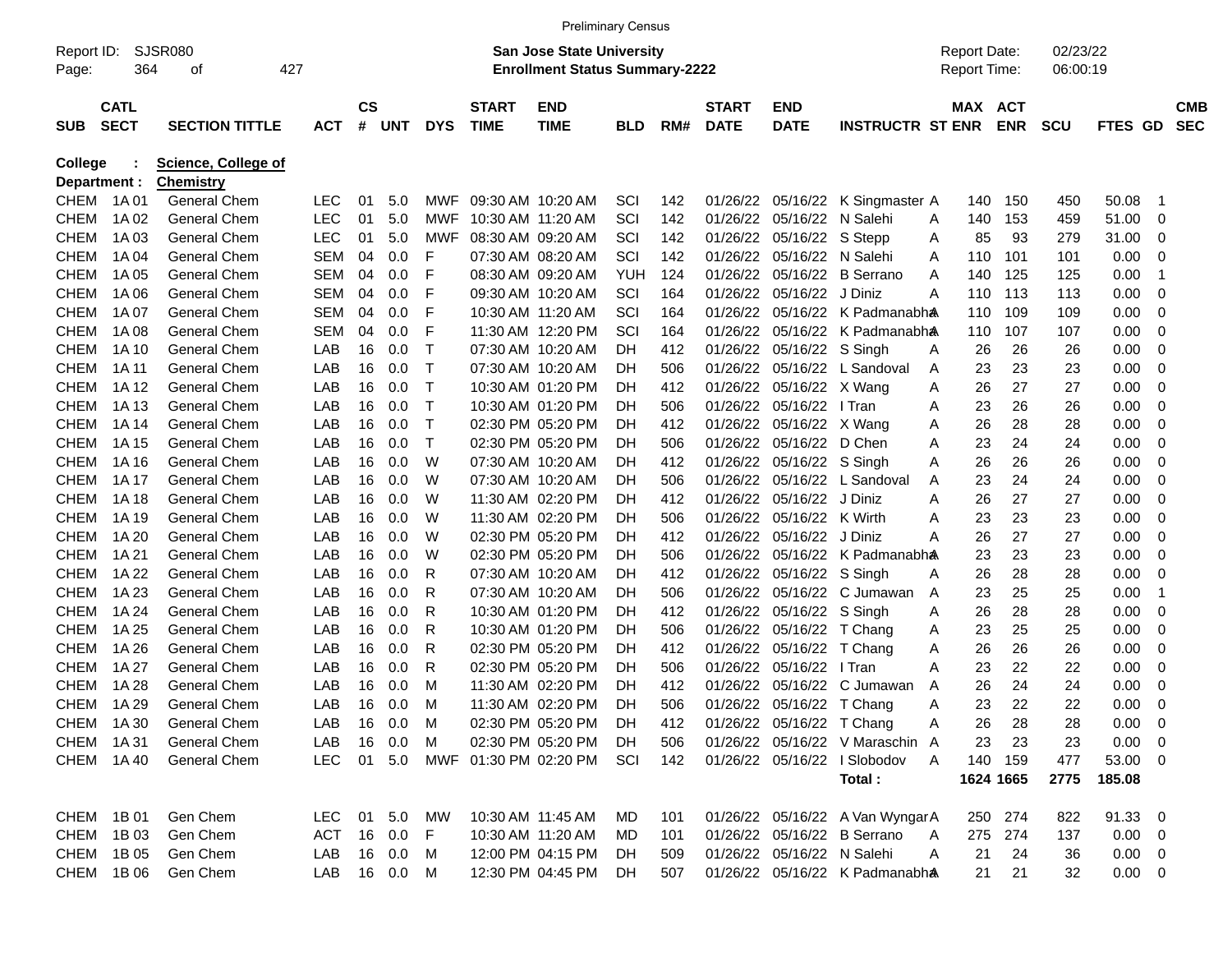|                     |                            |                        |               |                    |            |            |                             | <b>Preliminary Census</b>                                                 |            |     |                             |                            |                            |                                            |     |                       |                      |                |                |                          |
|---------------------|----------------------------|------------------------|---------------|--------------------|------------|------------|-----------------------------|---------------------------------------------------------------------------|------------|-----|-----------------------------|----------------------------|----------------------------|--------------------------------------------|-----|-----------------------|----------------------|----------------|----------------|--------------------------|
| Report ID:<br>Page: | 365                        | <b>SJSR080</b><br>οf   | 427           |                    |            |            |                             | <b>San Jose State University</b><br><b>Enrollment Status Summary-2222</b> |            |     |                             |                            |                            | <b>Report Date:</b><br><b>Report Time:</b> |     |                       | 02/23/22<br>06:00:19 |                |                |                          |
| <b>SUB</b>          | <b>CATL</b><br><b>SECT</b> | <b>SECTION TITTLE</b>  | <b>ACT</b>    | $\mathsf{cs}$<br># | <b>UNT</b> | <b>DYS</b> | <b>START</b><br><b>TIME</b> | <b>END</b><br><b>TIME</b>                                                 | <b>BLD</b> | RM# | <b>START</b><br><b>DATE</b> | <b>END</b><br><b>DATE</b>  | <b>INSTRUCTR ST ENR</b>    |                                            |     | MAX ACT<br><b>ENR</b> | <b>SCU</b>           | FTES GD        |                | <b>CMB</b><br><b>SEC</b> |
| <b>CHEM</b>         | 1B 07                      | Gen Chem               | LAB           | 16                 | 0.0        | Т          |                             | 07:30 AM 11:45 AM                                                         | DН         | 509 | 01/26/22                    |                            | 05/16/22 B Serrano         | A                                          | 21  | 22                    | 33                   | 0.00           | -0             |                          |
| <b>CHEM</b>         | 1B 08                      | Gen Chem               | LAB           | 16                 | 0.0        | т          | 07:30 AM 11:45 AM           |                                                                           | DН         | 507 | 01/26/22                    | 05/16/22 A Tran            |                            | A                                          | 21  | 20                    | 30                   | 0.00           | -0             |                          |
| <b>CHEM</b>         | 1B 09                      | Gen Chem               | LAB           | 16                 | 0.0        | т          |                             | 12:00 PM 04:15 PM                                                         | DН         | 509 | 01/26/22                    |                            | 05/16/22 K Padmanabha      |                                            | 21  | 22                    | 33                   | 0.00           | 0              |                          |
| <b>CHEM</b>         | 1B 10                      | Gen Chem               | LAB           | 16                 | 0.0        | т          |                             | 01:00 PM 05:15 PM                                                         | DН         | 507 | 01/26/22                    | 05/16/22 K Wirth           |                            | A                                          | 21  | 23                    | 35                   | 0.00           | 0              |                          |
| <b>CHEM</b>         | 1B 11                      | Gen Chem               | LAB           | 16                 | 0.0        | W          |                             | 12:00 PM 04:15 PM                                                         | DН         | 509 | 01/26/22                    | 05/16/22 N Salehi          |                            | A                                          | 21  | 21                    | 32                   | 0.00           | 0              |                          |
| <b>CHEM</b>         | 1B 12                      | Gen Chem               | LAB           | 16                 | 0.0        | W          |                             | 03:15 PM 07:30 PM                                                         | DН         | 507 | 01/26/22                    |                            | $05/16/22$   Slobodov      | A                                          | 21  | 23                    | 35                   | 0.00           | -0             |                          |
| <b>CHEM</b>         | 1B 13                      | Gen Chem               | LAB           | 16                 | 0.0        | R          | 07:30 AM 11:45 AM           |                                                                           | DН         | 507 | 01/26/22                    |                            | 05/16/22 B Serrano         | A                                          | 21  | 22                    | 33                   | 0.00           | 0              |                          |
| <b>CHEM</b>         | 1B 14                      | Gen Chem               | LAB           | 16                 | 0.0        | R          | 07:30 AM 11:45 AM           |                                                                           | DН         | 509 | 01/26/22                    |                            | 05/16/22 K Singmaster A    |                                            | 1   | 11                    | 17                   | 0.00           | $\mathbf 0$    |                          |
| <b>CHEM</b>         | 1B 15                      | Gen Chem               | LAB           | 16                 | 0.0        | R          |                             | 12:00 PM 04:15 PM                                                         | DН         | 507 | 01/26/22                    |                            | 05/16/22 B Serrano         | A                                          | 21  | 21                    | 32                   | 0.00           | 0              |                          |
| <b>CHEM</b>         | 1B 16                      | Gen Chem               | LAB           | 16                 | 0.0        | R          |                             | 01:00 PM 05:15 PM                                                         | DН         | 509 | 01/26/22                    |                            | 05/16/22 K Padmanabha      |                                            | 21  | 21                    | 32                   | 0.00           | 0              |                          |
| <b>CHEM</b>         | 1B 17                      | Gen Chem               | LAB           | 16                 | 0.0        | M          |                             | 04:30 PM 08:45 PM                                                         | DН         | 509 | 01/26/22                    | 05/16/22                   | I Slobodov                 | $\overline{A}$                             | 21  | 23                    | 35                   | 0.00           | $\overline{0}$ |                          |
|                     |                            |                        |               |                    |            |            |                             |                                                                           |            |     |                             |                            | Total:                     |                                            | 778 | 822                   | 1370                 | 91.33          |                |                          |
| CHEM                | 801                        | Organic Chem           | <b>LEC</b>    | 02                 | 3.0        | TR         |                             | 09:00 AM 10:15 AM                                                         | DН         | 351 | 01/26/22                    | 05/16/22                   | L Kapitzky                 | A                                          | 50  | 59                    | 177                  | 11.80          | - 0            |                          |
|                     |                            |                        |               |                    |            |            |                             |                                                                           |            |     |                             |                            | Total:                     |                                            | 50  | 59                    | 177                  | 11.80          |                |                          |
|                     |                            |                        |               |                    |            |            |                             |                                                                           |            |     |                             |                            |                            |                                            |     |                       |                      |                |                |                          |
| <b>CHEM</b>         | 901                        | Organic Chem Lab       | LAB           | 16                 | 1.0        | F          |                             | 09:30 AM 12:20 PM                                                         | SCI        | 154 |                             | 01/26/22 05/16/22 X Wang   |                            | A                                          | 17  | 15                    | 15                   | 1.00           | 0              |                          |
| <b>CHEM</b>         | 902                        | Organic Chem Lab       | LAB           | 16                 | 1.0        | F          |                             | 01:00 PM 03:50 PM                                                         | SCI        | 154 |                             | 01/26/22 05/16/22 X Wang   |                            | Α                                          | 17  | 18                    | 18                   | 1.20           | 0              |                          |
| <b>CHEM</b>         | 903                        | Organic Chem Lab       | LAB           | 16                 | 1.0        | R          |                             | 02:30 PM 05:20 PM                                                         | SCI        | 154 |                             | 01/26/22 05/16/22 X Wang   |                            | A                                          | 17  | 18                    | 18                   | 1.20           | - 0            |                          |
|                     |                            |                        |               |                    |            |            |                             |                                                                           |            |     |                             |                            | Total :                    |                                            | 51  | 51                    | 51                   | 3.40           |                |                          |
|                     | CHEM 30A 01                | Intro Chem             | <b>LEC</b>    | 01                 | 3.0        | МW         |                             | 04:30 PM 05:20 PM                                                         | MD         | 101 | 01/26/22                    | 05/16/22 A Tran            |                            | A                                          | 420 | 278                   | 556                  | 55.60          | - 0            |                          |
|                     | CHEM 30A 02                | Intro Chem             | LAB           | 16                 | 0.0        | т          |                             | 07:30 AM 10:20 AM                                                         | DН         | 601 | 01/26/22                    | 05/16/22 H Cho             |                            | A                                          | 28  | 23                    | 23                   | 0.00           | 0              |                          |
| CHEM                | 30A03                      | Intro Chem             | LAB           | 16                 | 0.0        | т          |                             | 10:30 AM 01:20 PM                                                         | DН         | 601 | 01/26/22                    | 05/16/22 S Singh           |                            | A                                          | 28  | 28                    | 28                   | 0.00           | 0              |                          |
| CHEM                | 30A 04                     | Intro Chem             | LAB           | 16                 | 0.0        | т          |                             | 01:30 PM 04:20 PM                                                         | DН         | 601 | 01/26/22                    |                            | 05/16/22 K Nguyen          | A                                          | 28  | 28                    | 28                   | 0.00           | 0              |                          |
| CHEM                | 30A 05                     | Intro Chem             | LAB           | 16                 | 0.0        | W          |                             | 07:30 AM 10:20 AM                                                         | DН         | 601 | 01/26/22                    | 05/16/22 H Cho             |                            | A                                          | 28  | 19                    | 19                   | 0.00           | 0              |                          |
| CHEM                | 30A 06                     | Intro Chem             | LAB           | 16                 | 0.0        | W          |                             | 10:30 AM 01:20 PM                                                         | DН         | 601 | 01/26/22                    | 05/16/22 N Millan          |                            | A                                          | 28  | 27                    | 27                   | 0.00           | 0              |                          |
| CHEM                | 30A 07                     | Intro Chem             | LAB           | 16                 | 0.0        | W          |                             | 01:30 PM 04:20 PM                                                         | DH         | 601 | 01/26/22                    | 05/16/22 F Lee             |                            | A                                          | 28  | 27                    | 27                   | 0.00           | 0              |                          |
| CHEM                | 30A 08                     | Intro Chem             | LAB           | 16                 | 0.0        |            |                             |                                                                           |            |     | 01/26/22                    | 05/16/22                   |                            | Χ                                          | 0   | 0                     | 0                    | 0.00           | 0              |                          |
|                     | CHEM 30A 09                | Intro Chem             | LAB           | 16                 | 0.0        | R          |                             | 10:30 AM 01:20 PM                                                         | DН         | 601 |                             | 01/26/22 05/16/22 N Millan |                            | Α                                          | 28  | 27                    | 27                   | 0.00           | $\mathbf 0$    |                          |
|                     | CHEM 30A 10                | Intro Chem             | LAB           |                    | 16  0.0    | R          |                             | 01:30 PM 04:20 PM                                                         | DH         | 601 |                             | 01/26/22 05/16/22 S Hu     |                            | Α                                          | 28  | 26                    | 26                   | $0.00 \t 0$    |                |                          |
|                     | CHEM 30A 11                | Intro Chem             | LAB           |                    | 16 0.0     | M          |                             | 10:30 AM 01:20 PM                                                         | <b>DH</b>  | 601 |                             | 01/26/22 05/16/22 F Lee    |                            | A                                          | 28  | 26                    | 26                   | $0.00 \t 0$    |                |                          |
|                     | CHEM 30A 12                | Intro Chem             | LAB           |                    | 16 0.0     | M          |                             | 01:30 PM 04:20 PM                                                         | DH.        | 601 |                             |                            | 01/26/22 05/16/22 K Nguyen | A                                          | 28  | 26                    | 26                   | $0.00 \t 0$    |                |                          |
|                     | CHEM 30A 13                | Intro Chem             | LAB           |                    | 16 0.0     | F          |                             | 07:30 AM 10:20 AM                                                         | DH.        | 601 |                             | 01/26/22 05/16/22 K White  |                            | A                                          | 28  | 7                     | 7                    | $0.00 \t 0$    |                |                          |
|                     | CHEM 30A 14                | Intro Chem             | LAB           |                    | 16  0.0  F |            |                             | 10:30 AM 01:20 PM                                                         | DH         | 601 |                             | 01/26/22 05/16/22 S Hu     |                            | Α                                          | 28  | 14                    | 14                   | $0.00 \t 0$    |                |                          |
|                     |                            |                        |               |                    |            |            |                             |                                                                           |            |     |                             |                            | Total:                     |                                            | 756 | 556                   | 834                  | 55.60          |                |                          |
|                     | CHEM 30B 01                | Intro Chem             | LEC 01 3.0 MW |                    |            |            |                             | 08:00 AM 08:50 AM SCI                                                     |            | 164 |                             | 01/26/22 05/16/22 A Tran   |                            | A                                          | 100 | 47                    | 94                   | $9.40 \quad 0$ |                |                          |
|                     |                            | CHEM 30B 02 Intro Chem | LAB 16 0.0 W  |                    |            |            |                             | 09:30 AM 12:20 PM                                                         | DH         | 611 |                             | 01/26/22 05/16/22 R Nhan   |                            | A                                          | 22  | 23                    | 23                   | $0.00 \t 0$    |                |                          |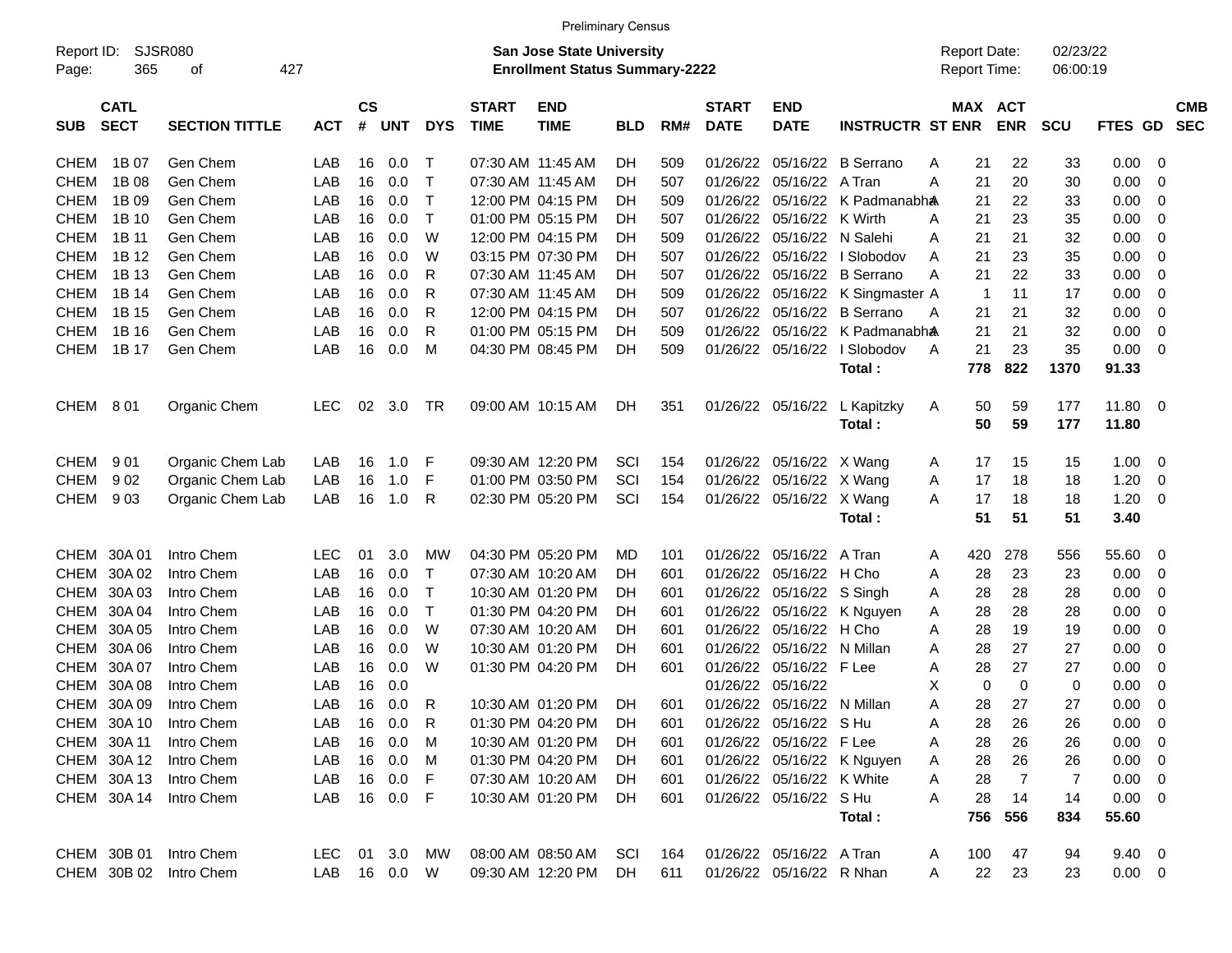| <b>Preliminary Census</b> |  |
|---------------------------|--|
|                           |  |

| Report ID:<br>Page: | <b>SJSR080</b><br>366      | 427<br>οf                                                      |                   |                    |     |              |                             | <b>San Jose State University</b><br><b>Enrollment Status Summary-2222</b> |            |             |                             |                            |                                            |        | <b>Report Date:</b><br>Report Time: |             | 02/23/22<br>06:00:19 |                            |                          |                          |
|---------------------|----------------------------|----------------------------------------------------------------|-------------------|--------------------|-----|--------------|-----------------------------|---------------------------------------------------------------------------|------------|-------------|-----------------------------|----------------------------|--------------------------------------------|--------|-------------------------------------|-------------|----------------------|----------------------------|--------------------------|--------------------------|
| <b>SUB</b>          | <b>CATL</b><br><b>SECT</b> | <b>SECTION TITTLE</b>                                          | <b>ACT</b>        | $\mathsf{cs}$<br># | UNT | <b>DYS</b>   | <b>START</b><br><b>TIME</b> | <b>END</b><br><b>TIME</b>                                                 | <b>BLD</b> | RM#         | <b>START</b><br><b>DATE</b> | <b>END</b><br><b>DATE</b>  | <b>INSTRUCTR ST ENR</b>                    |        | MAX ACT                             | <b>ENR</b>  | SCU                  | FTES GD                    |                          | <b>CMB</b><br><b>SEC</b> |
|                     | CHEM 30B 03                | Intro Chem                                                     | LAB               | 16                 | 0.0 | R            |                             | 10:30 AM 01:20 PM                                                         | DH.        | 611         |                             |                            | 01/26/22 05/16/22 K Mejia Esco A           |        | 22                                  | 13          | 13                   | 0.00 0                     |                          |                          |
| <b>CHEM</b>         | 30B 04                     | Intro Chem                                                     | LAB               |                    | 0.0 |              |                             |                                                                           |            |             |                             |                            |                                            | X      | $\mathbf 0$                         | $\mathbf 0$ | 0                    | 0.00                       | - 0                      |                          |
| CHEM                | 30B 05                     | Intro Chem                                                     | LAB               | 16                 | 0.0 | $\mathsf{T}$ |                             | 10:30 AM 01:20 PM                                                         | DH.        | 611         |                             |                            | 01/26/22 05/16/22 K Mejia Esco A<br>Total: |        | 22<br>166                           | 11<br>94    | 11<br>141            | $0.00 \t 0$<br>9.40        |                          |                          |
|                     | CHEM 55 01                 | <b>Quant Analy</b>                                             | <b>LEC</b>        | 01                 | 2.0 | MW           |                             | 09:30 AM 10:20 AM                                                         | WSQ 109    |             |                             | 01/26/22 05/16/22          | R Freeman                                  | A      | 120                                 | 65          | 130                  | 8.67                       | $\overline{\phantom{0}}$ |                          |
|                     |                            |                                                                |                   |                    |     |              |                             |                                                                           |            |             |                             |                            | Total:                                     |        | 120                                 | 65          | 130                  | 8.67                       |                          |                          |
|                     | CHEM 55L 01                | Quantitative Analysi                                           | LAB               | 16                 | 2.0 | MW           |                             | 10:30 AM 01:20 PM                                                         | DH.        | 413         |                             |                            | 01/26/22 05/16/22 E Campo Saha             |        | 22                                  | 23          | 46                   | 3.07                       | $\overline{\phantom{0}}$ |                          |
|                     | CHEM 55L 02                | Quantitative Analysi                                           | LAB               | 16                 | 2.0 | <b>TR</b>    |                             | 10:30 AM 01:20 PM                                                         | DH.        | 413         |                             |                            | 01/26/22 05/16/22 R Freeman                | A      | 22                                  | 21          | 42                   | 2.80                       | $\overline{\mathbf{0}}$  |                          |
|                     | CHEM 55L 03                | <b>Quantitative Analysi</b>                                    | LAB               | 16                 | 2.0 | MW           |                             | 02:30 PM 05:20 PM                                                         | DH         | 413         |                             |                            | 01/26/22 05/16/22 R Freeman                | A      | 22                                  | 22          | 44                   | 2.93                       | $\overline{\phantom{0}}$ |                          |
|                     |                            |                                                                |                   |                    |     |              |                             |                                                                           |            |             |                             |                            | Total:                                     |        | 66                                  | 66          | 132                  | 8.80                       |                          |                          |
|                     |                            | CHEM 100W 01 Writing Wkshp Chem                                | SEM 05            |                    | 3.0 | TR           |                             | 08:30 AM 09:45 AM                                                         | DH.        | 503         |                             | 01/26/22 05/16/22 B Lustig |                                            | A      | 20                                  | 12          | 36                   | $2.40 \quad 0$             |                          |                          |
|                     |                            | CHEM 100W 02 Writing Wkshp Chem                                | SEM               | 05                 | 3.0 |              |                             |                                                                           |            |             | 01/26/22 05/16/22           |                            |                                            | X      | $\Omega$                            | $\mathbf 0$ | 0                    | 0.00                       | $\overline{\mathbf{0}}$  |                          |
|                     |                            | CHEM 100W 03 Writing Wkshp Chem                                | SEM               | 05                 | 3.0 | F            |                             | 01:00 PM 03:45 PM                                                         | ON         | <b>LINE</b> |                             | 01/26/22 05/16/22          | G Grazioli                                 | A      | 20                                  | 21          | 63                   | 4.25                       | $\overline{1}$           |                          |
|                     |                            |                                                                |                   |                    |     |              |                             |                                                                           |            |             |                             |                            | Total:                                     |        | 40                                  | 33          | 99                   | 6.65                       |                          |                          |
|                     |                            | CHEM 112A 01 Organic Chem                                      | <b>LEC</b>        | 02                 | 3.0 | <b>TR</b>    |                             | 09:00 AM 10:15 AM                                                         | WSQ 109    |             |                             | 01/26/22 05/16/22          | J Kim                                      | A      | 120                                 | 124         | 372                  | 24.80 0                    |                          |                          |
|                     |                            |                                                                |                   |                    |     |              |                             |                                                                           |            |             |                             |                            | Total:                                     |        | 120                                 | 124         | 372                  | 24.80                      |                          |                          |
|                     | CHEM 112B 01               | Organic Chem                                                   | <b>LEC</b>        | 02                 | 3.0 | <b>TR</b>    |                             | 09:00 AM 10:15 AM                                                         | SCI        | 142         |                             | 01/26/22 05/16/22          | R Okuda                                    | A      | 170                                 | 165         | 495                  | 33.00 0                    |                          |                          |
|                     |                            |                                                                |                   |                    |     |              |                             |                                                                           |            |             |                             |                            | Total:                                     |        | 170                                 | 165         | 495                  | 33.00                      |                          |                          |
|                     |                            | CHEM 113A 01 Organic Chem Lab                                  | LAB               | 16                 | 2.0 | <b>MW</b>    |                             | 10:30 AM 01:20 PM                                                         | SCI        | 154         |                             | 01/26/22 05/16/22          | L Kapitzky                                 | A      | 14                                  | 18          | 36                   | 2.40                       | $\overline{\phantom{0}}$ |                          |
|                     |                            | CHEM 113A 02 Organic Chem Lab                                  | LAB               | 16                 | 2.0 | МW           |                             | 02:30 PM 05:20 PM                                                         | SCI        | 154         | 01/26/22                    | 05/16/22 S Stepp           |                                            | A      | 14                                  | 17          | 34                   | 2.27                       | $\overline{\phantom{0}}$ |                          |
|                     |                            | CHEM 113A 03 Organic Chem Lab                                  | LAB               | 16                 | 2.0 | <b>TR</b>    |                             | 10:30 AM 01:20 PM                                                         | SCI        | 154         |                             | 01/26/22 05/16/22          | P Dirlam                                   | A      | 14                                  | 18          | 36                   | 2.40                       | $\overline{\mathbf{0}}$  |                          |
|                     |                            | CHEM 113A 04 Organic Chem Lab                                  | LAB               | 16                 | 2.0 | <b>TR</b>    |                             | 02:30 PM 05:20 PM                                                         | SCI        | 139         |                             |                            | 01/26/22 05/16/22 L Kapitzky               | Α      | 14                                  | 18          | 36                   | 2.40                       | $\overline{\phantom{0}}$ |                          |
|                     |                            | CHEM 113A 05 Organic Chem Lab                                  | LAB               | 16                 | 2.0 |              |                             |                                                                           |            |             | 01/26/22 05/16/22           |                            |                                            | х      | 0                                   | $\mathbf 0$ | 0                    | 0.00                       | $\overline{\mathbf{0}}$  |                          |
|                     |                            | CHEM 113A 06 Organic Chem Lab                                  | LAB               | 16                 | 2.0 | F            |                             | 09:30 AM 03:00 PM                                                         | SCI        | 139         |                             | 01/26/22 05/16/22          | S Stepp                                    | A      | -1                                  | 18          | 36                   | 2.40                       | $\overline{\mathbf{0}}$  |                          |
|                     |                            |                                                                |                   |                    |     |              |                             |                                                                           |            |             |                             |                            | Total:                                     |        | 57                                  | 89          | 178                  | 11.87                      |                          |                          |
|                     |                            | CHEM 113B 01 Organic Chem Lab                                  | <b>SEM</b>        | 05                 | 3.0 | W            |                             | 01:30 PM 02:20 PM                                                         | SCI        | 242         |                             | 01/26/22 05/16/22 J Kim    |                                            | A      |                                     | 14          | 14                   | 2.80 0                     |                          |                          |
|                     |                            | CHEM 113B 02 Organic Chem Lab                                  | LAB               | 16                 | 0.0 | <b>MW</b>    |                             | 10:30 AM 01:20 PM                                                         | SCI        | 139         |                             | 01/26/22 05/16/22 J Kim    |                                            | A      | -1                                  | 14          | 28                   | $0.00 \t 0$                |                          |                          |
|                     |                            | CHEM 113B 03 Organic Chem Lab                                  | <b>SEM</b>        | 05                 | 3.0 | W            |                             | 01:30 PM 02:20 PM                                                         | SCI        | 139         |                             | 01/26/22 05/16/22 J Kim    |                                            | A      | $\mathbf{1}$                        | 12          | 12                   | $2.40 \ 0$                 |                          |                          |
|                     |                            | CHEM 113B 04 Organic Chem Lab                                  | LAB               | 16                 | 0.0 | <b>MW</b>    |                             | 02:30 PM 05:20 PM                                                         | SCI        | 139         |                             | 01/26/22 05/16/22 J Kim    |                                            | Α      | -1                                  | 12          | 24                   | $0.00 \t 0$                |                          |                          |
|                     |                            | CHEM 113B 05 Organic Chem Lab<br>CHEM 113B 06 Organic Chem Lab | <b>SEM</b><br>LAB |                    | 3.0 |              |                             |                                                                           |            |             |                             |                            |                                            | Χ<br>X | $\mathbf 0$<br>0                    | $\mathbf 0$ | 0                    | $0.00 \t 0$<br>$0.00 \t 0$ |                          |                          |
|                     |                            |                                                                |                   |                    | 0.0 |              |                             |                                                                           |            |             |                             |                            | Total:                                     |        | 4                                   | 0<br>52     | 0<br>78              | 5.20                       |                          |                          |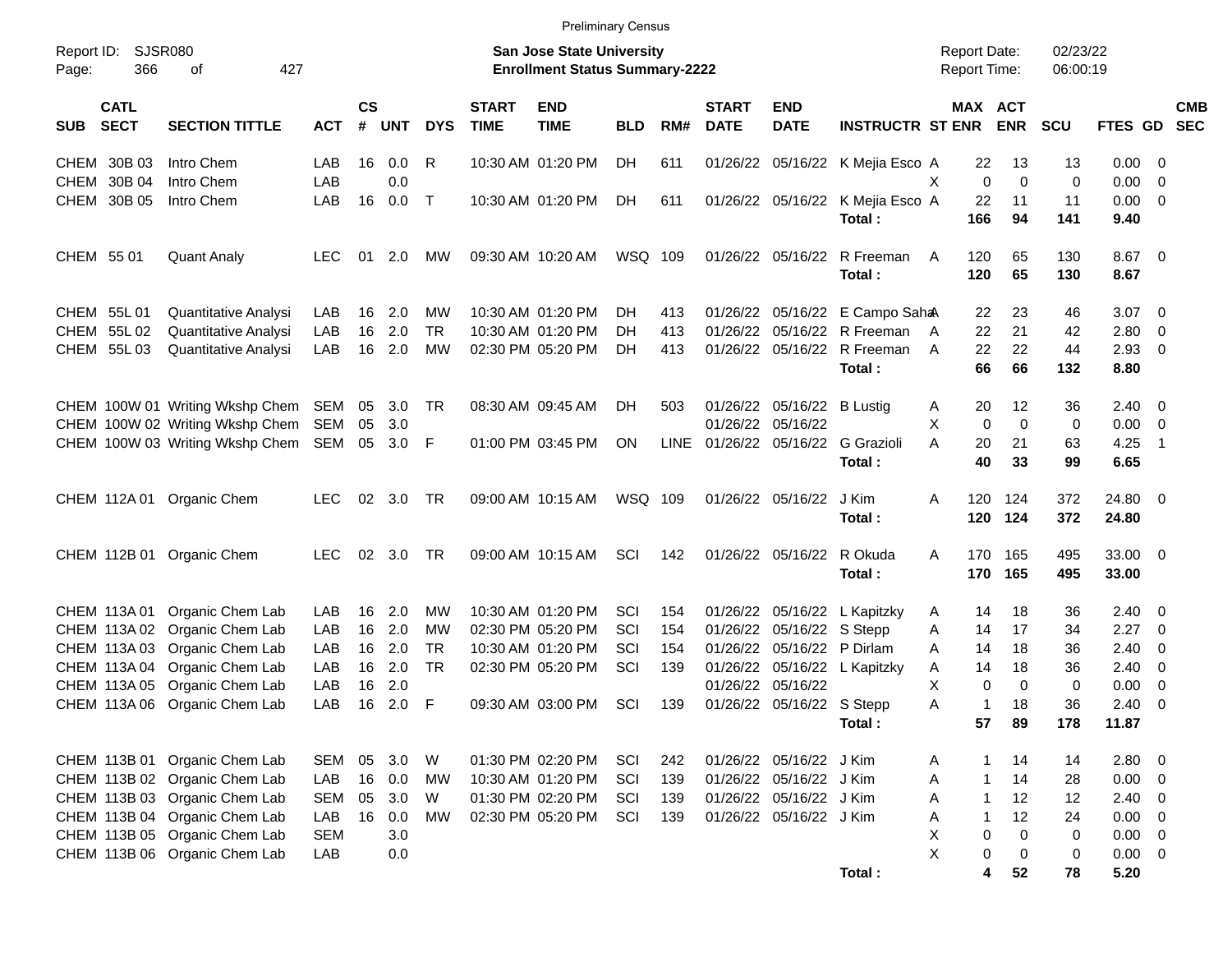|            |                                           |                                                                                           |                          |                    |                     |                        |                             | <b>Preliminary Census</b>                                                 |                  |                   |                             |                                                                                           |                                                                                |                                     |                                                     |                      |                                              |            |
|------------|-------------------------------------------|-------------------------------------------------------------------------------------------|--------------------------|--------------------|---------------------|------------------------|-----------------------------|---------------------------------------------------------------------------|------------------|-------------------|-----------------------------|-------------------------------------------------------------------------------------------|--------------------------------------------------------------------------------|-------------------------------------|-----------------------------------------------------|----------------------|----------------------------------------------|------------|
| Page:      | Report ID: SJSR080<br>367                 | 427<br>οf                                                                                 |                          |                    |                     |                        |                             | <b>San Jose State University</b><br><b>Enrollment Status Summary-2222</b> |                  |                   |                             |                                                                                           |                                                                                | <b>Report Date:</b><br>Report Time: |                                                     | 02/23/22<br>06:00:19 |                                              |            |
| <b>SUB</b> | <b>CATL</b><br><b>SECT</b>                | <b>SECTION TITTLE</b>                                                                     | <b>ACT</b>               | $\mathsf{cs}$<br># | UNT                 | <b>DYS</b>             | <b>START</b><br><b>TIME</b> | <b>END</b><br><b>TIME</b>                                                 | <b>BLD</b>       | RM#               | <b>START</b><br><b>DATE</b> | <b>END</b><br><b>DATE</b>                                                                 | <b>INSTRUCTR ST ENR ENR</b>                                                    |                                     | MAX ACT                                             | <b>SCU</b>           | FTES GD SEC                                  | <b>CMB</b> |
|            |                                           | CHEM 120S 80 Chem Safety                                                                  | LEC.                     |                    | $02 \quad 1.0$      | TBA                    |                             |                                                                           | <b>ON</b>        | LINE              |                             | 01/26/22 05/16/22 R Terrill                                                               | Total:                                                                         | A                                   | 150 127<br>150 127                                  | 127<br>127           | 8.47 0<br>8.47                               |            |
|            |                                           | CHEM 130A 01 Biochem<br>CHEM 130A 02 Biochem                                              | <b>LEC</b><br><b>LEC</b> | 04                 | 4.0<br>4.0          | <b>MW</b>              |                             | 08:30 AM 10:10 AM                                                         | DH               | 135               |                             |                                                                                           | 01/26/22 05/16/22 E Migicovsky A<br>Total:                                     | X                                   | $\mathbf 0$<br>$\mathbf 0$<br>28<br>80<br>80<br>28  | 0<br>112<br>112      | $0.00 \t 0$<br>$7.47\ 0$<br>7.47             |            |
|            | CHEM 130B 01 Biochem                      |                                                                                           | SEM 04                   |                    | 4.0                 | MW                     |                             | 08:30 AM 10:10 AM                                                         | DH.              | 250               |                             |                                                                                           | 01/26/22 05/16/22 L Miller Con A<br>Total:                                     |                                     | 55<br>42<br>55<br>42                                | 168<br>168           | 11.20 0<br>11.20                             |            |
|            |                                           | CHEM 131A 01 Biochem Lab<br>CHEM 131A 02 Biochem Lab                                      | LAB<br>LAB               | 16<br>16           | 2.0<br>2.0          | <b>TR</b><br><b>TR</b> |                             | 09:00 AM 11:50 AM<br>03:00 PM 05:50 PM                                    | DH.<br><b>DH</b> | 609<br>609        |                             |                                                                                           | 01/26/22 05/16/22 E Migicovsky A<br>01/26/22 05/16/22 S Cuellar-Or A<br>Total: |                                     | $\mathbf{1}$<br>14<br>10<br>11<br>11<br>25          | 28<br>22<br>50       | $1.87 \t 0$<br>$1.47 \quad 0$<br>3.33        |            |
|            |                                           | CHEM 131B 01 Biochemistry Lab II<br>CHEM 131B 02 Biochemistry Lab II                      | SEM<br>LAB               | 05<br>16           | 3.0<br>0.0          | F<br>WF                |                             | 01:30 PM 02:20 PM<br>02:30 PM 05:20 PM                                    | DH.<br>DH        | 416<br>609        |                             | 01/26/22 05/16/22 N Wang<br>01/26/22 05/16/22 N Wang                                      | Total:                                                                         | A<br>A                              | 1<br>24<br>$\mathbf{1}$<br>24<br>$\mathbf{2}$<br>48 | 24<br>48<br>72       | $4.80\ 0$<br>$0.00 \t 0$<br>4.80             |            |
|            | CHEM 132L 01                              | Intro Biochem Lab                                                                         | <b>LAB</b>               |                    | 16 1.0 F            |                        |                             | 09:00 AM 11:50 AM                                                         | DH.              | 611               |                             | 01/26/22 05/16/22 A Tran                                                                  | Total:                                                                         | Α                                   | 20<br>24<br>24<br>20                                | 20<br>20             | $1.38 \quad 3$<br>1.38                       |            |
|            | CHEM 135 01                               | Gen Biochemistry                                                                          | <b>LEC</b>               |                    | 02 4.0              | МW                     |                             | 04:30 PM 06:10 PM                                                         | SCI              | 142               |                             |                                                                                           | 01/26/22 05/16/22 D Eggers<br>Total:                                           | 130<br>Α<br>130                     | 66<br>66                                            | 264<br>264           | 17.60 0<br>17.60                             |            |
|            | CHEM 146 01<br>CHEM 146 02                | Adv Technique Chem SEM 05<br>Adv Technique Chem LAB                                       |                          |                    | 3.0 F<br>16  0.0  F |                        |                             | 09:00 AM 09:50 AM<br>10:00 AM 03:40 PM                                    | DH.<br>DH        | 010<br>010        |                             | 01/26/22 05/16/22 G Muller<br>01/26/22 05/16/22 G Muller                                  | Total:                                                                         | A<br>A                              | 12<br>12<br>12<br>12<br>24<br>24                    | 12<br>24<br>36       | $2.40 \ 0$<br>$0.00 \t 0$<br>2.40            |            |
|            | CHEM 155 01<br>CHEM 155 02<br>CHEM 155 03 | <b>Instrumentl Analysis</b><br><b>Instrumentl Analysis</b><br><b>Instrumentl Analysis</b> | SEM 04 4.0<br>LAB<br>LAB |                    | 16 0.0<br>16 0.0    | МW<br>R                |                             | 06:00 PM 07:15 PM<br>09:00 AM 11:50 AM<br>09:00 AM 11:50 AM               | DH.<br>DH<br>DH  | 250<br>010<br>010 |                             | 01/26/22 05/16/22 R Terrill<br>01/26/22 05/16/22 R Terrill<br>01/26/22 05/16/22 R Terrill |                                                                                | A<br>A<br>Α                         | 24<br>36<br>12<br>10<br>12<br>3                     | 72<br>10<br>3        | $6.40 \quad 0$<br>$0.00 \t 0$<br>$0.00 \t 0$ |            |
|            | CHEM 155 04                               | <b>Instrumentl Analysis</b>                                                               | LAB                      |                    | 16 0.0              | W                      |                             | 07:30 AM 10:20 AM                                                         | DH               | 010               |                             | 01/26/22 05/16/22 R Terrill                                                               | Total:                                                                         | Α                                   | 12<br>11<br>72<br>48                                | 11<br>96             | $0.00 \t 0$<br>6.40                          |            |
|            | CHEM 160 01                               | Phys Chem                                                                                 | SEM 04 4.0 TR            |                    |                     |                        |                             | 12:00 PM 01:15 PM                                                         | DH               | 351               |                             | 01/26/22 05/16/22 N Esker                                                                 | Total:                                                                         | A                                   | 55<br>38<br>55<br>38                                | 152<br>152           | $10.13$ 0<br>10.13                           |            |
|            |                                           | CHEM 161B 01 Phys Chem                                                                    | SEM 04 3.0 TR            |                    |                     |                        |                             | 12:00 PM 01:15 PM DH                                                      |                  | 415               |                             |                                                                                           | 01/26/22 05/16/22 A Wolcott                                                    | A                                   | 45<br>9                                             | 27                   | 1.80 0                                       |            |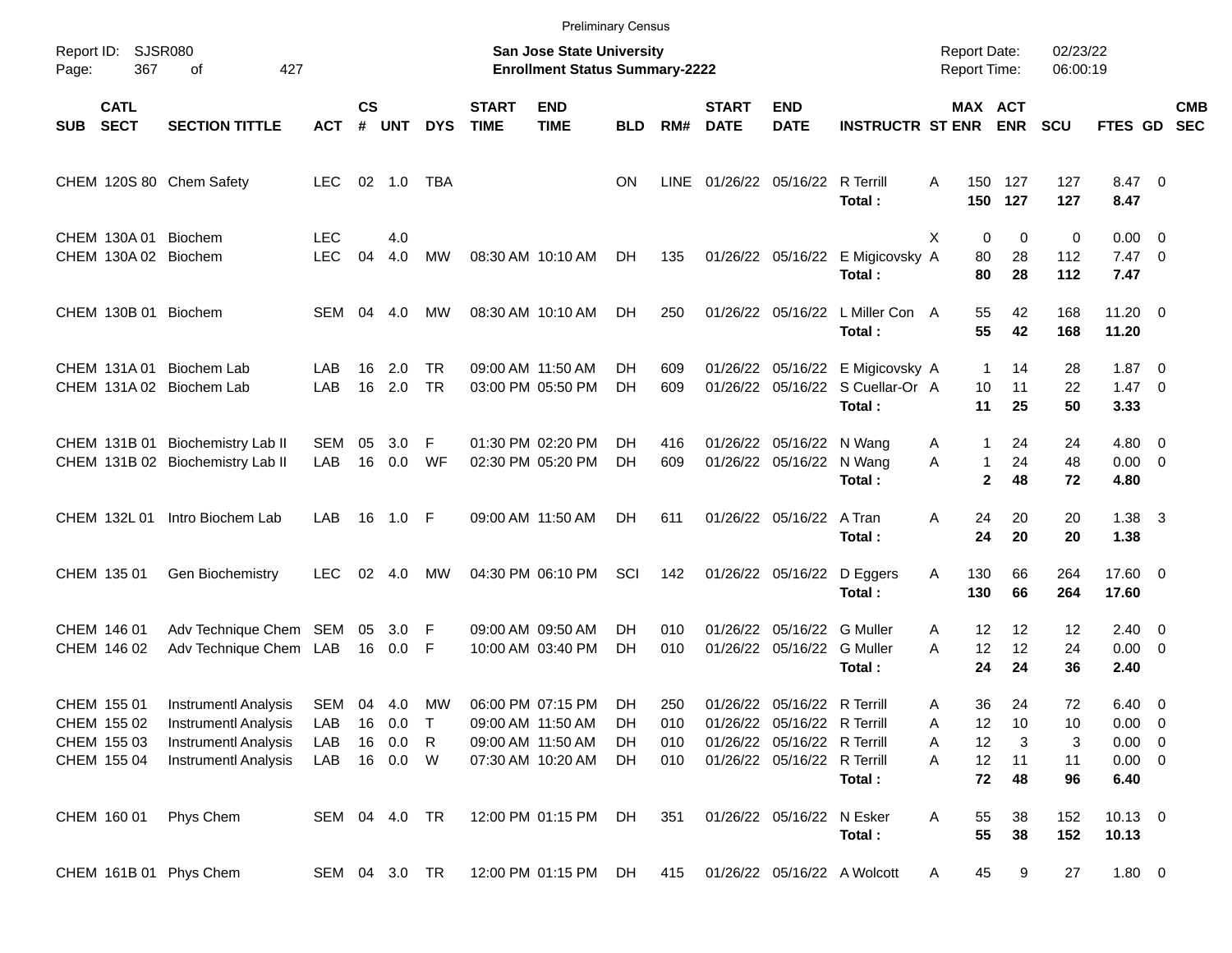|                     |                            |                                              |            |                    |            |            |                             | <b>Preliminary Census</b>                                                 |            |     |                             |                             |                             |   |                                     |                       |                      |                        |     |            |
|---------------------|----------------------------|----------------------------------------------|------------|--------------------|------------|------------|-----------------------------|---------------------------------------------------------------------------|------------|-----|-----------------------------|-----------------------------|-----------------------------|---|-------------------------------------|-----------------------|----------------------|------------------------|-----|------------|
| Report ID:<br>Page: | SJSR080<br>368             | 427<br>οf                                    |            |                    |            |            |                             | <b>San Jose State University</b><br><b>Enrollment Status Summary-2222</b> |            |     |                             |                             |                             |   | <b>Report Date:</b><br>Report Time: |                       | 02/23/22<br>06:00:19 |                        |     |            |
| <b>SUB</b>          | <b>CATL</b><br><b>SECT</b> | <b>SECTION TITTLE</b>                        | <b>ACT</b> | $\mathsf{cs}$<br># | UNT        | <b>DYS</b> | <b>START</b><br><b>TIME</b> | <b>END</b><br><b>TIME</b>                                                 | <b>BLD</b> | RM# | <b>START</b><br><b>DATE</b> | <b>END</b><br><b>DATE</b>   | <b>INSTRUCTR ST ENR</b>     |   |                                     | MAX ACT<br><b>ENR</b> | <b>SCU</b>           | FTES GD SEC            |     | <b>CMB</b> |
|                     |                            |                                              |            |                    |            |            |                             |                                                                           |            |     |                             |                             | Total:                      |   | 45                                  | 9                     | 27                   | 1.80                   |     |            |
|                     |                            | CHEM 162L 02 Phys Chem Lab                   | LAB        |                    |            |            |                             | 02:00 PM 04:50 PM                                                         | DH         | 010 |                             | 01/26/22 05/16/22           | N Esker<br>Total:           | A | 10<br>10                            | 7<br>$\overline{7}$   | 14<br>14             | 0.93 0<br>0.93         |     |            |
|                     |                            | CHEM 170A 01 Macromolecular Chm LEC 02 1.0 W |            |                    |            |            |                             | 04:30 PM 06:10 PM                                                         | DH         | 351 |                             | 01/26/22 03/16/22           | M Radlauer<br>Total:        | A | 40<br>40                            | 21<br>21              | 21<br>21             | $1.45 \quad 3$<br>1.45 |     |            |
|                     | CHEM 180 01                | <b>Indiv Studies</b>                         | <b>SUP</b> | 36                 | 1.0        | <b>TBA</b> |                             |                                                                           |            |     |                             | 01/26/22 05/16/22 G Muller  |                             | A | 12                                  | 5                     | 5                    | 0.33                   | - 0 |            |
|                     | CHEM 180 02                | <b>Indiv Studies</b>                         | <b>SUP</b> | 36                 | 1.0        | <b>TBA</b> |                             |                                                                           |            |     | 01/26/22                    | 05/16/22 R Okuda            |                             | A | 10                                  | 4                     | 4                    | 0.27                   | - 0 |            |
|                     | CHEM 180 03                | <b>Indiv Studies</b>                         | <b>SUP</b> | 36                 | 1.0        | <b>TBA</b> |                             |                                                                           |            |     | 01/26/22                    |                             | 05/16/22 A Rascon           | A | 15                                  | 3                     | 3                    | 0.20                   | 0   |            |
|                     | CHEM 180 04                | <b>Indiv Studies</b>                         | <b>SUP</b> | 36                 | 1.0        | <b>TBA</b> |                             |                                                                           |            |     |                             | 01/26/22 05/16/22 P Dirlam  |                             | A | 15                                  | 5                     | 5                    | 0.33                   | 0   |            |
|                     | CHEM 180 05                | <b>Indiv Studies</b>                         | <b>SUP</b> | 36                 | 1.0        | <b>TBA</b> |                             |                                                                           |            |     |                             | 01/26/22 05/16/22 R Terrill |                             | A | 15                                  | 0                     | 0                    | 0.00                   | 0   |            |
|                     | CHEM 180 06                | <b>Indiv Studies</b>                         | <b>SUP</b> | 36                 | 1.0        | <b>TBA</b> |                             |                                                                           |            |     | 01/26/22                    |                             | 05/16/22 A Van WyngarA      |   | 15                                  | 8                     | 8                    | 0.53                   | 0   |            |
|                     | CHEM 180 07                | <b>Indiv Studies</b>                         | <b>SUP</b> | 36                 | 1.0        | <b>TBA</b> |                             |                                                                           |            |     |                             | 01/26/22 05/16/22 N Esker   |                             | A | 12                                  | 5                     | 5                    | 0.33                   | 0   |            |
|                     | CHEM 180 08                | <b>Indiv Studies</b>                         | <b>SUP</b> | 36                 | 1.0        | <b>TBA</b> |                             |                                                                           |            |     |                             | 01/26/22 05/16/22 R Kelly   |                             | Α | 10                                  | 2                     | 2                    | 0.13                   | 0   |            |
|                     | CHEM 180 09                | <b>Indiv Studies</b>                         | <b>SUP</b> | 36                 | 1.0        | <b>TBA</b> |                             |                                                                           |            |     | 01/26/22                    | 05/16/22 N Wang             |                             | Α | 10                                  | 5                     | 5                    | 0.33                   | 0   |            |
|                     | CHEM 180 10                | <b>Indiv Studies</b>                         | <b>SUP</b> | 36                 | 1.0        | <b>TBA</b> |                             |                                                                           |            |     | 01/26/22                    |                             | 05/16/22 L Miller Con       | A | 10                                  | 12                    | 12                   | 0.80                   | 0   |            |
|                     | CHEM 180 11                | <b>Indiv Studies</b>                         | <b>SUP</b> | 36                 | 1.0        | <b>TBA</b> |                             |                                                                           |            |     |                             |                             | 01/26/22 05/16/22 D Eggers  | Α | 10                                  | 4                     | $\overline{4}$       | 0.27                   | 0   |            |
|                     | CHEM 180 12                | <b>Indiv Studies</b>                         | <b>SUP</b> | 36                 | 1.0        | TBA        |                             |                                                                           |            |     | 01/26/22                    |                             | 05/16/22 G Grazioli         | A | 15                                  | 7                     | 7                    | 0.47                   | 0   |            |
|                     | CHEM 180 13                | <b>Indiv Studies</b>                         | <b>SUP</b> | 36                 | 1.0        | <b>TBA</b> |                             |                                                                           |            |     | 01/26/22                    |                             | 05/16/22 L Cheruzel         | A | 10                                  | 6                     | 6                    | 0.40                   | 0   |            |
|                     | CHEM 180 14                | <b>Indiv Studies</b>                         | <b>SUP</b> | 36                 | 2.0        | <b>TBA</b> |                             |                                                                           |            |     | 01/26/22                    | 05/16/22 N Wang             |                             | Α | 10                                  | 1                     | 2                    | 0.13                   | - 0 |            |
|                     | CHEM 180 15                | <b>Indiv Studies</b>                         | <b>SUP</b> | 36                 | 1.0        | TBA        |                             |                                                                           |            |     | 01/26/22                    | 05/16/22                    | L Cheruzel                  | A | 10                                  | 3                     | 3                    | 0.20                   | 0   |            |
|                     | CHEM 180 16                | <b>Indiv Studies</b>                         | <b>SUP</b> | 36                 | 1.0        | <b>TBA</b> |                             |                                                                           |            |     | 01/26/22                    |                             | 05/16/22 A Wolcott          | A | 20                                  | 8                     | 8                    | 0.55                   | -1  |            |
|                     | CHEM 180 17                | <b>Indiv Studies</b>                         | <b>SUP</b> | 36                 | 1.0        | <b>TBA</b> |                             |                                                                           |            |     | 01/26/22                    | 05/16/22                    |                             | A | 10                                  | 0                     | 0                    | 0.00                   | - 0 |            |
|                     | CHEM 180 18                | <b>Indiv Studies</b>                         | <b>SUP</b> | 36                 | 1.0        | <b>TBA</b> |                             |                                                                           |            |     | 01/26/22                    | 05/16/22                    | M Radlauer                  | A | 17                                  | 12                    | 12                   | 0.80                   | - 0 |            |
|                     | CHEM 180 19                | <b>Indiv Studies</b>                         | <b>SUP</b> | 36                 | 2.0        | <b>TBA</b> |                             |                                                                           |            |     | 01/26/22                    | 05/16/22                    | M Radlauer                  | A | 1                                   | $\mathbf 1$           | 2                    | 0.13                   | 0   |            |
|                     | CHEM 180 20                | <b>Indiv Studies</b>                         | <b>SUP</b> | 36                 | 1.0        | <b>TBA</b> |                             |                                                                           |            |     | 01/26/22                    | 05/16/22                    |                             | A | 15                                  | 0                     | 0                    | 0.00                   | - 0 |            |
|                     | CHEM 180 21                | <b>Indiv Studies</b>                         | <b>SUP</b> | 36                 | 2.0        | <b>TBA</b> |                             |                                                                           |            |     | 01/26/22                    | 05/16/22 P Dirlam           |                             | A | 4                                   | 2                     | 4                    | 0.27                   | - 0 |            |
|                     | CHEM 180 22                | <b>Indiv Studies</b>                         | <b>SUP</b> | 36                 | 3.0        | <b>TBA</b> |                             |                                                                           |            |     |                             | 01/26/22 05/16/22           |                             | A | 5                                   | 0                     | 0                    | 0.00                   | 0   |            |
|                     | CHEM 180 23                | <b>Indiv Studies</b>                         | <b>SUP</b> | 36                 | 1.0        | TBA        |                             |                                                                           |            |     |                             | 01/26/22 05/16/22 B Lustig  |                             | A | 4                                   | 2                     | 2                    | $0.13 \ 0$             |     |            |
|                     | CHEM 180 24                | <b>Indiv Studies</b>                         | <b>SUP</b> |                    | 36 2.0     | TBA        |                             |                                                                           |            |     |                             |                             | 01/26/22 05/16/22 A Wolcott | A | 5                                   |                       | 2                    | $0.13 \ 0$             |     |            |
|                     | CHEM 180 25                | <b>Indiv Studies</b>                         | <b>SUP</b> |                    | 36 2.0     | TBA        |                             |                                                                           |            |     |                             | 01/26/22 05/16/22 N Esker   |                             | Α | 5                                   |                       | 2                    | $0.13 \ 0$             |     |            |
|                     | CHEM 180 26                | <b>Indiv Studies</b>                         | <b>SUP</b> |                    | 36 4.0     | TBA        |                             |                                                                           |            |     |                             |                             | 01/26/22 05/16/22 A Wolcott | A | 2                                   | -1                    | $\overline{4}$       | $0.27$ 0               |     |            |
|                     |                            |                                              |            |                    |            |            |                             |                                                                           |            |     |                             |                             | Total:                      |   | 267                                 | 98                    | 107                  | 7.15                   |     |            |
|                     | CHEM 184 01                | Directed Reading                             | <b>SUP</b> |                    | 36 1.0     | TBA        |                             |                                                                           | <b>ON</b>  |     | LINE 01/26/22 05/16/22      |                             |                             | Α | 25                                  | 0                     | 0                    | $0.00 \t 0$            |     |            |
|                     | CHEM 184 02                | Directed Reading                             | <b>SUP</b> |                    | 36 1.0     | TBA        |                             |                                                                           | DH         | 013 |                             | 01/26/22 05/16/22 G Muller  |                             | Α | 9                                   | 5                     | 5                    | 0.33 0                 |     |            |
|                     | CHEM 184 03                | <b>Directed Reading</b>                      | <b>SUP</b> |                    | 36 1.0 TBA |            |                             |                                                                           |            |     |                             |                             | 01/26/22 05/16/22 D Eggers  | A | 10                                  | $\mathbf 1$           | $\mathbf{1}$         | $0.07$ 0               |     |            |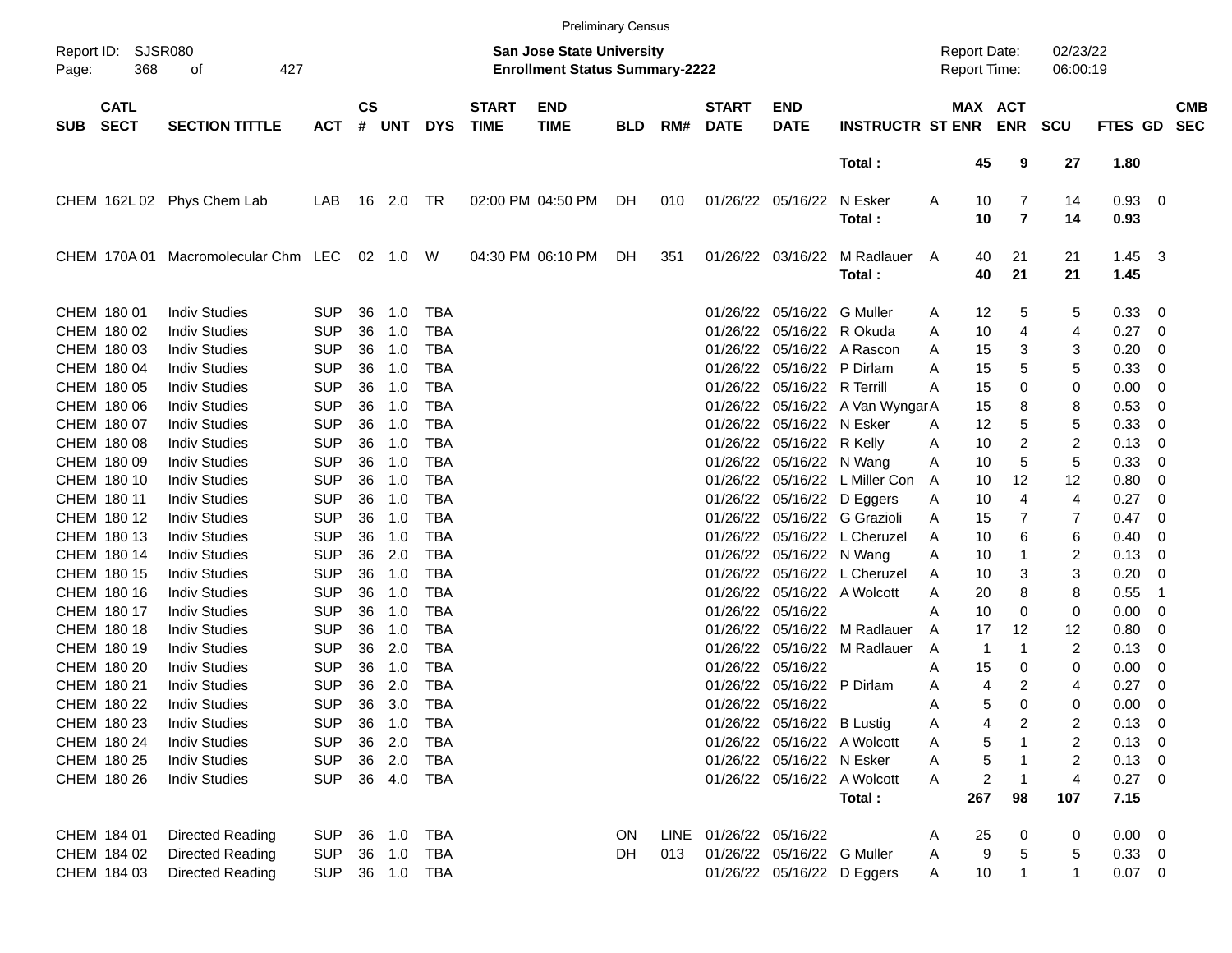|            |                                           |                                                        |                                        |                    |                         |                          |                             |                                                                           | <b>Preliminary Census</b> |     |                             |                                                 |                                            |                                     |                         |                      |                                |                          |                          |
|------------|-------------------------------------------|--------------------------------------------------------|----------------------------------------|--------------------|-------------------------|--------------------------|-----------------------------|---------------------------------------------------------------------------|---------------------------|-----|-----------------------------|-------------------------------------------------|--------------------------------------------|-------------------------------------|-------------------------|----------------------|--------------------------------|--------------------------|--------------------------|
| Page:      | Report ID: SJSR080<br>369                 | of<br>427                                              |                                        |                    |                         |                          |                             | <b>San Jose State University</b><br><b>Enrollment Status Summary-2222</b> |                           |     |                             |                                                 |                                            | <b>Report Date:</b><br>Report Time: |                         | 02/23/22<br>06:00:19 |                                |                          |                          |
| <b>SUB</b> | <b>CATL</b><br><b>SECT</b>                | <b>SECTION TITTLE</b>                                  | <b>ACT</b>                             | $\mathsf{cs}$<br># | <b>UNT</b>              | <b>DYS</b>               | <b>START</b><br><b>TIME</b> | <b>END</b><br><b>TIME</b>                                                 | <b>BLD</b>                | RM# | <b>START</b><br><b>DATE</b> | <b>END</b><br><b>DATE</b>                       | <b>INSTRUCTR ST ENR</b>                    |                                     | MAX ACT<br><b>ENR</b>   | <b>SCU</b>           | <b>FTES GD</b>                 |                          | <b>CMB</b><br><b>SEC</b> |
|            |                                           |                                                        |                                        |                    |                         |                          |                             |                                                                           |                           |     |                             |                                                 | Total:                                     | 44                                  | 6                       | 6                    | 0.40                           |                          |                          |
|            | CHEM 190 01                               | Intro to Research                                      | <b>ACT</b>                             |                    | 07 1.0 F                |                          |                             | 01:30 PM 04:40 PM                                                         | DH                        | 507 |                             | 03/16/22 05/16/22                               | L Cheruzel<br>Total:                       | 15<br>Α<br>15                       | 7<br>$\overline{7}$     | 7<br>$\overline{7}$  | $0.47 \quad 0$<br>0.47         |                          |                          |
|            | CHEM 191 01                               | <b>Undergrad Seminar</b>                               | SEM 05 0.5                             |                    |                         | $\top$                   |                             | 04:30 PM 05:45 PM                                                         | DH.                       | 250 |                             | 01/26/22 05/16/22                               | N Wang<br>Total:                           | 15<br>A<br>15                       | 3<br>3                  | 2<br>$\mathbf{2}$    | $0.10 \ 0$<br>0.10             |                          |                          |
|            | CHEM 236 01                               | <b>Biophys Methods</b>                                 | <b>SEM</b>                             |                    | 3.0                     |                          |                             |                                                                           |                           |     |                             |                                                 | Total:                                     | Χ<br>0<br>$\bf{0}$                  | 0<br>$\bf{0}$           | 0<br>0               | $0.00 \t 0$<br>0.00            |                          |                          |
|            | CHEM 270 01<br>CHEM 270 02                | <b>Advanced Chemistry</b><br>Advanced Chemistry SEM 05 | SEM                                    |                    | 3.0<br>3.0              | TR                       |                             | 06:00 PM 07:15 PM                                                         | ON                        |     |                             | LINE 01/26/22 05/16/22                          | G Grazioli<br>Total:                       | $\mathbf 0$<br>X<br>A<br>20<br>20   | $\mathbf 0$<br>17<br>17 | 0<br>17<br>17        | $0.00 \t 0$<br>4.00 12<br>4.00 |                          |                          |
|            | CHEM 276 01                               | Phys Chem Polymers SEM 05 3.0 MW                       |                                        |                    |                         |                          |                             | 06:00 PM 07:15 PM                                                         | DH                        | 415 |                             | 01/26/22 05/16/22                               | P Dirlam<br>Total:                         | 20<br>Α<br>20                       | 9<br>9                  | 27<br>27             | $2.25$ 9<br>2.25               |                          |                          |
|            | CHEM 285 01                               | Seminar                                                | SEM 05 0.5                             |                    |                         | $\top$                   |                             | 04:30 PM 05:45 PM                                                         | DH                        | 250 |                             | 01/26/22 05/16/22 N Wang                        | Total:                                     | 45<br>A<br>45                       | 19<br>19                | 10<br>10             | 0.79 19<br>0.79                |                          |                          |
|            | CHEM 298 01<br>CHEM 298 02                | Research<br>Research                                   | <b>SUP</b><br><b>SUP</b>               | 25<br>25           | 1.0<br>1.0              | <b>TBA</b><br><b>TBA</b> |                             |                                                                           |                           |     |                             | 01/26/22 05/16/22 N Wang                        | 01/26/22 05/16/22 L Miller Con             | 5<br>Α<br>5<br>A                    | 2<br>4                  | 2<br>4               | $0.17$ 2<br>0.33               | - 4                      |                          |
|            | CHEM 298 03<br>CHEM 298 04                | Research<br>Research                                   | <b>SUP</b><br><b>SUP</b>               | 25<br>25           | 1.0<br>1.0              | <b>TBA</b><br><b>TBA</b> |                             |                                                                           |                           |     |                             | 01/26/22 05/16/22 B Lustig                      | 01/26/22 05/16/22 A Rascon                 | 5<br>Α<br>5<br>Α                    | 2<br>2                  | 2<br>2               | $0.17$ 2<br>0.17               | $\overline{\phantom{0}}$ |                          |
|            | CHEM 298 05<br>CHEM 298 06                | Research<br>Research                                   | <b>SUP</b><br><b>SUP</b>               | 25<br>25           | 1.0<br>1.0              | <b>TBA</b><br><b>TBA</b> |                             |                                                                           |                           |     |                             | 01/26/22 05/16/22 P Dirlam                      | 01/26/22 05/16/22 M Radlauer               | 5<br>A<br>5<br>Α                    | 3<br>1                  | 3<br>1               | 0.25<br>0.08                   | 3<br>-1                  |                          |
|            | CHEM 298 07<br>CHEM 298 08                | Research<br>Research                                   | <b>SUP</b><br><b>SUP</b>               | 25<br>25           | 1.0<br>1.0              | <b>TBA</b><br><b>TBA</b> |                             |                                                                           |                           |     |                             | 01/26/22 05/16/22 R Terrill                     | 01/26/22 05/16/22 G Grazioli               | 5<br>Α<br>5<br>Α                    | $\mathbf 1$<br>2        | 1<br>2               | 0.08<br>$0.17$ 2               | -1                       |                          |
|            | CHEM 298 09<br>CHEM 298 10<br>CHEM 298 11 | Research<br>Research<br>Research                       | <b>SUP</b><br><b>SUP</b><br><b>SUP</b> | 25                 | 1.0<br>25 1.0<br>25 3.0 | <b>TBA</b><br>TBA<br>TBA |                             |                                                                           |                           |     |                             | 01/26/22 05/16/22 G Muller<br>01/26/22 05/16/22 | 01/26/22 05/16/22 A Van WyngarA            | 5<br>5<br>Α<br>2<br>Α               | 1<br>0                  | 1<br>0               | 0.08<br>$0.08$ 1<br>$0.00 \ 0$ | $\overline{1}$           |                          |
|            | CHEM 298 12<br>CHEM 298 13                | Research<br>Research                                   | <b>SUP</b><br><b>SUP</b>               |                    | 25 2.0<br>25 2.0        | TBA<br>TBA               |                             |                                                                           |                           |     |                             | 01/26/22 05/16/22 R Terrill                     | 01/26/22 05/16/22 M Radlauer               | 1<br>Α<br>5<br>A                    |                         | 2<br>2               | $0.17$ 1<br>$0.17$ 1           |                          |                          |
|            | CHEM 298 14<br>CHEM 298 15                | Research<br>Research                                   | <b>SUP</b><br><b>SUP</b>               |                    | 25 1.0                  | TBA<br>25  2.0  TBA      |                             |                                                                           |                           |     |                             | 01/26/22 05/16/22 D Brook<br>01/26/22 05/16/22  |                                            | 5<br>Α<br>5<br>Α<br>68              | 0<br>22                 | 1<br>0<br>24         | $0.08$ 1<br>$0.00 \t 0$        |                          |                          |
|            | CHEM 299 01                               | <b>Masters Thesis</b>                                  | SUP 25 2.0 TBA                         |                    |                         |                          |                             |                                                                           |                           |     |                             |                                                 | Total:<br>01/26/22 05/16/22 L Miller Con A | 10                                  | $\mathbf{1}$            | $\overline{a}$       | 2.00<br>$0.17$ 1               |                          |                          |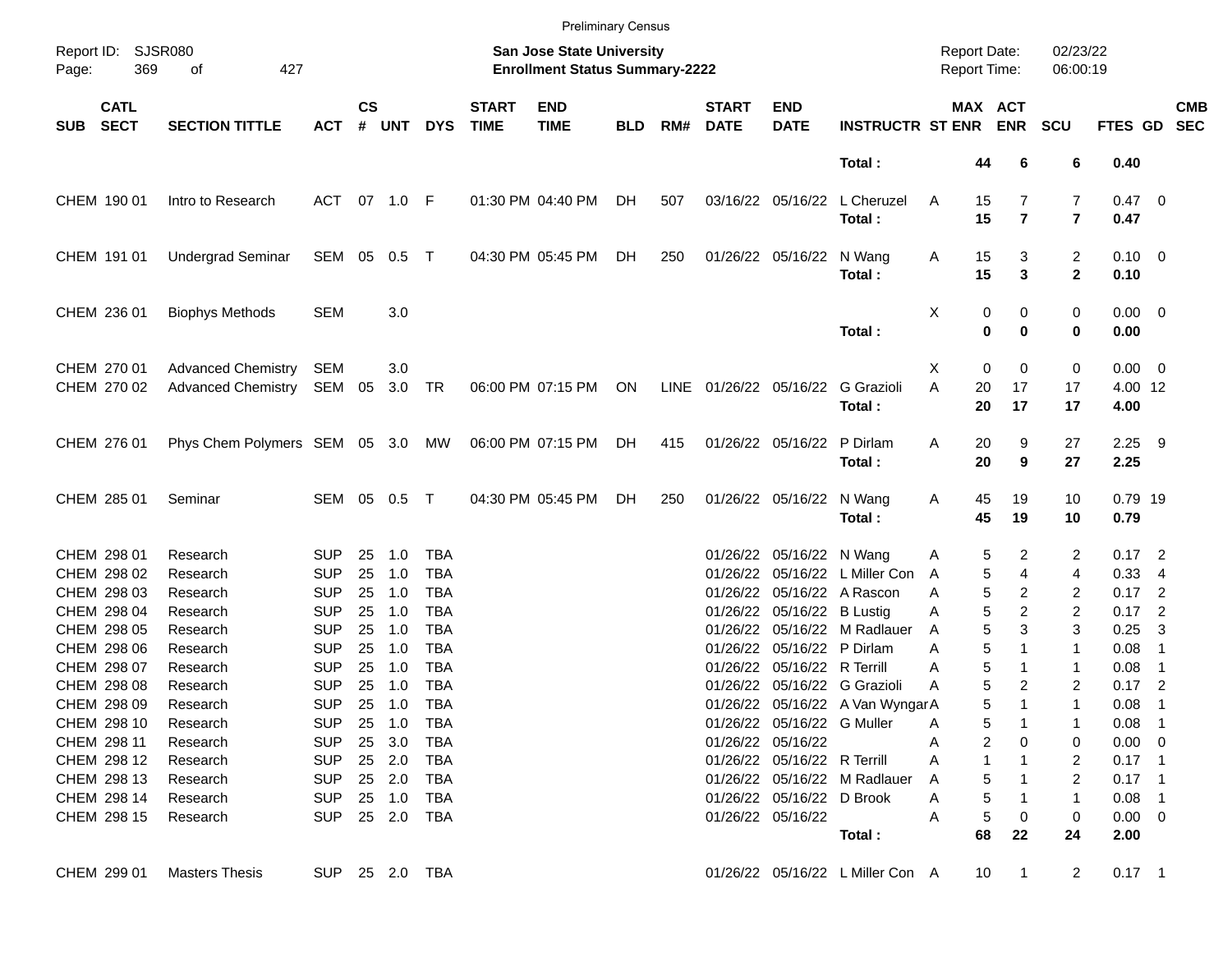|                                                                                        |                                                                                                                                                    |                                                                                  |                                  |                                        |                                                             |                      | <b>Preliminary Census</b>                                                 |                |                   |                                                                      |                                                                                                   |                                                           |                                                                                                       |                          |                                                                      |                                                                                    |                           |
|----------------------------------------------------------------------------------------|----------------------------------------------------------------------------------------------------------------------------------------------------|----------------------------------------------------------------------------------|----------------------------------|----------------------------------------|-------------------------------------------------------------|----------------------|---------------------------------------------------------------------------|----------------|-------------------|----------------------------------------------------------------------|---------------------------------------------------------------------------------------------------|-----------------------------------------------------------|-------------------------------------------------------------------------------------------------------|--------------------------|----------------------------------------------------------------------|------------------------------------------------------------------------------------|---------------------------|
| Report ID:<br>370<br>Page:                                                             | SJSR080<br>427<br>οf                                                                                                                               |                                                                                  |                                  |                                        |                                                             |                      | <b>San Jose State University</b><br><b>Enrollment Status Summary-2222</b> |                |                   |                                                                      |                                                                                                   |                                                           | <b>Report Date:</b><br><b>Report Time:</b>                                                            |                          | 02/23/22<br>06:00:19                                                 |                                                                                    |                           |
| <b>CATL</b><br><b>SECT</b><br><b>SUB</b>                                               | <b>SECTION TITTLE</b>                                                                                                                              | <b>ACT</b>                                                                       | <b>CS</b><br>#                   | <b>UNT</b>                             | <b>DYS</b>                                                  | <b>START</b><br>TIME | <b>END</b><br><b>TIME</b>                                                 | <b>BLD</b>     | RM#               | <b>START</b><br><b>DATE</b>                                          | <b>END</b><br><b>DATE</b>                                                                         | <b>INSTRUCTR ST ENR</b>                                   | <b>MAX</b>                                                                                            | <b>ACT</b><br><b>ENR</b> | <b>SCU</b>                                                           | FTES GD                                                                            | <b>CMB</b><br><b>SEC</b>  |
| CHEM 299 02<br>CHEM 299 03<br>CHEM 299 04<br>CHEM 299 05<br>CHEM 299 06<br>CHEM 299 07 | <b>Masters Thesis</b><br><b>Masters Thesis</b><br><b>Masters Thesis</b><br><b>Masters Thesis</b><br><b>Masters Thesis</b><br><b>Masters Thesis</b> | <b>SUP</b><br><b>SUP</b><br><b>SUP</b><br><b>SUP</b><br><b>SUP</b><br><b>SUP</b> | 25<br>25<br>25<br>25<br>25<br>25 | 2.0<br>2.0<br>2.0<br>2.0<br>1.0<br>1.0 | <b>TBA</b><br>TBA<br>TBA<br><b>TBA</b><br>TBA<br><b>TBA</b> |                      |                                                                           |                |                   | 01/26/22<br>01/26/22<br>01/26/22<br>01/26/22<br>01/26/22<br>01/26/22 | 05/16/22<br>05/16/22 R Terrill<br>05/16/22 B Lustig<br>05/16/22<br>05/16/22<br>05/16/22 R Terrill | M Radlauer<br>A Rascon<br>Total :                         | $\overline{2}$<br>A<br>5<br>A<br>$\overline{2}$<br>Α<br>A<br>$\overline{2}$<br>5<br>A<br>5<br>A<br>31 | 2<br>$\Omega$<br>0<br>6  | $\overline{2}$<br>4<br>$\overline{2}$<br>$\mathbf 0$<br>1<br>0<br>11 | 0.17<br>$0.33 \quad 2$<br>0.17<br>$0.00 \quad 0$<br>0.08<br>$0.00 \quad 0$<br>0.92 | - 1<br>$\overline{1}$     |
| NUCS 121S 01<br>CHEM 121S 01<br>PHYS 121S 01                                           | <b>Radiation Safety</b><br><b>Radiation Safety</b><br><b>Radiation Safety</b>                                                                      | SEM<br><b>SEM</b><br><b>SEM</b>                                                  | 04<br>04<br>04                   | 1.0<br>1.0<br>1.0                      | -F<br>-F<br>-F                                              |                      | 11:00 AM 11:50 AM<br>11:00 AM 11:50 AM<br>11:00 AM 11:50 AM               | DH<br>DН<br>DH | 181<br>181<br>181 | 01/26/22<br>01/26/22<br>01/26/22                                     | 05/16/22<br>05/16/22<br>05/16/22                                                                  | V Maraschin A<br>V Maraschin A<br>V Maraschin A<br>Total: | 15<br>0<br>0<br>15                                                                                    | 2<br>11<br>14            | $\overline{2}$<br>11<br>1<br>14                                      | 0.13<br>0.73<br>0.07<br>0.93                                                       | $0\,$ C<br>0 C<br>$0\,$ C |

**Department : Chemistry** 

| <b>Department Total:</b>  |     | 5240 4545 8215 |    | 551.97 |
|---------------------------|-----|----------------|----|--------|
| <b>Lower Division :</b>   |     | 3611 3378 5610 |    | 374.08 |
| <b>Upper Division :</b>   |     | 1445 1094 2517 |    | 167.93 |
| <b>Graduate Division:</b> | 184 | 73             | 89 | 9.96   |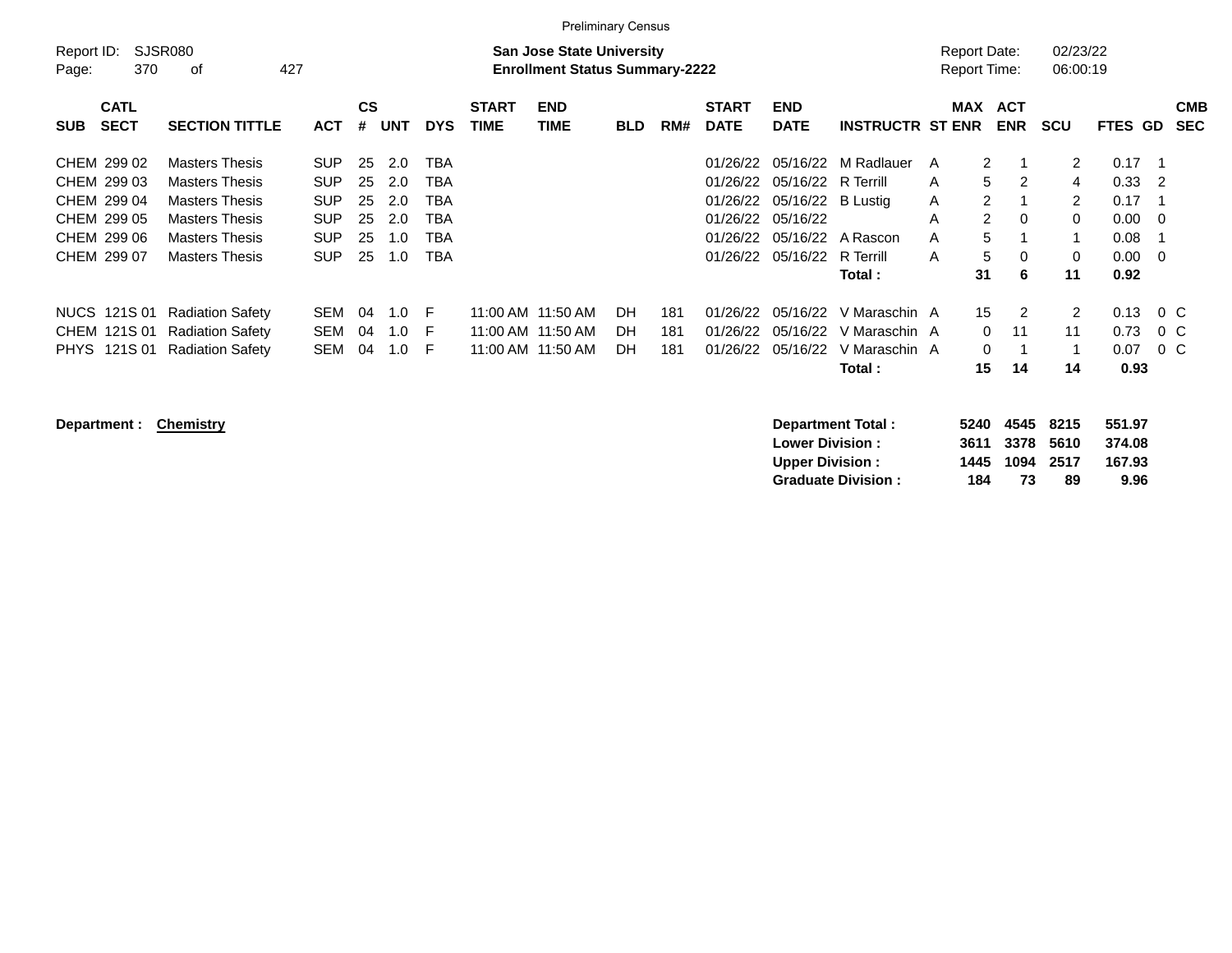|                     |                            |                                                |            |                |            |            |                             | <b>Preliminary Census</b>                                                 |            |       |                             |                                |                         |   |                                            |             |                      |             |                            |                          |
|---------------------|----------------------------|------------------------------------------------|------------|----------------|------------|------------|-----------------------------|---------------------------------------------------------------------------|------------|-------|-----------------------------|--------------------------------|-------------------------|---|--------------------------------------------|-------------|----------------------|-------------|----------------------------|--------------------------|
| Report ID:<br>Page: | 371                        | SJSR080<br>427<br>οf                           |            |                |            |            |                             | <b>San Jose State University</b><br><b>Enrollment Status Summary-2222</b> |            |       |                             |                                |                         |   | <b>Report Date:</b><br><b>Report Time:</b> |             | 02/23/22<br>06:00:19 |             |                            |                          |
| <b>SUB</b>          | <b>CATL</b><br><b>SECT</b> | <b>SECTION TITTLE</b>                          | <b>ACT</b> | <b>CS</b><br># | <b>UNT</b> | <b>DYS</b> | <b>START</b><br><b>TIME</b> | <b>END</b><br><b>TIME</b>                                                 | <b>BLD</b> | RM#   | <b>START</b><br><b>DATE</b> | <b>END</b><br><b>DATE</b>      | <b>INSTRUCTR ST ENR</b> |   | <b>MAX ACT</b>                             | <b>ENR</b>  | <b>SCU</b>           | FTES GD     |                            | <b>CMB</b><br><b>SEC</b> |
| College             | Department :               | Science, College of<br><b>Computer Science</b> |            |                |            |            |                             |                                                                           |            |       |                             |                                |                         |   |                                            |             |                      |             |                            |                          |
| CS.                 | 22A 01                     | Python for Nonmirs I                           | LEC        | 04             | 3.0        | <b>TR</b>  |                             | 01:30 PM 02:45 PM                                                         | SCI        | 311   | 01/26/22                    | 05/16/22                       | D Kool                  | A | 35                                         | 34          | 102                  | 6.90        | $\overline{2}$             |                          |
| CS.                 | 22A 02                     | Python for Nonmirs I                           | <b>LEC</b> | 04             | 3.0        | <b>TR</b>  |                             | 03:00 PM 04:15 PM                                                         | MH         | 222   | 01/26/22                    | 05/16/22                       | K Lam                   | A | 35                                         | 31          | 93                   | 6.30        | $\overline{2}$             |                          |
|                     |                            |                                                |            |                |            |            |                             |                                                                           |            |       |                             |                                | Total:                  |   | 70                                         | 65          | 195                  | 13.20       |                            |                          |
| <b>CS</b>           | 22B 01                     | Python for Nonmirs I                           | LEC        | 04             | 3.0        | TR         |                             | 01:30 PM 02:45 PM                                                         | MН         | 222   |                             | 01/26/22 05/16/22              | R Raghulan A            |   | 35                                         | 28          | 84                   | 5.90        | - 6                        |                          |
|                     |                            |                                                |            |                |            |            |                             |                                                                           |            |       |                             |                                | Total:                  |   | 35                                         | 28          | 84                   | 5.90        |                            |                          |
| <b>CS</b>           | 46A01                      | Intro to Progrmng                              | <b>LEC</b> | 01             | 4.0        | <b>TR</b>  |                             | 01:30 PM 02:45 PM                                                         | <b>ON</b>  | LINE. | 01/26/22                    | 05/16/22                       | Q Yang                  | A | 180                                        | 160         | 480                  | 42.73       | - 1                        |                          |
| CS                  | 46A 11                     | Intro to Progrmng                              | LAB        | 16             | 0.0        | F          |                             | 08:00 AM 10:45 AM                                                         | MН         | 223   | 01/26/22                    | 05/16/22                       | Q Yang                  | A | 30                                         | 25          | 25                   | 0.00        | $\mathbf 0$                |                          |
| CS                  | 46A 12                     | Intro to Progrmng                              | LAB        | 16             | 0.0        | F          |                             | 11:00 AM 01:45 PM                                                         | MН         | 223   | 01/26/22                    | 05/16/22                       | Q Yang                  | A | 30                                         | 32          | 32                   | 0.00        | 0                          |                          |
| CS                  | 46A 13                     | Intro to Progrmng                              | LAB        | 16             | 0.0        | F          |                             | 02:00 PM 04:45 PM                                                         | MН         | 223   | 01/26/22                    | 05/16/22                       | Q Yang                  | A | 30                                         | 28          | 28                   | 0.00        | 0                          |                          |
| CS                  | 46A 14                     | Intro to Progrmng                              | LAB        | 16             | 0.0        | F          |                             | 08:00 AM 10:45 AM                                                         | MH         | 422   |                             | 01/26/22 05/16/22              | Q Yang                  | A | 30                                         | 17          | 17                   | 0.00        | 0                          |                          |
| CS                  | 46A 15                     | Intro to Progrmng                              | <b>LEC</b> |                | 4.0        |            |                             |                                                                           |            |       |                             |                                |                         | X | 0                                          | $\mathbf 0$ | 0                    | 0.00        | 0                          |                          |
| CS                  | 46A 16                     | Intro to Progrmng                              | LAB        | 16             | 0.0        | F          |                             | 02:00 PM 04:45 PM                                                         | MH         | 422   | 01/26/22                    | 05/16/22                       | Q Yang                  | A | 30                                         | 28          | 28                   | 0.00        | $\overline{1}$             |                          |
| CS                  | 46A 17                     | Intro to Progrmng                              | LAB        | 16             | 0.0        | F          |                             | 11:00 AM 01:45 PM                                                         | MH         | 422   |                             | 01/26/22 05/16/22              | Q Yang                  | A | 30                                         | 30          | 30                   | 0.00        | $\overline{0}$             |                          |
|                     |                            |                                                |            |                |            |            |                             |                                                                           |            |       |                             |                                | Total:                  |   | 360                                        | 320         | 640                  | 42.73       |                            |                          |
| <b>CS</b>           | 46B 01                     | Intro to Data Strc                             | <b>LEC</b> | 01             | 4.0        | <b>TR</b>  |                             | 10:30 AM 11:45 AM                                                         | <b>WSQ</b> | 109   | 01/26/22                    | 05/16/22                       | A Chakarov              | A | 180                                        | 175         | 525                  | 46.73       | - 1                        |                          |
| CS                  | 46B 02                     | Intro to Data Strc                             | <b>LEC</b> | 01             | 4.0        | <b>TR</b>  |                             | 10:30 AM 11:45 AM                                                         | <b>ON</b>  | LINE  | 01/26/22                    | 05/16/22                       | C Tsao                  | A | 60                                         | 43          | 129                  | 11.53       | $\overline{\phantom{0}}$ 1 |                          |
| CS                  | 46B 11                     | Intro to Data Strc                             | LAB        | 16             | 0.0        | F          |                             | 08:00 AM 10:45 AM                                                         | DH         | 450   | 01/26/22                    | 05/16/22                       | A Chakarov              | A | 30                                         | 25          | 25                   | 0.00        | $\overline{\phantom{1}}$   |                          |
| <b>CS</b>           | 46B 12                     | Intro to Data Strc                             | LAB        | 16             | 0.0        | F          |                             | 11:00 AM 01:45 PM                                                         | DH         | 450   | 01/26/22                    | 05/16/22                       | A Chakarov              | A | 30                                         | 30          | 30                   | 0.00        | $\overline{0}$             |                          |
| <b>CS</b>           | 46B 13                     | Intro to Data Strc                             | LAB        | 16             | 0.0        | F          |                             | 02:00 PM 04:45 PM                                                         | DH         | 450   | 01/26/22                    | 05/16/22                       | A Chakarov              | A | 30                                         | 30          | 30                   | 0.00        | 0                          |                          |
| <b>CS</b>           | 46B 14                     | Intro to Data Strc                             | LAB        | 16             | 0.0        | F          |                             | 08:00 AM 10:45 AM                                                         | SCI        | 311   | 01/26/22                    | 05/16/22                       | A Chakarov              | A | 30                                         | 30          | 30                   | 0.00        | 0                          |                          |
| <b>CS</b>           | 46B 15                     | Intro to Data Strc                             | LAB        | 16             | 0.0        | F          |                             | 11:00 AM 01:45 PM                                                         | SCI        | 311   | 01/26/22                    | 05/16/22                       | A Chakarov              | A | 30                                         | 30          | 30                   | 0.00        | 0                          |                          |
| <b>CS</b>           | 46B 16                     | Intro to Data Strc                             | LAB        | 16             | 0.0        | F          |                             | 02:00 PM 04:45 PM                                                         | SCI        | 311   | 01/26/22                    | 05/16/22                       | A Chakarov              | A | 30                                         | 30          | 30                   | 0.00        | 0                          |                          |
| CS                  | 46B 17                     | Intro to Data Strc                             | LAB        | 16             | 0.0        | F          |                             | 11:00 AM 01:45 PM                                                         | MН         | 225   | 01/26/22                    | 05/16/22                       | C Tsao                  | A | 30                                         | 24          | 24                   | 0.00        | $\overline{1}$             |                          |
| CS                  | 46B 18                     | Intro to Data Strc                             | LAB        | 16             | 0.0        | F          |                             | 02:00 PM 04:45 PM                                                         | MH         | 225   | 01/26/22                    | 05/16/22                       | C Tsao                  | Α | 30                                         | 19          | 19                   | 0.00        | $\mathbf 0$                |                          |
|                     |                            |                                                |            |                |            |            |                             |                                                                           |            |       |                             |                                | Total:                  |   | 480                                        | 436         | 872                  | 58.27       |                            |                          |
| CS                  | 47 01                      | Intro to Comp Sytm                             | SEM        | 04             | 3.0        | MW         |                             | 10:30 AM 11:45 AM                                                         | SCI        | 164   |                             | 01/26/22 05/16/22 C Tsao       |                         | A | 70                                         | 30          | 90                   | 6.00        | $\overline{\mathbf{0}}$    |                          |
| <b>CS</b>           | 47 02                      | Intro to Comp Sytm                             | SEM 04 3.0 |                |            | <b>TR</b>  |                             | 06:00 PM 07:15 PM                                                         | ON         |       |                             | LINE 01/26/22 05/16/22 K Patra |                         | A | 70                                         | 35          | 105                  | $7.00 \t 0$ |                            |                          |
|                     |                            |                                                |            |                |            |            |                             |                                                                           |            |       |                             |                                | Total:                  |   | 140                                        | 65          | 195                  | 13.00       |                            |                          |
| <b>CS</b>           | 49C 01                     | Programming in C                               | <b>SEM</b> |                | 3.0        |            |                             |                                                                           |            |       |                             |                                |                         | X | 0                                          | 0           | 0                    | $0.00 \t 0$ |                            |                          |
|                     |                            |                                                |            |                |            |            |                             |                                                                           |            |       |                             |                                | Total:                  |   | $\bf{0}$                                   | 0           | $\mathbf 0$          | 0.00        |                            |                          |
| <b>CS</b>           | 49J 01                     | Programming in Java LEC 04 3.0 TR              |            |                |            |            |                             | 03:00 PM 04:15 PM ON                                                      |            |       |                             | LINE 01/26/22 05/16/22 Y Chen  |                         | A | 35                                         | 33          | 99                   | $6.60 \t 0$ |                            |                          |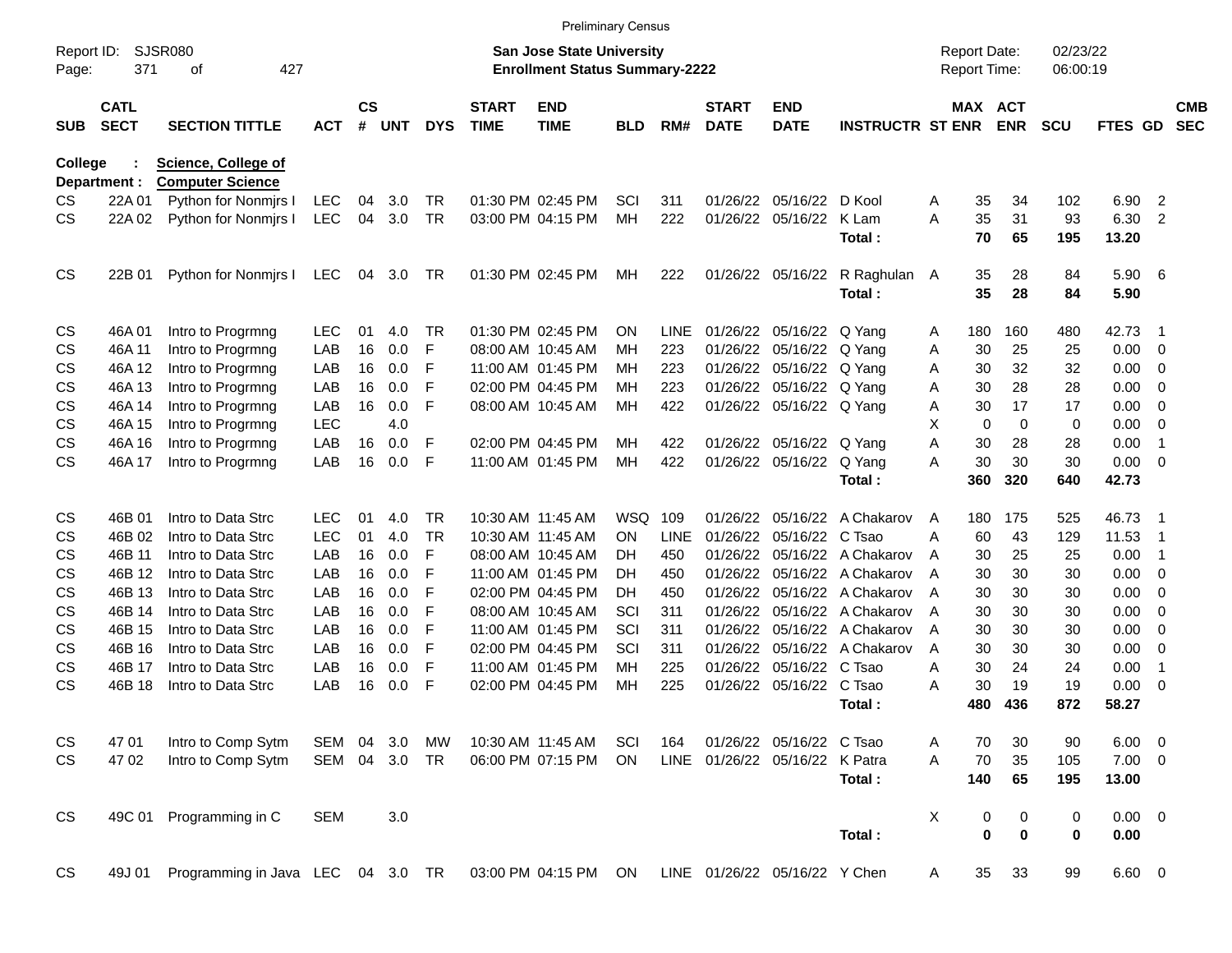|                     |                            |                                  |            |                    |            |            |                             | <b>Preliminary Census</b>                                                 |            |             |                             |                            |                         |   |                                     |                |                      |               |                |                          |
|---------------------|----------------------------|----------------------------------|------------|--------------------|------------|------------|-----------------------------|---------------------------------------------------------------------------|------------|-------------|-----------------------------|----------------------------|-------------------------|---|-------------------------------------|----------------|----------------------|---------------|----------------|--------------------------|
| Report ID:<br>Page: | <b>SJSR080</b><br>372      | 427<br>оf                        |            |                    |            |            |                             | <b>San Jose State University</b><br><b>Enrollment Status Summary-2222</b> |            |             |                             |                            |                         |   | <b>Report Date:</b><br>Report Time: |                | 02/23/22<br>06:00:19 |               |                |                          |
| <b>SUB</b>          | <b>CATL</b><br><b>SECT</b> | <b>SECTION TITTLE</b>            | <b>ACT</b> | $\mathsf{cs}$<br># | <b>UNT</b> | <b>DYS</b> | <b>START</b><br><b>TIME</b> | <b>END</b><br><b>TIME</b>                                                 | <b>BLD</b> | RM#         | <b>START</b><br><b>DATE</b> | <b>END</b><br><b>DATE</b>  | <b>INSTRUCTR ST ENR</b> |   | MAX ACT                             | <b>ENR</b>     | <b>SCU</b>           | FTES GD       |                | <b>CMB</b><br><b>SEC</b> |
|                     |                            |                                  |            |                    |            |            |                             |                                                                           |            |             |                             |                            | Total:                  |   | 35                                  | 33             | 99                   | 6.60          |                |                          |
| CS                  |                            | 100W 01 Writing Workshop         | <b>SEM</b> | 04                 | 3.0        | MW         |                             | 09:00 AM 10:15 AM                                                         | <b>ON</b>  | <b>LINE</b> | 01/26/22                    | 05/16/22                   | D Caires                | Α | 25                                  | 25             | 75                   | 5.00          | $\overline{0}$ |                          |
| CS                  |                            | 100W 02 Writing Workshop         | <b>SEM</b> | 04                 | 3.0        | <b>MW</b>  |                             | 10:30 AM 11:45 AM                                                         | <b>ON</b>  | <b>LINE</b> | 01/26/22                    | 05/16/22                   | D Caires                | A | 25                                  | 24             | 72                   | 4.80          | $\overline{0}$ |                          |
| CS                  |                            | 100W 03 Writing Workshop         | <b>SEM</b> | 04                 | 3.0        | <b>TR</b>  |                             | 09:00 AM 10:15 AM                                                         | <b>ON</b>  | <b>LINE</b> |                             | 01/26/22 05/16/22          | D Caires                | A | 25                                  | 25             | 75                   | 5.00          | 0              |                          |
| CS                  |                            | 100W 04 Writing Workshop         | <b>SEM</b> | 04                 | 3.0        | <b>TR</b>  |                             | 10:30 AM 11:45 AM                                                         | <b>ON</b>  | <b>LINE</b> |                             | 01/26/22 05/16/22          | D Caires                | A | 25                                  | 25             | 75                   | 5.00          | 0              |                          |
| CS                  |                            | 100W 05 Writing Workshop         | <b>SEM</b> |                    | 3.0        |            |                             |                                                                           |            |             |                             |                            |                         | X | $\mathbf 0$                         | $\mathbf 0$    | $\mathbf 0$          | 0.00          | $\overline{0}$ |                          |
| <b>CS</b>           |                            | 100W 06 Writing Workshop         | <b>SEM</b> | 04                 | 3.0        | Т          |                             | 03:00 PM 04:15 PM                                                         | MН         | 422         |                             | 01/26/22 05/16/22 A Petty  |                         | A | 25                                  | 24             | 72                   | 4.80          | $\overline{0}$ |                          |
|                     |                            |                                  |            |                    |            |            |                             |                                                                           |            |             |                             |                            | Total:                  |   | 125                                 | 123            | 369                  | 24.60         |                |                          |
| CS                  | 116B 01                    | Comp Graphics Algo               | <b>SEM</b> |                    | 3.0        |            |                             |                                                                           |            |             |                             |                            |                         | X | 0                                   | 0              | 0                    | 0.00          | 0              |                          |
| <b>SE</b>           | 116B 01                    | Comp Graphics Algo               | <b>SEM</b> |                    | 3.0        |            |                             |                                                                           |            |             |                             |                            |                         | X | $\mathbf 0$                         | $\mathbf 0$    | $\mathbf 0$          | 0.00          | 0              |                          |
| CS                  | 116B 02                    | Comp Graphics Algo               | <b>SEM</b> | 04                 | 3.0        | м          |                             | 10:30 AM 11:45 AM                                                         | DH         | 243         |                             | 01/26/22 05/16/22 K Smith  |                         | A | 35                                  | 15             | 45                   | 3.15          | 3 C            |                          |
| <b>SE</b>           | 116B 02                    | Comp Graphics Algo               | <b>SEM</b> | 04                 | 3.0        | M          |                             | 10:30 AM 11:45 AM                                                         | <b>DH</b>  | 243         |                             | 01/26/22 05/16/22          | K Smith                 | А | $\mathbf 0$                         | $\mathbf 0$    | $\mathbf 0$          | 0.00          | 0 <sup>C</sup> |                          |
|                     |                            |                                  |            |                    |            |            |                             |                                                                           |            |             |                             |                            | Total:                  |   | 35                                  | 15             | 45                   | 3.15          |                |                          |
| CS                  | 122 01                     | Adv Python Prog                  | <b>SEM</b> | 04                 | 3.0        | MW         |                             | 01:30 PM 02:45 PM                                                         | SCI        | 164         |                             | 01/26/22 05/16/22          | C Tsao                  | A | 70                                  | 16             | 48                   | 3.30          | $\overline{2}$ |                          |
| CS                  | 122 02                     | Adv Python Prog                  | <b>SEM</b> | 04                 | 3.0        | <b>TR</b>  |                             | 09:00 AM 10:15 AM                                                         | MH         | 422         |                             | 01/26/22 05/16/22          | M Lee                   | A | 35                                  | 35             | 105                  | 7.00          | 0              |                          |
|                     |                            |                                  |            |                    |            |            |                             |                                                                           |            |             |                             |                            | Total:                  |   | 105                                 | 51             | 153                  | 10.30         |                |                          |
| <b>CS</b>           | 123A 01                    | <b>Bioinformatics I</b>          | <b>SEM</b> | 04                 | 3.0        | <b>TR</b>  |                             | 10:30 AM 11:45 AM                                                         | MН         | 222         |                             | 01/26/22 05/16/22          | L Wesley                | Α | 35                                  | 10             | 30                   | 2.15          | 3 C            |                          |
| <b>BIOL</b>         | 123A 01                    | <b>Bioinformatics I</b>          | <b>SEM</b> | 04                 | 3.0        | <b>TR</b>  |                             | 10:30 AM 11:45 AM                                                         | MН         | 222         | 01/26/22                    | 05/16/22                   | L Wesley                | Α | $\mathbf 0$                         | 25             | 75                   | 5.05          | 1 C            |                          |
| <b>SE</b>           | 123A01                     | <b>Bioinformatics I</b>          | <b>SEM</b> | 04                 | 3.0        | <b>TR</b>  |                             | 10:30 AM 11:45 AM                                                         | ΜН         | 222         |                             | 01/26/22 05/16/22          | L Wesley                | Α | $\mathbf 0$                         | $\mathbf 0$    | 0                    | 0.00          | 0 <sup>C</sup> |                          |
| <b>CS</b>           | 123A 02                    | <b>Bioinformatics I</b>          | <b>SEM</b> | 04                 | 3.0        | <b>TR</b>  |                             | 09:00 AM 10:15 AM                                                         | ΜН         | 222         |                             | 01/26/22 05/16/22          | L Wesley                | A | 35                                  | 10             | 30                   | 2.05          | 1 C            |                          |
| <b>BIOL</b>         | 123A 02                    | <b>Bioinformatics I</b>          | <b>SEM</b> | 04                 | 3.0        | <b>TR</b>  |                             | 09:00 AM 10:15 AM                                                         | MН         | 222         |                             | 01/26/22 05/16/22          | L Wesley                | Α | 0                                   | $\overline{7}$ | 21                   | 1.45          | $1\,C$         |                          |
| <b>SE</b>           | 123A 02                    | <b>Bioinformatics I</b>          | <b>SEM</b> | 04                 | 3.0        | <b>TR</b>  |                             | 09:00 AM 10:15 AM                                                         | MH         | 222         |                             | 01/26/22 05/16/22          | L Wesley                | A | $\mathbf 0$                         | $\overline{1}$ | 3                    | 0.20          | 0 <sup>C</sup> |                          |
|                     |                            |                                  |            |                    |            |            |                             |                                                                           |            |             |                             |                            | Total:                  |   | 70                                  | 53             | 159                  | 10.90         |                |                          |
| <b>CS</b>           | 123B 01                    | <b>Bioinformatics II</b>         | <b>SEM</b> | 04                 | 3.0        | TR.        |                             | 09:00 AM 10:15 AM                                                         | ΜН         | 233         | 01/26/22                    | 05/16/22                   | P Heller                | Α | 32                                  | 5              | 15                   | 1.10          | 2 C            |                          |
| <b>BIOL</b>         | 123B 01                    | <b>Bioinformatics II</b>         | <b>SEM</b> | 04                 | 3.0        | <b>TR</b>  |                             | 09:00 AM 10:15 AM                                                         | MH         | 233         |                             | 01/26/22 05/16/22 P Heller |                         | A | 0                                   | 12             | 36                   | 2.60          | 4 C            |                          |
| SE                  |                            | 123B 01 Bioinformatics II        | SEM        | 04                 | 3.0        | TR         |                             | 09:00 AM 10:15 AM                                                         | MН         | 233         |                             | 01/26/22 05/16/22 P Heller |                         | Α | 0                                   | 0              | 0                    | 0.00          | $0\,C$         |                          |
| <b>CS</b>           |                            | 123B 02 Bioinformatics II        | SEM        | 04                 | 3.0        | TR         |                             | 10:30 AM 11:45 AM                                                         | МH         | 233         |                             | 01/26/22 05/16/22 P Heller |                         | A | 32                                  | 14             | 42                   | 2.95          | 3 C            |                          |
| <b>BIOL</b>         |                            | 123B 02 Bioinformatics II        | SEM        |                    | 04 3.0     | TR         |                             | 10:30 AM 11:45 AM                                                         | MH.        | 233         |                             | 01/26/22 05/16/22 P Heller |                         | Α | 0                                   | 17             | 51                   | 3.45          | 1 C            |                          |
| <b>SE</b>           |                            | 123B 02 Bioinformatics II        | SEM        |                    | 04 3.0     | TR         |                             | 10:30 AM 11:45 AM                                                         | MH.        | 233         |                             | 01/26/22 05/16/22 P Heller |                         | A | 0                                   | 0              | 0                    | 0.00          | $0\,$ C        |                          |
|                     |                            |                                  |            |                    |            |            |                             |                                                                           |            |             |                             |                            | Total:                  |   | 64                                  | 48             | 144                  | 10.10         |                |                          |
| CS                  | 134 01                     | Computer Game Dsgn SEM 04 3.0    |            |                    |            | МW         |                             | 01:30 PM 02:45 PM                                                         | DH.        | 250         |                             | 01/26/22 05/16/22 K Smith  |                         | A | 55                                  | 49             | 147                  | 9.95          | 3 C            |                          |
| <b>SE</b>           | 134 01                     | Computer Game Dsgn SEM 04 3.0 MW |            |                    |            |            |                             | 01:30 PM 02:45 PM                                                         | DH.        | 250         |                             | 01/26/22 05/16/22 K Smith  |                         | A | 0                                   | $\mathbf{3}$   | 9                    | $0.60 \t 0 C$ |                |                          |
|                     |                            |                                  |            |                    |            |            |                             |                                                                           |            |             |                             |                            | Total:                  |   | 55                                  | 52             | 156                  | 10.55         |                |                          |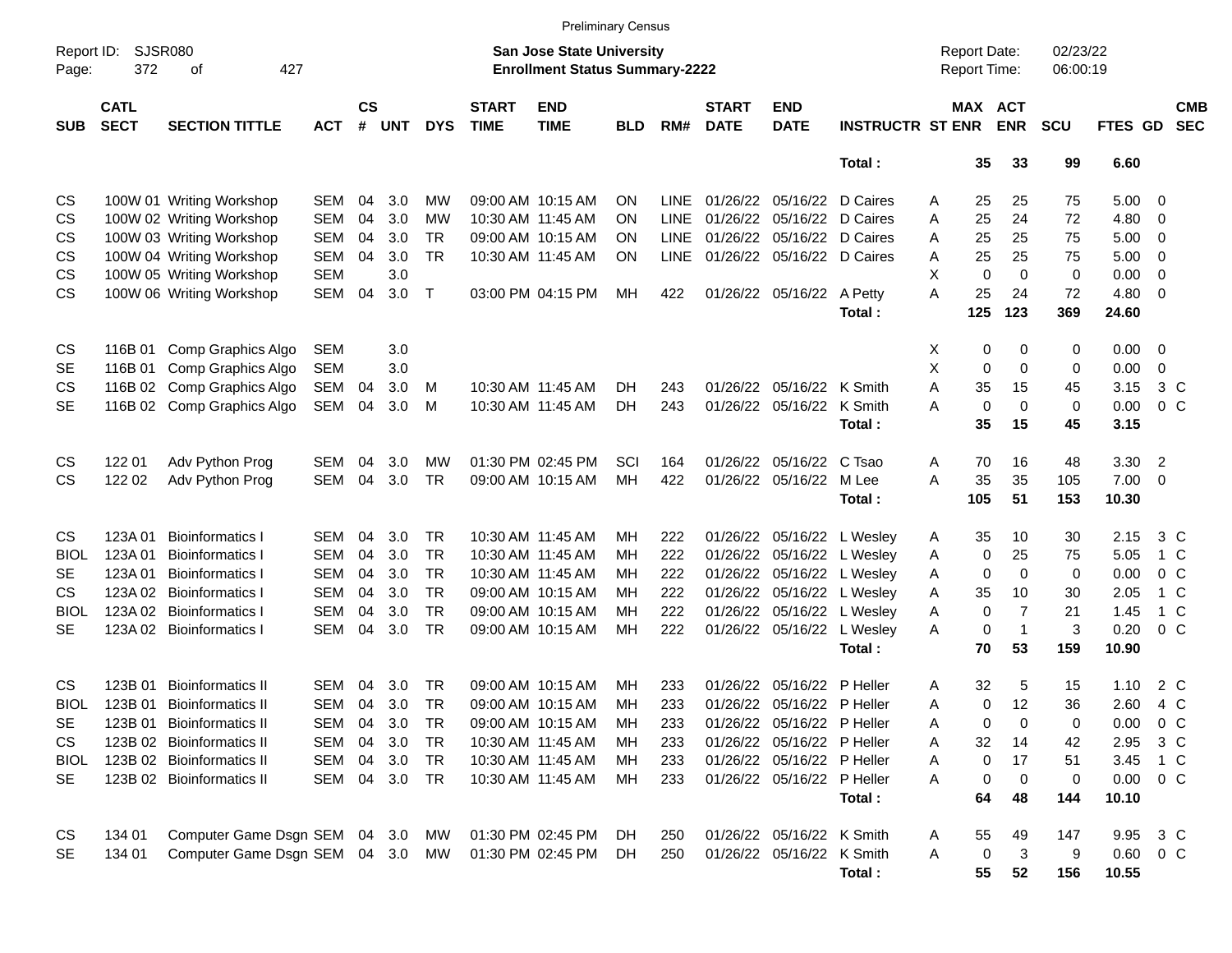|                     |                            |                                                             |                                 |                |                   |                 |                             |                                                                           | <b>Preliminary Census</b> |                            |                             |                                                          |                                             |                                            |                       |                      |                              |                                                     |
|---------------------|----------------------------|-------------------------------------------------------------|---------------------------------|----------------|-------------------|-----------------|-----------------------------|---------------------------------------------------------------------------|---------------------------|----------------------------|-----------------------------|----------------------------------------------------------|---------------------------------------------|--------------------------------------------|-----------------------|----------------------|------------------------------|-----------------------------------------------------|
| Report ID:<br>Page: | 373                        | SJSR080<br>427<br>οf                                        |                                 |                |                   |                 |                             | <b>San Jose State University</b><br><b>Enrollment Status Summary-2222</b> |                           |                            |                             |                                                          |                                             | <b>Report Date:</b><br><b>Report Time:</b> |                       | 02/23/22<br>06:00:19 |                              |                                                     |
| <b>SUB</b>          | <b>CATL</b><br><b>SECT</b> | <b>SECTION TITTLE</b>                                       | <b>ACT</b>                      | <b>CS</b><br># | <b>UNT</b>        | <b>DYS</b>      | <b>START</b><br><b>TIME</b> | <b>END</b><br><b>TIME</b>                                                 | <b>BLD</b>                | RM#                        | <b>START</b><br><b>DATE</b> | <b>END</b><br><b>DATE</b>                                | <b>INSTRUCTR ST ENR</b>                     |                                            | MAX ACT<br><b>ENR</b> | <b>SCU</b>           | <b>FTES GD</b>               | <b>CMB</b><br><b>SEC</b>                            |
| <b>CS</b>           | 144 01                     | Adv C++ Progrmng                                            | <b>LEC</b>                      | 04             | 3.0               | TR              |                             | 06:00 PM 07:15 PM                                                         | ON                        | <b>LINE</b>                |                             | 01/26/22 05/16/22                                        | S Teoh<br>Total:                            | Α<br>35<br>35                              | 32<br>32              | 96<br>96             | 6.45<br>6.45                 | $\overline{\phantom{1}}$                            |
| CS<br>CS            | 146 01<br>146 02           | Data Struct & Alg<br>Data Struct & Alg                      | <b>LEC</b><br><b>LEC</b>        | 04<br>04       | 3.0<br>3.0        | МW<br>МW        |                             | 12:00 PM 01:15 PM<br>09:00 AM 10:15 AM                                    | <b>BBC</b><br><b>MH</b>   | 202<br>223                 | 01/26/22<br>01/26/22        | 05/16/22 D Taylor                                        | 05/16/22 N Saxena                           | 90<br>Α<br>Α<br>35                         | 92<br>17              | 276<br>51            | 18.45<br>3.45                | - 1<br>- 1                                          |
| CS<br>CS            | 146 03<br>146 04           | Data Struct & Alg<br>Data Struct & Alg                      | <b>LEC</b><br><b>LEC</b>        | 04<br>04       | 3.0<br>3.0        | TR.<br>МW       |                             | 06:00 PM 07:15 PM<br>10:30 AM 11:45 AM                                    | ΟN<br>ΜН                  | <b>LINE</b><br>223         | 01/26/22<br>01/26/22        | 05/16/22 N Attar<br>05/16/22 D Taylor                    |                                             | 35<br>Α<br>35<br>Α                         | 43<br>18              | 129<br>54            | 8.80<br>3.60                 | $\overline{4}$<br>0                                 |
| CS<br>CS            | 146 05<br>146 06<br>146 07 | Data Struct & Alg<br>Data Struct & Alg                      | <b>LEC</b><br><b>LEC</b>        | 04<br>04       | 3.0<br>3.0<br>3.0 | МW<br>MW        |                             | 12:00 PM 01:15 PM<br>12:00 PM 01:15 PM                                    | MH<br>ΟN                  | 223<br><b>LINE</b>         |                             | 01/26/22 05/16/22 D Taylor<br>01/26/22 05/16/22 A Potika |                                             | Α<br>35<br>35<br>Α<br>X                    | 31<br>38<br>$\Omega$  | 93<br>114            | 6.30<br>7.60                 | $\overline{2}$<br>$\overline{0}$                    |
| CS                  |                            | Data Struct & Alg                                           | <b>LEC</b>                      |                |                   |                 |                             |                                                                           |                           |                            |                             |                                                          | Total:                                      | $\pmb{0}$<br>265                           | 239                   | 0<br>717             | $0.00 \t 0$<br>48.20         |                                                     |
| CS<br>CS<br>CS      | 14701<br>147 02<br>14703   | Comp Architecture<br>Comp Architecture<br>Comp Architecture | <b>SEM</b><br>SEM<br><b>SEM</b> | 04<br>04       | 3.0<br>3.0<br>3.0 | МW<br><b>TR</b> |                             | 09:00 AM 10:15 AM<br>04:30 PM 05:45 PM                                    | ΟN<br>ON                  | <b>LINE</b><br><b>LINE</b> | 01/26/22                    | 05/16/22<br>01/26/22 05/16/22 S Teoh                     | F Mortezaie                                 | 35<br>Α<br>70<br>Α<br>X<br>$\pmb{0}$       | 35<br>72<br>0         | 105<br>216<br>0      | 7.00<br>14.40<br>$0.00 \t 0$ | $\overline{\phantom{0}}$<br>$\overline{\mathbf{0}}$ |
|                     |                            |                                                             |                                 |                |                   |                 |                             |                                                                           |                           |                            |                             |                                                          | Total:                                      | 105                                        | 107                   | 321                  | 21.40                        |                                                     |
| CS<br>CS            | 149 01<br>149 02           | <b>Operating Systems</b><br><b>Operating Systems</b>        | <b>SEM</b><br><b>SEM</b>        | 04<br>04       | 3.0<br>3.0        | MW<br><b>TR</b> |                             | 01:30 PM 02:45 PM<br>07:30 AM 08:45 AM                                    | WSQ<br>MH                 | 109<br>222                 | 01/26/22<br>01/26/22        | 05/16/22 B Reed                                          | 05/16/22 F Mortezaie                        | Α<br>90<br>35<br>A                         | 79<br>23              | 237<br>69            | 15.80 0<br>4.60              | - 0                                                 |
| CS                  | 149 03                     | <b>Operating Systems</b>                                    | SEM                             | 04             | 3.0               | MW              |                             | 12:00 PM 01:15 PM                                                         | WSQ 109                   |                            |                             | 01/26/22 05/16/22                                        | W Andreopoul A<br>Total:                    | 120<br>245                                 | 123<br>225            | 369<br>675           | 24.60 0<br>45.00             |                                                     |
| CS<br>CS            | 151 01<br>151 02           | Object Orntd Dsgn<br>Object Orntd Dsgn                      | <b>SEM</b><br><b>SEM</b>        | 04<br>04       | 3.0<br>3.0        | МW<br><b>TR</b> |                             | 06:00 PM 07:15 PM<br>04:30 PM 05:45 PM                                    | <b>WSQ</b><br>ΟN          | 207<br><b>LINE</b>         | 01/26/22<br>01/26/22        |                                                          | 05/16/22 Y Newton<br>05/16/22 A YazdankhahA | 70<br>Α<br>35                              | 78<br>36              | 234<br>108           | 15.65<br>7.20                | $\overline{\phantom{1}}$<br>- 0                     |
| CS<br>CS            | 151 03<br>151 04           | <b>Object Orntd Dsgn</b><br>Object Orntd Dsgn               | <b>SEM</b><br><b>SEM</b>        | 04             | 3.0<br>3.0        | МW              |                             | 10:30 AM 11:45 AM                                                         | ON                        | <b>LINE</b>                |                             | 01/26/22 05/16/22 S Kim                                  |                                             | 35<br>Α<br>X<br>0                          | 35<br>0               | 105<br>0             | 7.20<br>0.00                 | -4<br>0                                             |
| CS<br>CS            | 151 05<br>151 06           | Object Orntd Dsgn<br>Object Orntd Dsgn                      | SEM<br><b>SEM</b>               | 04             | 3.0<br>3.0        | <b>MW</b>       |                             | 03:00 PM 04:15 PM                                                         | MH                        | 223                        |                             |                                                          | 01/26/22 05/16/22 A YazdankhahA             | 35<br>0<br>х                               | 34<br>0               | 102<br>0             | 6.80<br>0.00                 | 0<br>0                                              |
| CS                  | 151 07                     | Object Orntd Dsgn                                           | <b>SEM</b>                      |                | 3.0               |                 |                             |                                                                           |                           |                            |                             |                                                          | Total:                                      | X<br>0                                     | 0<br>175 183          | 0<br>549             | 0.00<br>36.85                | $\overline{\mathbf{0}}$                             |
| CS<br>SE            | 152 01<br>152 01           | Progrmng Paradigms LEC<br>Progrmng Paradigms LEC            |                                 | 04<br>04       | 3.0<br>3.0        | MW<br>МW        |                             | 10:30 AM 11:45 AM<br>10:30 AM 11:45 AM                                    | DH<br>DH                  | 450<br>450                 |                             | 01/26/22 05/16/22 J Pearce<br>01/26/22 05/16/22 J Pearce |                                             | 35<br>A<br>0<br>Α                          | 18<br>$\mathbf 0$     | 54<br>0              | 0.00                         | 3.60 0 C<br>$0\,C$                                  |
| CS<br><b>SE</b>     | 152 02<br>152 02           | Progrmng Paradigms LEC<br>Progrmng Paradigms LEC            |                                 | 04<br>04       | 3.0<br>3.0        | TR<br>TR        |                             | 10:30 AM 11:45 AM<br>10:30 AM 11:45 AM                                    | DH<br>DH.                 | 450<br>450                 |                             | 01/26/22 05/16/22 J Pearce<br>01/26/22 05/16/22 J Pearce |                                             | 35<br>Α<br>$\mathbf 0$<br>Α                | 14<br>$\mathbf 0$     | 42<br>0              | 2.80<br>0.00                 | $0\,C$<br>$0\,C$                                    |
| CS<br><b>SE</b>     | 152 03<br>152 03           | Progrmng Paradigms LEC<br>Progrmng Paradigms LEC            |                                 | 04<br>04       | 3.0<br>3.0        | TR<br><b>TR</b> |                             | 12:00 PM 01:15 PM<br>12:00 PM 01:15 PM                                    | DH.<br>DH.                | 450<br>450                 |                             | 01/26/22 05/16/22 J Pearce<br>01/26/22 05/16/22 J Pearce |                                             | 35<br>Α<br>$\mathbf 0$<br>Α                | 13<br>$\mathbf 0$     | 39<br>0              | 2.60<br>0.00                 | $0\,C$<br>$0\,C$                                    |
| <b>CS</b>           | 152 04                     | Progrmng Paradigms LEC                                      |                                 |                | 04 3.0            | MW              |                             | 12:00 PM 01:15 PM                                                         | DH                        | 450                        |                             | 01/26/22 05/16/22 J Pearce                               |                                             | Α<br>35                                    | 15                    | 45                   |                              | 3.00 0 C                                            |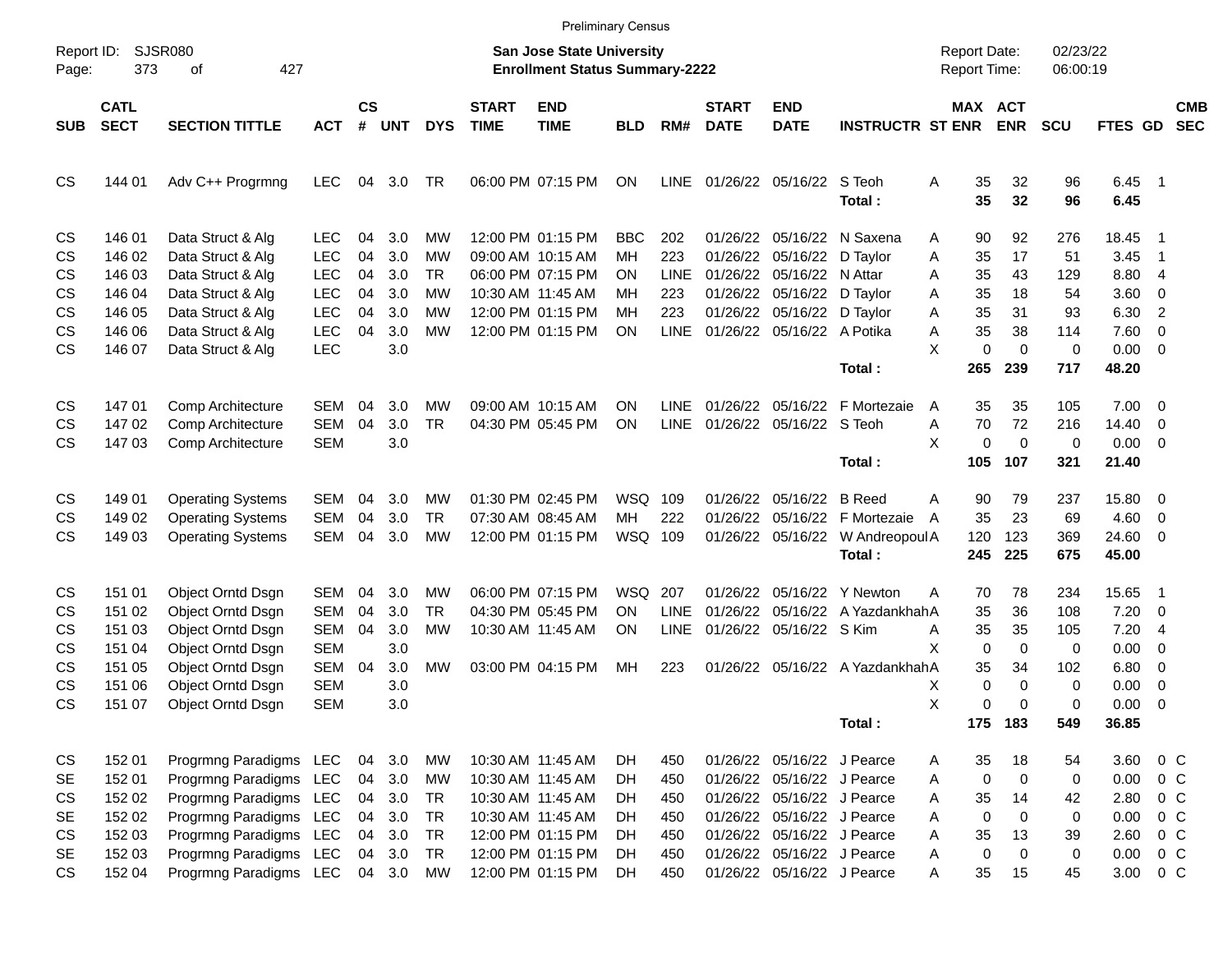| <b>Preliminary Census</b><br><b>Report Date:</b>   |                            |                            |            |                |                                                                           |            |                             |                                                                  |            |             |                              |                           |                                  |                  |                       |                      |            |                          |
|----------------------------------------------------|----------------------------|----------------------------|------------|----------------|---------------------------------------------------------------------------|------------|-----------------------------|------------------------------------------------------------------|------------|-------------|------------------------------|---------------------------|----------------------------------|------------------|-----------------------|----------------------|------------|--------------------------|
| SJSR080<br>Report ID:<br>374<br>427<br>οf<br>Page: |                            |                            |            |                | <b>San Jose State University</b><br><b>Enrollment Status Summary-2222</b> |            |                             |                                                                  |            |             |                              |                           |                                  |                  |                       | 02/23/22<br>06:00:19 |            |                          |
| <b>SUB</b>                                         | <b>CATL</b><br><b>SECT</b> | <b>SECTION TITTLE</b>      | <b>ACT</b> | <b>CS</b><br># | <b>UNT</b>                                                                | <b>DYS</b> | <b>START</b><br><b>TIME</b> | <b>END</b><br><b>TIME</b>                                        | <b>BLD</b> | RM#         | <b>START</b><br><b>DATE</b>  | <b>END</b><br><b>DATE</b> | <b>INSTRUCTR ST ENR</b>          |                  | MAX ACT<br><b>ENR</b> | <b>SCU</b>           | FTES GD    | <b>CMB</b><br><b>SEC</b> |
| <b>SE</b>                                          | 152 04                     | Progrmng Paradigms LEC     |            | 04             | 3.0                                                                       | MW         |                             | 12:00 PM 01:15 PM                                                | DH         | 450         | 01/26/22                     | 05/16/22 J Pearce         |                                  | Α                | 0<br>-1               | 3                    | 0.20       | $0\,$ C                  |
| CS                                                 | 152 05                     | Progrmng Paradigms LEC     |            | 04             | 3.0                                                                       | <b>TR</b>  |                             | 07:30 PM 08:45 PM                                                | ΟN         | LINE        | 01/26/22                     | 05/16/22                  | Y Newton                         | Α<br>35          | 56                    | 168                  | 11.20      | $0\,C$                   |
| <b>SE</b>                                          | 152 05                     | Progrmng Paradigms LEC     |            | 04             | 3.0                                                                       | TR         |                             | 07:30 PM 08:45 PM                                                | ON         | <b>LINE</b> |                              |                           | 01/26/22 05/16/22 Y Newton       | A                | 0<br>$\overline{1}$   | 3                    | 0.20       | $0\,C$                   |
|                                                    |                            |                            |            |                |                                                                           |            |                             |                                                                  |            |             |                              |                           | Total:                           | 175              | 118                   | 354                  | 23.60      |                          |
| CS                                                 | 154 01                     | Formal Lang & ComputSEM    |            | 04             | 3.0                                                                       | TR         |                             | 01:30 PM 02:45 PM                                                | ΟN         | <b>LINE</b> | 01/26/22                     | 05/16/22                  | C Tsao                           | 70<br>A          | 48                    | 144                  | 9.60       | $0\,$ C                  |
| <b>SE</b>                                          | 154 01                     | Formal Lang & ComputSEM    |            | 04             | 3.0                                                                       | <b>TR</b>  |                             | 01:30 PM 02:45 PM                                                | ΟN         | <b>LINE</b> | 01/26/22                     | 05/16/22                  | C Tsao                           | Α<br>$\mathbf 0$ | $\mathbf 0$           | 0                    | 0.00       | $0\,$ C                  |
| CS                                                 | 154 02                     | Formal Lang & ComputSEM    |            | 04             | 3.0                                                                       | TR         |                             | 10:30 AM 11:45 AM                                                | ΟN         | <b>LINE</b> |                              | 01/26/22 05/16/22         | Y Chen                           | Α<br>70          | 74                    | 222                  | 14.80      | $0\,C$                   |
| <b>SE</b>                                          | 154 02                     | Formal Lang & ComputSEM    |            |                | 04 3.0                                                                    | TR         |                             | 10:30 AM 11:45 AM                                                | ON         | <b>LINE</b> |                              | 01/26/22 05/16/22 Y Chen  |                                  | A                | $\mathbf 0$<br>0      | 0                    | 0.00       | $0\,C$                   |
|                                                    |                            |                            |            |                |                                                                           |            |                             |                                                                  |            |             |                              |                           | Total:                           | 140              | 122                   | 366                  | 24.40      |                          |
| CS                                                 | 155 01                     | Int Des Anal Algo          | <b>SEM</b> |                | 3.0                                                                       |            |                             |                                                                  |            |             |                              |                           |                                  | Х                | 0<br>0                | 0                    | 0.00       | $\overline{0}$           |
| <b>SE</b>                                          | 155 01                     | Int Des Anal Algo          | <b>SEM</b> |                | 3.0                                                                       |            |                             |                                                                  |            |             |                              |                           |                                  | Χ<br>0           | 0                     | 0                    | 0.00       | $\mathbf 0$              |
| <b>CS</b>                                          | 155 02                     | Int Des Anal Algo          | <b>SEM</b> | 04             | 3.0                                                                       | MW         |                             | 06:00 PM 07:15 PM                                                | DH         | 450         |                              | 01/26/22 05/16/22 B Reed  |                                  | Α<br>35          | 12                    | 36                   | 2.55       | 3 <sup>C</sup>           |
| <b>SE</b>                                          | 155 02                     | Int Des Anal Algo          | <b>SEM</b> | 04             | 3.0                                                                       | <b>MW</b>  |                             | 06:00 PM 07:15 PM                                                | DH.        | 450         |                              | 01/26/22 05/16/22 B Reed  |                                  | $\mathbf 0$<br>A | $\mathbf 0$           | 0                    | 0.00       | 0 <sup>o</sup>           |
|                                                    |                            |                            |            |                |                                                                           |            |                             |                                                                  |            |             |                              |                           | Total:                           | 35               | 12                    | 36                   | 2.55       |                          |
| CS                                                 | 156 01                     | Intro to Art Intel         | <b>LEC</b> | 04             | 3.0                                                                       | МW         |                             | 07:30 PM 08:45 PM                                                | WSQ        | 207         | 01/26/22                     | 05/16/22                  | Y Newton                         | 70<br>A          | 73                    | 219                  | 15.10 10 C |                          |
| <b>SE</b>                                          | 156 01                     | Intro to Art Intel         | <b>LEC</b> | 04             | 3.0                                                                       | MW         |                             | 07:30 PM 08:45 PM                                                | WSQ        | 207         | 01/26/22                     |                           | 05/16/22 Y Newton                | A<br>0           | $\overline{1}$        | 3                    | 0.20       | 0 <sup>o</sup>           |
| CS                                                 | 156 02                     | Intro to Art Intel         | <b>LEC</b> | 04             | 3.0                                                                       | TR         |                             | 09:00 AM 10:15 AM                                                | DH         | 450         | 01/26/22                     |                           | 05/16/22 R Khayrallah A          | 35               | 16                    | 48                   | 3.20       | $0\,C$                   |
| <b>SE</b>                                          | 156 02                     | Intro to Art Intel         | <b>LEC</b> | 04             | 3.0                                                                       | <b>TR</b>  |                             | 09:00 AM 10:15 AM                                                | DH         | 450         | 01/26/22                     |                           | 05/16/22 R Khayrallah A          | 0                | $\overline{2}$        | 6                    | 0.40       | $0\,C$                   |
| CS                                                 | 156 03                     | Intro to Art Intel         | <b>LEC</b> | 04             | 3.0                                                                       | <b>MW</b>  |                             | 06:00 PM 07:15 PM                                                | ΟN         | LINE        | 01/26/22                     | 05/16/22                  | A Luk                            | 35<br>Α          | 33                    | 99                   | 6.70       | $2\degree$ C             |
| <b>SE</b>                                          | 156 03                     | Intro to Art Intel         | <b>LEC</b> | 04             | 3.0                                                                       | <b>MW</b>  |                             | 06:00 PM 07:15 PM                                                | ΟN         | LINE        | 01/26/22                     | 05/16/22                  | A Luk                            | $\mathbf 0$<br>Α | $\overline{1}$        | 3                    | 0.20       | $0\,C$                   |
| <b>CS</b>                                          | 156 04                     | Intro to Art Intel         | <b>LEC</b> | 04             | 3.0                                                                       | <b>TR</b>  |                             | 12:00 PM 01:15 PM                                                | <b>MH</b>  | 222         | 01/26/22                     |                           | 05/16/22 R Khayrallah A          | 35               | 29                    | 87                   | 5.90       | 2 C                      |
| <b>SE</b>                                          | 156 04                     | Intro to Art Intel         | <b>LEC</b> | 04             | 3.0                                                                       | <b>TR</b>  |                             | 12:00 PM 01:15 PM                                                | MH         | 222         |                              |                           | 01/26/22 05/16/22 R Khayrallah A |                  | 0<br>5                | 15                   | 1.00       | $0\,C$                   |
|                                                    |                            |                            |            |                |                                                                           |            |                             |                                                                  |            |             |                              |                           | Total:                           | 175              | 160                   | 480                  | 32.70      |                          |
| CS                                                 | 157A 01                    | Int to Dtb Mgt Sys         | SEM        | 04             | 3.0                                                                       | MW         |                             | 06:00 PM 07:15 PM                                                | SН         | 100         | 01/26/22                     | 05/16/22 F Butt           |                                  | 115<br>A         | 26                    | 78                   | 5.30       | $\overline{\phantom{a}}$ |
| CS                                                 |                            | 157A 02 Int to Dtb Mgt Sys | <b>SEM</b> | 04             | 3.0                                                                       | <b>MW</b>  |                             | 09:00 AM 10:15 AM                                                | <b>SH</b>  | 100         |                              |                           | 01/26/22 05/16/22 J Ghofraniha A | 70               | 53                    | 159                  | 10.75      | 3                        |
| <b>CS</b>                                          |                            | 157A 03 Int to Dtb Mgt Sys | <b>SEM</b> |                | 3.0                                                                       |            |                             |                                                                  |            |             |                              |                           |                                  | X                | 0<br>$\Omega$         | 0                    | 0.00       | $\overline{0}$           |
| <b>CS</b>                                          |                            | 157A 04 Int to Dtb Mgt Sys |            |                |                                                                           |            |                             | SEM 04 3.0 MW 07:30 PM 08:45 PM ON LINE 01/26/22 05/16/22 F Butt |            |             |                              |                           |                                  | A<br>$35\,$      | 29                    | 87                   | 5.90 2     |                          |
|                                                    |                            |                            |            |                |                                                                           |            |                             |                                                                  |            |             |                              |                           | Total:                           |                  | 220 108               | 324                  | 21.95      |                          |
| CS                                                 |                            | 157B 01 Data BS Man Sys II | SEM 05 3.0 |                |                                                                           | МW         |                             | 04:30 PM 05:45 PM                                                | BBC        | 202         |                              | 01/26/22 05/16/22 F Butt  |                                  | 70<br>A          | 42                    | 126                  |            | 8.40 0 C                 |
| <b>SE</b>                                          |                            | 157B 01 Data BS Man Sys II | SEM 05 3.0 |                |                                                                           | MW         |                             | 04:30 PM 05:45 PM                                                | BBC        | 202         |                              | 01/26/22 05/16/22 F Butt  |                                  | A<br>$\pmb{0}$   | $\overline{0}$        | $\pmb{0}$            |            | $0.00 \t 0 C$            |
|                                                    |                            |                            |            |                |                                                                           |            |                             |                                                                  |            |             |                              |                           | Total:                           | 70               | 42                    | 126                  | 8.40       |                          |
| CS                                                 | 157C 01 NoSQL              |                            | <b>LEC</b> |                | 02 3.0                                                                    | TR.        |                             | 09:00 AM 10:15 AM                                                | <b>ON</b>  |             | LINE 01/26/22 05/16/22 S Kim |                           |                                  | 35<br>A          | 35                    | 105                  | 7.80 16    |                          |
| <b>CS</b>                                          | 157C 02 NoSQL              |                            | <b>LEC</b> |                | 02 3.0 TR                                                                 |            |                             | 10:30 AM 11:45 AM                                                | ON         |             | LINE 01/26/22 05/16/22 S Kim |                           |                                  | 35<br>Α          | 35                    | 105                  | $7.05$ 1   |                          |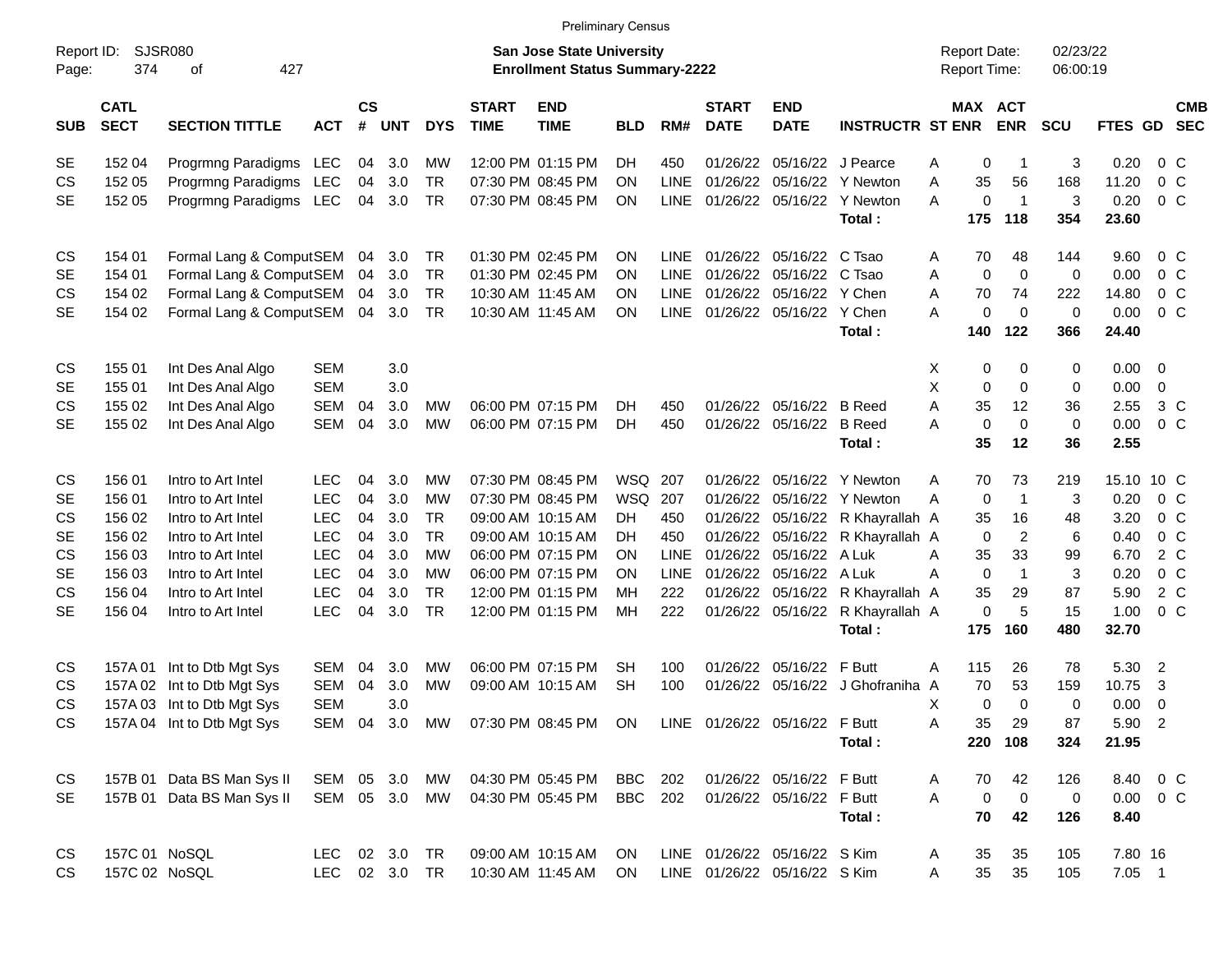| <b>Preliminary Census</b>                                 |                            |                             |            |                                                                           |           |            |                             |                           |            |             |                               |                            |                                             |   |                                            |                       |                      |                    |                          |            |
|-----------------------------------------------------------|----------------------------|-----------------------------|------------|---------------------------------------------------------------------------|-----------|------------|-----------------------------|---------------------------|------------|-------------|-------------------------------|----------------------------|---------------------------------------------|---|--------------------------------------------|-----------------------|----------------------|--------------------|--------------------------|------------|
| <b>SJSR080</b><br>Report ID:<br>375<br>427<br>Page:<br>оf |                            |                             |            | <b>San Jose State University</b><br><b>Enrollment Status Summary-2222</b> |           |            |                             |                           |            |             |                               |                            |                                             |   | <b>Report Date:</b><br><b>Report Time:</b> |                       | 02/23/22<br>06:00:19 |                    |                          |            |
| <b>SUB</b>                                                | <b>CATL</b><br><b>SECT</b> | <b>SECTION TITTLE</b>       | <b>ACT</b> | <b>CS</b><br>#                                                            | UNT       | <b>DYS</b> | <b>START</b><br><b>TIME</b> | <b>END</b><br><b>TIME</b> | <b>BLD</b> | RM#         | <b>START</b><br><b>DATE</b>   | <b>END</b><br><b>DATE</b>  | <b>INSTRUCTR ST ENR</b>                     |   |                                            | MAX ACT<br><b>ENR</b> | <b>SCU</b>           | FTES GD SEC        |                          | <b>CMB</b> |
| CS.                                                       | 157C 03 NoSQL              |                             | LEC        | 02                                                                        | 3.0       | TR.        |                             | 04:30 PM 05:45 PM         | MН         | 222         | 01/26/22                      | 05/16/22 C Wu              |                                             | Α | 35                                         | 35                    | 105                  | 7.45               | - 9                      |            |
| CS.                                                       | 157C 04 NoSQL              |                             | LEC        | 02                                                                        | 3.0       | <b>MW</b>  |                             | 09:00 AM 10:15 AM         | <b>ON</b>  | <b>LINE</b> |                               | 01/26/22 05/16/22 S Kim    | Total:                                      | A | 35<br>140                                  | 35<br>140             | 105<br>420           | 7.60 12<br>29.90   |                          |            |
| CS                                                        |                            | 158A 01 Computer Networks   | LEC        |                                                                           | 02 3.0    | TR         |                             | 06:00 PM 07:15 PM         | ON         |             |                               |                            | LINE 01/26/22 05/16/22 G Ishigaki<br>Total: | A | 70<br>70                                   | 31<br>31              | 93<br>93             | 6.30 2<br>6.30     |                          |            |
| CS                                                        | 159 01                     | <b>Parallel Proc</b>        | SEM        | 04                                                                        | 3.0       | MW         |                             | 03:00 PM 04:15 PM         | MН         | 422         |                               | 01/26/22 05/16/22 R Chun   | Total:                                      | A | 35<br>35                                   | 21<br>21              | 63<br>63             | $4.20 \ 0$<br>4.20 |                          |            |
| CS.                                                       | 160 01                     | Software Engr               | SEM        | 04                                                                        | 3.0       | МW         |                             | 07:30 PM 08:45 PM         | MН         | 222         |                               | 01/26/22 05/16/22 K Tsang  |                                             | Α | 35                                         | 31                    | 93                   | 6.20               | $\overline{\phantom{0}}$ |            |
| CS                                                        | 160 02                     | Software Engr               | <b>SEM</b> | 04                                                                        | 3.0       | <b>TR</b>  |                             | 06:00 PM 07:15 PM         | DH         | 135         | 01/26/22                      |                            | 05/16/22 R Moazzeni                         | A | 55                                         | 57                    | 171                  | 11.40              | $\overline{\mathbf{0}}$  |            |
| CS                                                        | 160 03                     | Software Engr               | <b>SEM</b> | 04                                                                        | 3.0       | <b>TR</b>  |                             | 06:00 PM 07:15 PM         | ON         | LINE        |                               |                            | 01/26/22 05/16/22 J Ghofraniha A            |   | 55                                         | 48                    | 144                  | 9.60 0             |                          |            |
|                                                           |                            |                             |            |                                                                           |           |            |                             |                           |            |             |                               |                            | Total:                                      |   | 145                                        | 136                   | 408                  | 27.20              |                          |            |
| CS                                                        | 161 01                     | Software Project            | SEM        | 04                                                                        | 3.0       | TR         |                             | 07:30 PM 08:45 PM         | MН         | 222         |                               |                            | 01/26/22 05/16/22 D Abucejo                 | Α | 35                                         | 28                    | 84                   | $5.65$ 1           |                          |            |
|                                                           |                            |                             |            |                                                                           |           |            |                             |                           |            |             |                               |                            | Total:                                      |   | 35                                         | 28                    | 84                   | 5.65               |                          |            |
| CS                                                        | 166 01                     | <b>Information Security</b> | LEC        | 04                                                                        | 3.0       | TR.        |                             | 10:30 AM 11:45 AM         | SCI        | 164         |                               |                            | 01/26/22 05/16/22 P Sanghera                | A | 70                                         | 27                    | 81                   | 5.45               | - 1                      |            |
| CS.                                                       | 166 02                     | <b>Information Security</b> | LEC        | 04                                                                        | 3.0       | МW         |                             | 03:00 PM 04:15 PM         | <b>BBC</b> | 004         | 01/26/22                      | 05/16/22 C Tarng           |                                             | A | 70                                         | 69                    | 207                  | 13.80              | $\overline{\mathbf{0}}$  |            |
| CS                                                        | 166 03                     | <b>Information Security</b> | LEC        | 04                                                                        | 3.0       | <b>TR</b>  |                             | 06:00 PM 07:15 PM         | <b>ON</b>  | <b>LINE</b> |                               | 01/26/22 05/16/22 Y Chen   |                                             | A | 70                                         | 71                    | 213                  | 14.20              | - 0                      |            |
| CS                                                        | 166 04                     | <b>Information Security</b> | LEC        | 04                                                                        | 3.0       | <b>MW</b>  |                             | 03:00 PM 04:15 PM         | MН         | 222         |                               |                            | 01/26/22 05/16/22 F Di Troia                | A | 35                                         | 35                    | 105                  | $7.00 \t 0$        |                          |            |
|                                                           |                            |                             |            |                                                                           |           |            |                             |                           |            |             |                               |                            | Total:                                      |   | 245                                        | 202                   | 606                  | 40.45              |                          |            |
| CS                                                        | 168 01                     | Blockchain & Crypto         | LEC        |                                                                           | 02 3.0    | MW         |                             | 01:30 PM 02:45 PM         | МH         | 223         |                               | 01/26/22 05/16/22 T Austin |                                             | A | 35                                         | 18                    | 54                   | 3.95 7             |                          |            |
|                                                           |                            |                             |            |                                                                           |           |            |                             |                           |            |             |                               |                            | Total:                                      |   | 35                                         | 18                    | 54                   | 3.95               |                          |            |
| CS.                                                       | 171 01                     | Intro Machine Learn         | LEC        | 02                                                                        | 3.0       | <b>MW</b>  |                             | 12:00 PM 01:15 PM         | МH         | 222         |                               |                            | 01/26/22 05/16/22 F Di Troia                | A | 35                                         | 35                    | 105                  | $7.10$ 2           |                          |            |
| CS                                                        | 171 02                     | Intro Machine Learn         | LEC        |                                                                           | 3.0       |            |                             |                           |            |             |                               |                            |                                             | X | 0                                          | 0                     | 0                    | 0.00               | $\overline{\phantom{0}}$ |            |
|                                                           |                            |                             |            |                                                                           |           |            |                             |                           |            |             |                               |                            | Total :                                     |   | 35                                         | 35                    | 105                  | 7.10               |                          |            |
| CS                                                        | 174 01                     | Server Web Prog             | SEM        | 05                                                                        | 3.0       | МW         |                             | 10:30 AM 11:45 AM         | MH.        | 222         |                               |                            | 01/26/22 05/16/22 F Di Troia                | A | 35                                         | 35                    | 105                  | 7.00 0 C           |                          |            |
| <b>SE</b>                                                 | 174 01                     | Server Web Prog             | SEM        |                                                                           | 05 3.0    | МW         |                             | 10:30 AM 11:45 AM         | MН         | 222         |                               |                            | 01/26/22 05/16/22 F Di Troia                | A | 0                                          | $\mathbf{1}$          | 3                    | $0.20 \t 0 C$      |                          |            |
|                                                           |                            |                             |            |                                                                           |           |            |                             |                           |            |             |                               |                            | Total:                                      |   | 35                                         | 36                    | 108                  | 7.20               |                          |            |
| CS                                                        | 175 01                     | Mob Device Devel            | LEC        |                                                                           | 04 3.0    | TR         |                             | 07:30 PM 08:45 PM         | <b>BBC</b> | 004         |                               |                            | 01/26/22 05/16/22 R Moazzeni                | A | 70                                         | 36                    | 108                  | $7.30$ 2           |                          |            |
| CS                                                        | 175 02                     | Mob Device Devel            | <b>LEC</b> |                                                                           | 04 3.0 TR |            |                             | 12:00 PM 01:15 PM         | ON         |             | LINE 01/26/22 05/16/22 Y Chen |                            |                                             | A | 70                                         | 52                    | 156                  | 10.70 6            |                          |            |
|                                                           |                            |                             |            |                                                                           |           |            |                             |                           |            |             |                               |                            | Total:                                      |   | 140                                        | 88                    | 264                  | 18.00              |                          |            |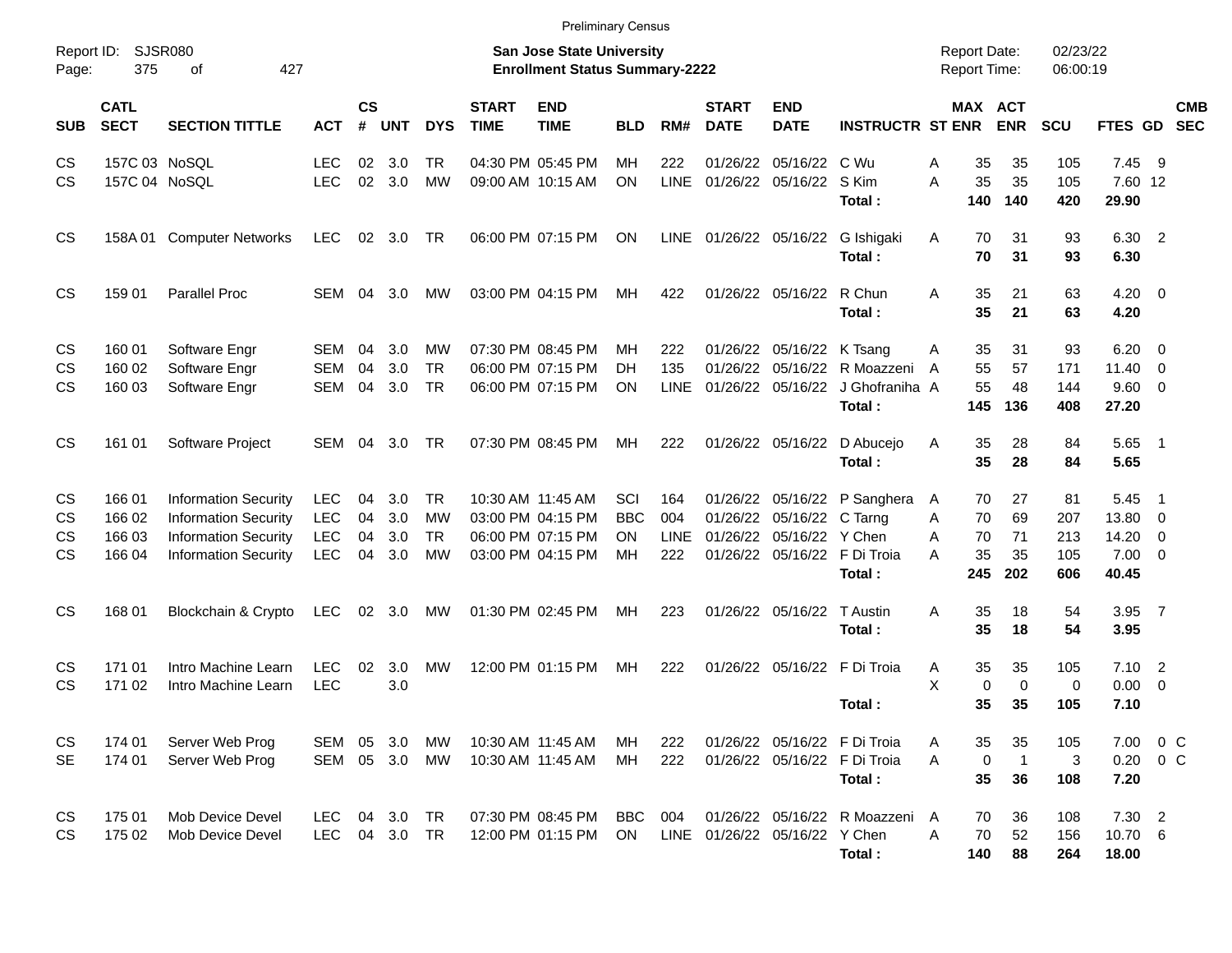| <b>Preliminary Census</b>                                 |                            |                                                                                              |                          |                    |            |                          |                             |                                                                           |                 |                            |                                     |                                             |                              |                             |                     |            |                        |                                                     |            |
|-----------------------------------------------------------|----------------------------|----------------------------------------------------------------------------------------------|--------------------------|--------------------|------------|--------------------------|-----------------------------|---------------------------------------------------------------------------|-----------------|----------------------------|-------------------------------------|---------------------------------------------|------------------------------|-----------------------------|---------------------|------------|------------------------|-----------------------------------------------------|------------|
| <b>SJSR080</b><br>Report ID:<br>376<br>of<br>427<br>Page: |                            |                                                                                              |                          |                    |            |                          |                             | <b>San Jose State University</b><br><b>Enrollment Status Summary-2222</b> |                 |                            | <b>Report Date:</b><br>Report Time: |                                             | 02/23/22<br>06:00:19         |                             |                     |            |                        |                                                     |            |
| <b>SUB</b>                                                | <b>CATL</b><br><b>SECT</b> | <b>SECTION TITTLE</b>                                                                        | <b>ACT</b>               | $\mathsf{cs}$<br># | <b>UNT</b> | <b>DYS</b>               | <b>START</b><br><b>TIME</b> | <b>END</b><br><b>TIME</b>                                                 | <b>BLD</b>      | RM#                        | <b>START</b><br><b>DATE</b>         | <b>END</b><br><b>DATE</b>                   | <b>INSTRUCTR ST ENR</b>      | <b>MAX ACT</b>              | <b>ENR</b>          | <b>SCU</b> | <b>FTES GD</b>         | <b>SEC</b>                                          | <b>CMB</b> |
| CS                                                        | 176 01                     | Soc Network Analysis LEC                                                                     |                          |                    | 02 3.0     | МW                       |                             | 10:30 AM 11:45 AM                                                         | МH              | 225                        | 01/26/22                            | 05/16/22                                    | A Potika<br>Total:           | 35<br>Α<br>35               | 12<br>12            | 36<br>36   | 2.55<br>2.55           | $\overline{\mathbf{3}}$                             |            |
| CS                                                        | 180 01                     | <b>Individual Studies</b>                                                                    | <b>SUP</b>               | 36                 | 1.0        | <b>TBA</b><br><b>TBA</b> |                             |                                                                           | ΟN              | LINE<br><b>LINE</b>        | 01/26/22 05/16/22                   |                                             |                              | 5<br>Α                      | 0                   | 0          | 0.00                   | $\overline{\phantom{0}}$                            |            |
| CS<br>CS                                                  | 180 02<br>180 03           | <b>Individual Studies</b><br><b>Individual Studies</b>                                       | <b>SUP</b><br><b>SUP</b> | 36<br>36           | 2.0<br>3.0 | <b>TBA</b>               |                             |                                                                           | <b>ON</b><br>ON | <b>LINE</b>                | 01/26/22 05/16/22                   | 01/26/22 05/16/22 J Pearce                  |                              | 5<br>Α<br>5<br>Α            | 0<br>$\overline{4}$ | 0<br>12    | 0.00<br>0.80           | $\overline{\phantom{0}}$<br>$\overline{\mathbf{0}}$ |            |
| CS                                                        | 180 04                     | <b>Individual Studies</b>                                                                    | <b>SUP</b>               | 36                 | 3.0        | <b>TBA</b>               |                             |                                                                           | ON              | <b>LINE</b>                | 01/26/22 05/16/22                   |                                             |                              | 5<br>Α                      | $\Omega$            | 0          | 0.00                   | $\overline{\mathbf{0}}$                             |            |
| CS                                                        | 180 05                     | <b>Individual Studies</b>                                                                    | <b>SUP</b>               | 36                 | 3.0        | <b>TBA</b>               |                             |                                                                           | <b>ON</b>       |                            | LINE 01/26/22 05/16/22              |                                             | Total:                       | 5<br>A<br>25                | 0<br>4              | 0<br>12    | 0.00<br>0.80           | $\overline{\phantom{0}}$                            |            |
| CS                                                        |                            | 180H 01 Ind Studies/Honors                                                                   | <b>SEM</b>               | 04                 | 3.0        | TBA                      |                             |                                                                           | <b>ON</b>       | <b>LINE</b>                |                                     | 01/26/22 05/16/22 P Heller                  |                              | 5<br>A                      | 2                   | 6          | $0.40 \quad 0$         |                                                     |            |
| CS<br>CS                                                  |                            | 180H 02 Ind Studies/Honors<br>180H 03 Ind Studies/Honors                                     | <b>SEM</b><br><b>SEM</b> | 04<br>04           | 3.0<br>3.0 | <b>TBA</b><br><b>TBA</b> |                             |                                                                           | <b>ON</b><br>ON | <b>LINE</b><br><b>LINE</b> | 01/26/22 05/16/22                   |                                             | 01/26/22 05/16/22 F Di Troia | 5<br>Α<br>5<br>Α            | $\mathbf{1}$<br>0   | 3<br>0     | 0.20<br>0.00           | $\overline{\phantom{0}}$<br>$\overline{\mathbf{0}}$ |            |
| <b>CS</b>                                                 |                            | 180H 04 Ind Studies/Honors                                                                   | <b>SEM</b>               | 04                 | 3.0        | <b>TBA</b>               |                             |                                                                           | ΟN              | LINE                       | 01/26/22 05/16/22                   |                                             |                              | 5<br>Α                      | 0                   | 0          | 0.00                   | - 0                                                 |            |
|                                                           |                            |                                                                                              |                          |                    |            |                          |                             |                                                                           |                 |                            |                                     |                                             | Total:                       | 20                          | 3                   | 9          | 0.60                   |                                                     |            |
| CS<br><b>CS</b>                                           |                            | 185C 01 Adv Prac Comp Topics SEM<br>185C 02 Adv Prac Comp Topics SEM                         |                          | 04                 | 3.0<br>3.0 | <b>TR</b>                |                             | 12:00 PM 01:15 PM                                                         | SCI             | 311                        |                                     | 01/26/22 05/16/22                           | M Lee                        | 35<br>A<br>X<br>$\mathbf 0$ | 13<br>$\mathbf 0$   | 39<br>0    | 2.75<br>0.00           | -3<br>$\overline{\phantom{0}}$                      |            |
|                                                           |                            |                                                                                              |                          |                    |            |                          |                             |                                                                           |                 |                            |                                     |                                             | Total:                       | 35                          | 13                  | 39         | 2.75                   |                                                     |            |
| CS                                                        | 190 01                     | Internship Project                                                                           | <b>LEC</b>               | 04                 | 1.0        | -S                       |                             | 01:30 PM 02:45 PM                                                         | ON              |                            | LINE 01/26/22 05/16/22              |                                             | H Tseng<br>Total:            | Α<br>30<br>30               | 9<br>9              | 9<br>9     | $0.60 \quad 0$<br>0.60 |                                                     |            |
| CS                                                        | 190101                     | Internship Project                                                                           | <b>LEC</b>               |                    | 04 3.0     | -S                       |                             | 01:30 PM 04:30 PM                                                         | ON              |                            | LINE 01/26/22 05/16/22              |                                             | H Tseng<br>Total:            | Α<br>30<br>30               | 4<br>4              | 12<br>12   | $0.80 \ 0$<br>0.80     |                                                     |            |
| CS                                                        |                            | 200W 01 Grad Tech Writing                                                                    | <b>LEC</b>               | 04                 | 3.0        | TR                       |                             | 09:00 AM 10:15 AM                                                         | SCI             | 311                        | 01/26/22                            | 05/16/22                                    | D Hunter                     | 22<br>A                     | 22                  | 66         | 5.50 22                |                                                     |            |
| CS                                                        |                            | 200W 02 Grad Tech Writing                                                                    | <b>LEC</b>               | 04                 | 3.0        | <b>TR</b>                |                             | 10:30 AM 11:45 AM                                                         | SCI             | 311                        | 01/26/22                            | 05/16/22                                    | D Hunter                     | 22<br>A                     | 22                  | 66         | 5.50 22                |                                                     |            |
| CS<br><b>CS</b>                                           |                            | 200W 03 Grad Tech Writing<br>200W 04 Grad Tech Writing                                       | <b>LEC</b><br><b>LEC</b> | 04<br>04           | 3.0<br>3.0 | <b>TR</b><br><b>TR</b>   |                             | 01:30 PM 02:45 PM<br>12:00 PM 01:15 PM                                    | MН<br>МH        | 422<br>422                 | 01/26/22                            | 05/16/22 C Boyd<br>01/26/22 05/16/22 C Boyd |                              | 22<br>A<br>22<br>A          | 19<br>18            | 57<br>54   | 4.75 19<br>4.50 18     |                                                     |            |
|                                                           |                            |                                                                                              |                          |                    |            |                          |                             |                                                                           |                 |                            |                                     |                                             | Total:                       | 88                          | 81                  | 243        | 20.25                  |                                                     |            |
| CS                                                        |                            | 218 01 Topics Cloud Comp LEC 04 3.0 TR 01:30 PM 02:45 PM ON LINE 01/26/22 05/16/22 K Li      |                          |                    |            |                          |                             |                                                                           |                 |                            |                                     |                                             | Total:                       | A<br>25<br>25               | 24<br>24            | 72<br>72   | 6.00 24<br>6.00        |                                                     |            |
| CS                                                        | 235 01                     | User Interface Dsgn SEM 04 3.0 TR 09:00 PM 10:15 PM ON                                       |                          |                    |            |                          |                             |                                                                           |                 |                            |                                     | LINE 01/26/22 05/16/22 N Attar              | Total:                       | A<br>25<br>25               | 28<br>28            | 84<br>84   | 7.00 28<br>7.00        |                                                     |            |
| CS                                                        |                            | 252 01 Adv Prog Languages PSEM 05 3.0 MW 10:30 AM 11:45 AM MH 422 01/26/22 05/16/22 T Austin |                          |                    |            |                          |                             |                                                                           |                 |                            |                                     |                                             |                              | A                           | 25 21               | 63         | 5.25 21                |                                                     |            |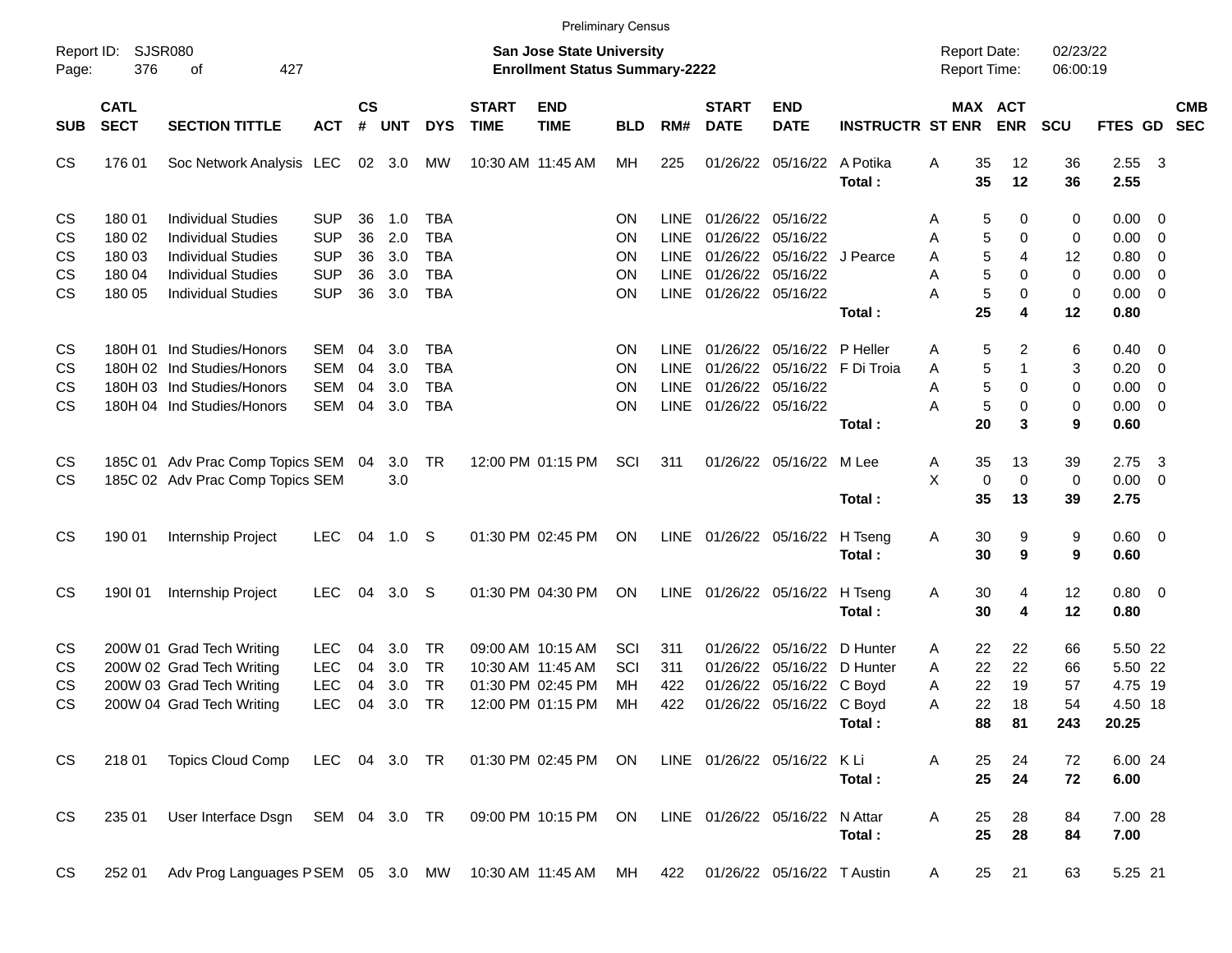|                        |                                      |                                                                                                                  |                                                      |                      |                   |                                                   |                             |                                                                    | <b>Preliminary Census</b> |                    |                             |                                                   |                                                 |                                            |                            |                       |                                                               |            |
|------------------------|--------------------------------------|------------------------------------------------------------------------------------------------------------------|------------------------------------------------------|----------------------|-------------------|---------------------------------------------------|-----------------------------|--------------------------------------------------------------------|---------------------------|--------------------|-----------------------------|---------------------------------------------------|-------------------------------------------------|--------------------------------------------|----------------------------|-----------------------|---------------------------------------------------------------|------------|
| Page:                  | Report ID: SJSR080<br>377            | 427<br>οf                                                                                                        |                                                      |                      |                   |                                                   |                             | San Jose State University<br><b>Enrollment Status Summary-2222</b> |                           |                    |                             |                                                   |                                                 | <b>Report Date:</b><br><b>Report Time:</b> |                            | 02/23/22<br>06:00:19  |                                                               |            |
| <b>SUB</b>             | <b>CATL</b><br><b>SECT</b>           | <b>SECTION TITTLE</b>                                                                                            | <b>ACT</b>                                           | <b>CS</b><br>#       | <b>UNT</b>        | <b>DYS</b>                                        | <b>START</b><br><b>TIME</b> | <b>END</b><br><b>TIME</b>                                          | <b>BLD</b>                | RM#                | <b>START</b><br><b>DATE</b> | <b>END</b><br><b>DATE</b>                         | <b>INSTRUCTR ST ENR</b>                         |                                            | MAX ACT<br><b>ENR</b>      | <b>SCU</b>            | FTES GD SEC                                                   | <b>CMB</b> |
|                        |                                      |                                                                                                                  |                                                      |                      |                   |                                                   |                             |                                                                    |                           |                    |                             |                                                   | Total:                                          | 25                                         | 21                         | 63                    | 5.25                                                          |            |
| <b>CS</b>              | 255 01                               | Des Anal Algo                                                                                                    | SEM 05 3.0                                           |                      |                   | MW                                                |                             | 04:30 PM 05:45 PM                                                  | MH                        | 222                |                             | 01/26/22 05/16/22                                 | C Pollett<br>Total:                             | 25<br>A<br>25                              | 27<br>27                   | 81<br>81              | 6.75 27<br>6.75                                               |            |
| <b>CS</b><br><b>CS</b> | 256 01<br>256 02                     | Top in Art Intell<br>Top in Art Intell                                                                           | SEM<br>SEM                                           | 05<br>05             | 3.0<br>3.0        | TR<br>TR                                          |                             | 07:30 PM 08:45 PM<br>06:00 PM 07:15 PM                             | ΟN<br>MH                  | <b>LINE</b><br>233 |                             | 01/26/22 05/16/22 H Tseng<br>01/26/22 05/16/22    | M Solh<br>Total:                                | 25<br>A<br>25<br>A<br>50                   | 21<br>17<br>38             | 63<br>51<br>114       | 5.25 21<br>4.25 17<br>9.50                                    |            |
| <b>CS</b>              | 258 01                               | Comp Comm System SEM 05 3.0                                                                                      |                                                      |                      |                   | МW                                                |                             | 09:00 AM 10:15 AM                                                  | MН                        | 222                |                             | 01/26/22 05/16/22                                 | N Saxena<br>Total:                              | 25<br>A<br>25                              | 32<br>32                   | 96<br>96              | 8.00 32<br>8.00                                               |            |
| <b>CS</b>              | 259 01                               | Adv. Parallel Proc                                                                                               | <b>LEC</b>                                           | 02                   | 3.0               | MW                                                |                             | 06:00 PM 07:15 PM                                                  | MH                        | 422                |                             | 01/26/22 05/16/22                                 | R Chun<br>Total:                                | A<br>25<br>25                              | 24<br>24                   | 72<br>72              | 6.00 24<br>6.00                                               |            |
| <b>CS</b>              | 265 01                               | Crtgrphy & Comp Secr SEM                                                                                         |                                                      |                      | 3.0               |                                                   |                             |                                                                    |                           |                    |                             |                                                   | Total:                                          | X<br>0<br>$\bf{0}$                         | 0<br>0                     | 0<br>0                | $0.00 \t 0$<br>0.00                                           |            |
| <b>CS</b>              | 266 01                               | <b>Topics Info Secur</b>                                                                                         | <b>LEC</b>                                           | 04                   | 3.0 TR            |                                                   |                             | 09:00 AM 10:15 AM                                                  |                           |                    |                             | 01/26/22 05/16/22                                 | M Stamp<br>Total:                               | 25<br>Α<br>25                              | 17<br>17                   | 51<br>51              | 4.20 16<br>4.20                                               |            |
| <b>CS</b><br><b>CS</b> | 267 01<br>267 02                     | Topics in Database S SEM 05 3.0<br>Topics in Database S SEM 05 3.0                                               |                                                      |                      |                   | MW<br>TR                                          |                             | 01:30 PM 02:45 PM<br>06:00 PM 07:15 PM                             | MН<br>MH                  | 222<br>222         |                             | 01/26/22 05/16/22 C Pollett<br>01/26/22 05/16/22  | C Wu<br>Total:                                  | Α<br>25<br>A<br>25<br>50                   | 17<br>21<br>38             | 51<br>63<br>114       | 4.25 17<br>5.25 21<br>9.50                                    |            |
| <b>CS</b>              | 271 01                               | Top Machine Learn                                                                                                | <b>LEC</b>                                           | 04                   | 3.0               | MW                                                |                             | 12:00 PM 01:15 PM                                                  | MН                        | 225                |                             | 01/26/22 05/16/22                                 | G Ishigaki<br>Total:                            | 25<br>Α<br>25                              | 18<br>18                   | 54<br>54              | 4.50 18<br>4.50                                               |            |
| <b>CS</b>              | 274 01                               | Topics in Web Intell                                                                                             | SEM                                                  | 04                   | 3.0               | MW                                                |                             | 04:30 PM 05:45 PM                                                  | MН                        | 422                |                             | 01/26/22 05/16/22                                 | T Moh<br>Total:                                 | 25<br>Α<br>25                              | 13<br>13                   | 39<br>39              | 3.25 13<br>3.25                                               |            |
| CS<br>CS<br>CS<br>CS   | 280 01<br>280 02<br>280 03<br>280 04 | <b>Grad Indiv Studies</b><br><b>Grad Indiv Studies</b><br><b>Grad Indiv Studies</b><br><b>Grad Indiv Studies</b> | <b>SUP</b><br><b>SUP</b><br><b>SUP</b><br><b>SUP</b> | 36<br>36<br>36<br>36 | 3.0<br>1.0<br>3.0 | <b>TBA</b><br><b>TBA</b><br><b>TBA</b><br>3.0 TBA |                             |                                                                    | <b>ON</b><br>ON<br>ON.    |                    | LINE 01/26/22 05/16/22      | LINE 01/26/22 05/16/22 M Lee<br>01/26/22 05/16/22 | LINE 01/26/22 05/16/22 W Andreopoul A<br>Total: | 5<br>5<br>Α<br>5<br>Α<br>5<br>Α<br>20      | 0<br>0<br>0<br>$\mathbf 1$ | 3<br>0<br>0<br>0<br>3 | $0.25$ 1<br>$0.00 \t 0$<br>$0.00 \t 0$<br>$0.00 \t 0$<br>0.25 |            |
| CS<br>CS               | 286 01<br>286 02                     | Adv Topics - CS<br>Adv Topics - CS                                                                               | <b>SEM</b><br>SEM 05 3.0 TR                          |                      | 3.0               |                                                   |                             | 03:00 PM 04:15 PM ON                                               |                           |                    |                             |                                                   | LINE 01/26/22 05/16/22 W Andreopoul A           | $\pmb{0}$<br>X<br>25                       | 0<br>20                    | 0<br>60               | $0.00 \t 0$<br>5.00 20                                        |            |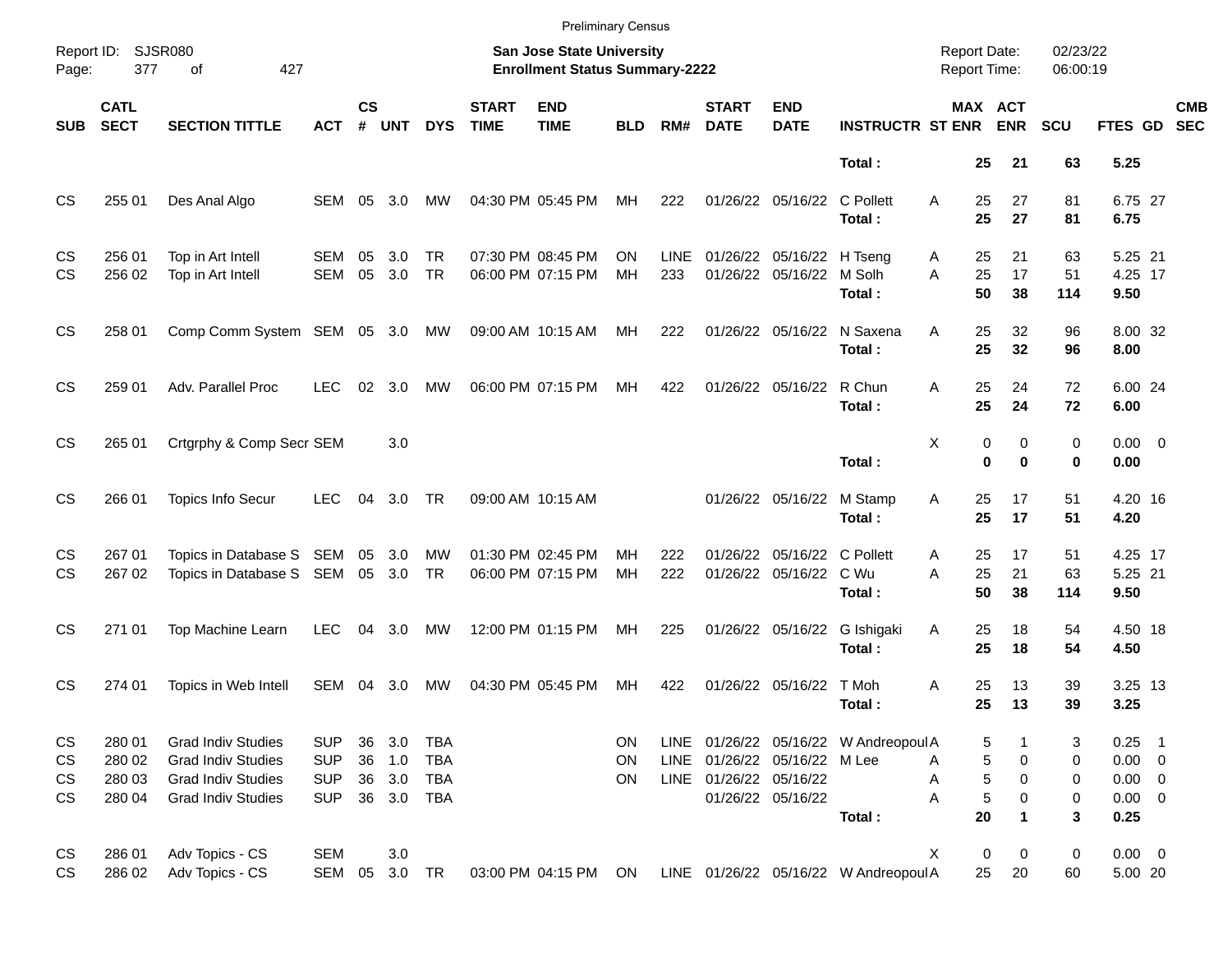|                     |             |                       |            |           |            |                |              |                                                                           | <b>Preliminary Census</b> |             |                        |                                  |                                  |   |                                     |                         |                      |             |                |
|---------------------|-------------|-----------------------|------------|-----------|------------|----------------|--------------|---------------------------------------------------------------------------|---------------------------|-------------|------------------------|----------------------------------|----------------------------------|---|-------------------------------------|-------------------------|----------------------|-------------|----------------|
| Report ID:<br>Page: | 378         | SJSR080<br>427<br>of  |            |           |            |                |              | <b>San Jose State University</b><br><b>Enrollment Status Summary-2222</b> |                           |             |                        |                                  |                                  |   | <b>Report Date:</b><br>Report Time: |                         | 02/23/22<br>06:00:19 |             |                |
|                     | <b>CATL</b> |                       |            | <b>CS</b> |            |                | <b>START</b> | <b>END</b>                                                                |                           |             | <b>START</b>           | <b>END</b>                       |                                  |   | <b>MAX</b>                          | <b>ACT</b>              |                      |             | <b>CMB</b>     |
| <b>SUB</b>          | <b>SECT</b> | <b>SECTION TITTLE</b> | <b>ACT</b> | #         | <b>UNT</b> | <b>DYS</b>     | <b>TIME</b>  | <b>TIME</b>                                                               | <b>BLD</b>                | RM#         | <b>DATE</b>            | <b>DATE</b>                      | <b>INSTRUCTR ST ENR</b>          |   |                                     | <b>ENR</b>              | <b>SCU</b>           | FTES GD SEC |                |
|                     |             |                       |            |           |            |                |              |                                                                           |                           |             |                        |                                  | Total:                           |   | 25                                  | 20                      | 60                   | 5.00        |                |
| CS                  | 297 01      | Pre Wrtng Prj or The  | <b>SUP</b> | 25        | 3.0        | TBA            |              |                                                                           | <b>ON</b>                 | LINE.       | 01/26/22               |                                  | 05/16/22 N Saxena                | A | 5                                   | 2                       | 6                    | 0.50        | 2              |
| CS                  | 297 02      | Pre Wrtng Prj or The  | <b>SUP</b> | 25        | 3.0        | <b>TBA</b>     |              |                                                                           | <b>ON</b>                 | LINE        |                        | 01/26/22 05/16/22                | <b>B</b> Reed                    | Α | 5                                   | 1                       | 3                    | 0.25        | $\mathbf 1$    |
| CS                  | 297 03      | Pre Wrtng Prj or The  | <b>SUP</b> | 25        | 3.0        | <b>TBA</b>     |              |                                                                           | ON                        | LINE        |                        | 01/26/22 05/16/22                | T Austin                         | A | 5                                   | 4                       | 12                   | 1.00        | $\overline{4}$ |
| CS                  | 297 04      | Pre Wrtng Prj or The  | <b>SUP</b> | 25        | 3.0        | TBA            |              |                                                                           | ON                        | LINE        |                        | 01/26/22 05/16/22                | T Moh                            | Α | 5                                   | 1                       | 3                    | 0.25        | $\mathbf 1$    |
| CS                  | 297 05      | Pre Wrtng Prj or The  | <b>SUP</b> | 25        | 3.0        | <b>TBA</b>     |              |                                                                           | ON                        | LINE        | 01/26/22               |                                  | 05/16/22 F Di Troia              | Α | 5                                   | 5                       | 15                   | 1.25        | 5              |
| CS                  | 297 06      | Pre Wrtng Prj or The  | <b>SUP</b> | 25        | 3.0        | <b>TBA</b>     |              |                                                                           | ON                        | LINE        |                        | 01/26/22 05/16/22 C Pollett      |                                  | Α | 5                                   | 1                       | 3                    | 0.25        | -1             |
| CS                  | 297 07      | Pre Wrtng Prj or The  | <b>SUP</b> | 25        | 3.0        | <b>TBA</b>     |              |                                                                           | ON                        | LINE        |                        | 01/26/22 05/16/22 A Potika       |                                  | Α | 5                                   |                         | 3                    | 0.25        | -1             |
| CS                  | 297 08      | Pre Wrtng Prj or The  | <b>SUP</b> | 25        | 3.0        | <b>TBA</b>     |              |                                                                           | ON                        | LINE        |                        | 01/26/22 05/16/22 L Wesley       |                                  | Α | 5                                   | 1                       | 3                    | 0.25        | $\mathbf 1$    |
| CS                  | 297 09      | Pre Wrtng Prj or The  | <b>SUP</b> | 25        | 3.0        | <b>TBA</b>     |              |                                                                           | ON                        | LINE        |                        | 01/26/22 05/16/22 M Lee          |                                  | Α | 5                                   | 3                       | 9                    | 0.75        | 3              |
| CS                  | 297 10      | Pre Wrtng Prj or The  | <b>SUP</b> | 25        | 3.0        | <b>TBA</b>     |              |                                                                           | ON                        | LINE        |                        | 01/26/22 05/16/22 M Stamp        |                                  | Α | 5                                   | 3                       | 9                    | 0.75        | 3              |
| CS                  | 297 11      | Pre Wrtng Prj or The  | <b>SUP</b> | 25        | 3.0        | <b>TBA</b>     |              |                                                                           | ON                        | LINE        |                        |                                  | 01/26/22 05/16/22 W Andreopoul A |   | 5                                   | 3                       | 9                    | 0.75        | 3              |
| CS                  | 297 12      | Pre Wrtng Prj or The  | <b>SUP</b> | 25        | 3.0        | TBA            |              |                                                                           | ON                        | LINE        |                        | 01/26/22 05/16/22                | G Ishigaki                       | A | 5                                   | $\overline{\mathbf{c}}$ | 6                    | 0.50        | 2              |
| CS                  | 297 13      | Pre Wrtng Prj or The  | <b>SUP</b> | 25        | 3.0        | <b>TBA</b>     |              |                                                                           | ON                        | LINE        |                        | 01/26/22 05/16/22                | H Tseng                          | A | 5                                   | 1                       | 3                    | 0.25        | -1             |
| CS                  | 297 14      | Pre Wrtng Prj or The  | <b>SUP</b> | 25        | 3.0        | <b>TBA</b>     |              |                                                                           | ON                        | LINE        |                        | 01/26/22 05/16/22                | P Heller                         | A | 5                                   | 1                       | 3                    | 0.25        | $\overline{1}$ |
| CS                  | 297 15      | Pre Wrtng Prj or The  | <b>SUP</b> | 25        | 3.0        | <b>TBA</b>     |              |                                                                           | ON                        |             | LINE 01/26/22 05/16/22 |                                  | C Wu                             | А | 5                                   | $\overline{c}$          | $\,6$                | 0.50        | $\overline{2}$ |
|                     |             |                       |            |           |            |                |              |                                                                           |                           |             |                        |                                  | Total:                           |   | 75                                  | 31                      | 93                   | 7.75        |                |
| CS                  | 298 01      | Master's Wrtng Prj    | <b>SUP</b> | 25        | 3.0        | TBA            |              |                                                                           | <b>ON</b>                 | <b>LINE</b> |                        | 01/26/22 05/16/22 H Tseng        |                                  | A | 5                                   | 1                       | 3                    | 0.25        | -1             |
| CS                  | 298 02      | Master's Wrtng Prj    | <b>SUP</b> | 25        | 3.0        | <b>TBA</b>     |              |                                                                           | <b>ON</b>                 | LINE        |                        | 01/26/22 05/16/22 M Stamp        |                                  | A | 5                                   | 7                       | 21                   | 1.75        | 7              |
| CS                  | 298 03      | Master's Wrtng Prj    | <b>SUP</b> | 25        | 3.0        | TBA            |              |                                                                           | ON                        | LINE        |                        | 01/26/22 05/16/22 B Reed         |                                  | Α | 5                                   | $\overline{c}$          | 6                    | 0.50        | $\overline{2}$ |
| CS                  | 298 04      | Master's Wrtng Prj    | <b>SUP</b> | 25        | 3.0        | <b>TBA</b>     |              |                                                                           | ON                        | LINE        |                        | 01/26/22 05/16/22                | W Andreopoul A                   |   | 5                                   | 0                       | 0                    | 0.00        | 0              |
| CS                  | 298 05      | Master's Wrtng Prj    | <b>SUP</b> | 25        | 3.0        | <b>TBA</b>     |              |                                                                           | ON                        | LINE        |                        | 01/26/22 05/16/22                | T Austin                         | Α | 5                                   | 1                       | 3                    | 0.25        | $\overline{1}$ |
| CS                  | 298 06      | Master's Wrtng Prj    | <b>SUP</b> | 25        | 3.0        | <b>TBA</b>     |              |                                                                           | ON                        | LINE        |                        | 01/26/22 05/16/22 M Lee          |                                  | A | 5                                   | 4                       | 12                   | 1.00        | $\overline{4}$ |
| CS                  | 298 07      | Master's Wrtng Prj    | <b>SUP</b> | 25        | 3.0        | <b>TBA</b>     |              |                                                                           | ON                        | LINE        |                        | 01/26/22 05/16/22 P Heller       |                                  | Α | 5                                   | 3                       | 9                    | 0.75        | 3              |
| CS                  | 298 08      | Master's Wrtng Prj    | <b>SUP</b> | 25        | 3.0        | <b>TBA</b>     |              |                                                                           | ON                        | LINE        |                        | 01/26/22 05/16/22                | T Moh                            | Α | 5                                   | $\overline{c}$          | 6                    | 0.50        | 2              |
| CS                  | 298 09      | Master's Wrtng Prj    | <b>SUP</b> | 25        | 3.0        | <b>TBA</b>     |              |                                                                           | ON                        | LINE        |                        | 01/26/22 05/16/22                | S Kim                            | Α | 5                                   | 1                       | 3                    | 0.25        | $\overline{1}$ |
| CS                  | 298 10      | Master's Wrtng Prj    | <b>SUP</b> | 25        | 3.0        | TBA            |              |                                                                           | ON                        | <b>LINE</b> |                        |                                  | 01/26/22 05/16/22 F Di Troia     | Α | 5                                   | 1                       | 3                    | 0.25        | -1             |
| CS                  | 298 11      | Master's Wrtng Prj    | <b>SUP</b> | 25        | 3.0        | TBA            |              |                                                                           | ON                        |             |                        | LINE 01/26/22 05/16/22 C Pollett |                                  | Α | $\sqrt{5}$                          | 1                       | 3                    | 0.25        | $\mathbf 1$    |
| <b>CS</b>           | 298 12      | Master's Wrtng Prj    | <b>SUP</b> |           | 25 3.0     | <b>TBA</b>     |              |                                                                           | ON                        |             |                        | LINE 01/26/22 05/16/22 N Attar   |                                  | Α | 5                                   |                         | 3                    | 0.25        | $\overline{1}$ |
| CS                  | 298 13      | Master's Wrtng Prj    | <b>SUP</b> | 25        | 3.0        | TBA            |              |                                                                           | ON                        |             |                        | LINE 01/26/22 05/16/22 R Chun    |                                  | A | 5                                   |                         | 3                    | 0.25        | -1             |
| CS                  | 298 14      | Master's Wrtng Prj    | <b>SUP</b> | 25        | 3.0        | TBA            |              |                                                                           | <b>ON</b>                 |             | LINE 01/26/22 05/16/22 |                                  |                                  | Α | 5                                   | 0                       | 0                    | 0.00        | 0              |
| CS                  | 298 15      | Master's Wrtng Prj    | <b>SUP</b> | 25        | 3.0        | TBA            |              |                                                                           | <b>ON</b>                 |             | LINE 01/26/22 05/16/22 |                                  |                                  | Α | 5                                   | 0                       | 0                    | 0.00        | 0              |
| CS                  | 298 16      | Master's Wrtng Prj    | <b>SUP</b> | 25        | 3.0        | TBA            |              |                                                                           | <b>ON</b>                 |             | LINE 01/26/22 05/16/22 |                                  |                                  | A | 5                                   | 0                       | 0                    | 0.00        | 0              |
| CS                  | 298 17      | Master's Wrtng Prj    | <b>SUP</b> |           | 25 3.0     | TBA            |              |                                                                           | ON                        |             | LINE 01/26/22 05/16/22 |                                  |                                  | A | 5                                   | 0                       | 0                    | 0.00        | 0              |
|                     |             |                       |            |           |            |                |              |                                                                           |                           |             |                        |                                  | Total:                           |   | 85                                  | 25                      | 75                   | 6.25        |                |
| CS                  | 299 01      | Master's Thesis       |            |           |            | SUP 25 3.0 TBA |              |                                                                           | ON.                       |             | LINE 01/26/22 05/16/22 |                                  |                                  | A | $\overline{2}$                      | 0                       | 0                    | $0.00 \t 0$ |                |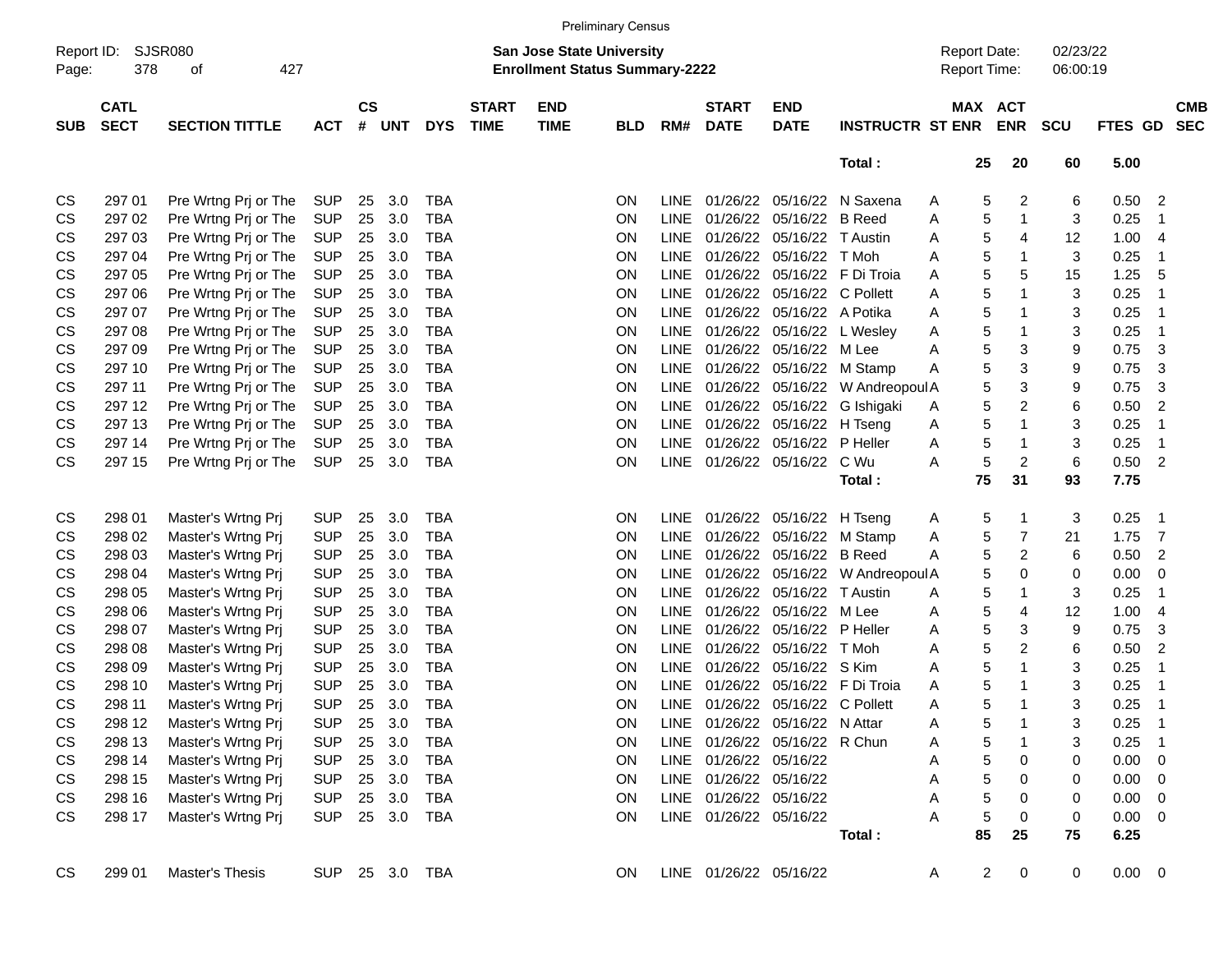|                     |                            |                         |            |                              |            |                             |                           | <b>Preliminary Census</b>                                                 |     |                             |                           |                           |                                            |                            |                      |             |            |
|---------------------|----------------------------|-------------------------|------------|------------------------------|------------|-----------------------------|---------------------------|---------------------------------------------------------------------------|-----|-----------------------------|---------------------------|---------------------------|--------------------------------------------|----------------------------|----------------------|-------------|------------|
| Report ID:<br>Page: |                            | SJSR080<br>379<br>οf    | 427        |                              |            |                             |                           | <b>San Jose State University</b><br><b>Enrollment Status Summary-2222</b> |     |                             |                           |                           | <b>Report Date:</b><br><b>Report Time:</b> |                            | 02/23/22<br>06:00:19 |             |            |
| <b>SUB</b>          | <b>CATL</b><br><b>SECT</b> | <b>SECTION TITTLE</b>   | <b>ACT</b> | <b>CS</b><br><b>UNT</b><br># | <b>DYS</b> | <b>START</b><br><b>TIME</b> | <b>END</b><br><b>TIME</b> | <b>BLD</b>                                                                | RM# | <b>START</b><br><b>DATE</b> | <b>END</b><br><b>DATE</b> | <b>INSTRUCTR ST ENR</b>   | MAX                                        | <b>ACT</b><br><b>ENR</b>   | <b>SCU</b>           | FTES GD SEC | <b>CMB</b> |
|                     |                            |                         |            |                              |            |                             |                           |                                                                           |     |                             |                           | Total:                    |                                            | $2^{\circ}$<br>$\mathbf 0$ | 0                    | 0.00        |            |
|                     | Department :               | <b>Computer Science</b> |            |                              |            |                             |                           |                                                                           |     |                             |                           | <b>Department Total:</b>  | 4924                                       |                            | 3855 10791           | 748.30      |            |
|                     |                            |                         |            |                              |            |                             |                           |                                                                           |     |                             |                           | <b>Lower Division:</b>    | 1120                                       | 947                        | 2085                 | 139.70      |            |
|                     |                            |                         |            |                              |            |                             |                           |                                                                           |     |                             |                           | <b>Upper Division:</b>    | 3272                                       | 2551                       | 7635                 | 519.40      |            |
|                     |                            |                         |            |                              |            |                             |                           |                                                                           |     |                             |                           | <b>Graduate Division:</b> | 532                                        | 357                        | 1071                 | 89.20       |            |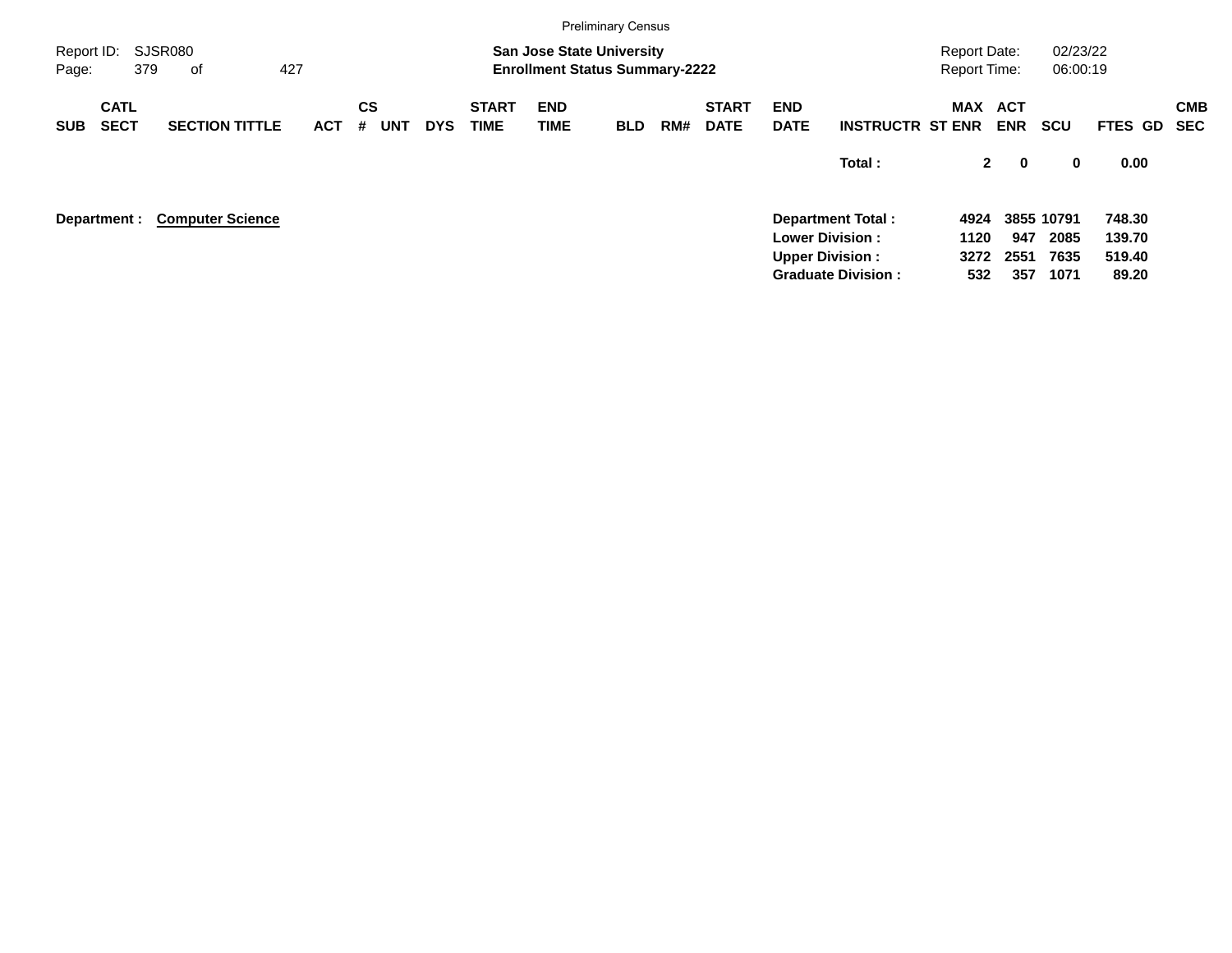|                            |                            |                                        |            |                    |            |              |                             |                                                                           | <b>Preliminary Census</b> |                            |                             |                           |                                                   |   |                                            |            |                      |                |                               |                          |
|----------------------------|----------------------------|----------------------------------------|------------|--------------------|------------|--------------|-----------------------------|---------------------------------------------------------------------------|---------------------------|----------------------------|-----------------------------|---------------------------|---------------------------------------------------|---|--------------------------------------------|------------|----------------------|----------------|-------------------------------|--------------------------|
| Report ID:<br>Page:        | 380                        | SJSR080<br>427<br>οf                   |            |                    |            |              |                             | <b>San Jose State University</b><br><b>Enrollment Status Summary-2222</b> |                           |                            |                             |                           |                                                   |   | <b>Report Date:</b><br><b>Report Time:</b> |            | 02/23/22<br>06:00:19 |                |                               |                          |
| <b>SUB</b>                 | <b>CATL</b><br><b>SECT</b> | <b>SECTION TITTLE</b>                  | <b>ACT</b> | $\mathsf{cs}$<br># | <b>UNT</b> | <b>DYS</b>   | <b>START</b><br><b>TIME</b> | <b>END</b><br><b>TIME</b>                                                 | <b>BLD</b>                | RM#                        | <b>START</b><br><b>DATE</b> | <b>END</b><br><b>DATE</b> | <b>INSTRUCTR ST ENR</b>                           |   | MAX ACT                                    | <b>ENR</b> | <b>SCU</b>           | <b>FTES GD</b> |                               | <b>CMB</b><br><b>SEC</b> |
| <b>College</b>             |                            | <b>Science, College of</b>             |            |                    |            |              |                             |                                                                           |                           |                            |                             |                           |                                                   |   |                                            |            |                      |                |                               |                          |
|                            | Department :               | Geology                                |            |                    |            |              |                             |                                                                           |                           |                            |                             |                           |                                                   |   |                                            |            |                      |                |                               |                          |
| <b>GEOL</b>                | 101                        | <b>General Geology</b>                 | <b>LEC</b> | 02                 | 4.0        | МW           |                             | 09:00 AM 10:15 AM                                                         | ON.                       | <b>LINE</b>                | 01/26/22                    |                           | 05/16/22 B Wortham                                | A | 55                                         | 54         | 162                  | 14.40          | - 0                           |                          |
| <b>GEOL</b>                | 1 0 2                      | General Geology                        | <b>LEC</b> | 02                 | 4.0        | <b>MW</b>    |                             | 01:30 PM 02:45 PM                                                         | <b>ON</b>                 | <b>LINE</b>                | 01/26/22                    | 05/16/22                  | A Van Dyne                                        | A | 55                                         | 54         | 162                  | 14.40          | - 0                           |                          |
| <b>GEOL</b>                | 1 0 3                      | General Geology                        | <b>LEC</b> | 02                 | 4.0        | MW           |                             | 03:00 PM 04:15 PM                                                         | <b>ON</b>                 |                            | LINE 01/26/22               | 05/16/22                  | M Leigh                                           | A | 60                                         | 55         | 165                  | 14.67          | $\overline{0}$                |                          |
| <b>GEOL</b>                | 1 0 4                      | General Geology                        | LAB        | 16                 | 0.0        | $\mathsf{T}$ |                             | 08:30 AM 11:15 AM                                                         |                           |                            | 01/26/22                    | 05/16/22                  | H McClure                                         | Α | 25                                         | 23         | 23                   | 0.00           | $\overline{0}$                |                          |
| <b>GEOL</b>                | 1 0 5                      | General Geology                        | LAB        | 16                 | 0.0        | $\mathsf{T}$ |                             | 11:30 AM 02:15 PM                                                         |                           |                            | 01/26/22                    | 05/16/22                  | A Meyer                                           | A | 25                                         | 24         | 24                   | 0.00           | 0                             |                          |
| <b>GEOL</b>                | 1 0 6                      | <b>General Geology</b>                 | LAB        | 16                 | 0.0        | $\mathsf{T}$ |                             | 02:30 PM 05:15 PM                                                         |                           |                            | 01/26/22                    | 05/16/22                  | R Meyer                                           | Α | 25                                         | 25         | 25                   | 0.00           | $\overline{0}$                |                          |
| <b>GEOL</b>                | 1 0 7                      | <b>General Geology</b>                 | LAB        | 16                 | 0.0        | $\top$       |                             | 05:30 PM 08:15 PM                                                         |                           |                            | 01/26/22                    |                           | 05/16/22 S Yeager                                 | Α | 25                                         | 24         | 24                   | 0.00           | $\overline{0}$                |                          |
| <b>GEOL</b>                | 1 0 8                      | <b>General Geology</b>                 | LAB        | 16                 | 0.0        | R            |                             | 08:30 AM 11:15 AM                                                         |                           |                            | 01/26/22                    |                           | 05/16/22 H McClure                                | A | 18                                         | 12         | 12                   | 0.00           | 0                             |                          |
| <b>GEOL</b>                | 1 0 9                      | <b>General Geology</b>                 | LAB        | 16                 | 0.0        | R            |                             | 11:30 AM 02:15 PM                                                         |                           |                            | 01/26/22                    | 05/16/22 A Meyer          |                                                   | A | 16                                         | 14         | 14                   | 0.00           | $\overline{0}$                |                          |
| <b>GEOL</b>                | 1 1 0                      | <b>General Geology</b>                 | LAB        | 16                 | 0.0        | R            |                             | 05:30 PM 08:15 PM                                                         |                           |                            | 01/26/22                    |                           | 05/16/22 S Yeager                                 | A | 16                                         | 13         | 13                   | 0.00           | $\overline{0}$                |                          |
| <b>GEOL</b>                | 1 1 1                      | <b>General Geology</b>                 | LAB        | 16                 | 0.0        | F            |                             | 09:30 AM 12:15 PM                                                         |                           |                            | 01/26/22                    |                           | 05/16/22 S Hamada                                 | A | 16                                         | 13         | 13                   | 0.00           | 0                             |                          |
| <b>GEOL</b>                | 1 1 2                      | General Geology                        | LAB        | 16                 | 0.0        | R            |                             | 02:30 PM 05:15 PM                                                         |                           |                            | 01/26/22                    | 05/16/22 F Ede            |                                                   | A | 16                                         | 15         | 15                   | 0.00           | $\overline{\mathbf{0}}$       |                          |
|                            |                            |                                        |            |                    |            |              |                             |                                                                           |                           |                            |                             |                           | Total:                                            |   | 352                                        | 326        | 652                  | 43.47          |                               |                          |
| <b>GEOL</b>                | 2 0 1                      | Geology for Engineer                   | LEC        | 01                 | 3.0        | <b>TR</b>    |                             | 09:00 AM 10:15 AM                                                         | ON.                       |                            | LINE 01/26/22               | 05/16/22                  | L Teruya                                          | A | 45                                         | 29         | 87                   | 5.80           | $\overline{0}$                |                          |
| <b>GEOL</b>                | 202                        | Geology for Engineer                   | LEC        | 01                 | 3.0        | <b>TR</b>    |                             | 10:30 AM 11:45 AM                                                         | ON                        | <b>LINE</b>                | 01/26/22                    | 05/16/22                  | L Teruya                                          | A | 45                                         | 33         | 99                   | 6.60           | 0                             |                          |
|                            |                            |                                        |            |                    |            |              |                             |                                                                           |                           |                            |                             |                           | Total:                                            |   | 90                                         | 62         | 186                  | 12.40          |                               |                          |
|                            |                            |                                        |            |                    |            |              |                             |                                                                           |                           |                            |                             |                           |                                                   |   |                                            |            |                      |                |                               |                          |
| <b>GEOL</b>                | 301                        | <b>Planet Earth</b>                    | <b>LEC</b> | 02                 | 3.0        | TBA          |                             |                                                                           | <b>ON</b>                 | <b>LINE</b>                | 01/26/22                    | 05/16/22                  | J Santos                                          | A | 48                                         | 45         | 135                  | 9.00           | $\overline{0}$                |                          |
| <b>GEOL</b>                | 302                        | <b>Planet Earth</b>                    | <b>LEC</b> | 02                 | 3.0        | <b>TBA</b>   |                             |                                                                           | <b>ON</b>                 | <b>LINE</b>                | 01/26/22                    | 05/16/22                  | <b>B</b> Ludka                                    | A | 37                                         | 35         | 105                  | 7.00           | 0                             |                          |
|                            |                            |                                        |            |                    |            |              |                             |                                                                           |                           |                            |                             |                           | Total:                                            |   | 85                                         | 80         | 240                  | 16.00          |                               |                          |
|                            |                            |                                        |            |                    |            |              |                             |                                                                           |                           |                            |                             |                           |                                                   |   |                                            |            |                      |                |                               |                          |
| <b>GEOL</b>                | 4L 01                      | Earth Systems Lab                      | LAB        | 16                 | 1.0        | M            |                             | 09:00 AM 11:45 AM                                                         | <b>ON</b>                 | <b>LINE</b>                | 01/26/22                    | 05/16/22                  | J Williamson A                                    |   | 25                                         | 25         | 25                   | 1.67           | - 0                           |                          |
| <b>GEOL</b>                | 4L02                       | Earth Systems Lab                      | LAB        | 16                 | 1.0        | м            |                             | 01:30 PM 04:15 PM                                                         | <b>ON</b>                 | <b>LINE</b>                | 01/26/22                    | 05/16/22                  | J Williamson A                                    |   | 25                                         | 26<br>24   | 26                   | 1.73           | 0                             |                          |
| <b>GEOL</b>                | 4L03                       | Earth Systems Lab                      | LAB        | 16                 | 1.0        | м<br>W       |                             | 05:30 PM 08:15 PM                                                         | ON                        | <b>LINE</b>                | 01/26/22<br>01/26/22        | 05/16/22                  | M Springs                                         | Α | 25                                         |            | 24                   | 1.60           | $\mathbf 0$                   |                          |
| <b>GEOL</b><br><b>GEOL</b> | 4L04<br>4L05               | Earth Systems Lab<br>Earth Systems Lab | LAB<br>LAB | 16<br>16           | 1.0<br>1.0 | W            |                             | 09:00 AM 11:45 AM<br>01:30 PM 04:15 PM                                    | ON<br>ON                  | <b>LINE</b><br><b>LINE</b> | 01/26/22                    | 05/16/22<br>05/16/22      | M Dudrenova A                                     |   | 25<br>25                                   | 26<br>25   | 26<br>25             | 1.73<br>1.67   | $\mathbf 0$                   |                          |
| <b>GEOL</b>                | 4L06                       | Earth Systems Lab                      | LAB        | 16                 | 1.0        | W            |                             | 05:30 PM 08:15 PM                                                         | <b>ON</b>                 |                            |                             |                           | M Springs<br>LINE 01/26/22 05/16/22 M Dudrenova A | Α | 25                                         | 25         | 25                   | 1.67           | $\mathbf 0$<br>$\overline{0}$ |                          |
|                            |                            |                                        |            |                    |            |              |                             |                                                                           |                           |                            |                             |                           | Total:                                            |   |                                            | 150 151    | 151                  | 10.07          |                               |                          |
|                            |                            |                                        |            |                    |            |              |                             |                                                                           |                           |                            |                             |                           |                                                   |   |                                            |            |                      |                |                               |                          |
| GEOL 601                   |                            | Geol of California                     | <b>LEC</b> |                    | 02 3.0     | MW           |                             | 03:00 PM 04:15 PM                                                         | ON.                       |                            |                             |                           | LINE 01/26/22 05/16/22 J Petsche                  | A | 35                                         | 33         | 99                   | $6.60$ 0       |                               |                          |
|                            |                            |                                        |            |                    |            |              |                             |                                                                           |                           |                            |                             |                           | Total:                                            |   | 35                                         | 33         | 99                   | 6.60           |                               |                          |
|                            |                            |                                        |            |                    |            |              |                             |                                                                           |                           |                            |                             |                           |                                                   |   |                                            |            |                      |                |                               |                          |
| GEOL 701                   |                            | Earth Time and Life                    | <b>LEC</b> |                    | 4.0        |              |                             |                                                                           |                           |                            |                             |                           |                                                   | X | 0                                          | 0          | 0                    | $0.00 \t 0$    |                               |                          |
|                            | GEOL 702                   | Earth Time and Life                    | <b>LEC</b> |                    | 4.0        |              |                             |                                                                           |                           |                            |                             |                           |                                                   | X | 0                                          | 0          | 0                    | $0.00 \t 0$    |                               |                          |
|                            | GEOL 703                   | Earth Time and Life                    | LAB        | 16                 | 0.0        | M            |                             | 08:30 AM 11:15 AM                                                         |                           |                            |                             |                           | 01/26/22 05/16/22 G Diaz Santa A                  |   | 23                                         | 17         | 17                   | $0.00 \t 0$    |                               |                          |
|                            | GEOL 704                   | Earth Time and Life                    | LAB        |                    | 16  0.0  M |              |                             | 11:30 AM 02:15 PM                                                         |                           |                            |                             |                           | 01/26/22 05/16/22 M Dodge-Lavi A                  |   | 23                                         | 22         | 22                   | $0.00 \t 0$    |                               |                          |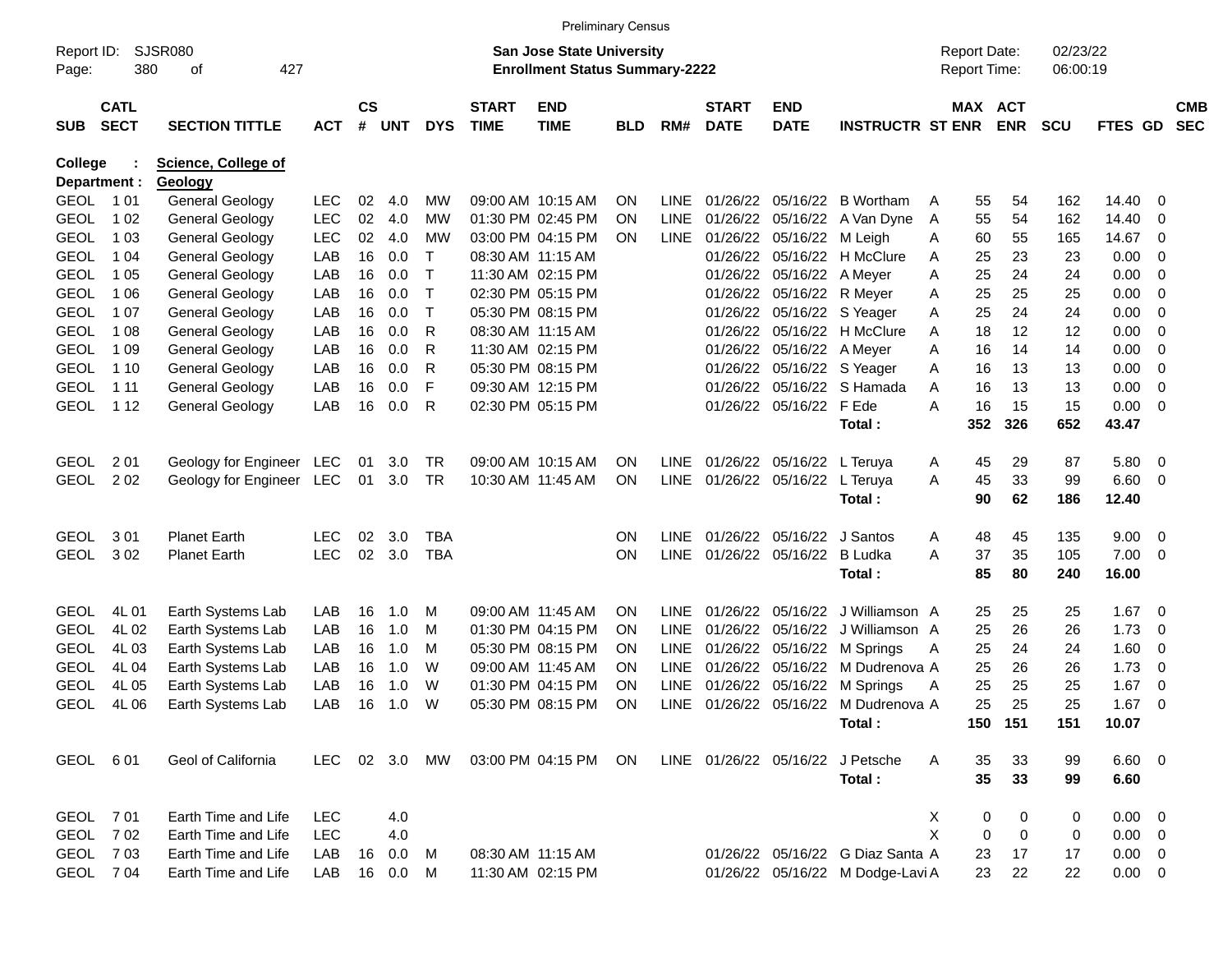|                     |                            |                              |            |                    |            |              |                             | <b>Preliminary Census</b>                                                  |            |             |                             |                           |                                       |                                     |          |                       |                      |              |                          |                          |
|---------------------|----------------------------|------------------------------|------------|--------------------|------------|--------------|-----------------------------|----------------------------------------------------------------------------|------------|-------------|-----------------------------|---------------------------|---------------------------------------|-------------------------------------|----------|-----------------------|----------------------|--------------|--------------------------|--------------------------|
| Report ID:<br>Page: | 381                        | SJSR080<br>427<br>оf         |            |                    |            |              |                             | <b>San Jose State University</b><br><b>Enrollment Status Summary-2222</b>  |            |             |                             |                           |                                       | <b>Report Date:</b><br>Report Time: |          |                       | 02/23/22<br>06:00:19 |              |                          |                          |
| <b>SUB</b>          | <b>CATL</b><br><b>SECT</b> | <b>SECTION TITTLE</b>        | <b>ACT</b> | $\mathsf{cs}$<br># | <b>UNT</b> | <b>DYS</b>   | <b>START</b><br><b>TIME</b> | <b>END</b><br><b>TIME</b>                                                  | <b>BLD</b> | RM#         | <b>START</b><br><b>DATE</b> | <b>END</b><br><b>DATE</b> | <b>INSTRUCTR ST ENR</b>               |                                     |          | MAX ACT<br><b>ENR</b> | <b>SCU</b>           | FTES GD      |                          | <b>CMB</b><br><b>SEC</b> |
| <b>GEOL</b>         | 7 0 5                      | Earth Time and Life          | LAB        | 16                 | 0.0        | M            | 02:30 PM 05:15 PM           |                                                                            |            |             | 01/26/22                    | 05/16/22                  | G Diaz Santa A                        |                                     | 23       | 23                    | 23                   | 0.00         | - 0                      |                          |
| <b>GEOL</b>         | 706                        | Earth Time and Life          | LAB        | 16                 | 0.0        | M            | 05:30 PM 08:15 PM           |                                                                            |            |             | 01/26/22                    | 05/16/22                  | M Dodge-Lavi A                        |                                     | 23       | 21                    | 21                   | 0.00         | - 0                      |                          |
| <b>GEOL</b>         | 707                        | Earth Time and Life          | LAB        | 16                 | 0.0        | W            | 08:30 AM 11:15 AM           |                                                                            |            |             | 01/26/22                    | 05/16/22                  | J Wegener                             | A                                   | 23       | 17                    | 17                   | 0.00         | 0                        |                          |
| <b>GEOL</b>         | 708                        | Earth Time and Life          | LAB        | 16                 | 0.0        | W            |                             | 02:30 PM 05:15 PM                                                          |            |             | 01/26/22                    | 05/16/22                  | J Wegener                             | Α                                   | 23       | 17                    | 17                   | 0.00         | 0                        |                          |
| <b>GEOL</b>         | 709                        | Earth Time and Life          | <b>LEC</b> | 02                 | 4.0        | <b>TR</b>    |                             | 09:00 AM 10:15 AM                                                          | <b>ON</b>  |             | LINE 01/26/22               | 05/16/22                  | J Petsche                             | A                                   | 63       | 58                    | 174                  | 15.47        | 0                        |                          |
| <b>GEOL</b>         | 7 10                       | Earth Time and Life          | <b>LEC</b> | 02                 | 4.0        | <b>TR</b>    |                             | 01:30 PM 02:45 PM                                                          | <b>ON</b>  |             |                             | LINE 01/26/22 05/16/22    | J Petsche                             | A                                   | 63       | 59                    | 177                  | 15.73        | - 0                      |                          |
|                     |                            |                              |            |                    |            |              |                             |                                                                            |            |             |                             |                           | Total:                                |                                     | 264      | 234                   | 468                  | 31.20        |                          |                          |
| <b>GEOL</b>         | 801                        | Age of Dinosaurs             | <b>LEC</b> | 01                 | 3.0        | MW           |                             | 12:00 PM 01:15 PM                                                          | <b>ON</b>  | <b>LINE</b> | 01/26/22                    | 05/16/22                  | <b>B</b> Buerer                       | A                                   | 96       | 94                    | 282                  | 18.80        | - 0                      |                          |
| <b>GEOL</b>         | 802                        | Age of Dinosaurs             | <b>LEC</b> | 01                 | 3.0        | МW           |                             | 03:00 PM 04:15 PM                                                          | <b>ON</b>  | <b>LINE</b> | 01/26/22                    | 05/16/22                  | <b>B</b> Buerer                       | A                                   | 63       | 62                    | 186                  | 12.40        | - 0                      |                          |
| <b>GEOL</b>         | 803                        | Age of Dinosaurs             | <b>LEC</b> | 01                 | 3.0        | <b>TR</b>    |                             | 03:00 PM 04:15 PM                                                          | <b>ON</b>  | <b>LINE</b> | 01/26/22                    | 05/16/22                  | <b>B</b> Buerer                       | A                                   | 63       | 62                    | 186                  | 12.40        | - 0                      |                          |
|                     |                            |                              |            |                    |            |              |                             |                                                                            |            |             |                             |                           | Total:                                |                                     | 222      | 218                   | 654                  | 43.60        |                          |                          |
| <b>GEOL</b>         | 901                        | <b>Earth Disasters</b>       | <b>LEC</b> | 01                 | 4.0        |              |                             |                                                                            |            |             |                             | 01/26/22 05/16/22         |                                       | Х                                   | 0        | 0                     | 0                    | 0.00         | - 0                      |                          |
| <b>GEOL</b>         | 902                        | <b>Earth Disasters</b>       | <b>LEC</b> |                    | 4.0        |              |                             |                                                                            |            |             |                             |                           |                                       | X                                   | 0        | 0                     | 0                    | 0.00         | 0                        |                          |
| <b>GEOL</b>         | 903                        | <b>Earth Disasters</b>       | LAB        | 16                 | 0.0        | Т            | 09:00 AM 11:45 AM           |                                                                            |            |             | 01/26/22                    | 05/16/22 V Arnold         |                                       | A                                   | 24       | 24                    | 24                   | 0.00         | 0                        |                          |
| <b>GEOL</b>         | 904                        | <b>Earth Disasters</b>       | LAB        | 16                 | 0.0        | Т            |                             | 01:30 PM 04:15 PM                                                          |            |             | 01/26/22                    |                           | 05/16/22 S Hamada                     | A                                   | 24       | 24                    | 24                   | 0.00         | 0                        |                          |
| <b>GEOL</b>         | 905                        | <b>Earth Disasters</b>       | LAB        | 16                 | 0.0        | R            | 09:00 AM 11:45 AM           |                                                                            |            |             | 01/26/22                    | 05/16/22 V Arnold         |                                       | A                                   | 24       | 24                    | 24                   | 0.00         | 0                        |                          |
| <b>GEOL</b>         | 906                        | <b>Earth Disasters</b>       | LAB        | 16                 | 0.0        | $\mathsf{T}$ | 05:30 PM 08:15 PM           |                                                                            |            |             | 01/26/22                    | 05/16/22                  | M Morrison                            | A                                   | 24       | 21                    | 21                   | 0.00         | 0                        |                          |
| <b>GEOL</b>         | 907                        | <b>Earth Disasters</b>       | LAB        | 16                 | 0.0        | R            |                             | 01:30 PM 04:15 PM                                                          |            |             | 01/26/22                    | 05/16/22                  | M Morrison                            | A                                   | 24       | 24                    | 24                   | 0.00         | 0                        |                          |
| <b>GEOL</b>         | 908                        | <b>Earth Disasters</b>       | <b>LEC</b> | 01                 | 4.0        | МW           | 10:30 AM 11:45 AM           |                                                                            | <b>ON</b>  |             | LINE 01/26/22               | 05/16/22                  | K Blisniuk                            | A                                   | 63       | 62                    | 186                  | 16.53        | 0                        |                          |
| <b>GEOL</b>         | 909                        | <b>Earth Disasters</b>       | <b>LEC</b> | 01                 | 4.0        | МW           |                             | 03:00 PM 04:15 PM                                                          | ON         | <b>LINE</b> |                             |                           | 01/26/22 05/16/22 K Blisniuk          | A                                   | 55       | 55                    | 165                  | 14.67        | - 0                      |                          |
|                     |                            |                              |            |                    |            |              |                             |                                                                            |            |             |                             |                           | Total:                                |                                     | 238      | 234                   | 468                  | 31.20        |                          |                          |
|                     | GEOL 28 01                 | <b>Geol Outdoors</b>         | LAB        | 16                 | 1.0        | TBA          |                             |                                                                            |            |             |                             | 01/26/22 05/16/22         | L Teruya                              | A                                   | 18       | 11                    | 11                   | 0.73         | $\overline{\phantom{0}}$ |                          |
|                     |                            |                              |            |                    |            |              |                             |                                                                            |            |             |                             |                           | Total:                                |                                     | 18       | 11                    | 11                   | 0.73         |                          |                          |
|                     | GEOL 103 01                | Earth Systems                | <b>LEC</b> | 01                 | 3.0        | M            |                             | 06:00 PM 08:45 PM                                                          | ON         |             | LINE 01/26/22 05/16/22      |                           | G Schwartz<br>Total:                  | A                                   | 37<br>37 | 37<br>37              | 111<br>111           | 7.40<br>7.40 | $\overline{\phantom{0}}$ |                          |
|                     |                            | GEOL 107 01 Prehistoric Life |            |                    |            |              |                             | LEC 01 3.0 TR  09:00 AM  10:15 AM  ON  LINE  01/26/22  05/16/22  B  Buerer |            |             |                             |                           |                                       |                                     | 37       | 38                    | 114                  | 7.60 0       |                          |                          |
|                     | GEOL 107 02                | Prehistoric Life             | <b>LEC</b> | 01                 | 3.0        | TR           |                             | 10:30 AM 11:45 AM                                                          | <b>ON</b>  |             |                             |                           | LINE 01/26/22 05/16/22 J Petsche      | A                                   | 37       | 38                    | 114                  | 7.60         | $\overline{\phantom{0}}$ |                          |
|                     | GEOL 107 03                | Prehistoric Life             | <b>LEC</b> | 01                 | 3.0        | $\top$       |                             | 04:30 PM 07:15 PM                                                          | <b>ON</b>  |             |                             |                           | LINE 01/26/22 05/16/22 J Petsche      | A                                   | 37       | 37                    | 111                  | 7.40 0       |                          |                          |
|                     | GEOL 107 04                | Prehistoric Life             | <b>LEC</b> |                    | 01 3.0 TR  |              |                             | 12:00 PM 01:15 PM                                                          | ON         |             |                             |                           | LINE 01/26/22 05/16/22 R Beltracchi A |                                     | 37       | 36                    | 108                  | $7.20 \t 0$  |                          |                          |
|                     |                            |                              |            |                    |            |              |                             |                                                                            |            |             |                             |                           | Total:                                |                                     | 148      | 149                   | 447                  | 29.80        |                          |                          |
|                     | GEOL 111 01                | Geol and Envir               | <b>LEC</b> |                    | 01 3.0     | TBA          |                             |                                                                            | <b>ON</b>  |             |                             |                           | LINE 01/26/22 05/16/22 A Van Dyne A   |                                     | 40       | 28                    | 84                   | 5.60 0 C     |                          |                          |
|                     | ENVS 111 01                | Geol and Envir               | <b>LEC</b> | 01                 | 3.0        | TBA          |                             |                                                                            | <b>ON</b>  |             |                             |                           | LINE 01/26/22 05/16/22 A Van Dyne A   |                                     | 0        | 10                    | 30                   | 2.00         | $0\,$ C                  |                          |
|                     | GEOL 111 02                | Geol and Envir               | <b>LEC</b> |                    |            | 01 3.0 TBA   |                             |                                                                            | ON         |             |                             |                           | LINE 01/26/22 05/16/22 A Van Dyne A   |                                     | 40       | 27                    | 81                   | 5.40 0 C     |                          |                          |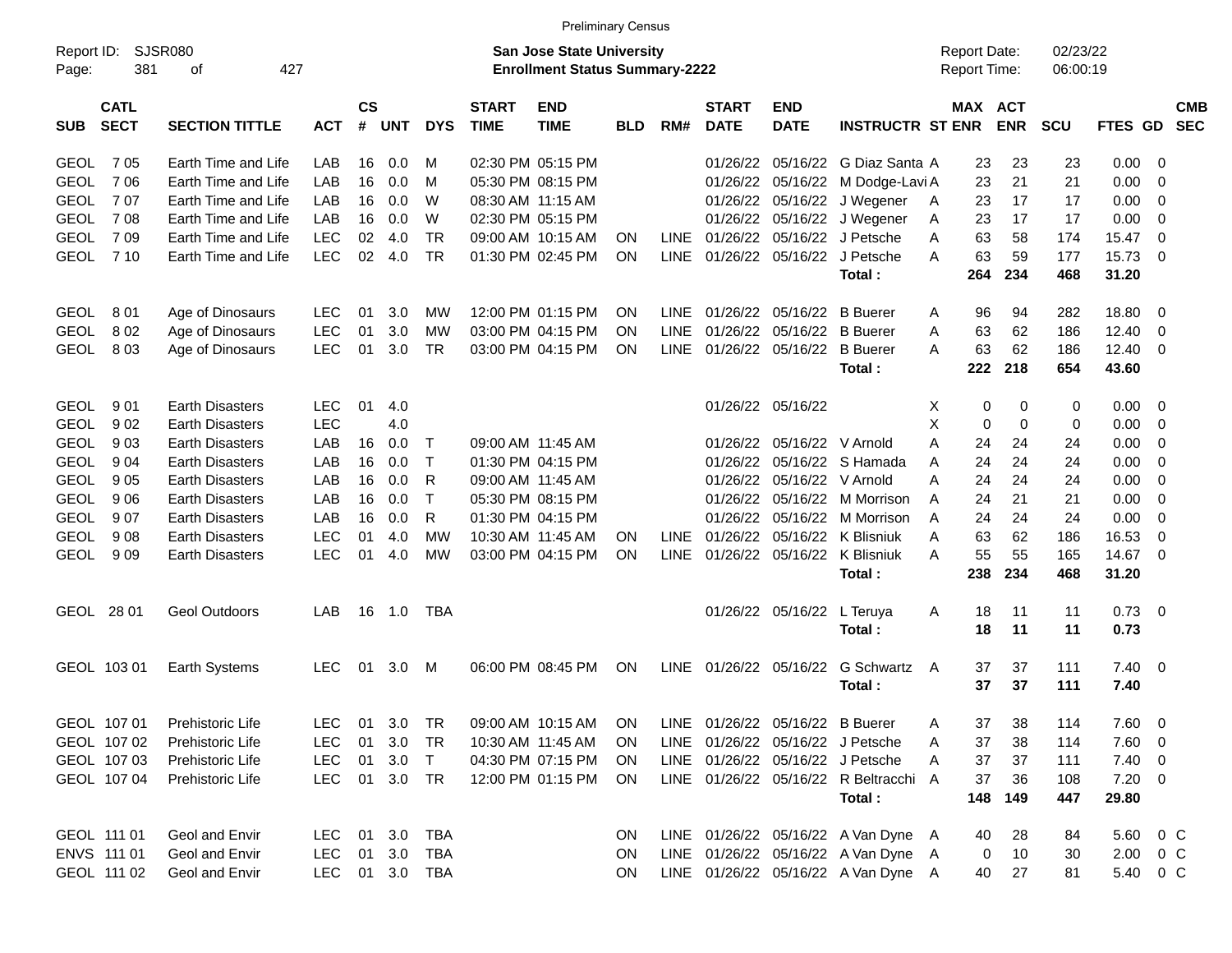|                     |                            |                             |            |                    |            |              |                             |                                                                           | <b>Preliminary Census</b> |             |                             |                             |                              |                                     |             |                       |                      |               |                            |                |
|---------------------|----------------------------|-----------------------------|------------|--------------------|------------|--------------|-----------------------------|---------------------------------------------------------------------------|---------------------------|-------------|-----------------------------|-----------------------------|------------------------------|-------------------------------------|-------------|-----------------------|----------------------|---------------|----------------------------|----------------|
| Report ID:<br>Page: | 382                        | <b>SJSR080</b><br>427<br>оf |            |                    |            |              |                             | <b>San Jose State University</b><br><b>Enrollment Status Summary-2222</b> |                           |             |                             |                             |                              | <b>Report Date:</b><br>Report Time: |             |                       | 02/23/22<br>06:00:19 |               |                            |                |
| SUB                 | <b>CATL</b><br><b>SECT</b> | <b>SECTION TITTLE</b>       | <b>ACT</b> | $\mathsf{cs}$<br># | <b>UNT</b> | <b>DYS</b>   | <b>START</b><br><b>TIME</b> | <b>END</b><br><b>TIME</b>                                                 | <b>BLD</b>                | RM#         | <b>START</b><br><b>DATE</b> | <b>END</b><br><b>DATE</b>   | <b>INSTRUCTR ST ENR</b>      |                                     |             | MAX ACT<br><b>ENR</b> | <b>SCU</b>           | FTES GD SEC   |                            | <b>CMB</b>     |
|                     | ENVS 111 02                | Geol and Envir              | <b>LEC</b> | 01                 | 3.0        | <b>TBA</b>   |                             |                                                                           | <b>ON</b>                 | LINE.       |                             |                             | 01/26/22 05/16/22 A Van Dyne | A                                   | 0           | 13                    | 39                   | 2.60          |                            | $0\,C$         |
|                     | GEOL 111 03                | Geol and Envir              | <b>LEC</b> | 01                 | 3.0        | <b>TBA</b>   |                             |                                                                           | <b>ON</b>                 | <b>LINE</b> |                             | 01/26/22 05/16/22 J Santos  |                              | A                                   | 40          | 29                    | 87                   | 5.80          |                            | 0 <sup>C</sup> |
|                     | ENVS 111 03                | Geol and Envir              | <b>LEC</b> | 01                 | 3.0        | <b>TBA</b>   |                             |                                                                           | <b>ON</b>                 | <b>LINE</b> |                             | 01/26/22 05/16/22 J Santos  |                              | A                                   | $\mathbf 0$ | 11                    | 33                   | 2.20          |                            | $0\,C$         |
|                     | GEOL 111 04                | Geol and Envir              | <b>LEC</b> | 01                 | 3.0        | <b>TBA</b>   |                             |                                                                           | <b>ON</b>                 | <b>LINE</b> |                             | 01/26/22 05/16/22 J Santos  |                              | A                                   | 40          | 28                    | 84                   | 5.60          |                            | $0\,C$         |
|                     | ENVS 111 04                | Geol and Envir              | <b>LEC</b> | 01                 | 3.0        | <b>TBA</b>   |                             |                                                                           | ON                        | <b>LINE</b> |                             | 01/26/22 05/16/22 J Santos  |                              | A                                   | $\mathbf 0$ | 11                    | 33                   | 2.20          |                            | 0 <sup>C</sup> |
|                     |                            |                             |            |                    |            |              |                             |                                                                           |                           |             |                             |                             | Total:                       |                                     | 160         | 157                   | 471                  | 31.40         |                            |                |
|                     | GEOL 112 01                | Earthquakes Volcan          | <b>LEC</b> |                    | 3.0        |              |                             |                                                                           |                           |             |                             |                             |                              | Χ                                   | 0           | 0                     | 0                    | 0.00          | - 0                        |                |
|                     | GEOL 112 02                | Earthquakes Volcan          | <b>LEC</b> |                    | 3.0        |              |                             |                                                                           |                           |             |                             |                             |                              | X                                   | $\mathbf 0$ | $\mathbf 0$           | $\mathbf 0$          | 0.00          | $\overline{0}$             |                |
|                     | GEOL 112 03                | Earthquakes Volcan          | <b>LEC</b> | 01                 | 3.0        | TBA          |                             |                                                                           | <b>ON</b>                 | <b>LINE</b> |                             | 01/26/22 05/16/22 J Santos  |                              | А                                   | 45          | 42                    | 126                  | 8.40          | - 0                        |                |
|                     |                            |                             |            |                    |            |              |                             |                                                                           |                           |             |                             |                             | Total:                       |                                     | 45          | 42                    | 126                  | 8.40          |                            |                |
|                     | GEOL 122 01                | Petrology                   | LEC.       | 02                 | 4.0        | MW           |                             | 01:30 PM 02:45 PM                                                         | DH                        | 316         |                             | 01/26/22 05/16/22 J Miller  |                              | A                                   | 15          | 5                     | 15                   | 1.33          | $\overline{\mathbf{0}}$    |                |
|                     | GEOL 122 02                | Petrology                   | LAB        | 16                 | 0.0        | м            |                             | 03:00 PM 05:45 PM                                                         | DH                        | 316         |                             | 01/26/22 05/16/22           | E Metzger                    | A                                   | 15          | 5                     | 5                    | 0.00          | $\overline{0}$             |                |
|                     |                            |                             |            |                    |            |              |                             |                                                                           |                           |             |                             |                             | Total:                       |                                     | 30          | 10                    | 20                   | 1.33          |                            |                |
|                     | GEOL 125 01                | <b>Struct Geol</b>          | LEC.       | 01                 | 4.0        | <b>TR</b>    |                             | 09:00 AM 10:15 AM                                                         | DH.                       | 316         |                             | 01/26/22 05/16/22 R Miller  |                              | A                                   | 15          | 10                    | 30                   | 2.73          | $\overline{\phantom{0}}$ 1 |                |
|                     | GEOL 125 02                | <b>Struct Geol</b>          | LAB        |                    | 0.0        |              |                             |                                                                           |                           |             |                             |                             |                              | X                                   | $\mathbf 0$ | $\mathbf 0$           | 0                    | 0.00          | $\overline{0}$             |                |
|                     | GEOL 125 03                | <b>Struct Geol</b>          | LAB        | 16                 | 0.0        | $\mathsf{T}$ |                             | 10:30 AM 01:15 PM                                                         | DH                        | 218         |                             | 01/26/22 05/16/22           | R Miller                     | A                                   | 15          | 10                    | 10                   | 0.00          | $\overline{\phantom{0}}$ 1 |                |
|                     |                            |                             |            |                    |            |              |                             |                                                                           |                           |             |                             |                             | Total:                       |                                     | 30          | 20                    | 40                   | 2.73          |                            |                |
|                     | GEOL 129A 01               | Spring Field Geology        | LAB        |                    | 16 2.0     | TBA          |                             |                                                                           |                           |             |                             | 01/26/22 05/16/22           | J Miller                     | Α                                   | 18          | 9                     | 18                   | $1.27$ 2      |                            |                |
|                     |                            |                             |            |                    |            |              |                             |                                                                           |                           |             |                             |                             | Total:                       |                                     | 18          | 9                     | 18                   | 1.27          |                            |                |
|                     | GEOL 135 01                | Geochemistry                | <b>LEC</b> | 02                 | 4.0        | TR.          |                             | 01:30 PM 02:45 PM                                                         | DH                        | 218         |                             | 01/26/22 05/16/22           | E Metzger                    | A                                   | 18          | 6                     | 18                   | $1.67$ 1      |                            |                |
|                     | GEOL 135 02                | Geochemistry                | LAB        | 16                 | 0.0        | $\mathsf{T}$ |                             | 03:00 PM 05:45 PM                                                         | DH                        | 218         |                             | 01/26/22 05/16/22           | E Metzger                    | A                                   | 18          | 6                     | 6                    | 0.00          | $\overline{\phantom{0}}$ 1 |                |
|                     |                            |                             |            |                    |            |              |                             |                                                                           |                           |             |                             |                             | Total:                       |                                     | 36          | 12                    | 24                   | 1.67          |                            |                |
|                     | GEOL 137 01                | Geologic GPS/GIS            | LEC.       | 02                 | 4.0        | F            |                             | 09:30 AM 12:15 PM                                                         | DH                        | 210         |                             | 01/26/22 05/16/22           | B Ludka                      | A                                   | 18          | 14                    | 42                   | 4.13          | $6^{\circ}$                |                |
|                     | GEOL 137 02                | Geologic GPS/GIS            | LAB        | 16                 | 0.0        | F            |                             | 01:30 PM 04:15 PM                                                         | DH                        | 210         |                             | 01/26/22 05/16/22 B Ludka   |                              | A                                   | 18          | 14                    | 14                   | 0.00          | 6                          |                |
|                     |                            |                             |            |                    |            |              |                             |                                                                           |                           |             |                             |                             | Total:                       |                                     | 36          | 28                    | 56                   | 4.13          |                            |                |
|                     | GEOL 138 01                | Hydrogeology                | <b>LEC</b> |                    | 4.0        |              |                             |                                                                           |                           |             |                             |                             |                              | X                                   | 0           | 0                     | 0                    | $0.00 \t 0$   |                            |                |
|                     | GEOL 138 02                | Hydrogeology                | LAB        |                    | 0.0        |              |                             |                                                                           |                           |             |                             |                             |                              | $\mathsf X$                         | $\pmb{0}$   | 0                     | 0                    | $0.00 \t 0$   |                            |                |
|                     |                            |                             |            |                    |            |              |                             |                                                                           |                           |             |                             |                             | Total:                       |                                     | $\pmb{0}$   | $\mathbf 0$           | 0                    | 0.00          |                            |                |
|                     | GEOL 142 01                | Paleontology                | <b>LEC</b> |                    | 04 4.0     | МW           |                             | 08:30 AM 09:45 AM                                                         | DH                        | 218         |                             |                             | 01/26/22 05/16/22 C Pietsch  | A                                   | 18          | 6                     | 18                   | 1.60          | 0 <sup>o</sup>             |                |
|                     | BIOL 142 01                | Paleontology                | <b>LEC</b> |                    | 04 4.0     | MW           |                             | 08:30 AM 09:45 AM                                                         | DH                        | 218         |                             |                             | 01/26/22 05/16/22 C Pietsch  | A                                   | $\pmb{0}$   | 0                     | 0                    | 0.00          | $0\,C$                     |                |
|                     | GEOL 142 02                | Paleontology                | LAB        |                    | 16 0.0     | MW           |                             | 10:00 AM 11:15 AM                                                         | DH                        | 218         |                             | 01/26/22 05/16/22 C Pietsch |                              | A                                   | 18          | 6                     | 6                    | $0.00 \t 0 C$ |                            |                |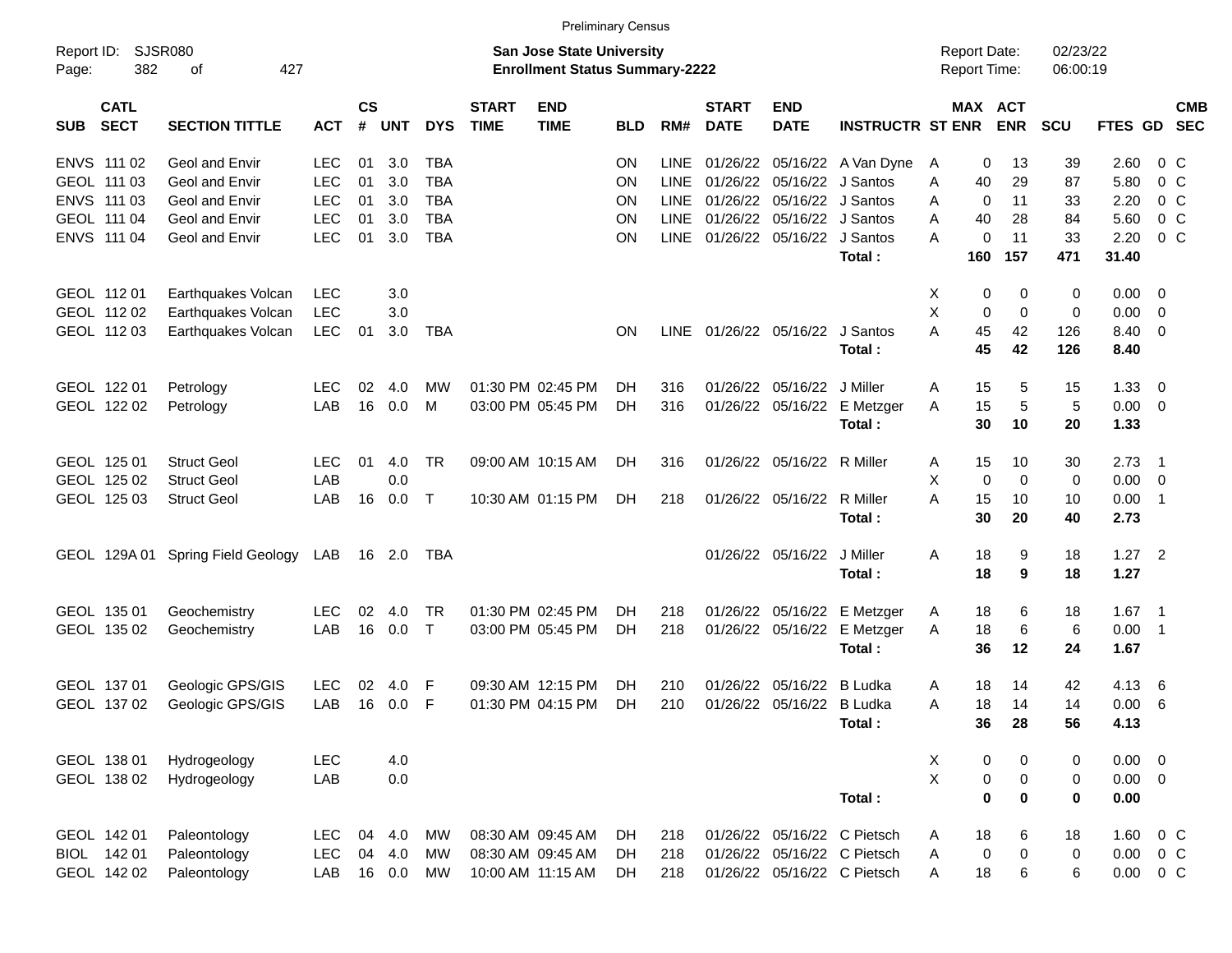|                                          |                             |            |                    |            |            |                             |                                                                           | <b>Preliminary Census</b> |     |                             |                            |                         |                                            |    |             |                      |                |                |                          |
|------------------------------------------|-----------------------------|------------|--------------------|------------|------------|-----------------------------|---------------------------------------------------------------------------|---------------------------|-----|-----------------------------|----------------------------|-------------------------|--------------------------------------------|----|-------------|----------------------|----------------|----------------|--------------------------|
| Report ID:<br>383<br>Page:               | <b>SJSR080</b><br>427<br>οf |            |                    |            |            |                             | <b>San Jose State University</b><br><b>Enrollment Status Summary-2222</b> |                           |     |                             |                            |                         | <b>Report Date:</b><br><b>Report Time:</b> |    |             | 02/23/22<br>06:00:19 |                |                |                          |
| <b>CATL</b><br><b>SECT</b><br><b>SUB</b> | <b>SECTION TITTLE</b>       | <b>ACT</b> | $\mathsf{cs}$<br># | UNT        | <b>DYS</b> | <b>START</b><br><b>TIME</b> | <b>END</b><br><b>TIME</b>                                                 | <b>BLD</b>                | RM# | <b>START</b><br><b>DATE</b> | <b>END</b><br><b>DATE</b>  | <b>INSTRUCTR ST ENR</b> | MAX ACT                                    |    | <b>ENR</b>  | <b>SCU</b>           | <b>FTES GD</b> |                | <b>CMB</b><br><b>SEC</b> |
| 142 02<br><b>BIOL</b>                    | Paleontology                | LAB        | 16                 | 0.0        | <b>MW</b>  |                             | 10:00 AM 11:15 AM                                                         | DH                        | 218 |                             | 01/26/22 05/16/22          | C Pietsch               | A                                          | 0  | 0           | 0                    | 0.00           | 0 <sup>o</sup> |                          |
|                                          |                             |            |                    |            |            |                             |                                                                           |                           |     |                             |                            | Total:                  |                                            | 36 | 12          | 24                   | 1.60           |                |                          |
|                                          |                             |            |                    |            |            |                             |                                                                           |                           |     |                             |                            |                         |                                            |    |             |                      |                |                |                          |
| GEOL 180 10                              | <b>Indiv Studies</b>        | <b>SUP</b> | 36                 | 1.0        | <b>TBA</b> |                             |                                                                           |                           |     |                             | 01/26/22 05/16/22          |                         | Α                                          | 3  | 0           | 0                    | 0.00           | 0              |                          |
| GEOL 180 11                              | <b>Indiv Studies</b>        | <b>SUP</b> | 36                 | 1.0        | <b>TBA</b> |                             |                                                                           |                           |     | 01/26/22                    | 05/16/22                   |                         | Α                                          | 3  | 0           | 0                    | 0.00           | 0              |                          |
| GEOL 180 12                              | <b>Indiv Studies</b>        | <b>SUP</b> | 36                 | 1.0        | <b>TBA</b> |                             |                                                                           |                           |     |                             | 01/26/22 05/16/22          |                         | A                                          | 3  | 0           | 0                    | 0.00           | 0              |                          |
| GEOL 180 13                              | <b>Indiv Studies</b>        | <b>SUP</b> | 36                 | 1.0        | <b>TBA</b> |                             |                                                                           |                           |     | 01/26/22                    |                            | 05/16/22 E Metzger      | Α                                          | 3  | 3           | 3                    | 0.20           | 0              |                          |
| GEOL 180 14                              | <b>Indiv Studies</b>        | <b>SUP</b> | 36                 | 1.0        | <b>TBA</b> |                             |                                                                           |                           |     | 01/26/22                    |                            | 05/16/22 K Blisniuk     | Α                                          | 3  | 0           | 0                    | 0.00           | 0              |                          |
| GEOL 180 15                              | <b>Indiv Studies</b>        | <b>SUP</b> | 36                 | 1.0        | <b>TBA</b> |                             |                                                                           |                           |     |                             | 01/26/22 05/16/22          |                         | Α                                          | 3  | $\mathbf 0$ | 0                    | 0.00           | 0              |                          |
| GEOL 180 16                              | <b>Indiv Studies</b>        | <b>SUP</b> | 36                 | 1.0        | <b>TBA</b> |                             |                                                                           |                           |     |                             | 01/26/22 05/16/22          |                         | Α                                          | 3  | 0           | 0                    | 0.00           | 0              |                          |
| GEOL 180 17                              | <b>Indiv Studies</b>        | <b>SUP</b> | 36                 | 1.0        | <b>TBA</b> |                             |                                                                           |                           |     |                             | 01/26/22 05/16/22          |                         | Α                                          | 3  | 0           | 0                    | 0.00           | 0              |                          |
| GEOL 180 18                              | <b>Indiv Studies</b>        | <b>SUP</b> | 36                 | 1.0        | <b>TBA</b> |                             |                                                                           |                           |     | 01/26/22                    | 05/16/22                   |                         | Α                                          | 5  | 0           | 0                    | 0.00           | 0              |                          |
| GEOL 180 20                              | <b>Indiv Studies</b>        | <b>SUP</b> | 36                 | 2.0        | <b>TBA</b> |                             |                                                                           |                           |     | 01/26/22                    | 05/16/22                   |                         | Α                                          | 3  | $\mathbf 0$ | 0                    | 0.00           | 0              |                          |
| GEOL 180 21                              | <b>Indiv Studies</b>        | <b>SUP</b> | 36                 | 2.0        | <b>TBA</b> |                             |                                                                           |                           |     |                             | 01/26/22 05/16/22          |                         | Α                                          | 3  | 0           | 0                    | 0.00           | 0              |                          |
| GEOL 180 22                              | <b>Indiv Studies</b>        | <b>SUP</b> | 36                 | 2.0        | <b>TBA</b> |                             |                                                                           |                           |     |                             | 01/26/22 05/16/22          |                         | Α                                          | 3  | 0           | 0                    | 0.00           | 0              |                          |
| GEOL 180 23                              | <b>Indiv Studies</b>        | <b>SUP</b> | 36                 | 2.0        | TBA        |                             |                                                                           |                           |     | 01/26/22                    | 05/16/22                   |                         | Α                                          | 3  | 0           | 0                    | 0.00           | 0              |                          |
| GEOL 180 24                              | <b>Indiv Studies</b>        | <b>SUP</b> | 36                 | 2.0        | TBA        |                             |                                                                           |                           |     | 01/26/22                    | 05/16/22                   |                         | Α                                          | 3  | $\mathbf 0$ | 0                    | 0.00           | 0              |                          |
| GEOL 180 25                              | <b>Indiv Studies</b>        | <b>SUP</b> | 36                 | 2.0        | TBA        |                             |                                                                           |                           |     |                             | 01/26/22 05/16/22          |                         | Α                                          | 3  | $\mathbf 0$ | 0                    | 0.00           | 0              |                          |
| GEOL 180 26                              | <b>Indiv Studies</b>        | <b>SUP</b> | 36                 | 2.0        | <b>TBA</b> |                             |                                                                           |                           |     |                             | 01/26/22 05/16/22          |                         | Α                                          | 3  | 0           | 0                    | 0.00           | 0              |                          |
| GEOL 180 27                              | <b>Indiv Studies</b>        | <b>SUP</b> | 36                 | 2.0        | <b>TBA</b> |                             |                                                                           |                           |     | 01/26/22                    | 05/16/22                   |                         | Α                                          | 3  | 0           | 0                    | 0.00           | 0              |                          |
| GEOL 180 30                              | <b>Indiv Studies</b>        | <b>SUP</b> | 36                 | 3.0        | TBA        |                             |                                                                           |                           |     | 01/26/22                    | 05/16/22                   |                         | Α                                          | 3  | 0           | 0                    | 0.00           | 0              |                          |
| GEOL 180 31                              | <b>Indiv Studies</b>        | <b>SUP</b> | 36                 | 3.0        | TBA        |                             |                                                                           |                           |     | 01/26/22                    | 05/16/22                   |                         | Α                                          | 3  | $\mathbf 0$ | 0                    | 0.00           | 0              |                          |
| GEOL 180 32                              | <b>Indiv Studies</b>        | <b>SUP</b> | 36                 | 3.0        | TBA        |                             |                                                                           |                           |     | 01/26/22                    | 05/16/22                   |                         | Α                                          | 3  | 0           | 0                    | 0.00           | 0              |                          |
| GEOL 180 33                              | <b>Indiv Studies</b>        | <b>SUP</b> | 36                 | 3.0        | <b>TBA</b> |                             |                                                                           |                           |     | 01/26/22                    | 05/16/22                   |                         | Α                                          | 3  | 0           | 0                    | 0.00           | 0              |                          |
| GEOL 180 34                              | <b>Indiv Studies</b>        | <b>SUP</b> | 36                 | 3.0        | TBA        |                             |                                                                           |                           |     | 01/26/22                    | 05/16/22                   |                         | Α                                          | 3  | 0           | 0                    | 0.00           | 0              |                          |
| GEOL 180 35                              | <b>Indiv Studies</b>        | <b>SUP</b> | 36                 | 3.0        | TBA        |                             |                                                                           |                           |     | 01/26/22                    | 05/16/22                   |                         | Α                                          | 3  | $\mathbf 0$ | 0                    | 0.00           | 0              |                          |
| GEOL 180 36                              | <b>Indiv Studies</b>        | <b>SUP</b> | 36                 | 3.0        | <b>TBA</b> |                             |                                                                           |                           |     |                             | 01/26/22 05/16/22          |                         | Α                                          | 3  | $\mathbf 0$ | 0                    | 0.00           | 0              |                          |
| GEOL 180 37                              | <b>Indiv Studies</b>        | <b>SUP</b> | 36                 | 3.0        | <b>TBA</b> |                             |                                                                           |                           |     |                             | 01/26/22 05/16/22          |                         | Α                                          | 3  | 0           | 0                    | 0.00           | 0              |                          |
|                                          |                             |            |                    |            |            |                             |                                                                           |                           |     |                             |                            | Total:                  |                                            | 77 | 3           | 3                    | 0.20           |                |                          |
| GEOL 184 10                              | Directed Reading            | <b>SUP</b> | 36                 | 1.0        | <b>TBA</b> |                             |                                                                           |                           |     |                             | 01/26/22 05/16/22          |                         | Α                                          | 3  | 0           | 0                    | 0.00           | 0              |                          |
| GEOL 184 11                              | Directed Reading            | <b>SUP</b> | 36                 | 1.0        | TBA        |                             |                                                                           |                           |     |                             | 01/26/22 05/16/22 R Miller |                         | A                                          | 3  |             |                      | 0.08           | - 1            |                          |
| GEOL 184 12                              | Directed Reading            | <b>SUP</b> |                    | 36 1.0     | TBA        |                             |                                                                           |                           |     |                             | 01/26/22 05/16/22          |                         | Α                                          | 3  | 0           | 0                    | 0.00           | 0              |                          |
| GEOL 184 13                              | Directed Reading            | <b>SUP</b> |                    | 36 1.0     | TBA        |                             |                                                                           |                           |     |                             | 01/26/22 05/16/22          |                         | А                                          | 3  | 0           | 0                    | 0.00           | 0              |                          |
| GEOL 184 15                              | Directed Reading            | <b>SUP</b> | 36                 | 1.0        | TBA        |                             |                                                                           |                           |     |                             | 01/26/22 05/16/22          |                         |                                            | 3  | 0           | 0                    | 0.00           | 0              |                          |
| GEOL 184 16                              | Directed Reading            | <b>SUP</b> | 36                 | 1.0        | TBA        |                             |                                                                           |                           |     |                             | 01/26/22 05/16/22          |                         | А                                          | 3  | 0           | 0                    | 0.00           | 0              |                          |
| GEOL 184 17                              | Directed Reading            | <b>SUP</b> | 36                 | 1.0        | TBA        |                             |                                                                           |                           |     |                             | 01/26/22 05/16/22          |                         | А                                          | 3  | 0           | 0                    | 0.00           | 0              |                          |
| GEOL 184 18                              | Directed Reading            | <b>SUP</b> | 36                 | 1.0        | TBA        |                             |                                                                           |                           |     |                             | 01/26/22 05/16/22          |                         | A                                          | 3  | 0           | 0                    | 0.00           | 0              |                          |
| GEOL 184 19                              | <b>Directed Reading</b>     | <b>SUP</b> |                    | 36 1.0 TBA |            |                             |                                                                           |                           |     |                             | 01/26/22 05/16/22          |                         | A                                          | 5  | 0           | 0                    | 0.00           | 0              |                          |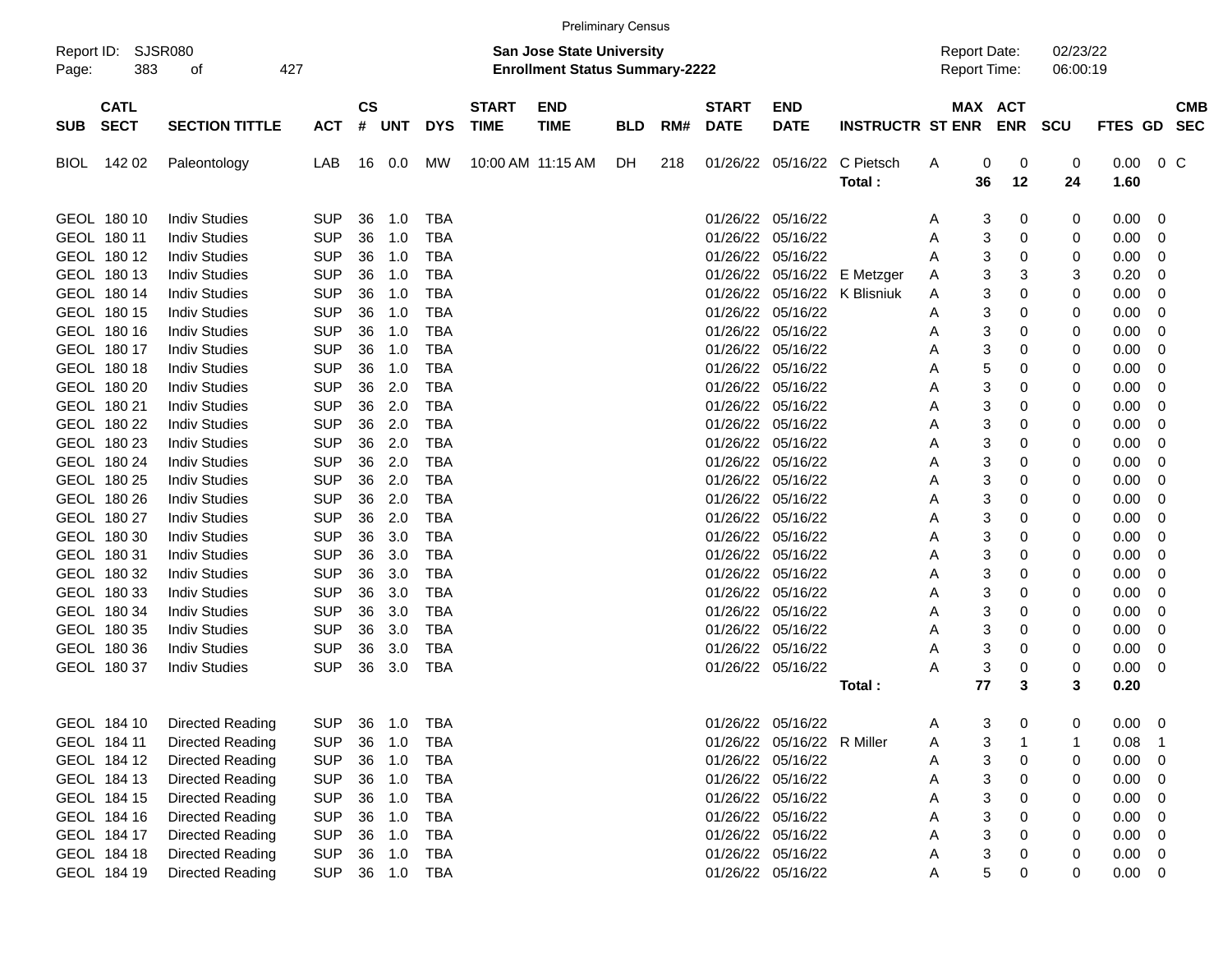|                     |                            |                             |            |                |            |              |                             |                                                                    | <b>Preliminary Census</b> |     |                             |                           |                         |                                     |                           |              |                      |             |   |                          |
|---------------------|----------------------------|-----------------------------|------------|----------------|------------|--------------|-----------------------------|--------------------------------------------------------------------|---------------------------|-----|-----------------------------|---------------------------|-------------------------|-------------------------------------|---------------------------|--------------|----------------------|-------------|---|--------------------------|
| Report ID:<br>Page: | 384                        | <b>SJSR080</b><br>427<br>οf |            |                |            |              |                             | San Jose State University<br><b>Enrollment Status Summary-2222</b> |                           |     |                             |                           |                         | <b>Report Date:</b><br>Report Time: |                           |              | 02/23/22<br>06:00:19 |             |   |                          |
| <b>SUB</b>          | <b>CATL</b><br><b>SECT</b> | <b>SECTION TITTLE</b>       | <b>ACT</b> | <b>CS</b><br># | <b>UNT</b> | <b>DYS</b>   | <b>START</b><br><b>TIME</b> | <b>END</b><br><b>TIME</b>                                          | <b>BLD</b>                | RM# | <b>START</b><br><b>DATE</b> | <b>END</b><br><b>DATE</b> | <b>INSTRUCTR ST ENR</b> |                                     | MAX ACT                   | <b>ENR</b>   | <b>SCU</b>           | FTES GD     |   | <b>CMB</b><br><b>SEC</b> |
|                     | GEOL 184 20                | <b>Directed Reading</b>     | <b>SUP</b> | 36             | 2.0        | TBA          |                             |                                                                    |                           |     | 01/26/22                    | 05/16/22                  |                         | A                                   | 3                         | 0            | 0                    | 0.00        | 0 |                          |
|                     | GEOL 184 21                | <b>Directed Reading</b>     | <b>SUP</b> | 36             | 2.0        | <b>TBA</b>   |                             |                                                                    |                           |     | 01/26/22                    | 05/16/22                  |                         | Α                                   | 3                         | 0            | 0                    | 0.00        | 0 |                          |
|                     | GEOL 184 22                | <b>Directed Reading</b>     | <b>SUP</b> | 36             | 2.0        | <b>TBA</b>   |                             |                                                                    |                           |     | 01/26/22                    | 05/16/22                  |                         | Α                                   | 3                         | 0            | 0                    | 0.00        | 0 |                          |
|                     | GEOL 184 23                | <b>Directed Reading</b>     | <b>SUP</b> | 36             | 2.0        | <b>TBA</b>   |                             |                                                                    |                           |     | 01/26/22                    | 05/16/22                  |                         | Α                                   | 3                         | 0            | 0                    | 0.00        | 0 |                          |
|                     | GEOL 184 25                | <b>Directed Reading</b>     | <b>SUP</b> | 36             | 2.0        | TBA          |                             |                                                                    |                           |     | 01/26/22                    | 05/16/22                  |                         | Α                                   | 3                         | 0            | 0                    | 0.00        | 0 |                          |
|                     | GEOL 184 26                | <b>Directed Reading</b>     | <b>SUP</b> | 36             | 2.0        | TBA          |                             |                                                                    |                           |     | 01/26/22                    | 05/16/22                  |                         | Α                                   | 3                         | 0            | 0                    | 0.00        | 0 |                          |
|                     | GEOL 184 27                | <b>Directed Reading</b>     | <b>SUP</b> | 36             | 2.0        | <b>TBA</b>   |                             |                                                                    |                           |     | 01/26/22                    | 05/16/22                  |                         | Α                                   | 3                         | 0            | 0                    | 0.00        | 0 |                          |
|                     | GEOL 184 28                | <b>Directed Reading</b>     | <b>SUP</b> | 36             | 2.0        | <b>TBA</b>   |                             |                                                                    |                           |     | 01/26/22                    | 05/16/22                  |                         | Α                                   | 3                         | 0            | 0                    | 0.00        | 0 |                          |
|                     | GEOL 184 29                | <b>Directed Reading</b>     | <b>SUP</b> | 36             | 2.0        | TBA          |                             |                                                                    |                           |     | 01/26/22                    | 05/16/22                  |                         | Α                                   | 5                         | 0            | 0                    | 0.00        | 0 |                          |
|                     | GEOL 184 30                | <b>Directed Reading</b>     | <b>SUP</b> | 36             | 3.0        | TBA          |                             |                                                                    |                           |     | 01/26/22                    | 05/16/22                  |                         | Α                                   | 3                         | 0            | 0                    | 0.00        | 0 |                          |
|                     | GEOL 184 31                | <b>Directed Reading</b>     | <b>SUP</b> | 36             | 3.0        | <b>TBA</b>   |                             |                                                                    |                           |     | 01/26/22                    | 05/16/22                  |                         | Α                                   | 3                         | 0            | 0                    | 0.00        | 0 |                          |
|                     | GEOL 184 32                | <b>Directed Reading</b>     | <b>SUP</b> | 36             | 3.0        | <b>TBA</b>   |                             |                                                                    |                           |     | 01/26/22                    | 05/16/22                  |                         | Α                                   | 3                         | 0            | 0                    | 0.00        | 0 |                          |
|                     | GEOL 184 33                | <b>Directed Reading</b>     | <b>SUP</b> | 36             | 3.0        | TBA          |                             |                                                                    |                           |     | 01/26/22                    | 05/16/22                  |                         | Α                                   | 3                         | 0            | 0                    | 0.00        | 0 |                          |
|                     | GEOL 184 35                | <b>Directed Reading</b>     | <b>SUP</b> | 36             | 3.0        | TBA          |                             |                                                                    |                           |     | 01/26/22                    | 05/16/22                  |                         | Α                                   | 3                         | 0            | 0                    | 0.00        | 0 |                          |
|                     | GEOL 184 36                | <b>Directed Reading</b>     | <b>SUP</b> | 36             | 3.0        | <b>TBA</b>   |                             |                                                                    |                           |     | 01/26/22                    | 05/16/22                  |                         | Α                                   | 3                         | 0            | 0                    | 0.00        | 0 |                          |
|                     | GEOL 184 37                | <b>Directed Reading</b>     | <b>SUP</b> | 36             | 3.0        | TBA          |                             |                                                                    |                           |     | 01/26/22                    | 05/16/22                  |                         | Α                                   | 3                         | 0            | 0                    | 0.00        | 0 |                          |
|                     | GEOL 184 38                | <b>Directed Reading</b>     | <b>SUP</b> | 36             | 3.0        | TBA          |                             |                                                                    |                           |     |                             | 01/26/22 05/16/22         |                         | Α                                   | $\ensuremath{\mathsf{3}}$ | 0            | 0                    | 0.00        | 0 |                          |
|                     |                            |                             |            |                |            |              |                             |                                                                    |                           |     |                             |                           | Total:                  |                                     | 82                        | 1            | $\blacktriangleleft$ | 0.08        |   |                          |
|                     | GEOL 231 01                | Adv Struc Geology           | SEM        | 05             | 4.0        | <b>TR</b>    |                             | 01:30 PM 02:45 PM                                                  | <b>DH</b>                 | 316 |                             | 01/26/22 05/16/22         | R Miller                | A                                   | 18                        | 4            | 12                   | 1.33        | 4 |                          |
|                     | GEOL 231 02                | Adv Struc Geology           | LAB        | 16             | 0.0        | R            |                             | 03:00 PM 05:45 PM                                                  | DH                        | 316 | 01/26/22                    | 05/16/22                  | R Miller                | A                                   | 18                        | 4            | 4                    | 0.00        | 4 |                          |
|                     |                            |                             |            |                |            |              |                             |                                                                    |                           |     |                             |                           | Total:                  |                                     | 36                        | 8            | 16                   | 1.33        |   |                          |
|                     | GEOL 234 01                | Adv Geomorphology           | SEM        | 05             | 4.0        | <b>TR</b>    |                             | 09:00 AM 10:15 AM                                                  | DH                        | 218 | 01/26/22                    | 05/16/22                  | E Gabet                 | A                                   | 18                        | 6            | 18                   | 2.00        | 6 |                          |
|                     | GEOL 234 02                | Adv Geomorphology           | LAB        | 16             | 0.0        | $\mathsf{T}$ |                             | 10:30 AM 01:15 PM                                                  | DH                        | 210 | 01/26/22                    | 05/16/22                  | E Gabet                 | A                                   | 18                        | 6            | 6                    | 0.00        | 6 |                          |
|                     |                            |                             |            |                |            |              |                             |                                                                    |                           |     |                             |                           | Total:                  |                                     | 36                        | 12           | 24                   | 2.00        |   |                          |
|                     | GEOL 298 10                | Research                    | <b>SUP</b> | 25             | 1.0        | TBA          |                             |                                                                    |                           |     | 01/26/22                    | 05/16/22                  |                         | A                                   | 3                         | 0            | 0                    | 0.00        | 0 |                          |
|                     | GEOL 298 11                | Research                    | <b>SUP</b> | 25             | 1.0        | <b>TBA</b>   |                             |                                                                    |                           |     | 01/26/22                    | 05/16/22                  |                         | A                                   | 3                         | 0            | 0                    | 0.00        | 0 |                          |
|                     | GEOL 298 12                | Research                    | <b>SUP</b> | 25             | 1.0        | <b>TBA</b>   |                             |                                                                    |                           |     | 01/26/22 05/16/22           |                           |                         | Α                                   | 3                         | $\mathbf{0}$ | $\Omega$             | 0.00        | 0 |                          |
|                     | GEOL 298 13                | Research                    | SUP.       |                | 25 1.0     | TBA          |                             |                                                                    |                           |     |                             | 01/26/22 05/16/22         |                         | Α                                   | 3                         | 0            | 0                    | $0.00 \t 0$ |   |                          |
|                     | GEOL 298 15                | Research                    | <b>SUP</b> |                | 25 1.0     | TBA          |                             |                                                                    |                           |     |                             | 01/26/22 05/16/22         |                         | A                                   | 3                         | 0            | 0                    | $0.00 \t 0$ |   |                          |
|                     | GEOL 298 16                | Research                    | <b>SUP</b> |                | 25 1.0     | TBA          |                             |                                                                    |                           |     |                             | 01/26/22 05/16/22         |                         | Α                                   | 3                         | 0            | 0                    | $0.00 \t 0$ |   |                          |
|                     | GEOL 298 17                | Research                    | <b>SUP</b> |                | 25 1.0     | TBA          |                             |                                                                    |                           |     |                             | 01/26/22 05/16/22         |                         | Α                                   | 3                         | 0            | 0                    | $0.00 \t 0$ |   |                          |
|                     | GEOL 298 18                | Research                    | <b>SUP</b> |                | 25 1.0     | TBA          |                             |                                                                    |                           |     |                             | 01/26/22 05/16/22         |                         | A                                   | 3                         | 0            | 0                    | $0.00 \t 0$ |   |                          |
|                     | GEOL 298 19                | Research                    | <b>SUP</b> |                | 25 1.0     | TBA          |                             |                                                                    |                           |     |                             | 01/26/22 05/16/22         |                         | A                                   | 5                         | 0            | 0                    | $0.00 \t 0$ |   |                          |
|                     | GEOL 298 20                | Research                    | <b>SUP</b> |                | 25 2.0     | TBA          |                             |                                                                    |                           |     |                             | 01/26/22 05/16/22         |                         | A                                   | 3                         | 0            | 0                    | $0.00 \t 0$ |   |                          |
|                     | GEOL 298 21                | Research                    | SUP        |                | 25 2.0     | TBA          |                             |                                                                    |                           |     |                             | 01/26/22 05/16/22         |                         | Α                                   | 3                         | 0            | 0                    | $0.00 \t 0$ |   |                          |
|                     | GEOL 298 22                | Research                    | SUP 25 2.0 |                |            | TBA          |                             |                                                                    |                           |     |                             | 01/26/22 05/16/22         |                         | A                                   | 3                         | 0            | 0                    | $0.00 \t 0$ |   |                          |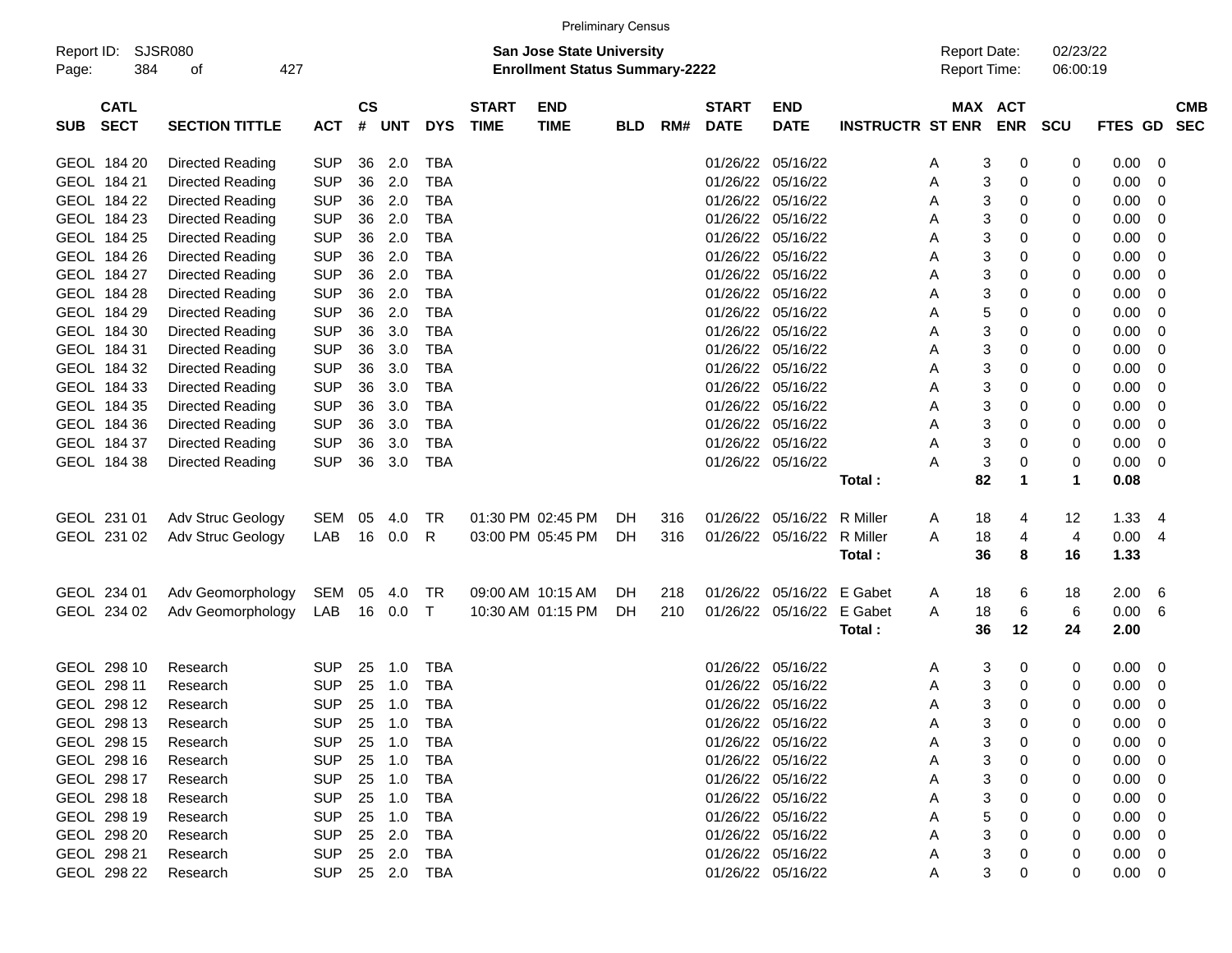|                     | <b>Preliminary Census</b>  |                       |            |                |        |            |                             |                                                                           |            |             |                             |                           |                         |                                     |                       |                      |         |                          |
|---------------------|----------------------------|-----------------------|------------|----------------|--------|------------|-----------------------------|---------------------------------------------------------------------------|------------|-------------|-----------------------------|---------------------------|-------------------------|-------------------------------------|-----------------------|----------------------|---------|--------------------------|
| Report ID:<br>Page: | 385                        | SJSR080<br>οf         | 427        |                |        |            |                             | <b>San Jose State University</b><br><b>Enrollment Status Summary-2222</b> |            |             |                             |                           |                         | <b>Report Date:</b><br>Report Time: |                       | 02/23/22<br>06:00:19 |         |                          |
| <b>SUB</b>          | <b>CATL</b><br><b>SECT</b> | <b>SECTION TITTLE</b> | <b>ACT</b> | <b>CS</b><br># | UNT    | <b>DYS</b> | <b>START</b><br><b>TIME</b> | <b>END</b><br><b>TIME</b>                                                 | <b>BLD</b> | RM#         | <b>START</b><br><b>DATE</b> | <b>END</b><br><b>DATE</b> | <b>INSTRUCTR ST ENR</b> |                                     | MAX ACT<br><b>ENR</b> | <b>SCU</b>           | FTES GD | <b>CMB</b><br><b>SEC</b> |
|                     | GEOL 298 23                | Research              | <b>SUP</b> | 25             | 2.0    | TBA        |                             |                                                                           |            |             | 01/26/22 05/16/22           |                           |                         | A                                   | 3<br>0                | 0                    | 0.00    | 0                        |
|                     | GEOL 298 24                | Research              | <b>SUP</b> | 25             | 2.0    | <b>TBA</b> |                             |                                                                           | <b>ON</b>  | <b>LINE</b> | 01/26/22 05/16/22           |                           |                         | Α                                   | 5<br>0                | 0                    | 0.00    | 0                        |
|                     | GEOL 298 25                | Research              | <b>SUP</b> | 25             | 2.0    | <b>TBA</b> |                             |                                                                           |            |             | 01/26/22 05/16/22           |                           |                         | Α                                   | 3<br>0                | 0                    | 0.00    | 0                        |
|                     | GEOL 298 26                | Research              | <b>SUP</b> | 25             | 2.0    | <b>TBA</b> |                             |                                                                           |            |             | 01/26/22 05/16/22           |                           |                         | Α                                   | 3<br>0                | 0                    | 0.00    | 0                        |
|                     | GEOL 298 27                | Research              | <b>SUP</b> | 25             | 2.0    | <b>TBA</b> |                             |                                                                           |            |             | 01/26/22                    | 05/16/22                  |                         | Α                                   | 3<br>0                | 0                    | 0.00    | 0                        |
|                     | GEOL 298 28                | Research              | <b>SUP</b> | 25             | 2.0    | <b>TBA</b> |                             |                                                                           |            |             | 01/26/22 05/16/22           |                           |                         | Α                                   | 3<br>0                | 0                    | 0.00    | 0                        |
|                     | GEOL 298 30                | Research              | <b>SUP</b> | 25             | 3.0    | <b>TBA</b> |                             |                                                                           |            |             | 01/26/22 05/16/22           |                           |                         | Α                                   | 3<br>0                | 0                    | 0.00    | 0                        |
|                     | GEOL 298 31                | Research              | <b>SUP</b> | 25             | 3.0    | <b>TBA</b> |                             |                                                                           |            |             | 01/26/22 05/16/22           |                           |                         | Α                                   | 3<br>0                | 0                    | 0.00    | 0                        |
|                     | GEOL 298 32                | Research              | <b>SUP</b> | 25             | 3.0    | <b>TBA</b> |                             |                                                                           |            |             | 01/26/22 05/16/22           |                           |                         | Α                                   | 3<br>0                | 0                    | 0.00    | 0                        |
|                     | GEOL 298 33                | Research              | <b>SUP</b> | 25             | 3.0    | <b>TBA</b> |                             |                                                                           |            |             | 01/26/22                    | 05/16/22                  |                         | Α                                   | 3<br>0                | 0                    | 0.00    | 0                        |
|                     | GEOL 298 35                | Research              | <b>SUP</b> | 25             | 3.0    | <b>TBA</b> |                             |                                                                           |            |             | 01/26/22 05/16/22           |                           |                         | Α                                   | 3<br>0                | 0                    | 0.00    | 0                        |
|                     | GEOL 298 36                | Research              | <b>SUP</b> | 25             | 3.0    | <b>TBA</b> |                             |                                                                           |            |             | 01/26/22 05/16/22           |                           |                         | Α                                   | 3<br>0                | 0                    | 0.00    | 0                        |
|                     | GEOL 298 37                | Research              | <b>SUP</b> | 25             | 3.0    | <b>TBA</b> |                             |                                                                           |            |             | 01/26/22 05/16/22           |                           |                         | Α                                   | 3<br>0                | 0                    | 0.00    | 0                        |
|                     | GEOL 298 38                | Research              | <b>SUP</b> | 25             | 3.0    | <b>TBA</b> |                             |                                                                           |            |             | 01/26/22 05/16/22           |                           |                         | Α                                   | 3<br>0                | 0                    | 0.00    | 0                        |
|                     | GEOL 298 39                | Research              | <b>SUP</b> | 25             | 3.0    | TBA        |                             |                                                                           |            |             | 01/26/22 05/16/22           |                           |                         | А                                   | 5<br>0                | 0                    | 0.00    | 0                        |
|                     |                            |                       |            |                |        |            |                             |                                                                           |            |             |                             |                           | Total:                  | 87                                  | 0                     | 0                    | 0.00    |                          |
|                     | GEOL 299 10                | <b>Masters Thesis</b> | <b>SUP</b> | 25             | 1.0    | TBA        |                             |                                                                           |            |             | 01/26/22 05/16/22           |                           |                         | A                                   | 3<br>0                | 0                    | 0.00    | 0                        |
|                     | GEOL 299 11                | <b>Masters Thesis</b> | <b>SUP</b> | 25             | 1.0    | <b>TBA</b> |                             |                                                                           |            |             | 01/26/22                    | 05/16/22 R Miller         |                         | Α                                   | 3<br>2                | 2                    | 0.17    | 2                        |
|                     | GEOL 299 12                | <b>Masters Thesis</b> | <b>SUP</b> | 25             | 1.0    | <b>TBA</b> |                             |                                                                           |            |             | 01/26/22                    | 05/16/22                  |                         | Α                                   | 3<br>0                | 0                    | 0.00    | 0                        |
|                     | GEOL 299 13                | <b>Masters Thesis</b> | <b>SUP</b> | 25             | 1.0    | <b>TBA</b> |                             |                                                                           |            |             | 01/26/22 05/16/22           |                           |                         | Α                                   | 3<br>0                | 0                    | 0.00    | 0                        |
|                     | GEOL 299 14                | <b>Masters Thesis</b> | <b>SUP</b> | 25             | 1.0    | <b>TBA</b> |                             |                                                                           |            |             | 01/26/22                    |                           | 05/16/22 K Blisniuk     | Α                                   | 5<br>2                | 2                    | 0.17    | $\overline{2}$           |
|                     | GEOL 299 15                | <b>Masters Thesis</b> | <b>SUP</b> | 25             | 1.0    | <b>TBA</b> |                             |                                                                           |            |             | 01/26/22                    | 05/16/22 E Gabet          |                         | Α                                   | 3<br>3                | 3                    | 0.25    | 3                        |
|                     | GEOL 299 16                | <b>Masters Thesis</b> | <b>SUP</b> | 25             | 1.0    | <b>TBA</b> |                             |                                                                           |            |             | 01/26/22                    | 05/16/22 R Portner        |                         | A                                   | 3<br>2                | 2                    | 0.17    | $\overline{2}$           |
|                     | GEOL 299 17                | <b>Masters Thesis</b> | <b>SUP</b> | 25             | 1.0    | <b>TBA</b> |                             |                                                                           |            |             | 01/26/22 05/16/22           |                           |                         | Α                                   | 3<br>0                | 0                    | 0.00    | 0                        |
|                     | GEOL 299 18                | <b>Masters Thesis</b> | <b>SUP</b> | 25             | 1.0    | <b>TBA</b> |                             |                                                                           |            |             | 01/26/22 05/16/22           |                           |                         | Α                                   | 3<br>0                | 0                    | 0.00    | 0                        |
|                     | GEOL 299 20                | <b>Masters Thesis</b> | <b>SUP</b> | 25             | 2.0    | <b>TBA</b> |                             |                                                                           |            |             | 01/26/22 05/16/22           |                           |                         | Α                                   | 3<br>0                | 0                    | 0.00    | 0                        |
|                     | GEOL 299 21                | <b>Masters Thesis</b> | <b>SUP</b> | 25             | 2.0    | <b>TBA</b> |                             |                                                                           |            |             | 01/26/22 05/16/22           |                           |                         | Α                                   | 3<br>0                | 0                    | 0.00    | 0                        |
|                     | GEOL 299 22                | <b>Masters Thesis</b> | <b>SUP</b> | 25             | 2.0    | <b>TBA</b> |                             |                                                                           |            |             | 01/26/22                    | 05/16/22                  |                         | Α                                   | 6<br>0                | 0                    | 0.00    | 0                        |
|                     | GEOL 299 23                | <b>Masters Thesis</b> | <b>SUP</b> | 25             | 2.0    | TBA        |                             |                                                                           |            |             | 01/26/22 05/16/22           |                           |                         | Α                                   | 3<br>0                | 0                    | 0.00    | 0                        |
|                     | GEOL 299 24                | <b>Masters Thesis</b> | <b>SUP</b> | 25             | 2.0    | TBA        |                             |                                                                           |            |             |                             | 01/26/22 05/16/22         |                         | A                                   | 0<br>5                | 0                    | 0.00    | 0                        |
|                     | GEOL 299 25                | <b>Masters Thesis</b> | <b>SUP</b> | 25             | 2.0    | TBA        |                             |                                                                           |            |             | 01/26/22 05/16/22           |                           |                         | A                                   | 3<br>0                | 0                    | 0.00    | 0                        |
|                     | GEOL 299 26                | <b>Masters Thesis</b> | <b>SUP</b> |                | 25 2.0 | <b>TBA</b> |                             |                                                                           |            |             | 01/26/22 05/16/22           |                           |                         | Α                                   | 3<br>0                | 0                    | 0.00    | 0                        |
|                     | GEOL 299 27                | <b>Masters Thesis</b> | <b>SUP</b> |                | 25 2.0 | TBA        |                             |                                                                           |            |             | 01/26/22 05/16/22           |                           |                         | А                                   | 3                     | 0                    | 0.00    | 0                        |
|                     | GEOL 299 28                | <b>Masters Thesis</b> | <b>SUP</b> |                | 25 2.0 | TBA        |                             |                                                                           |            |             |                             | 01/26/22 05/16/22 N Bogie |                         | Α                                   | 3                     | 2                    | 0.17    | -1                       |
|                     | GEOL 299 30                | <b>Masters Thesis</b> | <b>SUP</b> | 25             | 3.0    | TBA        |                             |                                                                           |            |             | 01/26/22 05/16/22           |                           |                         | Α                                   | 3<br>0                | 0                    | 0.00    | 0                        |
|                     | GEOL 299 31                | <b>Masters Thesis</b> | <b>SUP</b> |                | 25 3.0 | TBA        |                             |                                                                           |            |             | 01/26/22 05/16/22           |                           |                         | Α                                   | 3<br>0                | 0                    | 0.00    | 0                        |
|                     | GEOL 299 32                | <b>Masters Thesis</b> | <b>SUP</b> |                | 25 3.0 | TBA        |                             |                                                                           |            |             | 01/26/22 05/16/22           |                           |                         | Α                                   | 3<br>0                | 0                    | 0.00    | 0                        |
|                     | GEOL 299 33                | <b>Masters Thesis</b> | <b>SUP</b> |                | 25 3.0 | TBA        |                             |                                                                           |            |             | 01/26/22 05/16/22           |                           |                         | Α                                   | 3<br>0                | 0                    | 0.00    | 0                        |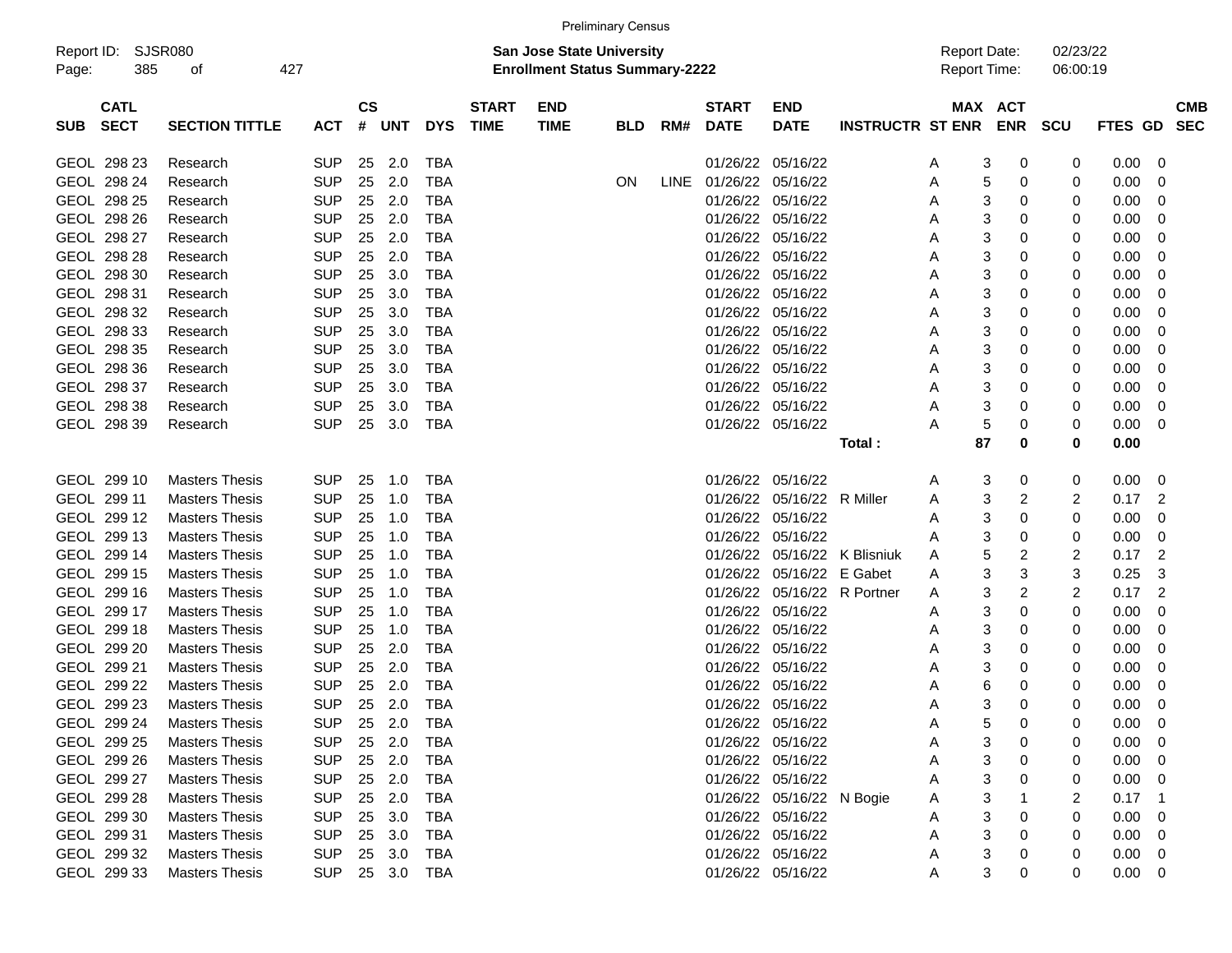|                     |                            |                       |            |         |            |            |                             |                                                                           | <b>Preliminary Census</b> |     |                             |                                                  |                                                       |   |                                     |                           |                            |                                   |                          |
|---------------------|----------------------------|-----------------------|------------|---------|------------|------------|-----------------------------|---------------------------------------------------------------------------|---------------------------|-----|-----------------------------|--------------------------------------------------|-------------------------------------------------------|---|-------------------------------------|---------------------------|----------------------------|-----------------------------------|--------------------------|
| Report ID:<br>Page: | 386                        | SJSR080<br>427<br>οf  |            |         |            |            |                             | <b>San Jose State University</b><br><b>Enrollment Status Summary-2222</b> |                           |     |                             |                                                  |                                                       |   | Report Date:<br><b>Report Time:</b> |                           | 02/23/22<br>06:00:19       |                                   |                          |
| <b>SUB</b>          | <b>CATL</b><br><b>SECT</b> | <b>SECTION TITTLE</b> | <b>ACT</b> | CS<br># | <b>UNT</b> | <b>DYS</b> | <b>START</b><br><b>TIME</b> | <b>END</b><br>TIME                                                        | <b>BLD</b>                | RM# | <b>START</b><br><b>DATE</b> | <b>END</b><br><b>DATE</b>                        | <b>INSTRUCTR ST ENR</b>                               |   | <b>MAX</b>                          | <b>ACT</b><br><b>ENR</b>  | scu                        | <b>FTES GD</b>                    | <b>CMB</b><br><b>SEC</b> |
|                     | GEOL 299 35                | <b>Masters Thesis</b> | <b>SUP</b> | 25      | 3.0        | <b>TBA</b> |                             |                                                                           |                           |     | 01/26/22                    | 05/16/22                                         |                                                       | A | 3                                   | 0                         | 0                          | 0.00                              | - 0                      |
|                     | GEOL 299 36                | <b>Masters Thesis</b> | <b>SUP</b> | 25      | 3.0        | TBA        |                             |                                                                           |                           |     | 01/26/22                    | 05/16/22                                         |                                                       | A | 3                                   | 0                         | 0                          | 0.00                              | - 0                      |
|                     | GEOL 299 37                | <b>Masters Thesis</b> | <b>SUP</b> | 25      | 3.0        | TBA        |                             |                                                                           |                           |     | 01/26/22                    | 05/16/22                                         |                                                       | A | 3                                   | 0                         | 0                          | 0.00                              | - 0                      |
|                     | GEOL 299 38                | <b>Masters Thesis</b> | <b>SUP</b> | 25      | 3.0        | <b>TBA</b> |                             |                                                                           |                           |     | 01/26/22                    | 05/16/22                                         |                                                       | A | 3                                   | 0                         | 0                          | 0.00                              | - 0                      |
|                     |                            |                       |            |         |            |            |                             |                                                                           |                           |     |                             |                                                  | Total:                                                |   | 85                                  | 10                        | 11                         | 0.92                              |                          |
|                     | Department :               | Geology               |            |         |            |            |                             |                                                                           |                           |     |                             | <b>Lower Division:</b><br><b>Upper Division:</b> | <b>Department Total:</b><br><b>Graduate Division:</b> |   | 2433<br>1454<br>735<br>244          | 1859<br>1349<br>480<br>30 | 4321<br>2929<br>1341<br>51 | 289.53<br>195.27<br>90.02<br>4.25 |                          |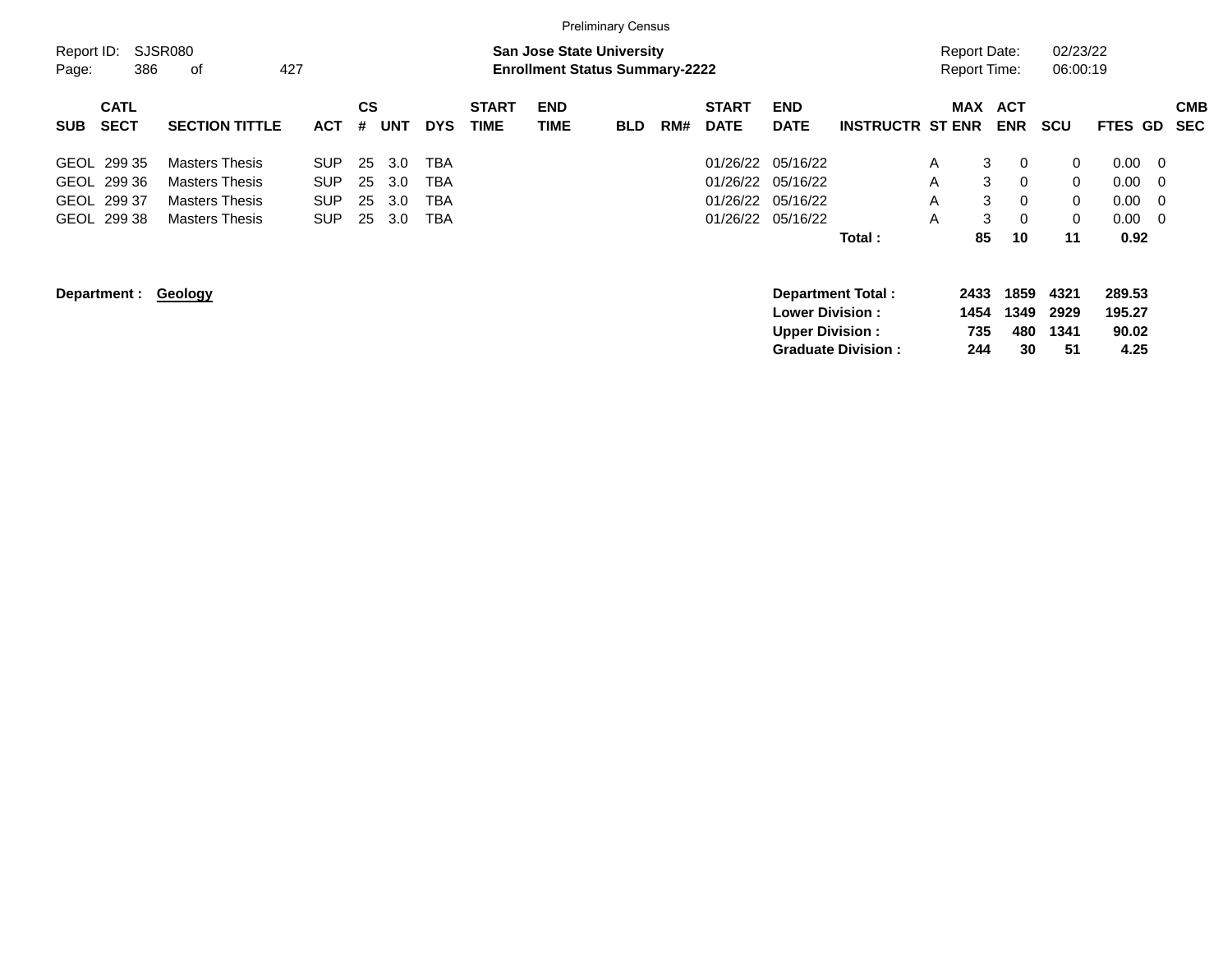|                     |                            |                                     |            |                |            |            |                             | <b>Preliminary Census</b>                                                 |            |             |                             |                              |                                 |   |                                            |                              |                      |                 |                          |                          |
|---------------------|----------------------------|-------------------------------------|------------|----------------|------------|------------|-----------------------------|---------------------------------------------------------------------------|------------|-------------|-----------------------------|------------------------------|---------------------------------|---|--------------------------------------------|------------------------------|----------------------|-----------------|--------------------------|--------------------------|
| Report ID:<br>Page: | 387                        | <b>SJSR080</b><br>οf<br>427         |            |                |            |            |                             | <b>San Jose State University</b><br><b>Enrollment Status Summary-2222</b> |            |             |                             |                              |                                 |   | <b>Report Date:</b><br><b>Report Time:</b> |                              | 02/23/22<br>06:00:19 |                 |                          |                          |
| <b>SUB</b>          | <b>CATL</b><br><b>SECT</b> | <b>SECTION TITTLE</b>               | АСТ        | <b>CS</b><br># | <b>UNT</b> | <b>DYS</b> | <b>START</b><br><b>TIME</b> | <b>END</b><br><b>TIME</b>                                                 | <b>BLD</b> | RM#         | <b>START</b><br><b>DATE</b> | <b>END</b><br><b>DATE</b>    | <b>INSTRUCTR ST ENR</b>         |   |                                            | <b>MAX ACT</b><br><b>ENR</b> | <b>SCU</b>           | FTES GD         |                          | <b>CMB</b><br><b>SEC</b> |
| <b>College</b>      |                            | <b>Science, College of</b>          |            |                |            |            |                             |                                                                           |            |             |                             |                              |                                 |   |                                            |                              |                      |                 |                          |                          |
| Department :        |                            | <b>Mathematics &amp; Statistics</b> |            |                |            |            |                             |                                                                           |            |             |                             |                              |                                 |   |                                            |                              |                      |                 |                          |                          |
| <b>MATH</b>         | 1 0 1                      | Math Reasoning                      | <b>LEC</b> | 01             | 3.0        | МW         |                             | 10:30 AM 11:45 AM                                                         | DH         | 416         | 01/26/22                    |                              | 05/16/22 H DeBrine              | A | 32                                         | 31                           | 93                   | 6.20            | 0                        |                          |
| <b>MATH</b>         | 1 0 2                      | Math Reasoning                      | <b>LEC</b> | 01             | 3.0        | TR.        |                             | 01:30 PM 02:45 PM                                                         | DH         | 416         | 01/26/22                    |                              | 05/16/22 F Vincent              | A | 32                                         | 30                           | 90                   | 6.00            | - 0                      |                          |
| <b>MATH</b>         | 1 0 3                      | Math Reasoning                      | <b>LEC</b> | 01             | 3.0        | МW         |                             | 07:30 AM 08:45 AM                                                         |            |             |                             |                              | 01/26/22 05/16/22 F Vincent     | A | 32                                         | 22                           | 66                   | 4.40            | - 0                      |                          |
|                     |                            |                                     |            |                |            |            |                             |                                                                           |            |             |                             |                              | Total:                          |   | 96                                         | 83                           | 249                  | 16.60           |                          |                          |
| MATH                | 10A 01                     | Math in Art/Music                   | <b>LEC</b> | 01             | 3.0        | TR         |                             | 10:30 AM 11:45 AM                                                         |            |             |                             | 01/26/22 05/16/22            | J Schettler                     | A | 40                                         | 38                           | 114                  | 7.60            | $\overline{\phantom{0}}$ |                          |
|                     |                            |                                     |            |                |            |            |                             |                                                                           |            |             |                             |                              | Total:                          |   | 40                                         | 38                           | 114                  | 7.60            |                          |                          |
| MATH                | 10P 01                     | Math in Politics                    | <b>LEC</b> | 02             | 3.0        | <b>TR</b>  |                             | 12:00 PM 01:15 PM                                                         |            |             |                             | 01/26/22 05/16/22            | M Campisi                       | A | 40                                         | 39                           | 117                  | 7.80            | $\overline{\phantom{0}}$ |                          |
|                     |                            |                                     |            |                |            |            |                             |                                                                           |            |             |                             |                              | Total:                          |   | 40                                         | 39                           | 117                  | 7.80            |                          |                          |
| MATH                | 12 01                      | <b>Number Systems</b>               | LEC        | 02             | 3.0        | <b>MW</b>  |                             | 01:30 PM 02:45 PM                                                         | MH.        | 425         |                             | 01/26/22 05/16/22 L Roper    |                                 | A | 28                                         | 27                           | 81                   | 5.40            | - 0                      |                          |
| <b>MATH</b>         | 12 02                      | <b>Number Systems</b>               | <b>LEC</b> | 02             | 3.0        | <b>TR</b>  |                             | 10:30 AM 11:45 AM                                                         | <b>ON</b>  | <b>LINE</b> |                             | 01/26/22 05/16/22 J Spitzer  |                                 | A | 28                                         | 26                           | 78                   | 5.20            | - 0                      |                          |
| MATH                | 12 60                      | Number Systems                      | <b>LEC</b> |                | 3.0        |            |                             |                                                                           |            |             |                             |                              |                                 | X | $\mathbf 0$                                | $\mathbf 0$                  | $\mathbf 0$          | 0.00            | - 0                      |                          |
|                     |                            |                                     |            |                |            |            |                             |                                                                           |            |             |                             |                              | Total:                          |   | 56                                         | 53                           | 159                  | 10.60           |                          |                          |
| MATH                | 18A01                      | College Algebra                     | SEM        | 04             | 3.0        | МW         |                             | 09:00 AM 10:15 AM                                                         | DH         | 303         | 01/26/22                    | 05/16/22 A Frank             |                                 | A | 35                                         | 35                           | 105                  | 7.00            | - 0                      |                          |
| MATH                | 18A02                      | College Algebra                     | SEM        | 04             | 3.0        | МW         |                             | 10:30 AM 11:45 AM                                                         | DН         | 303         | 01/26/22                    | 05/16/22 A Frank             |                                 | A | 35                                         | 36                           | 108                  | 7.20            | 0                        |                          |
| MATH                | 18A03                      | College Algebra                     | SEM        | 04             | 3.0        | МW         |                             | 12:00 PM 01:15 PM                                                         | DН         | 303         | 01/26/22                    |                              | 05/16/22 M Rivera               | A | 35                                         | 37                           | 111                  | 7.40            | 0                        |                          |
| MATH                | 18A 04                     | College Algebra                     | SEM        | 04             | 3.0        | МW         |                             | 01:30 PM 02:45 PM                                                         | DН         | 303         | 01/26/22                    |                              | 05/16/22 M Rivera               | A | 35                                         | 37                           | 111                  | 7.40            | 0                        |                          |
| MATH                | 18A05                      | College Algebra                     | SEM        | 04             | 3.0        | МW         |                             | 03:00 PM 04:15 PM                                                         | DН         | 303         | 01/26/22                    |                              | 05/16/22 W Tauzer               | A | 35                                         | 35                           | 105                  | 7.00            | 0                        |                          |
| MATH                | 18A06                      | College Algebra                     | SEM        | 04             | 3.0        | МW         |                             | 04:30 PM 05:45 PM                                                         | DН         | 303         | 01/26/22                    |                              | 05/16/22 W Tauzer               | A | 35                                         | 35                           | 105                  | 7.00            | 0                        |                          |
| MATH                | 18A07                      | College Algebra                     | SEM        | 04             | 3.0        | TR         |                             | 09:00 AM 10:15 AM                                                         | DН         | 303         | 01/26/22                    |                              | 05/16/22 T Osland               | A | 35                                         | 35                           | 105                  | 7.00            | 0                        |                          |
| MATH                | 18A09                      | College Algebra                     | SEM        | 04             | 3.0        | TR         |                             | 12:00 PM 01:15 PM                                                         | DН         | 303         | 01/26/22                    |                              | 05/16/22 V Nguyen               | A | 35                                         | 36                           | 108                  | 7.20            | 0                        |                          |
| MATH                | 18A 10                     | College Algebra                     | SEM        | 04             | 3.0        | TR         |                             | 01:30 PM 02:45 PM                                                         | DН         | 303         | 01/26/22                    |                              | 05/16/22 V Nguyen               | A | 35                                         | 37                           | 111                  | 7.40            | 0                        |                          |
| MATH                | 18A 11                     | College Algebra                     | SEM        | 04             | 3.0        | TR         |                             | 03:00 PM 04:15 PM                                                         | DН         | 303         | 01/26/22                    |                              | 05/16/22 K Nguyen               | A | 35                                         | 31                           | 93                   | 6.20            | 0                        |                          |
| MATH                | 18A 12                     | College Algebra                     | SEM        | 04             | 3.0        | <b>TR</b>  |                             | 04:30 PM 05:45 PM                                                         | DН         | 303         |                             | 01/26/22 05/16/22 T Osland   |                                 | A | 35                                         | 30                           | 90                   | 6.00            | 0                        |                          |
| MATH                | 18A 60                     | College Algebra                     | <b>SEM</b> |                | 3.0        |            |                             |                                                                           |            |             |                             |                              |                                 | X | $\Omega$                                   | $\Omega$                     | 0                    | 0.00            | 0                        |                          |
|                     |                            |                                     |            |                |            |            |                             |                                                                           |            |             |                             |                              | Total :                         |   |                                            | 385 384                      | 1152                 | 76.80           |                          |                          |
| MATH                |                            | 18AW 01 Coll Algebra Wkshp          | LAB        |                | 1.0        |            |                             |                                                                           |            |             |                             |                              |                                 | X | 0                                          | 0                            | 0                    | $0.00 \t 0$     |                          |                          |
| MATH                |                            | 18AW 02 Coll Algebra Wkshp          | LAB        |                | 15 1.0     | TR         |                             | 03:00 PM 04:15 PM ON                                                      |            |             |                             | LINE 01/26/22 05/16/22 T Hsu |                                 | A | 28                                         | 12                           | 12                   | 0.80 0          |                          |                          |
|                     |                            |                                     |            |                |            |            |                             |                                                                           |            |             |                             |                              | Total:                          |   | 28                                         | 12                           | 12                   | 0.80            |                          |                          |
| MATH                |                            | 18B 01 Trigonometry                 | <b>LEC</b> |                | 02 3.0     | TR         |                             | 09:00 AM 10:15 AM                                                         | DH.        | 416         |                             |                              | 01/26/22 05/16/22 M Chavarria A |   | 32                                         | 25                           | 75                   | $5.00 \t 0$     |                          |                          |
| MATH                |                            | 18B 02 Trigonometry                 | <b>LEC</b> |                | 02 3.0     | MW         |                             | 12:00 PM 01:15 PM                                                         | DH         | 416         |                             | 01/26/22 05/16/22 A Bailey   |                                 | A | 32                                         | 33                           | 99                   | $6.60$ 0        |                          |                          |
| MATH                |                            | 18B 60 Trigonometry                 | <b>LEC</b> |                | 3.0        |            |                             |                                                                           |            |             |                             |                              |                                 | X | 0                                          | $\mathbf 0$                  | 0                    | $0.00\quad$ $0$ |                          |                          |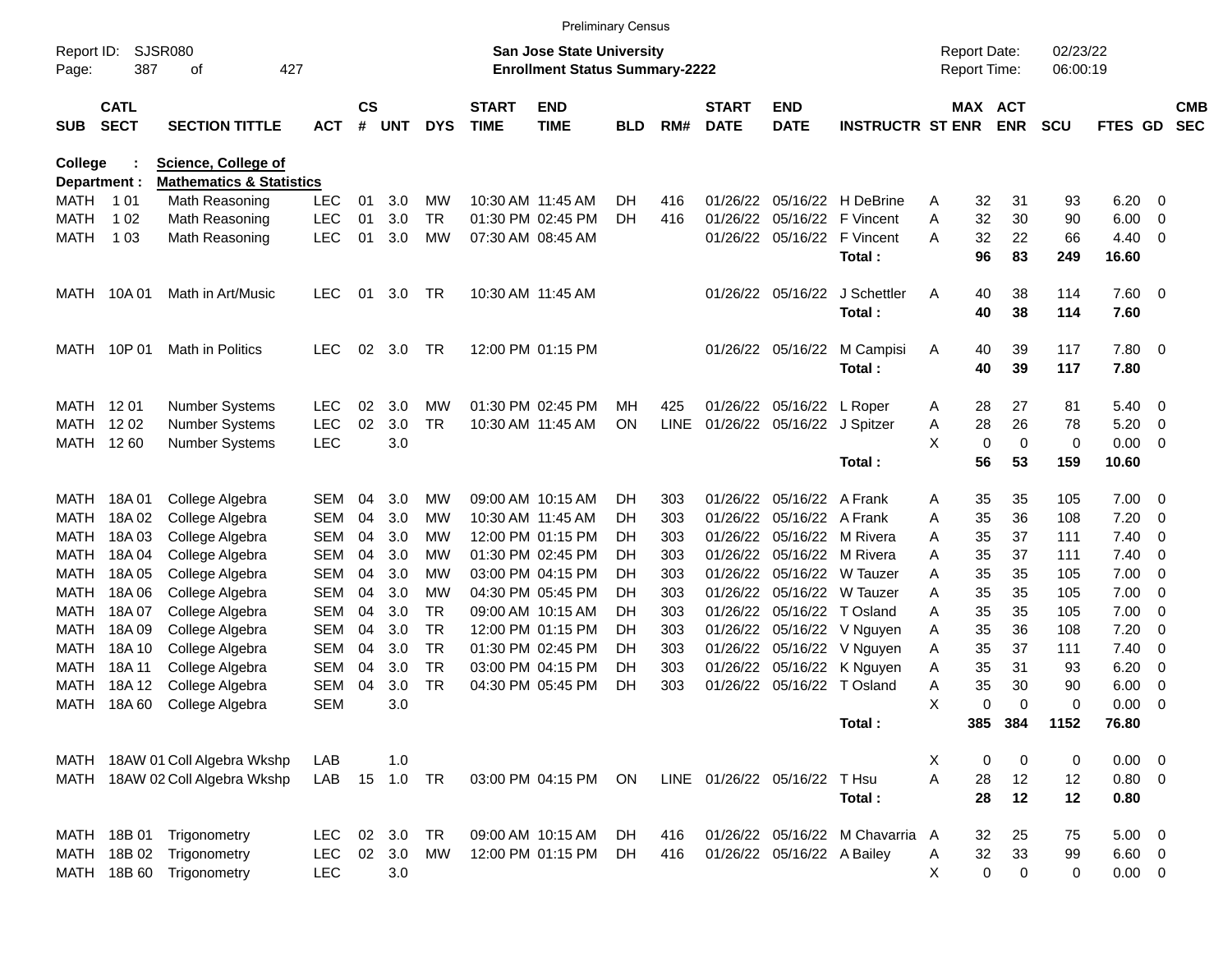|                     |                            |                            |            |                    |            |            |                             |                                                                           | <b>Preliminary Census</b> |     |                             |                            |                                  |                                     |                       |                      |              |                          |                          |
|---------------------|----------------------------|----------------------------|------------|--------------------|------------|------------|-----------------------------|---------------------------------------------------------------------------|---------------------------|-----|-----------------------------|----------------------------|----------------------------------|-------------------------------------|-----------------------|----------------------|--------------|--------------------------|--------------------------|
| Report ID:<br>Page: | 388                        | SJSR080<br>427<br>οf       |            |                    |            |            |                             | <b>San Jose State University</b><br><b>Enrollment Status Summary-2222</b> |                           |     |                             |                            |                                  | <b>Report Date:</b><br>Report Time: |                       | 02/23/22<br>06:00:19 |              |                          |                          |
| <b>SUB</b>          | <b>CATL</b><br><b>SECT</b> | <b>SECTION TITTLE</b>      | <b>ACT</b> | $\mathsf{cs}$<br># | <b>UNT</b> | <b>DYS</b> | <b>START</b><br><b>TIME</b> | <b>END</b><br><b>TIME</b>                                                 | <b>BLD</b>                | RM# | <b>START</b><br><b>DATE</b> | <b>END</b><br><b>DATE</b>  | <b>INSTRUCTR ST ENR</b>          |                                     | MAX ACT<br><b>ENR</b> | <b>SCU</b>           | FTES GD      |                          | <b>CMB</b><br><b>SEC</b> |
|                     |                            |                            |            |                    |            |            |                             |                                                                           |                           |     |                             |                            | Total:                           | 64                                  | 58                    | 174                  | 11.60        |                          |                          |
| MATH                |                            | 18BW 01 Trigonometry Wkshp | <b>ACT</b> | 07                 | $-1.0$     | МW         |                             | 01:30 PM 02:20 PM                                                         | MН                        | 233 |                             | 01/26/22 05/16/22          | T Hsu<br>Total:                  | 28<br>A<br>28                       | 3<br>3                | 3<br>3               | 0.20<br>0.20 | $\overline{\phantom{0}}$ |                          |
| MATH 1901           |                            | Precalculus                | <b>DIS</b> | 04                 | 5.0        |            | MTWR 07:30 AM 08:20 AM      |                                                                           | DH.                       | 415 | 01/26/22                    | 05/16/22                   | A Tran                           | 48<br>Α                             | 49                    | 196                  | 16.33        | $\overline{0}$           |                          |
| MATH                | 19 02                      | Precalculus                | LAB        | 15                 | 0.0        | MW         |                             | 09:00 AM 10:15 AM                                                         | MН                        | 235 | 01/26/22                    | 05/16/22                   | M Campisi                        | 24<br>A                             | 25                    | 25                   | 0.00         | 0                        |                          |
| MATH                | 19 03                      | Precalculus                | LAB        | 15                 | 0.0        | TR         |                             | 10:30 AM 11:45 AM                                                         | MН                        | 235 | 01/26/22                    | 05/16/22                   | M Jacobs                         | 24<br>A                             | 24                    | 24                   | 0.00         | 0                        |                          |
| MATH                | 1904                       | Precalculus                | <b>DIS</b> | 04                 | 5.0        |            | MTWR 09:00 AM 09:50 AM      |                                                                           | DH                        | 415 | 01/26/22                    | 05/16/22                   | A Tran                           | 48<br>A                             | 48                    | 192                  | 16.00        | 0                        |                          |
| MATH                | 19 05                      | Precalculus                | LAB        | 15                 | 0.0        | TR         |                             | 07:30 AM 08:45 AM                                                         | мн                        | 235 | 01/26/22                    | 05/16/22                   | J Beckstrand A                   | 24                                  | 24                    | 24                   | 0.00         | 0                        |                          |
| MATH                | 19 06                      | Precalculus                | LAB        | 15                 | 0.0        | <b>TR</b>  |                             | 10:30 AM 11:45 AM                                                         | MН                        | 223 | 01/26/22                    | 05/16/22                   | T Osland                         | 24<br>A                             | 24                    | 24                   | 0.00         | 0                        |                          |
| MATH                | 1907                       | Precalculus                | <b>DIS</b> | 04                 | 5.0        |            | MTWR 10:30 AM 11:20 AM      |                                                                           | MН                        | 324 | 01/26/22                    | 05/16/22                   | A Jiru                           | A<br>50                             | 49                    | 196                  | 16.33        | 0                        |                          |
| MATH                | 1908                       | Precalculus                | LAB        | 15                 | 0.0        | TR         |                             | 09:00 AM 10:15 AM                                                         | DH                        | 250 | 01/26/22                    | 05/16/22                   | J Beckstrand A                   | 25                                  | 25                    | 25                   | 0.00         | 0                        |                          |
| MATH                | 19 09                      | Precalculus                | LAB        | 15                 | 0.0        | MW         |                             | 12:00 PM 01:15 PM                                                         | MН                        | 235 | 01/26/22                    | 05/16/22                   | K Pham                           | 25<br>A                             | 24                    | 24                   | 0.00         | 0                        |                          |
| MATH                | 19 10                      | Precalculus                | <b>DIS</b> | 04                 | 5.0        |            | MTWR 12:00 PM 12:50 PM      |                                                                           | MН                        | 324 | 01/26/22                    | 05/16/22                   | T Nguyen                         | 50<br>Α                             | 50                    | 200                  | 16.67        | 0                        |                          |
| MATH                | 19 11                      | Precalculus                | LAB        | 15                 | 0.0        | МW         |                             | 10:30 AM 11:45 AM                                                         | MН                        | 224 | 01/26/22                    | 05/16/22                   | J Beckstrand A                   | 25                                  | 25                    | 25                   | 0.00         | 0                        |                          |
| MATH                | 19 12                      | Precalculus                | LAB        | 15                 | 0.0        | МW         |                             | 03:00 PM 04:15 PM                                                         | MН                        | 224 | 01/26/22                    | 05/16/22                   | K Pham                           | 25<br>A                             | 25                    | 25                   | 0.00         | 0                        |                          |
| MATH                | 19 13                      | Precalculus                | <b>DIS</b> | 04                 | 5.0        |            | MTWR01:30 PM 02:20 PM       |                                                                           | MН                        | 324 | 01/26/22                    | 05/16/22                   | A Nguyen                         | 50<br>Α                             | 49                    | 196                  | 16.33        | 0                        |                          |
| MATH                | 19 14                      | Precalculus                | LAB        | 15                 | 0.0        | MW         |                             | 03:00 PM 04:15 PM                                                         | MН                        | 234 | 01/26/22                    | 05/16/22                   | M Campisi                        | 25<br>A                             | 25                    | 25                   | 0.00         | 0                        |                          |
| MATH                | 19 15                      | Precalculus                | LAB        | 15                 | 0.0        | <b>TR</b>  |                             | 04:30 PM 05:45 PM                                                         | MН                        | 234 | 01/26/22                    | 05/16/22                   | M Campisi                        | 25<br>A                             | 24                    | 24                   | 0.00         | 0                        |                          |
| MATH                | 19 16                      | Precalculus                | <b>DIS</b> | 04                 | 5.0        | MWF        | 10:30 AM 11:40 AM           |                                                                           | DH                        | 351 | 01/26/22                    | 05/16/22                   | A Tran                           | 50<br>A                             | 47                    | 188                  | 15.67        | 0                        |                          |
| MATH                | 19 17                      | Precalculus                | LAB        | 15                 | 0.0        | <b>TR</b>  |                             | 10:30 AM 11:45 AM                                                         | DH                        | 243 | 01/26/22                    | 05/16/22                   | M Campisi                        | 25<br>A                             | 23                    | 23                   | 0.00         | 0                        |                          |
| MATH                | 19 18                      | Precalculus                | LAB        | 15                 | 0.0        | МW         |                             | 12:00 PM 01:15 PM                                                         | DH                        | 135 | 01/26/22                    | 05/16/22                   | M Campisi                        | 25<br>A                             | 24                    | 24                   | 0.00         | 0                        |                          |
| MATH                | 1960                       | Precalculus                | <b>DIS</b> |                    | 5.0        |            |                             |                                                                           |                           |     |                             |                            |                                  | Χ<br>0                              | 0                     | 0                    | 0.00         | 0                        |                          |
| MATH                | 1961                       | Precalculus                | LAB        |                    | 0.0        |            |                             |                                                                           |                           |     |                             |                            |                                  | X                                   | 0<br>0                | 0                    | 0.00         | 0                        |                          |
| MATH                | 1962                       | Precalculus                | LAB        |                    | 0.0        |            |                             |                                                                           |                           |     |                             |                            |                                  | X                                   | 0<br>$\mathbf 0$      | 0                    | 0.00         | 0                        |                          |
|                     |                            |                            |            |                    |            |            |                             |                                                                           |                           |     |                             |                            | Total:                           | 592                                 | 584                   | 1460                 | 97.33        |                          |                          |
| MATH                | 30 01                      | Calculus I                 | <b>LEC</b> | 02                 | 3.0        | МW         |                             | 09:00 AM 10:15 AM                                                         | <b>SH</b>                 | 347 | 01/26/22                    | 05/16/22                   | M Vartanian                      | 20<br>A                             | 21                    | 63                   | 4.20         | $\overline{\mathbf{0}}$  |                          |
| MATH                | 30 02                      | Calculus I                 | <b>LEC</b> | 02                 | 3.0        | МW         |                             | 10:30 AM 11:45 AM                                                         | <b>SH</b>                 | 347 |                             | 01/26/22 05/16/22          | M Vartanian A                    | 20                                  | 20                    | 60                   | 4.00         | 0                        |                          |
|                     | MATH 30 03                 | Calculus I                 | <b>LEC</b> | 02                 | 3.0        | МW         |                             | 01:30 PM 02:45 PM                                                         | SH                        | 347 |                             |                            | 01/26/22 05/16/22 P Tanniru      | Α<br>20                             | 19                    | 57                   | $3.80\ 0$    |                          |                          |
|                     | MATH 30 04                 | Calculus I                 | <b>LEC</b> |                    | 02 3.0     | TR         |                             | 09:00 AM 10:15 AM                                                         | <b>SH</b>                 | 347 |                             |                            | 01/26/22 05/16/22 F Vincent      | 20<br>Α                             | 22                    | 66                   | 4.40 0       |                          |                          |
|                     | MATH 30 05                 | Calculus I                 | <b>LEC</b> |                    | 02 3.0     | TR         |                             | 12:00 PM 01:15 PM                                                         | SH                        | 347 |                             |                            | 01/26/22 05/16/22 M Van Der Po A | 20                                  | 19                    | 57                   | $3.80\ 0$    |                          |                          |
|                     | MATH 30 06                 | Calculus I                 | <b>LEC</b> |                    | 02 3.0     | TR         |                             | 01:30 PM 02:45 PM                                                         | SH                        | 347 |                             | 01/26/22 05/16/22 M Bodas  |                                  | Α<br>20                             | 20                    | 60                   | 4.00 0       |                          |                          |
|                     | MATH 30 07                 | Calculus I                 | <b>LEC</b> |                    | 02 3.0     | TR         |                             | 07:30 AM 08:45 AM                                                         | MН                        | 424 |                             |                            | 01/26/22 05/16/22 C Bugarin      | 40<br>Α                             | 39                    | 117                  | 7.80 0       |                          |                          |
|                     | MATH 30 08                 | Calculus I                 | <b>LEC</b> |                    | 02 3.0     | TR         |                             | 06:00 PM 07:15 PM                                                         | MН                        | 224 |                             |                            | 01/26/22 05/16/22 C Bugarin      | Α<br>20                             | 20                    | 60                   | 4.00 0       |                          |                          |
|                     | MATH 30 09                 | Calculus I                 | <b>LEC</b> |                    | 02 3.0     | MW         |                             | 09:00 AM 10:15 AM                                                         | MН                        | 324 |                             |                            | 01/26/22 05/16/22 F Vincent      | 25<br>Α                             | 24                    | 72                   | 4.80 0       |                          |                          |
|                     | MATH 30 10                 | Calculus I                 | <b>LEC</b> |                    | 02 3.0     | MW         |                             | 12:00 PM 01:15 PM                                                         | CL                        | 111 |                             | 01/26/22 05/16/22 F Rivera |                                  | 20<br>A                             | 20                    | 60                   | $4.00 \t 0$  |                          |                          |
|                     | MATH 30 11                 | Calculus I                 | LEC 02 3.0 |                    |            | MW         |                             | 10:30 AM 11:45 AM                                                         | MН                        | 523 |                             | 01/26/22 05/16/22 M Vu     |                                  | 10<br>A                             | 10                    | 30                   | $2.00 \t 0$  |                          |                          |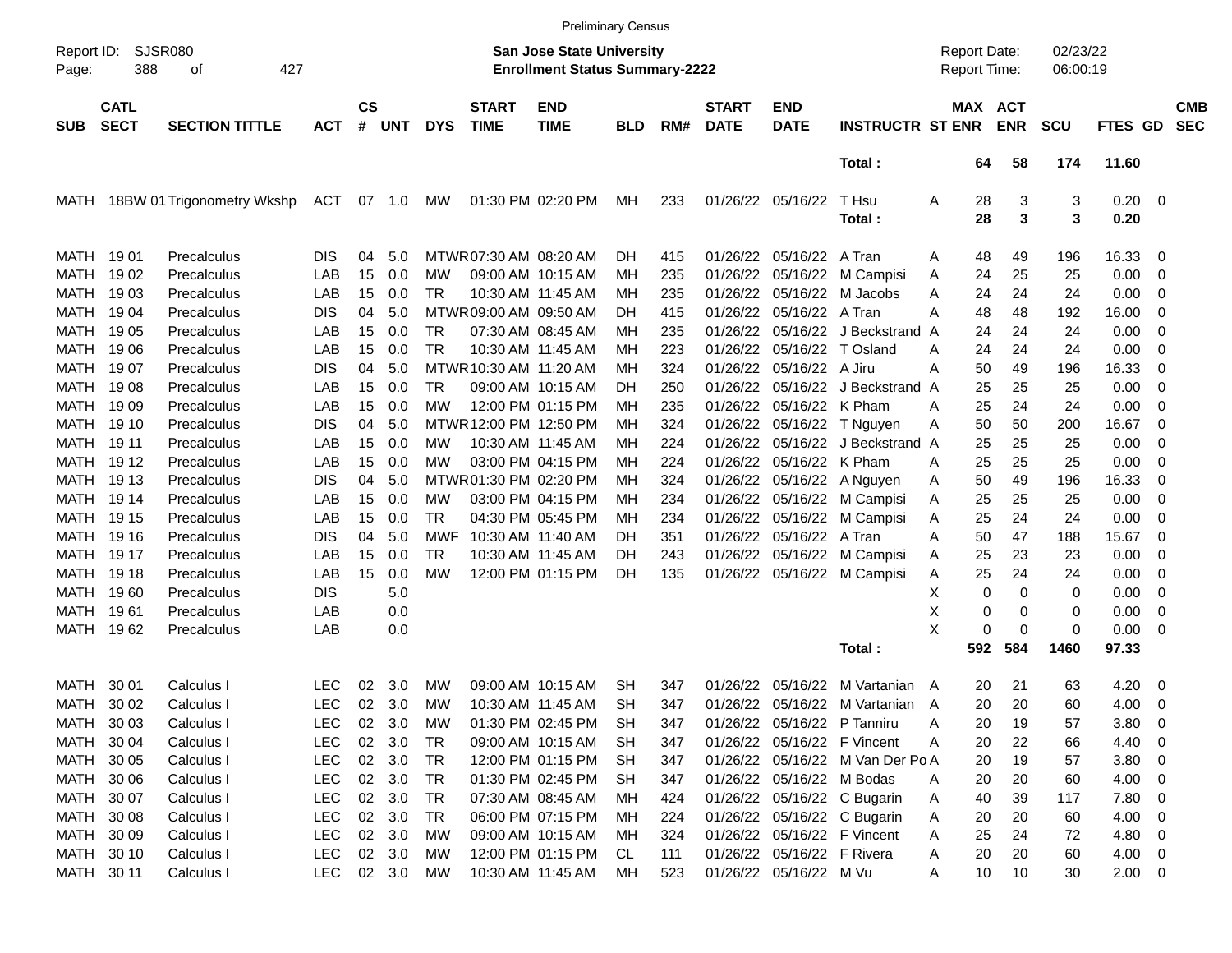|                     |                            |                             |            |                |            |            |                             |                                                                           | <b>Preliminary Census</b> |             |                             |                             |                                  |                                     |            |                      |                |                         |                          |
|---------------------|----------------------------|-----------------------------|------------|----------------|------------|------------|-----------------------------|---------------------------------------------------------------------------|---------------------------|-------------|-----------------------------|-----------------------------|----------------------------------|-------------------------------------|------------|----------------------|----------------|-------------------------|--------------------------|
| Report ID:<br>Page: | 389                        | <b>SJSR080</b><br>427<br>οf |            |                |            |            |                             | <b>San Jose State University</b><br><b>Enrollment Status Summary-2222</b> |                           |             |                             |                             |                                  | <b>Report Date:</b><br>Report Time: |            | 02/23/22<br>06:00:19 |                |                         |                          |
| <b>SUB</b>          | <b>CATL</b><br><b>SECT</b> | <b>SECTION TITTLE</b>       | <b>ACT</b> | <b>CS</b><br># | <b>UNT</b> | <b>DYS</b> | <b>START</b><br><b>TIME</b> | <b>END</b><br><b>TIME</b>                                                 | <b>BLD</b>                | RM#         | <b>START</b><br><b>DATE</b> | <b>END</b><br><b>DATE</b>   | <b>INSTRUCTR ST ENR</b>          | <b>MAX ACT</b>                      | <b>ENR</b> | <b>SCU</b>           | FTES GD        |                         | <b>CMB</b><br><b>SEC</b> |
| MATH                | 30 60                      | Calculus I                  | <b>LEC</b> | 02             | 3.0        | TR         |                             | 01:30 PM 02:45 PM                                                         | MН                        | 224         |                             | 01/26/22 05/16/22           | P Tanniru<br>Total :             | A<br>20<br>255                      | 17<br>251  | 51<br>753            | 3.40<br>50.20  | $\overline{\mathbf{0}}$ |                          |
| MATH                |                            | 30W 01 Calculus I Workshop  | LAB        | 15             | 2.0        |            | MTWR 09:00 AM 10:15 AM      |                                                                           | ΟN                        | <b>LINE</b> | 01/26/22                    | 05/16/22                    | K Pham                           | 28<br>Α                             | 29         | 58                   | 3.87           | $\overline{\mathbf{0}}$ |                          |
| MATH                |                            | 30W 02 Calculus I Workshop  | LAB        | 15             | 2.0        |            | MTWR 10:30 AM 11:45 AM      |                                                                           | ΟN                        | <b>LINE</b> | 01/26/22                    | 05/16/22                    | R Niu                            | 28<br>A                             | 28         | 56                   | 3.73           | 0                       |                          |
| MATH                |                            | 30W 03 Calculus I Workshop  | LAB        | 15             | 2.0        |            | MTWR 12:00 PM 01:15 PM      |                                                                           | ΟN                        | <b>LINE</b> |                             | 01/26/22 05/16/22           | M Cayco-Gaji A                   | 28                                  | 31         | 62                   | 4.13           | 0                       |                          |
| MATH                |                            | 30W 04 Calculus I Workshop  | LAB        | 15             | 2.0        |            | MTWR 01:30 PM 02:45 PM      |                                                                           | ΟN                        | <b>LINE</b> |                             | 01/26/22 05/16/22           | M Cayco-Gaji A                   | 28                                  | 27         | 54                   | 3.60           | 0                       |                          |
| <b>MATH</b>         |                            | 30W 05 Calculus I Workshop  | LAB        | 15             | 2.0        |            | MTWR 03:00 PM 04:15 PM      |                                                                           | ON                        | <b>LINE</b> |                             | 01/26/22 05/16/22           | M Cayco-Gaji A                   | 28                                  | 29         | 58                   | 3.87           | 0                       |                          |
| MATH                |                            | 30W 06 Calculus I Workshop  | LAB        | 15             | 2.0        |            | MTWR 12:00 PM 01:15 PM      |                                                                           | ΟN                        | LINE        |                             | 01/26/22 05/16/22           | M Cayco-Gaji A                   | 28                                  | 28         | 56                   | 3.73           | 0                       |                          |
| MATH                |                            | 30W 07 Calculus I Workshop  | LAB        | 15             | 2.0        |            | MTWR 01:30 PM 02:45 PM      |                                                                           | ΟN                        | LINE        |                             | 01/26/22 05/16/22           | M Cayco-Gaji A                   | 28                                  | 18         | 36                   | 2.40           | $\mathbf 0$             |                          |
| MATH                |                            | 30W 60 Calculus I Workshop  | LAB        | 15             | 2.0        |            | MTWR 07:30 AM 08:45 AM      |                                                                           | ON                        | <b>LINE</b> |                             | 01/26/22 05/16/22           | M Cayco-Gaji A                   | 28                                  | 24         | 48                   | 3.20           | 0                       |                          |
| MATH                |                            | 30W 61 Calculus I Workshop  | LAB        |                | 2.0        |            |                             |                                                                           |                           |             |                             |                             |                                  | 0<br>X                              | 0          | $\mathbf 0$          | 0.00           | 0                       |                          |
|                     |                            |                             |            |                |            |            |                             |                                                                           |                           |             |                             |                             | Total :                          | 224                                 | 214        | 428                  | 28.53          |                         |                          |
|                     |                            |                             |            |                |            |            |                             |                                                                           |                           |             |                             |                             |                                  |                                     |            |                      |                |                         |                          |
| MATH                | 30X 01                     | Calculus I                  | LEC.       | 02             | 3.0        | МW         |                             | 09:00 AM 10:15 AM                                                         | SН                        | 347         | 01/26/22                    | 05/16/22                    | M Vartanian A                    | 20                                  | 20         | 60                   | 4.00           | 0                       |                          |
| MATH                | 30X 02                     | Calculus I                  | <b>LEC</b> | 02             | 3.0        | МW         |                             | 10:30 AM 11:45 AM                                                         | <b>SH</b>                 | 347         | 01/26/22                    | 05/16/22                    | M Vartanian<br>A                 | 20                                  | 21         | 63                   | 4.20           | 0                       |                          |
| MATH                | 30X 03                     | Calculus I                  | <b>LEC</b> | 02             | 3.0        | MW         |                             | 01:30 PM 02:45 PM                                                         | <b>SH</b>                 | 347         | 01/26/22                    | 05/16/22                    | P Tanniru                        | 20<br>Α                             | 20         | 60                   | 4.00           | 0                       |                          |
| MATH                | 30X 04                     | Calculus I                  | <b>LEC</b> | 02             | 3.0        | <b>TR</b>  |                             | 09:00 AM 10:15 AM                                                         | <b>SH</b>                 | 347         | 01/26/22                    | 05/16/22                    | F Vincent                        | 20<br>Α                             | 20         | 60                   | 4.00           | 0                       |                          |
| MATH                | 30X 05                     | Calculus I                  | <b>LEC</b> | 02             | 3.0        | <b>TR</b>  |                             | 12:00 PM 01:15 PM                                                         | <b>SH</b>                 | 347         | 01/26/22                    | 05/16/22                    | M Van Der Po A                   | 20                                  | 20         | 60                   | 4.00           | 0                       |                          |
| MATH                | 30X 06                     | Calculus I                  | <b>LEC</b> | 02             | 3.0        | <b>TR</b>  |                             | 01:30 PM 02:45 PM                                                         | <b>SH</b>                 | 347         | 01/26/22                    | 05/16/22                    | M Bodas                          | 20<br>A                             | 19         | 57                   | 3.80           | 0                       |                          |
| MATH                | 30X 08                     | Calculus I                  | <b>LEC</b> | 02             | 3.0        | <b>TR</b>  |                             | 06:00 PM 07:15 PM                                                         | <b>MH</b>                 | 224         | 01/26/22                    | 05/16/22                    | C Bugarin                        | 20<br>Α                             | 20         | 60                   | 4.00           | 0                       |                          |
| MATH                | 30X 09                     | Calculus I                  | <b>LEC</b> | 02             | 3.0        | <b>MW</b>  |                             | 09:00 AM 10:15 AM                                                         | <b>MH</b>                 | 324         | 01/26/22                    | 05/16/22                    | F Vincent                        | 15<br>A                             | 19         | 57                   | 3.80           | 0                       |                          |
| MATH                | 30X 10                     | Calculus I                  | <b>LEC</b> | 02             | 3.0        | МW         |                             | 12:00 PM 01:15 PM                                                         | <b>CL</b>                 | 111         | 01/26/22                    | 05/16/22                    | F Rivera                         | A<br>20                             | 19         | 57                   | 3.80           | 0                       |                          |
| MATH                | 30X 11                     | Calculus I                  | <b>LEC</b> | 02             | 3.0        | МW         |                             | 10:30 AM 11:45 AM                                                         | MН                        | 523         | 01/26/22                    | 05/16/22                    | M Vu                             | 30<br>A                             | 19         | 57                   | 3.80           | 0                       |                          |
| <b>MATH</b>         | 30X 60                     | Calculus I                  | <b>LEC</b> | 02             | 3.0        | TR         |                             | 01:30 PM 02:45 PM                                                         | <b>MH</b>                 | 224         | 01/26/22                    | 05/16/22                    | P Tanniru                        | 20<br>A                             | 20         | 60                   | 4.00           | 0                       |                          |
|                     |                            |                             |            |                |            |            |                             |                                                                           |                           |             |                             |                             | Total:                           | 225                                 | 217        | 651                  | 43.40          |                         |                          |
| MATH 31 01          |                            | Calculus II                 | SEM        | 04             | 4.0        |            | MTWR 08:00 AM 08:50 AM      |                                                                           | MН                        | 224         | 01/26/22                    | 05/16/22                    | V Nguyen                         | 20<br>Α                             | 17         | 68                   | 4.53           | 0                       |                          |
| MATH                | 31 02                      | Calculus II                 | SEM        | 04             | 4.0        | MWF        |                             | 09:00 AM 10:10 AM                                                         | <b>DMH</b>                | 227         | 01/26/22                    | 05/16/22                    | M Van Der Po A                   | 20                                  | 16         | 64                   | 4.27           | 0                       |                          |
| MATH 31 03          |                            | Calculus II                 | SEM        | 04             | 4.0        | MWF        | 10:30 AM 11:40 AM           |                                                                           | DMH                       | 227         |                             |                             | 01/26/22 05/16/22 M Van Der Po A | 20                                  | 17         | 68                   | 4.53           | 0                       |                          |
|                     |                            |                             | SEM 04     |                |            |            |                             |                                                                           |                           |             |                             |                             | 01/26/22 05/16/22 V Nguyen       |                                     |            |                      |                |                         |                          |
| MATH 31 04          |                            | Calculus II                 |            |                | 4.0        |            | MWF 12:00 PM 01:10 PM       |                                                                           | DMH 227                   |             |                             |                             |                                  | A<br>20                             | 19         | 76                   | $5.07 \quad 0$ |                         |                          |
| MATH 31 05          |                            | Calculus II                 | SEM 04     |                | 4.0        |            | MWF 01:30 PM 02:40 PM       |                                                                           | DMH 227                   |             |                             |                             | 01/26/22 05/16/22 M Van Der Po A | 20                                  | 18         | 72                   | 4.80 0         |                         |                          |
| MATH 31 06          |                            | Calculus II                 | SEM 04 4.0 |                |            |            | MWF 03:00 PM 04:10 PM       |                                                                           | DMH 227                   |             |                             | 01/26/22 05/16/22 P Tanniru |                                  | A<br>20                             | 16         | 64                   | 4.27 0         |                         |                          |
| MATH 31 07          |                            | Calculus II                 | SEM 04 4.0 |                |            |            | MTWR04:30 PM 05:20 PM       |                                                                           | MH                        | 224         |                             | 01/26/22 05/16/22 P Tanniru |                                  | 20<br>A                             | 14         | 56                   | $3.73 \quad 0$ |                         |                          |
| MATH 31 08          |                            | Calculus II                 | <b>SEM</b> |                | 4.0        |            |                             |                                                                           |                           |             |                             |                             |                                  | х<br>0                              | 0          | 0                    | $0.00 \quad 0$ |                         |                          |
| MATH 31 09          |                            | Calculus II                 | SEM        | 04             | 4.0        |            | MTWR 10:30 AM 11:20 AM      |                                                                           | DH.                       | 250         |                             | 01/26/22 05/16/22 A Bailey  |                                  | 7<br>Α                              | 8          | 32                   | $2.13 \t 0$    |                         |                          |
| MATH 31 10          |                            | Calculus II                 | SEM        | 04             | 4.0        |            | MTWR03:00 PM 03:50 PM       |                                                                           | МH                        | 523         |                             | 01/26/22 05/16/22 A Shao    |                                  | 7<br>Α                              | 3          | 12                   | $0.80 \t 0$    |                         |                          |
| MATH 31 11          |                            | Calculus II                 | SEM 04     |                | 4.0        |            | MWF 10:30 AM 11:40 AM       |                                                                           | DMH 234                   |             |                             |                             | 01/26/22 05/16/22 V Nguyen       | 10<br>A                             | 10         | 40                   | $2.67$ 0       |                         |                          |
| MATH 31 60          |                            | Calculus II                 | SEM        |                | 4.0        |            |                             |                                                                           |                           |             |                             |                             |                                  | X<br>0                              | 0          | 0                    | $0.00 \t 0$    |                         |                          |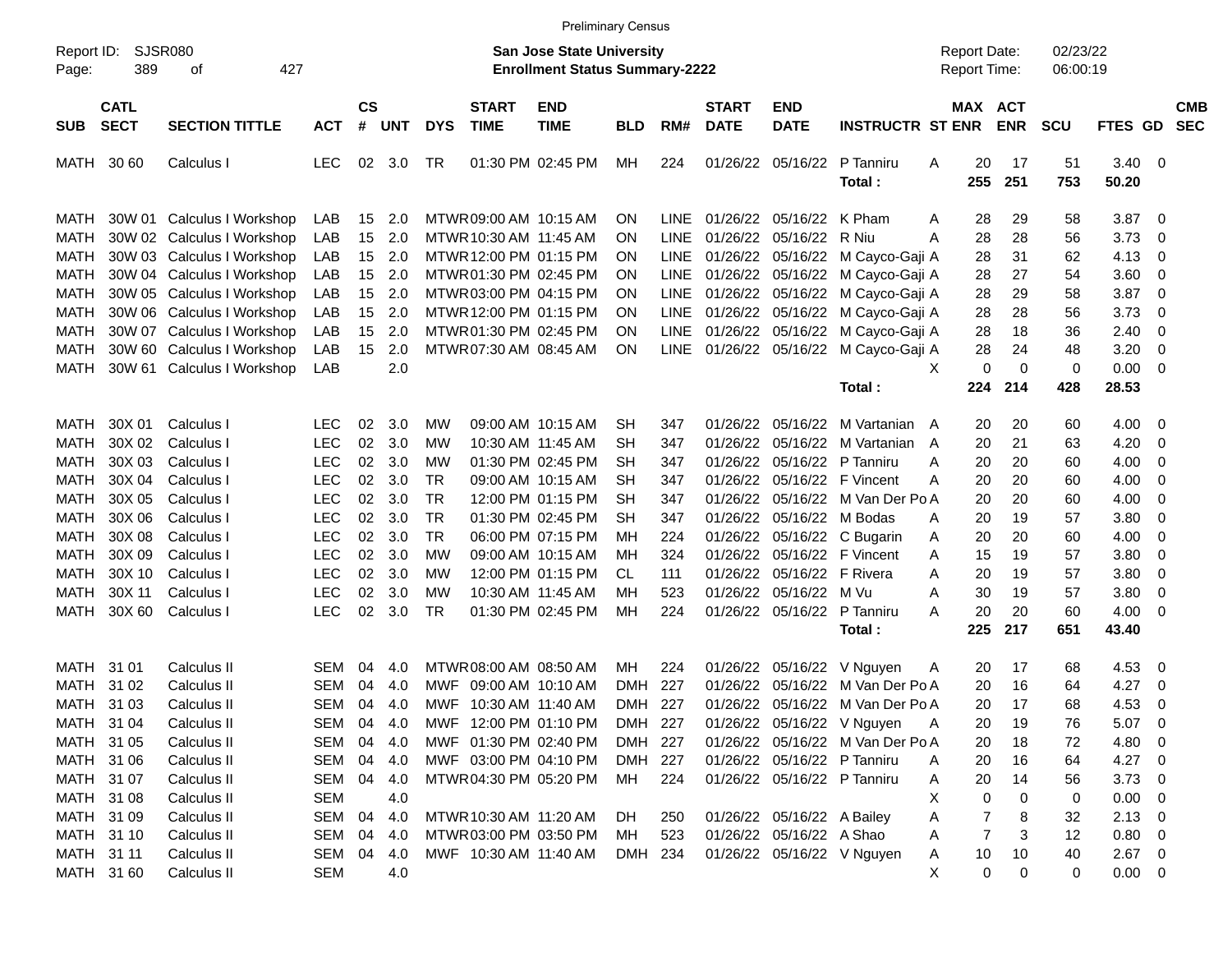|                     |                            |                             |            |                    |            |            |                             | <b>Preliminary Census</b>                                                 |            |             |                             |                           |                                   |                                            |                            |                      |             |                |                          |
|---------------------|----------------------------|-----------------------------|------------|--------------------|------------|------------|-----------------------------|---------------------------------------------------------------------------|------------|-------------|-----------------------------|---------------------------|-----------------------------------|--------------------------------------------|----------------------------|----------------------|-------------|----------------|--------------------------|
| Report ID:<br>Page: | 390                        | SJSR080<br>427<br>οf        |            |                    |            |            |                             | <b>San Jose State University</b><br><b>Enrollment Status Summary-2222</b> |            |             |                             |                           |                                   | <b>Report Date:</b><br><b>Report Time:</b> |                            | 02/23/22<br>06:00:19 |             |                |                          |
| <b>SUB</b>          | <b>CATL</b><br><b>SECT</b> | <b>SECTION TITTLE</b>       | <b>ACT</b> | $\mathsf{cs}$<br># | <b>UNT</b> | <b>DYS</b> | <b>START</b><br><b>TIME</b> | <b>END</b><br><b>TIME</b>                                                 | <b>BLD</b> | RM#         | <b>START</b><br><b>DATE</b> | <b>END</b><br><b>DATE</b> | <b>INSTRUCTR ST ENR</b>           |                                            | MAX ACT<br><b>ENR</b>      | <b>SCU</b>           | FTES GD     |                | <b>CMB</b><br><b>SEC</b> |
|                     |                            |                             |            |                    |            |            |                             |                                                                           |            |             |                             |                           | Total:                            | 164                                        | 138                        | 552                  | 36.80       |                |                          |
| MATH                |                            | 31W 01 Calculus II Workshop | LAB        | 15                 | 1.0        | МW         |                             | 09:00 AM 10:15 AM                                                         | <b>ON</b>  |             |                             |                           | LINE 01/26/22 05/16/22 S Rogalsky | A<br>28                                    | 29                         | 29                   | 1.93        | - 0            |                          |
| MATH                |                            | 31W 02 Calculus II Workshop | LAB        | 15                 | 1.0        | МW         |                             | 10:30 AM 11:45 AM                                                         | <b>ON</b>  | LINE        | 01/26/22                    | 05/16/22                  | Y Su                              | 28<br>A                                    | 11                         | 11                   | 0.73        | 0              |                          |
| MATH                |                            | 31W 03 Calculus II Workshop | LAB        | 15                 | 1.0        | МW         |                             | 12:00 PM 01:15 PM                                                         | <b>ON</b>  | LINE        | 01/26/22                    | 05/16/22                  | Y Su                              | 28<br>A                                    | 29                         | 29                   | 1.93        | 0              |                          |
| MATH                |                            | 31W 04 Calculus II Workshop | LAB        | 15                 | 1.0        | МW         |                             | 01:30 PM 02:45 PM                                                         | <b>ON</b>  | LINE        |                             | 01/26/22 05/16/22         | J Cooper                          | 28<br>A                                    | 29                         | 29                   | 1.93        | 0              |                          |
| MATH                |                            | 31W 05 Calculus II Workshop | LAB        |                    | 1.0        |            |                             |                                                                           |            |             |                             |                           |                                   | X                                          | 0<br>$\mathbf 0$           | $\mathbf 0$          | 0.00        | 0              |                          |
| MATH                |                            | 31W 06 Calculus II Workshop | LAB        | 15                 | 1.0        | МW         |                             | 04:30 PM 05:45 PM                                                         | <b>ON</b>  | <b>LINE</b> |                             | 01/26/22 05/16/22         | J Cooper                          | 28<br>A                                    | 28                         | 28                   | 1.87        | 0              |                          |
| MATH                |                            | 31W 07 Calculus II Workshop | LAB        | 15                 | 1.0        | <b>TR</b>  |                             | 09:00 AM 10:15 AM                                                         | <b>ON</b>  | <b>LINE</b> | 01/26/22                    | 05/16/22                  | M Cayco-Gaji A                    | 28                                         | 5                          | 5                    | 0.33        | 0              |                          |
| MATH                |                            | 31W 08 Calculus II Workshop | LAB        | 15                 | 1.0        | <b>TR</b>  |                             | 10:30 AM 11:45 AM                                                         | <b>ON</b>  | <b>LINE</b> | 01/26/22                    | 05/16/22                  | Y Su                              | 28<br>A                                    | 26                         | 26                   | 1.73        | 0              |                          |
| MATH                |                            | 31W 09 Calculus II Workshop | LAB        | 15                 | 1.0        | <b>TR</b>  |                             | 12:00 PM 01:15 PM                                                         | <b>ON</b>  | LINE        | 01/26/22                    | 05/16/22                  | M Cayco-Gaji A                    | 28                                         | 27                         | 27                   | 1.80        | 0              |                          |
| MATH                |                            | 31W 10 Calculus II Workshop | LAB        | 15                 | 1.0        | <b>TR</b>  |                             | 01:30 PM 02:45 PM                                                         | <b>ON</b>  | <b>LINE</b> | 01/26/22 05/16/22           |                           | M Cayco-Gaji A                    | 28                                         | 23                         | 23                   | 1.53        | 0              |                          |
| MATH                |                            | 31W 11 Calculus II Workshop | LAB        | 15                 | 1.0        | <b>TR</b>  |                             | 03:00 PM 04:15 PM                                                         | <b>ON</b>  | LINE        | 01/26/22 05/16/22           |                           | M Cayco-Gaji A                    | 28                                         | 23                         | 23                   | 1.53        | $\overline{0}$ |                          |
| MATH                |                            | 31W 12 Calculus II Workshop | LAB        | 15                 | 1.0        |            |                             |                                                                           |            |             | 01/26/22 05/16/22           |                           |                                   | X                                          | 0<br>$\mathbf 0$           | $\mathbf 0$          | 0.00        | - 0            |                          |
|                     |                            |                             |            |                    |            |            |                             |                                                                           |            |             |                             |                           | Total:                            | 280                                        | 230                        | 230                  | 15.33       |                |                          |
|                     |                            |                             |            |                    |            |            |                             |                                                                           |            |             |                             |                           |                                   |                                            |                            |                      |             |                |                          |
| <b>MATH</b>         | 31X 01                     | Calculus II                 | <b>LEC</b> | 02                 | 4.0        |            | MTWR 08:00 AM 08:50 AM      |                                                                           | MН         | 224         | 01/26/22                    | 05/16/22                  | V Nguyen                          | A<br>17                                    | 17                         | 68                   | 4.53        | - 0            |                          |
| MATH                | 31X 02                     | Calculus II                 | <b>LEC</b> | 02                 | 4.0        | MWF        | 09:00 AM 10:10 AM           |                                                                           | <b>DMH</b> | 227         | 01/26/22                    | 05/16/22                  | M Van Der Po A                    | 20                                         | 22                         | 88                   | 5.87        | 0              |                          |
| MATH                | 31X 03                     | Calculus II                 | <b>LEC</b> | 02                 | 4.0        | MWF        | 10:30 AM 11:40 AM           |                                                                           | DMH        | 227         | 01/26/22                    | 05/16/22                  | M Van Der Po A                    | 20                                         | 20                         | 80                   | 5.33        | 0              |                          |
| <b>MATH</b>         | 31X 04                     | Calculus II                 | <b>LEC</b> | 02                 | 4.0        | <b>MWF</b> | 12:00 PM 01:10 PM           |                                                                           | DMH        | 227         | 01/26/22                    | 05/16/22                  | V Nguyen                          | 20<br>Α                                    | 20                         | 80                   | 5.33        | 0              |                          |
| MATH                | 31X 05                     | Calculus II                 | <b>LEC</b> | 02                 | 4.0        | MWF        | 01:30 PM 02:40 PM           |                                                                           | <b>DMH</b> | 227         | 01/26/22                    | 05/16/22                  | M Van Der Po A                    | 20                                         | 20                         | 80                   | 5.33        | 0              |                          |
| MATH                | 31X 06                     | Calculus II                 | <b>LEC</b> | 02                 | 4.0        |            | MWF 03:00 PM 04:10 PM       |                                                                           | <b>DMH</b> | 227         | 01/26/22                    | 05/16/22                  | P Tanniru                         | 20<br>A                                    | 22                         | 88                   | 5.87        | 0              |                          |
| <b>MATH</b>         | 31X 07                     | Calculus II                 | <b>LEC</b> | 02                 | 4.0        |            | MTWR 04:30 PM 05:20 PM      |                                                                           | MH         | 224         |                             | 01/26/22 05/16/22         | P Tanniru                         | 17<br>A                                    | 18                         | 72                   | 4.80        | 0              |                          |
| <b>MATH</b>         | 31X 08                     | Calculus II                 | <b>LEC</b> |                    | 4.0        |            |                             |                                                                           |            |             |                             |                           |                                   | X                                          | $\mathbf 0$<br>$\mathbf 0$ | 0                    | 0.00        | 0              |                          |
| MATH                | 31X09                      | Calculus II                 | <b>LEC</b> | 02                 | 4.0        |            | MTWR 10:30 AM 11:20 AM      |                                                                           | DH.        | 250         | 01/26/22                    | 05/16/22                  | A Bailey                          | 33<br>A                                    | 37                         | 148                  | 9.87        | 0              |                          |
| <b>MATH</b>         | 31X 10                     | Calculus II                 | <b>LEC</b> | 02                 | 4.0        |            | MTWR 03:00 PM 03:50 PM      |                                                                           | MН         | 523         | 01/26/22                    | 05/16/22                  | A Shao                            | 33<br>A                                    | 30                         | 120                  | 8.00        | 0              |                          |
| <b>MATH</b>         | 31X 11                     | Calculus II                 | <b>LEC</b> | 02                 | 4.0        |            | MWF 10:30 AM 11:40 AM       |                                                                           | <b>DMH</b> | 234         | 01/26/22                    | 05/16/22                  | V Nguyen                          | 30<br>A                                    | 30                         | 120                  | 8.00        | 0              |                          |
| MATH                | 31X 60                     | <b>Calculus II</b>          | <b>LEC</b> |                    | 4.0        |            |                             |                                                                           |            |             |                             |                           |                                   | X                                          | $\mathbf 0$<br>0           | 0                    | 0.00        | 0              |                          |
|                     |                            |                             |            |                    |            |            |                             |                                                                           |            |             |                             |                           | Total:                            | 230                                        | 236                        | 944                  | 62.93       |                |                          |
|                     |                            |                             |            |                    |            |            |                             |                                                                           |            |             |                             |                           |                                   |                                            |                            |                      |             |                |                          |
|                     | MATH 32 01                 | Calculus III                | LEC.       |                    | 02 3.0     | МW         |                             | 09:00 AM 10:15 AM                                                         | MН         | 323         |                             | 01/26/22 05/16/22 M Vu    |                                   | Α<br>20                                    | 20                         | 60                   | $4.00 \ 0$  |                |                          |
|                     | MATH 32 02                 | Calculus III                | <b>LEC</b> |                    | 02 3.0     | МW         |                             | 12:00 PM 01:15 PM                                                         | МH         | 323         |                             | 01/26/22 05/16/22 M Vu    |                                   | 20<br>Α                                    | 20                         | 60                   | $4.00 \ 0$  |                |                          |
|                     | MATH 32 03                 | Calculus III                | <b>LEC</b> |                    | 02 3.0     | MW         |                             | 01:30 PM 02:45 PM                                                         |            |             |                             | 01/26/22 05/16/22 P Koev  |                                   | 20<br>A                                    | 21                         | 63                   | $4.20 \ 0$  |                |                          |
|                     | MATH 32 04                 | Calculus III                | <b>LEC</b> |                    | 02 3.0     | МW         |                             | 03:00 PM 04:15 PM                                                         | МH         | 323         |                             | 01/26/22 05/16/22 M Bodas |                                   | 16<br>Α                                    | 15                         | 45                   | $3.00 \ 0$  |                |                          |
|                     | MATH 32 05                 | Calculus III                | <b>LEC</b> |                    | 02 3.0     | TR         |                             | 09:00 AM 10:15 AM                                                         | MН         | 423         |                             |                           | 01/26/22 05/16/22 H Katsuura      | A<br>10                                    | 4                          | 12                   | $0.80 \t 0$ |                |                          |
|                     | MATH 32 06                 | Calculus III                | <b>LEC</b> |                    | 02 3.0     | TR         |                             | 10:30 AM 11:45 AM                                                         | MН         | 423         |                             |                           | 01/26/22 05/16/22 H Katsuura      | A<br>10                                    | 6                          | 18                   | $1.20 \t 0$ |                |                          |
|                     | MATH 32 07                 | Calculus III                | <b>LEC</b> |                    | 02 3.0     | TR         |                             | 01:30 PM 02:45 PM                                                         | MН         | 423         |                             |                           | 01/26/22 05/16/22 H Katsuura      | 16<br>A                                    | 15                         | 45                   | $3.00 \ 0$  |                |                          |
|                     | MATH 32 08                 | Calculus III                | <b>LEC</b> |                    | 3.0        |            |                             |                                                                           |            |             |                             |                           |                                   | Х                                          | 0<br>0                     | 0                    | $0.00 \t 0$ |                |                          |
|                     | MATH 32 60                 | Calculus III                | <b>LEC</b> |                    | 3.0        |            |                             |                                                                           |            |             |                             |                           |                                   | X                                          | 0<br>0                     | 0                    | $0.00 \t 0$ |                |                          |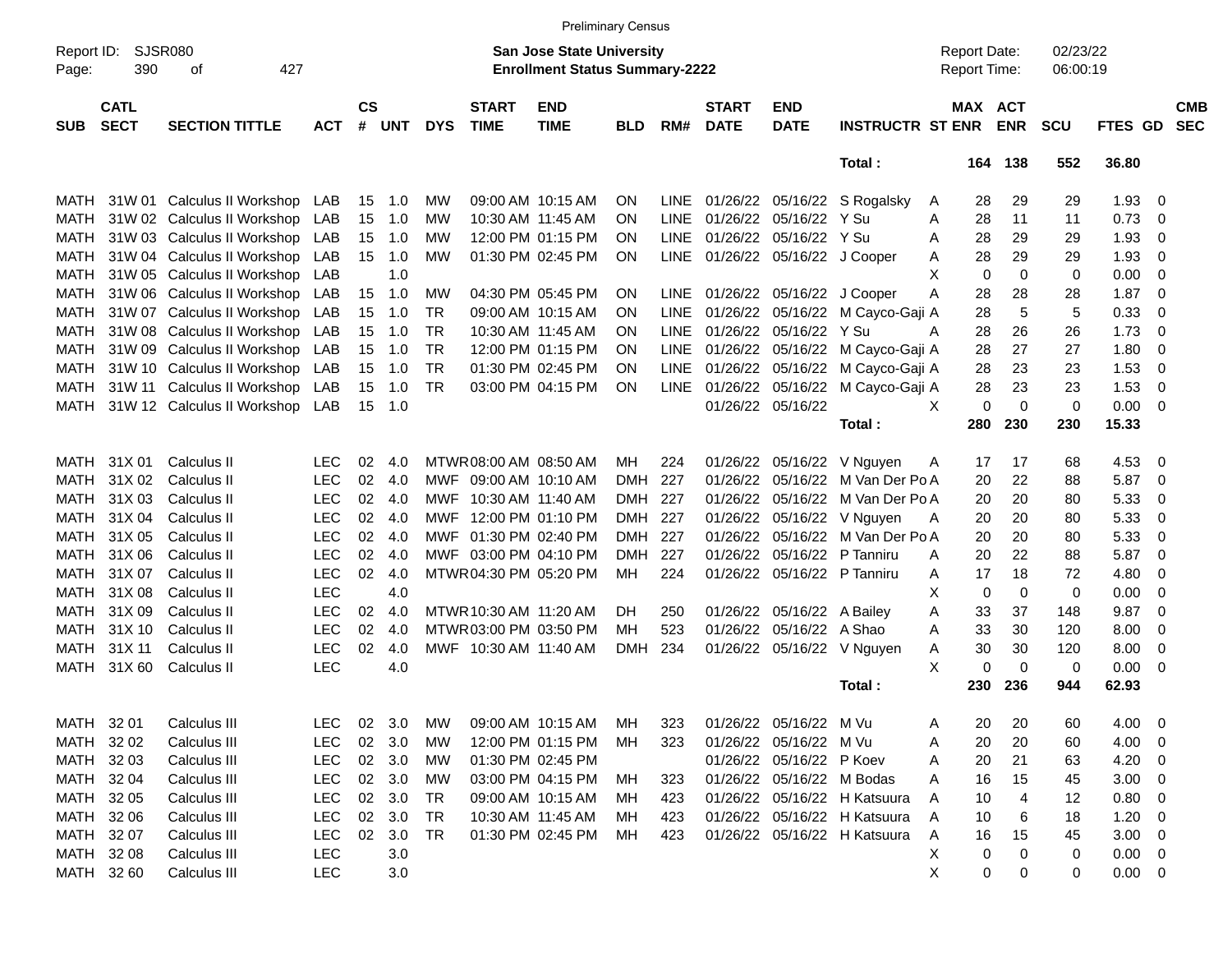|                     |                            |                              |               |                    |            |            |                             |                                                                           | <b>Preliminary Census</b> |             |                             |                           |                              |   |                                     |                |                      |               |                            |                          |
|---------------------|----------------------------|------------------------------|---------------|--------------------|------------|------------|-----------------------------|---------------------------------------------------------------------------|---------------------------|-------------|-----------------------------|---------------------------|------------------------------|---|-------------------------------------|----------------|----------------------|---------------|----------------------------|--------------------------|
| Report ID:<br>Page: | <b>SJSR080</b><br>391      | 427<br>оf                    |               |                    |            |            |                             | <b>San Jose State University</b><br><b>Enrollment Status Summary-2222</b> |                           |             |                             |                           |                              |   | <b>Report Date:</b><br>Report Time: |                | 02/23/22<br>06:00:19 |               |                            |                          |
| <b>SUB</b>          | <b>CATL</b><br><b>SECT</b> | <b>SECTION TITTLE</b>        | <b>ACT</b>    | $\mathsf{cs}$<br># | <b>UNT</b> | <b>DYS</b> | <b>START</b><br><b>TIME</b> | <b>END</b><br><b>TIME</b>                                                 | BLD                       | RM#         | <b>START</b><br><b>DATE</b> | <b>END</b><br><b>DATE</b> | <b>INSTRUCTR ST ENR</b>      |   | <b>MAX ACT</b>                      | <b>ENR</b>     | <b>SCU</b>           | FTES GD       |                            | <b>CMB</b><br><b>SEC</b> |
|                     |                            |                              |               |                    |            |            |                             |                                                                           |                           |             |                             |                           | Total:                       |   |                                     | 112 101        | 303                  | 20.20         |                            |                          |
| MATH                |                            | 32W 01 Calculus III Wkshp    | LAB           | 15                 | 1.0        | MW         |                             | 09:00 AM 10:15 AM                                                         | ON                        | LINE        |                             | 01/26/22 05/16/22         | R Niu                        | A | 28                                  | 29             | 29                   | 1.93          | $\overline{\mathbf{0}}$    |                          |
| MATH                |                            | 32W 02 Calculus III Wkshp    | LAB           | 15                 | 1.0        | <b>MW</b>  |                             | 10:30 AM 11:45 AM                                                         | ON                        | <b>LINE</b> |                             | 01/26/22 05/16/22         | K Nguyen                     | A | 28                                  | 28             | 28                   | 1.87          | $\overline{\mathbf{0}}$    |                          |
| <b>MATH</b>         |                            | 32W 03 Calculus III Wkshp    | LAB           | 15                 | 1.0        | <b>TR</b>  |                             | 12:00 PM 01:15 PM                                                         | ON                        | LINE        |                             | 01/26/22 05/16/22         | J Cooper                     | Α | 28                                  | 30             | 30                   | 2.00          | 0                          |                          |
| MATH                |                            | 32W 04 Calculus III Wkshp    | LAB           | 15                 | 1.0        | <b>TR</b>  |                             | 01:30 PM 02:45 PM                                                         | ON                        | LINE        |                             | 01/26/22 05/16/22         | M Campisi                    | A | 28                                  | 27             | 27                   | 1.80          | $\overline{\mathbf{0}}$    |                          |
| <b>MATH</b>         |                            | 32W 05 Calculus III Wkshp    | LAB           | 15                 | 1.0        | <b>MW</b>  |                             | 12:00 PM 01:15 PM                                                         | ON                        | LINE        |                             | 01/26/22 05/16/22         | M Campisi                    | A | 28                                  | 22             | 22                   | 1.47          | $\overline{\mathbf{0}}$    |                          |
| MATH                |                            | 32W 60 Calculus III Wkshp    | LAB           | 15                 | 1.0        | <b>TR</b>  |                             | 10:30 AM 11:45 AM                                                         | ΟN                        | LINE        |                             | 01/26/22 05/16/22         | K Nguyen                     | A | 28                                  | 24             | 24                   | 1.60          | $\overline{\mathbf{0}}$    |                          |
|                     |                            |                              |               |                    |            |            |                             |                                                                           |                           |             |                             |                           | Total:                       |   | 168                                 | 160            | 160                  | 10.67         |                            |                          |
| MATH                | 32X 01                     | Calculus III                 | <b>LEC</b>    | 02                 | 3.0        | MW         |                             | 09:00 AM 10:15 AM                                                         | MН                        | 323         | 01/26/22                    | 05/16/22                  | M Vu                         | A | 20                                  | 20             | 60                   | 4.00          | $\overline{\mathbf{0}}$    |                          |
| <b>MATH</b>         | 32X 02                     | Calculus III                 | <b>LEC</b>    | 02                 | 3.0        | MW         |                             | 12:00 PM 01:15 PM                                                         | MН                        | 323         | 01/26/22                    | 05/16/22                  | M Vu                         | Α | 20                                  | 20             | 60                   | 4.00          | 0                          |                          |
| <b>MATH</b>         | 32X 03                     | Calculus III                 | <b>LEC</b>    | 02                 | 3.0        | MW         |                             | 01:30 PM 02:45 PM                                                         |                           |             | 01/26/22                    | 05/16/22                  | P Koev                       | Α | 20                                  | 21             | 63                   | 4.20          | 0                          |                          |
| <b>MATH</b>         | 32X 04                     | Calculus III                 | <b>LEC</b>    | 02                 | 3.0        | <b>MW</b>  |                             | 03:00 PM 04:15 PM                                                         | MН                        | 323         | 01/26/22                    | 05/16/22                  | M Bodas                      | A | 24                                  | 24             | 72                   | 4.80          | 0                          |                          |
| <b>MATH</b>         | 32X 05                     | Calculus III                 | <b>LEC</b>    | 02                 | 3.0        | <b>TR</b>  |                             | 09:00 AM 10:15 AM                                                         | MН                        | 423         | 01/26/22                    | 05/16/22                  | H Katsuura                   | A | 30                                  | 27             | 81                   | 5.40          | 0                          |                          |
| <b>MATH</b>         | 32X 06                     | Calculus III                 | <b>LEC</b>    | 02                 | 3.0        | <b>TR</b>  |                             | 10:30 AM 11:45 AM                                                         | MН                        | 423         | 01/26/22                    | 05/16/22                  | H Katsuura                   | A | 30                                  | 23             | 69                   | 4.60          | 0                          |                          |
| <b>MATH</b>         | 32X 07                     | Calculus III                 | <b>LEC</b>    | 02                 | 3.0        | <b>TR</b>  |                             | 01:30 PM 02:45 PM                                                         | MН                        | 423         |                             |                           | 01/26/22 05/16/22 H Katsuura | A | 24                                  | 25             | 75                   | 5.00          | 0                          |                          |
| <b>MATH</b>         | 32X 08                     | Calculus III                 | <b>LEC</b>    |                    | 3.0        |            |                             |                                                                           |                           |             |                             |                           |                              | X | 0                                   | 0              | 0                    | 0.00          | 0                          |                          |
| <b>MATH</b>         | 32X 60                     | Calculus III                 | <b>LEC</b>    |                    | 3.0        |            |                             |                                                                           |                           |             |                             |                           |                              | X | 0                                   | 0              | 0                    | 0.00          | $\overline{\mathbf{0}}$    |                          |
|                     |                            |                              |               |                    |            |            |                             |                                                                           |                           |             |                             |                           | Total:                       |   | 168                                 | 160            | 480                  | 32.00         |                            |                          |
| MATH                | 33A 01                     | Ord Diff Eq                  | <b>LEC</b>    | 02                 | 3.0        | МW         |                             | 10:30 AM 11:45 AM                                                         |                           |             |                             | 01/26/22 05/16/22         | S Simic                      | A | 200                                 | 179            | 537                  | 35.95         | $\overline{\mathbf{3}}$    |                          |
|                     |                            |                              |               |                    |            |            |                             |                                                                           |                           |             |                             |                           | Total:                       |   | 200                                 | 179            | 537                  | 35.95         |                            |                          |
| MATH                |                            | 33LA 01 Diff Eq and Linear A | SEM 04        |                    | 3.0        | TR         |                             | 10:30 AM 11:45 AM                                                         |                           |             |                             | 01/26/22 05/16/22         | D Brinkman                   | A | 200                                 | 139            | 417                  | 27.80         | $\overline{\phantom{0}}$   |                          |
|                     |                            |                              |               |                    |            |            |                             |                                                                           |                           |             |                             |                           | Total:                       |   | 200                                 | 139            | 417                  | 27.80         |                            |                          |
| <b>MATH</b>         | 39 01                      | Linear Algebra I             | <b>LEC</b>    |                    | 3.0        |            |                             |                                                                           |                           |             |                             |                           |                              | Х | 0                                   | 0              | 0                    | 0.00          | $\overline{\mathbf{0}}$    |                          |
| <b>MATH</b>         | 39 02                      | Linear Algebra I             | <b>LEC</b>    | 02                 | 3.0        | MW         |                             | 10:30 AM 11:45 AM                                                         | CL                        | 111         | 01/26/22                    | 05/16/22                  | F Rivera                     | Α | 40                                  | 40             | 120                  | 8.00          | 0                          |                          |
| MATH                | 39 03                      | Linear Algebra I             | <b>LEC</b>    | 02                 | 3.0        | <b>MW</b>  |                             | 12:00 PM 01:15 PM                                                         |                           |             |                             | 01/26/22 05/16/22 P Koev  |                              | Α | 40                                  | 38             | 114                  | 7.60          | 0                          |                          |
| MATH 39 04          |                            | Linear Algebra I             | <b>LEC</b>    | 02                 | 3.0        | MW         |                             | 03:00 PM 04:15 PM                                                         |                           |             |                             | 01/26/22 05/16/22 P Koev  |                              | Α | 40                                  | 32             | 96                   | 6.45          | $\overline{\phantom{0}}$ 1 |                          |
| <b>MATH</b>         | 39 05                      | Linear Algebra I             | <b>LEC</b>    |                    | $3.0\,$    |            |                             |                                                                           |                           |             |                             |                           |                              | Χ | 0                                   | 0              | 0                    | $0.00 \t 0$   |                            |                          |
| <b>MATH</b>         | 39 06                      | Linear Algebra I             | <b>LEC</b>    |                    | 3.0        |            |                             |                                                                           |                           |             |                             |                           |                              | X | 0                                   | 0              | 0                    | $0.00 \t 0$   |                            |                          |
| <b>MATH</b>         | 39 07                      | Linear Algebra I             | <b>LEC</b>    | 02                 | 3.0        | TR         |                             | 03:00 PM 04:15 PM DMH 163                                                 |                           |             |                             | 01/26/22 05/16/22 R Low   |                              | Α | 35                                  | 12             | 36                   | $2.40 \ 0$    |                            |                          |
| MATH 39 60          |                            | Linear Algebra I             | <b>LEC</b>    |                    | 3.0        |            |                             |                                                                           |                           |             |                             |                           |                              | X | 0                                   | $\pmb{0}$      | 0                    | $0.00 \t 0$   |                            |                          |
|                     |                            |                              |               |                    |            |            |                             |                                                                           |                           |             |                             |                           | Total:                       |   | 155                                 | 122            | 366                  | 24.45         |                            |                          |
| MATH 42 01          |                            | Discrete Math                | SEM 04 3.0    |                    |            | MW         |                             | 09:00 AM 10:15 AM                                                         | МH                        | 424         |                             | 01/26/22 05/16/22 M Bodas |                              | A | 32                                  | $30\,$         | 90                   | 6.00          | $0\,C$                     |                          |
| <b>CS</b>           | 42 01                      | Discrete Math                | SEM 04 3.0 MW |                    |            |            |                             | 09:00 AM 10:15 AM                                                         | МH                        | 424         |                             | 01/26/22 05/16/22 M Bodas |                              | A | $\mathbf 0$                         | $\overline{1}$ | 3                    | $0.20 \t 0 C$ |                            |                          |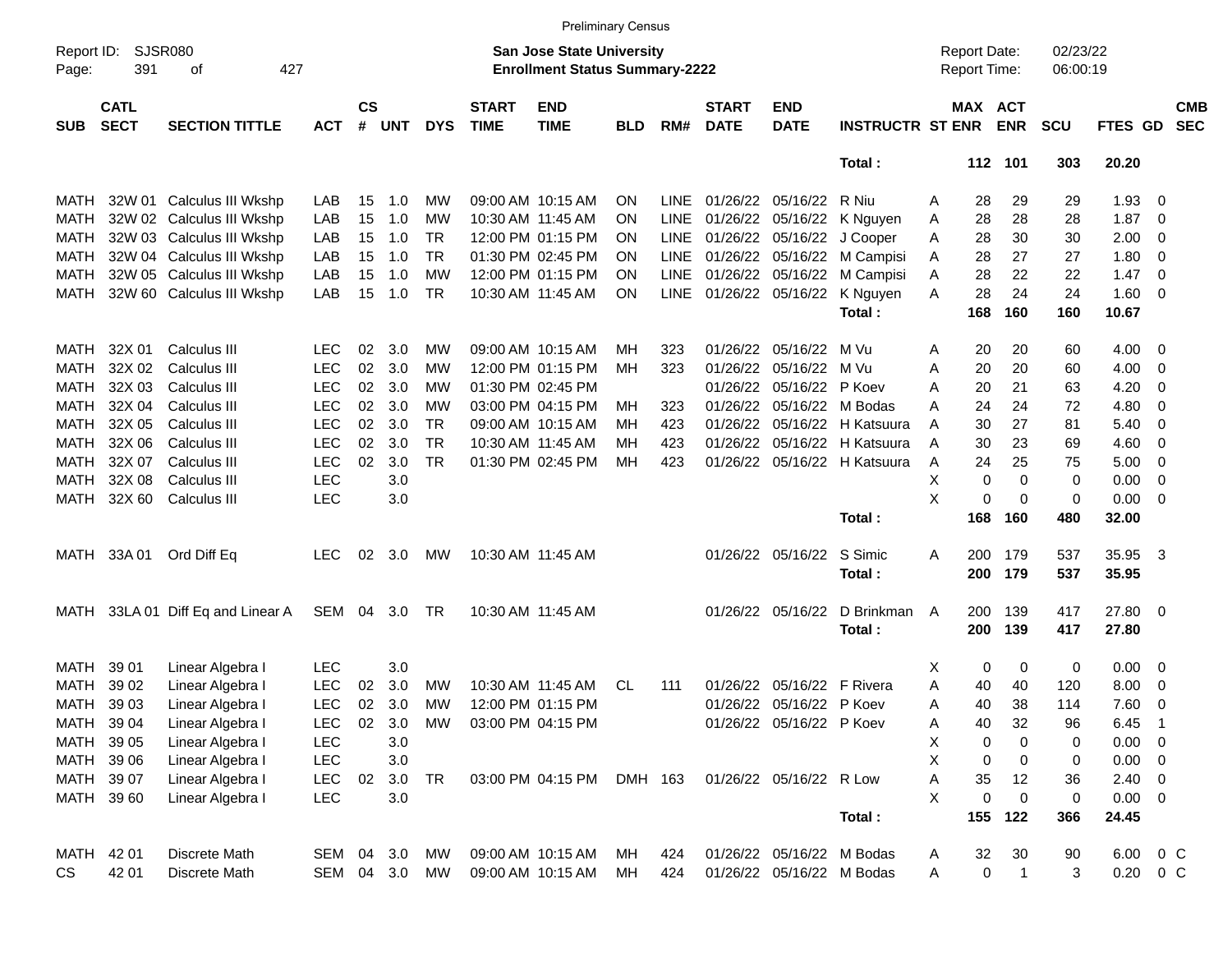|                     |                            |                                    |            |                    |                |                |                             | <b>Preliminary Census</b>                                          |            |     |                             |                           |                                |   |                                            |                |                      |                        |                |                          |
|---------------------|----------------------------|------------------------------------|------------|--------------------|----------------|----------------|-----------------------------|--------------------------------------------------------------------|------------|-----|-----------------------------|---------------------------|--------------------------------|---|--------------------------------------------|----------------|----------------------|------------------------|----------------|--------------------------|
| Report ID:<br>Page: | <b>SJSR080</b><br>392      | 427<br>οf                          |            |                    |                |                |                             | San Jose State University<br><b>Enrollment Status Summary-2222</b> |            |     |                             |                           |                                |   | <b>Report Date:</b><br><b>Report Time:</b> |                | 02/23/22<br>06:00:19 |                        |                |                          |
| <b>SUB</b>          | <b>CATL</b><br><b>SECT</b> | <b>SECTION TITTLE</b>              | <b>ACT</b> | $\mathsf{cs}$<br># | <b>UNT</b>     | <b>DYS</b>     | <b>START</b><br><b>TIME</b> | <b>END</b><br><b>TIME</b>                                          | <b>BLD</b> | RM# | <b>START</b><br><b>DATE</b> | <b>END</b><br><b>DATE</b> | <b>INSTRUCTR ST ENR</b>        |   | MAX ACT                                    | <b>ENR</b>     | <b>SCU</b>           | FTES GD                |                | <b>CMB</b><br><b>SEC</b> |
| MATH                | 42 02                      | Discrete Math                      | SEM        | 04                 | 3.0            | МW             |                             | 12:00 PM 01:15 PM                                                  | MН         | 424 | 01/26/22                    |                           | 05/16/22 J Geneson             | A | 20                                         | 20             | 60                   | 4.00                   | $0\,C$         |                          |
| CS.                 | 42 02                      | Discrete Math                      | <b>SEM</b> | 04                 | 3.0            | МW             |                             | 12:00 PM 01:15 PM                                                  | MН         | 424 | 01/26/22                    |                           | 05/16/22 J Geneson             | A | 0                                          | $\mathbf 0$    | $\mathbf 0$          | 0.00                   | $0\,$ C        |                          |
| MATH                | 42 03                      | Discrete Math                      | <b>SEM</b> | 04                 | 3.0            | МW             |                             | 03:00 PM 04:15 PM                                                  | MН         | 424 | 01/26/22                    |                           | 05/16/22 J Geneson             | A | 32                                         | 31             | 93                   | 6.20                   | 0 <sup>o</sup> |                          |
| <b>CS</b>           | 42 03                      | Discrete Math                      | <b>SEM</b> | 04                 | 3.0            | МW             |                             | 03:00 PM 04:15 PM                                                  | MН         | 424 | 01/26/22                    |                           | 05/16/22 J Geneson             | A | 0                                          | $\overline{1}$ | 3                    | 0.20                   | 0 <sup>o</sup> |                          |
| <b>MATH</b>         | 42 04                      | Discrete Math                      | <b>SEM</b> | 04                 | 3.0            | TR             |                             | 10:30 AM 11:45 AM                                                  | MН         | 424 | 01/26/22                    |                           | 05/16/22 K Hambrook A          |   | 32                                         | 32             | 96                   | 6.45                   | 1 C            |                          |
| <b>CS</b>           | 42 04                      | Discrete Math                      | <b>SEM</b> | 04                 | 3.0            | <b>TR</b>      |                             | 10:30 AM 11:45 AM                                                  | MН         | 424 | 01/26/22                    |                           | 05/16/22 K Hambrook A          |   | 0                                          | $\mathbf 0$    | $\mathbf 0$          | 0.00                   | 0 <sup>o</sup> |                          |
| MATH                | 42 05                      | Discrete Math                      | <b>SEM</b> | 04                 | 3.0            | TR             |                             | 12:00 PM 01:15 PM                                                  | MН         | 424 | 01/26/22                    | 05/16/22 M Bodas          |                                | A | 32                                         | 29             | 87                   | 5.80                   | 0 <sup>o</sup> |                          |
| <b>CS</b>           | 42 05                      | Discrete Math                      | <b>SEM</b> | 04                 | 3.0            | TR             |                             | 12:00 PM 01:15 PM                                                  | MН         | 424 | 01/26/22                    | 05/16/22 M Bodas          |                                | A | 0                                          | 3              | 9                    | 0.60                   | 0 <sup>o</sup> |                          |
| MATH                | 42 06                      | Discrete Math                      | <b>SEM</b> | 04                 | 3.0            | <b>TR</b>      |                             | 03:00 PM 04:15 PM                                                  | MН         | 424 | 01/26/22                    |                           | 05/16/22 K Hambrook A          |   | 32                                         | 31             | 93                   | 6.20                   | 0 <sup>o</sup> |                          |
| <b>CS</b>           | 42 06                      | Discrete Math                      | <b>SEM</b> | 04                 | 3.0            | TR             |                             | 03:00 PM 04:15 PM                                                  | MН         | 424 | 01/26/22                    |                           | 05/16/22 K Hambrook A          |   | 0                                          | 0              | $\mathbf 0$          | 0.00                   | 0 <sup>o</sup> |                          |
| <b>MATH</b>         | 42 07                      | Discrete Math                      | <b>SEM</b> | 04                 | 3.0            | <b>TR</b>      |                             | 04:30 PM 05:45 PM                                                  | MН         | 424 | 01/26/22                    | 05/16/22 R Low            |                                | A | 32                                         | 29             | 87                   | 5.80                   | 0 <sup>o</sup> |                          |
| <b>CS</b>           | 42 07                      | Discrete Math                      | <b>SEM</b> | 04                 | 3.0            | <b>TR</b>      |                             | 04:30 PM 05:45 PM                                                  | MН         | 424 | 01/26/22                    | 05/16/22 R Low            |                                | Α | 0                                          | 3              | 9                    | 0.60                   | 0 <sup>o</sup> |                          |
| MATH                | 42 08                      | Discrete Math                      | <b>SEM</b> | 04                 | 3.0            | <b>TR</b>      |                             | 10:30 AM 11:45 AM                                                  | <b>SH</b>  | 345 | 01/26/22                    | 05/16/22 R Low            |                                | A | 30                                         | 22             | 66                   | 4.40                   | 0 <sup>o</sup> |                          |
| <b>CS</b>           | 42 08                      | Discrete Math                      | <b>SEM</b> | 04                 | 3.0            | <b>TR</b>      |                             | 10:30 AM 11:45 AM                                                  | <b>SH</b>  | 345 | 01/26/22                    | 05/16/22 R Low            |                                | Α | 0                                          | $\overline{c}$ | 6                    | 0.40                   | 0 <sup>o</sup> |                          |
| MATH                | 42 60                      | Discrete Math                      | <b>SEM</b> |                    | 3.0            |                |                             |                                                                    |            |     |                             |                           |                                | X | 0                                          | 0              | $\mathbf 0$          | 0.00                   | 0              |                          |
| <b>CS</b>           | 42 60                      | Discrete Math                      | <b>SEM</b> |                    | 3.0            |                |                             |                                                                    |            |     |                             |                           |                                | X | 0                                          | 0              | $\mathbf 0$          | 0.00                   | -0             |                          |
|                     |                            |                                    |            |                    |                |                |                             |                                                                    |            |     |                             |                           | Total:                         |   | 242                                        | 234            | 702                  | 46.85                  |                |                          |
| MATH                | 42W 01                     | Discrete Math Wksp                 | LAB        | 15                 | 1.0            | <b>TR</b>      |                             | 09:00 AM 10:15 AM                                                  | MН         | 234 | 01/26/22                    | 05/16/22                  | M Rivera                       | A | 28                                         | 29             | 29                   | 1.93                   | 0              |                          |
| MATH                | 42W 02                     | Discrete Math Wksp                 | LAB        | 15                 | 1.0            | МW             |                             | 10:30 AM 11:45 AM                                                  | MН         | 234 | 01/26/22                    | 05/16/22 M Rivera         |                                | A | 28                                         | 28             | 28                   | 1.87                   | 0              |                          |
| MATH                | 42W 03                     | Discrete Math Wksp                 | LAB        | 15                 | 1.0            | TR             |                             | 10:30 AM 11:45 AM                                                  | МH         | 323 | 01/26/22                    |                           | 05/16/22 S JahanbekamA         |   | 28                                         | 9              | 9                    | 0.60                   | 0              |                          |
| MATH                |                            | 42W 60 Discrete Math Wksp          | LAB        |                    | 1.0            |                |                             |                                                                    |            |     |                             |                           |                                | X | 0                                          | 0              | $\mathbf 0$          | 0.00                   | - 0            |                          |
|                     |                            |                                    |            |                    |                |                |                             |                                                                    |            |     |                             |                           | Total:                         |   | 84                                         | 66             | 66                   | 4.40                   |                |                          |
| MATH                | 42X 01                     | Discrete Mathematics LEC           |            | 02                 | 3.0            | МW             |                             | 09:00 AM 10:15 AM                                                  | MН         | 424 | 01/26/22                    | 05/16/22                  | M Bodas                        | A | 8                                          | 6              | 18                   | 1.20                   | $0\,C$         |                          |
| <b>CS</b>           | 42X 01                     | Discrete Mathematics LEC           |            | 02                 | 3.0            | МW             |                             | 09:00 AM 10:15 AM                                                  | MН         | 424 | 01/26/22                    | 05/16/22 M Bodas          |                                | A | 0                                          | $\overline{2}$ | 6                    | 0.40                   | 0 <sup>o</sup> |                          |
| MATH                | 42X 02                     | Discrete Mathematics               | LEC        | 02                 | 3.0            | МW             |                             | 12:00 PM 01:15 PM                                                  | MН         | 424 | 01/26/22                    |                           | 05/16/22 J Geneson             | A | 20                                         | 20             | 60                   | 4.00                   | 0 <sup>o</sup> |                          |
| <b>CS</b>           | 42X 02                     | Discrete Mathematics LEC           |            | 02                 | 3.0            | МW             |                             | 12:00 PM 01:15 PM                                                  | MН         | 424 | 01/26/22                    |                           | 05/16/22 J Geneson             | A | 0                                          | 0              | $\mathbf 0$          | 0.00                   | 0 <sup>o</sup> |                          |
| MATH                | 42X 03                     | Discrete Mathematics               | LEC        | 02                 | 3.0            | МW             |                             | 03:00 PM 04:15 PM                                                  | MН         | 424 | 01/26/22                    |                           | 05/16/22 J Geneson             | A | 8                                          | 6              | 18                   | 1.20                   | 0 <sup>o</sup> |                          |
| <b>CS</b>           | 42X 03                     | Discrete Mathematics LEC           |            | 02                 | 3.0            | МW             |                             | 03:00 PM 04:15 PM                                                  | MН         | 424 |                             |                           | 01/26/22 05/16/22 J Geneson    | A | $\Omega$                                   | 2              | 6                    | 0.40                   | $0\,C$         |                          |
| MATH                | 42X 04                     | Discrete Mathematics LEC           |            |                    | 02 3.0         | $\overline{R}$ |                             | 10:30 AM 11:45 AM                                                  | МH         | 424 |                             |                           | 01/26/22 05/16/22 K Hambrook A |   | 8                                          | 6              | 18                   | 1.20                   | $0\,$ C        |                          |
| CS                  | 42X 04                     | Discrete Mathematics LEC           |            |                    | $02 \quad 3.0$ | TR             |                             | 10:30 AM 11:45 AM                                                  | MН         | 424 |                             |                           | 01/26/22 05/16/22 K Hambrook A |   | 0                                          | 0              | 0                    | 0.00                   | 0 C            |                          |
| MATH                | 42X 05                     | Discrete Mathematics LEC           |            |                    | $02 \quad 3.0$ | TR             |                             | 12:00 PM 01:15 PM                                                  | MН         | 424 |                             | 01/26/22 05/16/22 M Bodas |                                | Α | 8                                          | 8              | 24                   | 1.60                   | $0\,$ C        |                          |
| CS                  | 42X 05                     | Discrete Mathematics LEC           |            |                    | 02 3.0         | TR             |                             | 12:00 PM 01:15 PM                                                  | MН         | 424 |                             | 01/26/22 05/16/22 M Bodas |                                | Α | 0                                          | 0              | 0                    | 0.00                   | $0\,$ C        |                          |
| MATH                | 42X 06                     | Discrete Mathematics LEC           |            |                    | 02 3.0         | TR             |                             | 03:00 PM 04:15 PM                                                  | MН         | 424 |                             |                           | 01/26/22 05/16/22 K Hambrook A |   | 8                                          | 8              | 24                   | 1.60                   | $0\,$ C        |                          |
| CS                  | 42X 06                     | Discrete Mathematics LEC           |            |                    | $02 \quad 3.0$ | TR             |                             | 03:00 PM 04:15 PM                                                  | MН         | 424 |                             |                           | 01/26/22 05/16/22 K Hambrook A |   | 0                                          | 0              | 0                    | 0.00                   | $0\,$ C        |                          |
| <b>MATH</b>         | 42X 07                     | Discrete Mathematics LEC           |            |                    | 02 3.0         | TR             |                             | 04:30 PM 05:45 PM                                                  | MН         | 424 |                             | 01/26/22 05/16/22 R Low   |                                | Α | 8                                          |                | 21                   | 1.40                   | $0\,$ C        |                          |
| CS                  | 42X 07                     | Discrete Mathematics LEC           |            |                    | 02 3.0         | TR             |                             | 04:30 PM 05:45 PM                                                  | MН         | 424 |                             | 01/26/22 05/16/22 R Low   |                                | A | 0                                          | 0              | 0                    | 0.00                   | $0\,$ C        |                          |
| MATH                | 42X 08                     | Discrete Mathematics LEC 02 3.0 TR |            |                    |                |                |                             | 10:30 AM 11:45 AM                                                  | SH         | 345 |                             | 01/26/22 05/16/22 R Low   |                                | A | 10                                         | 2              | 6                    | $0.40 \quad 0 \quad C$ |                |                          |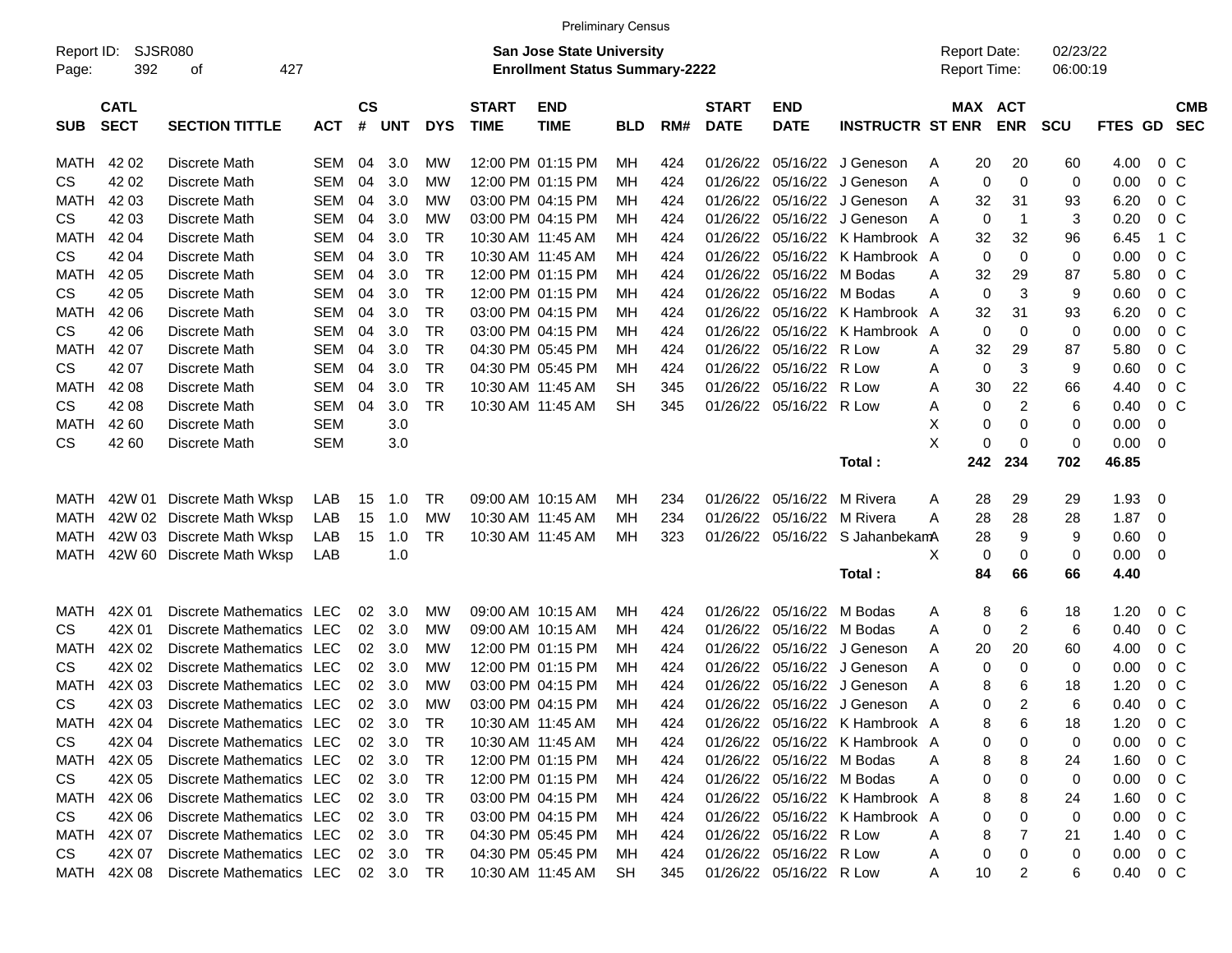|                     | <b>Preliminary Census</b><br><b>San Jose State University</b> |                                |            |                    |            |            |                             |                                       |            |     |                             |                            |                              |                                            |     |                       |                      |            |                          |            |
|---------------------|---------------------------------------------------------------|--------------------------------|------------|--------------------|------------|------------|-----------------------------|---------------------------------------|------------|-----|-----------------------------|----------------------------|------------------------------|--------------------------------------------|-----|-----------------------|----------------------|------------|--------------------------|------------|
| Report ID:<br>Page: | 393                                                           | SJSR080<br>427<br>оf           |            |                    |            |            |                             | <b>Enrollment Status Summary-2222</b> |            |     |                             |                            |                              | <b>Report Date:</b><br><b>Report Time:</b> |     |                       | 02/23/22<br>06:00:19 |            |                          |            |
| <b>SUB</b>          | <b>CATL</b><br><b>SECT</b>                                    | <b>SECTION TITTLE</b>          | <b>ACT</b> | $\mathsf{cs}$<br># | <b>UNT</b> | <b>DYS</b> | <b>START</b><br><b>TIME</b> | <b>END</b><br><b>TIME</b>             | <b>BLD</b> | RM# | <b>START</b><br><b>DATE</b> | <b>END</b><br><b>DATE</b>  | <b>INSTRUCTR ST ENR</b>      |                                            |     | MAX ACT<br><b>ENR</b> | <b>SCU</b>           | FTES GD    | <b>SEC</b>               | <b>CMB</b> |
| CS                  | 42X 08                                                        | Discrete Mathematics LEC       |            | 02                 | 3.0        | <b>TR</b>  | 10:30 AM 11:45 AM           |                                       | <b>SH</b>  | 345 | 01/26/22                    | 05/16/22 R Low             |                              | A                                          | 0   | 0                     | 0                    | 0.00       | $0\,C$                   |            |
| <b>MATH</b>         | 42X 60                                                        | <b>Discrete Mathematics</b>    | LEC        |                    | 3.0        |            |                             |                                       |            |     |                             |                            |                              | X                                          | 0   | 0                     | 0                    | 0.00       | 0                        |            |
| CS.                 | 42X 60                                                        | Discrete Mathematics LEC       |            |                    | 3.0        |            |                             |                                       |            |     |                             |                            |                              | X                                          | 0   | $\mathbf 0$           | 0                    | 0.00       | 0                        |            |
|                     |                                                               |                                |            |                    |            |            |                             |                                       |            |     |                             |                            | Total:                       |                                            | 78  | 67                    | 201                  | 13.40      |                          |            |
| MATH                | 71 01                                                         | Calc Bus/Aviation              | <b>LEC</b> | 01                 | 3.0        | MW         | 09:00 AM 10:15 AM           |                                       | DH         | 318 | 01/26/22                    | 05/16/22                   | T Nguyen                     | A                                          | 20  | 20                    | 60                   | 4.00       | 0                        |            |
| MATH                | 71 02                                                         | Calc Bus/Aviation              | <b>LEC</b> | 01                 | 3.0        | <b>MW</b>  | 10:30 AM 11:45 AM           |                                       | DH         | 318 | 01/26/22                    | 05/16/22                   | L Roper                      | A                                          | 20  | 20                    | 60                   | 4.00       | 0                        |            |
| MATH                | 71 03                                                         | Calc Bus/Aviation              | <b>LEC</b> | 01                 | 3.0        | <b>MW</b>  |                             | 12:00 PM 01:15 PM                     | DН         | 318 | 01/26/22                    | 05/16/22                   | A Jiru                       | A                                          | 20  | 20                    | 60                   | 4.00       | 0                        |            |
| MATH                | 71 04                                                         | Calc Bus/Aviation              | LEC        | 01                 | 3.0        | <b>MW</b>  |                             | 01:30 PM 02:45 PM                     | DН         | 318 | 01/26/22                    | 05/16/22                   | A Jiru                       | A                                          | 20  | 19                    | 57                   | 3.80       | 0                        |            |
| MATH                | 71 05                                                         | Calc Bus/Aviation              | LEC        | 01                 | 3.0        | <b>MW</b>  |                             | 03:00 PM 04:15 PM                     | DH         | 318 | 01/26/22                    | 05/16/22                   | A Bailey                     | A                                          | 20  | 25                    | 75                   | 5.00       | 0                        |            |
| MATH                | 71 06                                                         | Calc Bus/Aviation              | <b>LEC</b> | 01                 | 3.0        | <b>MW</b>  |                             | 04:30 PM 05:45 PM                     | DH         | 318 | 01/26/22                    | 05/16/22                   | A Bailey                     | A                                          | 20  | 22                    | 66                   | 4.40       | 0                        |            |
| MATH                | 71 07                                                         | Calc Bus/Aviation              | <b>LEC</b> | 01                 | 3.0        | <b>TR</b>  |                             | 09:00 AM 10:15 AM                     | DH         | 318 | 01/26/22                    | 05/16/22                   | T Nguyen                     | A                                          | 27  | 26                    | 78                   | 5.20       | 0                        |            |
| MATH                | 71 08                                                         | Calc Bus/Aviation              | LEC        | 01                 | 3.0        | <b>TR</b>  | 10:30 AM 11:45 AM           |                                       | DH         | 318 | 01/26/22                    | 05/16/22                   | A Chan                       | A                                          | 27  | 26                    | 78                   | 5.20       | 0                        |            |
| MATH                | 71 09                                                         | Calc Bus/Aviation              | LEC        | 01                 | 3.0        | <b>TR</b>  |                             | 12:00 PM 01:15 PM                     | DH         | 318 | 01/26/22                    | 05/16/22                   | V Nguyen                     | A                                          | 27  | 27                    | 81                   | 5.40       | 0                        |            |
| MATH                | 71 10                                                         | Calc Bus/Aviation              | <b>LEC</b> | 01                 | 3.0        | <b>TR</b>  |                             | 01:30 PM 02:45 PM                     | DH         | 318 | 01/26/22                    | 05/16/22                   | M Vu                         | A                                          | 27  | 27                    | 81                   | 5.40       | 0                        |            |
| MATH                | 71 11                                                         | Calc Bus/Aviation              | LEC        | 01                 | 3.0        | <b>TR</b>  |                             | 03:00 PM 04:15 PM                     | DH         | 318 | 01/26/22                    | 05/16/22                   | L Roper                      | A                                          | 27  | 27                    | 81                   | 5.40       | 0                        |            |
| MATH                | 71 12                                                         | Calc Bus/Aviation              | <b>LEC</b> | 01                 | 3.0        | <b>TR</b>  |                             | 04:30 PM 05:45 PM                     | DH         | 318 | 01/26/22                    | 05/16/22                   | L Roper                      | A                                          | 27  | 27                    | 81                   | 5.40       | 0                        |            |
| MATH                | 71 13                                                         | Calc Bus/Aviation              | <b>LEC</b> | 01                 | 3.0        | <b>TR</b>  |                             | 12:00 PM 01:15 PM                     | МH         | 423 | 01/26/22                    | 05/16/22                   | M Chavarria                  | A                                          | 20  | 20                    | 60                   | 4.00       | 0                        |            |
| MATH                | 71 14                                                         | Calc Bus/Aviation              | <b>LEC</b> | 01                 | 3.0        | <b>TR</b>  | 10:30 AM 11:45 AM           |                                       | DH         | 135 |                             | 01/26/22 05/16/22          | T Nguyen                     | A                                          | 20  | 20                    | 60                   | 4.00       | 0                        |            |
|                     | MATH 71 60                                                    | Calc Bus/Aviation              | LEC        |                    | 3.0        |            |                             |                                       |            |     |                             |                            |                              | X                                          | 0   | 0                     | 0                    | 0.00       | 0                        |            |
|                     |                                                               |                                |            |                    |            |            |                             |                                       |            |     |                             |                            | Total:                       |                                            | 322 | 326                   | 978                  | 65.20      |                          |            |
| MATH                | 71W 01                                                        | Calc Wkshp Bus/Avi             | LAB        | 15                 | 1.0        | MW         | 09:00 AM 10:15 AM           |                                       | SCI        | 321 | 01/26/22                    | 05/16/22                   | M Yahdi                      | A                                          | 28  | 19                    | 19                   | 1.27       | 0                        |            |
| MATH                |                                                               | 71W 02 Calc Wkshp Bus/Avi      | LAB        | 15                 | 1.0        | <b>MW</b>  | 10:30 AM 11:45 AM           |                                       | SCI        | 321 | 01/26/22                    | 05/16/22                   | M Yahdi                      | A                                          | 28  | 26                    | 26                   | 1.73       | 0                        |            |
| <b>MATH</b>         |                                                               | 71W 03 Calc Wkshp Bus/Avi      | LAB        | 15                 | 1.0        | <b>MW</b>  |                             | 12:00 PM 01:15 PM                     | SCI        | 321 | 01/26/22                    | 05/16/22                   | P Zheng                      | A                                          | 28  | 26                    | 26                   | 1.73       | 0                        |            |
| <b>MATH</b>         |                                                               | 71W 04 Calc Wkshp Bus/Avi      | LAB        | 15                 | 1.0        | <b>MW</b>  | 01:30 PM 02:45 PM           |                                       | SCI        | 321 | 01/26/22                    | 05/16/22 P Zheng           |                              | A                                          | 28  | 28                    | 28                   | 1.87       | 0                        |            |
| MATH                |                                                               | 71W 05 Calc Wkshp Bus/Avi      | LAB        | 15                 | 1.0        | <b>MW</b>  |                             | 03:00 PM 04:15 PM                     | SCI        | 321 |                             | 01/26/22 05/16/22 J Cooper |                              | A                                          | 28  | 20                    | 20                   | 1.33       | 0                        |            |
| MATH                |                                                               | 71W 06 Calc Wkshp Bus/Avi      | LAB        |                    | 1.0        |            |                             |                                       |            |     |                             |                            |                              | X                                          | 0   | 0                     | 0                    | 0.00       | 0                        |            |
| <b>MATH</b>         |                                                               | 71W 07 Calc Wkshp Bus/Avi      | LAB        |                    | 1.0        |            |                             |                                       |            |     |                             |                            |                              | X                                          | 0   | 0                     | 0                    | 0.00       | 0                        |            |
|                     |                                                               | MATH 71W 08 Calc Wkshp Bus/Avi | LAB        | 15                 | 1.0        | TR         |                             | 10:30 AM 11:45 AM                     | SCI        | 321 |                             | 01/26/22 05/16/22 P Zheng  |                              | Α                                          | 28  | 23                    | 23                   | 1.53       | 0                        |            |
|                     |                                                               | MATH 71W 09 Calc Wkshp Bus/Avi | LAB        | 15                 | 1.0        | <b>TR</b>  |                             | 12:00 PM 01:15 PM                     | SCI        | 321 |                             | 01/26/22 05/16/22 M Yahdi  |                              | Α                                          | 28  | 28                    | 28                   | 1.87       | $\mathbf 0$              |            |
|                     |                                                               | MATH 71W 10 Calc Wkshp Bus/Avi | LAB        |                    | 15 1.0     | TR         |                             | 01:30 PM 02:45 PM                     | SCI        | 321 |                             | 01/26/22 05/16/22 M Yahdi  |                              | Α                                          | 28  | 28                    | 28                   | 1.87       | 0                        |            |
|                     |                                                               | MATH 71W 11 Calc Wkshp Bus/Avi | LAB        |                    | 1.0        |            |                             |                                       |            |     |                             |                            |                              | X                                          | 0   | $\mathbf 0$           | 0                    | 0.00       | 0                        |            |
|                     |                                                               | MATH 71W 12 Calc Wkshp Bus/Avi | LAB        |                    | 15 1.0     | <b>TR</b>  |                             | 04:30 PM 05:45 PM SCI                 |            | 321 |                             |                            | 01/26/22 05/16/22 S Rogalsky | Α                                          | 28  | 14                    | 14                   | 0.93       | 0                        |            |
|                     |                                                               |                                |            |                    |            |            |                             |                                       |            |     |                             |                            | Total:                       |                                            | 252 | 212                   | 212                  | 14.13      |                          |            |
|                     | MATH 71X 01                                                   | Calc Bus/Aviation              | LEC.       |                    | 01 3.0     | МW         |                             | 09:00 AM 10:15 AM                     | DH.        | 318 |                             |                            | 01/26/22 05/16/22 T Nguyen   | A                                          | 20  | 20                    | 60                   | 4.00       | $\overline{\phantom{0}}$ |            |
|                     | MATH 71X 02                                                   | Calc Bus/Aviation              | <b>LEC</b> | 01                 | 3.0        | MW         |                             | 10:30 AM 11:45 AM                     | DH         | 318 |                             | 01/26/22 05/16/22 L Roper  |                              | Α                                          | 20  | 20                    | 60                   | $4.00 \ 0$ |                          |            |
|                     | MATH 71X 03                                                   | Calc Bus/Aviation              | <b>LEC</b> |                    | 01 3.0     | MW         |                             | 12:00 PM 01:15 PM                     | DH         | 318 |                             | 01/26/22 05/16/22 A Jiru   |                              | A                                          | 20  | 13                    | 39                   | 2.60 0     |                          |            |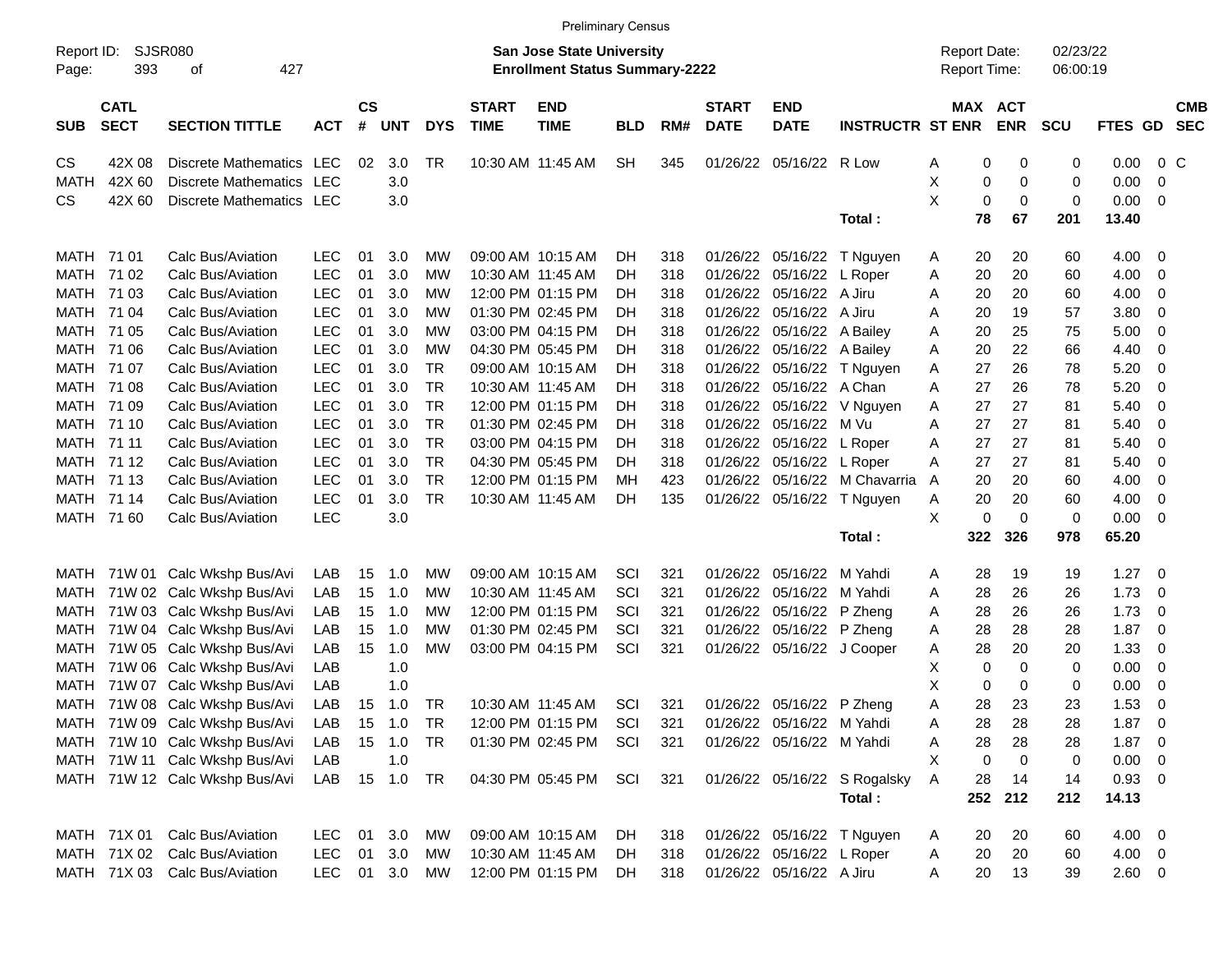|                     |                            |                              |            |                    |               |            |                             | <b>Preliminary Census</b>                                                 |            |             |                             |                           |                         |   |            |                                            |                      |               |     |                          |
|---------------------|----------------------------|------------------------------|------------|--------------------|---------------|------------|-----------------------------|---------------------------------------------------------------------------|------------|-------------|-----------------------------|---------------------------|-------------------------|---|------------|--------------------------------------------|----------------------|---------------|-----|--------------------------|
| Report ID:<br>Page: | 394                        | SJSR080<br>427<br>οf         |            |                    |               |            |                             | <b>San Jose State University</b><br><b>Enrollment Status Summary-2222</b> |            |             |                             |                           |                         |   |            | <b>Report Date:</b><br><b>Report Time:</b> | 02/23/22<br>06:00:19 |               |     |                          |
| <b>SUB</b>          | <b>CATL</b><br><b>SECT</b> | <b>SECTION TITTLE</b>        | <b>ACT</b> | $\mathsf{cs}$<br># | <b>UNT</b>    | <b>DYS</b> | <b>START</b><br><b>TIME</b> | <b>END</b><br><b>TIME</b>                                                 | <b>BLD</b> | RM#         | <b>START</b><br><b>DATE</b> | <b>END</b><br><b>DATE</b> | <b>INSTRUCTR ST ENR</b> |   | <b>MAX</b> | <b>ACT</b><br><b>ENR</b>                   | <b>SCU</b>           | FTES GD       |     | <b>CMB</b><br><b>SEC</b> |
| MATH                | 71X 04                     | Calc Bus/Aviation            | <b>LEC</b> | 01                 | 3.0           | МW         |                             | 01:30 PM 02:45 PM                                                         | DН         | 318         | 01/26/22                    | 05/16/22                  | A Jiru                  | A | 20         | 17                                         | 51                   | 3.40          | -0  |                          |
| MATH                | 71X 05                     | Calc Bus/Aviation            | <b>LEC</b> | 01                 | 3.0           | МW         |                             | 03:00 PM 04:15 PM                                                         | DН         | 318         | 01/26/22                    | 05/16/22                  | A Bailey                | Α | 20         | 19                                         | 57                   | 3.80          | 0   |                          |
| MATH                | 71X 06                     | Calc Bus/Aviation            | <b>LEC</b> | 01                 | 3.0           | МW         |                             | 04:30 PM 05:45 PM                                                         | DН         | 318         | 01/26/22                    | 05/16/22                  | A Bailey                | A | 20         | 20                                         | 60                   | 4.00          | 0   |                          |
| MATH                | 71X 07                     | Calc Bus/Aviation            | <b>LEC</b> | 01                 | 3.0           | <b>TR</b>  |                             | 09:00 AM 10:15 AM                                                         | DН         | 318         | 01/26/22                    | 05/16/22                  | T Nguyen                | A | 13         | 13                                         | 39                   | 2.60          | 0   |                          |
| MATH                | 71X 08                     | Calc Bus/Aviation            | <b>LEC</b> | 01                 | 3.0           | <b>TR</b>  |                             | 10:30 AM 11:45 AM                                                         | DН         | 318         | 01/26/22                    | 05/16/22                  | A Chan                  | A | 13         | 14                                         | 42                   | 2.80          | 0   |                          |
| MATH                | 71X09                      | Calc Bus/Aviation            | <b>LEC</b> | 01                 | 3.0           | <b>TR</b>  |                             | 12:00 PM 01:15 PM                                                         | DН         | 318         | 01/26/22                    | 05/16/22                  | V Nguyen                | A | 13         | 14                                         | 42                   | 2.80          | 0   |                          |
| MATH                | 71X 10                     | Calc Bus/Aviation            | <b>LEC</b> | 01                 | 3.0           | <b>TR</b>  |                             | 01:30 PM 02:45 PM                                                         | DН         | 318         | 01/26/22                    | 05/16/22                  | M Vu                    | A | 13         | 13                                         | 39                   | 2.60          | 0   |                          |
| MATH                | 71X 11                     | Calc Bus/Aviation            | <b>LEC</b> | 01                 | 3.0           | <b>TR</b>  |                             | 03:00 PM 04:15 PM                                                         | DН         | 318         | 01/26/22                    | 05/16/22                  | L Roper                 | Α | 13         | 13                                         | 39                   | 2.60          | 0   |                          |
| MATH                | 71X 12                     | Calc Bus/Aviation            | <b>LEC</b> | 01                 | 3.0           | <b>TR</b>  |                             | 04:30 PM 05:45 PM                                                         | DН         | 318         | 01/26/22                    | 05/16/22                  | L Roper                 | A | 13         | 11                                         | 33                   | 2.20          | 0   |                          |
| MATH                | 71X 13                     | Calc Bus/Aviation            | <b>LEC</b> | 01                 | 3.0           | <b>TR</b>  |                             | 12:00 PM 01:15 PM                                                         | MН         | 423         | 01/26/22                    | 05/16/22                  | M Chavarria             | A | 20         | 20                                         | 60                   | 4.00          | 0   |                          |
| MATH                | 71X 14                     | Calc Bus/Aviation            | <b>LEC</b> | 01                 | 3.0           | <b>TR</b>  |                             | 10:30 AM 11:45 AM                                                         | DН         | 135         | 01/26/22                    | 05/16/22                  | T Nguyen                | Α | 20         | 20                                         | 60                   | 4.00          | 0   |                          |
| MATH                | 71X 60                     | Calc Bus/Aviation            | <b>LEC</b> |                    | 3.0           |            |                             |                                                                           |            |             |                             |                           |                         | X | 0          | $\mathbf 0$                                | 0                    | 0.00          | 0   |                          |
|                     |                            |                              |            |                    |               |            |                             |                                                                           |            |             |                             |                           | Total:                  |   | 238        | 227                                        | 681                  | 45.40         |     |                          |
|                     | MATH 105 01                | Math Stats Concept           | <b>LEC</b> | 02                 | 3.0           | МW         |                             | 03:00 PM 04:15 PM                                                         | MН         | 425         | 01/26/22                    | 05/16/22                  | L Roper                 | A | 28         | 20                                         | 60                   | 4.00          | -0  |                          |
|                     | MATH 105 02                | <b>Math Stats Concept</b>    | <b>LEC</b> | 02                 | 3.0           | <b>TR</b>  |                             | 10:30 AM 11:45 AM                                                         | мн         | 425         | 01/26/22                    | 05/16/22                  | C Roddick               | Α | 28         | 28                                         | 84                   | 5.60          | 0   |                          |
|                     | MATH 105 03                | Math Stats Concept           | <b>LEC</b> | 02                 | 3.0           | <b>TR</b>  |                             | 01:30 PM 02:45 PM                                                         | MН         | 425         | 01/26/22                    | 05/16/22                  | C Roddick               | A | 28         | 21                                         | 63                   | 4.20          | 0   |                          |
|                     | MATH 105 60                | <b>Math Stats Concept</b>    | <b>LEC</b> |                    | 3.0           |            |                             |                                                                           |            |             |                             |                           |                         | X | 0          | 0                                          | 0                    | 0.00          | 0   |                          |
|                     |                            |                              |            |                    |               |            |                             |                                                                           |            |             |                             |                           | Total:                  |   | 84         | 69                                         | 207                  | 13.80         |     |                          |
|                     |                            |                              |            |                    |               |            |                             |                                                                           |            |             |                             |                           |                         |   |            |                                            |                      |               |     |                          |
|                     | MATH 106 01                | <b>Intuitive Geometry</b>    | <b>LEC</b> | 02                 | 3.0           | <b>TR</b>  |                             | 09:00 AM 10:15 AM                                                         | ΟN         | LINE        | 01/26/22 05/16/22           |                           | J Spitzer               | A | 28         | 22                                         | 66                   | 4.40          | -0  |                          |
|                     | MATH 106 02                | <b>Intuitive Geometry</b>    | <b>LEC</b> | 02                 | 3.0           | <b>TR</b>  |                             | 12:00 PM 01:15 PM                                                         | ΟN         | <b>LINE</b> | 01/26/22                    | 05/16/22                  | J Spitzer               | Α | 28         | 23                                         | 69                   | 4.60          | 0   |                          |
|                     | MATH 106 60                | <b>Intuitive Geometry</b>    | <b>LEC</b> |                    | 3.0           |            |                             |                                                                           |            |             |                             |                           |                         | X | 0          | $\mathbf 0$                                | 0                    | 0.00          | 0   |                          |
|                     |                            |                              |            |                    |               |            |                             |                                                                           |            |             |                             |                           | Total:                  |   | 56         | 45                                         | 135                  | 9.00          |     |                          |
|                     | MATH 108 01                | Intro to Proofs              | <b>LEC</b> | 02                 | 3.0           | МW         |                             | 04:30 PM 05:45 PM                                                         | MН         | 234         | 01/26/22                    | 05/16/22                  | J Geneson               | A | 30         | 23                                         | 69                   | 4.60          | - 0 |                          |
|                     |                            |                              |            |                    |               |            |                             |                                                                           |            |             |                             |                           | Total:                  |   | 30         | 23                                         | 69                   | 4.60          |     |                          |
|                     |                            |                              |            |                    |               |            |                             |                                                                           |            |             |                             |                           |                         |   |            |                                            |                      |               |     |                          |
|                     | MATH 112 01                | <b>Vector Calculus</b>       | <b>LEC</b> | 04                 | 3.0           | МW         |                             | 01:30 PM 02:45 PM                                                         | мн         | 235         | 01/26/22                    | 05/16/22                  | M Yahdi                 | A | 30         | 22                                         | 66                   | 4.45          | -1  |                          |
|                     |                            |                              |            |                    |               |            |                             |                                                                           |            |             |                             |                           | Total:                  |   | 30         | 22                                         | 66                   | 4.45          |     |                          |
|                     |                            |                              |            |                    |               |            |                             |                                                                           |            |             |                             |                           |                         |   |            |                                            |                      |               |     |                          |
|                     | MATH 126 01                | Theory of Num I              | <b>SEM</b> |                    | 3.0           |            |                             |                                                                           |            |             |                             |                           |                         | Χ | 0          | 0                                          | 0                    | 0.00          | - 0 |                          |
|                     | MATH 126 02                | Theory of Num I              | SEM        | 04                 | 3.0           | TR         |                             | 12:00 PM 01:15 PM                                                         | MН         | 233         |                             | 01/26/22 05/16/22         | R Low                   | Α | 30         | 18                                         | 54                   | 3.60 0        |     |                          |
|                     |                            |                              |            |                    |               |            |                             |                                                                           |            |             |                             |                           | Total:                  |   | 30         | 18                                         | 54                   | 3.60          |     |                          |
|                     |                            |                              |            |                    |               |            |                             |                                                                           |            |             |                             |                           |                         |   |            |                                            |                      |               |     |                          |
|                     | MATH 127 01                | Applied Algebra              | <b>LEC</b> |                    | 04 3.0        | MW         |                             | 10:30 AM 11:45 AM                                                         | МH         | 233         |                             | 01/26/22 05/16/22         | T Hsu                   | A | 25         | 32                                         | 96                   | $6.40\quad 0$ |     |                          |
|                     |                            |                              |            |                    |               |            |                             |                                                                           |            |             |                             |                           | Total:                  |   | 25         | 32                                         | 96                   | 6.40          |     |                          |
|                     |                            | MATH 128B 01 Abstract Alg II |            |                    | SEM 04 3.0 MW |            |                             | 10:30 AM 11:45 AM                                                         | MH         | 235         |                             | 01/26/22 05/16/22 G Le    |                         | Α | $30\,$     | 8                                          | 24                   | $1.65$ 1      |     |                          |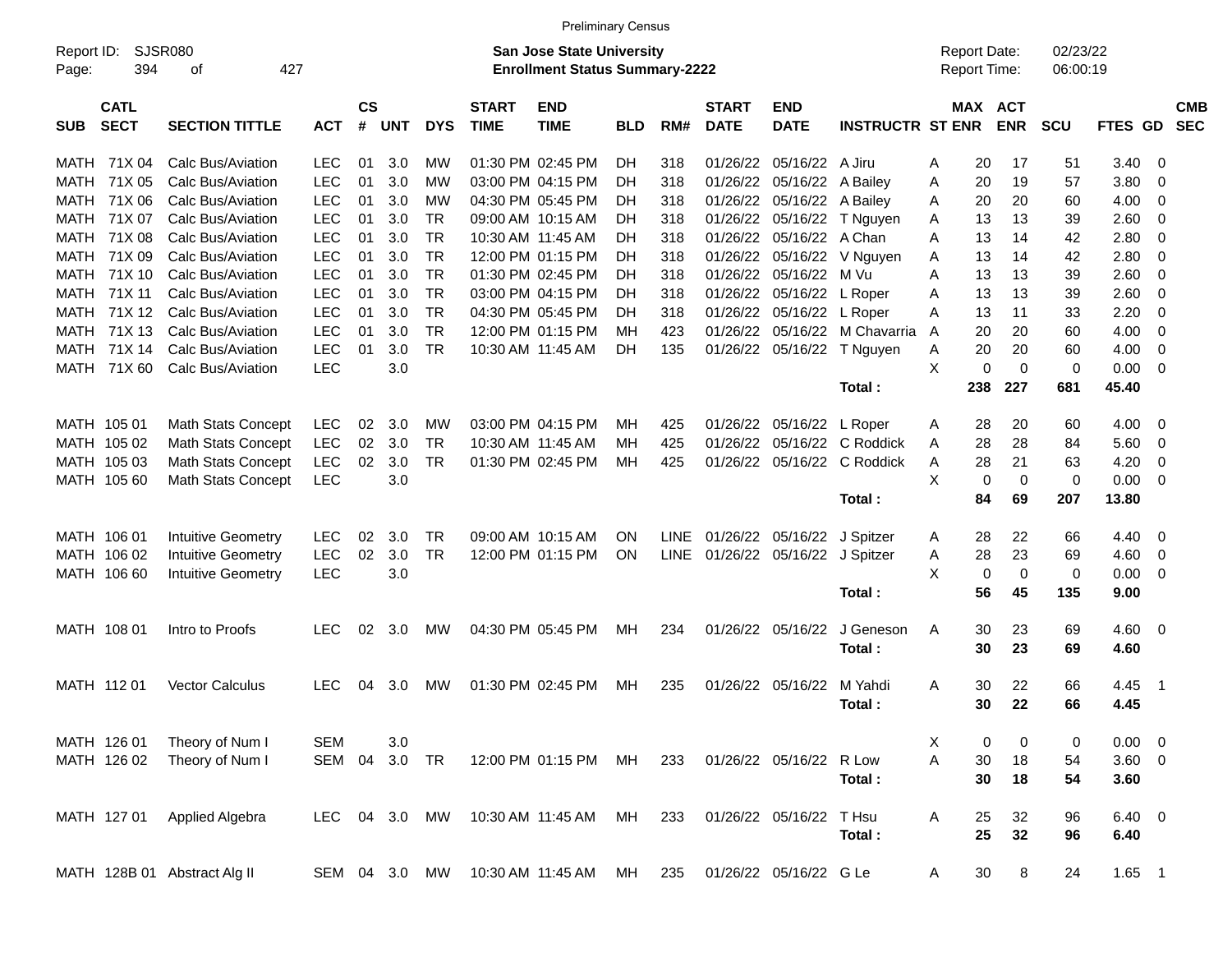|       |                            |                                     |            |                    |                |            |                             | <b>Preliminary Census</b>                                          |            |      |                             |                             |                              |                                            |                               |                      |                     |                          |  |
|-------|----------------------------|-------------------------------------|------------|--------------------|----------------|------------|-----------------------------|--------------------------------------------------------------------|------------|------|-----------------------------|-----------------------------|------------------------------|--------------------------------------------|-------------------------------|----------------------|---------------------|--------------------------|--|
| Page: | Report ID: SJSR080<br>395  | 427<br>оf                           |            |                    |                |            |                             | San Jose State University<br><b>Enrollment Status Summary-2222</b> |            |      |                             |                             |                              | <b>Report Date:</b><br><b>Report Time:</b> |                               | 02/23/22<br>06:00:19 |                     |                          |  |
| SUB   | <b>CATL</b><br><b>SECT</b> | <b>SECTION TITTLE</b>               | <b>ACT</b> | $\mathsf{cs}$<br># | <b>UNT</b>     | <b>DYS</b> | <b>START</b><br><b>TIME</b> | <b>END</b><br><b>TIME</b>                                          | <b>BLD</b> | RM#  | <b>START</b><br><b>DATE</b> | <b>END</b><br><b>DATE</b>   | <b>INSTRUCTR ST ENR</b>      |                                            | <b>MAX ACT</b><br><b>ENR</b>  | <b>SCU</b>           | <b>FTES GD</b>      | <b>CMB</b><br><b>SEC</b> |  |
|       |                            |                                     |            |                    |                |            |                             |                                                                    |            |      |                             |                             | Total:                       |                                            | 30<br>8                       | 24                   | 1.65                |                          |  |
|       |                            | MATH 129B 01 Linear Algebra II      | SEM 04 3.0 |                    |                | TR         |                             | 01:30 PM 02:45 PM                                                  | МH         | 323  |                             | 01/26/22 05/16/22           | W So<br>Total:               | A                                          | 29<br>30<br>30<br>29          | 87<br>87             | 5.95 3<br>5.95      |                          |  |
|       | MATH 131A 01               | Intro to Analysis                   | SEM 04 3.0 |                    |                | TR         |                             | 03:00 PM 04:15 PM                                                  | МH         | 323  |                             | 01/26/22 05/16/22           | H Katsuura<br>Total:         | A                                          | 38<br>34<br>38<br>34          | 102<br>102           | $6.80$ 0<br>6.80    |                          |  |
|       |                            | MATH 133B 01 Partial Diff Eq        | <b>LEC</b> |                    | 02 3.0         | TR         |                             | 04:30 PM 05:45 PM                                                  | МH         | 323  |                             | 01/26/22 05/16/22           | L Stanton<br>Total:          | Α                                          | 25<br>19<br>25<br>19          | 57<br>57             | $3.80\ 0$<br>3.80   |                          |  |
|       | MATH 134 01                | Diff Eqn Dynam Sys                  | LEC        |                    | 02 3.0 TR      |            |                             | 01:30 PM 02:45 PM                                                  | ON         | LINE | 01/26/22 05/16/22           |                             | D Brinkman<br>Total:         | A                                          | 35<br>16<br>35<br>16          | 48<br>48             | $3.25$ 1<br>3.25    |                          |  |
|       | MATH 138 01                | <b>Complex Variable</b>             | SEM        | 04                 | 3.0            | МW         |                             | 07:30 AM 08:45 AM                                                  | МH         | 324  |                             | 01/26/22 05/16/22           | M Cayco-Gaji A<br>Total:     |                                            | 30<br>11<br>30<br>11          | 33<br>33             | $2.20 \t 0$<br>2.20 |                          |  |
|       | MATH 142 01                | Intro to Comb                       | SEM        | 04                 | 3.0            | <b>TR</b>  |                             | 12:00 PM 01:15 PM                                                  | MН         | 323  |                             | 01/26/22 05/16/22           | W So<br>Total:               | Α                                          | 35<br>33<br>35<br>33          | 99<br>99             | $6.60$ 0<br>6.60    |                          |  |
|       |                            | MATH 143C 01 Num Analy Sci Comp LEC |            |                    | 02 3.0         | <b>MW</b>  |                             | 10:30 AM 11:45 AM                                                  | MН         | 323  | 01/26/22                    |                             | 05/16/22 M Saleem            | Α                                          | 25<br>19                      | 57                   | 3.80                | 0 C                      |  |
| CS.   |                            | 143C 01 Num Analy Sci Comp LEC      |            | 02                 | 3.0            | MW         |                             | 10:30 AM 11:45 AM                                                  | MН         | 323  | 01/26/22                    |                             | 05/16/22 M Saleem            | A                                          | $\overline{7}$<br>$\mathbf 0$ | 21                   | 1.45                | 1 C                      |  |
|       |                            | METR 143C 01 Num Analy Sci Comp LEC |            | 02 <sub>o</sub>    | 3.0            | MW         |                             | 10:30 AM 11:45 AM                                                  | MН         | 323  | 01/26/22                    |                             | 05/16/22 M Saleem            | A                                          | $\Omega$<br>$\Omega$          | 0                    | 0.00                | 0 C                      |  |
|       |                            | MATH 143C 02 Num Analy Sci Comp LEC |            | 02 <sub>o</sub>    | 3.0            | TR         |                             | 09:00 AM 10:15 AM                                                  | MН         | 323  | 01/26/22                    |                             | 05/16/22 M Saleem            | A                                          | 25<br>15                      | 45                   | 3.00                | 0 C                      |  |
| CS    |                            | 143C 02 Num Analy Sci Comp LEC      |            |                    | 02 3.0         | <b>TR</b>  |                             | 09:00 AM 10:15 AM                                                  | MН         | 323  | 01/26/22                    |                             | 05/16/22 M Saleem            | A                                          | 5<br>$\mathbf 0$              | 15                   | 1.00                | 0 C                      |  |
|       |                            | METR 143C 02 Num Analy Sci Comp LEC |            |                    | $02 \quad 3.0$ | TR         |                             | 09:00 AM 10:15 AM                                                  | MH         | 323  |                             | 01/26/22 05/16/22           | M Saleem<br>Total:           | А                                          | 0<br>$\Omega$<br>50<br>46     | 0<br>138             | 0.00<br>9.25        | 0 <sup>o</sup>           |  |
|       | MATH 146 01                | Math Cryptography                   | <b>LEC</b> | 02                 | 3.0            | TR         |                             | 12:00 PM 01:15 PM                                                  | ON         | LINE | 01/26/22 05/16/22           |                             | Y Zhang<br>Total:            | A                                          | 30<br>23<br>30<br>23          | 69<br>69             | $4.65$ 1<br>4.65    |                          |  |
|       |                            |                                     |            |                    |                |            |                             |                                                                    |            |      |                             |                             |                              |                                            |                               |                      |                     |                          |  |
|       | MATH 151 01                | Fndmntl Data Science LEC 02 3.0 TR  |            |                    |                |            |                             | 09:00 AM 10:15 AM                                                  | МH         | 224  |                             | 01/26/22 05/16/22 C Tortora | Total:                       | A                                          | 13<br>35<br>35<br>13          | 39<br>39             | $2.60 \t 0$<br>2.60 |                          |  |
|       |                            |                                     |            |                    |                |            |                             |                                                                    |            |      |                             |                             |                              |                                            |                               |                      |                     |                          |  |
|       |                            | MATH 161A 01 Appl Prob & Stats I    | SEM        |                    | 04 3.0         | МW         |                             | 09:00 AM 10:15 AM                                                  | MН         | 233  |                             |                             | 01/26/22 05/16/22 O Kovaleva | A                                          | 20<br>30                      | 60                   | 4.10 2              |                          |  |
|       |                            | MATH 161A 02 Appl Prob & Stats I    | SEM        | 04                 | 3.0            | МW         |                             | 01:30 PM 02:45 PM                                                  | MН         | 234  |                             |                             | 01/26/22 05/16/22 O Kovaleva | A                                          | 30<br>22                      | 66                   | 4.45 1              |                          |  |
|       |                            | MATH 161A 03 Appl Prob & Stats I    | SEM        |                    | 04 3.0         | МW         |                             | 06:00 PM 07:15 PM                                                  | MН         | 423  |                             | 01/26/22 05/16/22 H Gao     |                              | Α                                          | 27<br>35                      | 81                   | 5.50 2              |                          |  |
|       |                            | MATH 161A 04 Appl Prob & Stats I    | SEM        |                    | 04 3.0         | TR         |                             | 09:00 AM 10:15 AM                                                  | MН         | 424  |                             | 01/26/22 05/16/22 A Jiru    |                              | A                                          | 30<br>22                      | 66                   | 4.55 3              |                          |  |
|       |                            | MATH 161A 05 Appl Prob & Stats I    | SEM        |                    | 04 3.0 TR      |            |                             | 12:00 PM 01:15 PM                                                  | MН         | 320  |                             | 01/26/22 05/16/22 B Lee     |                              | Α                                          | 35<br>34                      | 102                  | 6.85 1              |                          |  |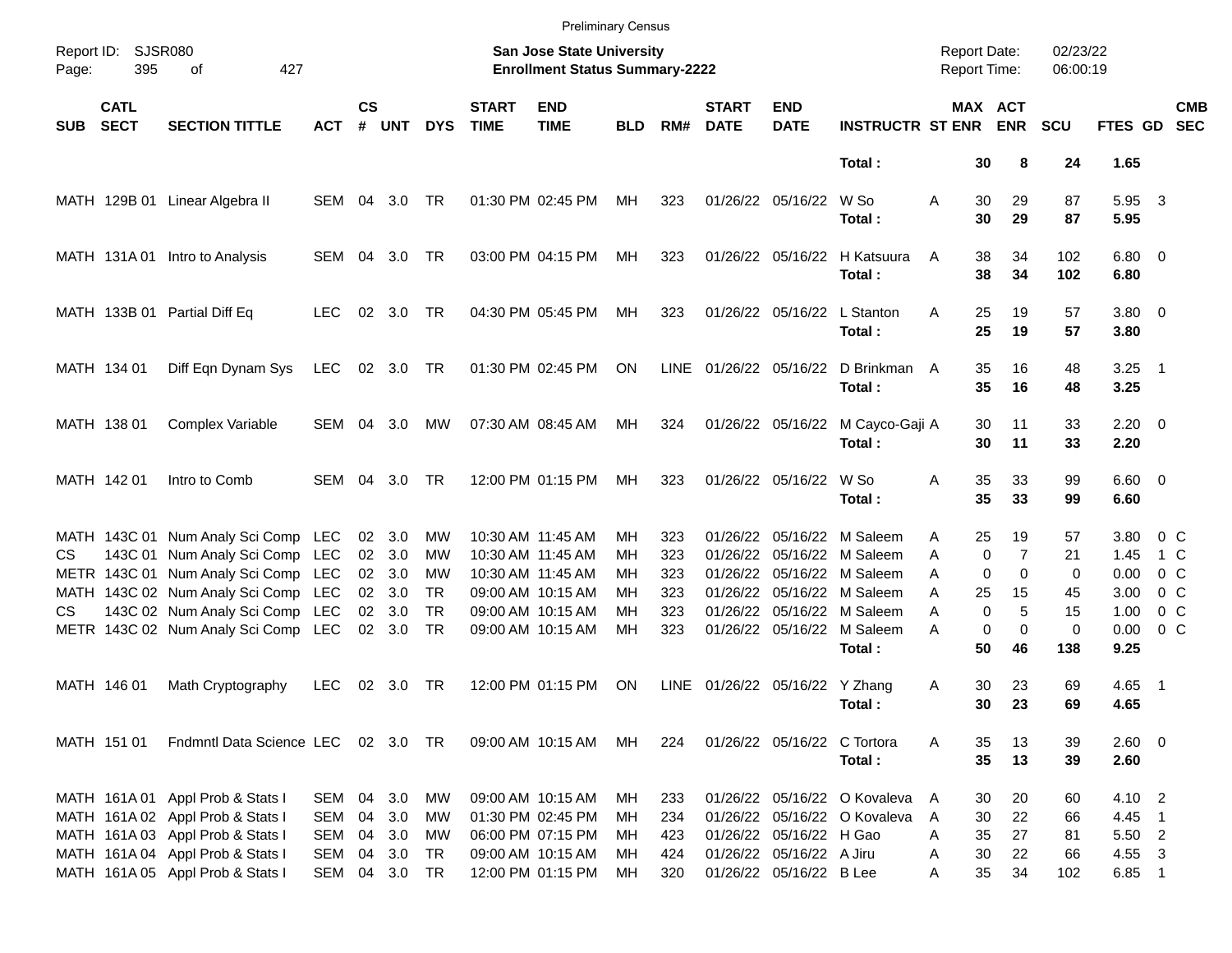|                     |                                           |                                                                        |                                        |                    |                   |                        |                             | <b>Preliminary Census</b>                                                 |            |            |                             |                                               |                                                |             |                     |                                            |                      |                                      |                                  |                          |
|---------------------|-------------------------------------------|------------------------------------------------------------------------|----------------------------------------|--------------------|-------------------|------------------------|-----------------------------|---------------------------------------------------------------------------|------------|------------|-----------------------------|-----------------------------------------------|------------------------------------------------|-------------|---------------------|--------------------------------------------|----------------------|--------------------------------------|----------------------------------|--------------------------|
| Report ID:<br>Page: | <b>SJSR080</b><br>396                     | 427<br>of                                                              |                                        |                    |                   |                        |                             | <b>San Jose State University</b><br><b>Enrollment Status Summary-2222</b> |            |            |                             |                                               |                                                |             |                     | <b>Report Date:</b><br><b>Report Time:</b> | 02/23/22<br>06:00:19 |                                      |                                  |                          |
| <b>SUB</b>          | <b>CATL</b><br><b>SECT</b>                | <b>SECTION TITTLE</b>                                                  | <b>ACT</b>                             | $\mathsf{cs}$<br># | <b>UNT</b>        | <b>DYS</b>             | <b>START</b><br><b>TIME</b> | <b>END</b><br><b>TIME</b>                                                 | <b>BLD</b> | RM#        | <b>START</b><br><b>DATE</b> | <b>END</b><br><b>DATE</b>                     | <b>INSTRUCTR ST ENR</b>                        |             |                     | MAX ACT<br><b>ENR</b>                      | SCU                  | <b>FTES GD</b>                       |                                  | <b>CMB</b><br><b>SEC</b> |
|                     |                                           | MATH 161A 06 Appl Prob & Stats I                                       | SEM                                    | 04                 | 3.0               | TR.                    |                             | 03:00 PM 04:15 PM                                                         | MН         | 320        |                             | 01/26/22 05/16/22                             | O Kovaleva<br>Total:                           | A           | 30<br>190           | 23<br>148                                  | 69<br>444            | 4.65 1<br>30.10                      |                                  |                          |
|                     |                                           | MATH 161B 01 Appl Prob & Stats II<br>MATH 161B 02 Appl Prob & Stats II | SEM<br><b>SEM</b>                      | 05<br>05           | 3.0<br>3.0        | МW<br><b>MW</b>        |                             | 09:00 AM 10:15 AM<br>01:30 PM 02:45 PM                                    | MН<br>MH   | 224<br>224 | 01/26/22<br>01/26/22        | 05/16/22<br>05/16/22                          | T Issa<br>T Issa<br>Total:                     | A<br>A      | 35<br>35<br>70      | 16<br>26<br>42                             | 48<br>78<br>126      | 3.30<br>5.20<br>8.50                 | $\overline{2}$<br>$\overline{0}$ |                          |
|                     | MATH 163 01<br>MATH 163 02<br>MATH 163 60 | Probability Theory<br>Probability Theory<br>Probability Theory         | <b>LEC</b><br><b>LEC</b><br><b>LEC</b> | 02<br>02           | 3.0<br>3.0<br>3.0 | <b>TR</b><br><b>MW</b> |                             | 04:30 PM 05:45 PM<br>04:30 PM 05:45 PM                                    | МH<br>МH   | 423<br>320 |                             | 01/26/22 05/16/22 A Shao<br>01/26/22 05/16/22 | A Shao<br>Total:                               | X<br>A<br>A | 0<br>32<br>32<br>64 | $\mathbf 0$<br>32<br>21<br>53              | 0<br>96<br>63<br>159 | $0.00 \t 0$<br>6.85<br>4.45<br>11.30 | - 9<br>5                         |                          |
|                     |                                           | MATH 163W 01 Prob Workshop                                             | LAB                                    | 15                 | 1.0               | <b>TR</b>              |                             | 06:00 PM 07:15 PM                                                         | MН         | 424        |                             | 01/26/22 05/16/22 A Shao                      | Total:                                         | A           | 35<br>35            | 13<br>13                                   | 13<br>13             | $0.93$ 4<br>0.93                     |                                  |                          |
|                     | MATH 164 01<br>MATH 164 02                | Math Stat<br>Math Stat                                                 | SEM<br><b>SEM</b>                      | 04<br>04           | 3.0<br>3.0        | TR.<br><b>TR</b>       |                             | 10:30 AM 11:45 AM<br>12:00 PM 01:15 PM                                    | MН<br>MH   | 224<br>224 | 01/26/22<br>01/26/22        | 05/16/22<br>05/16/22                          | M Bremer<br>M Bremer<br>Total:                 | A<br>A      | 35<br>35<br>70      | 19<br>24<br>43                             | 57<br>72<br>129      | 4.10<br>5.20<br>9.30                 | - 6<br>8                         |                          |
|                     |                                           | MATH 167PS 01 Python and SQL<br>MATH 167PS 02 Python and SQL           | LEC.<br><b>LEC</b>                     | 02<br>02           | 3.0<br>3.0        | <b>MW</b><br><b>MW</b> |                             | 10:30 AM 11:45 AM<br>01:30 PM 02:45 PM                                    |            |            | 01/26/22                    | 05/16/22<br>01/26/22 05/16/22                 | M Bremer<br>M Bremer<br>Total:                 | A<br>A      | 27<br>25<br>52      | 26<br>18<br>44                             | 78<br>54<br>132      | 5.80 12<br>$3.90\quad 6$<br>9.70     |                                  |                          |
|                     |                                           | MATH 167R 01 R Programming                                             | <b>LEC</b>                             | 02                 | 3.0               | <b>TR</b>              |                             | 12:00 PM 01:15 PM                                                         | MН         | 223        |                             | 01/26/22 05/16/22                             | O Kovaleva<br>Total:                           | A           | 30<br>30            | 17<br>17                                   | 51<br>51             | $3.50$ 2<br>3.50                     |                                  |                          |
|                     | MATH 178 01<br>MATH 178 02                | Math Modeling<br>Math Modeling                                         | SEM<br><b>SEM</b>                      | 04<br>04           | 3.0<br>3.0        | MW<br><b>MW</b>        |                             | 09:00 AM 10:15 AM<br>12:00 PM 01:15 PM                                    | MН<br>MH   | 320<br>320 | 01/26/22                    | 01/26/22 05/16/22<br>05/16/22                 | G Le<br>M Yahdi<br>Total:                      | A<br>A      | 35<br>35<br>70      | 24<br>35<br>59                             | 72<br>105<br>177     | $4.80$ 0<br>$7.00 \t 0$<br>11.80     |                                  |                          |
|                     | MATH 179 01<br>MATH 179 02                | Intro Graph Theory<br>Intro Graph Theory                               | <b>SEM</b><br>SEM                      | 04                 | 3.0<br>3.0        | TBA                    |                             |                                                                           | <b>ON</b>  |            |                             |                                               | LINE 01/26/22 05/16/22 S JahanbekamA<br>Total: | Χ           | 0<br>35<br>35       | 0<br>58<br>58                              | 0<br>174<br>174      | $0.00 \t 0$<br>11.60 0<br>11.60      |                                  |                          |
|                     |                                           | MATH 180R 02 UG Math Research<br>MATH 180R 03 UG Math Research         | <b>SUP</b><br><b>SUP</b>               | 36                 | 3.0<br>36 3.0 TBA | TBA                    |                             |                                                                           | ON<br>ON   |            |                             | LINE 01/26/22 05/16/22 C Tortora              | LINE 01/26/22 05/16/22 L Stanton<br>Total:     | Α<br>Α      | 5<br>4<br>9         | 1<br>$\mathbf{2}$                          | 3<br>3<br>6          | $0.20 \ 0$<br>$0.20 \ 0$<br>0.40     |                                  |                          |
|                     | MATH 185 01                               | Special Top Math                                                       | <b>LEC</b>                             |                    | 3.0               |                        |                             |                                                                           |            |            |                             |                                               |                                                | X           | 0                   | 0                                          | 0                    | $0.00 \t 0$                          |                                  |                          |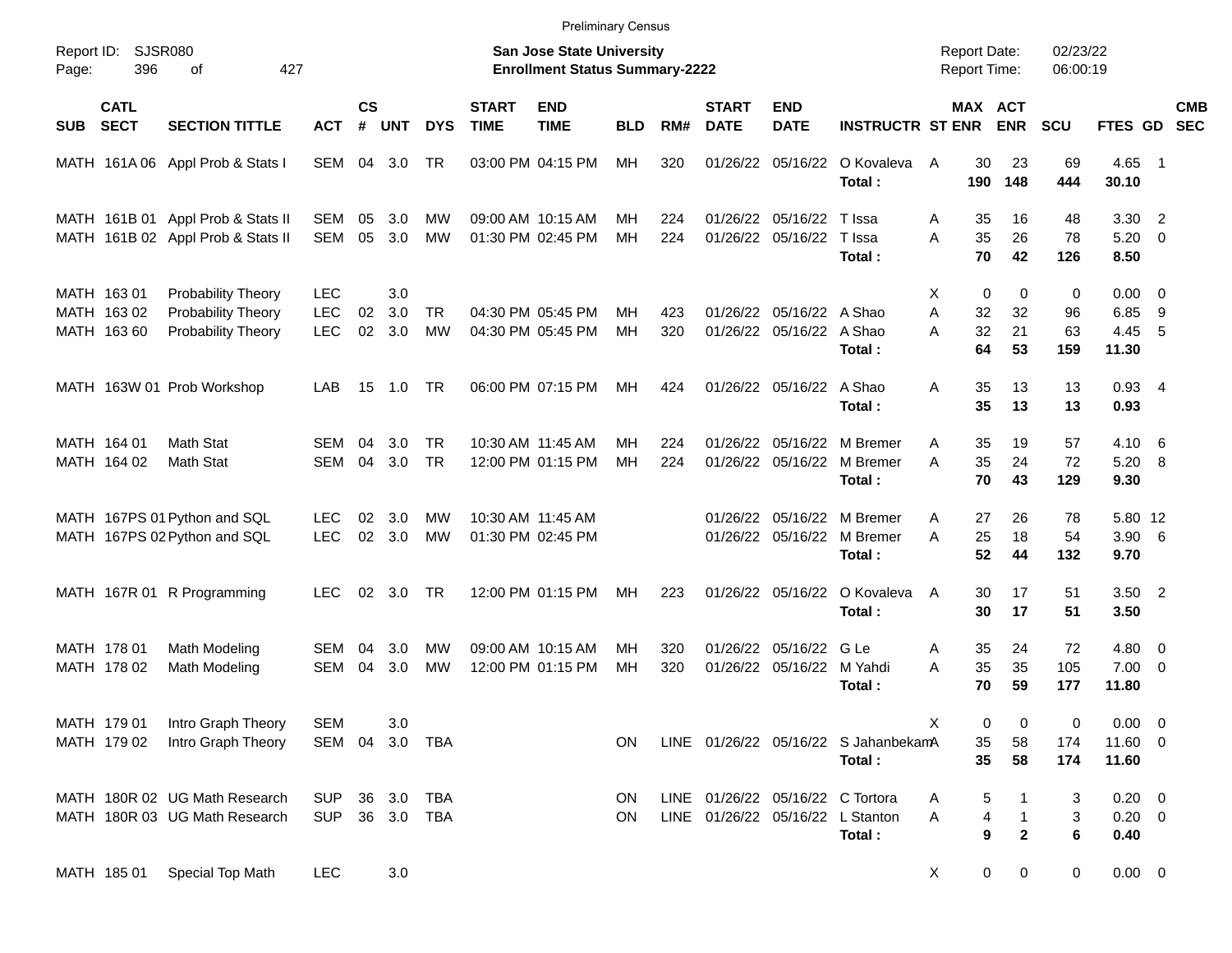| Report ID: | <b>SJSR080</b>             |                                                                        |                          |                    |               |                  |                             | <b>Preliminary Census</b><br><b>San Jose State University</b>          |                        |                    |                             |                                        |                                                     | <b>Report Date:</b> |                                  | 02/23/22       |                                   |                         |            |
|------------|----------------------------|------------------------------------------------------------------------|--------------------------|--------------------|---------------|------------------|-----------------------------|------------------------------------------------------------------------|------------------------|--------------------|-----------------------------|----------------------------------------|-----------------------------------------------------|---------------------|----------------------------------|----------------|-----------------------------------|-------------------------|------------|
| Page:      | 397                        | 427<br>of                                                              |                          |                    |               |                  |                             | <b>Enrollment Status Summary-2222</b>                                  |                        |                    |                             |                                        |                                                     | Report Time:        |                                  | 06:00:19       |                                   |                         |            |
| <b>SUB</b> | <b>CATL</b><br><b>SECT</b> | <b>SECTION TITTLE</b>                                                  | <b>ACT</b>               | $\mathsf{cs}$<br># | <b>UNT</b>    | <b>DYS</b>       | <b>START</b><br><b>TIME</b> | <b>END</b><br><b>TIME</b>                                              | <b>BLD</b>             | RM#                | <b>START</b><br><b>DATE</b> | <b>END</b><br><b>DATE</b>              | <b>INSTRUCTR ST ENR</b>                             |                     | MAX ACT<br><b>ENR</b>            | <b>SCU</b>     | FTES GD SEC                       |                         | <b>CMB</b> |
|            | MATH 185 02<br>MATH 185 03 | Special Top Math<br>Special Top Math                                   | <b>LEC</b><br><b>LEC</b> | 02                 | 3.0<br>02 3.0 | TR<br><b>TBA</b> |                             | 10:30 AM 11:45 AM                                                      | <b>SH</b><br><b>ON</b> | 347<br><b>LINE</b> | 01/26/22                    | 05/16/22                               | G Chen<br>01/26/22 05/16/22 S JahanbekamA<br>Total: | 35<br>Α<br>35<br>70 | 12<br>13<br>25                   | 36<br>39<br>75 | $2.40 \ 0$<br>$2.60 \t 0$<br>5.00 |                         |            |
|            | MATH 188I 01               | Internship                                                             | <b>SUP</b>               | 36                 | 3.0           | TBA              |                             |                                                                        |                        |                    |                             | 01/26/22 05/16/22 C Tortora            | Total:                                              | Α<br>30<br>30       | -1<br>1                          | 3<br>3         | $0.20 \ 0$<br>0.20                |                         |            |
|            | MATH 203 01                | Appl Math, Comp&Stat SEM 06 3.0                                        |                          |                    |               | TBA              |                             |                                                                        |                        |                    |                             | 01/26/22 05/16/22                      | D Fryer<br>Total:                                   | 12<br>A<br>12       | $\overline{4}$<br>4              | 12<br>12       | $0.90$ 2<br>0.90                  |                         |            |
|            |                            | MATH 221B 01 Higher Algebra II                                         | SEM                      | 05                 | 3.0           | МW               |                             | 09:00 AM 10:15 AM                                                      | МH                     | 234                |                             | 01/26/22 05/16/22                      | T Hsu<br>Total:                                     | 25<br>Α<br>25       | $\overline{4}$<br>4              | 12<br>12       | 1.004<br>1.00                     |                         |            |
|            | MATH 226 01<br>MATH 226 02 | Theory of Num<br>Theory of Num                                         | <b>SEM</b><br><b>SEM</b> | 05                 | 3.0<br>3.0    | TR               |                             | 01:30 PM 02:45 PM                                                      |                        |                    |                             |                                        | 01/26/22 05/16/22 J Schettler<br>Total:             | Χ<br>A<br>25<br>25  | 0<br>0<br>3<br>3                 | 0<br>9<br>9    | $0.00 \t 0$<br>0.75<br>0.75       | $\overline{\mathbf{3}}$ |            |
|            |                            | MATH 231B 01 Functional Analysis                                       | <b>LEC</b>               | 04                 | 3.0           | TR               |                             | 12:00 PM 01:15 PM                                                      | МH                     | 235                |                             | 01/26/22 05/16/22                      | K Hambrook A<br>Total:                              | 25<br>25            | $\overline{2}$<br>$\overline{2}$ | 6<br>6         | $0.50$ 2<br>0.50                  |                         |            |
|            | MATH 234 01                | Adv Dynamical Sys                                                      | <b>SEM</b>               |                    | 3.0           |                  |                             |                                                                        |                        |                    |                             |                                        | Total:                                              | Χ                   | 0<br>0<br>$\bf{0}$<br>$\bf{0}$   | 0<br>0         | $0.00 \t 0$<br>0.00               |                         |            |
|            |                            | MATH 243M 01 Numerical Linear Alg<br>MATH 243M 02 Numerical Linear Alg | <b>LEC</b><br><b>LEC</b> | 04                 | 3.0<br>04 3.0 | TBA              |                             |                                                                        | ΟN                     | LINE               |                             | 01/26/22 05/16/22<br>01/26/22 05/16/22 | P Koev<br>Total:                                    | X.<br>A<br>25<br>25 | 0<br>0<br>6<br>6                 | 0<br>18<br>18  | $0.00 \t 0$<br>1.50 6<br>1.50     |                         |            |
|            | MATH 250 01                | Data Visualization                                                     | <b>LEC</b>               | 02                 | 3.0           | TR               |                             | 09:00 AM 10:15 AM                                                      | МH                     | 223                |                             | 01/26/22 05/16/22                      | G Chen<br>Total:                                    | Α<br>25<br>25       | 27<br>27                         | 81<br>81       | 6.75 27<br>6.75                   |                         |            |
|            |                            | MATH 258 01 Categorical Data                                           |                          |                    |               |                  |                             | LEC 02 3.0 TR  01:30 PM  02:45 PM  MH  223  01/26/22  05/16/22  B  Lee |                        |                    |                             |                                        | Total :                                             | 25<br>Α<br>25       | 17<br>17                         | 51<br>51       | 4.25 17<br>4.25                   |                         |            |
|            |                            | MATH 261B 01 Design Analy Expts LEC 02 3.0 TR 04:30 PM 05:45 PM MH 223 |                          |                    |               |                  |                             |                                                                        |                        |                    |                             |                                        | 01/26/22 05/16/22 O Kovaleva A<br>Total:            | 25<br>25            | 20<br>20                         | 60<br>60       | 5.00 20<br>5.00                   |                         |            |
|            |                            | MATH 275A 01 Topology                                                  | LEC 04 3.0 TR            |                    |               |                  |                             | 10:30 AM 11:45 AM ON LINE 01/26/22 05/16/22 Y Zhang                    |                        |                    |                             |                                        | Total:                                              | A<br>32<br>32       | 4<br>4                           | 12<br>12       | 1.004<br>1.00                     |                         |            |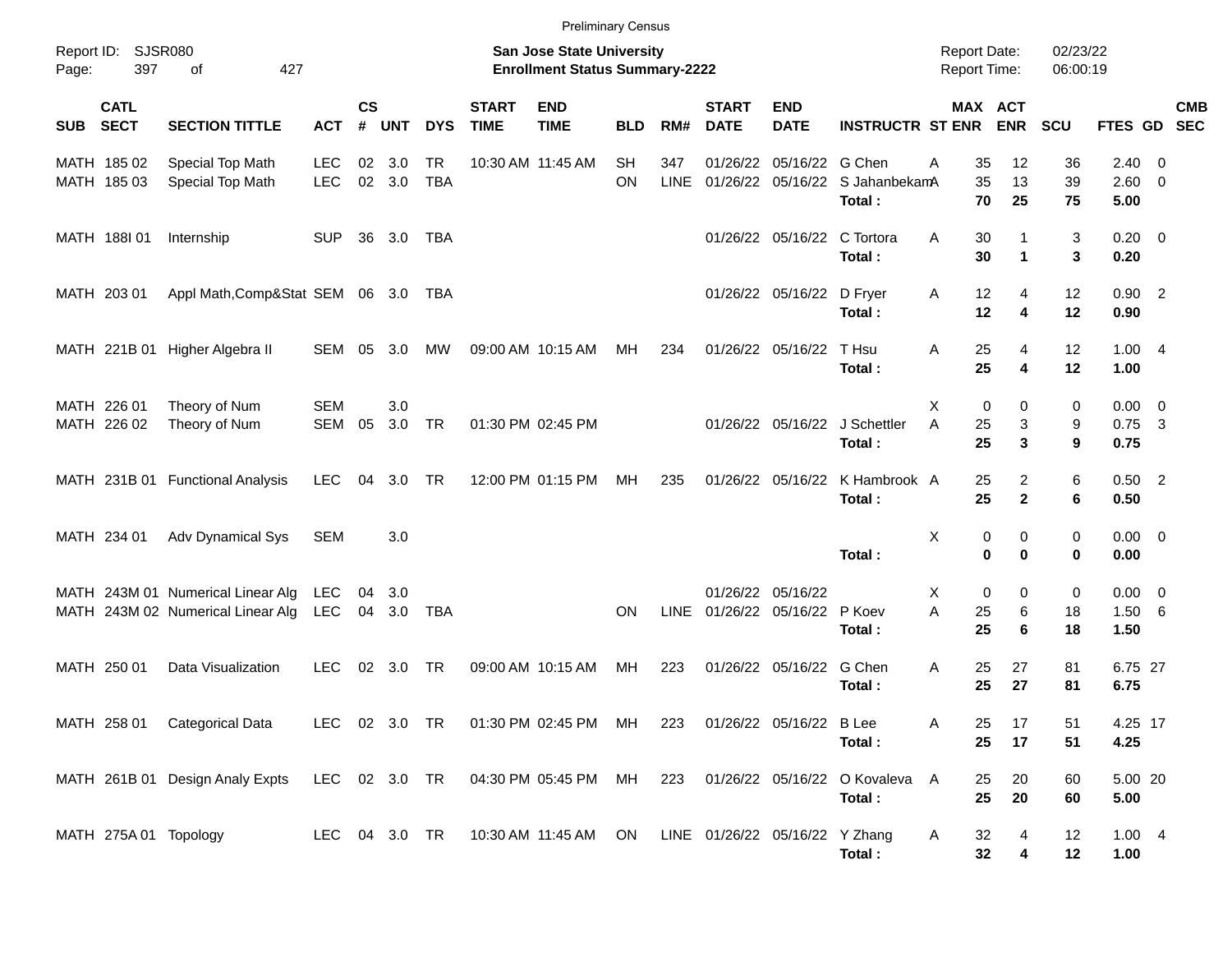|            |                            |                                   |            |                    |            |            |                             |                                                                           | <b>Preliminary Census</b> |             |                             |                             |                                 |                                     |             |                   |                      |                    |                            |            |
|------------|----------------------------|-----------------------------------|------------|--------------------|------------|------------|-----------------------------|---------------------------------------------------------------------------|---------------------------|-------------|-----------------------------|-----------------------------|---------------------------------|-------------------------------------|-------------|-------------------|----------------------|--------------------|----------------------------|------------|
| Page:      | Report ID: SJSR080<br>398  | 427<br>оf                         |            |                    |            |            |                             | <b>San Jose State University</b><br><b>Enrollment Status Summary-2222</b> |                           |             |                             |                             |                                 | <b>Report Date:</b><br>Report Time: |             |                   | 02/23/22<br>06:00:19 |                    |                            |            |
| <b>SUB</b> | <b>CATL</b><br><b>SECT</b> | <b>SECTION TITTLE</b>             | <b>ACT</b> | $\mathsf{cs}$<br># | <b>UNT</b> | <b>DYS</b> | <b>START</b><br><b>TIME</b> | <b>END</b><br><b>TIME</b>                                                 | <b>BLD</b>                | RM#         | <b>START</b><br><b>DATE</b> | <b>END</b><br><b>DATE</b>   | <b>INSTRUCTR ST ENR</b>         | MAX ACT                             |             | <b>ENR</b>        | <b>SCU</b>           | FTES GD SEC        |                            | <b>CMB</b> |
|            | MATH 280 01                | <b>Grad Ind Studies</b>           | <b>SUP</b> | 25                 | 3.0        | TBA        |                             |                                                                           | <b>ON</b>                 | <b>LINE</b> |                             | 01/26/22 05/16/22           | L Stanton<br>Total:             | Α                                   | 3<br>3      | $\mathbf 1$       | 3<br>3               | 0.25<br>0.25       | $\overline{\phantom{0}}$ 1 |            |
|            | MATH 285 01                | Adv Topics-Math/Math SEM          |            |                    | 3.0        |            |                             |                                                                           |                           |             |                             |                             | Total:                          | Х                                   | 0<br>0      | 0<br>$\mathbf 0$  | 0<br>$\mathbf 0$     | $0.00 \ 0$<br>0.00 |                            |            |
|            | MATH 285A 01               | Adv Applied Math                  | <b>LEC</b> | 02                 | 3.0        | TR         |                             | 12:00 PM 01:15 PM                                                         | МH                        | 234         |                             | 01/26/22 05/16/22           | L Stanton<br>Total:             | Α                                   | 25<br>25    | 11<br>11          | 33<br>33             | $2.65$ 9<br>2.65   |                            |            |
|            | MATH 287 01                | Prof Dev Col Teach                | SEM        |                    | 05 1.0 F   |            |                             | 04:00 PM 06:00 PM                                                         | ON                        | LINE        |                             | 01/26/22 05/16/22           | T Hsu<br>Total:                 | Α                                   | 30<br>30    | 4<br>4            | 4<br>4               | $0.33$ 4<br>0.33   |                            |            |
|            | MATH 288I 01               | Stats Internship                  | <b>SUP</b> |                    | 25 3.0     | TBA        |                             |                                                                           |                           |             |                             | 01/26/22 05/16/22           | C Tortora<br>Total:             | Α                                   | 20<br>20    | 2<br>$\mathbf{2}$ | 6<br>6               | $0.50$ 2<br>0.50   |                            |            |
|            | MATH 297A 01               | Prep for Proj/Thesis              | <b>SUP</b> | 36                 | 3.0        | <b>TBA</b> |                             |                                                                           | <b>ON</b>                 | LINE        |                             | 01/26/22 05/16/22 C Tortora |                                 | A                                   | 3           | 2                 | 6                    | $0.50$ 2           |                            |            |
|            |                            | MATH 297A 02 Prep for Proj/Thesis | <b>SUP</b> | 36                 | 3.0        | <b>TBA</b> |                             |                                                                           | <b>ON</b>                 | LINE        |                             |                             | 01/26/22 05/16/22 L Stanton     | Α                                   | 3           |                   | 3                    | 0.25               | -1                         |            |
|            |                            | MATH 297A 03 Prep for Proj/Thesis | <b>SUP</b> | 36                 | 3.0        | <b>TBA</b> |                             |                                                                           | ON                        | <b>LINE</b> |                             | 01/26/22 05/16/22 G Chen    |                                 | Α                                   | 3           |                   | 3                    | 0.25               | $\overline{1}$             |            |
|            |                            | MATH 297A 04 Prep for Proj/Thesis | <b>SUP</b> |                    | 3.0        |            |                             |                                                                           |                           |             |                             |                             |                                 | Χ                                   | $\mathbf 0$ | 0                 | 0                    | 0.00               | $\overline{0}$             |            |
|            |                            | MATH 297A 05 Prep for Proj/Thesis | <b>SUP</b> |                    | 3.0        |            |                             |                                                                           |                           |             |                             |                             |                                 | Χ                                   | 0           | 0                 | 0                    | 0.00               | 0                          |            |
|            |                            | MATH 297A 06 Prep for Proj/Thesis | <b>SUP</b> |                    | 3.0        |            |                             |                                                                           |                           |             |                             |                             |                                 | $\sf X$                             | 0           | 0                 | 0                    | 0.00               | $\overline{0}$             |            |
|            |                            |                                   |            |                    |            |            |                             |                                                                           |                           |             |                             |                             | Total:                          |                                     | 9           | 4                 | 12                   | 1.00               |                            |            |
|            | MATH 298 01                | <b>Special Study</b>              | <b>SUP</b> | 25                 | 3.0        | <b>TBA</b> |                             |                                                                           | <b>ON</b>                 | LINE        |                             |                             | 01/26/22 05/16/22 J Schettler   | Α                                   | 3           | 3                 | 9                    | 0.75               | $\overline{\mathbf{3}}$    |            |
|            | MATH 298 02                | <b>Special Study</b>              | <b>SUP</b> | 25                 | 3.0        | <b>TBA</b> |                             |                                                                           | <b>ON</b>                 | LINE        |                             | 01/26/22 05/16/22 B Lee     |                                 | Α                                   | 3           |                   | 3                    | 0.25               | -1                         |            |
|            | MATH 298 03                | <b>Special Study</b>              | <b>SUP</b> | 25                 | 3.0        | <b>TBA</b> |                             |                                                                           | <b>ON</b>                 | <b>LINE</b> |                             | 01/26/22 05/16/22 T Hsu     |                                 | Α                                   | 3           |                   | 3                    | 0.25               | -1                         |            |
|            | MATH 298 04                | <b>Special Study</b>              | <b>SUP</b> | 25                 | 3.0        | <b>TBA</b> |                             |                                                                           | ON                        | <b>LINE</b> |                             | 01/26/22 05/16/22 S Simic   |                                 | Α                                   | 3           | 2                 | 6                    | 0.50               | $\overline{2}$             |            |
|            | MATH 298 05                | <b>Special Study</b>              | <b>SUP</b> | 25                 | 3.0        | <b>TBA</b> |                             |                                                                           | ON                        | <b>LINE</b> |                             |                             | 01/26/22 05/16/22 S JahanbekamA |                                     | 3           | 1                 | 3                    | 0.25               | $\overline{1}$             |            |
|            | MATH 298 06                | <b>Special Study</b>              | <b>SUP</b> |                    | 3.0        |            |                             |                                                                           |                           |             |                             |                             |                                 | Х                                   | $\mathbf 0$ | 0                 | 0                    | 0.00               | 0                          |            |
|            | MATH 298 07                | <b>Special Study</b>              | <b>SUP</b> |                    | 3.0        |            |                             |                                                                           |                           |             |                             |                             |                                 | Χ                                   | 0           | $\Omega$          | $\mathbf 0$          | 0.00               | $\mathbf 0$                |            |
|            | MATH 298 08                | <b>Special Study</b>              | <b>SUP</b> |                    | 3.0        |            |                             |                                                                           |                           |             |                             |                             |                                 | X                                   | 0           | 0                 | 0                    | 0.00               | $\overline{\mathbf{0}}$    |            |
|            | MATH 298 09                | <b>Special Study</b>              | <b>SUP</b> |                    | 3.0        |            |                             |                                                                           |                           |             |                             |                             |                                 | $\sf X$                             | 0           | 0                 | 0                    | $0.00 \t 0$        |                            |            |
|            |                            |                                   |            |                    |            |            |                             |                                                                           |                           |             |                             |                             | Total:                          |                                     | 15          | 8                 | 24                   | 2.00               |                            |            |
|            | MATH 299 01                | <b>Masters Thesis</b>             | <b>SUP</b> |                    | 1.0        |            |                             |                                                                           |                           |             |                             |                             |                                 | X                                   | 0           | 0                 | 0                    | $0.00 \t 0$        |                            |            |
|            | MATH 299 02                | <b>Masters Thesis</b>             | <b>SUP</b> |                    | 2.0        |            |                             |                                                                           |                           |             |                             |                             |                                 | $\mathsf X$                         | $\pmb{0}$   | 0                 | 0                    | $0.00 \t 0$        |                            |            |
|            | MATH 299 03                | <b>Masters Thesis</b>             | <b>SUP</b> |                    | 3.0        |            |                             |                                                                           |                           |             |                             |                             |                                 | $\mathsf X$                         | 0           | 0                 | 0                    | $0.00 \t 0$        |                            |            |
|            |                            |                                   |            |                    |            |            |                             |                                                                           |                           |             |                             |                             | Total:                          |                                     | $\bf{0}$    | 0                 | $\bf{0}$             | 0.00               |                            |            |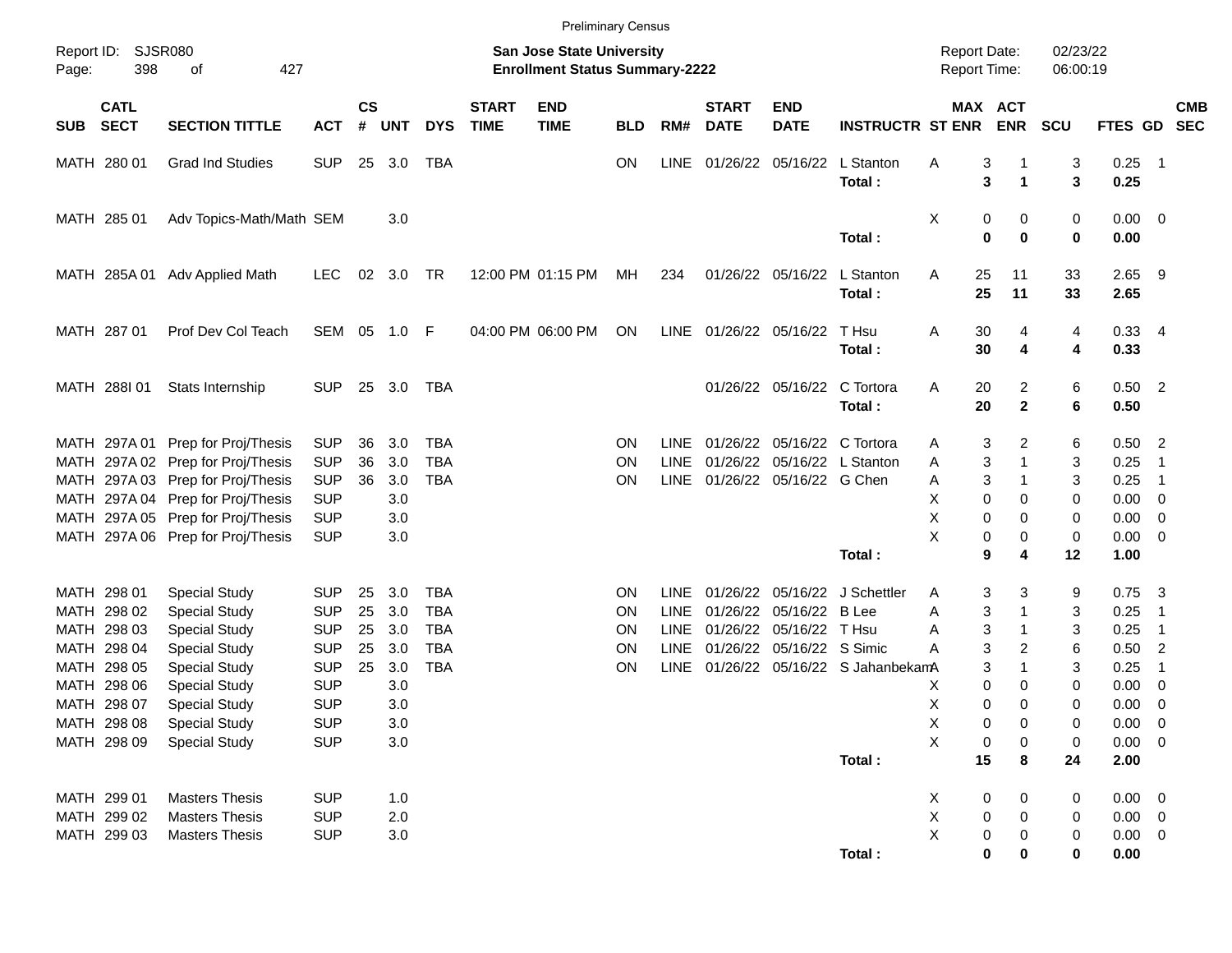|                                                                   |              |                    |            |            |                             | <b>Preliminary Census</b>                                                 |            |             |                             |                           |                                       |                                     |                            |                      |                |                           |
|-------------------------------------------------------------------|--------------|--------------------|------------|------------|-----------------------------|---------------------------------------------------------------------------|------------|-------------|-----------------------------|---------------------------|---------------------------------------|-------------------------------------|----------------------------|----------------------|----------------|---------------------------|
| SJSR080<br>Report ID:<br>399<br>427<br>Page:<br>οf                |              |                    |            |            |                             | <b>San Jose State University</b><br><b>Enrollment Status Summary-2222</b> |            |             |                             |                           |                                       | <b>Report Date:</b><br>Report Time: |                            | 02/23/22<br>06:00:19 |                |                           |
| <b>CATL</b><br><b>SECT</b><br><b>SECTION TITTLE</b><br><b>SUB</b> | <b>ACT</b>   | $\mathsf{cs}$<br># | <b>UNT</b> | <b>DYS</b> | <b>START</b><br><b>TIME</b> | <b>END</b><br><b>TIME</b>                                                 | <b>BLD</b> | RM#         | <b>START</b><br><b>DATE</b> | <b>END</b><br><b>DATE</b> | <b>INSTRUCTR ST ENR</b>               |                                     | MAX ACT<br><b>ENR</b>      | <b>SCU</b>           |                | <b>CMB</b><br>FTES GD SEC |
| MATH 1001S 01 MATH 01 Support                                     | ACT          | 07                 | 1.0        | MW         |                             | 09:00 AM 09:50 AM                                                         | DH.        | 416         | 01/26/22                    | 05/16/22 T Hsu            |                                       | 28<br>A                             | 27                         | 27                   | 1.80           | - 0                       |
| MATH 1001S 02 MATH 01 Support                                     | <b>ACT</b>   | 07                 | 1.0        | <b>TR</b>  |                             | 12:00 PM 12:50 PM                                                         | DH.        | 416         |                             | 01/26/22 05/16/22 T Hsu   |                                       | 28<br>A                             | 27                         | 27                   | 1.80           | $\overline{0}$            |
| MATH 1001S 03 MATH 01 Support                                     | <b>ACT</b>   | 07                 | 1.0        | <b>TR</b>  |                             | 04:30 PM 05:20 PM                                                         | ON         | <b>LINE</b> |                             |                           | 01/26/22 05/16/22 H DeBrine<br>Total: | 28<br>A<br>84                       | 18<br>72                   | 18<br>72             | 1.20<br>4.80   | $\overline{0}$            |
| MATH 1010AS 01MATH 10A Support                                    | ACT          |                    | 07 1.0     | - TR       |                             | 01:30 PM 02:20 PM                                                         |            |             |                             |                           | 01/26/22 05/16/22 E Henderson A       | 28                                  | 13                         | 13                   | $0.87$ 0       |                           |
|                                                                   |              |                    |            |            |                             |                                                                           |            |             |                             |                           | Total:                                | 28                                  | 13                         | 13                   | 0.87           |                           |
| MATH 1010PS 01MATH 10P Support                                    | ACT          |                    | 07 1.0     | TR         |                             | 01:30 PM 02:20 PM                                                         | МH         | 233         |                             |                           | 01/26/22 05/16/22 S Rogalsky          | 28<br>A                             | 23                         | 23                   | $1.53 \t 0$    |                           |
|                                                                   |              |                    |            |            |                             |                                                                           |            |             |                             |                           | Total:                                | 28                                  | 23                         | 23                   | 1.53           |                           |
| MATH 1018AS 01MATH 18A Support                                    | ACT          | 07                 | 1.0        | MW         |                             | 03:00 PM 03:50 PM                                                         | DH.        | 416         | 01/26/22                    |                           | 05/16/22 E Henderson A                | 28                                  | 27                         | 27                   | $1.80 \ 0$     |                           |
| MATH 1018AS 02MATH 18A Support                                    | ACT          |                    | 07 1.0     | <b>TR</b>  |                             | 10:30 AM 11:20 AM                                                         | MH         | 234         |                             |                           | 01/26/22 05/16/22 E Henderson A       | 28                                  | 10                         | 10                   | $0.67$ 0       |                           |
|                                                                   |              |                    |            |            |                             |                                                                           |            |             |                             |                           | Total:                                | 56                                  | 37                         | 37                   | 2.47           |                           |
| MATH 1019S 01 MATH 19 Support                                     | ACT          | 07                 | 1.0        | <b>TR</b>  |                             | 03:00 PM 03:50 PM                                                         | DH         | 416         |                             |                           | 01/26/22 05/16/22 H DeBrine           | 28<br>A                             | 26                         | 26                   | $1.73 \t 0$    |                           |
| MATH 1019S 02 MATH 19 Support                                     | <b>ACT</b>   |                    | 1.0        |            |                             |                                                                           |            |             |                             |                           |                                       | X                                   | $\mathbf 0$<br>$\mathbf 0$ | 0                    | $0.00 \t 0$    |                           |
|                                                                   |              |                    |            |            |                             |                                                                           |            |             |                             |                           | Total:                                | 28                                  | 26                         | 26                   | 1.73           |                           |
| MTED 184S 01 MthEd Phase II Sem                                   | SEM          | 05                 | 1.0        |            |                             |                                                                           |            |             |                             | 01/26/22 05/16/22         |                                       | X                                   | 0<br>0                     | 0                    | $0.00 \t 0$    |                           |
| MTED 184S 02 MthEd Phase II Sem                                   | SEM 05 1.0 F |                    |            |            |                             | 05:50 PM 07:50 PM                                                         |            |             |                             |                           | 01/26/22 05/16/22 D Goulette          | A<br>10                             | 9                          | 9                    | $0.72$ 7       |                           |
|                                                                   |              |                    |            |            |                             |                                                                           |            |             |                             |                           | Total:                                | 10                                  | 9                          | 9                    | 0.72           |                           |
| MTED 184X 01 Phase I ST                                           | <b>SUP</b>   |                    | 24 4.0     | TBA        |                             |                                                                           |            |             |                             |                           | 01/26/22 05/16/22 D Goulette          | A<br>10                             | $\overline{7}$             | 28                   | $1.87 \t 0$    |                           |
|                                                                   |              |                    |            |            |                             |                                                                           |            |             |                             |                           | Total:                                | 10                                  | $\overline{7}$             | 28                   | 1.87           |                           |
| MTED 184Y 01 Stdt Tchg II                                         | <b>SUP</b>   |                    | 25 4.0     | TBA        |                             |                                                                           |            |             |                             |                           | 01/26/22 05/16/22 D Goulette          | A<br>10                             | 10                         | 40                   | $3.13 \quad 7$ |                           |
|                                                                   |              |                    |            |            |                             |                                                                           |            |             |                             |                           | Total:                                | 10                                  | 10                         | 40                   | 3.13           |                           |
| MTED 184Z 01 Stdt Tchg III                                        | <b>SUP</b>   |                    | 25 4.0     | TBA        |                             |                                                                           |            |             |                             |                           | 01/26/22 05/16/22 D Goulette          | 10<br>A                             | 13                         | 52                   | $3.93 \quad 7$ |                           |
|                                                                   |              |                    |            |            |                             |                                                                           |            |             |                             |                           | Total:                                |                                     | 10<br>13                   | 52                   | 3.93           |                           |
| MTED 394 01<br>Secondary Math MethoSEM 05 3.0 T                   |              |                    |            |            |                             | 04:30 PM 07:10 PM                                                         | MH         | 425         |                             |                           | 01/26/22 05/16/22 C Roddick           | 25<br>A                             | 17                         | 51                   | $3.40 \ 0$     |                           |
|                                                                   |              |                    |            |            |                             |                                                                           |            |             |                             |                           | Total:                                | 25                                  | 17                         | 51                   | 3.40           |                           |
|                                                                   |              |                    |            |            |                             |                                                                           |            |             |                             |                           |                                       |                                     |                            |                      |                |                           |
| Department : Mathematics & Statistics                             |              |                    |            |            |                             |                                                                           |            |             |                             |                           | <b>Department Total:</b>              |                                     |                            | 6854 5823 15607      | 1050.75        |                           |

**Lower Division : 4926 4533 12101 806.98 Upper Division : 1358 985 2941 200.58**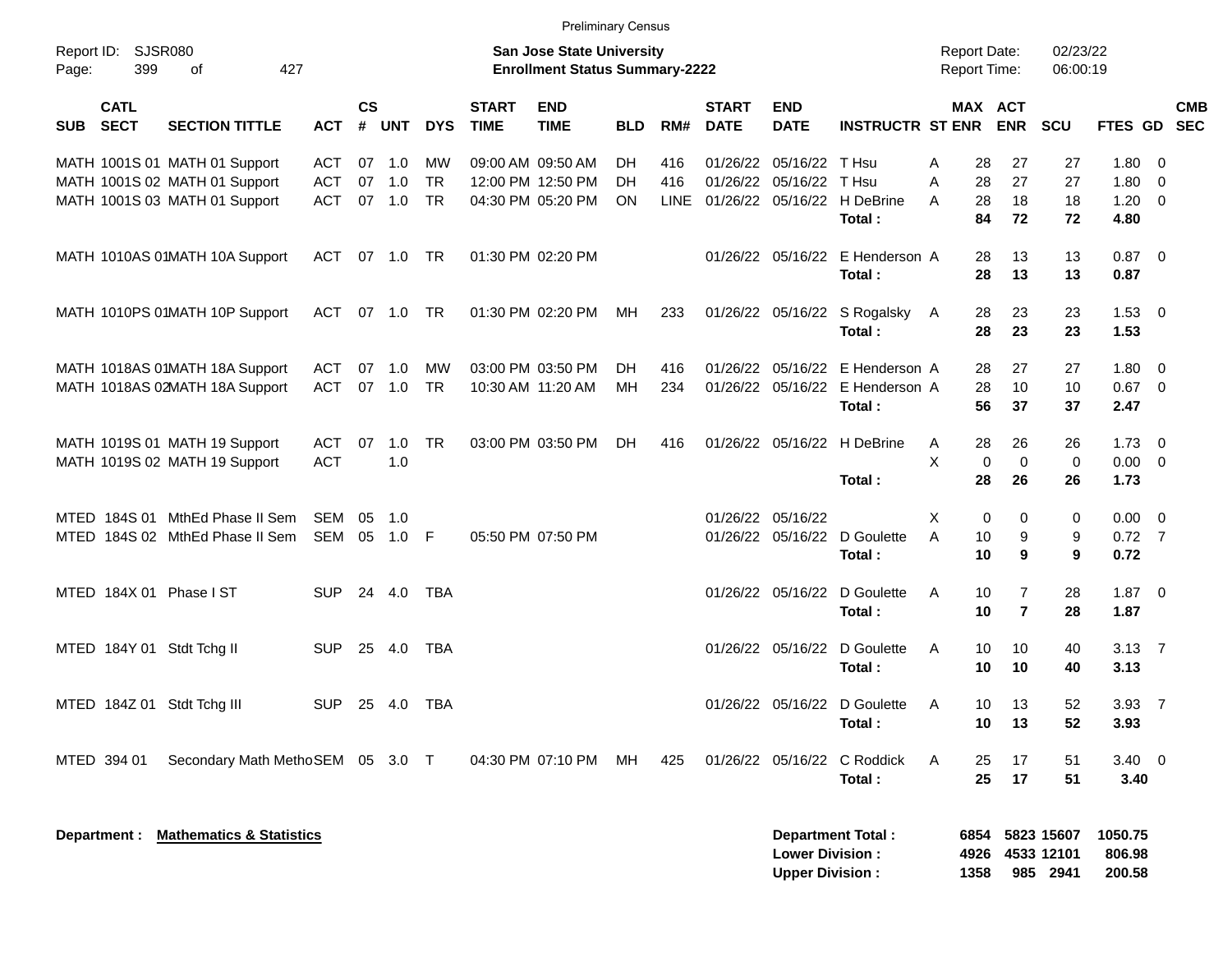|            |                           |                       |     |                 |     |                             |                                                                           | <b>Preliminary Census</b> |     |                             |                           |                         |                              |     |                      |             |            |
|------------|---------------------------|-----------------------|-----|-----------------|-----|-----------------------------|---------------------------------------------------------------------------|---------------------------|-----|-----------------------------|---------------------------|-------------------------|------------------------------|-----|----------------------|-------------|------------|
| Page:      | Report ID: SJSR080<br>400 | of                    | 427 |                 |     |                             | <b>San Jose State University</b><br><b>Enrollment Status Summary-2222</b> |                           |     |                             |                           |                         | Report Date:<br>Report Time: |     | 02/23/22<br>06:00:19 |             |            |
| <b>SUB</b> | CATL<br><b>SECT</b>       | <b>SECTION TITTLE</b> |     | СS<br>ACT # UNT | DYS | <b>START</b><br><b>TIME</b> | <b>END</b><br><b>TIME</b>                                                 | BLD                       | RM# | <b>START</b><br><b>DATE</b> | <b>END</b><br><b>DATE</b> | <b>INSTRUCTR ST ENR</b> | <b>MAX ACT</b>               | ENR | scu                  | FTES GD SEC | <b>CMB</b> |

**Graduate Division : 570 305 565 43.18**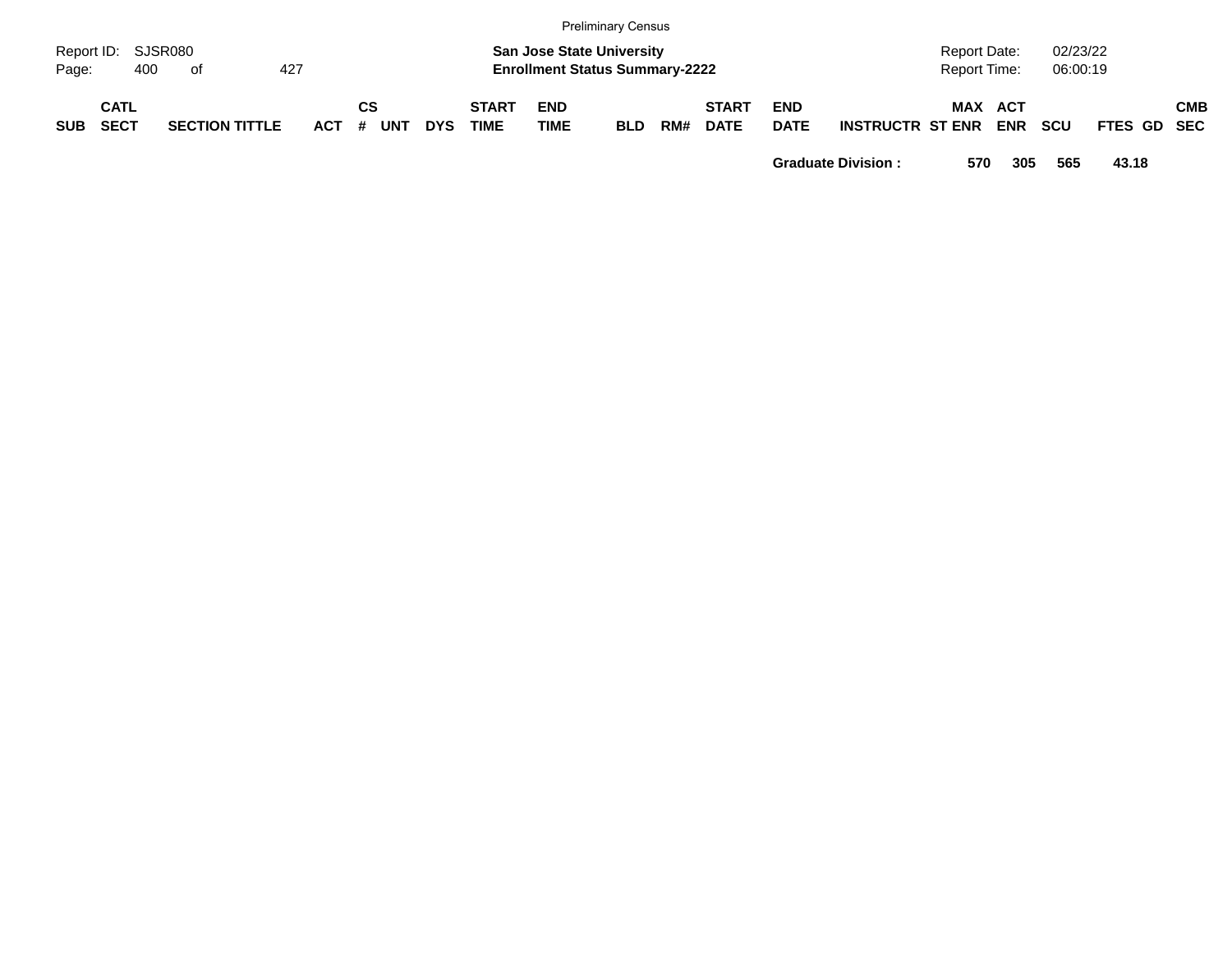|            |                            |                                                              |                   |                    |            |            |                             |                                                                           | <b>Preliminary Census</b> |     |                             |                                |                                     |   |          |                                            |                      |                  |     |            |
|------------|----------------------------|--------------------------------------------------------------|-------------------|--------------------|------------|------------|-----------------------------|---------------------------------------------------------------------------|---------------------------|-----|-----------------------------|--------------------------------|-------------------------------------|---|----------|--------------------------------------------|----------------------|------------------|-----|------------|
| Page:      | Report ID: SJSR080<br>401  | 427<br>of                                                    |                   |                    |            |            |                             | <b>San Jose State University</b><br><b>Enrollment Status Summary-2222</b> |                           |     |                             |                                |                                     |   |          | <b>Report Date:</b><br><b>Report Time:</b> | 02/23/22<br>06:00:19 |                  |     |            |
| <b>SUB</b> | <b>CATL</b><br><b>SECT</b> | <b>SECTION TITTLE</b>                                        | <b>ACT</b>        | $\mathsf{cs}$<br># | <b>UNT</b> | <b>DYS</b> | <b>START</b><br><b>TIME</b> | <b>END</b><br><b>TIME</b>                                                 | <b>BLD</b>                | RM# | <b>START</b><br><b>DATE</b> | <b>END</b><br><b>DATE</b>      | <b>INSTRUCTR ST ENR</b>             |   |          | <b>MAX ACT</b><br><b>ENR</b>               | <b>SCU</b>           | FTES GD SEC      |     | <b>CMB</b> |
| College    | Department :               | <b>Science, College of</b><br><b>Moss Landing Marine Lab</b> |                   |                    |            |            |                             |                                                                           |                           |     |                             |                                |                                     |   |          |                                            |                      |                  |     |            |
| МS         | 124 01                     | Mar Invert Zool I                                            | <b>SEM</b>        | 04                 | 4.0        | <b>TBA</b> |                             |                                                                           | <b>OFF</b>                |     |                             | CAMP 01/26/22 05/16/22 A Kahn  |                                     | A | 25       | 4                                          | 8                    | 1.33             | - 4 |            |
| ΜS         | 124 02                     | Mar Invert Zool I                                            | LAB               |                    | 16 0.0     | <b>TBA</b> |                             |                                                                           | OFF.                      |     |                             | CAMP 01/26/22 05/16/22         | A Kahn                              | A | 25       | $\overline{4}$                             | 8                    | 0.004            |     |            |
|            |                            |                                                              |                   |                    |            |            |                             |                                                                           |                           |     |                             |                                | Total:                              |   | 50       | 8                                          | 16                   | 1.33             |     |            |
| МS         | 131 01                     | Marine Botany                                                | <b>SEM</b>        | 04                 | 4.0        | TBA        |                             |                                                                           | <b>ON</b>                 |     |                             | LINE 01/26/22 05/16/22         | M Graham                            | A | 25       | 11                                         | 22                   | $3.00$ 1         |     |            |
| MS         | 131 02                     | Marine Botany                                                | LAB               | 16                 | 0.0        | <b>TBA</b> |                             |                                                                           | <b>ON</b>                 |     |                             | LINE 01/26/22 05/16/22         | M Graham<br>Total:                  | A | 25<br>50 | 11<br>22                                   | 22<br>44             | $0.00$ 1<br>3.00 |     |            |
| МS         | 143 01                     | Chem Oceanography SEM                                        |                   | 04                 | -4.0       | TBA        |                             |                                                                           | <b>OFF</b>                |     |                             | CAMP 01/26/22 05/16/22         | M Grand                             | A | 25       | 3                                          | 6                    | $1.00 \quad 3$   |     |            |
| MS         | 143 02                     | Chem Oceanography LAB                                        |                   |                    | 16 0.0     | <b>TBA</b> |                             |                                                                           | OFF.                      |     |                             | CAMP 01/26/22 05/16/22         | M Grand                             | A | 15       | $\mathbf{3}$                               | 6                    | $0.00 \quad 3$   |     |            |
|            |                            |                                                              |                   |                    |            |            |                             |                                                                           |                           |     |                             |                                | Total:                              |   | 40       | 6                                          | 12                   | 1.00             |     |            |
| МS         | 144 01                     | <b>Biol Oceanography</b>                                     | SEM               | 04                 | 4.0        | <b>TBA</b> |                             |                                                                           | <b>OFF</b>                |     |                             | CAMP 01/26/22 05/16/22 S Smith |                                     | Α | 25       | 12                                         | 24                   | 3.93 11          |     |            |
| MS         | 144 02                     | <b>Biol Oceanography</b>                                     | LAB               | 16                 | 0.0        | <b>TBA</b> |                             |                                                                           | <b>OFF</b>                |     |                             | CAMP 01/26/22 05/16/22 S Smith |                                     | A | 16       | 12                                         | 24                   | $0.00$ 11        |     |            |
|            |                            |                                                              |                   |                    |            |            |                             |                                                                           |                           |     |                             |                                | Total:                              |   | 41       | 24                                         | 48                   | 3.93             |     |            |
| MS         | 180 01                     | Independent Studies                                          | <b>SUP</b>        | 36                 | 1.0        | TBA        |                             |                                                                           |                           |     |                             | 01/26/22 05/16/22              |                                     | A | 36       | $\mathbf 0$                                | 0                    | $0.00 \t 0$      |     |            |
| MS         | 180 02                     | Independent Studies                                          | <b>SUP</b>        |                    | 36 2.0     | <b>TBA</b> |                             |                                                                           |                           |     |                             | 01/26/22 05/16/22              |                                     | A | 20       | $\mathbf 0$                                | $\pmb{0}$            | $0.00 \t 0$      |     |            |
|            |                            |                                                              |                   |                    |            |            |                             |                                                                           |                           |     |                             |                                | Total:                              |   | 56       | $\bf{0}$                                   | $\bf{0}$             | 0.00             |     |            |
| МS         | 202 01                     | Ocean Instrument                                             | <b>SEM</b>        | 05                 | 4.0        | <b>TBA</b> |                             |                                                                           | <b>OFF</b>                |     |                             |                                | CAMP 01/26/22 05/16/22 T Connolly   | A | 15       | 4                                          | 8                    | $1.33 \quad 4$   |     |            |
| MS         | 202 02                     | Ocean Instrument                                             | LAB               |                    | 16 0.0     | <b>TBA</b> |                             |                                                                           | <b>OFF</b>                |     |                             | CAMP 01/26/22 05/16/22         | M Grand                             | A | 24       | $\overline{4}$                             | 8                    | $0.00 \quad 4$   |     |            |
|            |                            |                                                              |                   |                    |            |            |                             |                                                                           |                           |     |                             |                                | Total:                              |   | 39       | 8                                          | 16                   | 1.33             |     |            |
| МS         | 204 01                     | Samp/Exper Design                                            | LEC               | 02                 | -4.0       | TBA        |                             |                                                                           |                           |     |                             | 01/26/22 05/16/22              | B McDonald A                        |   | 15       | 12                                         | 24                   | 4.00 12          |     |            |
| MS         | 204 02                     | Samp/Exper Design                                            | LAB               |                    | 16 0.0     | <b>TBA</b> |                             |                                                                           |                           |     |                             | 01/26/22 05/16/22              | <b>B</b> McDonald A                 |   | 30       | 12                                         | 24                   | $0.00$ 12        |     |            |
|            |                            |                                                              |                   |                    |            |            |                             |                                                                           |                           |     |                             |                                | Total:                              |   | 45       | 24                                         | 48                   | 4.00             |     |            |
| МS         | 208 01                     | Scientific Methods                                           | SEM 05 4.0        |                    |            | TBA        |                             |                                                                           |                           |     |                             | OFF CAMP 01/26/22 05/16/22     |                                     | A | 15       | 0                                          | 0                    | $0.00 \quad 0$   |     |            |
| MS         | 208 02                     | <b>Scientific Methods</b>                                    | LAB  16  0.0  TBA |                    |            |            |                             |                                                                           |                           |     |                             | OFF CAMP 01/26/22 05/16/22     |                                     | Α | 24       | 0                                          | 0                    | $0.00 \t 0$      |     |            |
|            |                            |                                                              |                   |                    |            |            |                             |                                                                           |                           |     |                             |                                | Total:                              |   | 39       | 0                                          | 0                    | 0.00             |     |            |
| ΜS         | 231 01                     | <b>Biol Seaweeds</b>                                         | SEM 05 4.0        |                    |            | TBA        |                             |                                                                           | <b>OFF</b>                |     |                             |                                | CAMP 01/26/22 05/16/22 M Graham     | A | 15       | $\overline{2}$                             | 4                    | $0.67$ 2         |     |            |
| MS         | 231 02                     | <b>Biol Seaweeds</b>                                         | LAB 16 0.0 TBA    |                    |            |            |                             |                                                                           |                           |     |                             |                                | OFF CAMP 01/26/22 05/16/22 M Graham | A | 24       | $\overline{2}$                             | 4                    | 0.00 2           |     |            |
|            |                            |                                                              |                   |                    |            |            |                             |                                                                           |                           |     |                             |                                | Total:                              |   | 39       | 4                                          | 8                    | 0.67             |     |            |
| МS         | 253 01                     | Marine Pollution                                             | LEC 02 4.0 TBA    |                    |            |            |                             |                                                                           | <b>OFF</b>                |     |                             | CAMP 01/26/22 05/16/22 M Grand |                                     | A | 40       | 0                                          | 0                    | $0.00 \t 0$      |     |            |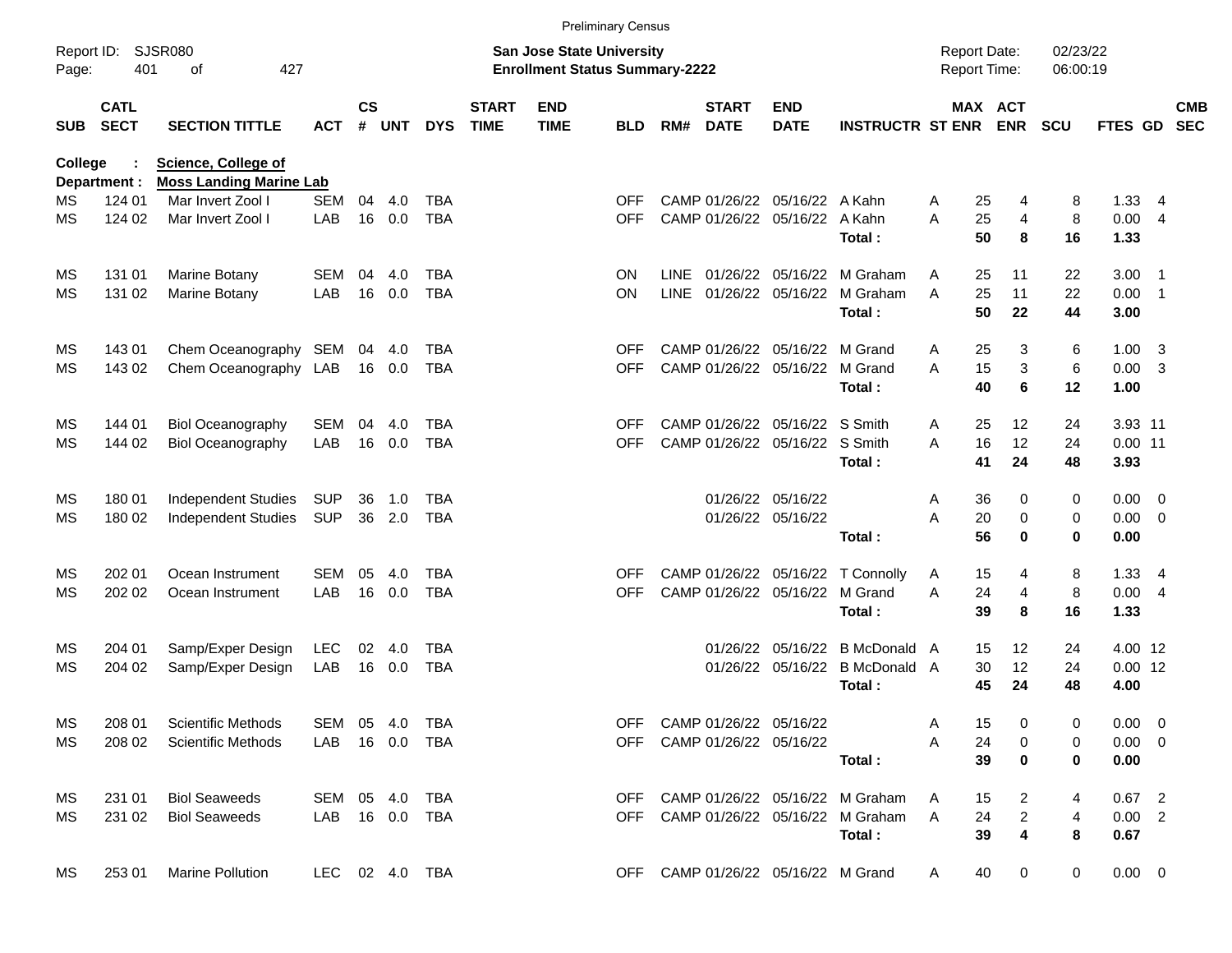|                            |                                                |                                                                                        |                                                                    |                      |                                       |                                                             |                             |                                                                           | <b>Preliminary Census</b> |     |                                              |                                                                     |                                                              |                       |                                                          |                               |                                      |                                                    |
|----------------------------|------------------------------------------------|----------------------------------------------------------------------------------------|--------------------------------------------------------------------|----------------------|---------------------------------------|-------------------------------------------------------------|-----------------------------|---------------------------------------------------------------------------|---------------------------|-----|----------------------------------------------|---------------------------------------------------------------------|--------------------------------------------------------------|-----------------------|----------------------------------------------------------|-------------------------------|--------------------------------------|----------------------------------------------------|
| Report ID:<br>Page:        | <b>SJSR080</b><br>402                          | 427<br>οf                                                                              |                                                                    |                      |                                       |                                                             |                             | <b>San Jose State University</b><br><b>Enrollment Status Summary-2222</b> |                           |     |                                              |                                                                     |                                                              | <b>Report Date:</b>   | Report Time:                                             | 02/23/22<br>06:00:19          |                                      |                                                    |
| <b>SUB</b>                 | <b>CATL</b><br><b>SECT</b>                     | <b>SECTION TITTLE</b>                                                                  | <b>ACT</b>                                                         | $\mathsf{cs}$<br>#   | <b>UNT</b>                            | <b>DYS</b>                                                  | <b>START</b><br><b>TIME</b> | <b>END</b><br><b>TIME</b>                                                 | <b>BLD</b>                | RM# | <b>START</b><br><b>DATE</b>                  | <b>END</b><br><b>DATE</b>                                           | <b>INSTRUCTR ST ENR</b>                                      |                       | MAX ACT<br><b>ENR</b>                                    | <b>SCU</b>                    | FTES GD                              | <b>CMB</b><br><b>SEC</b>                           |
| МS                         | 253 02                                         | <b>Marine Pollution</b>                                                                | LAB                                                                | 16                   | 0.0                                   | TBA                                                         |                             |                                                                           | OFF                       |     | CAMP 01/26/22                                | 05/16/22                                                            | M Grand<br>Total:                                            | A                     | 24<br>0<br>64<br>0                                       | 0<br>0                        | 0.00<br>0.00                         | 0                                                  |
| МS<br>МS                   | 263 01<br>263 02                               | Data Analysis Marine<br>Data Analysis Marine                                           | SEM<br>LAB                                                         | 05<br>16             | -4.0<br>0.0                           | TBA<br><b>TBA</b>                                           |                             |                                                                           |                           |     | 01/26/22<br>01/26/22                         | 05/16/22<br>05/16/22                                                | T Connolly<br>T Connolly<br>Total:                           | A<br>A                | 20<br>4<br>20<br>$\overline{4}$<br>40<br>8               | 8<br>8<br>16                  | 1.33<br>0.00<br>1.33                 | 4<br>4                                             |
| МS<br>МS                   | 274 01<br>274 02                               | Adv Top Ocean<br>Adv Top Ocean                                                         | SEM<br>LAB                                                         | 05<br>16             | 4.0<br>0.0                            | <b>TBA</b><br><b>TBA</b>                                    |                             |                                                                           | OFF<br>OFF                |     | CAMP 01/26/22<br>CAMP 01/26/22               | 05/16/22<br>05/16/22                                                | I Aiello<br>I Aiello<br>Total:                               | A<br>A                | 15<br>6<br>24<br>6<br>39<br>12                           | 3<br>3<br>6                   | 2.00<br>0.00<br>2.00                 | 6<br>6                                             |
| МS<br>МS                   | 285 01<br>285 02                               | <b>Grad Sem Mar Sci</b><br>Grad Sem Mar Sci                                            | SEM<br><b>SEM</b>                                                  | 05<br>05             | 2.0<br>2.0                            | <b>TBA</b><br><b>TBA</b>                                    |                             |                                                                           | OFF                       |     | 01/26/22<br>CAMP 01/26/22                    | 05/16/22<br>05/16/22                                                | A Kahn<br><b>B</b> McDonald A<br>Total:                      | A                     | 20<br>6<br>15<br>6<br>35<br>12                           | 12<br>12<br>24                | 1.00<br>1.00<br>2.00                 | 6<br>6                                             |
| МS<br>МS<br>MS<br>MS       | 298 01<br>298 02<br>298 03<br>298 04           | Resrch Mar Sci<br>Resrch Mar Sci<br>Resrch Mar Sci<br>Resrch Mar Sci                   | <b>SUP</b><br><b>SUP</b><br><b>SUP</b><br><b>SUP</b>               | 25<br>25<br>25<br>25 | 1.0<br>2.0<br>3.0<br>4.0              | <b>TBA</b><br><b>TBA</b><br><b>TBA</b><br><b>TBA</b>        |                             |                                                                           |                           |     | 01/26/22<br>01/26/22<br>01/26/22<br>01/26/22 | 05/16/22<br>05/16/22<br>05/16/22<br>05/16/22                        |                                                              | A<br>Α<br>A<br>A      | 25<br>0<br>25<br>0<br>25<br>0<br>25                      | 0<br>0<br>0<br>0              | 0.00<br>0.00<br>0.00<br>0.00         | 0<br>0<br>0<br>0                                   |
| MS<br>MS<br>MS             | 298 11<br>298 12<br>298 13                     | <b>Resrch Mar Sci</b><br><b>Resrch Mar Sci</b><br><b>Resrch Mar Sci</b>                | <b>SUP</b><br><b>SUP</b><br><b>SUP</b>                             | 25<br>25<br>25       | 1.0<br>2.0<br>3.0                     | <b>TBA</b><br><b>TBA</b><br><b>TBA</b>                      |                             |                                                                           |                           |     | 01/26/22<br>01/26/22<br>01/26/22             | 05/16/22<br>05/16/22<br>05/16/22                                    | A Kahn<br>A Kahn                                             | A<br>A<br>A           | 0<br>25<br>2<br>25<br>$\overline{\mathbf{c}}$<br>25<br>0 | $\overline{c}$<br>4<br>0      | 0.17<br>0.33<br>0.00                 | $\overline{2}$<br>$\overline{2}$<br>0              |
| MS<br>MS<br>MS<br>MS       | 298 14<br>298 21<br>298 22<br>298 23           | Resrch Mar Sci<br><b>Resrch Mar Sci</b><br><b>Resrch Mar Sci</b><br>Resrch Mar Sci     | <b>SUP</b><br><b>SUP</b><br><b>SUP</b><br><b>SUP</b>               | 25<br>25<br>25<br>25 | 4.0<br>1.0<br>2.0<br>3.0              | <b>TBA</b><br><b>TBA</b><br><b>TBA</b><br><b>TBA</b>        |                             |                                                                           |                           |     | 01/26/22<br>01/26/22<br>01/26/22<br>01/26/22 | 05/16/22<br>05/16/22<br>05/16/22<br>05/16/22                        | A Kahn<br>M Graham<br>M Graham                               | A<br>Α<br>A<br>A      | 25<br>1<br>25<br>0<br>25<br>3<br>25<br>0                 | 4<br>0<br>6<br>0              | 0.33<br>0.00<br>0.50<br>0.00         | -1<br>0<br>3<br>0                                  |
| MS<br>МS<br>MS<br>ΜS       | 298 24<br>298 31<br>298 32<br>298 33           | Resrch Mar Sci<br>Resrch Mar Sci<br><b>Resrch Mar Sci</b><br>Resrch Mar Sci            | <b>SUP</b><br><b>SUP</b><br><b>SUP</b><br><b>SUP</b>               | 25<br>25<br>25<br>25 | 4.0<br>1.0<br>2.0<br>3.0              | <b>TBA</b><br><b>TBA</b><br><b>TBA</b><br><b>TBA</b>        |                             |                                                                           |                           |     | 01/26/22<br>01/26/22<br>01/26/22<br>01/26/22 | 05/16/22<br>05/16/22<br>05/16/22<br>05/16/22                        | M Graham<br><b>B</b> McDonald A<br>B McDonald A              | A<br>A                | 25<br>1<br>25<br>0<br>25<br>1<br>25<br>1                 | 4<br>0<br>$\overline{c}$<br>3 | 0.33<br>0.00<br>0.17<br>0.25         | -1<br>0<br>$\overline{\phantom{a}}$<br>-1          |
| МS<br>МS<br>МS<br>МS       | 298 34<br>298 41<br>298 42<br>298 43           | Resrch Mar Sci<br>Resrch Mar Sci<br>Resrch Mar Sci<br>Resrch Mar Sci                   | <b>SUP</b><br><b>SUP</b><br><b>SUP</b><br><b>SUP</b>               | 25<br>25<br>25       | 4.0<br>1.0<br>2.0<br>25 3.0           | TBA<br><b>TBA</b><br><b>TBA</b><br><b>TBA</b>               |                             |                                                                           |                           |     |                                              | 01/26/22 05/16/22<br>01/26/22 05/16/22 M Grand<br>01/26/22 05/16/22 | 01/26/22 05/16/22 B McDonald A                               | A<br>A<br>Α           | 3<br>25<br>25<br>0<br>25<br>2<br>25<br>0                 | 12<br>0<br>4<br>0             | 1.00<br>0.00<br>0.33<br>0.00         | -3<br>0<br>$\overline{c}$<br>0                     |
| МS<br>МS<br>МS<br>МS<br>МS | 298 44<br>298 51<br>298 52<br>298 53<br>298 54 | Resrch Mar Sci<br>Resrch Mar Sci<br>Resrch Mar Sci<br>Resrch Mar Sci<br>Resrch Mar Sci | <b>SUP</b><br><b>SUP</b><br><b>SUP</b><br><b>SUP</b><br><b>SUP</b> | 25<br>25<br>25       | 4.0<br>1.0<br>2.0<br>25 3.0<br>25 4.0 | <b>TBA</b><br><b>TBA</b><br><b>TBA</b><br><b>TBA</b><br>TBA |                             |                                                                           |                           |     |                                              | 01/26/22 05/16/22<br>01/26/22 05/16/22<br>01/26/22 05/16/22         | 01/26/22 05/16/22 S Hamilton<br>01/26/22 05/16/22 S Hamilton | Α<br>A<br>A<br>A<br>A | 25<br>0<br>25<br>0<br>25<br>25<br>0<br>25<br>1           | 0<br>0<br>2<br>0<br>4         | 0.00<br>0.00<br>0.17<br>0.00<br>0.33 | 0<br>0<br>- 1<br>- 0<br>$\overline{\phantom{0}}$ 1 |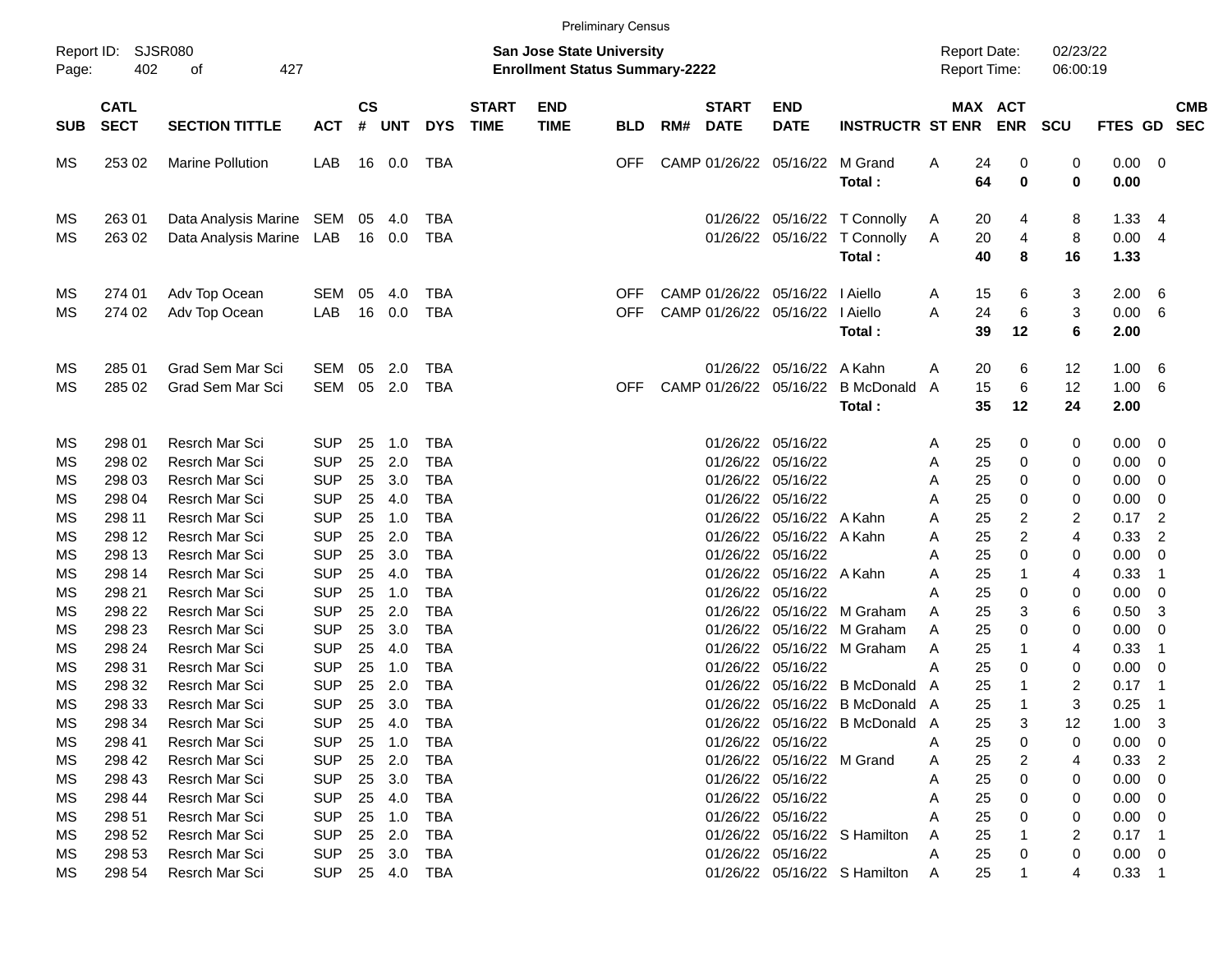|            |                                       | <b>Preliminary Census</b><br><b>Report Date:</b>                                                                |            |               |            |            |              |             |            |     |              |             |                         |                     |            |             |                |            |
|------------|---------------------------------------|-----------------------------------------------------------------------------------------------------------------|------------|---------------|------------|------------|--------------|-------------|------------|-----|--------------|-------------|-------------------------|---------------------|------------|-------------|----------------|------------|
| Report ID: |                                       | <b>SJSR080</b><br><b>San Jose State University</b><br>427<br><b>Enrollment Status Summary-2222</b><br>403<br>οf |            |               |            |            |              |             |            |     |              |             |                         |                     |            | 02/23/22    |                |            |
| Page:      |                                       |                                                                                                                 |            |               |            |            |              |             |            |     |              |             |                         | <b>Report Time:</b> |            | 06:00:19    |                |            |
|            |                                       |                                                                                                                 |            |               |            |            |              |             |            |     |              |             |                         |                     |            |             |                |            |
|            | <b>CATL</b>                           |                                                                                                                 |            | $\mathsf{cs}$ |            |            | <b>START</b> | <b>END</b>  |            |     | <b>START</b> | <b>END</b>  |                         | <b>MAX</b>          | <b>ACT</b> |             |                | <b>CMB</b> |
| <b>SUB</b> | <b>SECT</b>                           | <b>SECTION TITTLE</b>                                                                                           | <b>ACT</b> | #             | <b>UNT</b> | <b>DYS</b> | <b>TIME</b>  | <b>TIME</b> | <b>BLD</b> | RM# | <b>DATE</b>  | <b>DATE</b> | <b>INSTRUCTR ST ENR</b> |                     | <b>ENR</b> | <b>SCU</b>  | FTES GD        | <b>SEC</b> |
|            |                                       |                                                                                                                 |            |               |            |            |              |             |            |     |              |             |                         |                     |            |             |                |            |
| MS         | 298 61                                | Resrch Mar Sci                                                                                                  | <b>SUP</b> | 25            | 1.0        | <b>TBA</b> |              |             |            |     | 01/26/22     | 05/16/22    |                         | 25<br>Α             | 0          | 0           | $0.00 \t 0$    |            |
| MS         | 298 62                                | Resrch Mar Sci                                                                                                  | <b>SUP</b> | 25            | 2.0        | <b>TBA</b> |              |             |            |     | 01/26/22     | 05/16/22    |                         | 25<br>Α             | 0          | 0           | 0.00           | - 0        |
| MS         | 298 63                                | <b>Resrch Mar Sci</b>                                                                                           | <b>SUP</b> | 25            | 3.0        | <b>TBA</b> |              |             |            |     | 01/26/22     | 05/16/22    |                         | 25<br>A             | 0          | 0           | 0.00           | - 0        |
| MS         | 298 64                                | <b>Resrch Mar Sci</b>                                                                                           | <b>SUP</b> | 25            | 4.0        | <b>TBA</b> |              |             |            |     | 01/26/22     | 05/16/22    |                         | 25<br>Α             | 0          | 0           | 0.00           | - 0        |
| MS         | 298 71                                | Resrch Mar Sci                                                                                                  | <b>SUP</b> | 25            | 1.0        | TBA        |              |             |            |     | 01/26/22     | 05/16/22    |                         | 25<br>Α             | 0          | 0           | 0.00           | - 0        |
| MS         | <b>SUP</b><br>29872<br>Resrch Mar Sci |                                                                                                                 |            | 25            | 2.0        | <b>TBA</b> |              |             |            |     | 01/26/22     | 05/16/22    | T Connolly              | 25<br>Α             |            | 2           | 0.17           | - 1        |
| MS         | 298 73                                | Resrch Mar Sci                                                                                                  | <b>SUP</b> | 25            | 3.0        | <b>TBA</b> |              |             |            |     | 01/26/22     | 05/16/22    |                         | 25<br>Α             | 0          | 0           | 0.00           | - 0        |
| MS         | 298 74                                | <b>Resrch Mar Sci</b>                                                                                           | <b>SUP</b> | 25            | 4.0        | <b>TBA</b> |              |             |            |     | 01/26/22     | 05/16/22    |                         | 25<br>Α             | 0          | 0           | 0.00           | - 0        |
|            |                                       |                                                                                                                 |            |               |            |            |              |             |            |     |              |             | Total:                  | 800                 | 19         | 49          | 4.08           |            |
|            |                                       |                                                                                                                 |            |               |            |            |              |             |            |     |              |             |                         |                     |            |             |                |            |
| MS         | 299 01                                | <b>Masters Thesis</b>                                                                                           | <b>SUP</b> | 25            | 4.0        | <b>TBA</b> |              |             |            |     | 01/26/22     | 05/16/22    |                         | 25<br>A             | 0          | $\mathbf 0$ | $0.00 \quad 0$ |            |
| MS         | 299 11                                | <b>Masters Thesis</b>                                                                                           | <b>SUP</b> | 25            | 4.0        | <b>TBA</b> |              |             |            |     | 01/26/22     | 05/16/22    | <b>B</b> McDonald       | 25<br>A             |            | 4           | 0.33           | -1         |
| MS         | 299 21                                | <b>Masters Thesis</b>                                                                                           | <b>SUP</b> | 25            | 4.0        | TBA        |              |             |            |     | 01/26/22     | 05/16/22    |                         | 25<br>Α             | 0          | 0           | 0.00           | - 0        |
| MS         | 299 31                                | <b>Masters Thesis</b>                                                                                           | <b>SUP</b> | 25            | 4.0        | <b>TBA</b> |              |             |            |     | 01/26/22     | 05/16/22    | T Connolly              | 25<br>Α             |            | 4           | 0.33           |            |
| MS         | 299 41                                | <b>Masters Thesis</b>                                                                                           | <b>SUP</b> | 25            | 4.0        | <b>TBA</b> |              |             |            |     | 01/26/22     | 05/16/22    |                         | 25<br>A             | 0          | 0           | 0.00           | - 0        |
| МS         | 299 51                                | <b>Masters Thesis</b>                                                                                           | <b>SUP</b> | 25            | 4.0        | <b>TBA</b> |              |             |            |     | 01/26/22     | 05/16/22    |                         | 25<br>A             | 0          | 0           | 0.00           | - 0        |
| MS         | 299 61                                | <b>Masters Thesis</b>                                                                                           | <b>SUP</b> | 25            | 4.0        | <b>TBA</b> |              |             |            |     | 01/26/22     | 05/16/22    |                         | 25<br>Α             | 0          | 0           | 0.00           | - 0        |
| MS         | 29971                                 | <b>Masters Thesis</b>                                                                                           | <b>SUP</b> | 25            | 4.0        | <b>TBA</b> |              |             |            |     | 01/26/22     | 05/16/22    |                         | 25<br>A             | 0          | $\mathbf 0$ | 0.00           | - 0        |
| ΜS         | 29981                                 | <b>Masters Thesis</b>                                                                                           | <b>SUP</b> | 25            | 4.0        | <b>TBA</b> |              |             |            |     | 01/26/22     | 05/16/22    |                         | 25<br>А             | 0          | 0           | 0.00           | - 0        |
|            |                                       |                                                                                                                 |            |               |            |            |              |             |            |     |              |             | Total:                  | 225                 | 2          | 8           | 0.67           |            |

**Department : Moss Landing Marine Lab** 

| <b>Department Total:</b>  | 1602 | 149 | 295 | 25.35 |
|---------------------------|------|-----|-----|-------|
| <b>Lower Division:</b>    | o    | o   | 0   | 0.00  |
| <b>Upper Division:</b>    | -237 | 60  | 120 | 9.27  |
| <b>Graduate Division:</b> | 1365 | 89  | 175 | 16.08 |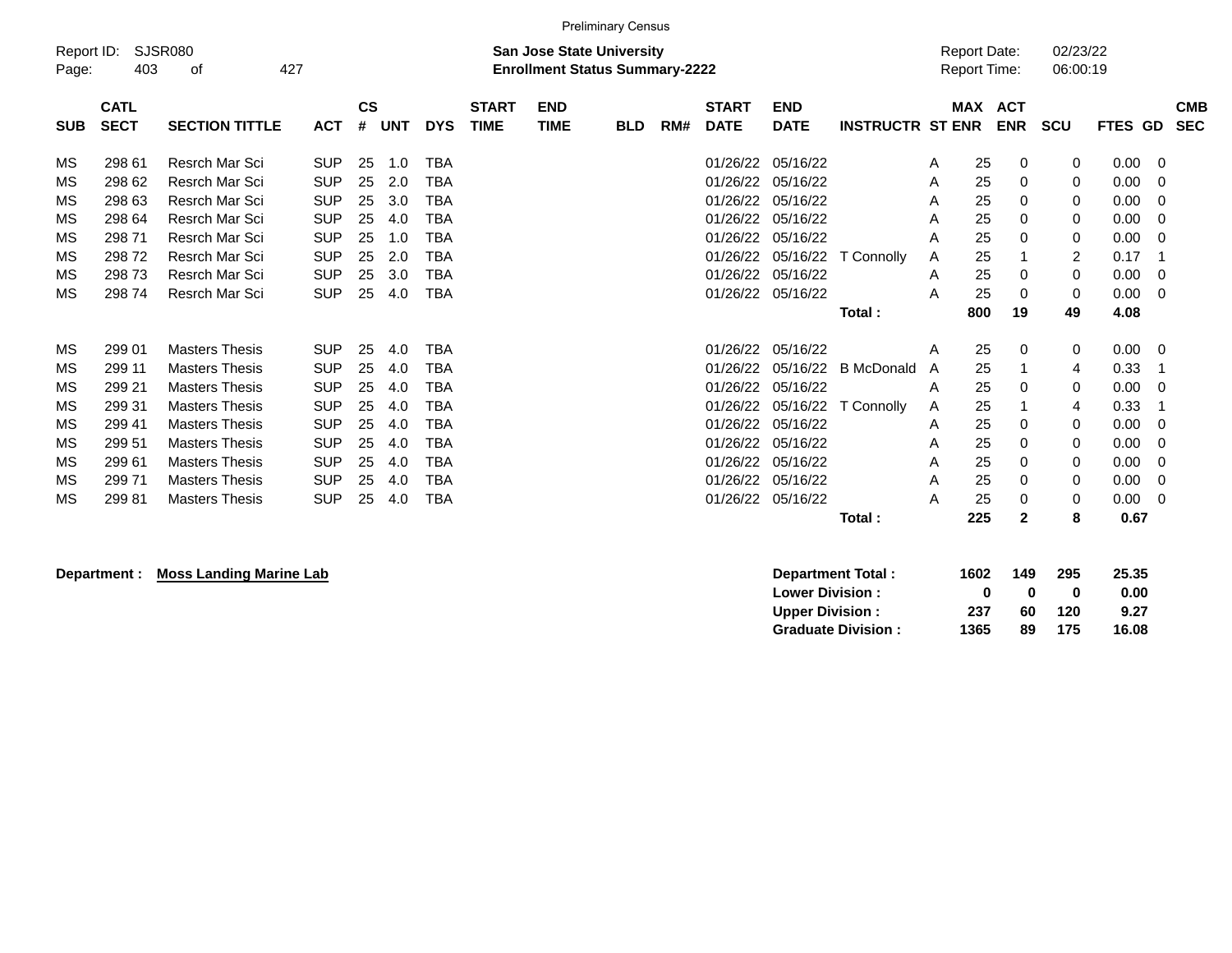|                     |                            |                                          |            |                    |            |            |                             |                                                                           | <b>Preliminary Census</b> |             |                             |                             |                                       |                                     |             |                |                      |                     |                          |                          |
|---------------------|----------------------------|------------------------------------------|------------|--------------------|------------|------------|-----------------------------|---------------------------------------------------------------------------|---------------------------|-------------|-----------------------------|-----------------------------|---------------------------------------|-------------------------------------|-------------|----------------|----------------------|---------------------|--------------------------|--------------------------|
| Report ID:<br>Page: | 404                        | SJSR080<br>427<br>οf                     |            |                    |            |            |                             | <b>San Jose State University</b><br><b>Enrollment Status Summary-2222</b> |                           |             |                             |                             |                                       | <b>Report Date:</b><br>Report Time: |             |                | 02/23/22<br>06:00:19 |                     |                          |                          |
| <b>SUB</b>          | <b>CATL</b><br><b>SECT</b> | <b>SECTION TITTLE</b>                    | <b>ACT</b> | $\mathsf{cs}$<br># | <b>UNT</b> | <b>DYS</b> | <b>START</b><br><b>TIME</b> | <b>END</b><br><b>TIME</b>                                                 | <b>BLD</b>                | RM#         | <b>START</b><br><b>DATE</b> | <b>END</b><br><b>DATE</b>   | <b>INSTRUCTR ST ENR</b>               |                                     | MAX ACT     | <b>ENR</b>     | <b>SCU</b>           | <b>FTES GD</b>      |                          | <b>CMB</b><br><b>SEC</b> |
| College             |                            | <b>Science, College of</b>               |            |                    |            |            |                             |                                                                           |                           |             |                             |                             |                                       |                                     |             |                |                      |                     |                          |                          |
| Department :        |                            | <b>Meteorology &amp; Climate Science</b> |            |                    |            |            |                             |                                                                           |                           |             |                             |                             |                                       |                                     |             |                |                      |                     |                          |                          |
| METR 10 01          |                            | <b>Weather &amp; Climate</b>             | <b>LEC</b> |                    | 3.0        |            |                             |                                                                           |                           |             |                             |                             |                                       | х                                   | 0           | 0              | 0                    | 0.00                | - 0                      |                          |
| METR 1002           |                            | Weather & Climate                        | <b>LEC</b> | 04                 | 3.0        | TR         |                             | 09:00 AM 10:15 AM                                                         | DH.                       | 515         |                             |                             | 01/26/22 05/16/22 T Mullens           | A                                   | 46          | 33             | 99                   | 6.60                | $\overline{\mathbf{0}}$  |                          |
| METR                | 10 03                      | Weather & Climate                        | <b>LEC</b> | 04                 | 3.0        | <b>MW</b>  |                             | 12:00 PM 01:15 PM                                                         | DH                        | 415         |                             | 01/26/22 05/16/22 H Hanley  |                                       | Α                                   | 46          | 16             | 48                   | 3.20                | $\overline{0}$           |                          |
| METR                | 1080                       | Weather & Climate                        | <b>LEC</b> | 04                 | 3.0        | TBA        |                             |                                                                           | <b>ON</b>                 | <b>LINE</b> |                             |                             | 01/26/22 05/16/22 R Goozee            | A                                   | 63          | 63             | 189                  | 12.60               | 0                        |                          |
| METR                | 1081                       | Weather & Climate                        | <b>LEC</b> | 04                 | 3.0        | <b>MW</b>  |                             | 09:00 AM 10:15 AM                                                         | <b>ON</b>                 | LINE        |                             | 01/26/22 05/16/22 H Hanley  |                                       | Α                                   | 63          | 4              | 12                   | 0.80                | 0                        |                          |
| METR                | 1082                       | Weather & Climate                        | <b>LEC</b> |                    | 3.0        |            |                             |                                                                           |                           |             |                             |                             |                                       | X                                   | $\mathbf 0$ | 0              | 0                    | 0.00                | $\overline{0}$           |                          |
| METR                | 1083                       | Weather & Climate                        | <b>LEC</b> | 04                 | 3.0        | <b>TBA</b> |                             |                                                                           | <b>ON</b>                 | LINE        |                             | 01/26/22 05/16/22 R Plofkin |                                       | A                                   | 63          | 63             | 189                  | 12.60               | 0                        |                          |
|                     | METR 1084                  | Weather & Climate                        | <b>LEC</b> | 04                 | 3.0        | <b>TBA</b> |                             |                                                                           | <b>ON</b>                 | <b>LINE</b> |                             |                             | 01/26/22 05/16/22 T Mullens<br>Total: | А                                   | 63<br>344   | 29<br>208      | 87<br>624            | 5.80<br>41.60       | - 0                      |                          |
| METR 1204           |                            | Global Warming                           | <b>LEC</b> | 02                 | 3.0        | TR         |                             | 10:30 AM 11:45 AM                                                         | DH.                       | 515         |                             |                             | 01/26/22 05/16/22 T Mullens           | Α                                   | 46          | 26             | 78                   | 5.20                | $\overline{\mathbf{0}}$  |                          |
| METR 1281           |                            | Global Warming                           | <b>LEC</b> | 02                 | 3.0        | <b>TBA</b> |                             |                                                                           | <b>ON</b>                 | <b>LINE</b> |                             | 01/26/22 05/16/22 J Clark   |                                       | A                                   | 63          | 38             | 114                  | 7.60                | $\overline{\phantom{0}}$ |                          |
|                     |                            |                                          |            |                    |            |            |                             |                                                                           |                           |             |                             |                             | Total:                                |                                     | 109         | 64             | 192                  | 12.80               |                          |                          |
| METR 40 01          |                            | <b>Weather Seminar</b>                   | SEM 05     |                    | 1.0        | R          |                             | 02:30 PM 03:20 PM                                                         | DH.                       | 615         |                             | 01/26/22 05/16/22           | P Brown<br>Total:                     | A                                   | 18<br>18    | 5<br>5         | 5<br>5               | 0.33 0<br>0.33      |                          |                          |
|                     |                            |                                          |            |                    |            |            |                             |                                                                           |                           |             |                             |                             |                                       |                                     |             |                |                      |                     |                          |                          |
| METR 51 01          |                            | Sci Computing II                         | <b>LEC</b> | 02                 | 2.0        | R          |                             | 10:00 AM 10:50 AM                                                         | DH.                       | 614         |                             | 01/26/22 05/16/22           | Q Tan                                 | A                                   | 18          | 7              | $\overline{7}$       | 0.93                | $\overline{\mathbf{0}}$  |                          |
| METR 51 02          |                            | Sci Computing II                         | LAB        | 16                 | 0.0        | $\top$     |                             | 10:00 AM 12:45 PM                                                         | DH                        | 614         |                             | 01/26/22 05/16/22           | Q Tan                                 | A                                   | 18          | $\overline{7}$ | $\overline{7}$       | 0.00                | $\overline{\phantom{0}}$ |                          |
|                     |                            |                                          |            |                    |            |            |                             |                                                                           |                           |             |                             |                             | Total:                                |                                     | 36          | 14             | 14                   | 0.93                |                          |                          |
| METR 55 01          |                            | Broadcast Meteorolog SEM 05 3.0          |            |                    |            | МW         |                             | 12:00 PM 01:15 PM                                                         |                           |             |                             | 01/26/22 05/16/22           | R Goozee<br>Total:                    | Α                                   | 20<br>20    | 1              | 3<br>3               | $0.20 \ 0$<br>0.20  |                          |                          |
| METR 61 01          |                            | Met II                                   | <b>LEC</b> | 02                 | 2.0        | TR         |                             | 09:00 AM 09:50 AM                                                         | DH                        | 614         |                             | 01/26/22 05/16/22           | A Bridger<br>Total:                   | A                                   | 24<br>24    | 8<br>8         | 16<br>16             | $1.07 \t 0$<br>1.07 |                          |                          |
|                     | METR 112 01                | Globl Climate Chng                       | <b>LEC</b> |                    | 3.0        |            |                             |                                                                           |                           |             |                             |                             |                                       | X                                   | 0           | 0              | 0                    | $0.00 \t 0$         |                          |                          |
|                     | METR 112 02                | Globl Climate Chng                       | <b>LEC</b> |                    | 3.0        |            |                             |                                                                           |                           |             |                             |                             |                                       | х                                   | 0           | 0              | 0                    | 0.00                | $\overline{\mathbf{0}}$  |                          |
|                     | METR 112 03                | Globl Climate Chng                       | <b>LEC</b> |                    | 3.0        |            |                             |                                                                           |                           |             |                             |                             |                                       | Χ                                   | 0           | 0              | 0                    | 0.00                | - 0                      |                          |
|                     | METR 112 04                | Globl Climate Chng                       | <b>LEC</b> |                    | 3.0        |            |                             |                                                                           |                           |             |                             |                             |                                       | Χ                                   | 0           | 0              | 0                    | 0.00                | 0                        |                          |
|                     | METR 112 05                | Globl Climate Chng                       | <b>LEC</b> |                    | 3.0        |            |                             |                                                                           |                           |             |                             |                             |                                       | X                                   | 0           | 0              | 0                    | 0.00                | $\overline{0}$           |                          |
|                     | METR 112 06                | <b>Globl Climate Chng</b>                | LEC        | 02 <sub>o</sub>    | 3.0        | W          |                             | 06:00 PM 08:45 PM                                                         | <b>ON</b>                 |             |                             |                             | LINE 01/26/22 05/16/22 J Mirocha      | Α                                   | 24          | 23             | 69                   | 4.60                | 0                        |                          |
|                     | METR 112 07                | <b>Globl Climate Chng</b>                | LEC        | 02                 | 3.0        | TR         |                             | 01:30 PM 02:45 PM                                                         | <b>ON</b>                 |             |                             |                             | LINE 01/26/22 05/16/22 D Centeno DeA  |                                     | 46          | 47             | 141                  | 9.40                | 0                        |                          |
|                     | METR 112 08                | <b>Globl Climate Chng</b>                | LEC        |                    | 02 3.0     | TR         |                             | 12:00 PM 01:15 PM                                                         | <b>ON</b>                 |             |                             |                             | LINE 01/26/22 05/16/22 D Centeno DeA  |                                     | 46          | 45             | 135                  | 9.00                | $\overline{\mathbf{0}}$  |                          |
|                     | METR 112 09                | <b>Globl Climate Chng</b>                | <b>LEC</b> |                    | 02 3.0     | TBA        |                             |                                                                           | <b>ON</b>                 |             |                             | LINE 01/26/22 05/16/22 Alp  |                                       | A                                   | 46          | 49             | 147                  | $9.80\ 0$           |                          |                          |
|                     | METR 112 80                | Globl Climate Chng                       | <b>LEC</b> |                    | 02 3.0     | TBA        |                             |                                                                           | ON                        |             |                             |                             | LINE 01/26/22 05/16/22 H Bartholome A |                                     | 46          | 47             | 141                  | $9.40\quad 0$       |                          |                          |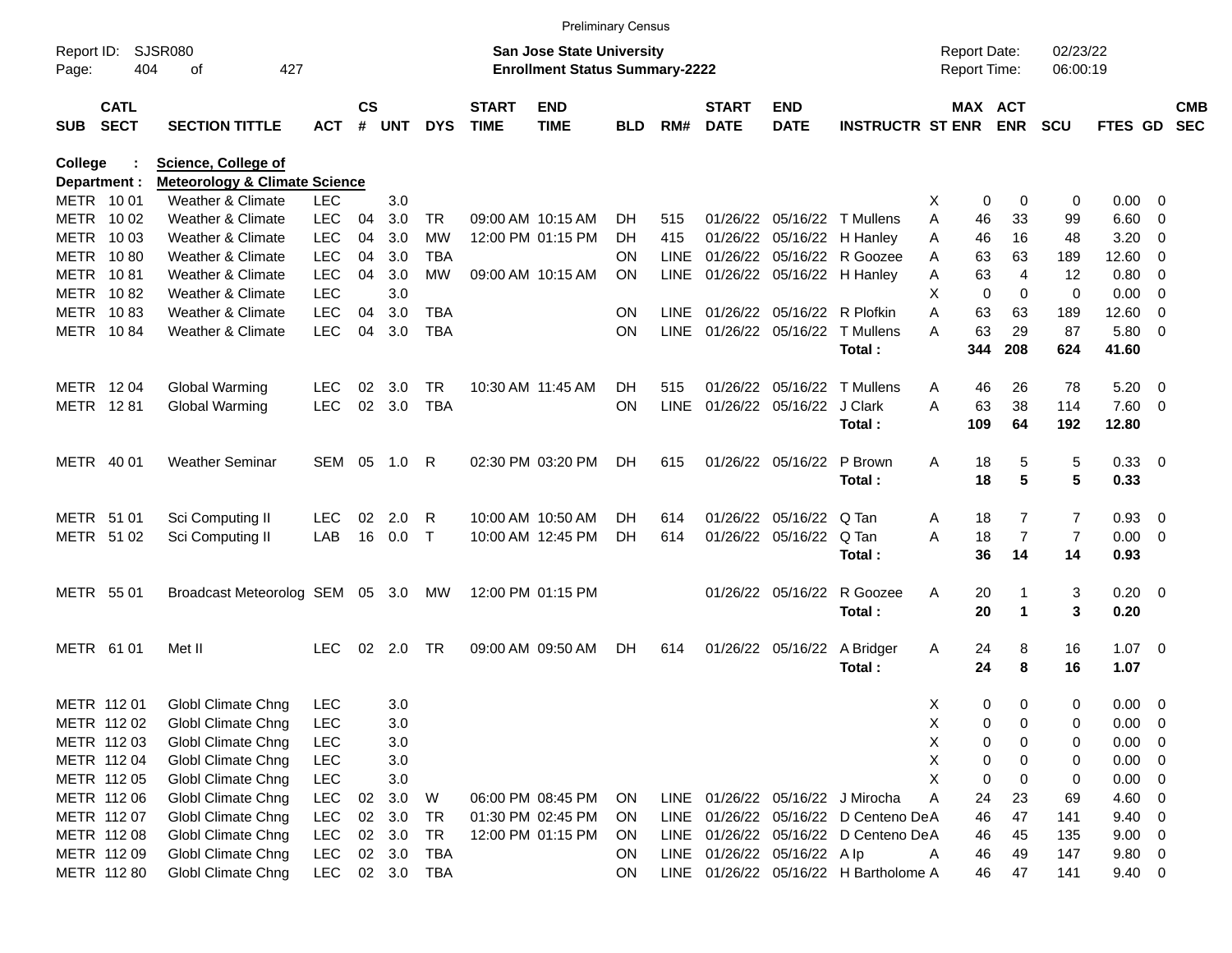|                     |                            |                             |            |                    |            |            |                             | <b>Preliminary Census</b>                                                 |            |             |                             |                           |                                  |                                     |                       |                      |                |                          |            |
|---------------------|----------------------------|-----------------------------|------------|--------------------|------------|------------|-----------------------------|---------------------------------------------------------------------------|------------|-------------|-----------------------------|---------------------------|----------------------------------|-------------------------------------|-----------------------|----------------------|----------------|--------------------------|------------|
| Report ID:<br>Page: | 405                        | <b>SJSR080</b><br>427<br>оf |            |                    |            |            |                             | <b>San Jose State University</b><br><b>Enrollment Status Summary-2222</b> |            |             |                             |                           |                                  | <b>Report Date:</b><br>Report Time: |                       | 02/23/22<br>06:00:19 |                |                          |            |
| <b>SUB</b>          | <b>CATL</b><br><b>SECT</b> | <b>SECTION TITTLE</b>       | <b>ACT</b> | $\mathsf{cs}$<br># | <b>UNT</b> | <b>DYS</b> | <b>START</b><br><b>TIME</b> | <b>END</b><br><b>TIME</b>                                                 | <b>BLD</b> | RM#         | <b>START</b><br><b>DATE</b> | <b>END</b><br><b>DATE</b> | <b>INSTRUCTR ST ENR</b>          |                                     | MAX ACT<br><b>ENR</b> | <b>SCU</b>           | FTES GD SEC    |                          | <b>CMB</b> |
|                     | METR 11281                 | Globl Climate Chng          | <b>LEC</b> | 02 <sub>o</sub>    | 3.0        | TBA        |                             |                                                                           | <b>ON</b>  | LINE        |                             |                           | 01/26/22 05/16/22 H Bartholome A | 46                                  | 46                    | 138                  | 9.20           | $\overline{0}$           |            |
|                     | METR 112 82                | Globl Climate Chng          | <b>LEC</b> | 02                 | 3.0        | <b>TBA</b> |                             |                                                                           | <b>ON</b>  | LINE        |                             |                           | 01/26/22 05/16/22 H Bartholome A | 46                                  | 45                    | 135                  | 9.00           | - 0                      |            |
|                     | METR 112 83                | Globl Climate Chng          | <b>LEC</b> | 02                 | 3.0        | <b>TBA</b> |                             |                                                                           | <b>ON</b>  | <b>LINE</b> |                             | 01/26/22 05/16/22 Alp     |                                  | 46<br>A                             | 46                    | 138                  | 9.20           | $\overline{0}$           |            |
|                     | METR 112 84                | Globl Climate Chng          | <b>LEC</b> |                    | 3.0        |            |                             |                                                                           |            |             |                             |                           |                                  | X<br>0                              | $\overline{0}$        | 0                    | 0.00           | - 0                      |            |
|                     | METR 112 85                | Globl Climate Chng          | <b>LEC</b> | 02                 | 3.0        | <b>MW</b>  |                             | 12:00 PM 01:15 PM                                                         | <b>ON</b>  | <b>LINE</b> |                             |                           | 01/26/22 05/16/22 H Bartholome A | 46                                  | 44                    | 132                  | 8.80           | $\overline{0}$           |            |
|                     | METR 112 86                | Globl Climate Chng          | <b>LEC</b> | 02                 | 3.0        | MW         |                             | 01:30 PM 02:45 PM                                                         | <b>ON</b>  | LINE        |                             |                           | 01/26/22 05/16/22 H Bartholome A | 46                                  | 47                    | 141                  | 9.40           | $\overline{\phantom{0}}$ |            |
|                     |                            |                             |            |                    |            |            |                             |                                                                           |            |             |                             |                           | Total:                           | 438                                 | 439                   | 1317                 | 87.80          |                          |            |
|                     | METR 113 01                | <b>Atmos Pollution</b>      | <b>LEC</b> | 02                 | 3.0        | TBA        |                             |                                                                           | <b>ON</b>  | <b>LINE</b> |                             |                           | 01/26/22 05/16/22 F Freedman A   | 46                                  | 10                    | 30                   | 2.00           | 0 <sup>C</sup>           |            |
|                     | ENVS 113 01                | <b>Atmos Pollution</b>      | <b>LEC</b> | 02                 | 3.0        | <b>TBA</b> |                             |                                                                           | <b>ON</b>  | <b>LINE</b> |                             |                           | 01/26/22 05/16/22 F Freedman A   | $\mathbf 0$                         | 34                    | 102                  | 6.80           | 0 <sup>o</sup>           |            |
|                     |                            |                             |            |                    |            |            |                             |                                                                           |            |             |                             |                           | Total:                           | 46                                  | 44                    | 132                  | 8.80           |                          |            |
|                     | METR 115 01                | <b>Wildfire Earth Sys</b>   | <b>LEC</b> | 01                 | 3.0        | TR.        | 10:30 AM 11:45 AM           |                                                                           | <b>ON</b>  | <b>LINE</b> |                             |                           | 01/26/22 05/16/22 A Kochanski A  | 46                                  | 11                    | 33                   | 2.20           | - 0                      |            |
|                     | METR 115 02                | <b>Wildfire Earth Sys</b>   | <b>LEC</b> | 01                 | 3.0        | <b>MW</b>  | 10:30 AM 11:45 AM           |                                                                           | ON         | <b>LINE</b> |                             | 01/26/22 05/16/22         | A Kochanski A                    | 46                                  | 18                    | 54                   | $3.60 \ 0$     |                          |            |
|                     |                            |                             |            |                    |            |            |                             |                                                                           |            |             |                             |                           | Total:                           | 92                                  | 29                    | 87                   | 5.80           |                          |            |
|                     | METR 116 01                | Climate Chng Impacts LEC    |            |                    | 02 3.0     | TBA        |                             |                                                                           | <b>ON</b>  | <b>LINE</b> | 01/26/22 05/16/22           |                           | P Brown                          | 40<br>Α                             | 39                    | 117                  | 7.80 0         |                          |            |
|                     |                            |                             |            |                    |            |            |                             |                                                                           |            |             |                             |                           | Total:                           | 40                                  | 39                    | 117                  | 7.80           |                          |            |
|                     | METR 121B 01               | Dynamic Met                 | <b>LEC</b> | 02                 | 3.0        | МW         |                             | 09:00 AM 10:15 AM                                                         |            |             |                             | 01/26/22 05/16/22         | J Ryoo                           | 18<br>A                             | 5                     | 15                   | $1.00 \t 0$    |                          |            |
|                     |                            |                             |            |                    |            |            |                             |                                                                           |            |             |                             |                           | Total:                           | 18                                  | 5                     | 15                   | 1.00           |                          |            |
|                     | METR 125 01                | <b>Physical Metr</b>        | <b>LEC</b> |                    | 3.0        |            |                             |                                                                           |            |             |                             |                           |                                  | Χ<br>0                              | 0                     | 0                    | $0.00 \t 0$    |                          |            |
|                     |                            |                             |            |                    |            |            |                             |                                                                           |            |             |                             |                           | Total:                           | $\bf{0}$                            | $\bf{0}$              | 0                    | 0.00           |                          |            |
|                     | METR 136 01                | <b>Empir Tech Meteor</b>    | <b>LEC</b> |                    | 3.0        |            |                             |                                                                           |            |             |                             |                           |                                  | X<br>$\mathbf 0$                    | $\mathbf 0$           | 0                    | 0.00           | $\overline{\mathbf{0}}$  |            |
|                     | METR 136 02                | <b>Empir Tech Meteor</b>    | LAB        | 16                 | 0.0        | <b>TBA</b> |                             |                                                                           | <b>ON</b>  | <b>LINE</b> |                             |                           | 01/26/22 05/16/22 M Valero Per A | 12                                  | 12                    | 12                   | 0.00           | $\overline{\mathbf{0}}$  |            |
|                     | METR 136 03                | <b>Empir Tech Meteor</b>    | <b>LEC</b> | 02                 | 3.0        | <b>TR</b>  |                             | 09:00 AM 09:50 AM                                                         | ON         | <b>LINE</b> |                             | 01/26/22 05/16/22         | M Valero Per A                   | 12                                  | 12                    | 24                   | 2.40           | $\overline{\mathbf{0}}$  |            |
|                     |                            |                             |            |                    |            |            |                             |                                                                           |            |             |                             |                           | Total:                           | 24                                  | 24                    | 36                   | 2.40           |                          |            |
|                     | METR 150 03                | Atmos Data Vis              | <b>LEC</b> |                    | 02 3.0 M   |            |                             | 09:00 AM 10:50 AM                                                         | <b>DH</b>  | 614         |                             | 01/26/22 05/16/22 Q Tan   |                                  | 18<br>Α                             | 13                    | 26                   | 3.10 10        |                          |            |
|                     | METR 150 04                | Atmos Data Vis              | LAB        |                    | 16  0.0  W |            |                             | 09:00 AM 11:50 AM                                                         | DH.        | 614         |                             | 01/26/22 05/16/22 Q Tan   |                                  | 18<br>Α                             | 13                    | 13                   | $0.00$ 10      |                          |            |
|                     |                            |                             |            |                    |            |            |                             |                                                                           |            |             |                             |                           | Total:                           | 36                                  | 26                    | 39                   | 3.10           |                          |            |
|                     | METR 163 01                | Metr Instruments            | LEC.       |                    | 02 3.0 R   |            |                             | 11:00 AM 12:50 PM                                                         | DH.        | 614         |                             |                           | 01/26/22 05/16/22 C Clements     | 12<br>A                             | 10                    | 20                   | $2.00 \t 0$    |                          |            |
|                     | METR 163 02                | Metr Instruments            | LAB        |                    | 0.0        |            |                             |                                                                           |            |             |                             |                           |                                  | Χ<br>0                              | $\mathbf 0$           | 0                    | $0.00 \t 0$    |                          |            |
|                     | METR 163 03                | Metr Instruments            | LAB        |                    | 16  0.0  T |            |                             | 12:00 PM 02:45 PM                                                         | DH         | 801         |                             |                           | 01/26/22 05/16/22 C Clements     | A<br>12                             | 10                    | 10                   | $0.00 \quad 0$ |                          |            |
|                     |                            |                             |            |                    |            |            |                             |                                                                           |            |             |                             |                           | Total:                           | 24                                  | 20                    | 30                   | 2.00           |                          |            |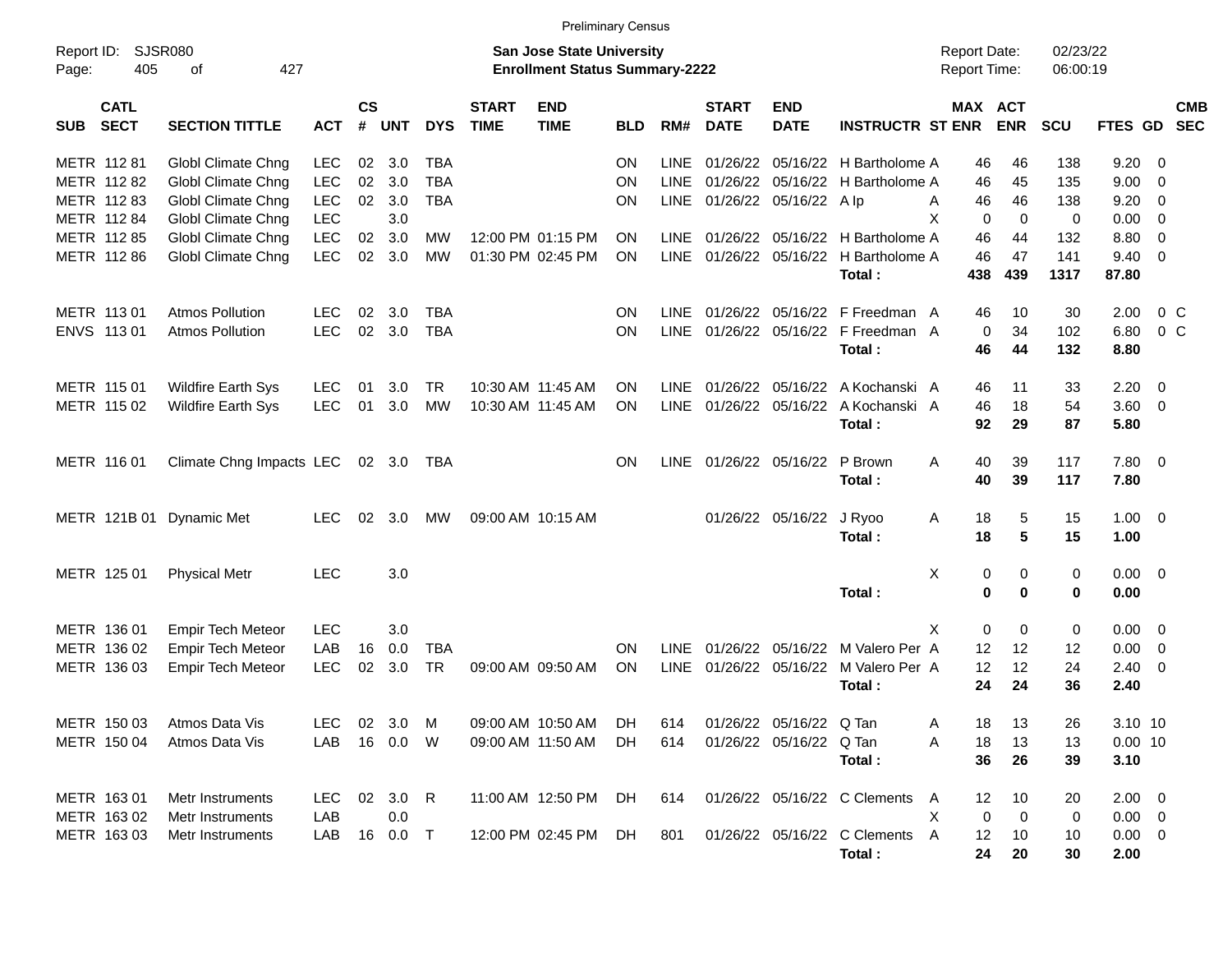|                                           |                                                    |                          |                |                   |                  |                             | <b>Preliminary Census</b>                                                 |            |                     |                             |                                                        |                                       |                                     |                                       |                                  |                                                  |            |
|-------------------------------------------|----------------------------------------------------|--------------------------|----------------|-------------------|------------------|-----------------------------|---------------------------------------------------------------------------|------------|---------------------|-----------------------------|--------------------------------------------------------|---------------------------------------|-------------------------------------|---------------------------------------|----------------------------------|--------------------------------------------------|------------|
| Report ID:<br>406<br>Page:                | SJSR080<br>427<br>οf                               |                          |                |                   |                  |                             | <b>San Jose State University</b><br><b>Enrollment Status Summary-2222</b> |            |                     |                             |                                                        |                                       | <b>Report Date:</b><br>Report Time: |                                       | 02/23/22<br>06:00:19             |                                                  |            |
| <b>CATL</b><br><b>SECT</b><br><b>SUB</b>  | <b>SECTION TITTLE</b>                              | <b>ACT</b>               | <b>CS</b><br># | <b>UNT</b>        | <b>DYS</b>       | <b>START</b><br><b>TIME</b> | <b>END</b><br><b>TIME</b>                                                 | <b>BLD</b> | RM#                 | <b>START</b><br><b>DATE</b> | <b>END</b><br><b>DATE</b>                              | <b>INSTRUCTR ST ENR</b>               |                                     | MAX ACT<br><b>ENR</b>                 | <b>SCU</b>                       | FTES GD SEC                                      | <b>CMB</b> |
|                                           | METR 170B 03 Weather Briefing                      | LAB                      | 16             | 1.0               |                  |                             | MWR 02:30 PM 03:20 PM                                                     | DH         | 614                 |                             | 01/26/22 05/16/22 A Bridger                            | Total:                                | Α<br>24<br>24                       | 5<br>5                                | 5<br>5                           | 0.33 0<br>0.33                                   |            |
|                                           | METR 170C 01 Weather Briefing III                  | LAB.                     | 16             | - 1.0             |                  |                             | MWR 02:30 PM 03:20 PM                                                     | DH         | 614                 |                             | 01/26/22 05/16/22                                      | A Bridger<br>Total:                   | 24<br>A<br>24                       | 3<br>$\mathbf{3}$                     | 3<br>3                           | $0.22$ 1<br>0.22                                 |            |
| METR 172 01                               | <b>Mesoscale Meteor</b>                            | <b>LEC</b>               | 02             | 3.0               | TR               |                             | 03:30 PM 04:45 PM                                                         | DH         | 614                 |                             | 01/26/22 05/16/22                                      | M Voss<br>Total:                      | 10<br>Α<br>10                       | 6<br>6                                | 18<br>18                         | $1.25$ 1<br>1.25                                 |            |
| METR 173 02<br>METR 173 03<br>METR 173 04 | Glob Clim Modl<br>Glob Clim Modl<br>Glob Clim Modl | LAB<br><b>LEC</b><br>LAB | 02<br>16       | 0.0<br>3.0<br>0.0 | МW<br><b>TBA</b> |                             | 12:00 PM 12:50 PM                                                         | ΟN<br>ON   | <b>LINE</b><br>LINE |                             | 01/26/22 05/16/22 T Reddy<br>01/26/22 05/16/22 T Reddy | Total:                                | Х<br>0<br>Α<br>10<br>A<br>10<br>20  | 0<br>9<br>9<br>18                     | 0<br>18<br>9<br>27               | $0.00 \t 0$<br>$1.80 \ 0$<br>$0.00 \t 0$<br>1.80 |            |
| METR 174 01                               | Clim Chnge Capstone LEC 02 3.0 MW                  |                          |                |                   |                  |                             | 10:30 AM 11:45 AM                                                         | ON         |                     |                             | LINE 01/26/22 05/16/22 T Reddy                         | Total:                                | 10<br>Α<br>10                       | 2<br>$\mathbf{2}$                     | 6<br>6                           | $0.40 \quad 0$<br>0.40                           |            |
| METR 179 10                               | Topics in Senior The                               | SUP 25 1.0 TBA           |                |                   |                  |                             |                                                                           | <b>ON</b>  |                     |                             | LINE 01/26/22 05/16/22 A Bridger                       | Total:                                | Α<br>5                              | $\overline{7}$<br>5<br>$\overline{7}$ | $\overline{7}$<br>$\overline{7}$ | $0.47 \quad 0$<br>0.47                           |            |
| METR 202 01                               | Res Meth in Met                                    | SEM 05 3.0               |                |                   | R                |                             | 03:30 PM 04:45 PM                                                         | DH.        | 615                 |                             | 01/26/22 05/16/22                                      | Total:                                | 15<br>Α<br>15                       | 14<br>14                              | 42<br>42                         | 3.50 14<br>3.50                                  |            |
| METR 240 01                               | <b>Numerical Modeling</b>                          | SEM 05 3.0 TR            |                |                   |                  |                             | 10:30 AM 11:45 AM                                                         | <b>ON</b>  |                     | LINE 01/26/22 05/16/22      |                                                        | M Valero Per A<br>Total:              | 12<br>12                            | 13<br>13                              | 39<br>39                         | 3.25 13<br>3.25                                  |            |
| METR 285 01                               | Colloquium                                         | SEM 05                   |                | 1.0               | R                |                             | 01:00 PM 01:50 PM                                                         | ON         | <b>LINE</b>         |                             | 01/26/22 05/16/22 S Chiao                              | Total:                                | 10<br>Α<br>10                       | 2<br>$\mathbf{2}$                     | $\overline{c}$<br>$\mathbf{2}$   | $0.17$ 2<br>0.17                                 |            |
| METR 298 10                               | Research                                           | <b>SUP</b>               |                | 25 1.0            | TBA              |                             |                                                                           | ΟN         |                     | LINE 01/26/22 05/16/22      |                                                        |                                       | 5<br>A                              | 0                                     | 0                                | $0.00 \t 0$                                      |            |
| METR 298 11                               | Research                                           | <b>SUP</b>               |                | 25 1.0            | TBA              |                             |                                                                           | ΟN         |                     | LINE 01/26/22 05/16/22      |                                                        |                                       | 5<br>A                              | 0                                     | 0                                | $0.00 \t 0$                                      |            |
| METR 298 12                               | Research                                           | <b>SUP</b>               |                | 25 1.0            | TBA              |                             |                                                                           | 0N         |                     | LINE 01/26/22 05/16/22      |                                                        |                                       | 5                                   | 0                                     | 0                                | $0.00 \t 0$                                      |            |
| METR 298 13                               | Research                                           | <b>SUP</b>               |                | 25 1.0            | TBA              |                             |                                                                           | 0N         |                     | LINE 01/26/22 05/16/22      |                                                        |                                       | 5                                   | 0                                     | 0                                | $0.00 \t 0$                                      |            |
| METR 298 14                               | Research                                           | <b>SUP</b>               |                | 25 1.0            | TBA              |                             |                                                                           | <b>ON</b>  |                     | LINE 01/26/22 05/16/22      |                                                        |                                       | 5                                   | 0                                     | 0                                | $0.00 \t 0$                                      |            |
| METR 298 16                               | Research                                           | <b>SUP</b>               |                | 25 1.0            | TBA              |                             |                                                                           | <b>ON</b>  |                     | LINE 01/26/22 05/16/22      |                                                        |                                       | 5                                   | 0                                     | 0                                | $0.00 \t 0$                                      |            |
| METR 298 30                               | Research                                           | <b>SUP</b>               |                | 25 3.0            | TBA              |                             |                                                                           | 0N         | LINE                |                             |                                                        | 01/26/22 05/16/22 C Clements          | 5<br>A                              |                                       | 3                                | $0.25$ 1                                         |            |
| METR 298 31                               | Research                                           | <b>SUP</b>               |                | 25 3.0            | TBA              |                             |                                                                           | <b>ON</b>  |                     |                             | LINE 01/26/22 05/16/22 E Walsh                         |                                       | 5<br>Α                              | 2                                     | 6                                | $0.50$ 2                                         |            |
| METR 298 32                               | Research                                           | <b>SUP</b>               |                | 25 3.0            | TBA              |                             |                                                                           | <b>ON</b>  |                     |                             | LINE 01/26/22 05/16/22 P Brown                         |                                       | 5<br>Α                              | 2                                     | 6                                | $0.50$ 2                                         |            |
| METR 298 35                               | Research                                           | <b>SUP</b>               |                |                   | 25 3.0 TBA       |                             |                                                                           | ON         |                     |                             |                                                        | LINE 01/26/22 05/16/22 M Valero Per A | 5                                   |                                       | 3                                | $0.25$ 1                                         |            |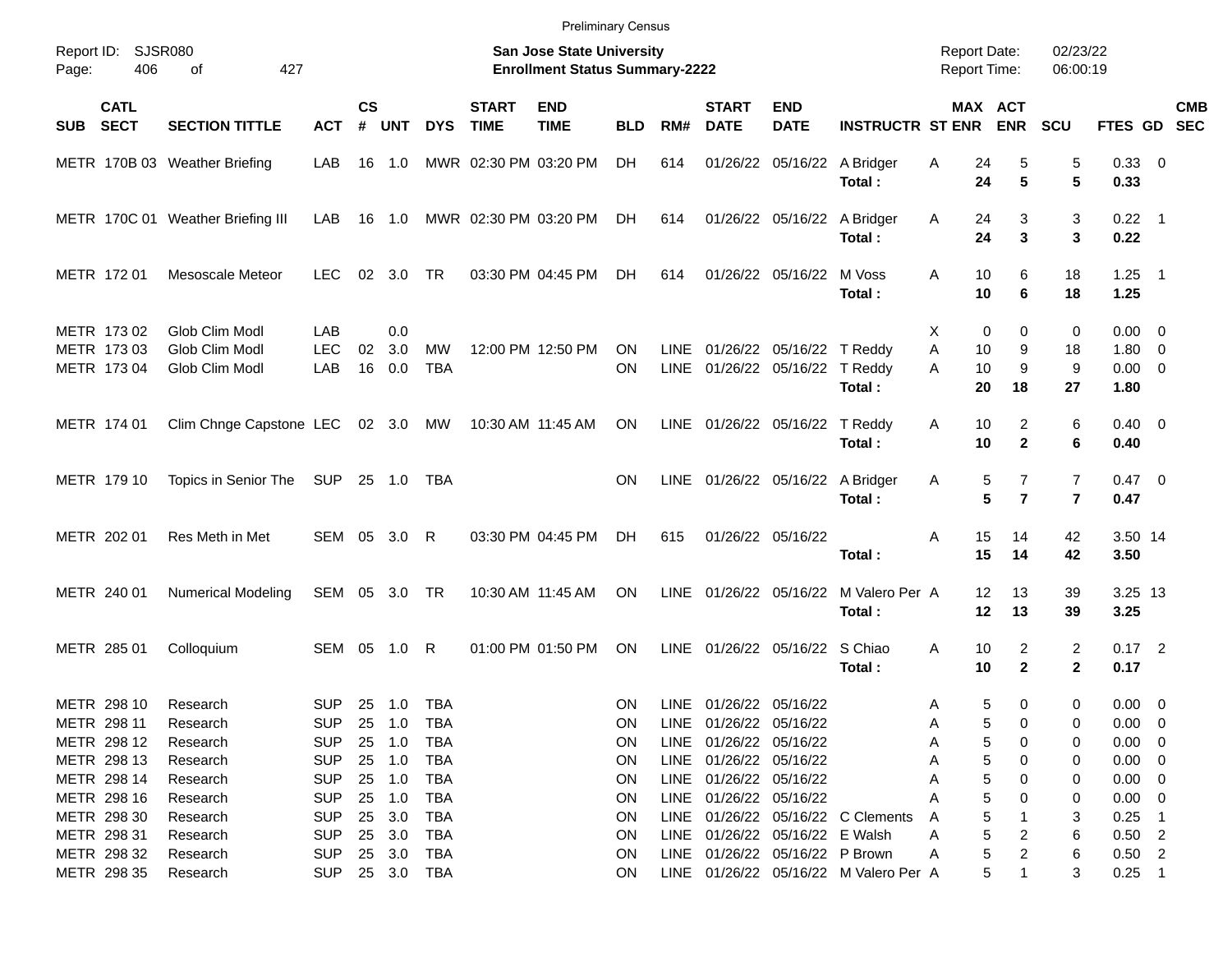|                     |                            |                       |            |                             |            |            |                             |                                                                           | <b>Preliminary Census</b> |       |                             |                           |                         |                                            |             |                      |                                  |                          |
|---------------------|----------------------------|-----------------------|------------|-----------------------------|------------|------------|-----------------------------|---------------------------------------------------------------------------|---------------------------|-------|-----------------------------|---------------------------|-------------------------|--------------------------------------------|-------------|----------------------|----------------------------------|--------------------------|
| Report ID:<br>Page: | 407                        | SJSR080<br>427<br>οf  |            |                             |            |            |                             | <b>San Jose State University</b><br><b>Enrollment Status Summary-2222</b> |                           |       |                             |                           |                         | <b>Report Date:</b><br><b>Report Time:</b> |             | 02/23/22<br>06:00:19 |                                  |                          |
| <b>SUB</b>          | <b>CATL</b><br><b>SECT</b> | <b>SECTION TITTLE</b> | <b>ACT</b> | $\mathbf{c}\mathbf{s}$<br># | <b>UNT</b> | <b>DYS</b> | <b>START</b><br><b>TIME</b> | <b>END</b><br>TIME                                                        | <b>BLD</b>                | RM#   | <b>START</b><br><b>DATE</b> | <b>END</b><br><b>DATE</b> | <b>INSTRUCTR ST ENR</b> | MAX ACT                                    | <b>ENR</b>  | <b>SCU</b>           | FTES GD                          | <b>CMB</b><br><b>SEC</b> |
|                     |                            |                       |            |                             |            |            |                             |                                                                           |                           |       |                             |                           | Total:                  | 50                                         | -6          | 18                   | 1.50                             |                          |
|                     | METR 299 12                | Thesis                | <b>SUP</b> | 25                          | 1.0        | <b>TBA</b> |                             |                                                                           | ON                        | LINE. | 01/26/22                    | 05/16/22                  |                         | 5<br>A                                     | $\mathbf 0$ | 0                    | 0.00<br>$\overline{\phantom{0}}$ |                          |
|                     | METR 299 20                | Thesis                | <b>SUP</b> | 25                          | -2.0       | TBA        |                             |                                                                           | ON                        | LINE- | 01/26/22                    | 05/16/22                  | S Chiao                 | 5<br>A                                     |             | 2                    | 0.17                             |                          |
|                     | METR 299 21                | Thesis                | <b>SUP</b> | 25                          | 2.0        | TBA        |                             |                                                                           | ON                        | LINE- | 01/26/22                    | 05/16/22                  | E Walsh                 | 5<br>A                                     | 2           | 4                    | 0.33<br>$\overline{2}$           |                          |
|                     | METR 299 22                | Thesis                | <b>SUP</b> | 25                          | -2.0       | TBA        |                             |                                                                           | ON                        | LINE- | 01/26/22                    | 05/16/22                  | C Clements              | 5<br>A                                     |             | 2                    | 0.17                             |                          |
|                     | METR 299 23                | Thesis                | <b>SUP</b> | 25                          | 2.0        | TBA        |                             |                                                                           | ON                        | LINE. | 01/26/22                    | 05/16/22                  |                         | 5<br>A                                     | 0           | 0                    | 0.00<br>$\overline{\phantom{0}}$ |                          |
|                     | METR 299 24                | Thesis                | <b>SUP</b> | 25                          | 2.0        | TBA        |                             |                                                                           | ON                        | LINE. | 01/26/22                    | 05/16/22                  |                         | 5<br>A                                     | 0           | 0                    | 0.00<br>$\overline{\phantom{0}}$ |                          |
|                     | METR 299 25                | Thesis                | <b>SUP</b> | 25                          | 2.0        | <b>TBA</b> |                             |                                                                           | <b>ON</b>                 | LINE. | 01/26/22                    | 05/16/22                  |                         | 5<br>A                                     | 0           | 0                    | 0.00<br>- 0                      |                          |
|                     | METR 299 26                | Thesis                | <b>SUP</b> | 25                          | 2.0        | TBA        |                             |                                                                           | <b>ON</b>                 | LINE. | 01/26/22                    | 05/16/22                  |                         | 5<br>A                                     | 0           | 0                    | 0.00<br>- 0                      |                          |
|                     | METR 299 27                | Thesis                | <b>SUP</b> | 25                          | 2.0        | TBA        |                             |                                                                           | <b>ON</b>                 | LINE. | 01/26/22                    | 05/16/22                  | S Chiao                 | 5<br>A                                     | $\Omega$    | $\mathbf 0$          | 0.00<br>$\overline{\phantom{0}}$ |                          |
|                     |                            |                       |            |                             |            |            |                             |                                                                           |                           |       |                             |                           | Total:                  | 45                                         | 4           | 8                    | 0.67                             |                          |

**Department : Meteorology & Climate Science** 

| Department Total:         | 1494 | 1006 2802 |      | 189.18 |
|---------------------------|------|-----------|------|--------|
| <b>Lower Division:</b>    | 551  | 300       | 854  | 56.93  |
| <b>Upper Division:</b>    | 811  | 667       | 1839 | 123.17 |
| <b>Graduate Division:</b> | 132  | 39        | 109  | 9.08   |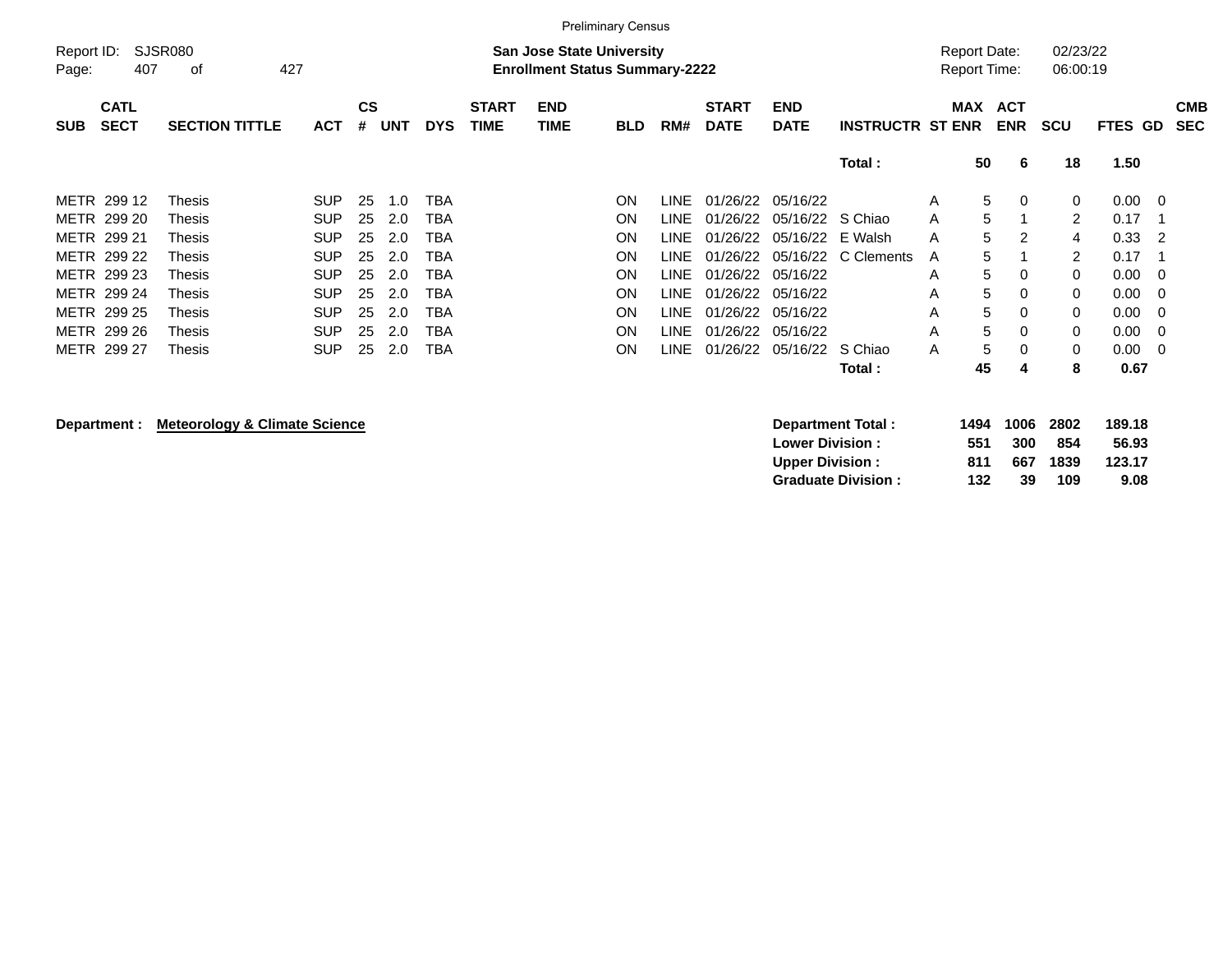|                            |                            |                                                              |            |                    |                  |                        |                             | <b>Preliminary Census</b>                                                 |                 |             |                             |                                |                                       |   |                                            |                       |                      |              |                          |                          |
|----------------------------|----------------------------|--------------------------------------------------------------|------------|--------------------|------------------|------------------------|-----------------------------|---------------------------------------------------------------------------|-----------------|-------------|-----------------------------|--------------------------------|---------------------------------------|---|--------------------------------------------|-----------------------|----------------------|--------------|--------------------------|--------------------------|
| Report ID:<br>Page:        | 408                        | SJSR080<br>427<br>οf                                         |            |                    |                  |                        |                             | <b>San Jose State University</b><br><b>Enrollment Status Summary-2222</b> |                 |             |                             |                                |                                       |   | <b>Report Date:</b><br><b>Report Time:</b> |                       | 02/23/22<br>06:00:19 |              |                          |                          |
| <b>SUB</b>                 | <b>CATL</b><br><b>SECT</b> | <b>SECTION TITTLE</b>                                        | <b>ACT</b> | $\mathsf{cs}$<br># | <b>UNT</b>       | <b>DYS</b>             | <b>START</b><br><b>TIME</b> | <b>END</b><br><b>TIME</b>                                                 | <b>BLD</b>      | RM#         | <b>START</b><br><b>DATE</b> | <b>END</b><br><b>DATE</b>      | <b>INSTRUCTR ST ENR</b>               |   |                                            | MAX ACT<br><b>ENR</b> | <b>SCU</b>           | FTES GD      |                          | <b>CMB</b><br><b>SEC</b> |
| College                    | Department :               | <b>Science, College of</b><br><b>Physics &amp; Astronomy</b> |            |                    |                  |                        |                             |                                                                           |                 |             |                             |                                |                                       |   |                                            |                       |                      |              |                          |                          |
|                            | ASTR 1001                  | Descript Astronomy                                           | <b>LEC</b> | 02                 | 3.0              | TR                     |                             | 09:00 AM 10:15 AM                                                         | SCI             | 258         | 01/26/22                    | 05/16/22                       | P Houck                               | A | 40                                         | 34                    | 102                  | 6.80         | $\overline{\mathbf{0}}$  |                          |
| ASTR                       | 10 02                      | Descript Astronomy                                           | <b>LEC</b> | 02                 | 3.0              | <b>TR</b>              |                             | 03:00 PM 04:15 PM                                                         | SCI             | 258         |                             | 01/26/22 05/16/22              | P Houck                               | A | 40                                         | 38                    | 114                  | 7.60         | $\overline{0}$           |                          |
|                            |                            |                                                              |            |                    |                  |                        |                             |                                                                           |                 |             |                             |                                | Total:                                |   | 80                                         | 72                    | 216                  | 14.40        |                          |                          |
|                            | ASTR 101 01                | Modern Astronomy                                             | <b>LEC</b> | 02                 | 3.0              | <b>TR</b>              |                             | 03:00 PM 04:15 PM                                                         | SCI             | 253         |                             | 01/26/22 05/16/22              | I Mosqueira                           | A | 45                                         | 44                    | 132                  | 8.80         | - 0                      |                          |
|                            | ASTR 101 02                | Modern Astronomy                                             | <b>LEC</b> | 02                 | 3.0              | <b>TR</b>              |                             | 04:30 PM 05:45 PM                                                         | SCI             | 253         | 01/26/22                    | 05/16/22                       | I Mosqueira                           | A | 45                                         | 45                    | 135                  | 9.00         | 0                        |                          |
|                            | ASTR 101 03                | Modern Astronomy                                             | <b>LEC</b> | 02                 | 3.0              | МW                     |                             | 03:00 PM 04:15 PM                                                         | SCI             | 258         | 01/26/22                    | 05/16/22                       | C Asplund                             | A | 45                                         | 45                    | 135                  | 9.00         | 0                        |                          |
|                            | ASTR 101 04                | Modern Astronomy                                             | <b>LEC</b> | 02                 | 3.0              | МW                     |                             | 04:30 PM 05:45 PM                                                         | SCI             | 258         | 01/26/22                    | 05/16/22                       | C Asplund                             | A | 45                                         | 45                    | 135                  | 9.00         | 0                        |                          |
|                            | ASTR 101 05                | Modern Astronomy                                             | <b>LEC</b> | 02                 | 3.0              | МW                     |                             | 09:00 AM 10:15 AM                                                         | <b>ON</b>       | <b>LINE</b> | 01/26/22                    | 05/16/22                       | O Hubickyj                            | Α | 40                                         | 51                    | 153                  | 10.20        | 0                        |                          |
|                            | ASTR 101 06                | Modern Astronomy                                             | <b>LEC</b> | 02                 | 3.0              | <b>TR</b>              |                             | 09:00 AM 10:15 AM                                                         | <b>ON</b>       | <b>LINE</b> |                             | 01/26/22 05/16/22              | V Santhanakr A                        |   | 40                                         | 45                    | 135                  | 9.00         | $\overline{0}$           |                          |
|                            |                            |                                                              |            |                    |                  |                        |                             |                                                                           |                 |             |                             |                                | Total:                                |   | 260                                        | 275                   | 825                  | 55.00        |                          |                          |
|                            | ASTR 117B 01               | Astrophysics II                                              | <b>LEC</b> | 02                 | 3.0              | <b>TR</b>              |                             | 09:00 AM 10:15 AM                                                         | SCI             | 319         |                             | 01/26/22 05/16/22              | T Madura                              | Α | 25                                         | 10                    | 30                   | 2.00         | $\overline{\mathbf{0}}$  |                          |
|                            |                            |                                                              |            |                    |                  |                        |                             |                                                                           |                 |             |                             |                                | Total:                                |   | 25                                         | 10                    | 30                   | 2.00         |                          |                          |
| <b>PHYS</b>                | 1 0 1                      | Elem Phys                                                    | <b>LEC</b> | 01                 | 3.0              | МW                     |                             | 12:00 PM 01:15 PM                                                         | <b>ON</b>       | <b>LINE</b> | 01/26/22                    | 05/16/22                       | M Shao                                | A | 45                                         | 44                    | 132                  | 8.80         | $\overline{\mathbf{0}}$  |                          |
| <b>PHYS</b>                | 1 0 2                      | Elem Phys                                                    | <b>LEC</b> | 01                 | 3.0              | <b>TR</b>              |                             | 12:00 PM 01:15 PM                                                         | <b>ON</b>       | <b>LINE</b> | 01/26/22 05/16/22           |                                | M Shao                                | Α | 45                                         | 46                    | 138                  | 9.20         | - 0                      |                          |
|                            |                            |                                                              |            |                    |                  |                        |                             |                                                                           |                 |             |                             |                                | Total:                                |   | 90                                         | 90                    | 270                  | 18.00        |                          |                          |
| <b>PHYS</b>                | 2A 01                      | Fund of Physics                                              | <b>LEC</b> | 01                 | 4.0              | F                      |                             | 12:30 PM 01:50 PM                                                         | <b>ON</b>       | LINE.       | 01/26/22                    | 05/16/22                       | W Seneshen A                          |   | 290                                        | 292                   | 438                  | 77.87        | - 0                      |                          |
| <b>PHYS</b>                | 2A 11                      | Fund of Physics                                              | LAB        | 16                 | 0.0              | МW                     |                             | 09:00 AM 11:15 AM                                                         | <b>ON</b>       | <b>LINE</b> | 01/26/22                    | 05/16/22                       | A Chase                               | A | 20                                         | 19                    | 19                   | 0.00         | 0                        |                          |
| <b>PHYS</b>                | 2A 12                      | Fund of Physics                                              | LAB        | 16                 | 0.0              | МW                     |                             | 12:30 PM 02:45 PM                                                         | ON              | <b>LINE</b> | 01/26/22                    | 05/16/22 S Singh               |                                       | A | 20                                         | 19                    | 19                   | 0.00         | 0                        |                          |
| <b>PHYS</b>                | 2A 13                      | Fund of Physics                                              | LAB        | 16                 | 0.0              | МW                     |                             | 12:30 PM 02:45 PM                                                         | <b>ON</b>       | <b>LINE</b> | 01/26/22                    | 05/16/22                       | T Pham                                | A | 20                                         | 20                    | 20                   | 0.00         | 0                        |                          |
| <b>PHYS</b>                | 2A 14                      | Fund of Physics                                              | LAB        | 16                 | 0.0              | МW                     |                             | 12:30 PM 02:45 PM                                                         | <b>ON</b>       | <b>LINE</b> | 01/26/22                    | 05/16/22                       | Z Smith                               | Α | 20                                         | 20                    | 20                   | 0.00         | 0                        |                          |
| <b>PHYS</b>                | 2A 15                      | Fund of Physics                                              | LAB        | 16                 | 0.0              | МW                     |                             | 03:00 PM 05:15 PM                                                         | <b>ON</b>       | <b>LINE</b> | 01/26/22                    | 05/16/22                       | A Totah-McCa A                        |   | 20                                         | 20                    | 20                   | 0.00         | 0                        |                          |
| <b>PHYS</b>                | 2A 16                      | Fund of Physics                                              | LAB        | 07                 | 0.0              | МW                     |                             | 03:00 PM 05:15 PM                                                         | ON              | <b>LINE</b> | 01/26/22                    | 05/16/22                       | G Giordaneng A                        |   | 20                                         | 20                    | 50                   | 0.00         | 0                        |                          |
| <b>PHYS</b>                | 2A 17                      | Fund of Physics                                              | LAB        | 16                 | 0.0              | МW                     |                             | 03:00 PM 05:15 PM                                                         | <b>ON</b>       | <b>LINE</b> | 01/26/22                    | 05/16/22                       | Z Smith                               | A | 20                                         | 20                    | 20                   | 0.00         | 0                        |                          |
| <b>PHYS</b>                | 2A 18                      | <b>Fund of Physics</b>                                       | LAB        | 07                 | 0.0              | <b>TR</b>              |                             | 09:00 AM 11:15 AM                                                         | <b>ON</b>       |             |                             |                                | LINE 01/26/22 05/16/22 W Seneshen A   |   | 20                                         | 20                    | 50                   | 0.00         | $\mathbf 0$              |                          |
| <b>PHYS</b>                | 2A 19                      | Fund of Physics                                              | LAB        |                    | 0.0              |                        |                             |                                                                           |                 |             |                             |                                |                                       | X | 0                                          | 0                     | 0                    | 0.00         | $\overline{\mathbf{0}}$  |                          |
| <b>PHYS</b>                | 2A 20                      | Fund of Physics                                              | LAB        | 07                 | 0.0              | TR                     |                             | 09:00 AM 11:15 AM                                                         | <b>ON</b>       |             |                             |                                | LINE 01/26/22 05/16/22 S Kamboj       | Α | 20                                         | 17                    | 43                   | 0.00         | $\overline{\phantom{0}}$ |                          |
| <b>PHYS</b>                | 2A 21                      | Fund of Physics                                              | LAB        |                    | 07 0.0<br>07 0.0 | <b>TR</b><br><b>TR</b> |                             | 12:00 PM 02:15 PM                                                         | <b>ON</b>       |             |                             |                                | LINE 01/26/22 05/16/22 W Seneshen A   |   | 20                                         | 19                    | 48                   | 0.00         | $\overline{\phantom{0}}$ |                          |
| <b>PHYS</b>                | 2A 22                      | Fund of Physics                                              | LAB        |                    | 07 0.0           | <b>TR</b>              |                             | 12:00 PM 02:15 PM<br>12:00 PM 02:15 PM                                    | <b>ON</b>       |             |                             |                                | LINE 01/26/22 05/16/22 S Kamboj       | A | 20                                         | 20                    | 50                   | 0.00         | $\overline{\phantom{0}}$ |                          |
| <b>PHYS</b><br><b>PHYS</b> | 2A 23<br>2A 24             | Fund of Physics                                              | LAB<br>LAB |                    | 07 0.0           | <b>TR</b>              |                             | 03:00 PM 05:15 PM                                                         | <b>ON</b>       |             |                             | LINE 01/26/22 05/16/22 T Pham  | LINE 01/26/22 05/16/22 A Totah-McCa A | Α | 20                                         | 19<br>19              | 48                   | 0.00<br>0.00 | $\overline{\phantom{0}}$ |                          |
| <b>PHYS</b>                | 2A 25                      | Fund of Physics<br>Fund of Physics                           | LAB        |                    | 07 0.0           | <b>TR</b>              |                             | 03:00 PM 05:15 PM                                                         | <b>ON</b><br>ON |             |                             | LINE 01/26/22 05/16/22 Z Smith |                                       | Α | 20<br>20                                   | 20                    | 48<br>50             | $0.00 \t 0$  | $\overline{\phantom{0}}$ |                          |
| <b>PHYS</b>                | 2A 26                      | Fund of Physics                                              | LAB        |                    | 07 0.0           | TR                     |                             | 03:00 PM 05:15 PM                                                         | <b>ON</b>       |             |                             |                                | LINE 01/26/22 05/16/22 S Kamboj       | A | 20                                         | 20                    | 50                   | $0.00 \t 0$  |                          |                          |
|                            |                            |                                                              |            |                    |                  |                        |                             |                                                                           |                 |             |                             |                                | Total:                                |   |                                            | 590 584               | 991                  | 77.87        |                          |                          |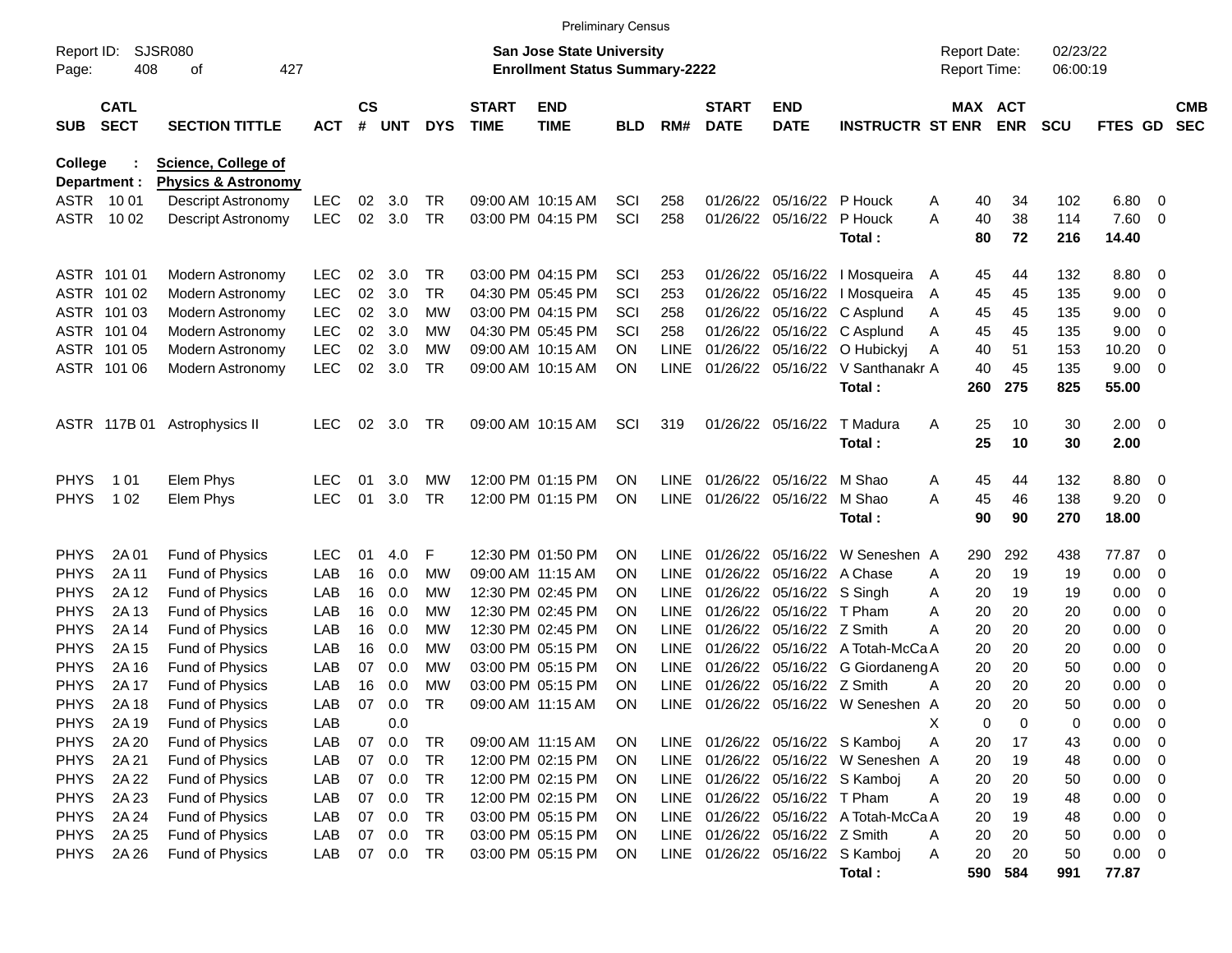|                     |                            |                          |            |                    |            |            |                             | <b>Preliminary Census</b>                                                 |            |             |                             |                            |                              |   |                                     |                |                      |              |                         |                          |
|---------------------|----------------------------|--------------------------|------------|--------------------|------------|------------|-----------------------------|---------------------------------------------------------------------------|------------|-------------|-----------------------------|----------------------------|------------------------------|---|-------------------------------------|----------------|----------------------|--------------|-------------------------|--------------------------|
| Report ID:<br>Page: | 409                        | SJSR080<br>427<br>οf     |            |                    |            |            |                             | <b>San Jose State University</b><br><b>Enrollment Status Summary-2222</b> |            |             |                             |                            |                              |   | <b>Report Date:</b><br>Report Time: |                | 02/23/22<br>06:00:19 |              |                         |                          |
| <b>SUB</b>          | <b>CATL</b><br><b>SECT</b> | <b>SECTION TITTLE</b>    | <b>ACT</b> | $\mathsf{cs}$<br># | <b>UNT</b> | <b>DYS</b> | <b>START</b><br><b>TIME</b> | <b>END</b><br><b>TIME</b>                                                 | <b>BLD</b> | RM#         | <b>START</b><br><b>DATE</b> | <b>END</b><br><b>DATE</b>  | <b>INSTRUCTR ST ENR</b>      |   | MAX ACT                             | <b>ENR</b>     | <b>SCU</b>           | FTES GD      |                         | <b>CMB</b><br><b>SEC</b> |
| <b>PHYS</b>         | 2B 01                      | Fund of Physics          | <b>LEC</b> | 01                 | 4.0        | МW         |                             | 12:00 PM 01:15 PM                                                         | SCI        | 253         | 01/26/22                    | 05/16/22                   | N Adham                      | A | 45                                  | 40             | 120                  | 10.67        | - 0                     |                          |
| <b>PHYS</b>         | 2B 02                      | Fund of Physics          | <b>LEC</b> | 01                 | 4.0        | МW         |                             | 04:30 PM 05:45 PM                                                         | SCI        | 253         | 01/26/22                    | 05/16/22                   | C Morante MeA                |   | 45                                  | 36             | 108                  | 9.60         | $\mathbf 0$             |                          |
| <b>PHYS</b>         | 2B 03                      | Fund of Physics          | <b>LEC</b> | 01                 | 4.0        | <b>TR</b>  |                             | 12:00 PM 01:15 PM                                                         | SCI        | 253         | 01/26/22                    | 05/16/22                   | P Houck                      | A | 45                                  | 38             | 114                  | 10.13        | 0                       |                          |
| <b>PHYS</b>         | 2B 04                      | Fund of Physics          | <b>LEC</b> | 01                 | 4.0        | <b>TR</b>  |                             | 01:30 PM 02:45 PM                                                         | SCI        | 253         | 01/26/22                    | 05/16/22                   | O Hubickyj                   | Α | 45                                  | 43             | 129                  | 11.47        | $\mathbf 0$             |                          |
| <b>PHYS</b>         | 2B 05                      | Fund of Physics          | <b>LEC</b> | 01                 | 4.0        | МW         |                             | 09:00 AM 10:15 AM                                                         | ON         | <b>LINE</b> | 01/26/22                    | 05/16/22                   | K Wharton                    | A | 120                                 | 110            | 330                  | 29.40        | $\overline{\mathbf{1}}$ |                          |
| <b>PHYS</b>         | 2B 11                      | Fund of Physics          | LAB        | 16                 | 0.0        | M          |                             | 12:00 PM 02:50 PM                                                         | ON         | <b>LINE</b> | 01/26/22                    | 05/16/22                   | P Houck                      | A | 18                                  | 18             | 18                   | 0.00         | $\overline{0}$          |                          |
| <b>PHYS</b>         | 2B 12                      | Fund of Physics          | LAB        | 16                 | 0.0        | м          |                             | 03:00 PM 05:50 PM                                                         | ON         | <b>LINE</b> | 01/26/22                    | 05/16/22                   | M Shao                       | A | 18                                  | 17             | 17                   | 0.00         | $\overline{0}$          |                          |
| <b>PHYS</b>         | 2B 13                      | Fund of Physics          | LAB        | 16                 | 0.0        | Т          |                             | 09:00 AM 11:50 AM                                                         | ON         | <b>LINE</b> | 01/26/22                    | 05/16/22                   | M Shao                       | Α | 18                                  | 15             | 15                   | 0.00         | $\mathbf 0$             |                          |
| <b>PHYS</b>         | 2B 14                      | Fund of Physics          | LAB        | 16                 | 0.0        | Т          |                             | 12:00 PM 02:50 PM                                                         | ON         | <b>LINE</b> | 01/26/22                    | 05/16/22                   | V Santhanakr A               |   | 18                                  | 16             | 16                   | 0.00         | $\mathbf 0$             |                          |
| <b>PHYS</b>         | 2B 15                      | Fund of Physics          | LAB        | 16                 | 0.0        | Т          |                             | 03:00 PM 05:50 PM                                                         | ON         | <b>LINE</b> | 01/26/22                    | 05/16/22                   | M Shao                       | A | 18                                  | 17             | 17                   | 0.00         | $\mathbf 0$             |                          |
| <b>PHYS</b>         | 2B 16                      | Fund of Physics          | LAB        | 16                 | 0.0        | W          |                             | 12:00 PM 02:50 PM                                                         | ON         | <b>LINE</b> | 01/26/22                    | 05/16/22                   | Z Smith                      | A | 18                                  | 15             | 15                   | 0.00         | $\mathbf 0$             |                          |
| <b>PHYS</b>         | 2B 17                      | Fund of Physics          | LAB        | 16                 | 0.0        | W          |                             | 03:00 PM 05:50 PM                                                         | ON         | <b>LINE</b> | 01/26/22                    | 05/16/22                   | M Shao                       | A | 18                                  | 15             | 15                   | 0.00         | $\mathbf 0$             |                          |
| <b>PHYS</b>         | 2B 18                      | Fund of Physics          | LAB        | 16                 | 0.0        | R          |                             | 09:00 AM 11:50 AM                                                         | ON         | <b>LINE</b> | 01/26/22                    | 05/16/22                   | Z Smith                      | A | 18                                  | 15             | 15                   | 0.00         | $\mathbf 0$             |                          |
| <b>PHYS</b>         | 2B 19                      | Fund of Physics          | LAB        | 16                 | 0.0        | R          |                             | 12:00 PM 02:50 PM                                                         | ON         | <b>LINE</b> | 01/26/22                    | 05/16/22                   | V Santhanakr A               |   | 18                                  | 15             | 15                   | 0.00         | $\mathbf 0$             |                          |
| <b>PHYS</b>         | 2B 20                      | Fund of Physics          | LAB        | 16                 | 0.0        | R          |                             | 03:00 PM 05:50 PM                                                         | ON         | <b>LINE</b> | 01/26/22                    | 05/16/22                   | V Santhanakr A               |   | 18                                  | 15             | 15                   | 0.00         | $\mathbf 0$             |                          |
| <b>PHYS</b>         | 2B 21                      | Fund of Physics          | LAB        | 16                 | 0.0        | F          |                             | 09:00 AM 11:50 AM                                                         | ON         | <b>LINE</b> | 01/26/22                    | 05/16/22                   | S Morgan                     | A | 18                                  | 14             | 14                   | 0.00         | $\mathbf 0$             |                          |
| <b>PHYS</b>         | 2B 22                      | Fund of Physics          | LAB        | 16                 | 0.0        | F          |                             | 12:00 PM 02:50 PM                                                         | ON         | <b>LINE</b> | 01/26/22                    | 05/16/22                   | S Morgan                     | Α | 18                                  | 15             | 15                   | 0.00         | $\mathbf 0$             |                          |
| <b>PHYS</b>         | 2B 23                      | Fund of Physics          | LAB        | 16                 | 0.0        | F          |                             | 03:00 PM 05:50 PM                                                         | ON         | <b>LINE</b> | 01/26/22                    | 05/16/22                   | A Totah-McCa A               |   | 18                                  | 8              | 8                    | 0.00         | $\mathbf 0$             |                          |
| <b>PHYS</b>         | 2B 24                      | Fund of Physics          | LAB        | 16                 | 0.0        | м          |                             | 12:00 PM 02:50 PM                                                         | ON         | LINE        | 01/26/22                    | 05/16/22                   | J Mijares                    | A | 18                                  | 16             | 16                   | 0.00         | -1                      |                          |
| <b>PHYS</b>         | 2B 25                      | Fund of Physics          | LAB        | 16                 | 0.0        | Т          |                             | 09:00 AM 11:50 AM                                                         | ON         | LINE        | 01/26/22                    | 05/16/22                   | J Mijares                    | Α | 18                                  | $\overline{7}$ | $\overline{7}$       | 0.00         | $\mathbf 0$             |                          |
| <b>PHYS</b>         | 2B 26                      | Fund of Physics          | LAB        | 16                 | 0.0        | Т          |                             | 03:00 PM 05:50 PM                                                         | ON         | <b>LINE</b> | 01/26/22                    | 05/16/22                   | V Santhanakr A               |   | 18                                  | 11             | 11                   | 0.00         | $\mathbf 0$             |                          |
| <b>PHYS</b>         | 2B 27                      | Fund of Physics          | LAB        | 16                 | 0.0        | W          |                             | 12:00 PM 02:50 PM                                                         | ON         | <b>LINE</b> | 01/26/22                    | 05/16/22                   | P Houck                      | A | 18                                  | 16             | 16                   | 0.00         | $\mathbf 0$             |                          |
| <b>PHYS</b>         | 2B 28                      | Fund of Physics          | LAB        | 16                 | 0.0        | W          |                             | 03:00 PM 05:50 PM                                                         | ON         | LINE        | 01/26/22                    | 05/16/22                   | J Mijares                    | Α | 18                                  | 12             | 12                   | 0.00         | $\overline{0}$          |                          |
| <b>PHYS</b>         | 2B 29                      | Fund of Physics          | LAB        |                    | 0.0        |            |                             |                                                                           |            |             |                             |                            |                              | X | $\Omega$                            | $\mathbf 0$    | 0                    | 0.00         | $\mathbf 0$             |                          |
| <b>PHYS</b>         | 2B 30                      | <b>Fund of Physics</b>   | LAB        | 16                 | 0.0        | R          |                             | 03:00 PM 05:50 PM                                                         | <b>ON</b>  | <b>LINE</b> | 01/26/22                    | 05/16/22                   | J Mijares                    | A | 18                                  | 10             | 10                   | 0.00         | $\overline{0}$          |                          |
|                     |                            |                          |            |                    |            |            |                             |                                                                           |            |             |                             |                            | Total:                       |   | 642                                 | 534            | 1068                 | 71.27        |                         |                          |
| <b>PHYS</b>         | 23 01                      | <b>Animation Physics</b> | <b>LEC</b> | 02                 | 3.0        | R          |                             | 04:30 PM 05:20 PM                                                         | <b>ON</b>  | LINE.       | 01/26/22                    | 05/16/22                   | W Seneshen A                 |   | 30                                  | 30             | 90                   | 6.00         | - 0                     |                          |
| <b>PHYS</b>         | 23 99                      | <b>Animation Physics</b> | <b>LEC</b> | 02                 | 3.0        | <b>TBA</b> |                             |                                                                           | ON         | LINE        |                             | 01/26/22 05/16/22          | W Seneshen A                 |   | 30                                  | 30             | 90                   | 6.00         | 0                       |                          |
|                     |                            |                          |            |                    |            |            |                             |                                                                           |            |             |                             |                            | Total:                       |   | 60                                  | 60             | 180                  | 12.00        |                         |                          |
| PHYS 49 01          |                            | Intro to Physics         | <b>LEC</b> |                    | 02 3.0     | <b>TR</b>  |                             | 10:30 AM 11:45 AM                                                         | SCI        | 258         |                             |                            | 01/26/22 05/16/22 O Hubickyj | A | 40                                  | 19             | 57                   | $3.80\ 0$    |                         |                          |
|                     | PHYS 49 02                 | Intro to Physics         | <b>LEC</b> |                    | 02 3.0     | <b>MW</b>  |                             | 01:30 PM 02:45 PM                                                         | SCI        | 258         |                             |                            | 01/26/22 05/16/22 O Hubickyj | A | 40                                  | 27             | 81                   | 5.40 0       |                         |                          |
|                     |                            |                          |            |                    |            |            |                             |                                                                           |            |             |                             |                            | Total:                       |   | 80                                  | 46             | 138                  | 9.20         |                         |                          |
| PHYS 50 01          |                            | <b>General Physics</b>   | <b>LEC</b> | 01                 | 4.0        | <b>TR</b>  |                             | 09:00 AM 10:15 AM                                                         | SCI        | 253         |                             |                            | 01/26/22 05/16/22 N Adham    | A | 45                                  | 45             | 135                  | $12.00 \t 0$ |                         |                          |
|                     | PHYS 50 02                 | <b>General Physics</b>   | <b>LEC</b> | 01                 | 4.0        | <b>TR</b>  |                             | 10:30 AM 11:45 AM                                                         | SCI        | 253         |                             | 01/26/22 05/16/22 E Sigari |                              | A | 45                                  | 45             | 135                  | $12.00 \t 0$ |                         |                          |
|                     | PHYS 50 03                 | <b>General Physics</b>   | LEC 01 4.0 |                    |            | <b>MW</b>  |                             | 03:00 PM 04:15 PM                                                         | SCI        | 253         |                             |                            | 01/26/22 05/16/22 N Adham    | A | 45                                  | 45             | 135                  | $12.00 \t 0$ |                         |                          |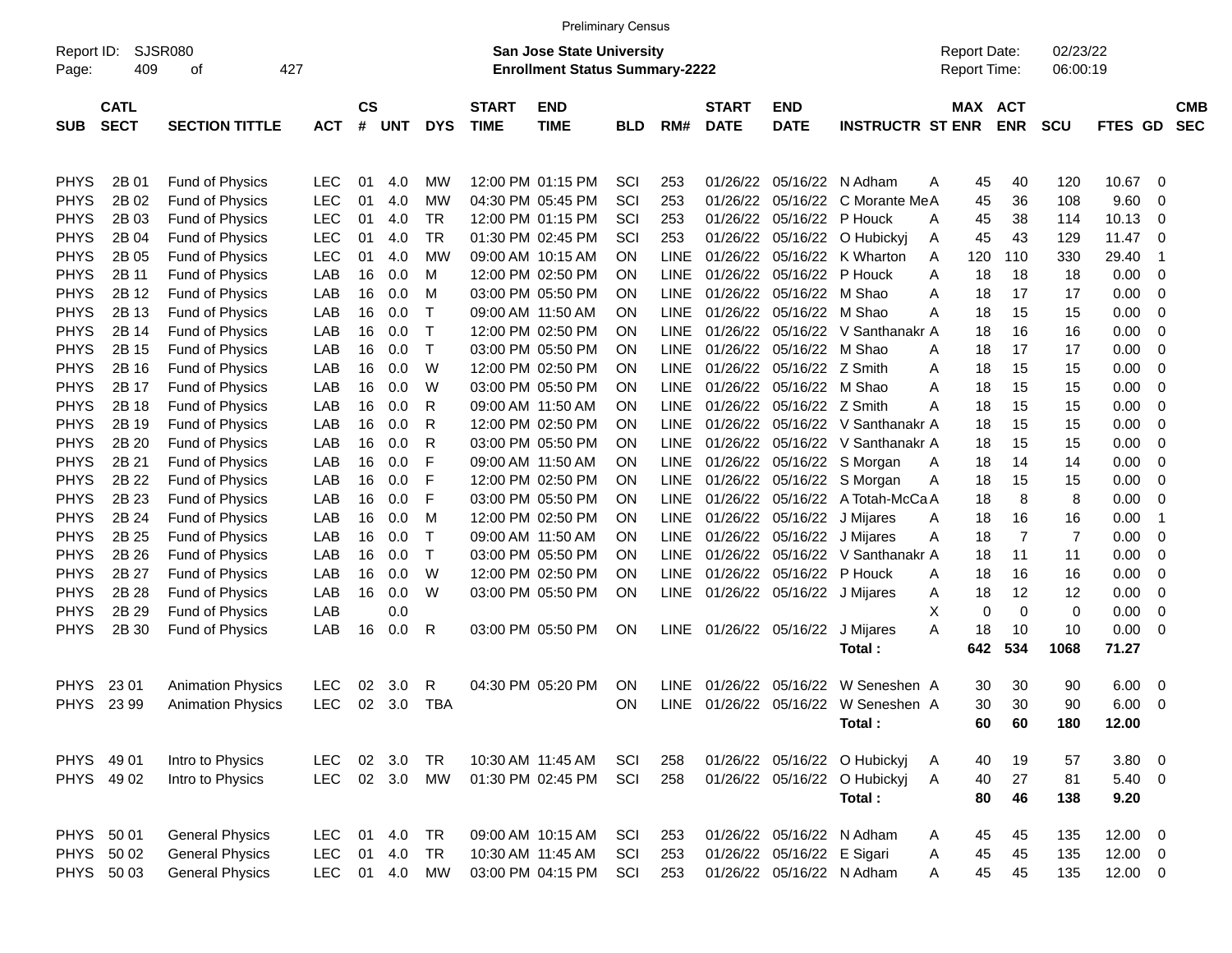|             |                            |                        |            |                    |            |              |                             | <b>Preliminary Census</b>             |            |             |                             |                           |                                  |   |                     |                       |            |                |                |                          |
|-------------|----------------------------|------------------------|------------|--------------------|------------|--------------|-----------------------------|---------------------------------------|------------|-------------|-----------------------------|---------------------------|----------------------------------|---|---------------------|-----------------------|------------|----------------|----------------|--------------------------|
| Report ID:  |                            | <b>SJSR080</b>         |            |                    |            |              |                             | San Jose State University             |            |             |                             |                           |                                  |   | <b>Report Date:</b> |                       | 02/23/22   |                |                |                          |
| Page:       | 410                        | 427<br>οf              |            |                    |            |              |                             | <b>Enrollment Status Summary-2222</b> |            |             |                             |                           |                                  |   | Report Time:        |                       | 06:00:19   |                |                |                          |
|             |                            |                        |            |                    |            |              |                             |                                       |            |             |                             |                           |                                  |   |                     |                       |            |                |                |                          |
| <b>SUB</b>  | <b>CATL</b><br><b>SECT</b> | <b>SECTION TITTLE</b>  | <b>ACT</b> | $\mathsf{cs}$<br># | <b>UNT</b> | <b>DYS</b>   | <b>START</b><br><b>TIME</b> | <b>END</b><br><b>TIME</b>             | <b>BLD</b> | RM#         | <b>START</b><br><b>DATE</b> | <b>END</b><br><b>DATE</b> | <b>INSTRUCTR ST ENR</b>          |   |                     | MAX ACT<br><b>ENR</b> | <b>SCU</b> | <b>FTES GD</b> |                | <b>CMB</b><br><b>SEC</b> |
|             |                            |                        |            |                    |            |              |                             |                                       |            |             |                             |                           |                                  |   |                     |                       |            |                |                |                          |
| <b>PHYS</b> | 50 04                      | <b>General Physics</b> | <b>LEC</b> | 01                 | 4.0        | MW           |                             | 01:30 PM 02:45 PM                     | SCI        | 253         | 01/26/22                    | 05/16/22                  | N Adham                          | A | 45                  | 46                    | 138        | 12.27          | 0              |                          |
| <b>PHYS</b> | 50 05                      | <b>General Physics</b> | <b>LEC</b> | 01                 | 4.0        | <b>TR</b>    |                             | 09:00 AM 10:15 AM                     | ON         | <b>LINE</b> | 01/26/22                    | 05/16/22                  | E Sigari                         | Α | 120                 | 120                   | 360        | 32.00          | 0              |                          |
| <b>PHYS</b> | 50 11                      | <b>General Physics</b> | LAB        | 16                 | 0.0        | M            |                             | 09:00 AM 11:50 AM                     | SCI        | 305         | 01/26/22                    | 05/16/22                  | P Houck                          | Α | 18                  | 17                    | 17         | 0.00           | 0              |                          |
| <b>PHYS</b> | 50 12                      | <b>General Physics</b> | LAB        | 16                 | 0.0        | M            |                             | 12:00 PM 02:50 PM                     | SCI        | 305         | 01/26/22                    | 05/16/22                  | K Nath                           | A | 18                  | 17                    | 17         | 0.00           | 0              |                          |
| <b>PHYS</b> | 50 13                      | <b>General Physics</b> | LAB        | 16                 | 0.0        | M            |                             | 03:00 PM 05:50 PM                     | SCI        | 305         | 01/26/22                    | 05/16/22                  | K Nath                           | A | 18                  | 18                    | 18         | 0.00           | 0              |                          |
| <b>PHYS</b> | 50 14                      | <b>General Physics</b> | LAB        | 16                 | 0.0        | Τ            |                             | 12:00 PM 02:50 PM                     | SCI        | 305         | 01/26/22                    | 05/16/22                  | E Sigari                         | A | 18                  | 14                    | 14         | 0.00           | 0              |                          |
| <b>PHYS</b> | 50 15                      | <b>General Physics</b> | LAB        | 16                 | 0.0        | $\mathsf{T}$ |                             | 03:00 PM 05:50 PM                     | SCI        | 305         | 01/26/22                    | 05/16/22                  | G Giordaneng A                   |   | 18                  | 18                    | 18         | 0.00           | 0              |                          |
| <b>PHYS</b> | 50 16                      | <b>General Physics</b> | LAB        | 16                 | 0.0        | W            |                             | 09:00 AM 11:50 AM                     | SCI        | 305         | 01/26/22                    | 05/16/22                  | E Sigari                         | A | 18                  | 14                    | 14         | 0.00           | 0              |                          |
| <b>PHYS</b> | 50 17                      | <b>General Physics</b> | LAB        | 16                 | 0.0        | W            |                             | 12:00 PM 02:50 PM                     | SCI        | 305         | 01/26/22                    | 05/16/22                  | R Moran                          | A | 18                  | 18                    | 18         | 0.00           | 0              |                          |
| <b>PHYS</b> | 50 18                      | <b>General Physics</b> | LAB        | 16                 | 0.0        | W            |                             | 03:00 PM 05:50 PM                     | SCI        | 305         | 01/26/22                    | 05/16/22                  | R Moran                          | Α | 18                  | 16                    | 16         | 0.00           | 0              |                          |
| <b>PHYS</b> | 50 19                      | <b>General Physics</b> | LAB        | 16                 | 0.0        | R            |                             | 12:00 PM 02:50 PM                     | SCI        | 305         | 01/26/22                    | 05/16/22                  | A Vargas                         | Α | 18                  | 18                    | 18         | 0.00           | 0              |                          |
| <b>PHYS</b> | 50 20                      | <b>General Physics</b> | LAB        | 16                 | 0.0        | R            |                             | 03:00 PM 05:50 PM                     | SCI        | 305         | 01/26/22                    | 05/16/22                  | G Giordaneng A                   |   | 16                  | 16                    | 16         | 0.00           | 0              |                          |
| <b>PHYS</b> | 50 21                      | <b>General Physics</b> | LAB        | 16                 | 0.0        | F            |                             | 09:00 AM 11:50 AM                     | SCI        | 305         | 01/26/22                    | 05/16/22                  | A Vargas                         | A | 18                  | 15                    | 15         | 0.00           | 0              |                          |
| <b>PHYS</b> | 50 22                      | <b>General Physics</b> | LAB        | 16                 | 0.0        | F            |                             | 12:00 PM 02:50 PM                     | SCI        | 305         | 01/26/22                    | 05/16/22                  | A Vargas                         | A | 18                  | 15                    | 15         | 0.00           | 0              |                          |
| <b>PHYS</b> | 50 23                      | <b>General Physics</b> | LAB        |                    | 0.0        |              |                             |                                       |            |             |                             |                           |                                  | х | 0                   | 0                     | 0          | 0.00           | 0              |                          |
| <b>PHYS</b> | 50 24                      | <b>General Physics</b> | LAB        | 16                 | 0.0        | M            |                             | 09:00 AM 11:50 AM                     | SCI        | 307         | 01/26/22                    | 05/16/22 A Cabot          |                                  | Α | 18                  | 9                     | 9          | 0.00           | 0              |                          |
| <b>PHYS</b> | 50 25                      | <b>General Physics</b> | LAB        |                    | 0.0        |              |                             |                                       |            |             |                             |                           |                                  | X | 0                   | $\mathbf 0$           | 0          | 0.00           | 0              |                          |
| <b>PHYS</b> | 50 26                      | <b>General Physics</b> | LAB        | 16                 | 0.0        | M            |                             | 03:00 PM 05:50 PM                     | SCI        | 307         | 01/26/22                    | 05/16/22                  |                                  | Α | 18                  | 16                    | 16         | 0.00           | 0              |                          |
| <b>PHYS</b> | 50 27                      |                        | LAB        | 16                 | 0.0        | Τ            |                             | 12:00 PM 02:50 PM                     | SCI        | 307         | 01/26/22                    | 05/16/22                  | S Singh<br>A Shahid-Fay A        |   | 18                  | 17                    | 17         | 0.00           |                |                          |
|             |                            | <b>General Physics</b> |            |                    |            | т            |                             |                                       |            |             |                             |                           |                                  |   |                     | 17                    |            |                | 0              |                          |
| <b>PHYS</b> | 50 28                      | <b>General Physics</b> | LAB        | 16                 | 0.0        | W            |                             | 03:00 PM 05:50 PM                     | SCI        | 307         | 01/26/22                    | 05/16/22                  | N Adham                          | Α | 18                  |                       | 17         | 0.00           | 0              |                          |
| <b>PHYS</b> | 50 29                      | <b>General Physics</b> | LAB        | 16                 | 0.0        |              |                             | 09:00 AM 11:50 AM                     | SCI        | 307         | 01/26/22                    | 05/16/22                  | A Shahid-Fay A                   |   | 18                  | 12                    | 12         | 0.00           | 0              |                          |
| <b>PHYS</b> | 50 30                      | <b>General Physics</b> | LAB        |                    | 0.0        |              |                             |                                       |            |             |                             |                           |                                  | X | 0                   | 0                     | 0          | 0.00           | 0              |                          |
| <b>PHYS</b> | 50 31                      | <b>General Physics</b> | LAB        |                    | 0.0        |              |                             |                                       |            |             |                             |                           |                                  | X | 0                   | 0                     | 0          | 0.00           | 0              |                          |
| <b>PHYS</b> | 50 32                      | <b>General Physics</b> | LAB        | 16                 | 0.0        | R            |                             | 12:00 PM 02:50 PM                     | SCI        | 307         | 01/26/22                    | 05/16/22                  | A Cabot                          | Α | 18                  | 17                    | 17         | 0.00           | 0              |                          |
| <b>PHYS</b> | 50 33                      | <b>General Physics</b> | LAB        | 16                 | 0.0        | R            |                             | 03:00 PM 05:50 PM                     | SCI        | 307         | 01/26/22                    | 05/16/22                  | A Cabot                          | Α | 18                  | 17                    | 17         | 0.00           | 0              |                          |
|             |                            |                        |            |                    |            |              |                             |                                       |            |             |                             |                           | Total:                           |   | 640                 | 602                   | 1204       | 80.27          |                |                          |
| <b>PHYS</b> | 51 01                      | <b>General Physics</b> | <b>LEC</b> | 01                 | 4.0        | MW           |                             | 10:30 AM 11:45 AM                     | SCI        | 258         | 01/26/22                    | 05/16/22                  | D Olson                          | A | 45                  | 38                    | 114        | 10.13          | 0              |                          |
| <b>PHYS</b> | 51 02                      | <b>General Physics</b> | <b>LEC</b> | 01                 | 4.0        | MW           |                             | 12:00 PM 01:15 PM                     | SCI        | 258         | 01/26/22                    | 05/16/22                  | G Quan                           | A | 45                  | 45                    | 135        | 12.00          | 0              |                          |
| PHYS 51 03  |                            |                        | <b>LEC</b> | 01                 | 4.0        | <b>TR</b>    |                             | 12:00 PM 01:15 PM                     | SCI        | 258         | 01/26/22                    | 05/16/22                  | A Hatzikoute A                   |   | 45                  | 42                    | 126        | 11.20          | 0              |                          |
|             |                            | <b>General Physics</b> |            |                    |            |              |                             |                                       |            |             |                             |                           |                                  |   |                     |                       |            |                |                |                          |
| PHYS 51 04  |                            | <b>General Physics</b> | LEC        | 01                 | 4.0        | <b>TR</b>    |                             | 01:30 PM 02:45 PM                     | SCI        | 258         |                             |                           | 01/26/22 05/16/22 A Hatzikoute A |   | 45                  | 42                    | 126        | 11.20          | $\overline{0}$ |                          |
| PHYS 51 05  |                            | <b>General Physics</b> | <b>LEC</b> | 01                 | 4.0        | MW           |                             | 09:00 AM 10:15 AM                     | <b>ON</b>  | LINE        |                             |                           | 01/26/22 05/16/22 P Beyersdorf A |   | 120                 | 92                    | 276        | 24.53          | 0              |                          |
| PHYS 51 11  |                            | <b>General Physics</b> | LAB        | 16                 | 0.0        | M            |                             | 09:00 AM 11:50 AM                     | SCI        | 241         |                             |                           | 01/26/22 05/16/22 A Shahid-Fay A |   | 18                  | 17                    | 17         | 0.00           | 0              |                          |
| PHYS 51 12  |                            | <b>General Physics</b> | LAB        | 16                 | 0.0        | M            |                             | 12:00 PM 02:50 PM                     | SCI        | 241         |                             | 01/26/22 05/16/22         | D Olson                          | Α | 18                  | 18                    | 18         | 0.00           | $\mathbf 0$    |                          |
| PHYS 51 13  |                            | <b>General Physics</b> | LAB        | 16                 | 0.0        | M            |                             | 03:00 PM 05:50 PM                     | SCI        | 241         |                             | 01/26/22 05/16/22         | D Olson                          | Α | 18                  | 18                    | 18         | 0.00           | $\mathbf 0$    |                          |
| PHYS 51 14  |                            | <b>General Physics</b> | LAB        | 16                 | 0.0        | $\mathsf T$  |                             | 09:00 AM 11:50 AM                     | SCI        | 241         |                             | 01/26/22 05/16/22         | D Olson                          | Α | 18                  | 17                    | 17         | 0.00           | $\mathbf 0$    |                          |
| PHYS 51 15  |                            | <b>General Physics</b> | LAB        | 16                 | 0.0        | $\top$       |                             | 12:00 PM 02:50 PM                     | SCI        | 241         | 01/26/22                    | 05/16/22                  | D Olson                          | Α | 18                  | 16                    | 16         | 0.00           | $\mathbf 0$    |                          |
| PHYS 51 16  |                            | <b>General Physics</b> | LAB        | 16                 | 0.0        | $\top$       |                             | 03:00 PM 05:50 PM                     | SCI        | 241         | 01/26/22                    | 05/16/22                  | D Olson                          | Α | 18                  | 18                    | 18         | 0.00           | 0              |                          |
| PHYS 51 17  |                            | <b>General Physics</b> | LAB        |                    | 0.0        |              |                             |                                       |            |             |                             |                           |                                  | X | 0                   | $\mathbf 0$           | 0          | 0.00           | $\mathbf 0$    |                          |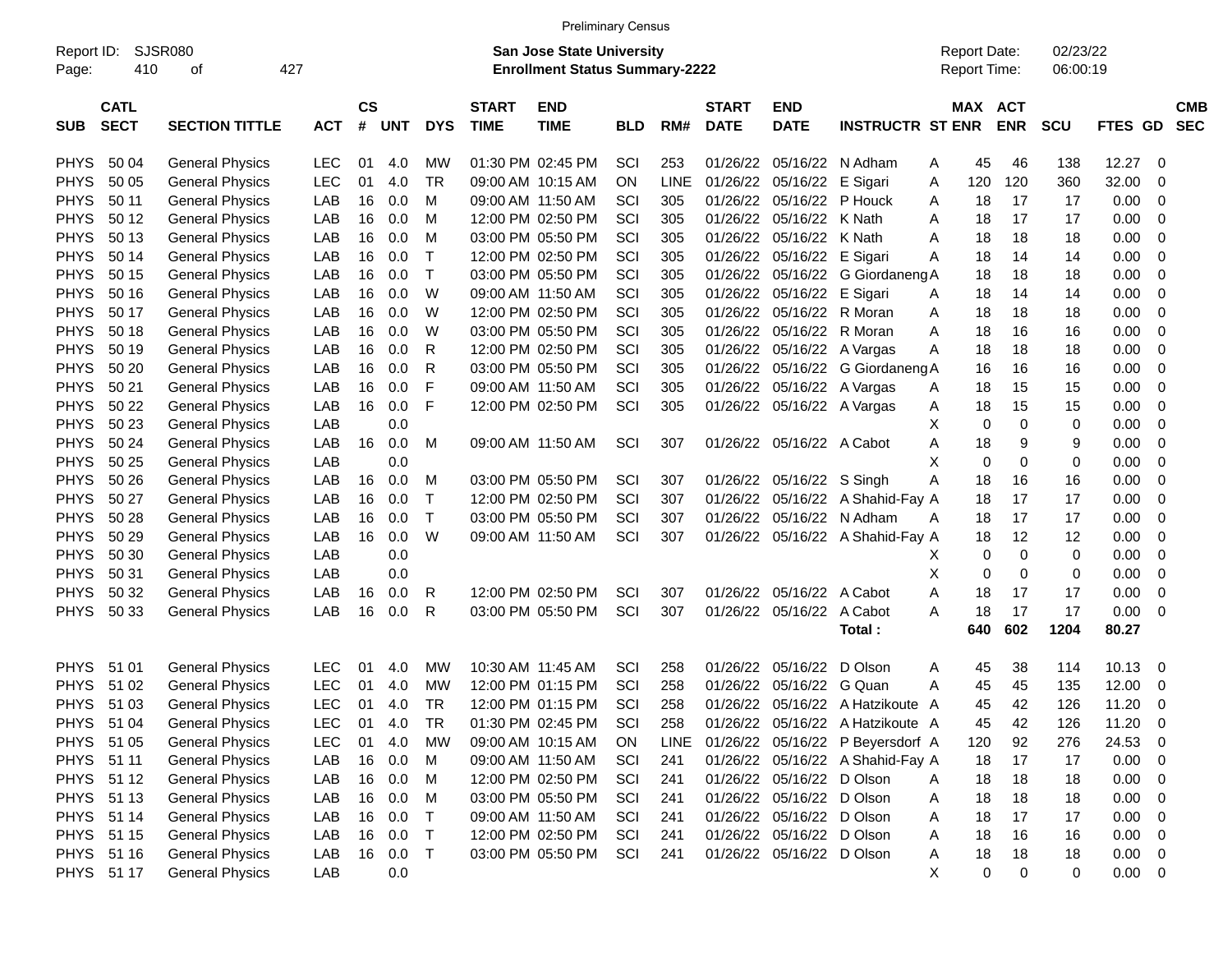| <b>Preliminary Census</b>                                 |                            |                               |              |                                                                           |            |              |                             |                                                                    |            |     |                             |                           |                                                            |                                     |             |             |                      |                |                |                          |
|-----------------------------------------------------------|----------------------------|-------------------------------|--------------|---------------------------------------------------------------------------|------------|--------------|-----------------------------|--------------------------------------------------------------------|------------|-----|-----------------------------|---------------------------|------------------------------------------------------------|-------------------------------------|-------------|-------------|----------------------|----------------|----------------|--------------------------|
| <b>SJSR080</b><br>Report ID:<br>427<br>411<br>Page:<br>οf |                            |                               |              | <b>San Jose State University</b><br><b>Enrollment Status Summary-2222</b> |            |              |                             |                                                                    |            |     |                             |                           |                                                            | <b>Report Date:</b><br>Report Time: |             |             | 02/23/22<br>06:00:19 |                |                |                          |
| <b>SUB</b>                                                | <b>CATL</b><br><b>SECT</b> | <b>SECTION TITTLE</b>         | <b>ACT</b>   | $\mathsf{cs}$<br>#                                                        | <b>UNT</b> | <b>DYS</b>   | <b>START</b><br><b>TIME</b> | <b>END</b><br><b>TIME</b>                                          | <b>BLD</b> | RM# | <b>START</b><br><b>DATE</b> | <b>END</b><br><b>DATE</b> | <b>INSTRUCTR ST ENR</b>                                    |                                     | MAX ACT     | <b>ENR</b>  | <b>SCU</b>           | FTES GD        |                | <b>CMB</b><br><b>SEC</b> |
| <b>PHYS</b>                                               | 51 18                      | <b>General Physics</b>        | LAB          | 16                                                                        | 0.0        | W            |                             | 12:00 PM 02:50 PM                                                  | SCI        | 241 | 01/26/22                    | 05/16/22                  | D Olson                                                    | A                                   | 18          | 18          | 18                   | 0.00           | - 0            |                          |
| <b>PHYS</b>                                               | 51 19                      | <b>General Physics</b>        | LAB          | 16                                                                        | 0.0        | W            |                             | 03:00 PM 05:50 PM                                                  | SCI        | 241 | 01/26/22                    | 05/16/22                  | A Hatzikoute                                               | A                                   | 18          | 18          | 18                   | 0.00           | 0              |                          |
| <b>PHYS</b>                                               | 51 20                      | <b>General Physics</b>        | LAB          | 16                                                                        | 0.0        | R            |                             | 09:00 AM 11:50 AM                                                  | SCI        | 241 | 01/26/22                    | 05/16/22                  | A Vargas                                                   | A                                   | 18          | 18          | 18                   | 0.00           | 0              |                          |
| <b>PHYS</b>                                               | 51 21                      | <b>General Physics</b>        | LAB          |                                                                           | 0.0        |              |                             |                                                                    |            |     |                             |                           |                                                            | X                                   | 0           | 0           | 0                    | 0.00           | 0              |                          |
| <b>PHYS</b>                                               | 51 22                      | <b>General Physics</b>        | LAB          | 16                                                                        | 0.0        | R            |                             | 03:00 PM 05:50 PM                                                  | SCI        | 241 | 01/26/22                    |                           | 05/16/22 A Vargas                                          | A                                   | 18          | 18          | 18                   | 0.00           | $\mathbf 0$    |                          |
| <b>PHYS</b>                                               | 51 23                      | <b>General Physics</b>        | LAB          | 16                                                                        | 0.0        | F            |                             | 09:00 AM 11:50 AM                                                  | SCI        | 241 | 01/26/22                    | 05/16/22                  | A Hatzikoute                                               | A                                   | 18          | 17          | 17                   | 0.00           | $\mathbf 0$    |                          |
| <b>PHYS</b>                                               | 51 24                      | <b>General Physics</b>        | LAB          | 16                                                                        | 0.0        | F            |                             | 12:00 PM 02:50 PM                                                  | SCI        | 241 | 01/26/22                    |                           | 05/16/22 A Hatzikoute                                      | A                                   | 18          | 18          | 18                   | 0.00           | $\mathbf 0$    |                          |
| <b>PHYS</b>                                               | 51 25                      | <b>General Physics</b>        | LAB          |                                                                           | 0.0        |              |                             |                                                                    |            |     |                             |                           |                                                            | X                                   | 0           | 0           | 0                    | 0.00           | 0              |                          |
| <b>PHYS</b>                                               | 51 26                      | <b>General Physics</b>        | LAB          |                                                                           | 0.0        |              |                             |                                                                    |            |     |                             |                           |                                                            | X                                   | 0           | 0           | 0                    | 0.00           | $\overline{0}$ |                          |
| <b>PHYS</b>                                               | 51 27                      | <b>General Physics</b>        | LAB          | 16                                                                        | 0.0        | M            |                             | 03:00 PM 05:50 PM                                                  | SCI        | 251 |                             | 01/26/22 05/16/22 A Cabot |                                                            | Α                                   | 18          | 15          | 15                   | 0.00           | $\mathbf 0$    |                          |
| <b>PHYS</b>                                               | 51 28                      | <b>General Physics</b>        | LAB          |                                                                           | 0.0        |              |                             |                                                                    |            |     |                             |                           |                                                            | X                                   | $\mathbf 0$ | $\mathbf 0$ | $\mathbf 0$          | 0.00           | $\overline{0}$ |                          |
| <b>PHYS</b>                                               | 51 29                      | <b>General Physics</b>        | LAB          | 16                                                                        | 0.0        | т            |                             | 03:00 PM 05:50 PM                                                  | SCI        | 251 |                             | 01/26/22 05/16/22 A Cabot |                                                            | Α                                   | 18          | 15          | 15                   | 0.00           | $\overline{0}$ |                          |
| <b>PHYS</b>                                               | 51 30                      | <b>General Physics</b>        | LAB          |                                                                           | 0.0        |              |                             |                                                                    |            |     |                             |                           |                                                            | X                                   | $\mathbf 0$ | $\mathbf 0$ | $\mathbf 0$          | 0.00           | $\mathbf 0$    |                          |
| <b>PHYS</b>                                               | 51 31                      | <b>General Physics</b>        | LAB          | 16                                                                        | 0.0        | W            |                             | 03:00 PM 05:50 PM                                                  | SCI        | 251 |                             | 01/26/22 05/16/22 A Cabot |                                                            | Α                                   | 18          | 18          | 18                   | 0.00           | $\mathbf 0$    |                          |
| <b>PHYS</b>                                               | 51 32                      | <b>General Physics</b>        | LAB          |                                                                           | 0.0        |              |                             |                                                                    |            |     |                             |                           |                                                            | X                                   | $\mathbf 0$ | $\mathbf 0$ | $\mathbf 0$          | 0.00           | -0             |                          |
| <b>PHYS</b>                                               | 51 33                      | <b>General Physics</b>        | LAB          |                                                                           | 0.0        |              |                             |                                                                    |            |     |                             |                           |                                                            | X                                   | 0           | $\mathbf 0$ | $\mathbf 0$          | 0.00           | - 0            |                          |
|                                                           |                            |                               |              |                                                                           |            |              |                             |                                                                    |            |     |                             |                           | Total:                                                     |                                     | 570         | 518         | 1036                 | 69.07          |                |                          |
| <b>PHYS</b>                                               | 52 01                      | <b>General Physics</b>        | <b>LEC</b>   | 01                                                                        | 4.0        | <b>TR</b>    |                             | 09:00 AM 10:15 AM                                                  | ON         |     | LINE 01/26/22 05/16/22      |                           | R Bahuguna A                                               |                                     | 150         | 148         | 444                  | 39.47          | - 0            |                          |
| <b>PHYS</b>                                               | 52 11                      | <b>General Physics</b>        | LAB          |                                                                           | 0.0        |              |                             |                                                                    |            |     |                             |                           |                                                            | X                                   | 0           | $\mathbf 0$ | 0                    | 0.00           | - 0            |                          |
| <b>PHYS</b>                                               | 52 12                      | <b>General Physics</b>        | LAB          | 16                                                                        | 0.0        | M            |                             | 12:00 PM 02:50 PM                                                  | SCI        | 133 | 01/26/22                    |                           | 05/16/22 A Shahid-Fay A                                    |                                     | 16          | 18          | 18                   | 0.00           | 0              |                          |
| <b>PHYS</b>                                               | 52 13                      | <b>General Physics</b>        | LAB          | 16                                                                        | 0.0        | M            |                             | 03:00 PM 05:50 PM                                                  | SCI        | 133 | 01/26/22                    | 05/16/22                  | R Bahuguna A                                               |                                     | 16          | 18          | 18                   | 0.00           | 0              |                          |
| <b>PHYS</b>                                               | 52 14                      | <b>General Physics</b>        | LAB          | 16                                                                        | 0.0        | $\mathsf{T}$ |                             | 12:00 PM 02:50 PM                                                  | SCI        | 133 | 01/26/22                    | 05/16/22                  | M Johnson                                                  | A                                   | 16          | 18          | 18                   | 0.00           | $\mathbf 0$    |                          |
| <b>PHYS</b>                                               | 52 15                      | <b>General Physics</b>        | LAB          | 16                                                                        | 0.0        | Τ            |                             | 03:00 PM 05:50 PM                                                  | SCI        | 133 | 01/26/22                    | 05/16/22                  | M Johnson                                                  | Α                                   | 16          | 16          | 16                   | 0.00           | $\mathbf 0$    |                          |
| <b>PHYS</b>                                               | 52 16                      | <b>General Physics</b>        | LAB          |                                                                           | 0.0        |              |                             |                                                                    |            |     |                             |                           |                                                            | X                                   | 0           | $\mathbf 0$ | $\mathbf 0$          | 0.00           | $\mathbf 0$    |                          |
| <b>PHYS</b>                                               | 52 17                      | <b>General Physics</b>        | LAB          | 16                                                                        | 0.0        | W            |                             | 12:00 PM 02:50 PM                                                  | SCI        | 133 | 01/26/22                    |                           | 05/16/22 A Shahid-Fay A                                    |                                     | 16          | 16          | 16                   | 0.00           | 0              |                          |
| <b>PHYS</b>                                               | 52 18                      | <b>General Physics</b>        | LAB          | 16                                                                        | 0.0        | W            |                             | 03:00 PM 05:50 PM                                                  | SCI        | 133 | 01/26/22                    | 05/16/22                  | A Shahid-Fay A                                             |                                     | 16          | 11          | 11                   | 0.00           | 0              |                          |
| <b>PHYS</b>                                               | 52 19                      | <b>General Physics</b>        | LAB          | 16                                                                        | 0.0        | R            |                             | 12:00 PM 02:50 PM                                                  | SCI        | 133 | 01/26/22                    |                           | 05/16/22 S Morgan                                          | Α                                   | 16          | 10          | 10                   | 0.00           | 0              |                          |
| <b>PHYS</b>                                               | 52 20                      | <b>General Physics</b>        | LAB          | 16                                                                        | 0.0        | R            |                             | 03:00 PM 05:50 PM                                                  | SCI        | 133 | 01/26/22                    | 05/16/22                  | S Morgan                                                   | Α                                   | 16          | 9           | 9                    | 0.00           | 0              |                          |
| <b>PHYS</b>                                               | 52 21                      | <b>General Physics</b>        | LAB          | 16                                                                        | 0.0        | F            |                             | 09:00 AM 11:50 AM                                                  | SCI        | 133 |                             |                           | 01/26/22 05/16/22 V Santhanakr A                           |                                     | 16          | 17          | 17                   | 0.00           | -0             |                          |
|                                                           |                            | PHYS 52 22 General Physics    | LAB 16 0.0 F |                                                                           |            |              |                             |                                                                    |            |     |                             |                           | 12:00 PM 02:50 PM SCI 133 01/26/22 05/16/22 V Santhanakr A |                                     | 16          | - 15        | 15                   | $0.00 \quad 0$ |                |                          |
|                                                           |                            |                               |              |                                                                           |            |              |                             |                                                                    |            |     |                             |                           | Total :                                                    |                                     |             | 310 296     | 592                  | 39.47          |                |                          |
|                                                           |                            | PHYS 100W 01 Research methods | LEC 04 3.0 F |                                                                           |            |              |                             |                                                                    |            |     |                             |                           | 09:00 AM 11:50 AM SCI 319 01/26/22 05/16/22 O Hubickyj     | - A                                 | 25          | 11          | 33                   | $2.25$ 1       |                |                          |
|                                                           |                            |                               |              |                                                                           |            |              |                             |                                                                    |            |     |                             |                           | Total:                                                     |                                     | 25          | 11          | 33                   | 2.25           |                |                          |
|                                                           |                            | PHYS 105A 01 Adv Mechanics I  |              |                                                                           |            |              |                             | LEC 02 4.0 MTWR12:00 PM 12:50 PM SCI 242 01/26/22 05/16/22 M Kress |            |     |                             |                           |                                                            | A                                   | 25          | 10          | 40                   | $2.67$ 0       |                |                          |
|                                                           |                            |                               |              |                                                                           |            |              |                             |                                                                    |            |     |                             |                           | Total:                                                     |                                     | 25          | 10          | 40                   | 2.67           |                |                          |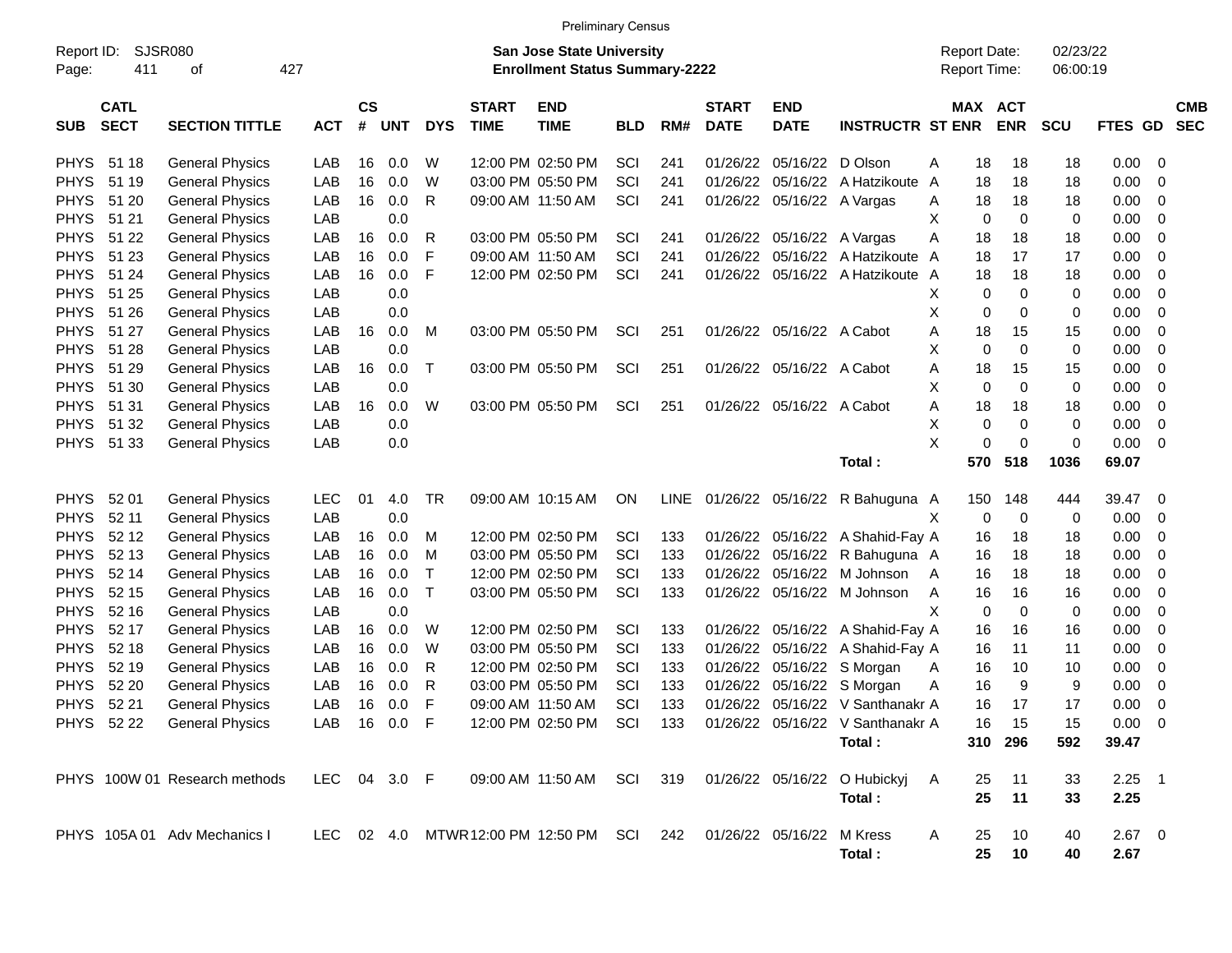|                                                 |                                                                         |                                                                                                                      |                                                                    |                                                                           |                                      |                                                             |                             | <b>Preliminary Census</b>              |            |            |                             |                                                                                                             |                                                                              |                                            |                                           |                                |                                                          |                                           |                          |
|-------------------------------------------------|-------------------------------------------------------------------------|----------------------------------------------------------------------------------------------------------------------|--------------------------------------------------------------------|---------------------------------------------------------------------------|--------------------------------------|-------------------------------------------------------------|-----------------------------|----------------------------------------|------------|------------|-----------------------------|-------------------------------------------------------------------------------------------------------------|------------------------------------------------------------------------------|--------------------------------------------|-------------------------------------------|--------------------------------|----------------------------------------------------------|-------------------------------------------|--------------------------|
| Report ID: SJSR080<br>412<br>427<br>Page:<br>οf |                                                                         |                                                                                                                      |                                                                    | <b>San Jose State University</b><br><b>Enrollment Status Summary-2222</b> |                                      |                                                             |                             |                                        |            |            |                             |                                                                                                             |                                                                              | <b>Report Date:</b><br><b>Report Time:</b> |                                           | 02/23/22<br>06:00:19           |                                                          |                                           |                          |
| <b>SUB</b>                                      | <b>CATL</b><br><b>SECT</b>                                              | <b>SECTION TITTLE</b>                                                                                                | <b>ACT</b>                                                         | <b>CS</b><br>#                                                            | <b>UNT</b>                           | <b>DYS</b>                                                  | <b>START</b><br><b>TIME</b> | <b>END</b><br><b>TIME</b>              | <b>BLD</b> | RM#        | <b>START</b><br><b>DATE</b> | <b>END</b><br><b>DATE</b>                                                                                   | <b>INSTRUCTR ST ENR</b>                                                      |                                            | MAX ACT<br><b>ENR</b>                     | <b>SCU</b>                     | <b>FTES GD</b>                                           |                                           | <b>CMB</b><br><b>SEC</b> |
|                                                 | PHYS 110B 01                                                            | Elec & Magnetism II                                                                                                  | SEM 04                                                             |                                                                           | 3.0                                  | TR                                                          |                             | 12:00 PM 01:15 PM                      | <b>ON</b>  | LINE       |                             | 01/26/22 05/16/22                                                                                           | R Heindl<br>Total:                                                           | 25<br>A<br>25                              | 13<br>13                                  | 39<br>39                       | $2.65$ 1<br>2.65                                         |                                           |                          |
|                                                 | PHYS 120A 01<br>PHYS 120A 11                                            | Electronics Lab<br>Electronics Lab                                                                                   | SEM<br>LAB                                                         | 05<br>16                                                                  | 3.0<br>0.0                           | W<br>W                                                      |                             | 02:00 PM 02:50 PM<br>03:00 PM 05:50 PM | SCI<br>SCI | 320<br>320 |                             | 01/26/22 05/16/22<br>01/26/22 05/16/22                                                                      | N Switz<br>N Switz<br>Total:                                                 | A<br>12<br>12<br>A<br>24                   | 11<br>11<br>22                            | 22<br>11<br>33                 | $2.20 \t 0$<br>$0.00 \t 0$<br>2.20                       |                                           |                          |
|                                                 |                                                                         | PHYS 120C 01 Optics/Lasers Lab<br>PHYS 120C 11 Optics/Lasers Lab                                                     | SEM<br>LAB                                                         | 02<br>16                                                                  | 3.0<br>0.0                           | $\top$<br><b>TR</b>                                         |                             | 01:30 PM 02:20 PM<br>02:30 PM 05:20 PM | SCI<br>SCI | 041<br>041 |                             | 01/26/22 05/16/22<br>01/26/22 05/16/22                                                                      | N Switz<br>N Switz<br>Total:                                                 | A<br>A<br>12                               | 6<br>5<br>6<br>5<br>10                    | 5<br>10<br>15                  | $1.00 \t 0$<br>$0.00 \t 0$<br>1.00                       |                                           |                          |
|                                                 | PHYS 122 01                                                             | Mod Phys                                                                                                             | <b>LEC</b>                                                         | 02                                                                        | 4.0                                  | MW                                                          |                             | 08:30 AM 10:20 AM                      | SCI        | 253        |                             | 01/26/22 05/16/22                                                                                           | G Quan<br>Total:                                                             | 25<br>A<br>25                              | $\overline{7}$<br>$\overline{7}$          | 28<br>28                       | $2.00$ 2<br>2.00                                         |                                           |                          |
|                                                 | PHYS 130 01                                                             | <b>Math Methods</b>                                                                                                  | LEC.                                                               | 02                                                                        | 4.0                                  | MW                                                          |                             | 12:00 PM 01:50 PM                      | SCI        | 319        |                             | 01/26/22 05/16/22                                                                                           | C Smallwood A<br>Total:                                                      | 25<br>25                                   | 10<br>10                                  | 40<br>40                       | $2.67$ 0<br>2.67                                         |                                           |                          |
|                                                 | PHYS 155 01                                                             | Topics Phys/Astron                                                                                                   | <b>LEC</b>                                                         | 02                                                                        | 3.0                                  | MW                                                          |                             | 09:00 AM 10:15 AM                      | SCI        | 258        |                             | 01/26/22 05/16/22                                                                                           | H Hurst<br>Total:                                                            | 25<br>A<br>25                              | 12<br>12                                  | 36<br>36                       | $2.40 \quad 0$<br>2.40                                   |                                           |                          |
|                                                 | PHYS 158 01                                                             | <b>Modern Optics</b>                                                                                                 | SEM 04                                                             |                                                                           | 3.0                                  | MW                                                          |                             | 10:30 AM 11:45 AM                      | SCI        | 253        |                             |                                                                                                             | 01/26/22 05/16/22 P Beyersdorf A<br>Total:                                   | 25<br>25                                   | 17<br>17                                  | 51<br>51                       | $3.40 \ 0$<br>3.40                                       |                                           |                          |
|                                                 | PHYS 160 01                                                             | Thermodyn Stat Phy                                                                                                   | SEM 04 3.0 TR                                                      |                                                                           |                                      |                                                             |                             | 10:30 AM 11:45 AM                      | SCI        | 319        |                             | 01/26/22 05/16/22                                                                                           | A Garcia<br>Total:                                                           | 25<br>A<br>25                              | 26<br>26                                  | 78<br>78                       | $5.20 \ 0$<br>5.20                                       |                                           |                          |
|                                                 | PHYS 180 01<br>PHYS 180 02<br>PHYS 180 03<br>PHYS 180 04<br>PHYS 180 05 | <b>Indiv Studies</b><br><b>Indiv Studies</b><br><b>Indiv Studies</b><br><b>Indiv Studies</b><br><b>Indiv Studies</b> | <b>SUP</b><br><b>SUP</b><br><b>SUP</b><br><b>SUP</b><br><b>SUP</b> | 36<br>36<br>36<br>36                                                      | 1.0<br>1.0<br>1.0<br>1.0<br>36 2.0   | <b>TBA</b><br><b>TBA</b><br><b>TBA</b><br><b>TBA</b><br>TBA |                             |                                        | ON         | LINE       | 01/26/22<br>01/26/22        | 01/26/22 05/16/22 R Heindl<br>05/16/22<br>05/16/22<br>01/26/22 05/16/22 C Paul<br>01/26/22 05/16/22 K Betre | C Smallwood A<br>K Wharton                                                   | Α<br>A<br>A<br>Α                           | 1<br>1<br>7<br>1<br>3<br>1<br>1<br>1<br>1 | 1<br>7<br>3<br>1<br>2          | $0.07$ 0<br>0.47 0<br>0.20<br>0.07<br>$0.13 \quad 0$     | $\overline{0}$<br>$\overline{\mathbf{0}}$ |                          |
|                                                 | PHYS 180 06<br>PHYS 180 07<br>PHYS 180 08<br>PHYS 180 09                | <b>Indiv Studies</b><br><b>Indiv Studies</b><br><b>Indiv Studies</b><br><b>Indiv Studies</b>                         | <b>SUP</b><br><b>SUP</b><br><b>SUP</b><br><b>SUP</b>               |                                                                           | 36 1.0<br>36 1.0<br>36 1.0<br>36 1.0 | <b>TBA</b><br><b>TBA</b><br><b>TBA</b><br>TBA               |                             |                                        |            |            |                             | 01/26/22 05/16/22 G Quan<br>01/26/22 05/16/22 N Switz                                                       | 01/26/22 05/16/22 A Romanowsk $\AA$<br>01/26/22 05/16/22 C Asplund<br>Total: | A<br>A<br>Α                                | 3<br>1<br>1<br>3<br>1<br>21<br>9          | 3<br>1<br>3<br>1<br>22         | $0.20 \ 0$<br>$0.07$ 0<br>$0.20 \ 0$<br>$0.07$ 0<br>1.47 |                                           |                          |
|                                                 | PHYS 184 01<br>PHYS 184 02                                              | <b>Directed Reading</b><br><b>Directed Reading</b>                                                                   | <b>SUP</b><br>SUP 36 1.0 TBA                                       |                                                                           | 36 2.0                               | TBA                                                         |                             |                                        | ON.        |            |                             |                                                                                                             | LINE 01/26/22 05/16/22 C Asplund<br>01/26/22 05/16/22 A Romanowsk $\lambda$  | A                                          | $\mathbf{1}$<br>$\mathbf{1}$              | $\overline{c}$<br>$\mathbf{1}$ | $0.13 \ 0$<br>$0.07$ 0                                   |                                           |                          |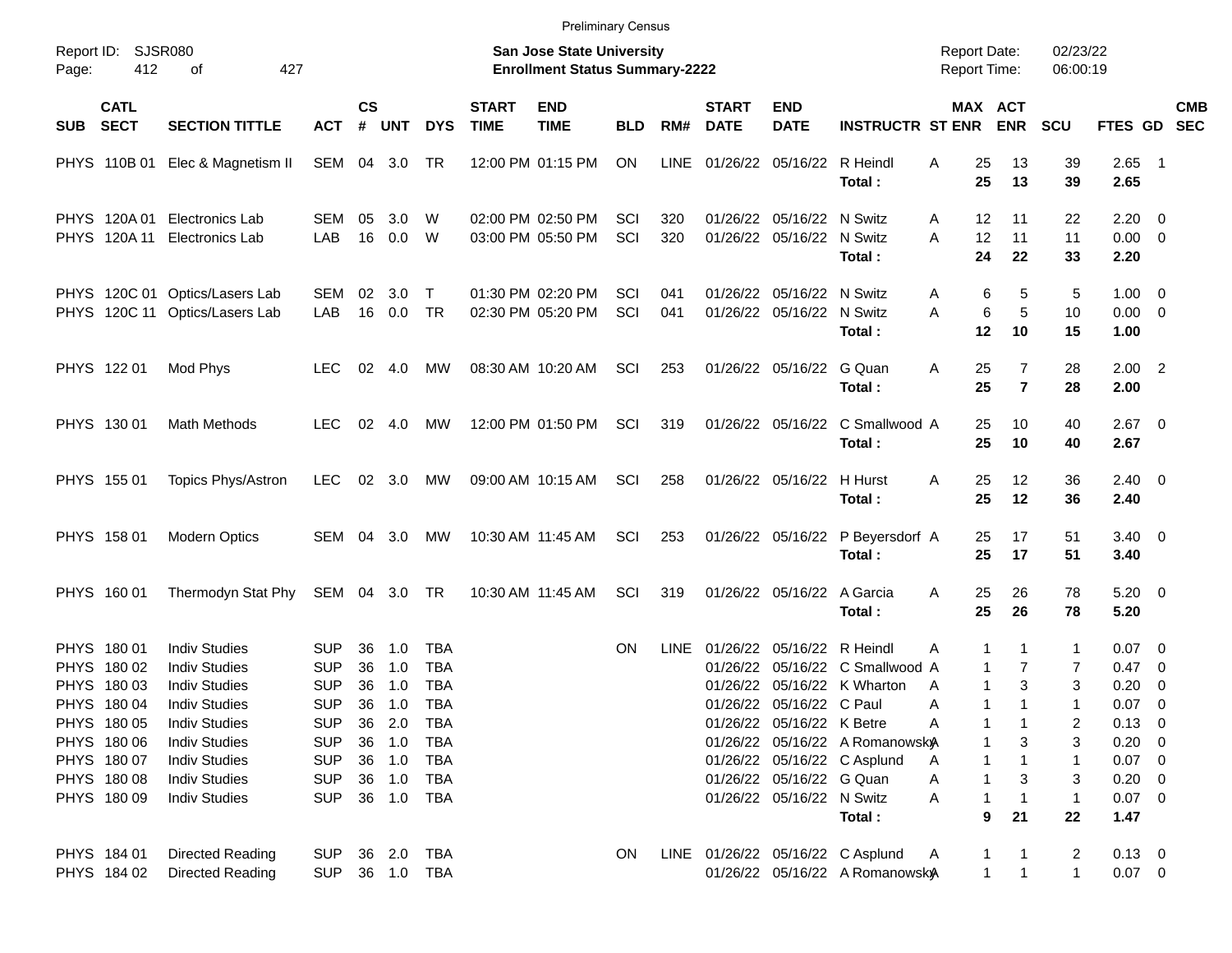|                     |                            |                                          |                          |                    |                |            |                             |                                                                           | <b>Preliminary Census</b> |             |                             |                            |                                                                              |                                     |                              |                                  |                      |                            |                          |
|---------------------|----------------------------|------------------------------------------|--------------------------|--------------------|----------------|------------|-----------------------------|---------------------------------------------------------------------------|---------------------------|-------------|-----------------------------|----------------------------|------------------------------------------------------------------------------|-------------------------------------|------------------------------|----------------------------------|----------------------|----------------------------|--------------------------|
| Report ID:<br>Page: | 413                        | <b>SJSR080</b><br>427<br>оf              |                          |                    |                |            |                             | <b>San Jose State University</b><br><b>Enrollment Status Summary-2222</b> |                           |             |                             |                            |                                                                              | <b>Report Date:</b><br>Report Time: |                              | 02/23/22<br>06:00:19             |                      |                            |                          |
| <b>SUB</b>          | <b>CATL</b><br><b>SECT</b> | <b>SECTION TITTLE</b>                    | <b>ACT</b>               | $\mathsf{cs}$<br># | <b>UNT</b>     | <b>DYS</b> | <b>START</b><br><b>TIME</b> | <b>END</b><br><b>TIME</b>                                                 | <b>BLD</b>                | RM#         | <b>START</b><br><b>DATE</b> | <b>END</b><br><b>DATE</b>  | <b>INSTRUCTR ST ENR</b>                                                      |                                     | <b>MAX ACT</b><br><b>ENR</b> | <b>SCU</b>                       | FTES GD              |                            | <b>CMB</b><br><b>SEC</b> |
|                     |                            |                                          |                          |                    |                |            |                             |                                                                           |                           |             |                             |                            | Total:                                                                       |                                     | $\mathbf{2}$<br>$\mathbf{2}$ | 3                                | 0.20                 |                            |                          |
|                     | PHYS 210 01                | <b>Electromag Theory</b>                 | SEM 05 3.0               |                    |                | TR         |                             | 10:30 AM 11:45 AM                                                         | ON                        | <b>LINE</b> |                             | 01/26/22 05/16/22          | R Heindl<br>Total:                                                           | A                                   | 15<br>10<br>15<br>10         | 30<br>30                         | 2.50 10<br>2.50      |                            |                          |
|                     | PHYS 255 01                | <b>Advanced Physics</b>                  |                          |                    | SEM 05 3.0     | F          |                             | 12:00 PM 02:50 PM                                                         |                           |             |                             |                            | 01/26/22 05/16/22 A Romanowsk $\lambda$<br>Total:                            |                                     | 15<br>4<br>15<br>4           | 12<br>12                         | 1.004<br>1.00        |                            |                          |
|                     | PHYS 263A01                | Quantum Theory I                         | SEM                      | 05                 | 3.0            | TR         |                             | 09:00 AM 10:15 AM                                                         | SCI                       | 242         |                             | 01/26/22 05/16/22 K Betre  | Total:                                                                       | Α                                   | 15<br>10<br>15<br>10         | 30<br>30                         | $2.35$ 7<br>2.35     |                            |                          |
|                     | PHYS 268 01<br>CHEM 268 01 | Laser Spectroscopy<br>Laser Spectroscopy | <b>SEM</b><br><b>SEM</b> |                    | 3.0<br>3.0     |            |                             |                                                                           |                           |             |                             |                            |                                                                              | X<br>X                              | 0<br>0<br>$\mathbf 0$<br>0   | 0<br>0                           | $0.00 \t 0$<br>0.00  | $\overline{0}$             |                          |
|                     | PHYS 268 02<br>CHEM 268 02 | Laser Spectroscopy<br>Laser Spectroscopy | <b>SEM</b><br>SEM        | 05<br>05           | 3.0<br>3.0     | MW<br>MW   |                             | 10:00 AM 11:15 AM<br>10:00 AM 11:15 AM                                    | SCI<br>SCI                | 319<br>319  |                             |                            | 01/26/22 05/16/22 C Smallwood A<br>01/26/22 05/16/22 C Smallwood A<br>Total: |                                     | 15<br>$\mathbf 0$<br>0<br>15 | 2<br>6<br>0<br>$\mathbf{2}$<br>6 | 0.45<br>0.00<br>0.45 | 0 <sup>o</sup>             | 1 C                      |
|                     | PHYS 297 01                | Directed Research                        | <b>SUP</b>               | 36                 | 2.0            | TBA        |                             |                                                                           | ON.                       | <b>LINE</b> |                             | 01/26/22 05/16/22 H Hurst  |                                                                              | Α                                   | 1                            | 2                                | $0.17$ 1             |                            |                          |
|                     | PHYS 297 02                | Directed Research                        | <b>SUP</b>               | 36                 | 1.0            | <b>TBA</b> |                             |                                                                           |                           |             |                             |                            | 01/26/22 05/16/22 T Madura                                                   | Α                                   | 1<br>1                       | 1                                | 0.08                 | $\overline{1}$             |                          |
|                     | PHYS 297 03                | Directed Research                        | <b>SUP</b>               | 36                 | 2.0            | <b>TBA</b> |                             |                                                                           |                           |             |                             | 01/26/22 05/16/22 K Betre  |                                                                              | Α                                   | 1<br>2                       | 4                                | 0.33                 | $\overline{\phantom{0}}^2$ |                          |
|                     | PHYS 297 04                | Directed Research                        | <b>SUP</b>               | 36                 | 1.0            | <b>TBA</b> |                             |                                                                           |                           |             |                             | 01/26/22 05/16/22 R Heindl |                                                                              | Α                                   | 1<br>1                       | 1                                | 0.08                 | -1                         |                          |
|                     | PHYS 297 05                | Directed Research                        | <b>SUP</b>               | 36                 | 1.0            | <b>TBA</b> |                             |                                                                           |                           |             |                             |                            | 01/26/22 05/16/22 A Romanowsk $\lambda$                                      |                                     | 1                            | 1                                | 0.08                 | -1                         |                          |
|                     | PHYS 297 06                | Directed Research                        | <b>SUP</b>               | 36                 | 3.0            | <b>TBA</b> |                             |                                                                           |                           |             |                             | 01/26/22 05/16/22 K Betre  |                                                                              | A                                   | 1<br>1                       | 3                                | 0.25                 | -1                         |                          |
|                     | PHYS 297 07                | Directed Research                        | <b>SUP</b>               | 36                 | 1.0            | <b>TBA</b> |                             |                                                                           |                           |             |                             |                            | 01/26/22 05/16/22 P Beyersdorf A                                             |                                     | 1                            | 2<br>2                           | $0.17$ 2             |                            |                          |
|                     | PHYS 297 08                | Directed Research                        | <b>SUP</b>               | 36                 | 3.0            | <b>TBA</b> |                             |                                                                           |                           |             |                             |                            | 01/26/22 05/16/22 A Romanowsk $\AA$                                          |                                     | 1<br>$\mathbf{1}$            | 3                                | 0.25                 | -1                         |                          |
|                     | PHYS 297 09                | Directed Research                        | <b>SUP</b>               | 36                 | 1.0            | <b>TBA</b> |                             |                                                                           |                           |             |                             |                            | 01/26/22 05/16/22 C Asplund                                                  | Α                                   | 1<br>1                       | $\mathbf{1}$                     | 0.08                 | -1                         |                          |
|                     | PHYS 297 10                | Directed Research                        | <b>SUP</b>               | 36                 | 3.0            | <b>TBA</b> |                             |                                                                           |                           |             |                             | 01/26/22 05/16/22 H Hurst  |                                                                              | Α                                   | -1<br>1                      | 3                                | 0.25                 | $\overline{\phantom{1}}$   |                          |
|                     |                            |                                          |                          |                    |                |            |                             |                                                                           |                           |             |                             |                            | Total:                                                                       |                                     | 10<br>12                     | 21                               | 1.75                 |                            |                          |
|                     | PHYS 298 01                | Grad Research Report SUP                 |                          |                    | 25 4.0         | TBA        |                             |                                                                           | ON                        | <b>LINE</b> |                             |                            | 01/26/22 05/16/22 C Asplund                                                  | Α                                   | 1<br>1                       | 4                                | $0.33$ 1             |                            |                          |
|                     | PHYS 298 02                | Grad Research Report SUP                 |                          |                    | 1.0            |            |                             |                                                                           |                           |             |                             |                            |                                                                              | х                                   | 0<br>0                       | 0                                | $0.00 \t 0$          |                            |                          |
|                     | PHYS 298 03                | <b>Grad Research Report SUP</b>          |                          |                    | 25 2.0         | TBA        |                             |                                                                           |                           |             |                             | 01/26/22 05/16/22 H Hurst  |                                                                              | Α                                   |                              | 2                                | $0.17$ 1             |                            |                          |
|                     | PHYS 298 04                | Grad Research Report SUP                 |                          |                    | 25 2.0         | TBA        |                             |                                                                           |                           |             |                             |                            | 01/26/22 05/16/22 T Madura                                                   | Α                                   | 1                            | 2                                | $0.17$ 1             |                            |                          |
|                     | PHYS 298 05                | Grad Research Report SUP                 |                          |                    | 25 2.0         | TBA        |                             |                                                                           |                           |             |                             | 01/26/22 05/16/22 K Betre  | Total:                                                                       | Α                                   | 4<br>4                       | $\overline{c}$<br>10             | $0.17$ 1<br>0.83     |                            |                          |
|                     | PHYS 299 01                | Master's Thesis                          |                          |                    | SUP 25 1.0 TBA |            |                             |                                                                           | <b>ON</b>                 |             | LINE 01/26/22 05/16/22      |                            | Total:                                                                       | A                                   | 0<br>0                       | $\pmb{0}$<br>0                   | $0.00 \t 0$<br>0.00  |                            |                          |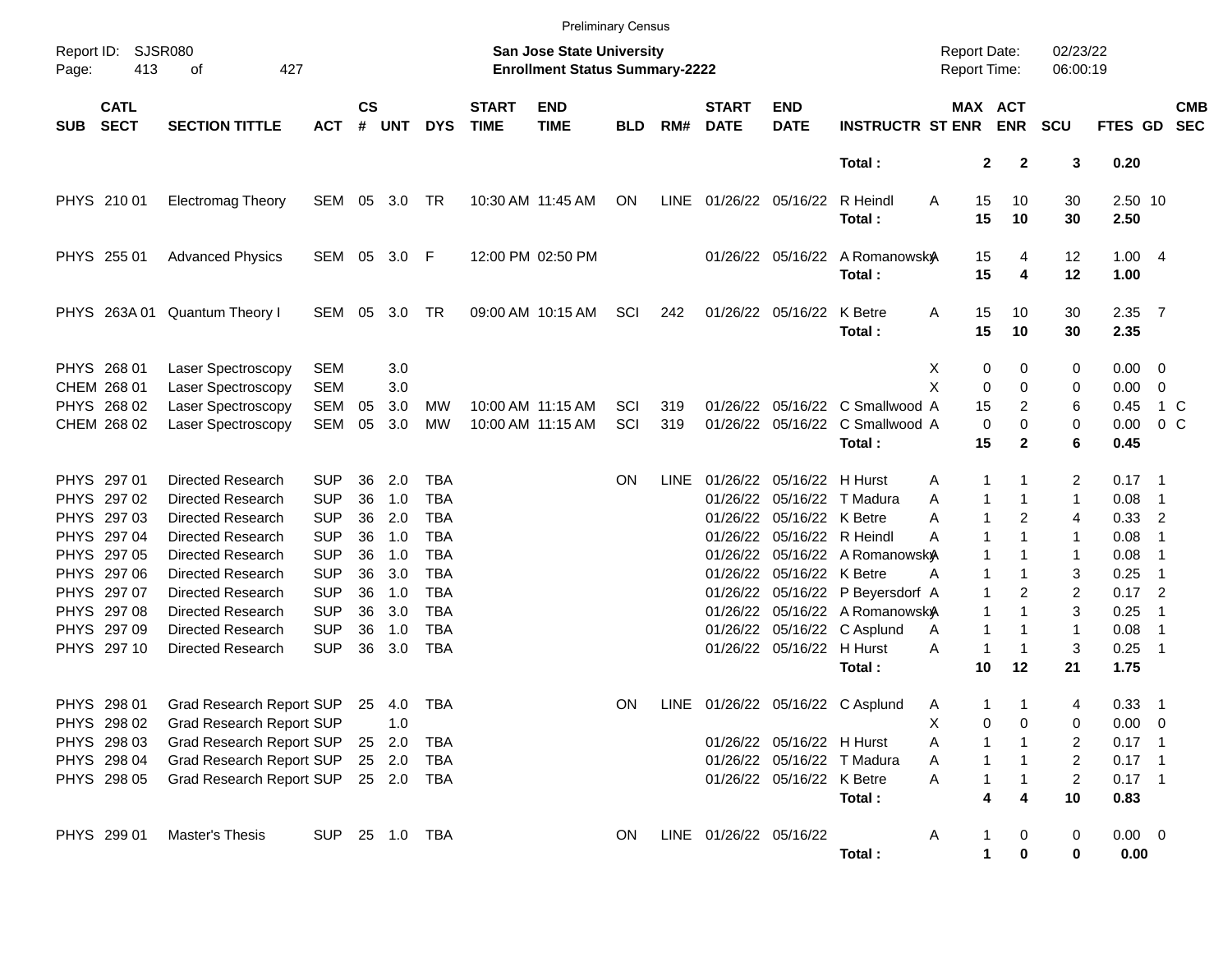|                                                                                      | <b>Preliminary Census</b>                                                                                                                      |                                                                                                                                                                          |
|--------------------------------------------------------------------------------------|------------------------------------------------------------------------------------------------------------------------------------------------|--------------------------------------------------------------------------------------------------------------------------------------------------------------------------|
| SJSR080<br>Report ID:<br>414<br>427<br>Page:<br>0f                                   | <b>San Jose State University</b><br><b>Enrollment Status Summary-2222</b>                                                                      | 02/23/22<br><b>Report Date:</b><br><b>Report Time:</b><br>06:00:19                                                                                                       |
| <b>CATL</b><br><b>SECT</b><br><b>SECTION TITTLE</b><br><b>SUB</b><br><b>ACT</b><br># | <b>CS</b><br><b>START</b><br><b>END</b><br><b>START</b><br><b>TIME</b><br><b>UNT</b><br>TIME<br><b>DATE</b><br>RM#<br><b>DYS</b><br><b>BLD</b> | <b>CMB</b><br><b>END</b><br><b>MAX</b><br><b>ACT</b><br><b>DATE</b><br><b>ENR</b><br><b>INSTRUCTR ST ENR</b><br><b>SCU</b><br><b>FTES GD</b><br><b>SEC</b>               |
| <b>Physics &amp; Astronomy</b><br>Department :                                       |                                                                                                                                                | 485.52<br>3290<br>Department Total:<br>7077<br>3669<br><b>Lower Division:</b><br>2802<br>391.53<br>3062<br>5695<br>85.10<br><b>Upper Division:</b><br>532<br>446<br>1273 |

**Graduate Division : 75 42 109 8.88**